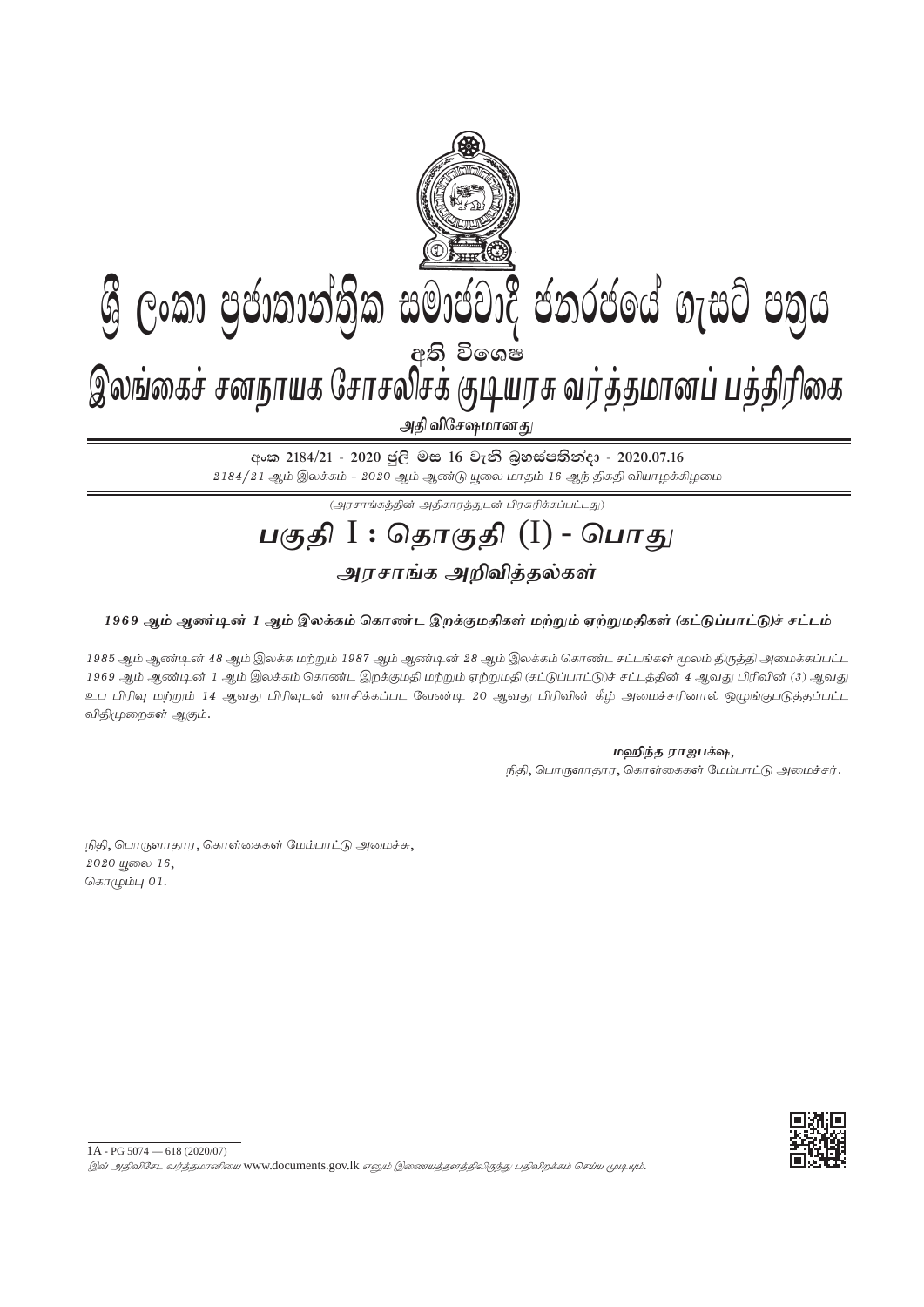#### ஒழுங்கு விதிகள்

இவ் ஒழுங்கு விதிகள் 2020 ஆம் ஆண்டின் 04 ஆம் இலக்கம் கொண்ட ஏற்றுமதி மற்றும் இறக்குமதி (கட்டுப்பாட்டு) ஒழுங்கு விதிமுறைகள் என அழைக்கப்படுகின்றது.

2. மே மாதம் 22 ஆந் திகதிய 2176/19 இலக்கம் கொண்ட அதி விஷேட வர்த்தமானப் பத்திரிகையில் பிரசுரிக்கப்பட்ட 2020 ஆம் ஆண்டின் 2 ஆம் இலக்கங் கொண்ட இறக்குமதி மற்றும் ஏற்றுமதி (கட்டுப்பாட்டு) ஒழுங்கு விதிகள் இலக்கம் 7,  $11,12,13,14$ ,  $15$ ,  $16$  மற்றும்  $17$  மற்றும்  $2020$  ஆம் ஆண்டு யூன் மாதம்  $30$  ஆந் திகதிய  $2182/10$  ஆம் இலக்க அதி விஷேட வர்த்தமானப் பத்திரிகையில் பிரசுரிக்கப்பட்ட 2020 ஆம் ஆண்டின் 3 ஆம் இலக்க இறக்குமதி மற்றும் ஏற்றுமதி (கட்டுப்பாட்டு) ஒழுங்கு விதிகள் இலக்கம் 3,5,6,7 மற்றும் 8 மற்றும் தொடர்புடைய அட்டவணை இலக்கம்  $\rm I$  மற்றும்  $\rm II$  இதனால் பரீட்சயம் செய்யப்படுகின்றது.அதனால் அவ்வொழுங்கு விதிகளில் 2020 ஆம் ஆண்டு யுலை மாதம் 16 ஆந் திகதி வரை ஏற்றப்படுகின்ற பொருட்கள் இறக்குமதிக்காக செல்லுபடியாகுவதோடு, இவ்வர்த்தமானப் பத்திரிகையில் விதிக்கப்பட்டுள்ள ஒழுங்கு விதிகள் 2020 ஆம் ஆண்டு யூலை மாதம் 17 ஆந் திகதி அல்லது அதற்குப் பின்னர் ஏற்றப்படுகின்ற பொருட்கள் இறக்குமதிகளுக்காக மாத்திரம் செல்லுபடியாகும்.

- 3. (அ) நேரடி ஏற்றுமதிக்காக ஒழுங்குபடுத்துவதனை நோக்கமாகக் கொண்டு அல்லது ஒழுங்குபடுத்தப்பட்டதன் பின்னர் வேறு ஒரு ஏற்றுமதியாளருக்கு வழங்குவதனை நோக்காகக் கொண்டு  $I$  மற்றும் $II$  அட்டவணைகளின் பொருட்களையும் உட்படுத்தி எந்தவொரு பண்டத்தினையும் இறக்குமதி செய்கின்ற, ஏற்றுமதி ஒழுங்குபடுத்தலுக்காக தற்காலிகமாக இறக்குமதி செய்தல் முறை (ரீ.ஐ.ஈ.பீ) இன் கீழ் பதிவு செய்து அல்லது இலங்கை முதலீட்டுச் சபையின் பணிப்பாளர் நாயகத்தினால் அல்லது ஏற்றுமதி அபிவிருத்திச் சபையின் பணிப்பாளர் நாயகத்தினால் சிபாரிசு செய்யப்படுகின்ற இறக்குமதியாளரினால், காலாண்டிற்குள் ஏற்றுமதி செய்யப்பட்ட பொருட்களின் மொத்தப் பெறுமதி மற்றும் உள்நாட்டு வங்கியினால் உத்தரவாதப்படுத்தப்படுகின்ற ஏற்றுமதிக்காக கிடைத்த/ கிடைக்கப்பெறுகின்ற அந்நியச் செலாவணிகள் பின்வருமாறு வெளிப்படுத்தப்பட வேண்டும்.
	- $I.$  காலாண்டின் ஆரம்பத்தில் கிடைக்கப் பெறுகின்ற பரிமாற்றங்கள்
	- $II.$  காலாண்டிற்குள் மேற்கொள்ளப்படுகின்ற ஏற்றுமதிகளின் பெறுமதி
	- $III.$  காலாண்டிற்குள் பெற்றுக் கொள்ளப்பட்ட பரிமாற்றங்கள்
	- $IV.$  காலாண்டின் இறுதியில் கிடைக்கப் பெறுகின்ற பரிமாற்றங்கள்

அந்நிதி கிடைக்கப் பெறுகின்ற உரிய வங்கியின் மூலம் உறுதிப்படுத்தப்பட்ட சான்றிதழுடன் மேலே குறிப்பிடப்பட்ட தகவல்கள் அனைத்தும் ஒவ்வொரு காலாண்டின் போதும் சுங்கப் பணிப்பாளர் நாயகம் மற்றும் இலங்கை முதலீட்டுச் சபையின் பணிப்பாளர் நாயகம் அல்லது ஏற்றுமதி அபிவிருத்திச் சபையின் பணிப்பாளர் நாயகத்திற்கு சமர்ப்பிக்கப்படல் வேண்டும்.

(ஆ) மேலும், வேரொரு ஏற்றுமதியாளருக்கு செயலாக்கத்தின் பின்னர் பொருட்களை வழங்குவதற்காக இறக்குமதி செய்கின்ற இறக்குமதியாளர் (மறைமுக ஏற்றுமதியாளர்) மேலே உள்ள தகவல்களுக்கு மேலதிகமாகக் கொள்வனவுக் கட்டளை மற்றும் கொள்வனவுக் கட்டளையின் பிரதியை இலங்கை சுங்கத்திலிருந்து பொருட்களை விடுவித்துக் கொள்வதங்கான ஆவணங்களை விடுவித்துக் கொள்வதற்காக வங்கிக்கு சமர்ப்பித்தல் வேண்டும்.

அவ்வாறான சந்தர்ப்பங்களில் வங்கியினால்,

- I. முற்கொடுப்பனவு ஒன்றினை மேற் கொள்ளும் போது அல்லது மேலாண்மை வரவனை ஆரம்பிக்கும் போது அல்லது மேலாண்மை வரவின் கீழ் கடன் வசதியற்ற கொடுப்பனவினை மேற்கொள்ளும் போது (எல்.ஸீ.எட்ஸய்ட்)அல்லது கொடுப்பனவின் பேரில் (ரீ.பீ) ஆவணக்தின் கீழ் கொடுப்பனவினை மேற் கொள்ளும் போது மறைமுக வழங்கப்படுகின்ற கொள்வனவிற்கான கட்டளையும்
- $II$ . ஏற்றுக்கொள்ளப்பட்ட ஆவணங்களாக (டீ.பீ) அல்லது திறந்த கணக்கு (ஒ.ஏ) அல்லது மேலாண்மை வரவின் கீழ் கடன் வசகியுடன் கூடிய (யுஸன்ஸ் எல்.ஸீ) போன்ற கொடுப்பனவு முறையின் கீழ் கொடுப்பனவுகள் மேற்கொள்ளும் போது, ஏற்றுமதியாளர்களினால் மறைமுக ஏற்றுமதியாளருக்கு வழங்கப்படுகின்ற பொருட்களைப் பெற்றுக் கொள்வதற்கான குறிப்புக்களும்,கவனத்திற் கொள்ளப்படுதல் வேண்டும்.

மேலே  $3(\mathcal{A})(1)$  இல் குறிப்பிடப்பட்ட சந்தர்ப்பத்தில் வேரொரு ஏற்றுமதியாளருக்கு செயலாக்கத்தின் பின் வழங்குவதற்காக பொருட்களை இறக்குமதி செய்கின்ற இறக்குமதியாளர்கள் (மறைமுக ஏற்றுமதியாளர்கள்),சுங்கத்தினால் மேலாண்மை அனுமதி செய்யப்பட்ட நாள் தொடக்கம் 14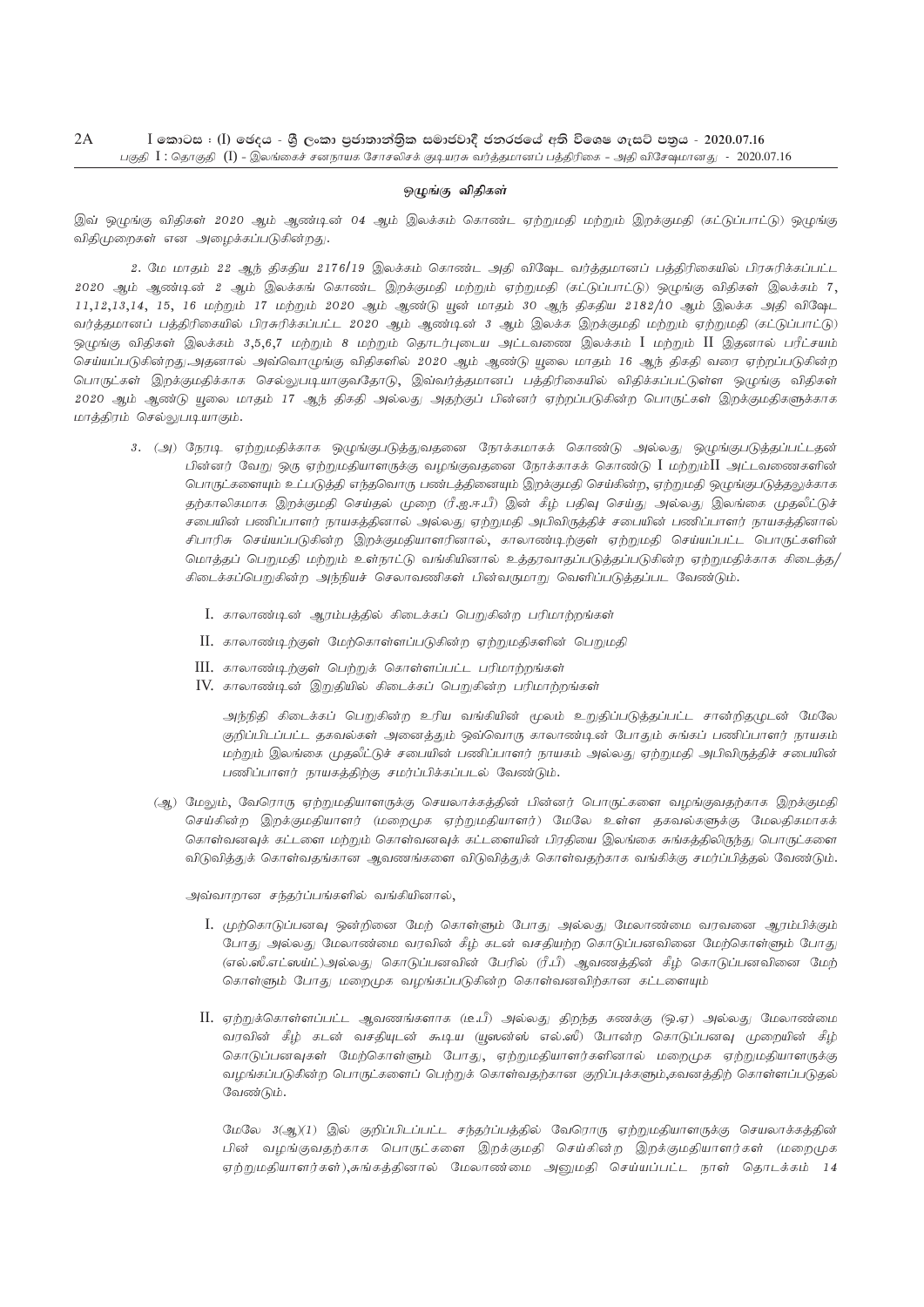நாட்களுக்கு இடையில் பொருட்களைப் பெற்றுற் கொள்ளும் குறிப்பு (ஜீ.ஆர்.என்.) இலங்கை சுங்கத்திற்கு சமர்ப்பிக்கப்படல் வேண்டும். குறித்த கால எல்லைக்குள் அவ்வாறான இறக்குமதியாளர்கள் (மறைமுக ஏற்றுமதியாளர்கள்), அவ்வாறான குறிப்பு ஒன்று (ஜீ.ஆர்.என்) இனை முன் வைப்பதற்கு முடியாது விட்டால், இலங்கை சுங்கத்தினால் இறக்குமதி மற்றும் ஏற்றுமதி கட்டுப்பாட்டாளர் நாயகத்திற்கு அறியப்படுத்த வேண்டியதோடு, அவ் இறக்குமதியாளர்கள் (மறைமுக ஏற்றுமதியாளர்கள்) இதன் பின்னர் எந்தவொரு ஏற்றுமதியாளரதும் செயலாக்கத்திற்காக பொருட்கள் இறக்குமதி செய்து வழங்குவதற்கு தகுதியற்றவராக மாறுகிறார்.

- (இ) இவ் ஒழுங்கு விதியினை நடைமுறைப்படுத்தும் போது,
	- I. இறக்குமதியாளரினால் 2020 ஆம் ஆண்டு யூலை மாத ஆரம்பத்தில் தனது முதலாவது அந்நியச் செலாவணி கிடைக்கப் பெற்ற கூற்று, முதலாவது காலாண்டுக் கூற்று 2020 ஆம் ஆண்டு செத்தெம்பர் மாத இறுதியில் முன் வைக்கப்பட வேண்டியதோடு, அதன் பின்னர் அதை காலாண்டு அடிப்படையில் சமர்ப்பிக்கல்

#### மற்றும்

- II. குறைந்தபட்சம் 20 சதவீத உள்நாட்டில் பெறுமதி சேர்க்கப்படுவதன் கீழ் மீள் ஏற்றுமதி செய்யும் நோக்கில் இறக்குமதியினை மேற் கொள்ள வேண்டும்.
- III. ஓவ்வொரு சந்தர்ப்பத்திலும் ஒழுங்கு விதி இலக்கங்களான 3,4 மற்றும் 5 இல் குறிப்பிடப்பட்ட இறக்குமதியாளர், ஓழுங்கு விதி இலக்கங்களான 4 மற்றும் 5 இல் குறிப்பிடப்பட்டுள்ள இறக்குமதிப் பண்டங்களைப் பயன்படுத்தி தயாரிக்கப்பட்ட பொருட்களை ஏற்றுமதி செய்யப்பட்ட நாள் தொடக்கம் 120 நாட்களுக்கு மேற்படாத நாள் ஒன்றில் அந்நியச் செலாவணி வருமானத்தினை இலங்கையின் வங்கிக்கு வரவழைத்துக் கொள்ளல் வேண்டும்.

4. ஏற்றுமதி ஒழுங்குபடுத்தலை இலக்காகக் கொண்ட ஒழுங்கு விதி இலக்கம் 3 இல் குறிப்பிடப்பட்ட இறக்குமதியாளர் ஒருவருக்கு I மற்றும் II ஆம் அட்டவணைகளில் உள்ள பொருட்கள் உட்பட எந்தவொரு பொருளும்,2012 ஆம் ஆண்டு சனவரி மாதம் 02 ஆந் தேதிய இலக்கம் 1739/ 3 கொண்ட விஷேட வர்த்தமானப் பத்திரிகையில் பிரசுரிக்கப்பட்ட 2011 ஆம் ஆண்டின் 01 ஆவது இலக்கம் கொண்ட ஏற்றுமதி மற்றும் இறக்குமதி (கட்டுப்பாட்டு) ஒழுங்கு விதிகள் இலக்கம்  $3(1)$ அ,  $3(1)$ ஆ மற்றும் 3(1)இ வரை குறிப்பிடப்பட்டு உள்ள கொடுப்பனவு முறையின் கீழ் இறக்குமதி செய்யப்படலாம்.

- 5. (அ) கீழ்க் காணப்படும் சந்தர்ப்பங்களில் ஏற்றுமதி ஒழுங்குபடுத்தலுக்குத் தேவையான எந்தவொரு பொருட்களையும் இறக்குமதி செய்யும் போது மேலே 3(இ) (III) தவிர்ந்த 3ஆம் ஒழுங்கு முறையில் குறிப்பிடப்பட்ட வரையறைக்கு உட்படாது. மேலும் இவ் ஒழுங்கு முறைகளை நடைமுறைப்படுத்தும் போது இறக்குமதிக்காக நிதியினைத் திரட்டிக் கொண்ட நிதி மூலத்தினை இறக்குமதியாளரினால் வணிக வங்கிக்கு தெரிவிக்க வேண்டும்.
	- .<br>1. அந்நியச் செலாவணி இறக்குமதிக்காக செலவிடாமை எனும் அடிப்படையில் இறக்குமதி செய்யும் போது
	- .<br>11. உள் நாட்டு வங்கிகளிலிருந்து இறக்குமதிக்காக நிதியினைப் பெற்றுக் கொள்ளாமல் வெளிநாட்டு கொள்வனவாளர்களின் நிதியைப் பயன்படுத்தி இறக்குமதி செய்யும் போது
	- .<br>111. ஏற்றுமதியாளர்கள் மூலம் ஏற்றுமதி செய்யவதனால் உழைத்துக் கொண்ட வெளிநாட்டுச் செலாவணியினை வைப்புச் செய்யப்பட்டு உள்ள வங்கிக் கணக்குகளில் (எப்.ஸீ.பீ.யூ மற்றும் பீ.எப்.ஸீ.ஏ) பற்று நிலுவையினை அதிகரித்துச் செல்லாமல் அக்கணக்கின் நிதியினைப் பயன்படுத்தி ஏற்றுமதி செய்வதற்காக இறக்குமதி செய்யும் போது,
	- (ஆ) மேலே 5(அ)(i) மற்றும் 5(அ)(ii)ஒழுங்கு விதியின் கீழ் பொருட்கள் இறக்குமதி செய்யப்படும் போது, அவ் ஒழுங்கு விதிகளில் குறிப்பிடப்பட்ட சந்தர்ப்பத்திற்கு ஏற்றாற் போல் இறக்குமதி செய்யப்படுகின்றதென ஒரு அறிக்கையினை இலங்கை சுங்கக்கிற்கு சம்ர்ப்பிக்கு பொருட்களை விடுவிக்குக் கொள்ளக் கூடியதோடு, அதற்காக வேறு எந்தவொரு நிறுவனத்தினதும் அனுமதி தேவை இல்லை.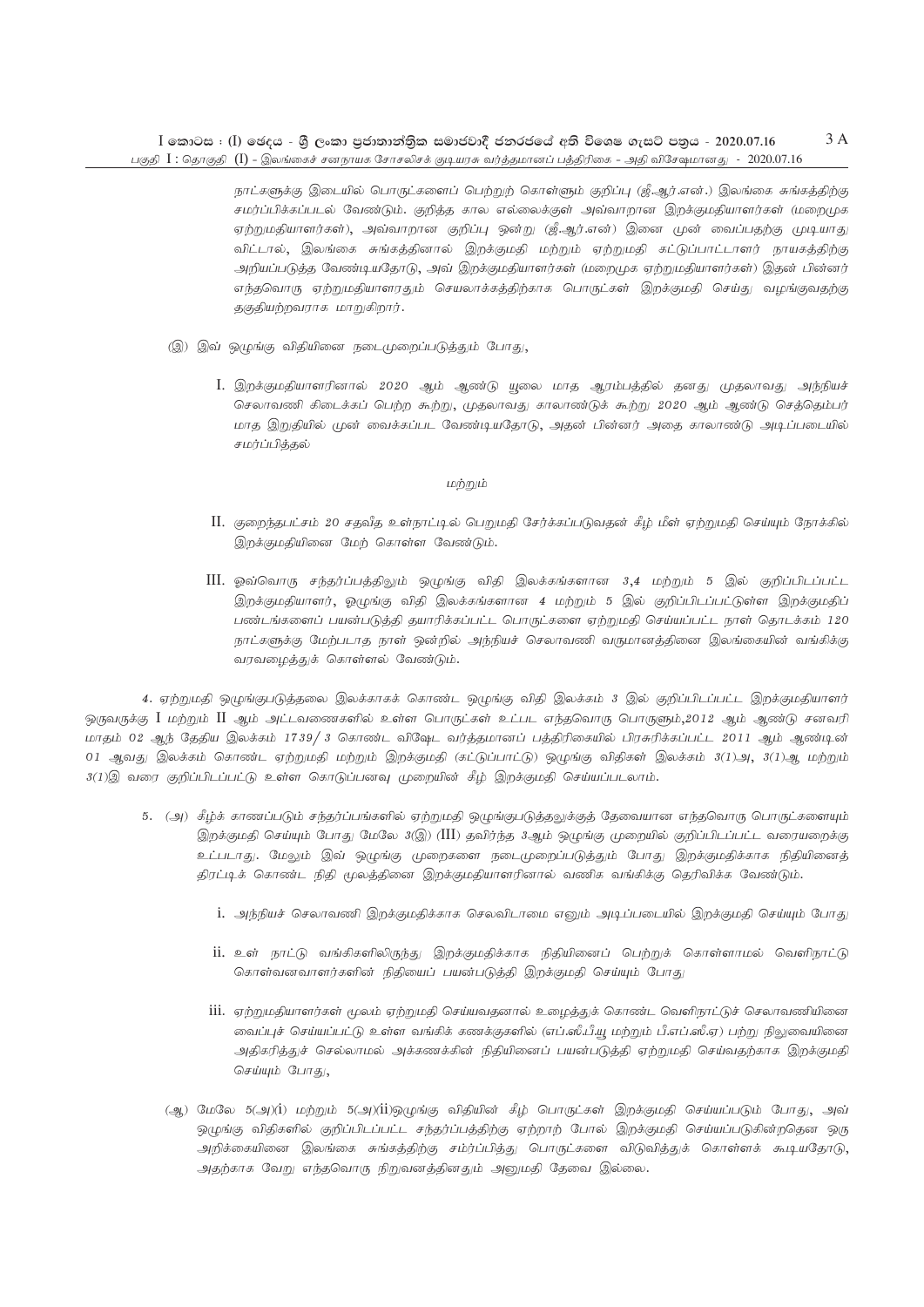#### $4A$  $I$  කොටස : (I) ඡෙදය - ශී ලංකා පුජාතාන්තික සමාජවාදී ජනරජයේ අති විශෙෂ ගැසට් පතුය - 2020.07.16 பகுதி  $I:$  தொகுதி  $(I)$  - இலங்கைச் சனநாயக சோசலிசக் குடியரசு வர்த்தமானப் பத்திரிகை - அதி விசேஷமான து $\sim 2020.07.16$

6. கோவிட் - 19 சுகாதார மருத்துவ தனிமைப்படுத்தல் செயற்பாடுகளுக்குள் தேசிய பொருளாதாரத்தினை வலுவடையச் செய்தல் மற்றும் மீளெழுச்சியினை முன்னிட்டு ஜனாதிபதியால் நியமிக்கப்படுகின்ற வியாபார மற்றும் சுங்க வரிகள் தொடர்பான மதிப்பீட்டுக் குழுவின் சிபாரிசின் பேரில் இனங்காணப்பட்ட பொருள் (ட்கள்) அட்டவணை I மற்றும் II இல் உள்ளக்கப்பட்டு உள்ளதோடு, அவ் அட்டவணைகளில் உள்ள பொருள் (ட்கள்) கீழ்க் காணப்படும் ஒழுங்கு விதிமுறைகளினால் விதிக்கப்படுகின்ற வரையறைகளுக்கு உட்பட்டே இறக்குமதி செய்யப்பட வேண்டும்.

- 7. (அ) உள்நாட்டுச் சந்தையின் தேவையினை இலக்காகக் கொண்டு பொருட்களை கப்பலுக்கு ஏற்றம் செய்யப்படுகின்ற நாட்டின் 2020 ஆம் ஆண்டு யுலை மாதம் 17 ஆந் திகதி தொடக்கம் கப்பலுக்கு அல்லது விமானத்திற்கு ஏற்றக்கூடிய, அட்டவணை I இல் உள்ள பொருட்கள் ,2012 ஆம் ஆண்டு சனவரி 02 ஆந் திகதி இலக்கம் 1739/ 3 கொண்ட அதி விஷேட வர்த்தமானப் பத்திரிகையில் பிரசுரிக்கப்பட்ட 2011 ஆம் ஆண்டின் 01 ஆவது இலக்கம் கொண்ட இறக்குமதி மற்றும் ஏற்றுமதி (கட்டுப்பாட்டு) ஒழுங்கு விதிகள் இலக்கம் 3(1)அ, 3(1)ஆ, மற்றும் 3(1)இ வரை குறிப்பிடப்பட்டு உள்ள கொடுப்பனவு முறையின் கீழ், மீண்டும் அறியத் தரும் வரையில் இறக்குமதி இடைநிறுத்தப்பட்டுள்ளது.
	- (ஆ) உள்நாட்டில 35% அல்லது அதற்கு மேற்பட்ட பெறுமதி சேர்க்கப்பட்ட பொருட்களை உற்பத்தி செய்கின்ற சந்தர்ப்பத்தில் உள்நாட்டு மூலப் பொருட்களைப் பெற்றுக் கொள்ள முடியாத சந்தர்ப்பத்தில் I ஆவது அட்டவணையில் குறிப்பிடப்பட்டுள்ள பொருட்களை வெளிநாட்டு வழங்குனர்களிடம் இருந்து குறைந்த பட்சம் 30 நாட்களுக்கான கடன் வசகியின பேரில் மாக்கிரம் இறக்குமதி செய்யப்படலாம்.இவ் ஒமுங்கு விதிகளின் கீழ் இறக்குமதி செய்யப்பட்ட பொருட்களை விடுவித்துக் கொள்வதற்காக இறக்குமதியாளரினால் கைத்தொழில் மற்றும் வழங்கல் முகாமைத்துவ அமைச்சின் மூலம் பெற்றுக் கொண்ட சிபாரிசு ஒன்றினை இலங்கை சுங்கத்துக்கு சமர்ப்பிக்கப்படல் வேண்டும்.எவ்வாறாயினும்,இவ் ஒழுங்கு விதிகளின் கீழ் விவசாய உற்பத்திப் பொருட்கள் இறக்குமதி செய்வதற்காக (07.02, 07.03, 07.05, 07.06, 07.07, 07.08, 07.09, 07.13, 07.14, 08.01, 08.03, 08.04, 08.07, 08.10, 08.11, 10.06, 10.08, 11.02, 11.03, 11.06, 12.02, 12.07, 12.08 ஒருங்கிணைந்த வகைப்படுத்தல் குறியீட்டுத் தலைப்பின் கீழ் காட்டப்பட்டுள்ள ஒருங்கிணைந்த வகைப்படுத்தல் குறியீட்டு இலக்கம்) கைத்தொழில் மற்றும் வழங்கல் முகாமைத்துவ அமைச்சின் சிபாரிசிற்குப் பதிலாக விவசாயத் திணைக்களத்தின் சிபாரிசு அவசியமாகும். இலங்கை சுங்கத்தினால் உரிய அமைச்சு/ அரச நிறுவனத்துடன் தொடர்புபடுத்திக் கொண்டு அதன் இறக்குமதி பொருத்தமான கைத்தொழில்களின் பெறுமதி சேர்த்தல் தொடர்பான மதிப்பீடு செய்து மாதாந்த அறிக்கையொன்றை நிதி,பொருளாதார மற்றும் கொள்கைகள் அபிவிருத்தி அமைச்சினூடாக அமைச்சரவைக்கு சமர்ப்பிக்கப்படல் வேண்டும்.
- 8. (அ) உள்நாட்டு சந்தையின் தேவையினை நோக்காகக் கொண்டு கப்பலுக்கு ஏற்றம் செய்யப்படுகின்ற நாட்டில் இருந்து 2020 ஆம் ஆண்டு யுலை மாதம் 17 ஆந் திகதி தொடக்கம் கப்பலுக்கு ஏற்றப்படுகின்ற அல்லது விமானத்துக்கு ஏற்றப்படுகின்ற II ஆவது அட்டவணையில் குறிப்பிடப்பட்டுள்ள வாகன உதிரிப் பாகங்கள், தகவல் தொழிநுட்ப உபகரணங்கள், தொடர்பாடல் உபகரணம், குளிர்சாதனப் பெட்டி, வாயு சீராக்கிகள், சீமெந்து, சீனி மற்றும் பாம் எண்ணெய், தவிர்ந்த ஏனைய அனைத்து விதமான பொருட்களையும் பொருட்களை ஏற்றிய திகதி தொடக்கம் வெளிநாட்டு வழங்குனர்களின் குறைந்த பட்சம் 90 நாட்களுக்கான கடன் வசதி அல்லது வெளிநாட்டு நாணயத்தினால் உள்நாட்டு வங்கிகளில் நடாத்திச் செல்லப்படுகின்ற தனது இறக்குமதிக்கான வங்கி வைப்பின் பேரில் மாத்திரமே இறக்குமதி செய்ய முடியும்.
	- (ஆ)  $\rm{II}$  ஆவது அட்டவணையில் குறிப்பிடப்பட்டுள்ள வாகன உதிரிப் பாகங்கள் (87.08,87.14 ஆகிய ஒருங்கிணைந்த வகைப்படுத்தல் குறியீட்டுத் தலைப்பின் கீழ் வருகின்ற அனைத்து விதமான பொருட்களும்), தகவல் தொழில்நுட்ப உபகரணங்கள்(85.19,85.21,85.22,85.23, 85.40 ஆகிய ஒருங்கிணைந்த வகைப்படுத்தல் குறியீட்டுத் தலைப்பின் கீழ் வருகின்ற அனைத்து விதமான பொருட்களும்), தொடர்பாடல் உபகரணம் (85.17,85.18,85.25,85.26,85.2 7,85.29 ஆகிய ஒருங்கிணைந்த வகைப்படுத்தல் குறியீட்டுத் தலைப்பின் கீழ் வருகின்ற அனைத்து விதமான பொருட்களும்), குளிர்சாதனப் பெட்டி (84.18 போன்ற ஒருங்கிணைந்த வகைப்படுத்தல் குறியீட்டுத் தலைப்பின் கீழ் வருகின்ற அனைத்து விதமான பொருட்களும்),குளிரூட்டி(84.15 ஒருங்கிணைந்த வகைப்படுத்தல் குறியீட்டுத் தலைப்பின் கீழ் வருகின்ற அனைத்து விதமான பொருட்களும்), சீமெந்து (25.23) மற்றும் பாம் எண்ணெய் (15.11 ஒருங்கிணைந்த வகைப்படுத்தல் குறியீட்டுத் தலைப்பின் கீழ் வருகின்ற அனைத்து விதமான பொருட்களும்) பொருட்கள் ஏற்றப்பட்ட நாள் தொடக்கம் வெளிநாட்டு வழங்குனர்களிடம் இருந்து பெற்றுக் கொள்கின்ற குறைந்த பட்ச 180 நாட்கள் கொண்ட கடன் வசதி அல்லது வெளிநாட்டு நிதியின் மூலம் வங்கிகளில் நடாத்திச் செல்கின்ற இறக்குமதிக்கான வங்கி வைப்பின் பேரில் மாத்திரமே இறக்குமதி செய்ய முடியும்.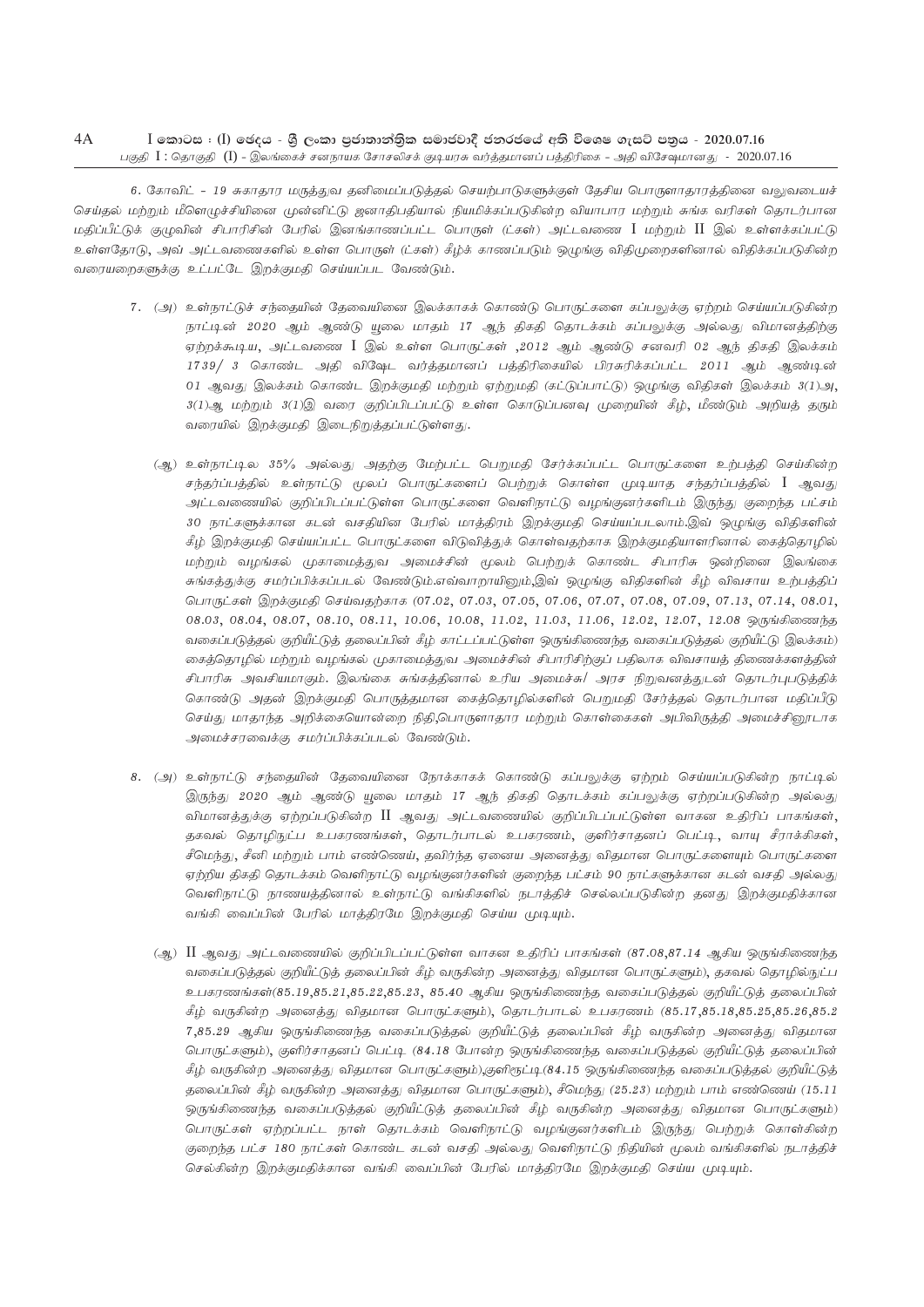5 A  $I$  කොටස : (I) ඡෙදය - ශූී ලංකා පුජාතාන්තිුක සමාජවාදී ජනරජයේ අති විශෙෂ ගැසට් පනුය - 2020.07.16 பகுதி I : தொகுதி (I) - இலங்கைச் சனநாயக சோசலிசக் குடியரசு வர்த்தமானப் பத்திரிகை - அதி விசேஷமானது - 2020.07.16

இ) மேலே 8(அ) மற்றும் 8(ஆ) ஒழுங்கு விதிகளில் குறிப்பிடப்பட்டாலும்,உள்நாட்டில் 35% அல்லது அதற்குக் கூடிய பெறுமதி சேர்க்கப்பட்ட பொருள் உற்பத்தி செய்யப்படுகின்ற சந்தர்ப்பத்தில் மற்றும் உள்நாட்டில் மூலப் பொருட்களை பெற்றுக்கொள்ள முடியாத சந்தர்ப்பத்தில் II ஆவது அட்டவணையில் குறிப்பிடப்பட்டுள்ள பொருட்கள் வெளிநாட்டு வழங்குனர்களின் குறைந்த பட்ச 30 நாட்களுக்கான கடன் வசதியின் அடிப்படையில் மாத்திரம் இறக்குமதி செய்ய முடியும்.இவ் ஒழுங்கு விதிகளின் கீழ் இறக்குமதி செய்யப்படும் பொருட்கள் இலங்கை சுங்கத்திலிருந்து விடுவித்துக் கொள்வதற்காக இறக்குமதியாளரினால் கைத்தொழில் மற்றும் வழங்கள் முகாமைத்துவ அமைச்சிலிருந்து பெற்றுக் கொண்ட சிபாரிசு சமர்ப்பிக்கப்பட வேண்டும். இலங்கை சுங்கத்தினால் உரிய அமைச்சு|அரச நிறுவனங்களை தொடர்புபடுத்திக் கொண்டு அதன் இறக்குமதி மாற்றுக் கைத்தொழில்களின் கூட்டப்பட்ட பெறுமதி தொடர்பாக மதிப்பிட்டு மாதாந்த அறிக்கையொன்றை நிதி,பொருளாதார மற்றும் கொள்கைகள் அபிவிருக்கி அமைச்சிரைடாக அமைச்சரவைக்கு முன்வைக்கப்படல் வேண்டும்.

9.2020 ஆம் ஆண்டு ஏப்பிறல் மாகும் 16 ஆந் திகதிய இலக்கம் 2171/ 5 கொண்ட அதி விஷேட வர்த்தமானப் பத்திரிகையில் பிரசுரிக்கப்பட்ட 2020 ஆம் ஆண்டின் 01 ஆம் இலக்கம் கொண்ட இறக்குமதி மற்றும் ஏற்றுமதி (கட்டுப்பாட்டு) ஒமுங்கு விதிகள், 2020 ஆம் ஆண்டு மே மாதம் 22 ஆந் திகதிய இலக்கம் 2176/19கொண்ட அதி விஷேட வர்த்தமானப் பத்திரிகையில் பிரசுரிக்கப்பட்ட 2020 ஆம் ஆண்டின் 02 ஆம் இலக்கம் கொண்ட இறக்குமதி மற்றும் ஏற்றுமதி (கட்டுப்பாட்டு) ஒழுங்கு விதிகள்,2020 ஆம் ஆண்டு யூன் மாதம் 30 ஆந் திகதிய இலக்கம் 2182/10கொண்ட அதி விஷேட வர்த்தமானப் பத்திரிகையில் பிரசுரிக்கப்பட்ட 2020 ஆம் ஆண்டின் 03 ஆம் இலக்கம் கொண்ட இறக்குமதி மற்றும் ஏற்றுமதி (கட்டுப்பாட்டு) ஒழுங்கு விதிகள்,மற்றும் இவ் வர்த்தமானப் பத்திரிகையில் பிரசுரிக்கப்பட்ட 2020 ஆம் ஆண்டின் 04 ஆம் இலக்கம் கொண்ட ஏற்றுமதி மற்றும் இறக்குமதி (கட்டுப்பாட்டு) ஒழுங்கு விதிகள்,மற்றும் இவ் வர்த்தமானப் பத்திரிகையில் பிரசுரிக்கப்பட்ட**ு** ஆம் II ஆம் அட்டவணைகளில் குறிப்பிடப்பட்டுள்ள பொருட்களுக்கு உரிய ஒழுங்கு விதிகள் அதிகாரத்திற்கு வரும் நாளுக்கு முன்னர் தற்போதைக்கு அப்பொருட்களின் புரணமான விலைப்பட்டியலின் பெறுமதியினை முற்கொடுப்பனவு முறையின் கீழ் கொடுப்பனவு செய்திருப்பின்,அப்பொருட்களை இலங்கை சுங்கத்தினால் விடுவித்துக் கொள்ளமுடியும். எவ்வாறாயினும், இலங்கை மத்திய வங்கியின் 2020 ஆம் ஆண்டு மார்ச் மாதம் 19 ஆந் திகதி கொண்ட 2020 ஆம் ஆண்டின் 01 ஆம் இலக்க வங்கிக் கட்டளைச் சட்டத்தின் விதிகள் தொடர்பில் அதற்கமைய அப்பொருட்களின் புரணமான விலைப்பட்டியலின் பெறுமதியினை முற்கொடுப்பனவு முறையின் கீழ் 2020 ஆம் ஆண்டு மாச்சு மாதம் 18 ஆந் திகதி அல்லது அதற்கு முன்னர் செலுத்தப்பட்டு இருக்க வேண்டும்.

- 10. (அ) உள்நாட்டு சந்தையினை இலக்காகக் கொண்டு இறக்குமதி செய்யப்பட்டுள்ள I ஆவது அட்டவணையின் ஒருங்கிணைந்த வகைப்படுத்தல் குறியீட்டுத் தலைப்பு 07.02, 07.03, 07.05, 07.06, 07.07, 07.08, 07.09, 07.13, 07.14, 08.01, 08.03, 08.04, 08.07, 08.10, 08.11, 10.06, 10.07, 10.08, 11.02, 11.03, 11.06, 12.02, 12.07, 12.08 இன் கீழ் ஒருங்கிணைந்த வகைப்படுத்தல் குறியீட்டு இலக்கத்தின் மூலம் விவசாய உற்பத்திக்காக 80% அல்லது அதற்குக் கூடிய முற்கொடுப்பனவு ஒன்றினை , 2020 ஆம் ஆண்டு மே மாதம 21 ஆந் திகதி அல்லது அதற்கு முன்னர் மேற்கொள்ளப்பட்டு இருப்பின்,அப்பொருட்களை இலங்கை சுங்கத்தினால் விடுவித்துக் கொள்ள முடியும்.
	- (ஆ) 2020 ஆம் ஆண்டு யுலை மாதம் 16 ஆந் திகதிய இலக்கம் 2171/5 கொண்ட அதி விஷேட வர்த்தமானப் பத்திரிகையில் பிரசுரிக்கப்பட்ட 2020 ஆம் ஆண்டின் 01 ஆம் இலக்க கொண்ட இறக்குமதி மற்றும் ஏற்றுமதி (கட்டுப்பாட்டு) ஒழுங்கு விதிகள், 2020 ஆம் ஆண்டு மே மாதம் 22 ஆந் திகதிய இலக்கம் 2176/19 கொண்ட அதிவிஷேட வர்த்தமானப் பத்திரிகையில் பிரசுரிக்கப்பட்ட 2020 ஆம் ஆண்டின் 02 ஆம் இலக்க இறக்குமதி மற்றும் ஏற்றுமதி (கட்டுப்பாட்டு) ஒழுங்கு விதிகள்,2020 ஆம் ஆண்டு யூன் மாதம் 30 ஆந் திகதிய இலக்கம் 218210கொண்ட அதி விஷேட வர்த்தமானப் பத்திரிகையில் பிரசுரிக்கப்பட்ட 2020 ஆம் ஆண்டின் 03 ஆம் இலக்க இறக்குமதி மற்றும் ஏற்றுமதி (கட்டுப்பாட்டு) ஒழுங்கு விதிகள்,மற்றும் இவ் வர்த்தமானப் பத்திரிகையில் பிரசுரிக்கப்பட்ட 2020 ஆம் ஆண்டின் 04 ஆம் இலக்க இறக்குமதி மற்றும் ஏற்றுமதி (கட்டுப்பாட்டு) ஒழுங்கு விதிகள் மற்றும் இவ் வர்த்தமானப் பத்திரிகையில் பிரசுரிக்கப்பட்ட I ஆவது அட்டவணையில் உள்ள பொருட்களுக்கு உரிய மேலே 10 (அ) இல் குறிப்பிடப்பட்டுள்ள விவசாய உற்பக்கி கவிர ஏனைய .<br>பொருட்களுக்காக அவ் உரிய ஒழுங்கு விதிகள் அதிகாரத்திற்கு வரும் நாளுக்கு முன்னர், அப்பொருட்களின் பூரணமான விலைப்பட்டியலின் பெறுமதியின் 20% அல்லது அதற்கு மேற்பட்ட அதிலும் 100% இற்குக் குறைந்த அளவினை முற்கொடுப்பனவு முறையின் கீழ் தற்போதைக்கு செலுத்தப்பட்டு இருப்பின், வெளிநாட்டு வழங்குனர்களிடம் இருந்து குறைந்த பட்ச 90 நாட்களுக்கான கடன் வசதியின் கீழ் மீதியை பின்னர் செலுத்துவதாகக் குறிப்பிட்டு அவ்வாறான பொருட்களை இலங்கை சுங்கத்தினால் விடுவித்துக் கொள்ளலாம். எவ்வாறாயினும்,100% மாக அளவினை முற்கொடுப்பனவு முறையின் கீழ் 2020 ஆம் ஆண்டு மாச்சு மாதம் 30 ஆந் திகதிக்கு முன்னர் செலுத்தப்படல் வேண்டும்.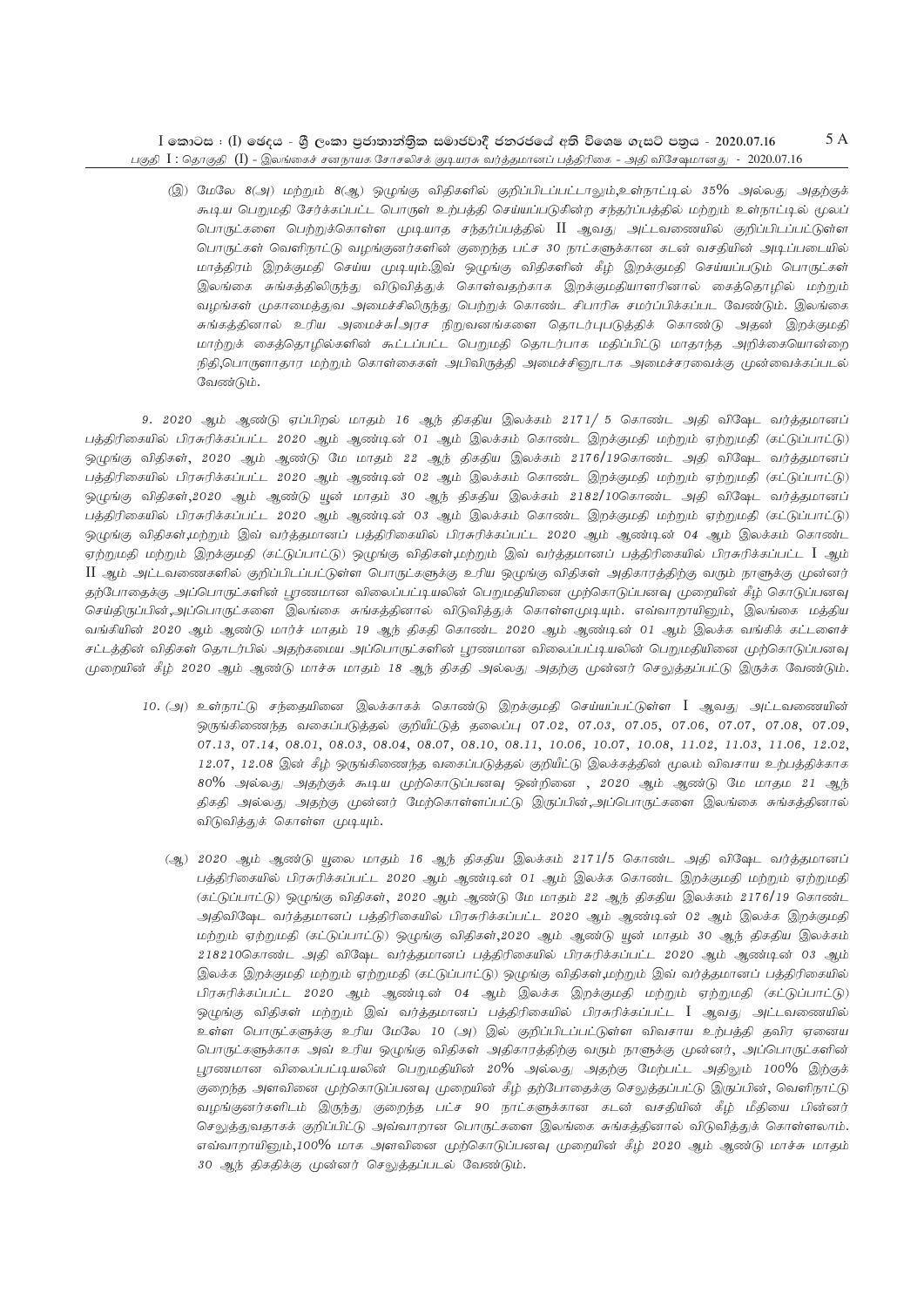#### 6A I කොටස : (I) ජෙදය - ශී ලංකා පුජාතාන්තික සමාජවාදී ජනරජයේ අති විශෙෂ ගැසට් පනුය - 2020.07.16 பகுதி  $I$  : தொகுதி  $(I)$  - இலங்கைச் சனநாயக சோசலிசக் குடியரசு வர்த்தமானப் பத்திரிகை - அதி விசேஷமானது -  $2020.07.16$

- (இ) 2020 ஆம் ஆண்டு யூலை மாதம் 16 ஆந் திகதிய இலக்கம் 2171/5 கொண்ட அதி விஷேட வர்த்தமானப் பத்திரிகையில் பிரசுரிக்கப்பட்ட 2020 ஆம் ஆண்டின் 01 ஆம் இலக்க இறக்குமதி மற்றும் ஏற்றுமதி (கட்டுப்பாட்டு) ஒழுங்கு விதிகள், 2020 ஆம் ஆண்டு மே மாதம் 22 ஆந் திகதிய இலக்கம் 2176/19 கொண்ட அதி விஷேட வர்த்தமானப் பத்திரிகையில் பிரசுரிக்கப்பட்ட 2020 ஆம் ஆண்டின் 02 ஆம் இலக்க இறக்குமதி மற்றும் ஏற்றுமதி (கட்டுப்பாட்டு) ஒழுங்கு விதிகள்,2020 ஆம் ஆண்டு யுன் மாதம் 30 ஆந் திகதிய இலக்கம் 2182/10 கொண்ட அதி விஷேட வர்க்கமானப் பக்கிரிகையில் பிரசுரிக்கப்பட்ட 2020 ஆம் ஆண்டின் 03 ஆம் இலக்க இறக்குமதி மற்றும் ஏற்றுமதி (கட்டுப்பாட்டு) ஒழுங்கு விதிகள் மற்றும் இவ் வர்த்தமானப் பத்திரிகையில் பிரசுரிக்கப்பட்ட 2020 ஆம் ஆண்டின் 04 ஆம் இலக்க ஏற்றுமதி மற்றும் இறக்குமதி (கட்டுப்பாட்டு) ஒழுங்கு விதிகள்,மற்றும் இவ் வர்த்தமானப் பத்திரிகையில் பிரசுரிக்கப்பட்ட $\;$  I ஆவது மற்றும்  $\;$  II ஆம் அட்டவணையில் குறிப்பிடப்பட்டுள்ள பொருட்களுக்கு உரிய ஒழுங்கு விதிகள் அதிகாரத்திற்கு வரும் நாளுக்கு முன்னர் தற்போதைக்கு அப்பொருட்களின் பூரணமான விலைப்பட்டியலின் பெறுமதியினை முற்கொடுப்பனவு முறையின் கீழ் கொடுப்பனவு செய்யப்பட்டு இருப்பின், அப்பொருட்களை இலங்கை சுங்கத்திலிருந்து விடுவித்துக் கொள்ளமுடியும். எவ்வாறாயினும், இலங்கை மத்திய வங்கியின் 2020 ஆம் ஆண்டு மாச்சு மாதம் 19 ஆந் திகதிய 2020 ஆம் ஆண்டின் 01 ஆம் இலக்க வங்கிக் கட்டளைச் சட்டத்தின் விதிகள் தொடர்பில் அதற்கமைய அப்பொருட்களின் புரணமான விலைப்பட்டியலின் பெறுமதியினை முற்கொடுப்பனவு முறையின் கீழ் 2020 ஆம் ஆண்டு மாச்சு மாதம் 18 ஆந் திகதி அல்லது அதற்கு முன்னர் செலுத்தப்பட்டு இருக்க வேண்டும்.
- 11. இலங்கை சுங்கத்தினால் ஒழுங்கு விதிகள் மீறப்படும் போது அவை தொடர்பான உரிய நடவடிக்கைகள் மேற்கொண்டு,
	- (அ) 2020 ஆம் ஆண்டு ஏப்பிறல் மாதம் 21 ஆந் திகதி வரை கப்பலுக்கு ஏற்றப்படுகின்ற, 2020 ஆம் ஆண்டு ஏப்பிறல் மாதம் 16 ஆந் திகதிய 2171/05 ஆம் இலக்கங் கொண்ட அதி விஷேட வர்த்தமானப் பத்திரிகையில்  $I$  ஆம் அட்டவணையில் குறிப்பிடப்பட்டுள்ள பொருட்கள், உரிய கொடுப்பனவினை ஏற்றப்பட்ட நாளில் இருந்து 120 நாட்களின் பின்னர் மேற்கொள்வதாக நிபந்தனையின் பிரகாரம் விடுவித்துக் கொள்ளலாம்.
	- (ஆ) 2020 ஆம் ஆண்டு மே மாதம் 22 ஆந் திகதி தொடக்கம் 2020 ஆம் ஆண்டு யூலை மாதம் 16 ஆந் திகதி வரை கப்பலுக்கு ஏற்றப்படுகின்ற, இவ்வர்க்குமானப் பக்திரிகையின் மற்றும் அதில் திருக்குங்கள் செய்யப்பட்டு பிரசுரிக்கப்பட்ட 2020 ஆம் ஆண்டு யுன் மாதம் 30 ஆந் திகதிய 2182/10 ஆம் இலக்கங் கொண்ட அதி விஷேட வர்த்தமானப் பத்திரிகையில் பிரசுரிக்கப்பட்ட $\;$  1 ஆம் அட்டவணையில் குறிப்பிடப்பட்டுள்ள ஏற்றப்பட்ட நாளில் இருந்து 180 நாட்களுக்குப் பின்னர் அப்பொருட்களுக்கான கொடுப்பனவினை மேற்கொள்ளப்படும் என்ற நிபந்தனையின் கீழ் விடுவித்துக் கொள்ளலாம்.
	- (இ) 2020 ஆம் ஆண்டு மே மாதம் 22 ஆந் திகதி தொடக்கம் 2020 ஆம் ஆண்டு யூலை மாதம் 16 ஆந் திகதி வரை கப்பலுக்கு ஏற்றப்படுகின்ற, இவ்வர்த்தமானப் பத்திரிகையின்  $\rm{II}$  ஆம் அட்டவணைக்கு புதிதாக உள்ளடக்கப்பட்ட, 2020 ஆம் ஆண்டு மே மாதம் 22 ஆந் திகதி 2176/19 ஆம் இலக்கங் கொண்ட அதி விஷேட வர்த்தமானப் பத்திரிகையின் மற்றும் அதில் திருத்தங்கள் செய்யப்பட்டு பிரசுரிக்கப்பட்ட 2020 ஆம் ஆண்டு யுன் மாதம் 30 ஆந் திகதி 2182/10 ஆம் இலக்கங் கொண்ட அதி விஷேட வர்த்தமானப் பத்திரிகையில் பிரசுரிக்கப்பட்ட  $I$  ஆம் அட்டவணையில் குறிப்பிடப்பட்டு உள்ள ஒருங்கிணைந்த வகைப்படுத்தல் குறியீட்டுத் தலைப்பு 84.15,84.18,87.08,87.14 ஆகியவற்றின் கீழ் குறிப்பிடப்பட்டுள்ள பொருட்கள் ,ஏற்றப்பட்ட நாளில் இருந்த<sub>|</sub> 180 நாட்களுக்குப் பின்னர் அப்பொருட்களுக்கான கொடுப்பனவினை மேற்கொள்ளப்படும் என்ற நிபந்தனையின் கீழ் விடுவித்துக் கொள்ளலாம்.
	- (ஈ) 2020 ஆம் ஆண்டு மே மாதம் 22 ஆந் திகதி தொடக்கம் 2020 ஆம் ஆண்டு யுலை மாதம் 16 ஆந் திகதி வரை சப்பலுக்கு ஏற்றப்படுகின்ற, இவ்வர்த்தமானப் பத்திரிகையின்  $\rm{II}$  ஆம் அட்டவணைக்கு புதிதாக உள்ளடக்கப்பட்ட,  $2020$  ஆம் ஆண்டு மே மாதம்  $22$  ஆந் திகதி  $2176/19$  ஆம் இலக்கங் கொண்ட அதி விஷேட வர்த்தமானப் பத்திரிகையின் மற்றும் அதில் திருத்தங்கள் செய்யப்பட்டு பிரசுரிக்கப்பட்ட 2020 ஆம் ஆண்டு <u>ய</u>ுன் மாதம் 30 ஆந் திகதி 2182/10 ஆம் இலக்கங் கொண்ட அதி விஷேட வர்த்தமானப் பத்திரிகையில் பிரசுரிக்கப்பட்ட  $I$  ஆம் அட்டவணையில் குறிப்பிடப்பட்டு உள்ள ஒருங்கிணைந்த வகைப்படுத்தல் குறியீட்டுத் தலைப்பு 84.15,  $84.18, 87.08, 87.14$  இன் கீழ் குறிப்பிடப்பட்டுள்ள பொருட்கள், ஏற்றப்பட்ட நாளில் இருந்து 90 நாட்களுக்குப் பின்னர் அப்பொருட்களுக்கான கொடுப்பனவினை மேற்கொள்ளப்படும் என்ற நிபந்தனையின் கீழ் விடுவித்துக் கொள்ளலாம்.

12. மேலே உள்ள ஒழுங்கு விதிகள் இலக்கம் 9,10 மற்றும் 11 இல் குறிப்பிடப்பட்டுள்ள நிபந்தனைகளைப் பூர்த்தி செய்திருக்கின்ற போது, சுங்கச் சோதனை செயற்பாடுகளுக்காக வங்கியினால் ஆவணங்களை விடுவித்துக் கொள்ளலாம்.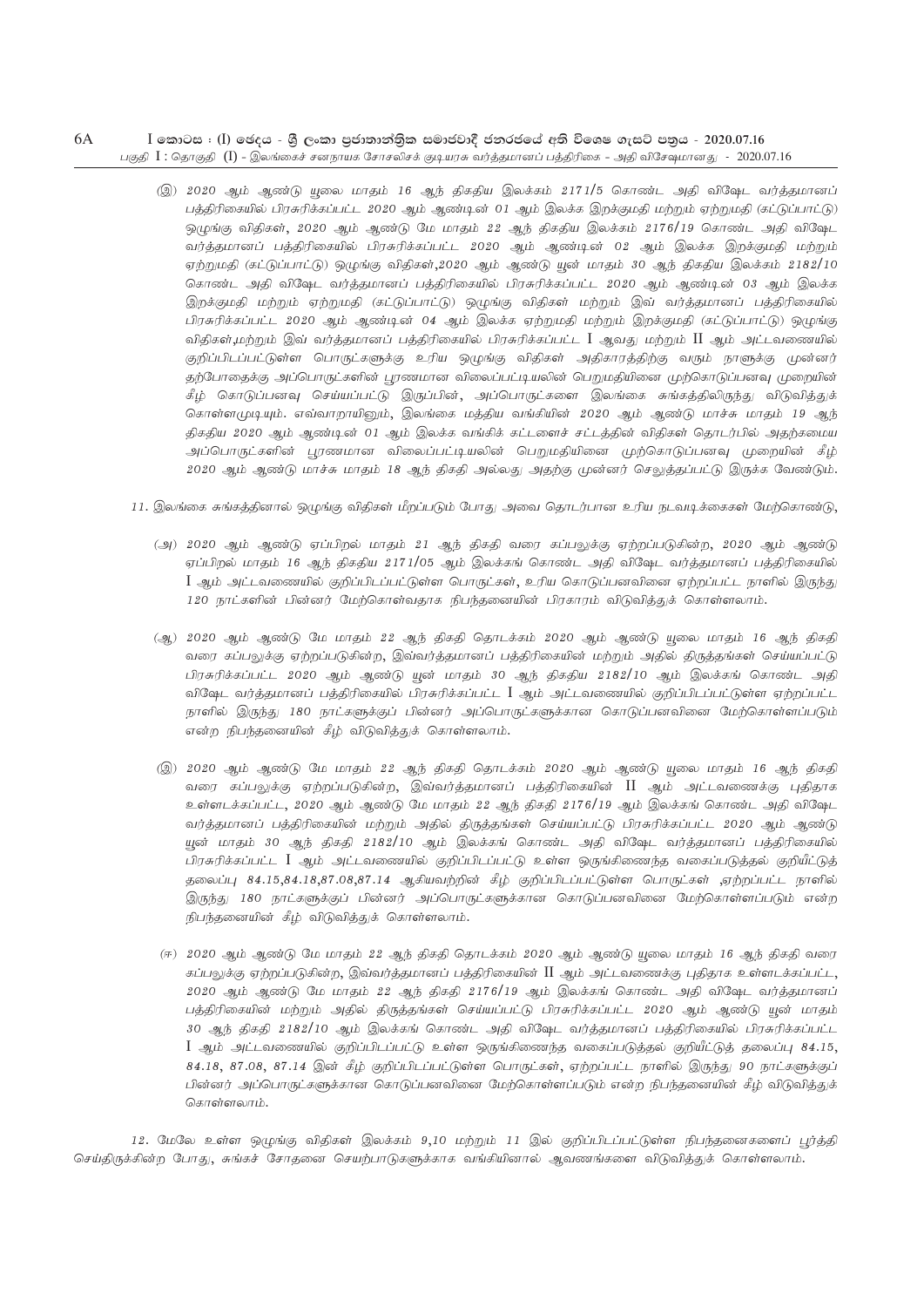13. இறக்குமதி மற்றும் ஏற்றுமதி கட்டுப்பாட்டாளர் நாயகத்தினால் 2020 ஆம் ஆண்டு யூலை மாதம் 16 ஆந் திகதிக்கு முன்னர் உரிய சந்தர்ப்பத்திற்காக வழங்கப்பட்டுள்ள தீர்மானத்தினை செயற்படுத்துவதற்காக 9,10 மற்றும் 11 ஆவது ஒழுங்கு விதிகளால் எந்தவிதமான பாதிப்புகளும் ஏற்படாது.

- 14. (அ) 1978 ஆம் ஆண்டின் 4 ஆம் இலக்கம் கொண்ட முதலீட்டுச் சபைகள் சட்டத்தின் 17 ஆவது பிரிவின் கீழ் அனுமதிக்கப்பட்ட பிரதான நிகழ்ச்சித் திட்டத்துக்குத் தேவையான, நிதி அமைச்சின் மூலம் வெளியிடப்பட்ட எதிர்மறைப் பட்டியலின் (Negative List) அல்லாத I ஆவது அட்டவணையில் காட்டப்பட்டு உள்ள பொருள் (ட்களை) முதலீட்டாளர்களின் நேரடி வெளிநாட்டு முதலீட்டின் கீழ் இறக்குமதி செய்ய முடியும்.மேலும் , உள்நாட்டு வங்கிகளின் மூலம் பெற்றுக் கொள்ளப்பட்ட கடன்களின் மூலம் இறக்குமதி செய்வதில் இருந்து தவிர்ந்து கொள்ள வேண்டும்.
	- (ஆ) இதற்கு மாறாக மேலே உள்ள 7 ஆவது ஒழுங்கு விதியில் எதனைக் குறித்தாலும், உள்நாட்டுச் சந்தையினை இலக்காகக் கொண்டு நேரடியாக வெளிநாட்டு முதலீடு இல்லாத 1978 ஆம் ஆண்டின் 4 ஆம் இலக்க இலங்கை முதலீட்டுச் சபைச் சட்டத்தின் 17 ஆவது பிரிவின் கீழ் அனுமதிக்கப்பட்ட நிகழ்ச்சித் திட்டத்திற்காக நிதி அமைச்சினால் வெளியிடப்பட்ட அறிவிப்புக்கள் அட்டவணையில் இல்லாத I ஆவது அட்டவணையில் காட்டப்பட்டு உள்ள பொருள் (ட்களை) வெளிநாட்டு வழங்குனர்களின் 90 நாட்கள் கடன் வசதியின் பேரில் மாத்திரம் இறக்குமதியினை மேற்கொள்ள முடியும்.
	- இ) அவ்வாறாயினும், வழங்குனர்களின் கடன் வசதியினைப் பெற்றுக் கொள்ள முடியாத,2020 ஆம் ஆண்டு ஒற்றோபர் மாதம் 31 ஆந் திகதிக்கு முன்னர் வணிக வங்கிகளின் செயலாற்றினை ஆரம்பிப்பதற்கு எதிர்பார்க்கின்ற, 1978 ஆம் ஆண்டின் 4 ஆம் இலக்க இலங்கை முதலீட்டுச் சபைச் சட்டத்தின் 17 ஆவது பிரிவின் கீழ் அனுமதிக்கப்பட்ட நிகழ்ச்சித் திட்டத்திற்காக இலங்கை முதலீட்டுச் சபையுடன் அந்நிகழ்ச்சித் திட்டத்தினை நடைமுறைப்படுத்துகின்ற தரப்பினால் ஏற்படுத்திக் கொள்கின்ற ஒப்பந்தத்தின் பிரகாரம், இலங்கை முதலீட்டுச் சபையின் பணிப்பாளர் சபையின் அனுமதியின் கீழ், I ஆவது அட்டவணையில் காட்டப்பட்டு உள்ள பொருள் (ட்களை) இறக்குமதி செய்யலாம்.

15. I ஆம் மற்றும் II ஆம் அட்டவணையில் குறிப்பிடப்பட்டுள்ள பொருள் (ட்களை) இறக்குமதி செய்வதற்கு உரிய கொடுப்பனவினை மேற்கொள்வதற்காக வங்கி ஒன்றிற்கு விண்ணப்பம் ஒன்றினை சமர்ப்பிக்கின்ற எவரேனும் அவ்வாறு சமர்ப்பிக்கப்படுகின்ற விண்ணப்பப் பக்கிரக்கின் சுங்கக் கட்டளைகள் சட்டக்கின் "அ'' அட்டவணையில் குறிப்பிட்டுள்ள படி ஒருங்கிணைத்து வகைப்படுத்தல் குறியீட்டு இலக்கம் (எச்.எஸ். குறியீடு) மற்றும் அப்பொருள் (ட்கள்) காட்டப்பட்டுள்ள அட்டவணையில் குறிப்பிடப்படல் வேண்டும்.

16. 1969 ஆம் ஆண்டின் 1 ஆம் இலக்கம் கொண்ட இறக்குமதி மற்றும் ஏற்றுமதி (கட்டுப்பாட்டு)ச் சட்டத்தின் 21 ஆவது பிரிவின் பிரகாரம், அச்சட்டத்தின் கீழ் வெளியிடப்பட்ட ஒழுங்கு விதிகளின் மூலம் விதிக்கப்பட்ட எல்லைகள் சுங்கக் கட்டளைச் சட்டத்தின் கீழ் வரையறைக்கு உட்படுகின்றதால், இவ்வொழுங்கு விதிகளின் நோக்கம் நிறைவேறுகின்ற படியால் சுங்கப் பணிப்பாளர் நாயகத்தினால் மேற் கொள்ளப்பட வேண்டும்.

17. இவ்வொழுங்கு விதிகளின் நோக்கத்தினை நிறைவேற்றுவதனை முன்னிட்டு இறக்குமதி மற்றும் ஏற்றுமதி கட்டுப்பாட்டாளர் நாயகத்தினால் சுங்கப் பணிப்பாளர் நாயகம் மற்றும் வணிக வங்கிகளுக்கு செயற்பாட்டு ஆலோசணை வழங்கப்பட வேண்டும்.

18. இலங்கை மத்திய வங்கியின் வெளிநாட்டு பரிமாற்றல் திணைக்களத்தின் தலைவர் மற்றும் வங்கி மேற்பார்வைத் திணைகளத்தின் தலைவர் இவ்வொழுங்கு விதிகளின் நோக்கினைப் பூர்த்தி செய்வதன் பேரில் வணிக வங்கிகள் செயற்படுவதனை உத்தரவாதப்படுத்தல் வேண்டும்.

19. வங்கியினால்இவ் ஒமுங்கு விதிகளில் ஏற்பாடுகளை மீறி செயற்படுகின்ற சந்தர்ப்பத்தில், அது தொடர்பான சுங்கப் பணிப்பாளர் நாயகத்தினால் அந்நியச் செலாவணிகள் திணைக்களத்தின் தலைவர் மற்றும் இறக்குமதி ஏற்றுமதிக் கட்டுப்பாட்டடாளர் நாயகத்திற்கு அறிவித்து அது தொடர்பான ஆவண வடிவிலான ஆதாரங்களுடன் அதன் மீறல்கள் தொடர்பில் தகவல்களை முன்வைக்கப்பட வேண்டும். அந்நியச் செலாவணிகள் திணைக்களத் தலைவரினால் இறக்குமதி ஏற்றுமதிக் கட்டுப்பாட்டடாளர் நாயகத்திற்கு, சட்டத்தினால் ஒழுங்கு விதிகள் ஏற்பாடு செய்யப்பட்டுள்ள படி தீர்மானங்களை மேற்கொள்ளல், அல்லது உரிய நடவடிக்கைக்காக உரிய பகுதிகளுக்கு தெரியப்படுத்தப்படல் வேண்டும்.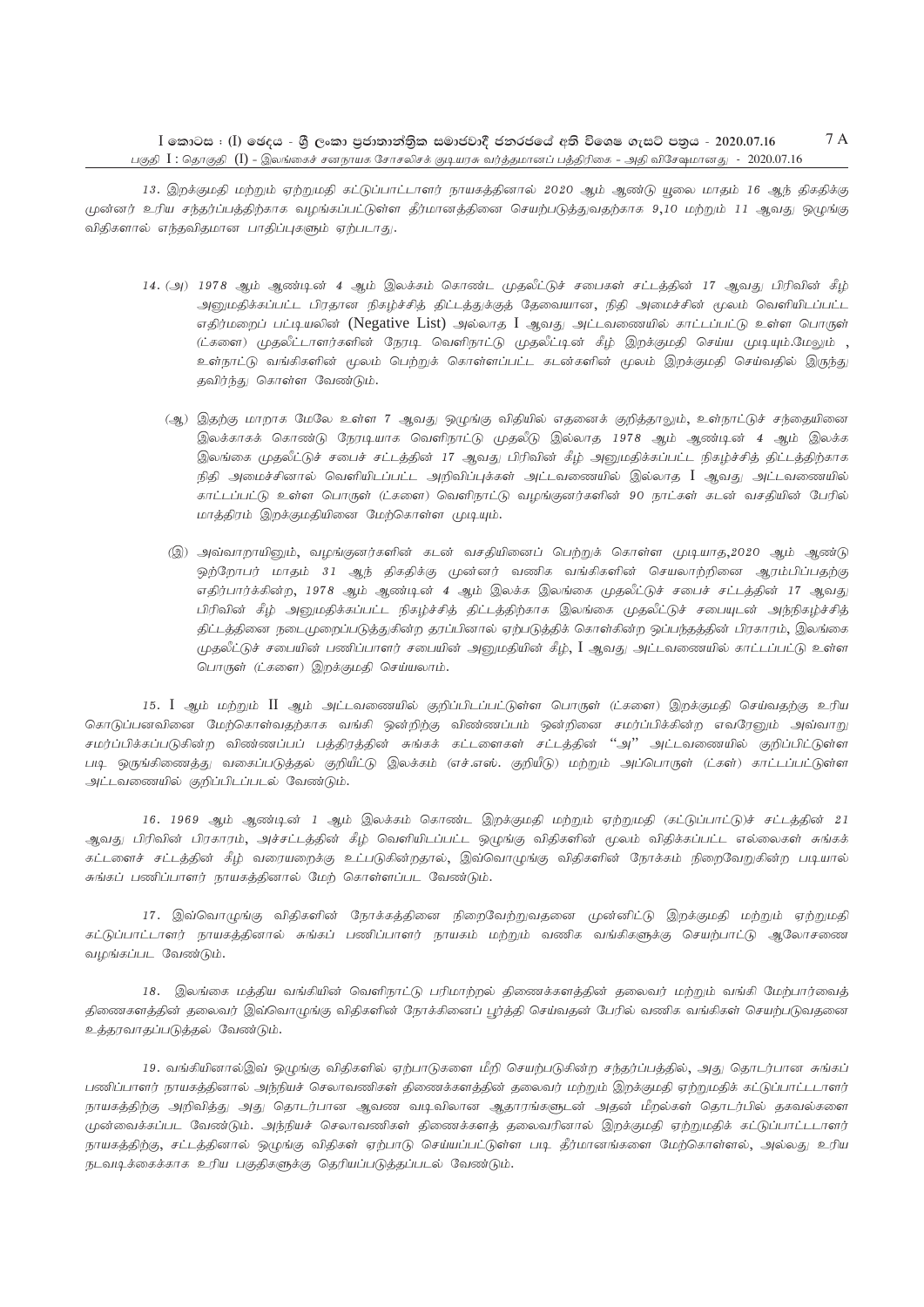20. வெளிப்படுத்துபவர் அல்லது இறக்குமதியாளர் மூலம் இவ் ஒழுங்கு விதிகளில் ஏற்பாடுகளை மீறி செயற்படுகின்ற சந்தர்ப்பத்தில், சட்டத்தினால் ஒழுங்கு விதிகள் ஏற்பாடு செய்யப்பட்டுள்ள படி, மற்றும் வியாபார மற்றும் சுங்க வரிகள் தொடர்பான கொள்கைகள் தொழில்நுட்ப மதிப்பீட்டுக் குழுவின் சிபாரிசின் பேரில் அது தொடர்பான சுங்கப் பணிப்பாளர் நாயகத்தினால் அந்நியச் செலாவணிகள் திணைக்களத்தின் தலைவர் மற்றும் இறக்குமதி ஏற்றுமதிக் கட்டுப்பாட்டாளர் நாயகத்திற்கு அறிவித்து அது தொடர்பான ஆவண வடிவிலான ஆதாரங்களுடன் அதன் மீறல்கள் தொடர்பில் தகவல்களை முன்வைக்கப்பட ஜனாதிபதியால் நிதி அமைச்சருக்கு வழங்கப்படுகின்ற உடன்பாட்டின் பேரில் பெற்றுக் கொள்ளப்படுகின்ற அறுமகியின் பிரகாரம் இறக்குமதி ஏற்றுமதி கட்டுப்பாட்டாளர் நாயகம் மூலம் சுங்கப் பணிப்பாளர் அவர்களால் தீர்மானம் எடுக்கப்பட வேண்டும்.

21. கோவிட் -19 சுகாதார தனிமைப்படுத்தல் செயற்பாட்டிற்குள் தேசிய பொருளாதாரத்தினை வலுவடையச் செய்தல் மற்றும் மீள்கட்டியெழுப்புவதனை முன்னிட்டு வியாபார மற்றும் சுங்க வரி தொடர்பான கொள்கைகள் தொழில்நுட்ப மதிப்பீட்டுக் குழுவின் சிபாரிசின் பேரில் ஜனாதிபதியால் நிதி அமைச்சருக்கு வழங்கப்படுகின்ற உடன்பாட்டின் பேரில் பெற்றுக் கொள்ளப்படுகின்ற அனுமதியின் பிரகாரம் மேலே குறிப்பிடப்பட்ட ஒழுங்கு விதிகளை நடைமுறைப்படுத்தும் போது தோன்றுகின்ற பிரச்சினைகள் தொடர்பான இறுதி முடிவினை தீர்மானித்துக் கொள்ளலாம்.

22. இவ் ஒழுங்கு விதிகளில்,

- I. "இறக்குமதி தற்காலிகமாக இடை நிறுத்தப்பட்டு உள்ளது" என்பதனால் கருதப்படுவது மேலே உள்ள ஒழுங்கு விதிகளுக்கு இணங்காத படி பொருட்களின் இறக்குமதி செய்வது தடைசெய்யப்பட்டு உள்ளது என்பதாகும்.
- II. "ஏற்றுமதி" என்பதனால் கருதப்படுவது, 1969 ஆம் ஆண்டின் 1 ஆம் இலக்கம் கொண்ட இறக்குமதி ஏற்றுமதிக் (கட்டுப்பாட்டு)ச் சட்டத்தின் 22 ஆவது பிரிவில் குறிப்பிடபட்ட எந்தவொரு பொருள் தொடர்பிலும் பிரகாரமும்,கடலால் அல்லது ஆகாயத்தால் இலங்கையில் இருந்து கொண்டு செல்லல் மற்றும் வெளியே கொண்டு செல்லல் அல்லது இலங்கையில் இருந்து கொண்டு செல்வதற்கான நிலை ஏற்படல்.
- III. "இறக்குமதி" என்பதனால் கருதப்படுவது, 1969 ஆம் ஆண்டின் 1 ஆம் இலக்கம் கொண்ட இறக்குமதி மற்றும் ஏற்றுமதி (கட்டுப்பாட்டு)ச் சட்டத்தின் 22 ஆவது பிரிவில் குறிப்பிடபட்ட எந்தவொரு பொருள் தொடர்பிலும் பிரகாரமும்,கடலால் அல்லது ஆகாயக்கால் இலங்கைக்கு இறக்குமதி செய்கல் அல்லது கொண்டு வருகல் அல்லது இலங்கைக்கு இறக்குமதி செய்வதற்கு அல்லது கொண்டு வருவதற்கான ஏற்படும் நிலை.
- $IV.$  "இறக்குமதியாளர் (மறைமுக ஏற்றுமதியாளர்)" என்பதனால் கருதப்படுவது வேரொரு ஏற்றுமதியாளருக்கு ஒழுங்குபடுத்துவதற்காக பொருட்கள் இறக்குமதி செய்து வழங்குவதற்கு இலங்கை முதலீட்டுச் சபையின் அல்லது ஏற்றுமதி அபிவிருத்திச் சபையின் சிபாரிசு தேவைப்படுகின்ற நபருக்கு அல்லது ஏற்றுமதி ஒழுங்குபடுத்தலுக்காக தற்காலிகமான இறக்குமதிக் செய்யும் முறைமை (ரீ.ஐ.ஈ.பீ) இன் கீழ் பதிவு செய்யப்பட்ட ஒரு நபர்.
- V. "உள்நாட்டு கூட்டப்பட்ட பெறுமானம்" என்பதன் மூலம் கருதப்படுவது இறக்குமதி செய்யப்பட்ட பொருள் அலகுகளின் பெறுமதி கைத்தொழிற்சாலையில் உச்ச பயன் பெறுகின்ற அளவு என்பதோடு, அதன் கீழ்க் காணப்படும் சமன்பாட்டின் மூலம் கணிப்பீடு செய்யப்படும்.

|  |                   | <u> உள்நாட்டி</u> ல் சேர்க்கப்பட்ட பெறுமதி = தொழிற்சாலைகளிலிருந்து - இறக்குமதி செய்யப்பட்ட மூலப் |
|--|-------------------|--------------------------------------------------------------------------------------------------|
|  | வெளியாகும்        | பொருட்களின் விலை, காப்புறுதி                                                                     |
|  | போது பொருட்களின்  | மற்றும் கப்பல் கூலி பெறுமதி                                                                      |
|  | விலை (மொத்த விலை) | X 100%                                                                                           |
|  |                   |                                                                                                  |

தொழிற்சாலைகளிலிருந்து வெளியாகும் போது பொருட்களின் விலை (மொத்த விலை)

VI. அந்நியச் செலாவணி செலவாகாமை எனும் அடிப்படை என்பதன் மூலம் கருதப்படுவது அந்நியச் செலாவணியானது இலங்கைக்கு வெளியே செல்லாமல் பொருட்களின் இறக்குமதி செய்யப்படுவது ஆகும்.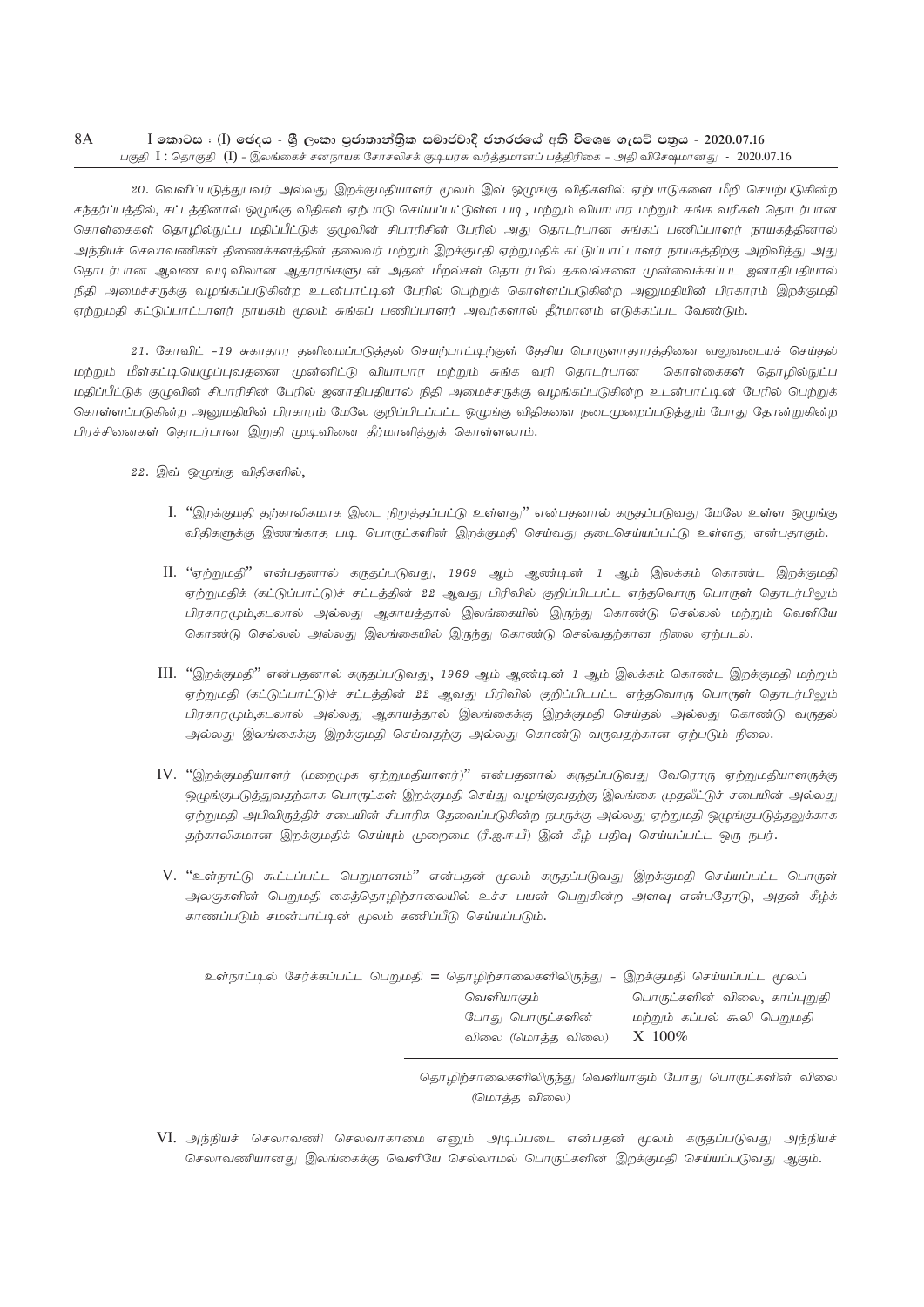- VII. "பிரதான நிகழ்ச்சித் திட்டம்" என்பதன் மூலம் கருதப்படுவது
	- (அ) குறைந்த பட்சம் 100 மில்லியன் அமெரிக்கா டொலர்களை எதிர்பார்த்த அல்லது சாட்சியாகக் கொண்ட முதலீடு, அல்லது
	- (ஆ) 500 அல்லது அதற்கு மேற்பட்ட வேலை வாய்ப்புக்களை உருவாக்கி, நடாத்திச் செல்கின்ற அல்லது,
	- (இ) வருடாந்தம் குறைந்தபட்சம் 50 மி. அமெரிக்க பொலர்கள் அந்நியச் செலாவணியை உழைத்துக் கொள்ளக் சு.டி.ய அல்லது
	- (ஈ) அமைச்சரவையின் அனுமதி உள்ள சுகாதாரத் துறையின் அல்லது அமைச்சரவையினால் இனங்காணப்பட்டு உள்ள எந்தவொரு துறையினதும் உரிய தேவையினைப் பூர்த்தி செய்யப்படுகின்ற, தேசிய முக்கியத்துவம் வாய்ந்த நிகழ்ச்சித் திட்டம் அல்லது,
	- (உ) 2008 ஆம் ஆண்டின் 14 ஆம் இலக்கம் கொண்ட மூலோபாய அபிவிருத்தி நிகழ்ச்சித் திட்டச் சட்டம் மற்றும் அதன் கீழாக பிரசுரிக்கப்படுகின்ற ஒழுங்கு விதிகளின் பிரகாரம் இனங்காணப்பட்டு உள்ள நிகழ்ச்சித் திட்டம்
- VIII. "17 ஆவது பிரிவின் கீழான நிகழ்ச்சித் திட்டம்" என்பதன் மூலம் கருதப்படுவது முதலீட்டு வரையறை அல்லது வேறு குறித்த தேவை ஒன்றினைப் பூர்த்தி செய்வதற்காக 1978 ஆம் ஆண்டின் 4 ஆம் இலக்கம் கொண்ட முதலீட்டு சபைச் சட்டத்தின், 17 ஆவது பிரிவின் கீழ் அனுமதி பெற்றுக் கொள்ளப்பட்ட மற்றும் முதலீட்டுச் சபையுடன் ஒப்பந்தம் ஒன்றிற்கு வருகின்ற ஓர் ஏற்பாடாகும்.
	- $IX.$  " உள்நாட்டுச் சந்தை" என்பதன் மூலம் கருதப்படுவது பொருட்கள் உள்நாட்டு நுகர்வோர்களுக்கு அல்லது பாவணைக்கு இலங்கைக்கு உள்ளே விற்பனை அல்லது தனிப்பட்ட பயன்பாட்டிற்கு.

|   | நிரல் I     | நிரல் II   |      | நிரல் III                                                                                                                                                                                                                                            | நிரல் $IV$   |
|---|-------------|------------|------|------------------------------------------------------------------------------------------------------------------------------------------------------------------------------------------------------------------------------------------------------|--------------|
|   | <i>D.</i> 4 | Q. (L      |      | விபரம்                                                                                                                                                                                                                                               | தற்காலிக     |
|   | தலைப்பு     | குறியீடு   |      |                                                                                                                                                                                                                                                      | இடைநிறுத்தம் |
|   |             |            |      |                                                                                                                                                                                                                                                      | (TS)         |
| 1 | 03.01       |            |      | உயிர் மீன்                                                                                                                                                                                                                                           |              |
|   |             |            |      | வண்ண மீன்                                                                                                                                                                                                                                            |              |
|   |             | 0301.11.00 | $-1$ | நன்னீர்                                                                                                                                                                                                                                              |              |
|   |             | 0301.11.90 | ---  | பிற                                                                                                                                                                                                                                                  | TS           |
|   |             | 0301.19.00 |      | பிற                                                                                                                                                                                                                                                  |              |
|   |             | 0301.19.10 | ---  | மீன்பிடிக் கட்டளைச் சட்டத்தினால் கட்டுப்படுத்தப்பட்ட<br>இனங்கள்                                                                                                                                                                                      | <b>TS</b>    |
|   |             | 0301.19.90 | ---  | பிற                                                                                                                                                                                                                                                  | <b>TS</b>    |
|   |             |            | ÷    | பிற உயிர் மீன்:                                                                                                                                                                                                                                      |              |
|   |             | 0301.93.00 | $-$  | நன்னீரில் வாழும் குளமீன் வகை (காப்) (சைபிறினஸ்<br>இன, கராசியஸ் இன, ரெனோபாரைன்கோடன்<br>ஐடிலஸ், ஹைபொப்தல்மிச்தைல்ஸ் இன, சிறினஸ் இன,<br>மைலோபறின் கோடன் பீசியஸ், கட்லா கட்ல, லபியோ<br>இன, ஒஸ்ரியோ சிலஸ் ஹசல்ரி, லெப்டோபாபஸ் கூவினி,<br>மெகாலோப்றமா இன.) | <b>TS</b>    |
|   |             | 0301.99.00 | --   | பிற                                                                                                                                                                                                                                                  | TS           |
|   |             |            |      |                                                                                                                                                                                                                                                      |              |

#### அட்டவணை - I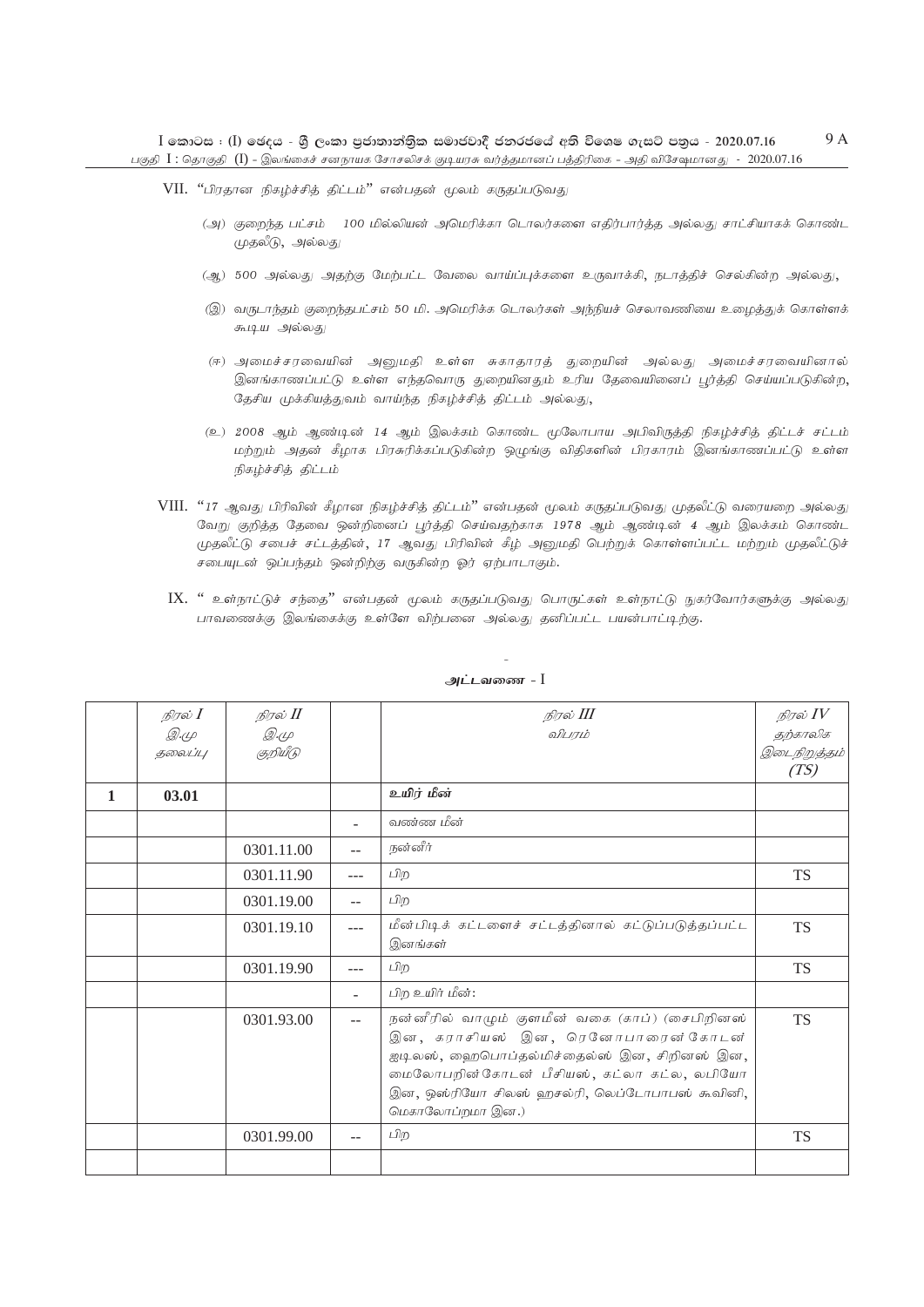|                         | நிரல் <b>I</b> | நிரல் II    |                          | நிரல் III                                                                                                                                                                                                                                                                                    | நிரல் IV     |
|-------------------------|----------------|-------------|--------------------------|----------------------------------------------------------------------------------------------------------------------------------------------------------------------------------------------------------------------------------------------------------------------------------------------|--------------|
|                         | <i>D</i> .4    | <i>D</i> .4 |                          | விபரம்                                                                                                                                                                                                                                                                                       | தற்காலிக     |
|                         | தலைப்பு        | குறியீடு    |                          |                                                                                                                                                                                                                                                                                              | இடைநிறுத்தம் |
|                         |                |             |                          |                                                                                                                                                                                                                                                                                              | (TS)         |
| $\overline{2}$          | 03.04          |             |                          | முள்ளற்ற மீன் துண்டுகளும் பிற மீன் இறைச்சிகளும்                                                                                                                                                                                                                                              |              |
|                         |                |             |                          | (சிறு துணிக்கைகளாக அரைக்கப்பட்ட அல்லது<br>அரைக்கப்படாத) புதியவை, குளிரூட்டப்பட்டவை அல்லது                                                                                                                                                                                                    |              |
|                         |                |             |                          | குளிரால் உறையச் செய்யப்பட்டவை.                                                                                                                                                                                                                                                               |              |
|                         |                |             |                          | புதிய அல்லது குளிரூட்டப்பட்ட திலாபியாஸ் துண்டுகள்<br>(ஒறிகுறோமிஸ் இன), கெற்பிஸ் (பங்காசியஸ் இன,சிலுரஸ்<br>இன, கிளாறியஸ் இன, டலூறஸ் இன.), காப்(சைப்றீனஸ்<br>இன, கராசியஸ் இன, ரெனோபாகறைன்கோடன்<br>ஐடில்லஸ், கைப்பொப்தல் மிக்திஸ் இன, சிறினஸ் இன,<br>மைலோபறைன்கோடன் பிசியஸ், கட்லா கட்ல, லாபியோ |              |
|                         |                |             |                          | இன, ஒஸ்ரியோசீலஸ் கஸ்ஸல்ரி, லெப்ரோபாபஸ் ஹூவினி<br>மெகாலொப்ராம இன.), விலாங்குகள் (அங்கியுலா இன), நைல்<br>பேச் (லேரஸ் நிலோரிஸ்) மற்றும் விரால் (சன்னா இன)                                                                                                                                       |              |
|                         |                | 0304.39.00  | $\overline{a}$           | பிற                                                                                                                                                                                                                                                                                          | <b>TS</b>    |
|                         |                |             |                          | புதிய பிற மீன்களள் அல்லது குளிரூட்டப்பட்ட துண்டுகள்                                                                                                                                                                                                                                          |              |
|                         |                |             |                          |                                                                                                                                                                                                                                                                                              |              |
|                         |                | 0304.81.00  | $-$                      | பசுபிக் சல்மன் (ஒன்கொறைன்சஸ் நேகா, ஒன்கோறைசன்சஸ்<br>கோபஸ் ஸா, ஒன் கோறைசன் சஸ் சவ்வவைட்சா,<br>ஒன்கோறைசன்சஸ் கிசுச், ஒன்கோறைசன்சஸ் மசோ மற்றும்<br>ஒன்கோறைசன்சஸ் றோதுறஸ்) ஆட்லாந்திக் சல்மன் (சல்மோ<br>சலர்) மற்றும் தனூபி சல்மன் (கியுஜோ)                                                      | <b>TS</b>    |
|                         |                | 0304.87.00  | $-$                      | ரியுனாஸ் (தன்னாஸ் இனத்தினது) ஸ்கிப்ஜெக் அல்லது<br>ஸ்ட்றைப் - பில்லீட் பொனிடோ (யுதைன்னஸ் (கட்சுவுனஸ்)<br>பெலமிஸ)                                                                                                                                                                              | <b>TS</b>    |
|                         |                |             | $\overline{\phantom{a}}$ | பிற, குளிரூட்டப்பட்ட:                                                                                                                                                                                                                                                                        |              |
|                         |                | 0304.95.00  | $-$                      | பிறிக்மாசெறோரிடி, யூக்கிளிதீடி, கடீடி, மெக்றோடி,<br>மெலானோடி, மேளியுக்சிடி, மெலானோனிடி, மேலியக்சிடி,<br>மொறிடி, மற்றும் முறையினொலிபைடிடே ஆகிய இனங்களது<br>மீன், அலஸ்கா பொல்லக் (தெரக்ரா சல்கொக்றம்ம) நீங்கலாக                                                                                | <b>TS</b>    |
|                         |                | 0304.99.00  | $\overline{\phantom{a}}$ | பிற                                                                                                                                                                                                                                                                                          | <b>TS</b>    |
| $\overline{\mathbf{3}}$ | 07.02          | 0702.00.00  |                          | தக்காளிகள், புதியவை அல்லது குளிரூட்டியவை                                                                                                                                                                                                                                                     | <b>TS</b>    |
|                         |                |             |                          |                                                                                                                                                                                                                                                                                              |              |
| $\overline{\mathbf{4}}$ | 07.03          |             |                          | வெங்காயங்கள், சலொற் வெங்காயங்கள், உள்ளி லீக்ஸ்<br>மற்றும் பிற அலியேசியஸ் மரக்கறி வகை, புதியவை அல்லது<br>குளிரூட்டியவை.                                                                                                                                                                       |              |
|                         |                | 0703.90.00  |                          | லீக்ஸ்சும் பிற அலியேசியஸ் மரக்கறிகளும்                                                                                                                                                                                                                                                       | <b>TS</b>    |
|                         |                |             |                          |                                                                                                                                                                                                                                                                                              |              |
| 5                       | 07.05          |             |                          | லெற்யுஸ் (லக்ருகா சாதைவா) உம் சிகோரி (சிகோரியம்<br>இன) புதிய அல்லது குளிரூட்டிய                                                                                                                                                                                                              |              |
|                         |                |             |                          | லெற்யூஸ்:                                                                                                                                                                                                                                                                                    |              |
|                         |                |             |                          |                                                                                                                                                                                                                                                                                              |              |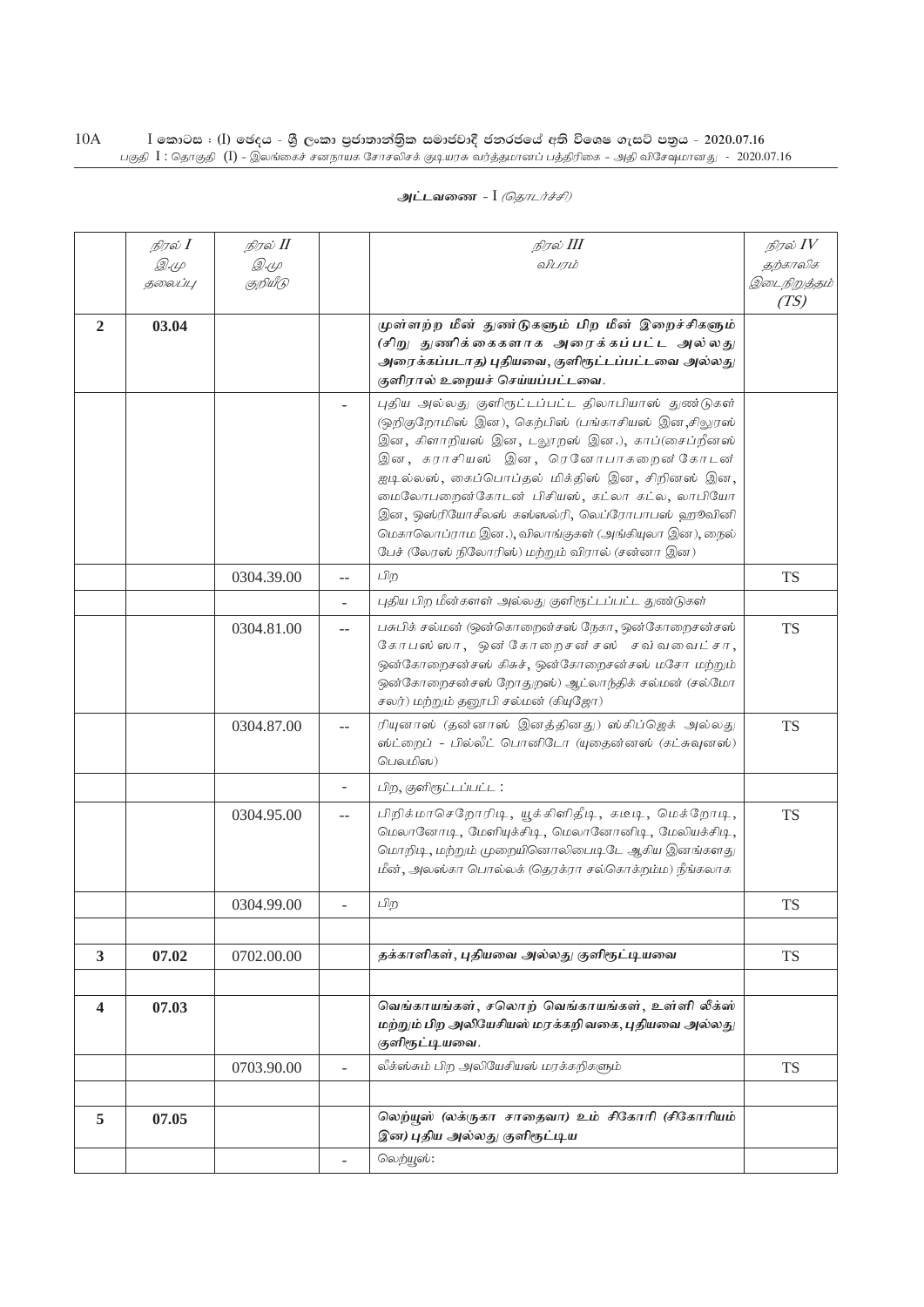|                | நிரல் I      | நிரல் II     |                          | நிரல் III                                                                                                                                                | நிரல் $\mathit{IV}$  |
|----------------|--------------|--------------|--------------------------|----------------------------------------------------------------------------------------------------------------------------------------------------------|----------------------|
|                | <i>D.</i> (L | <i>D.</i> (L |                          | விபரம்                                                                                                                                                   | தற்காலிக             |
|                | தலைப்பு      | குறியீடு     |                          |                                                                                                                                                          | இடைநிறுத்தம்<br>(TS) |
|                |              | 0705.11.00   | $- -$                    | லெற்யூஸ் கோவா (லெற்யூஸ் தலைப்புடன்)                                                                                                                      | <b>TS</b>            |
|                |              | 0705.19.00   | $-$                      | பிற                                                                                                                                                      | <b>TS</b>            |
|                |              |              |                          | சீகோரி:                                                                                                                                                  |                      |
|                |              | 0705.21.00   | $-$                      | விட்லூப் சீகோரி (சீகோரியம் இன்ரிபஸ், கோலியோஸம் வகை)                                                                                                      | <b>TS</b>            |
|                |              | 0705.29.00   | $- -$                    | பிற                                                                                                                                                      | <b>TS</b>            |
|                |              |              |                          |                                                                                                                                                          |                      |
| 6              | 07.06        |              |                          | கரட்கள், ரேர்னிப்பஸ்கள், சலாது, பீற்றூட், சால் சிவை,<br>செலறியாக், முள்ளங்கியும் அவை போன்ற உண்ணத்தக்க<br>வேர் கிழங்குகளும் புதியவை அல்லது குளிரூட்டியவை. |                      |
|                |              | 0706.10.00   | $\overline{\phantom{a}}$ | கரட்டுக்களும் ரேனிப்ஸ்சுகளும்                                                                                                                            | <b>TS</b>            |
|                |              | 0706.90.00   |                          | பிற                                                                                                                                                      | <b>TS</b>            |
|                |              |              |                          |                                                                                                                                                          |                      |
| $\overline{7}$ | 07.07        | 0707.00.00   |                          | வெள்ளரிக்காய்களும்<br>கெக்கரிக்காய்களும்<br>புதியன<br>அல்லது குளிரூட்டியவை.                                                                              |                      |
|                |              | 0707.00.10   | $---$                    | வெள்ளரிக்காய்                                                                                                                                            | <b>TS</b>            |
|                |              | 0707.00.20   | $---$                    | கெக்கரிக்காய்                                                                                                                                            | <b>TS</b>            |
|                |              |              |                          |                                                                                                                                                          |                      |
| 8              | 07.08        |              |                          | (லேகுமினஸ்)<br>மரக்கறிகள்<br>இன<br>கோது<br>அவரை<br>கோது நீக்காத, புதியவை<br>நீக்கிய அல்லது<br>அல்லது<br>குளிரூட்டியவை.                                   |                      |
|                |              | 0708.10.00   |                          | பட்டாணிக் கடலைகள் (பைசம்சற்றைவம்)                                                                                                                        | <b>TS</b>            |
|                |              | 0708.20.00   | $\overline{\phantom{a}}$ | அவரை (விக்னா இன, பாசியோலஸ் இன)                                                                                                                           | <b>TS</b>            |
|                |              | 0708.90.00   | $\overline{\phantom{a}}$ | பிற அவரை இன (லேகுமினயஸ்) மரக்கறிகள்                                                                                                                      | <b>TS</b>            |
|                |              |              |                          |                                                                                                                                                          |                      |
| 9              | 07.09        |              |                          | பிற மரக்கறிகள், புதியன அல்லது குளிரூட்டியவை.                                                                                                             |                      |
|                |              |              |                          | காளான்களும் நிலவடிக் காளான்களும்                                                                                                                         |                      |
|                |              | 0709.51.00   | $- -$                    | அகாரிகாஸ் ஜீனஸ்களின் காளான்கள்                                                                                                                           | <b>TS</b>            |
|                |              | 0709.59.00   | $\overline{\phantom{m}}$ | பிற                                                                                                                                                      |                      |
|                |              | 0709.59.10   | $\sim$ $\sim$ $\sim$     | நிலவடிக் காளான்கள்(உணவுப் பண்டங்களுக்கு மணமூட்டும்<br>காளான்)                                                                                            | <b>TS</b>            |
|                |              | 0709.59.90   | $\sim$ $\sim$ $\sim$     | பிற                                                                                                                                                      | <b>TS</b>            |
|                |              | 0709.60.00   | $\overline{\phantom{a}}$ | கப்சிகம் இன அல்லது பிமந்தா இனப் பழங்கள்                                                                                                                  | <b>TS</b>            |
|                |              |              | $\overline{\phantom{a}}$ | பிற                                                                                                                                                      |                      |
|                |              | 0709.93.00   | $- -$                    | (பூசணி) பரங்கிக்காய், நசுக்கப்பட்ட குழம்பு மற்றும் பற்றி எனும்<br>கொடியின் காய்கள் (கியுகேபிடா இன)                                                       | <b>TS</b>            |
|                |              | 0709.99.00   | $\overline{a}$           | பிற                                                                                                                                                      |                      |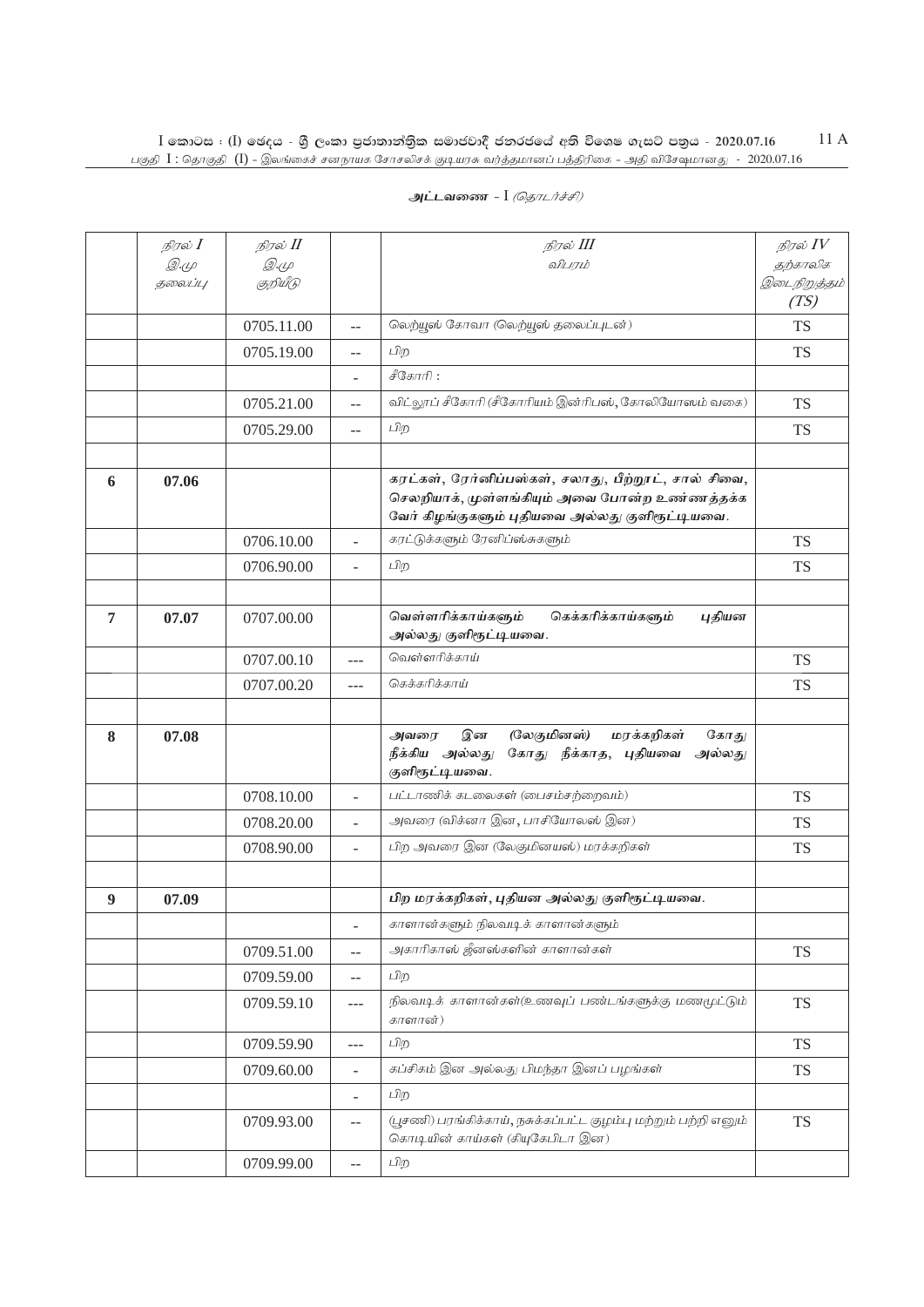| அட்டவணை - I <i>(தொடர்ச்சி)</i> |  |  |  |
|--------------------------------|--|--|--|
|--------------------------------|--|--|--|

|    | நிரல் <b>I</b> | நிரல் II    |                          | நிரல் III                                                                                                                                                                                                                                                                 | நிரல் $\mathit{IV}$  |
|----|----------------|-------------|--------------------------|---------------------------------------------------------------------------------------------------------------------------------------------------------------------------------------------------------------------------------------------------------------------------|----------------------|
|    | <i>D</i> .4    | <i>D</i> .4 |                          | விபாம்                                                                                                                                                                                                                                                                    | தற்காலிக             |
|    | தலைப்பு        | குறியீடு    |                          |                                                                                                                                                                                                                                                                           | இடைநிறுத்தம்<br>(TS) |
|    |                |             | $\cdots$                 | இனிப்பு சோளம்(சீ மேய்ஸ் வார்.சஷராடா) வித்து நீக்கப்பட்ட<br>அல்லது நீக்கப்படாத                                                                                                                                                                                             |                      |
|    |                | 0709.99.12  | ----                     | பிற                                                                                                                                                                                                                                                                       | <b>TS</b>            |
|    |                | 0709.99.20  | ----                     | பிற                                                                                                                                                                                                                                                                       | <b>TS</b>            |
|    |                |             |                          |                                                                                                                                                                                                                                                                           |                      |
| 10 | 07.13          |             |                          | உலர்த்திய அவரை இன மரக்கறி வகைகள், கோது<br>நீக்கியவை, தோல்நீக்கப்பெறாதவை அல்லது பிளக்கப்<br>பட்டவை அல்லது இரண்டும் செய்யப்படாதவை.                                                                                                                                          |                      |
|    |                |             | $\overline{\phantom{a}}$ | அவரைகள் (விக்னா இன, பசீலஸ் இன)                                                                                                                                                                                                                                            |                      |
|    |                | 0713.31.00  | $- -$                    | அவரைகள் விக்னா முங்கோ இன (L) கெப்பர் அல்லது<br>விக்னா ராடியாட்டா (L) வில்க்செக் :                                                                                                                                                                                         |                      |
|    |                |             | $---$                    | பச்சைக் கடலை (பாசிப் பயறு)                                                                                                                                                                                                                                                |                      |
|    |                | 0713.31.19  | ----                     | பிற                                                                                                                                                                                                                                                                       | <b>TS</b>            |
|    |                | 0713.35.00  | $-$                      | கௌபி (விக்னா அங்குயிகுலாதா)                                                                                                                                                                                                                                               |                      |
|    |                | 0713.35.90  | $---$                    | பிற                                                                                                                                                                                                                                                                       | <b>TS</b>            |
|    |                |             |                          |                                                                                                                                                                                                                                                                           |                      |
| 11 | 07.14          |             |                          | இன்சுலின் கொண்ட<br>அதிக<br>மாப்பொருள் அல்லது<br>வேர்களும்<br>போன்ற<br>கிழங்கு<br>அவை<br>வகைகளும்,<br>புதிய குளிரூட்டிய குளிர் உறைய வைத்த அல்லது<br>உலர்த்திய துண்டுகளாக்கப்பட்டவை அல்லது துண்டு<br>களாக்கப்படாதவை அல்லது<br>சிறு உருண்டைகளாக்<br>கப்பட்டவையும் : சவ்வரிசி |                      |
|    |                | 0714.10.00  | $\overline{a}$           | வத்தாளைக் கிழங்குகள் (கசவா)                                                                                                                                                                                                                                               | <b>TS</b>            |
|    |                | 0714.20.00  | $\overline{a}$           | வெல்லக்(இனிப்பு) கிழங்குகள்                                                                                                                                                                                                                                               | <b>TS</b>            |
|    |                |             |                          |                                                                                                                                                                                                                                                                           |                      |
| 12 | 08.01          |             |                          | புதிய அல்லது உலர்த்திய கோது நீக்கிய அல்லது நீக்காத<br>தோல் நீக்கப்பட்ட அல்லது நீக்கப்படாத தேய்காய்கள்,<br>பிறேசில் விதைகளும் மரமுந்திரி விதைகளும்                                                                                                                         |                      |
|    |                |             | $\overline{a}$           | மரமுந்திரி விதைகளும்                                                                                                                                                                                                                                                      |                      |
|    |                | 0801.32.00  | $\overline{a}$           | கோது நீக்கியவை                                                                                                                                                                                                                                                            | <b>TS</b>            |
|    |                |             |                          |                                                                                                                                                                                                                                                                           |                      |
| 13 | 08.03          |             |                          | வாழைப்பழங்கள், வாழை இன பழங்கள் உட்பட புதியவை<br>அல்லது உலர்த்தியவை.                                                                                                                                                                                                       |                      |
|    |                | 0803.10.00  | $\overline{\phantom{a}}$ | வாழைப்பழங்கள்                                                                                                                                                                                                                                                             |                      |
|    |                | 0803.10.10  | $---$                    | புதியவை                                                                                                                                                                                                                                                                   | <b>TS</b>            |
|    |                | 0803.10.90  | $\overline{a}$           | பிற                                                                                                                                                                                                                                                                       | <b>TS</b>            |
|    |                | 0803.90.00  | $\blacksquare$           | பிற                                                                                                                                                                                                                                                                       |                      |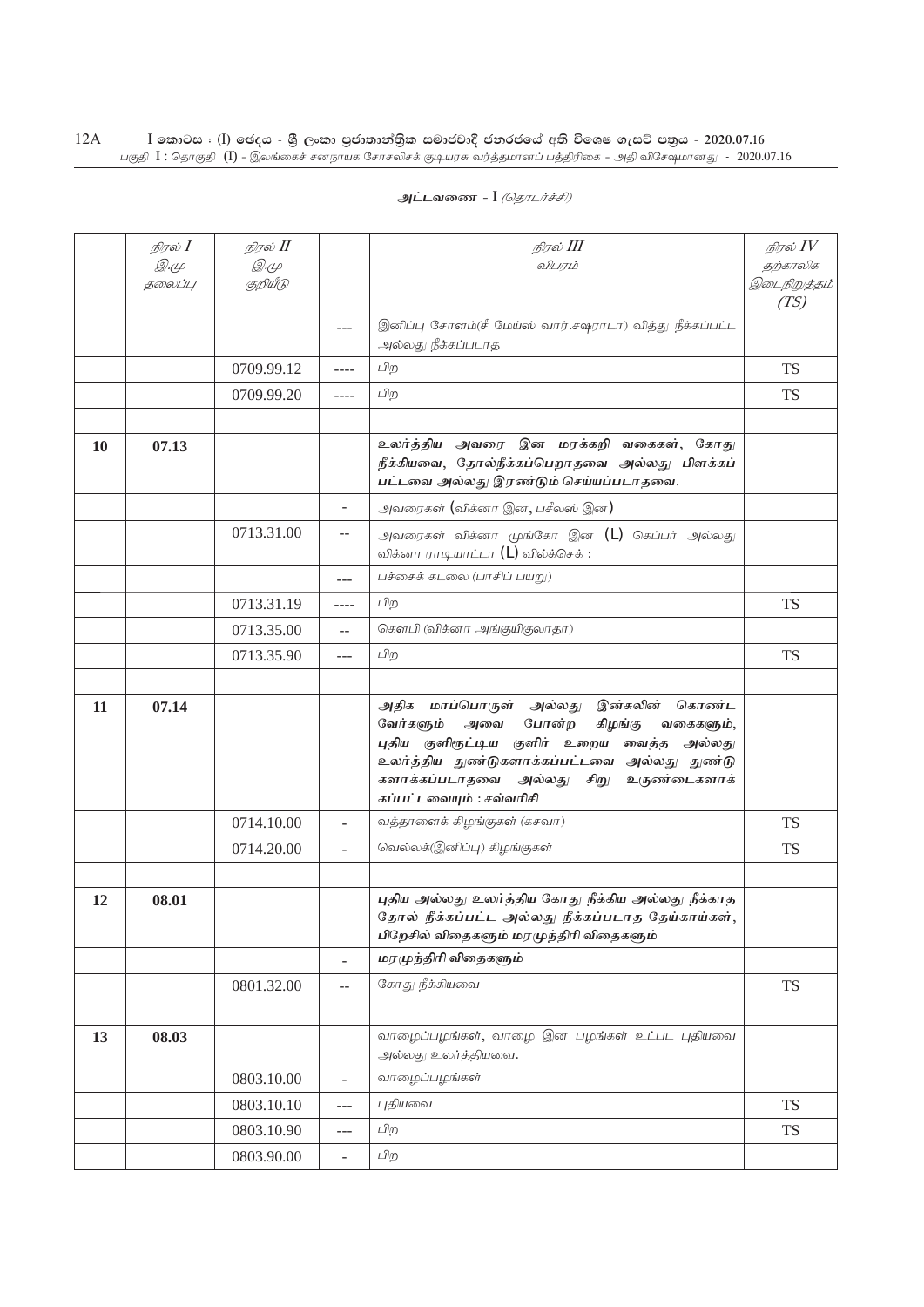| அட்டவணை - I <i>(தொடர்ச்சி)</i> |  |  |  |
|--------------------------------|--|--|--|
|--------------------------------|--|--|--|

|    | நிரல் I                       | நிரல் $I\!I$ |                | நிரல் III                                                                                      | நிரல் $\mathit{IV}$  |
|----|-------------------------------|--------------|----------------|------------------------------------------------------------------------------------------------|----------------------|
|    | $\mathscr{D} \in \mathscr{L}$ | <i>D</i> .4  |                | விபரம்                                                                                         | தற்காலிக             |
|    | தலைப்பு                       | குறியீடு     |                |                                                                                                | இடைநிறுத்தம்<br>(TS) |
|    |                               | 0803.90.10   | ---            | புகியவை                                                                                        | <b>TS</b>            |
|    |                               | 0803.90.90   | $---$          | பிற                                                                                            | <b>TS</b>            |
|    |                               |              |                |                                                                                                |                      |
| 14 | 08.04                         |              |                | பேரீச்சம் பழங்கள், அத்திப் பழங்கள் (பீக்ஸ்) அன்னாசிப்                                          |                      |
|    |                               |              |                | பழங்கள், அவகாடோக்கள், குஆவாக்கள், மாம்பழங்கள்,                                                 |                      |
|    |                               |              |                | மங்குஸ்தான் பழங்கள், புதிய அல்லது உலர்த்திய.                                                   |                      |
|    |                               | 0804.30.00   |                | அன்னாசிப் பழங்கள்:                                                                             |                      |
|    |                               | 0804.30.10   | ---            | புதியவை                                                                                        | <b>TS</b>            |
|    |                               | 0804.30.20   | $---$          | சாறு இல்லாத காய்ந்த                                                                            | <b>TS</b>            |
|    |                               | 0804.40.00   |                | அவகாடோக்கள்:                                                                                   |                      |
|    |                               | 0804.40.10   | $---$          | புதியவை                                                                                        | <b>TS</b>            |
|    |                               | 0804.40.20   | $---$          | சாறு இல்லாத காய்ந்த                                                                            | <b>TS</b>            |
|    |                               | 0804.50.00   | ÷.             | கொய்யாப் பழங்கள், மாம்பழங்கள் மற்றும் மங்குஸ்தான்<br>பழங்கள                                    |                      |
|    |                               | 0804.50.10   | $\overline{a}$ | கொய்யாப்பழங்கள், புதியவை                                                                       | <b>TS</b>            |
|    |                               | 0804.50.20   | $---$          | கொய்யாப்பழங்கள், சாறு இல்லாத காய்ந்தவை                                                         | <b>TS</b>            |
|    |                               | 0804.50.30   | $---$          | மாம்பழங்கள், புதியவை                                                                           | <b>TS</b>            |
|    |                               | 0804.50.40   | $---$          | மாம்பழங்கள், சாறு இல்லாத காய்ந்தவை                                                             | <b>TS</b>            |
|    |                               | 0804.50.50   | $---$          | மங்குஸ்தான் பழங்கள், புதியவை                                                                   | <b>TS</b>            |
|    |                               | 0804.50.60   | $---$          | மங்குஸ்தான், சாறு இல்லாத காய்ந்தவை                                                             | <b>TS</b>            |
|    |                               |              |                |                                                                                                |                      |
| 15 | 08.07                         |              |                | மெலென்களும் (வோட்டர் மெலென் உட்பட) பப்பாளிகள்<br>(பப்பயாஸ்), புதியவை                           |                      |
|    |                               |              | ÷              | மெலென்கள் (வோட்டர் மெலொன் உட்பட):                                                              |                      |
|    |                               | 0807.11.00   | $\overline{a}$ | வோட்டர் மெலென்கள்                                                                              | <b>TS</b>            |
|    |                               | 0807.19.00   | $-$            | பிற                                                                                            | <b>TS</b>            |
|    |                               |              |                |                                                                                                |                      |
| 16 | 08.10                         |              |                | பிற பழங்கள், புதியவை                                                                           |                      |
|    |                               | 0810.10.00   | $\overline{a}$ | ஸ்ரோபெறிகள்                                                                                    | <b>TS</b>            |
|    |                               | 0810.60.00   | $\frac{1}{2}$  | தூரியம் பழம்                                                                                   | <b>TS</b>            |
|    |                               |              |                |                                                                                                |                      |
| 17 | 08.11                         |              |                | நீர் ஆவியிலோ அல்லது கொதி நீரிலோ சமைத்த அல்லது                                                  |                      |
|    |                               |              |                | சமைக்கப்படாத குளிரால் உறையச் செய்த சீனியோ<br>பிற இனிப்புகள் சேர்க்கப்பட்ட அல்லது சேர்க்கப்படாத |                      |
|    |                               |              |                | பழங்களும் விதைகளும்.                                                                           |                      |
|    |                               | 0811.10.00   |                | ஸ்ரோபெறிகள்                                                                                    | <b>TS</b>            |
|    |                               |              |                |                                                                                                |                      |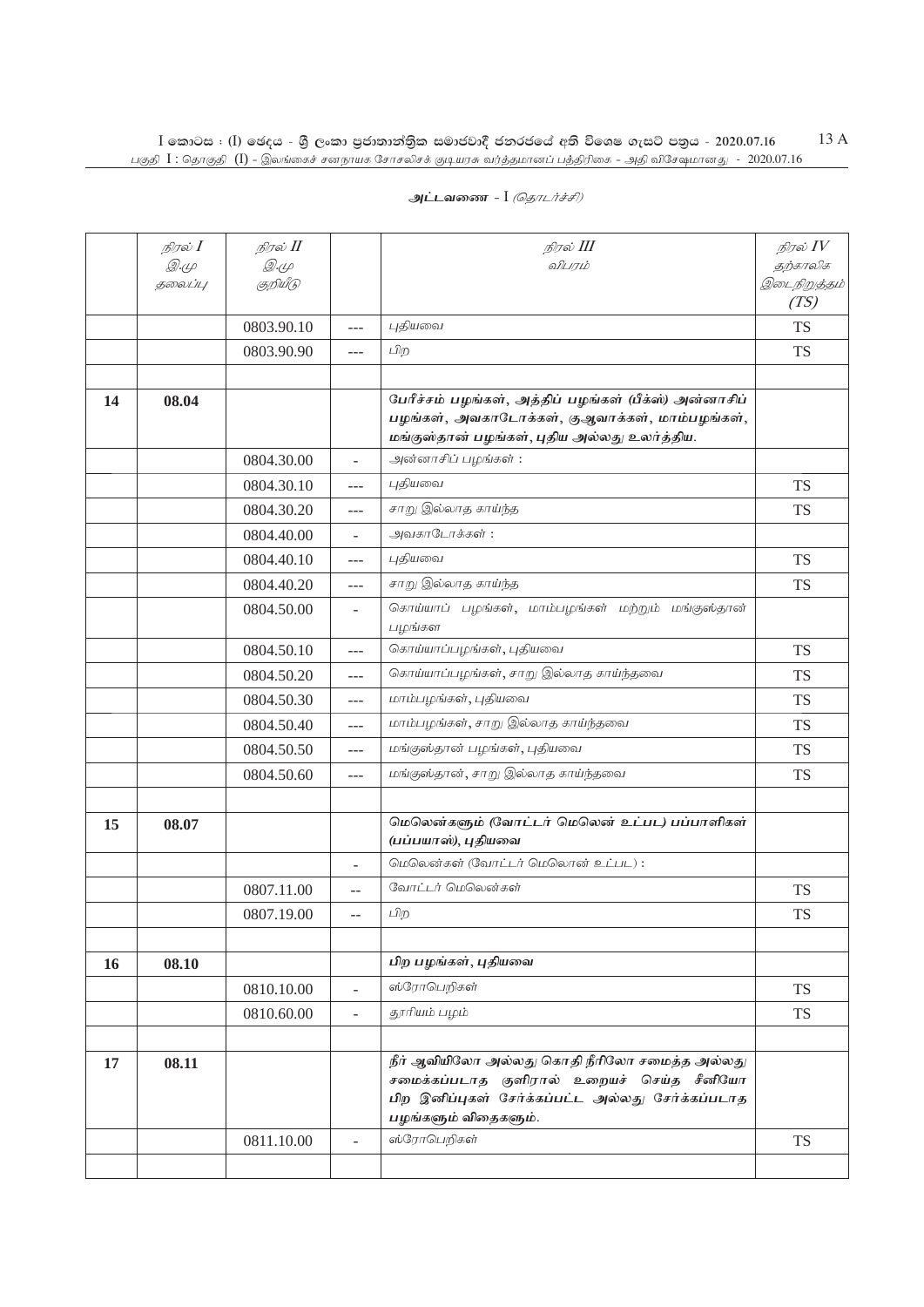| _ <b>அட்டவணை</b> - I <i>(தொடர்ச்சி)</i> |  |  |
|-----------------------------------------|--|--|
|-----------------------------------------|--|--|

|    | நிரல் <b>I</b> | நிரல் II    |                                               | நிரல் III                                                                                                                                                   | நிரல் $IV$           |
|----|----------------|-------------|-----------------------------------------------|-------------------------------------------------------------------------------------------------------------------------------------------------------------|----------------------|
|    | <i>D</i> .4    | <i>D</i> .4 |                                               | விபரம்                                                                                                                                                      | தற்காலிக             |
|    | தலைப்பு        | குறியீடு    |                                               |                                                                                                                                                             | இடைநிறுத்தம்<br>(TS) |
| 18 | 10.06          |             |                                               | அரிசி                                                                                                                                                       |                      |
|    |                | 1006.20.00  | $\overline{\phantom{a}}$                      | உமி அகற்றிய அரிசி (தவிடு நீக்காத அரிசி)                                                                                                                     | <b>TS</b>            |
|    |                | 1006.30.00  | $\overline{\phantom{a}}$                      | பாதியாக அரைக்கப்பட்ட அல்லது முழுமையாக அரைக்கப்பட்ட<br>அரிசி, மெருகூட்டப்பட்டவை அல்லது மெருகூட்டப் படாதவை,<br>பளபளப்பாக்கப்பட்டவை அல்லது பளபளபாக்கப்படாதவை.: |                      |
|    |                | 1006.30.10  | $---$                                         | பச்சை அரிசி (கெகுலு)                                                                                                                                        | <b>TS</b>            |
|    |                | 1006.30.20  | $---$                                         | (குத்தரிசி (சிவப்பு அல்லது வெள்ளை)                                                                                                                          | <b>TS</b>            |
|    |                | 1006.30.30  | $---$                                         | சம்பா அரிசி (சிவப்பு அல்லது வெள்ளை)                                                                                                                         | <b>TS</b>            |
|    |                | 1006.30.40  | $---$                                         | பாஸ்மதிஅரிசி மற்றும் நீள் குறுணிஅரிசி (லோங் கிறயின் றைஸ்)<br>– (பாஸ்மதிஅரிசி தவிர)                                                                          | <b>TS</b>            |
|    |                | 1006.30.90  | $---$                                         | பிற                                                                                                                                                         | <b>TS</b>            |
|    |                | 1006.40.00  |                                               | உடைந்த அரிசி                                                                                                                                                | TS                   |
|    |                |             |                                               |                                                                                                                                                             |                      |
| 19 | 10.08          |             |                                               | சாமை கோதுமை, திணை மற்றும் புல் விதைகள் ; வேறு<br>தானியங்கள் (+)                                                                                             |                      |
|    |                |             | $\overline{\phantom{a}}$                      | திணை                                                                                                                                                        |                      |
|    |                | 1008.29.00  | $-$                                           | பிற                                                                                                                                                         |                      |
|    |                | 1008.29.10  | $---$                                         | குரக்கன் (எலியுசைன் குரக்கானா இன)                                                                                                                           | <b>TS</b>            |
|    |                | 1008.29.90  | $---$                                         | பிற                                                                                                                                                         | <b>TS</b>            |
|    |                |             |                                               |                                                                                                                                                             |                      |
| 20 | 11.02          |             |                                               | கோதுமை அல்லது மெஸ்லின் தவிர்ந்த ஏனைய தானிய<br>மாவுகள்                                                                                                       |                      |
|    |                | 1102.20.00  | $\bar{a}$                                     | சோளம் மாவு (கோர்ன்)                                                                                                                                         | <b>TS</b>            |
|    |                | 1102.90.00  | $\overline{\phantom{a}}$                      | பிற                                                                                                                                                         |                      |
|    |                | 1102.90.10  | ---                                           | அரிசி மாவு                                                                                                                                                  | <b>TS</b>            |
|    |                | 1102.90.20  | $ -$                                          | குரக்கன் (எலியுசைன் குரக்கானா இன) மாவு                                                                                                                      | TS                   |
|    |                | 1102.90.30  | $---$                                         | றே மாவு (ஒருவகை கம்பு போன்ற தானியம்)                                                                                                                        | <b>TS</b>            |
|    |                | 1102.90.90  | $---$                                         | பிற                                                                                                                                                         | <b>TS</b>            |
|    |                |             |                                               |                                                                                                                                                             |                      |
| 21 | 11.03          |             |                                               | உமி நீக்கப்பட்ட, தூளாக்கப்பட்டதம் சிறு உருண்டைகளாக்<br>கப்பட்டதுமான தானியங்கள்                                                                              |                      |
|    |                |             | $\blacksquare$                                | உமி நீக்கப்பட்டவை மற்றும் தூளாக்கப்பட்டவை                                                                                                                   |                      |
|    |                | 1103.11.00  | $\mathord{\hspace{1pt}\text{--}\hspace{1pt}}$ | கோதுமையின்                                                                                                                                                  | <b>TS</b>            |
|    |                | 1103.13.00  | $-$                                           | சோளத்தின்                                                                                                                                                   | <b>TS</b>            |
|    |                | 1103.19.00  | $-$                                           | பிற தானியங்களின்                                                                                                                                            | <b>TS</b>            |
|    |                | 1103.20.00  | $\blacksquare$                                | சிறு உருண்டைகளாக்கப்பட்டவை                                                                                                                                  | <b>TS</b>            |
|    |                |             |                                               |                                                                                                                                                             |                      |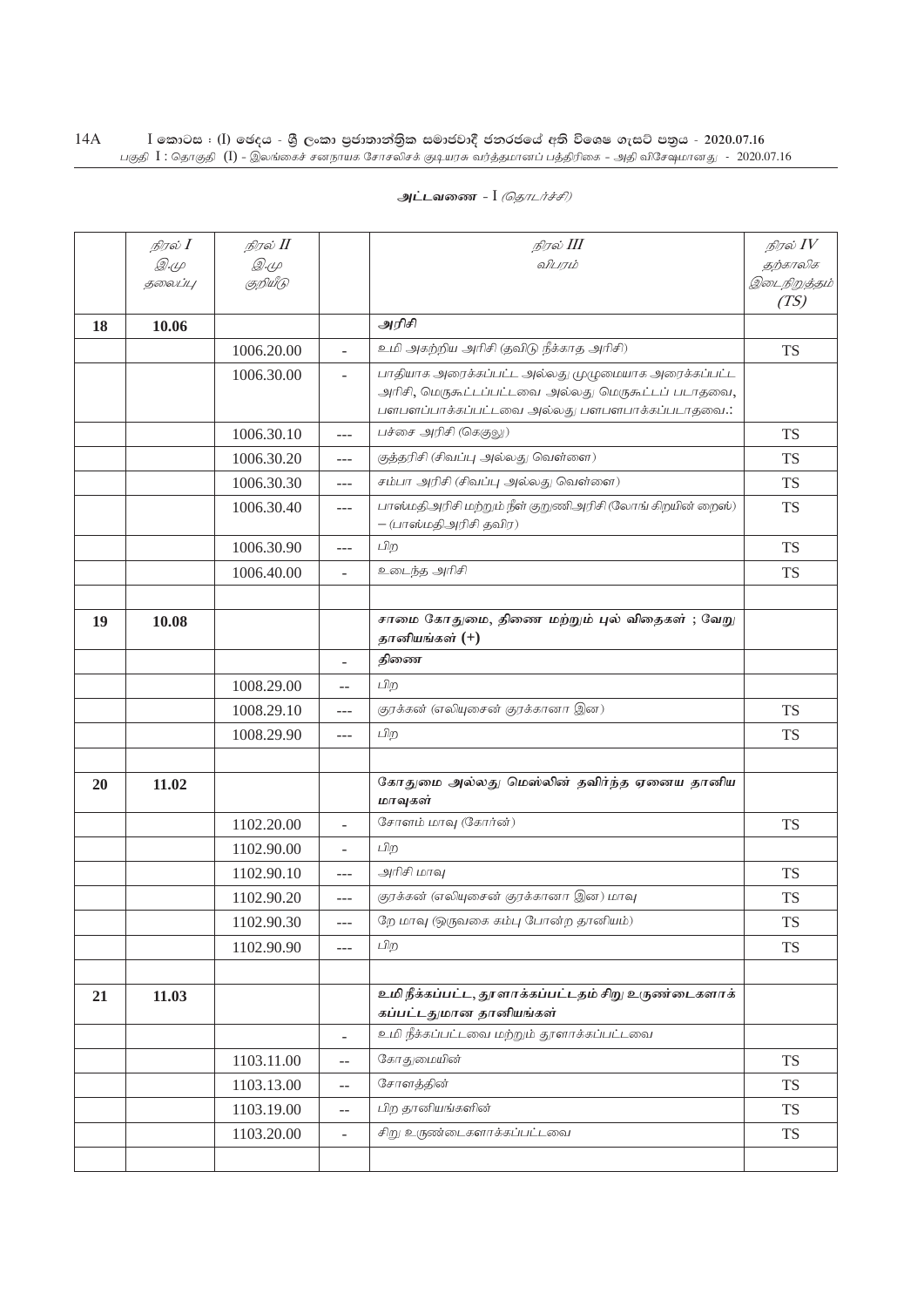|    | நிரல் $I$<br><i>D</i> .4<br>தலைப்பு | நிரல் II<br><i>D</i> .4<br>குறியீடு |                          | நிரல் III<br>விபரம்                                                                                                                                                                                                    | நிரல் $IV$<br>தற்காலிக<br>இடைநிறுத்தம்<br>(TS) |
|----|-------------------------------------|-------------------------------------|--------------------------|------------------------------------------------------------------------------------------------------------------------------------------------------------------------------------------------------------------------|------------------------------------------------|
| 22 | 11.06                               |                                     |                          | தலைப்பு 07.13 இன் கீழுள்ள உலர்த்திய அவரையின்<br>மரக்கறி, மாவும் தூளும் சவ்வரிசியன் (சாகோ) அல்லது<br>தலைப்பு 07.14இன் கீழுள்ளவற்றின் வேர்கள் அல்லது<br>கிழங்குகளின் அதிகாரம் 08 உள்ள உற்பத்திகள் மா தூ<br>ளும் பொடியும் |                                                |
|    |                                     | 1106.10.00                          |                          | தலைப்பிலக்கம் 07.13 இன் கீழுள்ள உலர்ந்த அவரையின<br>மரக்கறிகளின்                                                                                                                                                        |                                                |
|    |                                     | 1106.10.10                          | $---$                    | கறுப்பு உழுந்து மா                                                                                                                                                                                                     | <b>TS</b>                                      |
|    |                                     | 1106.10.90                          | $---$                    | பிற                                                                                                                                                                                                                    | <b>TS</b>                                      |
|    |                                     | 1106.20.00                          | ÷.                       | தலைப்பிலக்கம் 07.14 இன் கீழுள்ள வேர்கள் அல்லது<br>கிழங்குகளின் சவ்வரிசியின் (சாகோ):                                                                                                                                    |                                                |
|    |                                     | 1106.20.90                          | $---$                    | பிற                                                                                                                                                                                                                    | <b>TS</b>                                      |
|    |                                     | 1106.30.00                          |                          | அதிகாரம் 8 இன் கீழுள்ள பொருட்களின்:                                                                                                                                                                                    |                                                |
|    |                                     | 1106.30.10                          | ---                      | உலரவைத்த தேங்காய் கொப்பரை, எண்டிணயினை பிளிந்து<br>எடுத்ததன் பின்னர் அவை தூள்களாக்கப்பட்டவை அல்லது<br>மாவுகளாக்கப்பட்டவை                                                                                                | <b>TS</b>                                      |
|    |                                     | 1106.30.90                          | $---$                    | பிற                                                                                                                                                                                                                    | <b>TS</b>                                      |
|    |                                     |                                     |                          |                                                                                                                                                                                                                        |                                                |
| 23 | 12.02                               |                                     |                          | வேர் கடலை, வறுக்கப்படாதவை அல்லது வேறு வகையில்<br>சமைக்கப்படாதவை. கோது நீக்கப்பட்டவை அல்லது<br>உடைக்கப்பட்டவை அல்லது இரண்டும் செய்யப்படாதவை.                                                                            |                                                |
|    |                                     | 1202.30.00                          | ÷                        | விதை                                                                                                                                                                                                                   | <b>TS</b>                                      |
|    |                                     |                                     |                          | பிற                                                                                                                                                                                                                    |                                                |
|    |                                     | 1202.41.00                          | $-$                      | கோதுடன் கூடியவை                                                                                                                                                                                                        | <b>TS</b>                                      |
|    |                                     | 1202.42.00                          | $\qquad \qquad -$        | கோது நீக்கியவை, உடைக்கப்பட்டவை அல்லது உடைக்கப்<br>படாதவை.                                                                                                                                                              | <b>TS</b>                                      |
|    |                                     |                                     |                          |                                                                                                                                                                                                                        |                                                |
| 24 | 12.07                               |                                     |                          | எண ்ணெய் விதை மாவும் துவல்களும் அல்லது<br>கொழுப்பார்ந்த பழங்கள் கடுகு நீங்கலாக.                                                                                                                                        |                                                |
|    |                                     |                                     | $\overline{\phantom{a}}$ | பருத்தி விதைகள்                                                                                                                                                                                                        |                                                |
|    |                                     | 1207.40.00                          |                          | எள்ளு விதைகள்                                                                                                                                                                                                          | <b>TS</b>                                      |
|    |                                     |                                     |                          |                                                                                                                                                                                                                        |                                                |
| 25 | 12.08                               |                                     |                          | எண ்ணெய் விதை மாவும் துவல்களும் அல்லது<br>கொழுப்பார்ந்த பழங்கள் கடுகு நீங்கலாக.                                                                                                                                        |                                                |
|    |                                     | 1208.10.00                          | ÷.                       | சோயா அவரையின்                                                                                                                                                                                                          | <b>TS</b>                                      |
|    |                                     | 1208.90.00                          | $\overline{\phantom{a}}$ | பிற                                                                                                                                                                                                                    | <b>TS</b>                                      |
|    |                                     |                                     |                          |                                                                                                                                                                                                                        |                                                |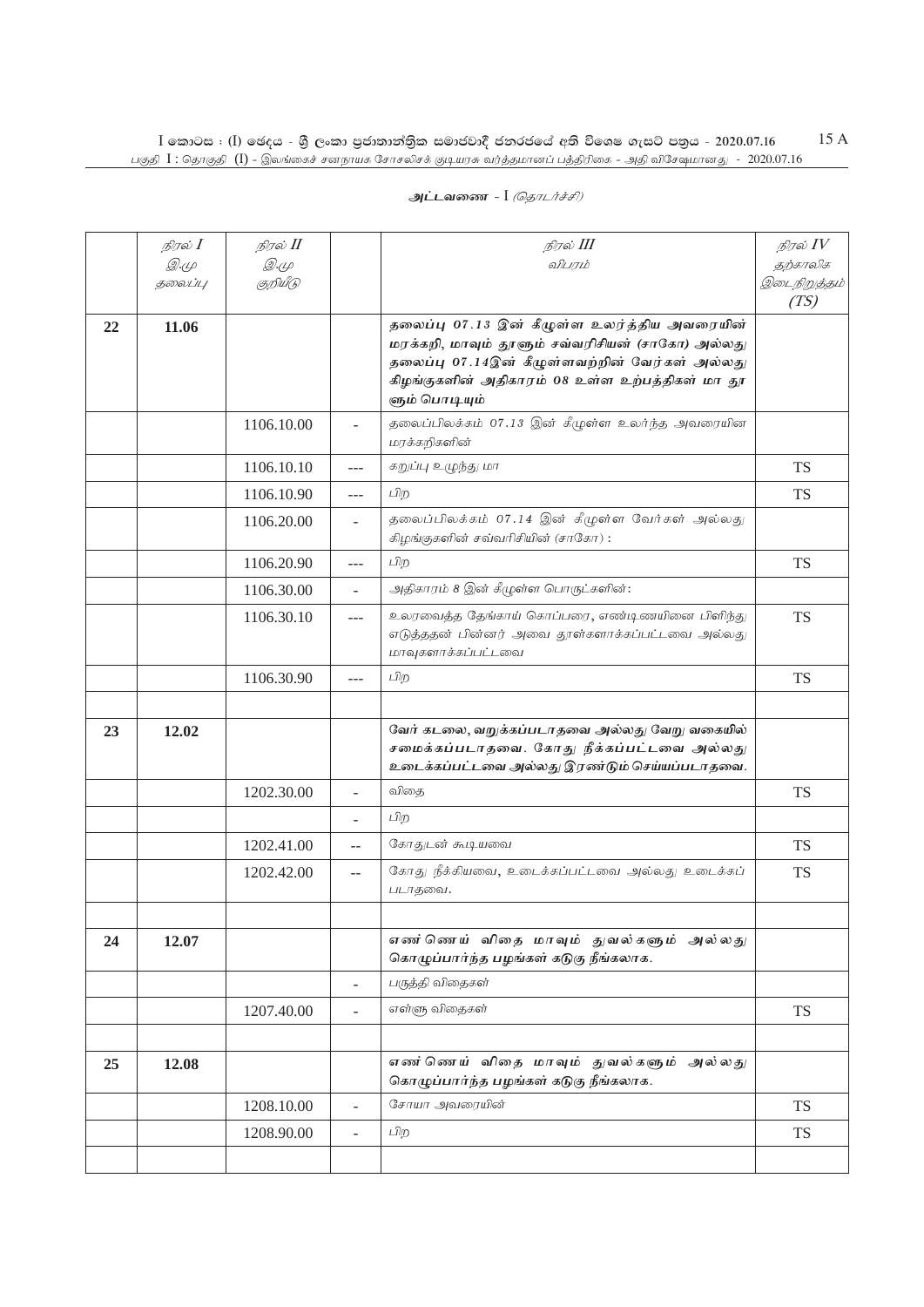|    | நிரல் <b>I</b> | நிரல் II    |                          | நிரல் III                                                                                      | நிரல் $IV$   |
|----|----------------|-------------|--------------------------|------------------------------------------------------------------------------------------------|--------------|
|    | <i>D</i> .4    | <i>D</i> .4 |                          | விபாம்                                                                                         | தற்காலிக     |
|    | தலைப்பு        | குறியீடு    |                          |                                                                                                | இடைநிறுத்தம் |
|    |                |             |                          |                                                                                                | (TS)         |
| 26 | 15.07          |             |                          | சோயா அவரை எண்ணெய்யும் அதன் பகுதிகளும்,<br>சுத்தமாக்கப்பட்டவை அல்லது சுத்தமாக்கப்படாதவை,        |              |
|    |                |             |                          | எனினும் இரசாயன முறையில் மாற்றியமைக்கப்படாதவை                                                   |              |
|    |                |             |                          | $(+)$                                                                                          |              |
|    |                | 1507.10.00  | $\overline{\phantom{a}}$ | செம்மை செய்யப்படாத எண்ணெய் அல்லது கோந்து (பிசின்)                                              | <b>TS</b>    |
|    |                |             |                          | நீக்கப்பட்டவை அல்லது கோந்து நீக்கப்படாதவை.                                                     |              |
|    |                | 1507.90.00  | $\overline{\phantom{a}}$ | பிற                                                                                            | <b>TS</b>    |
|    |                |             |                          |                                                                                                |              |
| 27 | 15.13          |             |                          | தேங்காய் (கொப்பறா), பாம் வித்தகவிழையம் அல்லது                                                  |              |
|    |                |             |                          | பாபஸ்ஸு எண்ணெய்யும் அவற்றின் பகுதிகளும்,                                                       |              |
|    |                |             |                          | சுத்தமாக்கப்பட்டவை அல்லது சுத்தமாக்கப்படாதவை,<br>எனினும் இரசாயன முறையில் மாற்றம் செய்யப்படாதவை |              |
|    |                |             |                          | தேங்காய் (கொப்பறா) எண்ணெய்யும் அதன் பகுதிகளும்:                                                |              |
|    |                |             |                          | செம்மை செய்யப்படாத எண்ணெய் (கச்சகன்)                                                           |              |
|    |                | 1513.21.00  | $-$                      | பிற                                                                                            | <b>TS</b>    |
|    |                | 1513.29.00  | $-$                      |                                                                                                | <b>TS</b>    |
|    | 17.04          |             |                          | கொக்கோ சேர்க்கப்படாத வெல்ல இனிப்புப் பண்டங்கள்                                                 |              |
| 28 |                |             |                          | (வெண் சொக்லேட்டுக்கள் உட்பட)                                                                   |              |
|    |                | 1704.10.00  | $\overline{\phantom{a}}$ | சுவிங்கம், வெல்லம் தடவியவை அல்லது வெல்லம்                                                      |              |
|    |                |             |                          | தடவப்படாதவை:                                                                                   |              |
|    |                | 1704.10.10  | $---$                    | 1 கி.கி அல்லது அதற்குக் குறைந்த நிறைகளையுடைய சில்லறைப்                                         | <b>TS</b>    |
|    |                |             |                          | பொதிகளில்                                                                                      |              |
|    |                | 1704.10.90  | ---                      | பிற                                                                                            | <b>TS</b>    |
|    |                | 1704.90.00  | $\overline{\phantom{a}}$ | பிற                                                                                            |              |
|    |                | 1704.90.10  | ---                      | 1 கி.கி அல்லது அதற்குக் குறைந்த நிறைகளையுடைய சில்லறைப்                                         | <b>TS</b>    |
|    |                |             |                          | பொதிகளில்                                                                                      |              |
|    |                | 1704.90.90  | ---                      | பிற                                                                                            | <b>TS</b>    |
|    |                |             |                          | மரவள்ளிமா (ராப்பியோக்கா)வும் மாற்றுக்களும் ஏற்கனவே                                             |              |
| 29 | 19.03          | 1903.00.00  |                          | மாப்பொருளிலிருந்து தயாரிக்கப்பட்டவை சீவல்களாக                                                  | <b>TS</b>    |
|    |                |             |                          | அதன் தானியங்களாக மணிகளாக, அரிதட்டு மீதிகளாக                                                    |              |
|    |                |             |                          | அல்லது இவைபோன்ற வடிவங்களில் (சவ்வரிசி தவிர)                                                    |              |
|    |                |             |                          |                                                                                                |              |
| 30 | 19.04          |             |                          | <i>'சிரியல்'</i> தானியங்களை அல்லது 'சீரியல்' தானியப்                                           |              |
|    |                |             |                          | பொருட்களைப் பருக்க வைப்பதன் முலம் அல்லது                                                       |              |
|    |                |             |                          | வறுப்பதன் மூலம் பெறப்படும் தயாரிக்கப்பட்ட                                                      |              |
|    |                |             |                          | உணவுகள் (உதாரணமாக- சோளச் சீவல்கள்) : சீரியல்                                                   |              |
|    |                |             |                          | தானியங்கள் சோளம் (கோர்ன்) தவிர்ந்தவை தானிய                                                     |              |
|    |                |             |                          | மணி வடிவம் அல்லது சீவல்கள் வடிவம் அல்லது வேலை                                                  |              |
|    |                |             |                          | செய்யப்பட்ட தானியங்கள் (மாவும் உமி நீக்கப்பட்ட                                                 |              |
|    |                |             |                          | உமி வகை உணவும் தவிர்ந்தவை) சமைக்கப்பட்டதோ                                                      |              |
|    |                |             |                          | தயாரிக்கப்பட்டதோ, வேறெங்கும் குறிப்பிடப்படாததோ                                                 |              |
|    |                |             |                          | அல்லது உள்ளடக்கப்படாததோ                                                                        |              |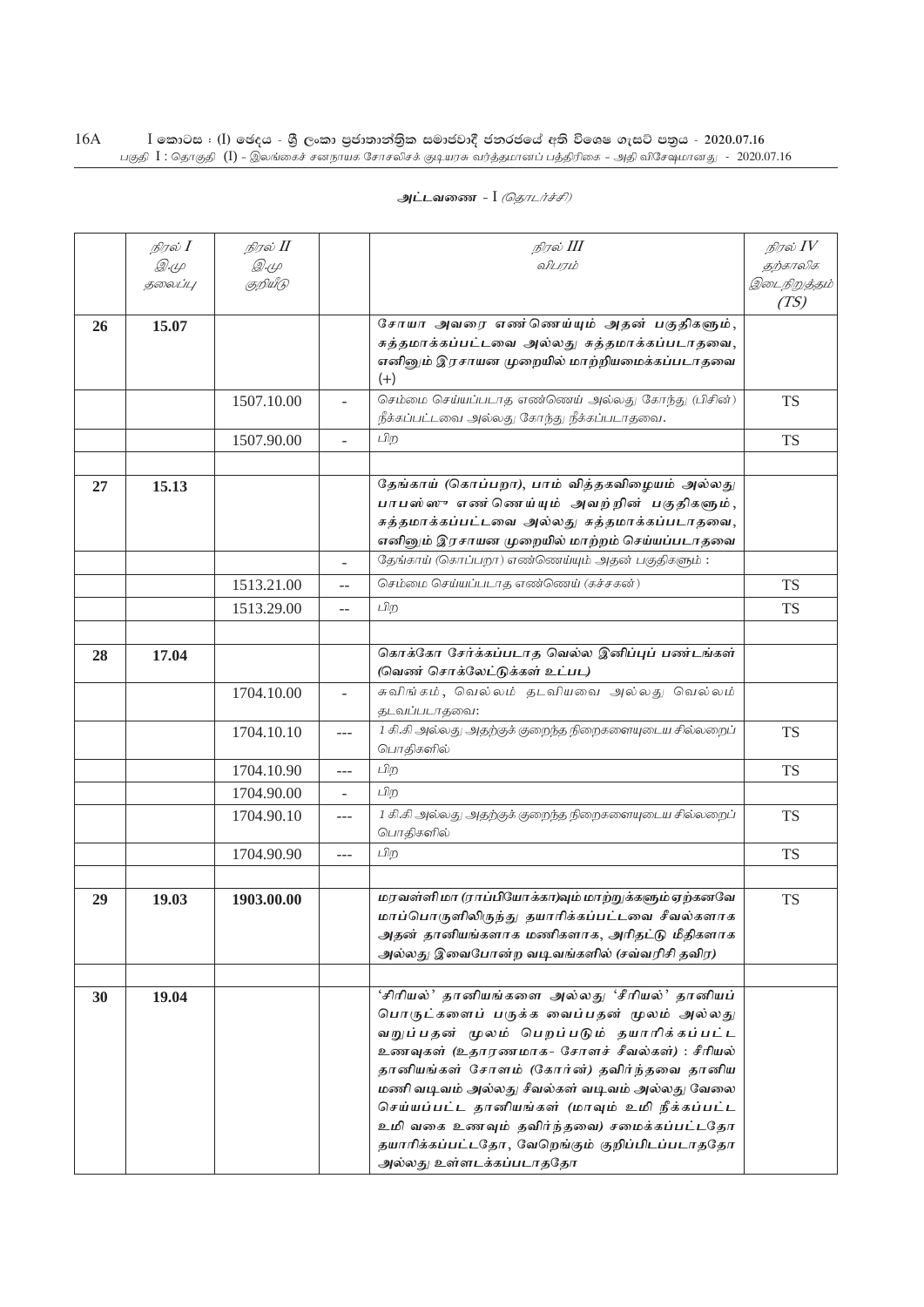| அட்டவணை - I <i>(தொடர்ச்சி)</i> |  |
|--------------------------------|--|
|                                |  |

|    | நிரல் $I$<br>$\mathscr{D} \in \mathscr{L}$ | நிரல் II<br>Q. (L |                              | நிரல் III<br>விபரம்                                                                                                                                                                                                                                                                                                        | நிரல் $IV$<br>தற்காலிக |
|----|--------------------------------------------|-------------------|------------------------------|----------------------------------------------------------------------------------------------------------------------------------------------------------------------------------------------------------------------------------------------------------------------------------------------------------------------------|------------------------|
|    | தலைப்பு                                    | குறியீடு          |                              |                                                                                                                                                                                                                                                                                                                            | இடைநிறுத்தம்<br>(TS)   |
|    |                                            | 1904.30.00        | $\sim$                       | பல்கர் கோதுமை                                                                                                                                                                                                                                                                                                              | <b>TS</b>              |
|    |                                            | 1904.90.00        | $\overline{\phantom{a}}$     | பிற                                                                                                                                                                                                                                                                                                                        | <b>TS</b>              |
|    |                                            |                   |                              |                                                                                                                                                                                                                                                                                                                            |                        |
| 31 | 19.05                                      |                   |                              | பாண், மாப்பண்டங்கள், கேக்குகள், விஸ்கோத்துகளும்<br>மற்றும் பாண் தயாரிப்பவரின் பொருட்கள், கொக்கோ,<br>கொண்டுள்ளனவோ அல்லது கொக்கோ இல்லாதனவோ,<br>கொம்யூனியன் லேபர்கள், மருந்துகளுக்காகப்<br>பாவிக்கக்கூடிய தன்மை கொண்ட வெற்று மருந்துக்<br>குழல்கள், அடைக்கக் கூடிய லேபர்கள், அரிசியாலான<br>கடதாசியும் அவை போன்ற உற்பத்திகளும் |                        |
|    |                                            | 1905.10.00        | $\overline{\phantom{a}}$     | முறுகலான பாண்                                                                                                                                                                                                                                                                                                              | <b>TS</b>              |
|    |                                            | 1905.20.00        | $\overline{\phantom{a}}$     | இஞ்சுப் பானும் அவை போன்றவையும்                                                                                                                                                                                                                                                                                             | <b>TS</b>              |
|    |                                            |                   |                              | இனிப்பு பிஸ்கட்டுகள், வெபல்ஸ்களும், வேபர்களும்:                                                                                                                                                                                                                                                                            |                        |
|    |                                            | 1905.31.00        | --                           | இனிப்பு பிஸ்கட்டுகள்:                                                                                                                                                                                                                                                                                                      |                        |
|    |                                            | 1905.31.10        | $---$                        | 1 கிகி. அல்லது அதற்குக் குறைந்த நிறையுடைய சில்லறைப்<br>பொதிகளிலானவை                                                                                                                                                                                                                                                        | <b>TS</b>              |
|    |                                            | 1905.31.90        | ---                          | பிற                                                                                                                                                                                                                                                                                                                        | <b>TS</b>              |
|    |                                            | 1905.32.00        | $-$                          | வெபல்ஸ்களும், வேபஸ்களும்:                                                                                                                                                                                                                                                                                                  |                        |
|    |                                            | 1905.32.10        | $---$                        | 1 கி.கி. அல்லது அதற்குக் குறைந்த நிறையுடைய சில்லறைப்<br>பொதிகளிலானவை                                                                                                                                                                                                                                                       | <b>TS</b>              |
|    |                                            | 1905.32.90        | ---                          | பிற                                                                                                                                                                                                                                                                                                                        | <b>TS</b>              |
|    |                                            | 1905.40.00        |                              | ரஸ்க்குகள், வாட்டிய பானும் அவை போன்ற வாட்டியெடுத்த<br>உற்பத்திகளும்.                                                                                                                                                                                                                                                       |                        |
|    |                                            | 1905.40.10        | $---$                        | 1 கி.கி. அல்லது அதற்குக் குறைந்த நிறையுடைய சில்லறைப்<br>பொதிகளிலானவை                                                                                                                                                                                                                                                       | <b>TS</b>              |
|    |                                            | 1905.40.90        |                              | பிற                                                                                                                                                                                                                                                                                                                        | <b>TS</b>              |
|    |                                            | 1905.90.00        |                              | பிற:                                                                                                                                                                                                                                                                                                                       |                        |
|    |                                            | 1905.90.10        | $---$                        | பாண்                                                                                                                                                                                                                                                                                                                       | <b>TS</b>              |
|    |                                            | 1905.90.20        | $---$                        | 1 கி.கி அல்லது அதற்குக் குறைந்த நிறையுடைய சில்லறைப்<br>பொதிகளிலானவை                                                                                                                                                                                                                                                        | <b>TS</b>              |
|    |                                            | 1905.90.90        | ---                          | பிற                                                                                                                                                                                                                                                                                                                        | <b>TS</b>              |
|    |                                            |                   |                              |                                                                                                                                                                                                                                                                                                                            |                        |
| 32 | 21.06                                      |                   |                              | தயாரித்த உணவு வேறு இடத்தில் குறிப்பிடப்படாத அல்லது<br>உள்ளடக்கப்படாத                                                                                                                                                                                                                                                       |                        |
|    |                                            | 2106.90.00        | $\qquad \qquad \blacksquare$ | பிற:                                                                                                                                                                                                                                                                                                                       |                        |
|    |                                            | 2106.90.60        | ---                          | பப்படம் மற்றும் அது சார்ந்த உற்பத்திகள்                                                                                                                                                                                                                                                                                    | <b>TS</b>              |
|    |                                            |                   |                              |                                                                                                                                                                                                                                                                                                                            |                        |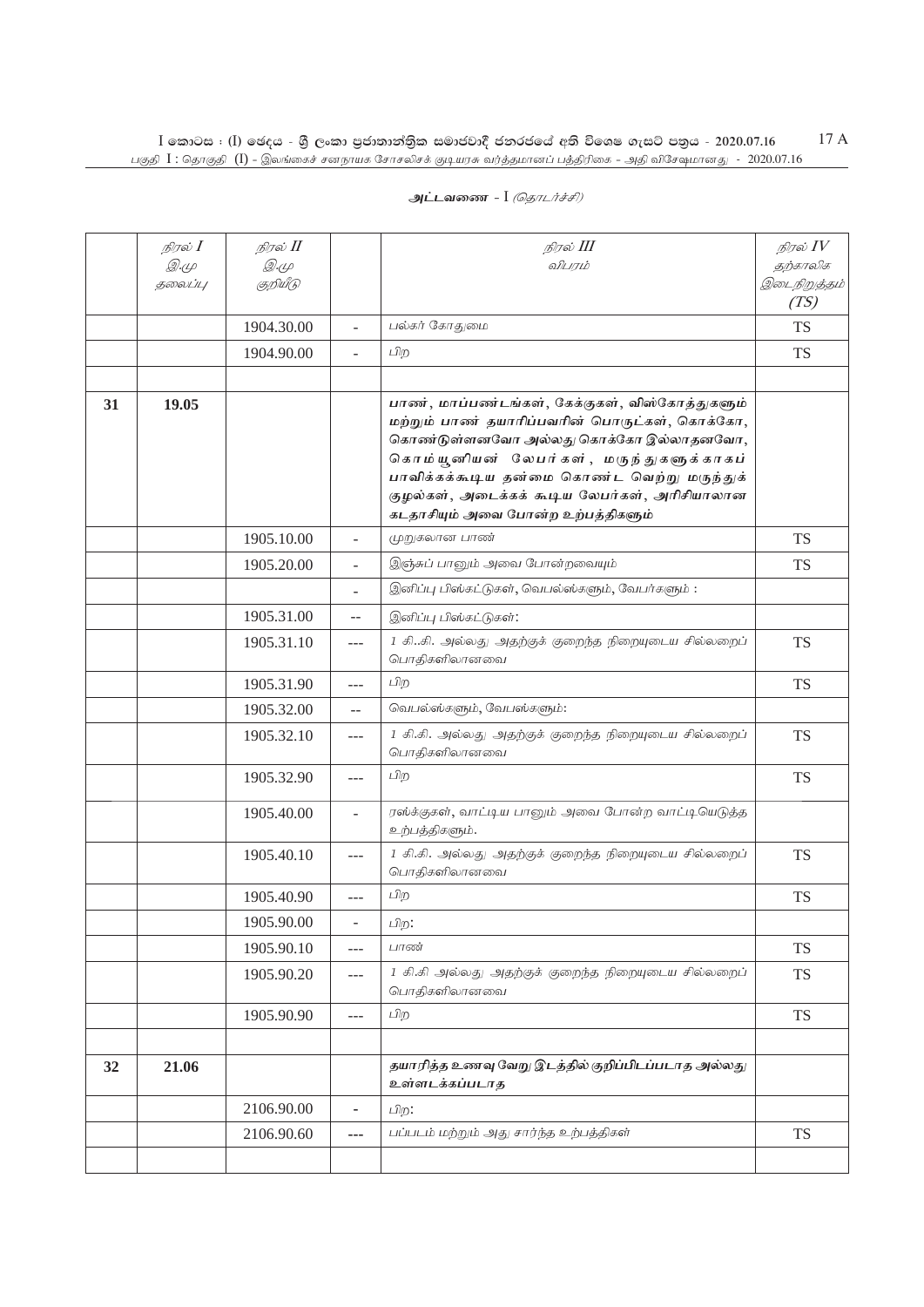|    | நிரல் <b>I</b><br><i>D.</i> 4<br>தலைப்பு | நிரல் II<br><i>D</i> .4<br>குறியீடு |                | நிரல் III<br>விபாம்                                                                                                                                                                                                                                                                                              | நிரல் IV<br>தற்காலிக<br>இடைநிறுத்தம்<br>(TS) |
|----|------------------------------------------|-------------------------------------|----------------|------------------------------------------------------------------------------------------------------------------------------------------------------------------------------------------------------------------------------------------------------------------------------------------------------------------|----------------------------------------------|
| 33 | 22.01                                    |                                     |                | நீர், இயற்கை அல்லது செயற்கை கனிப்பொருள் நீர்,<br>காற்றூட்டப்பட்ட நீர் என்பவை உட்பட, சேர்க்கப்பட்ட சீனி<br>அல்லது வேறு இனிப்புப் பதார்த்தம் கொண்டிராததுடன்,<br>மணமுட்டப்படாதவை: பனிக்கட்டியும் உறை பனியும்.                                                                                                       |                                              |
|    |                                          | 2201.10.00                          | L.             | கனிப்பொருள் நீரும் காற்றூட்டப்பட்ட நீரும்:                                                                                                                                                                                                                                                                       |                                              |
|    |                                          | 2201.10.10                          | $---$          | கனிப்பொருள் நீர்                                                                                                                                                                                                                                                                                                 | <b>TS</b>                                    |
|    |                                          | 2201.10.90                          | $---$          | பிற                                                                                                                                                                                                                                                                                                              | <b>TS</b>                                    |
|    |                                          | 2201.90.00                          | ÷              | பிற                                                                                                                                                                                                                                                                                                              |                                              |
|    |                                          | 2201.90.10                          | $---$          | நீர்                                                                                                                                                                                                                                                                                                             | <b>TS</b>                                    |
|    |                                          | 2201.90.90                          | ---            | பிற                                                                                                                                                                                                                                                                                                              | <b>TS</b>                                    |
|    |                                          |                                     |                |                                                                                                                                                                                                                                                                                                                  |                                              |
| 34 | 22.06                                    | 2206.00.00                          |                | நொதிக்க வைத்த பிற பானங்கள் (உதாரணமாக சிடர்,<br>பெறி, மீட், சேக்): நொதிக்க வைத்த பானங்களினது<br>கலவைகள் மற்றும் நொதிக்க வைத்த பானங்களினது<br>கலவைகளும் மதுசாரமற்ற பானங்களும், வேறு எங்கும்<br>குறிப்பிடப்படாதவை அல்லது உள்ளடக்கப்படாதவை.                                                                          |                                              |
|    |                                          | 2206.00.10                          | $---$          | மதுசாரம் (அல்ககோல்) உள்ளடக்கப்படாத குடிபானங்கள்                                                                                                                                                                                                                                                                  | <b>TS</b>                                    |
|    |                                          | 2206.00.90                          | $---$          | பிற                                                                                                                                                                                                                                                                                                              |                                              |
|    |                                          | 2206.00.91                          | ----           | பனங் கள்                                                                                                                                                                                                                                                                                                         | <b>TS</b>                                    |
|    |                                          | 2206.00.99                          | ----           | பிற                                                                                                                                                                                                                                                                                                              | <b>TS</b>                                    |
|    |                                          |                                     |                |                                                                                                                                                                                                                                                                                                                  |                                              |
| 35 | 22.09                                    | 2209.00.00                          |                | அசெற்றிக் அமிலத்தில் இருந்து பெறப்பட்ட வினாகிரியும்<br>வினாகிரிக்குப் பதிலான மாற்றீடுகளும். அசெற்றிக்<br>அமிலத்தில் இருந்து பெறப்பட்ட வினாகிரியும் வினாகிரிக்குப்<br>பதிலான மாற்றீடுகளும்.                                                                                                                       | <b>TS</b>                                    |
|    |                                          |                                     |                |                                                                                                                                                                                                                                                                                                                  |                                              |
| 36 | 25.06                                    |                                     |                | கனிமப் பொருள் (இயற்கை மண் தவிர்ந்த ஏனையவை);<br>குற்றிகளாக அல்லது தட்டுகளாக அரிந்து அல்லது<br>வேறு முறைகளில் மேலோட்டமாகச் சீவப்பட்டவை<br>அல்லது வெறுமனே வெட்டப்பட்டவை அல்லது<br>இரண்டும் செய்யப்படாதவை, அறுத்தல் மூலம் அல்லது<br>வேறுவகையில், செவ்வக(சதுரம் அடங்கலாக) வடிவிலான<br>பாளங்கள் அல்லது பட்டகத்திற்குள் |                                              |
|    |                                          | 2506.10.00                          | $\overline{a}$ | குவாட்ஸ்                                                                                                                                                                                                                                                                                                         |                                              |
|    |                                          | 2506.10.10                          | ---            | பதனிடப்படாத வீன் கனிமப்பொருள்                                                                                                                                                                                                                                                                                    | <b>TS</b>                                    |
|    |                                          | 2506.10.90                          | $---$          | உயர்வாக கருதப்படும் வீன் கனிமப்பொருள்                                                                                                                                                                                                                                                                            | <b>TS</b>                                    |
|    |                                          | 2506.20.00                          | $\overline{a}$ | குவாட்சைற்                                                                                                                                                                                                                                                                                                       | <b>TS</b>                                    |
|    |                                          |                                     |                |                                                                                                                                                                                                                                                                                                                  |                                              |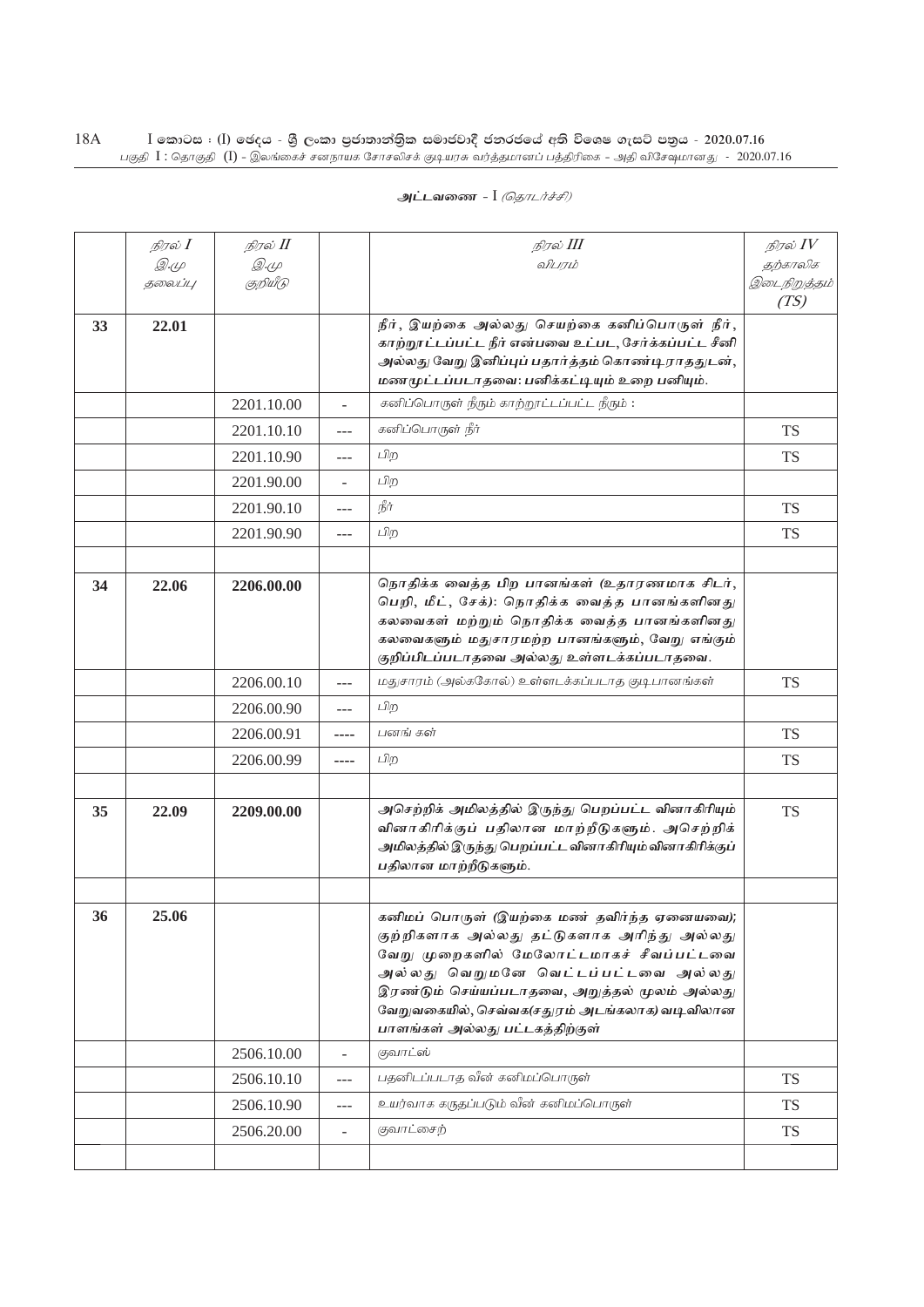|    | நிரல் $I$ | நிரல் II   |                          | நிரல் III                                                 | நிரல் $IV$           |
|----|-----------|------------|--------------------------|-----------------------------------------------------------|----------------------|
|    | Q. (L     | Q. (L      |                          | விபரம்                                                    | தற்காலிக             |
|    | தலைப்பு   | குறியீடு   |                          |                                                           | இடைநிறுத்தம்<br>(TS) |
|    |           |            |                          |                                                           |                      |
| 37 | 25.15     |            |                          | சலவைக் கல் (மார்பிள்) பொற்படிவக் கல் (ட்ரவர்டைன்)         |                      |
|    |           |            |                          | கிகௌசைனும், பிற சிலை வடிக்கும் கற்களும்                   |                      |
|    |           |            |                          | அல்லது 2.5 அல்லது கூடிய தண்ணீர் உள்ள கட்டிடக்             |                      |
|    |           |            |                          | கற்கள், அளப்பாஸ்டரும், செவ்வக (சதுரம் உட்பட)              |                      |
|    |           |            |                          | குற்றிகளாக அல்லது தட்டுகளாக அரிந்து அல்லது வேறு           |                      |
|    |           |            |                          | வழிகளில் மேலோட்டமாகச் சீவப்பட்டவை அல்லது                  |                      |
|    |           |            |                          | வெறுமனே வெட்டப்பட்டவை அல்லது இவை இரண்டும்                 |                      |
|    |           |            |                          | செய்யப்படாதவை                                             |                      |
|    |           |            |                          | சலவைக் கல் மற்றும் பொற்படிவக் கல் (ட்ரவர்டைஸ்)            |                      |
|    |           | 2515.11.00 | $-$                      | செம்மையில்லாத அல்லது மேலோட்டமாகச் சீவப்பட்டவை.            | <b>TS</b>            |
|    |           | 2515.12.00 | --                       | நீள் சதுரங்களாக (சதுரங்கள் உட்பட) குற்றிகளாக அல்லது       | <b>TS</b>            |
|    |           |            |                          | தட்டுகளாக அரிந்து அல்லது வேறு வழிகளில் வெறுமனே            |                      |
|    |           |            |                          | வெட்டப்பட்டவை.                                            |                      |
|    |           |            |                          |                                                           |                      |
| 38 | 25.16     |            |                          | பளிங்குரு கருங்கல் (கிரனைற்), வெண்ணீலப் பாறை              |                      |
|    |           |            |                          | (போர்பிரி) எரிமலைப் பாறை (பசால்ற்) மணற்கல், பிற           |                      |
|    |           |            |                          | சிலை வடிக்கும் கல்லும் அல்லது கட்டிடக் கல்லும்,           |                      |
|    |           |            |                          | மேலோட்டமாகச் சீவப்பட்டவை, அல்லது வெறுனே                   |                      |
|    |           |            |                          | வெட்டப்பட்டவை, நீள் சதுரங்களாக (சதுரங்கள் உட்பட)          |                      |
|    |           |            |                          | தட்டுகளாக அல்லது குற்றிகளாக அரிந்து அல்லது வேறு           |                      |
|    |           |            |                          | வழிகளில் (+)                                              |                      |
|    |           |            | $\overline{\phantom{a}}$ | பளிங்குரு கருங்கல் (கிரனைற்ட்):                           |                      |
|    |           | 2516.11.00 | $-$                      | செம்மையில்லாதவை அல்லது மேலோட்டமாகச் சீவப்பட்டவை.          | <b>TS</b>            |
|    |           | 2516.12.00 | $-$                      | நீள் சதுரங்களாக (சதுரங்கள் உட்பட) குற்றிகளாக அல்லது       | <b>TS</b>            |
|    |           |            |                          | தட்டுகளாக அரிந்து அல்லது வேறு வழிகளில் வெறுமனே            |                      |
|    |           |            |                          | வெட்டப்பட்டவை அல்லது மேலோட்டமாகச் சீவப்பட்டவை             |                      |
|    |           | 2516.20.00 | $\overline{\phantom{a}}$ | மணற்கல்:                                                  | <b>TS</b>            |
|    |           | 2516.90.00 | L.                       | பிற சிலை வடிக்கும் கற்கள் அல்லது கட்டடக் கற்கள்           | <b>TS</b>            |
|    |           |            |                          |                                                           |                      |
|    |           |            |                          |                                                           |                      |
| 39 | 34.01     |            |                          | சவர்க்காரம்; சவர்க்காரம் கொண ்டுள்ள அல்லது                |                      |
|    |           |            |                          | கொண்டிராத சட்டங்கள், 'கேக்'குகள், வார்க்கப்பட்ட           |                      |
|    |           |            |                          | துண்டுகள் அல்லது உருவங்கள் எனும் நிலைகளில்,               |                      |
|    |           |            |                          | சவர்க்காரமாக பாவிக்கப்படும் சேதன, மேற்பரப்புத்            |                      |
|    |           |            |                          | தாக்கமுள்ள உற்பத்திகளும் தயாரிப்புகளும்; சவர்க்காரம்      |                      |
|    |           |            |                          | அல்லது தொற்று நீக்கியால் முடப்பட்ட அல்லது                 |                      |
|    |           |            |                          | போர்க்கப்பட்ட, பதிக்கப்பட்ட கடதாசி, பின்னல் துணி          |                      |
|    |           |            |                          | (வாடிங்) கம்பளமும் (வெல்ட்) நெய்யாத துணிகளும்             |                      |
|    |           |            |                          | சவர்க்காரமும் சேதன, மேற்பரப்புத் தாக்கமுள்ள உற்பத்திகளும் |                      |
|    |           |            |                          | தயாரிப்புகளும், சட்டங்கள் 'கேக்'குகள், வார்க்கப்பட்ட      |                      |
|    |           |            |                          | துண்டுகள் அல்லது உருவங்கள் எனும் நிலைகளில் கடதாசி,        |                      |
|    |           |            |                          | பின்னற்துணி, கம்பளமும் (வெல்ட்) மற்றும் நெய்யாத           |                      |
|    |           |            |                          | துணிகளிலான தயாரிப்புகள், சவர்க்காரம் அல்லது தொற்று        |                      |
|    |           |            |                          | நீக்கியால் மூடப்பட்டவை அல்லது போர்க்கப்பட்டவை,            |                      |
|    |           |            |                          | பதிக்கப்பட்டவை:                                           |                      |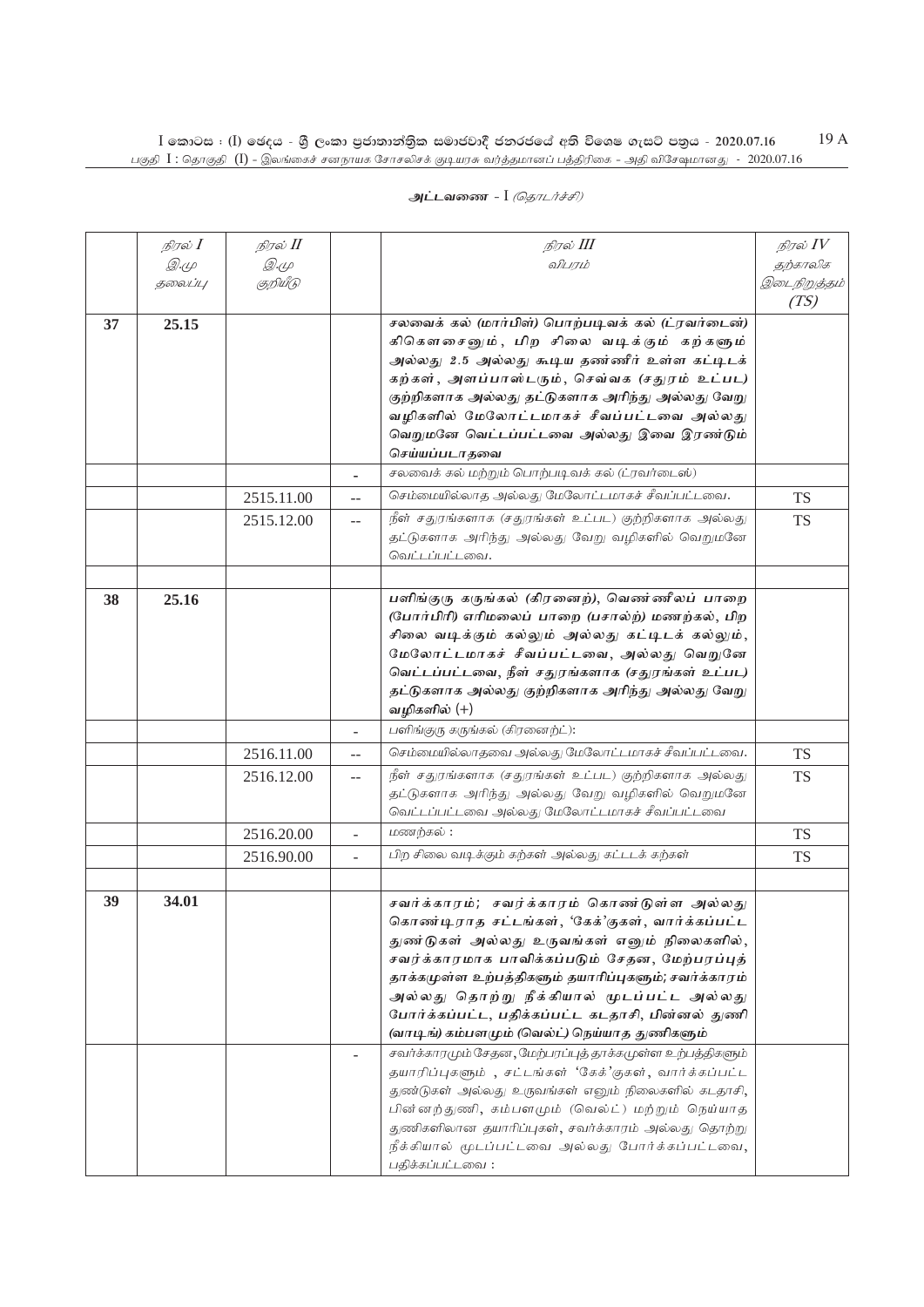|    | நிரல் <b>I</b> | நிரல் II   |                          | நிரல் III                                                                                                                                                                                                                                                                                                     | நிரல் $IV$           |
|----|----------------|------------|--------------------------|---------------------------------------------------------------------------------------------------------------------------------------------------------------------------------------------------------------------------------------------------------------------------------------------------------------|----------------------|
|    | <i>D</i> .4    | <i>D.4</i> |                          | விபாம்                                                                                                                                                                                                                                                                                                        | தற்காலிக             |
|    | தலைப்பு        | குறியீடு   |                          |                                                                                                                                                                                                                                                                                                               | இடைநிறுத்தம்<br>(TS) |
|    |                | 3401.11.00 | $\overline{a}$           | குளியலறைப் பாவனைக்கான (மருந்தேற்றப்பட்ட பொருட்கள்<br>D                                                                                                                                                                                                                                                        |                      |
|    |                | 3401.11.20 |                          | ஈரத் துடைப்பான்கள்                                                                                                                                                                                                                                                                                            | <b>TS</b>            |
|    |                | 3401.11.30 | $---$                    | 500g அல்லது குறைவான சில்லரை பேக்கேஜின்                                                                                                                                                                                                                                                                        | TS                   |
|    |                | 3401.11.90 | $---$                    | பிற                                                                                                                                                                                                                                                                                                           | TS                   |
|    |                | 3401.19.00 | $-$                      | பிற                                                                                                                                                                                                                                                                                                           |                      |
|    |                | 3401.19.20 | $---$                    | ஈரத் துடைப்பான்கள்                                                                                                                                                                                                                                                                                            | <b>TS</b>            |
|    |                | 3401.19.30 | $---$                    | 500g அல்லது குறைவான சில்லரை பேக்கேஜின்                                                                                                                                                                                                                                                                        | <b>TS</b>            |
|    |                | 3401.19.90 | $---$                    | பிற                                                                                                                                                                                                                                                                                                           | <b>TS</b>            |
|    |                | 3401.20.00 |                          | வேறு வடிவங்களிலான சவர்க்காரங்கள்                                                                                                                                                                                                                                                                              |                      |
|    |                | 3401.20.90 | ---                      | பிற                                                                                                                                                                                                                                                                                                           | <b>TS</b>            |
|    |                | 3401.30.00 |                          | தோலைச் சுத்தமாக்குவதற்கான சேதன மேற்பரப்புத்<br>தாக்கமுள்ள உற்பத்திகளும் தயாரிப்புகளும், திரவம் அல்லது<br>கிறீம் வடிவங்களில் மற்றும் சவர்க்காரம் உள்ளடக்கப்பட்டதும்<br>அல்லது உள்ளடக்கப்படாததும், சில்லறை விற்பனைக்கு<br>விடப்பட்டதுமானவை                                                                      |                      |
|    |                | 3401.30.20 | $-$                      | ஈரமான துடைப்பான்கள்                                                                                                                                                                                                                                                                                           | <b>TS</b>            |
|    |                | 3401.30.90 | $---$                    | பிற                                                                                                                                                                                                                                                                                                           | <b>TS</b>            |
|    |                |            |                          |                                                                                                                                                                                                                                                                                                               |                      |
| 40 | 38.24          |            |                          | வார்ப்பு ஆலை அச்சுகள் பத்திரங்கள் (மோல்ட்கள்) ம்றும்<br>அச்சுகள்(கோர்கள்) என்பவற்றிற்கு தயாரிக்கப்பட்ட<br>இணைப்பான்கள் ; இரசாயன உற்பத்திகளும் இரசாயன<br>அல்லது அது சார்ந்த கைத்தொழில் தயாரிப்புகள்<br>(இயற்கைத் தயாரிப்புகளின் கலவைகளைக்<br>கொண்டவை உட்பட), வேறெங்கும் குறிப்பிடாத அல்லது<br>உள்ளடக்கப்படாதவை |                      |
|    |                | 3824.99.00 | $\overline{a}$           | பிற                                                                                                                                                                                                                                                                                                           |                      |
|    |                | 3824.99.20 | ---                      | சுாலை குறிக்கும் வண்ணப் பூச்சிகள்                                                                                                                                                                                                                                                                             | <b>TS</b>            |
|    |                | 3824.99.90 | $---$                    | பிற                                                                                                                                                                                                                                                                                                           | <b>TS</b>            |
|    |                |            |                          |                                                                                                                                                                                                                                                                                                               |                      |
| 41 | 39.18          |            |                          | பிளாஸ்டிக்காலான தரைவிரிப்புக்கள், சுயமாய்<br>ஒட்டுந்தகையன அல்லது தகையற்றன, சுருள்களில்<br>அல்லது தகடுகளாக : பிளாஸ்திக்காலான சுவர் அல்லது<br>மேற்கூரை விரிப்புகள் : இவ்வத்தியாயத்தின் குறிப்பு 9 இல்<br>விபரித்தவாறு                                                                                           |                      |
|    |                | 3918.10.00 | $\overline{\phantom{a}}$ | வீனைல் குளோரைட்டுப் பல்பகுதியங்களாலானவை                                                                                                                                                                                                                                                                       | <b>TS</b>            |
|    |                | 3918.90.00 | $\overline{\phantom{a}}$ | பிற பிளாத்திக்கிலானவை                                                                                                                                                                                                                                                                                         | <b>TS</b>            |
|    |                |            |                          |                                                                                                                                                                                                                                                                                                               |                      |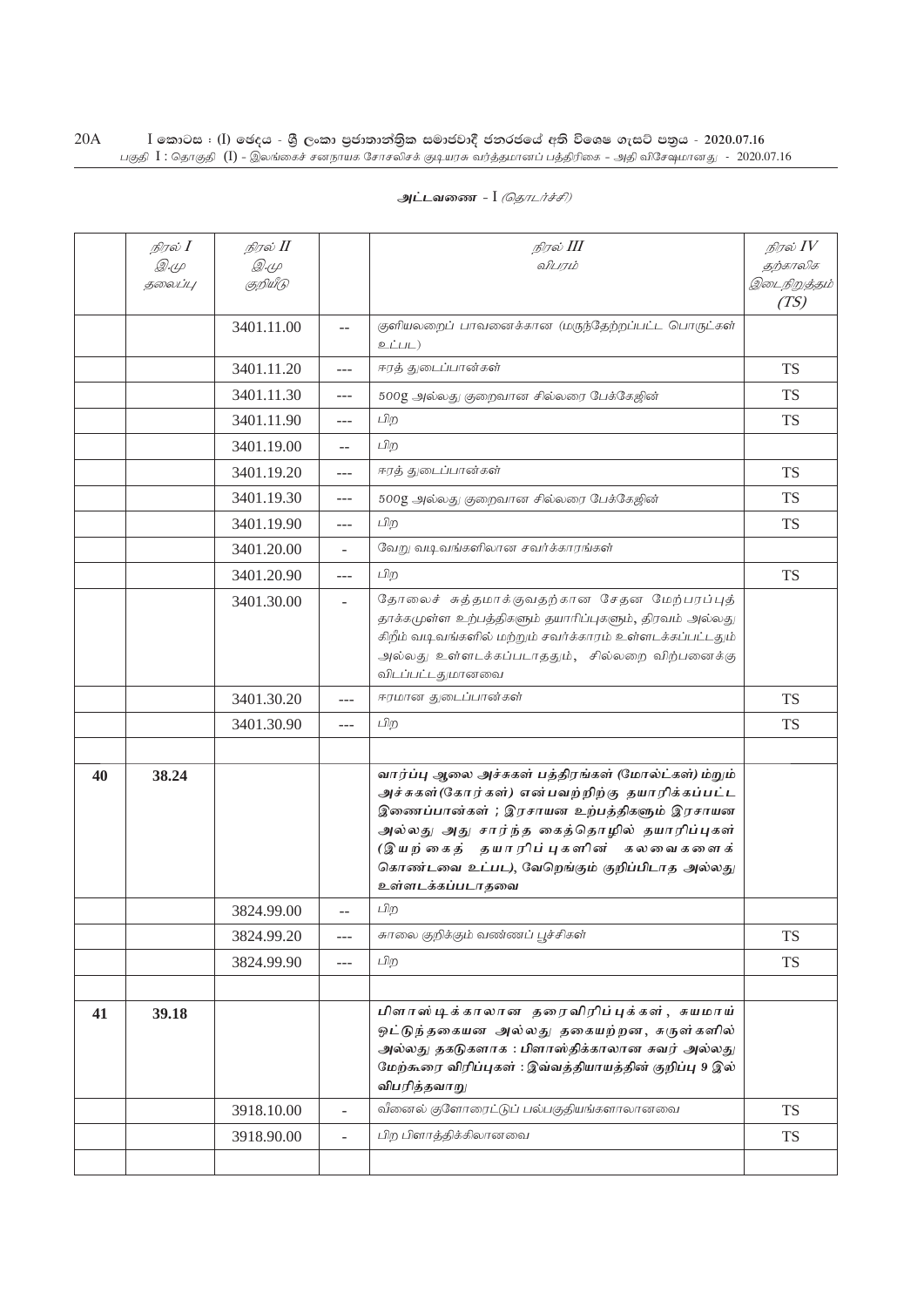|    | நிரல் I<br><i>D.</i> (L<br>தலைப்பு | நிரல் II<br>Q. (L<br>குறியீடு |                          | நிரல் III<br>விபரம்                                                                                                                                                                                             | நிரல் $IV$<br>தற்காலிக<br>இடைநிறுத்தம்<br>(TS) |
|----|------------------------------------|-------------------------------|--------------------------|-----------------------------------------------------------------------------------------------------------------------------------------------------------------------------------------------------------------|------------------------------------------------|
| 42 | 39.22                              |                               |                          | பிளாத்திக்கிலான குளியல் தொட்டி, தாரைக்குளியல்<br>சாக்கடைத் தொட்டிகள், கழுவுத்தொட்டி, பதிலான<br>கழுவுத்தொட்டி, மலசலகூட பாத்திரங்கள், இருக்கைகள்.<br>முடிகள், கழுவு தொட்டிகளும் அதுபோன்ற சுகாதாரப்<br>பொருட்களும் |                                                |
|    |                                    | 3922.10.00                    |                          | குளியல் தொட்டிகள், தாரைக்குளியல்கள், சாக்கடைத்<br>தொட்டில். கழுவுத்தொட்டிகள்.                                                                                                                                   | <b>TS</b>                                      |
|    |                                    | 3922.90.00                    |                          | பிற                                                                                                                                                                                                             |                                                |
|    |                                    | 3922.90.10                    | $\overline{a}$           | வால்வு கருவியினை உபயோகித்து பாவிக்கப்படும் நீர்<br>பாவனையற்ற சிறுநீர்கழிப்பான்கள்                                                                                                                               | <b>TS</b>                                      |
|    |                                    | 3922.90.90                    | $---$                    | பிற                                                                                                                                                                                                             | <b>TS</b>                                      |
|    |                                    |                               |                          |                                                                                                                                                                                                                 |                                                |
| 43 | 39.23                              |                               |                          | பிளாஸ்த்திக்காலான பொருட்களைக் கொண ்டு<br>செல்வதற்கான பொருட்கள் : நிறுத்திகள்.<br>முடிகள், திருகுமுடிகளும் பிற அடைப்பான்களும்<br>பிளாஸ்டிக்காலானவை                                                               |                                                |
|    |                                    | 3923.10.00                    |                          | பெட்டிகள், உறைப்பெட்டிகள், திறந்த வரிச்சட்டப் பெட்டிகளும்<br>அதுபோன்ற பொருட்களும்:                                                                                                                              |                                                |
|    |                                    | 3923.10.10                    | ---                      | மாணிக்கங்கள் மற்றும் ஆபரணங்களைப் பொதி செய்வதற்கு<br>இறக்குமதி செய்யப்பட்ட கொள்கலன்கள்                                                                                                                           | <b>TS</b>                                      |
|    |                                    | 3923.10.20                    | ---                      | உயிர் வளர்ப்புப் பறவைகளைக் கொண்டு செல்வதற்குப்<br>பாவிக்கப்படும் பிளாஸ்டிக் கூடுகள்                                                                                                                             | <b>TS</b>                                      |
|    |                                    | 3923.10.30                    | $---$                    | பழங்கள் மற்றும் மரக்கறிகளை கொண்டு செல்லுவதற்காக<br>பாவிக்கப்படும் ஒரு வகை பிளாஸ்ரிக் பெட்டிகள்                                                                                                                  | <b>TS</b>                                      |
|    |                                    | 3923.10.90                    | $---$                    | பிற                                                                                                                                                                                                             | <b>TS</b>                                      |
|    |                                    |                               |                          | சாக்குகளும்.பைகளும் (சும்புகள் உட்பட):                                                                                                                                                                          |                                                |
|    |                                    | 3923.29.00                    |                          | பிற பிளாஸ்திக்குகளின்                                                                                                                                                                                           |                                                |
|    |                                    | 3923.29.10                    | $---$                    | 40 மைக்றோன் அல்லது அதிலும் குறைவான தடிப்புடைய<br>அட்டை                                                                                                                                                          | <b>TS</b>                                      |
|    |                                    | 3923.29.20                    | $---$                    | பிற, வெப்பமான சுருங்கு பைகள், பறவை உற்பத்திகளைப்<br>பொதியிடுவதற்கு அச்சிடப்பட்டவை                                                                                                                               | <b>TS</b>                                      |
|    |                                    | 3923.30.00                    | $\overline{\phantom{0}}$ | கண்ணாடிப் பெட்டிகள். வெப்ப காப்பு போத்தல்கள். குமிழ்<br>போத்தல்களும் அது போன்ற பொருட்களும்:                                                                                                                     |                                                |
|    |                                    | 3923.30.20                    | $---$                    | 300 மி.லீற்றருக்கு மேற்படாத கொள்ளவினைக் கொண்ட<br>போத்தல்கள்                                                                                                                                                     | <b>TS</b>                                      |
|    |                                    | 3923.30.90                    | ---                      | பிற                                                                                                                                                                                                             | <b>TS</b>                                      |
|    |                                    |                               |                          |                                                                                                                                                                                                                 |                                                |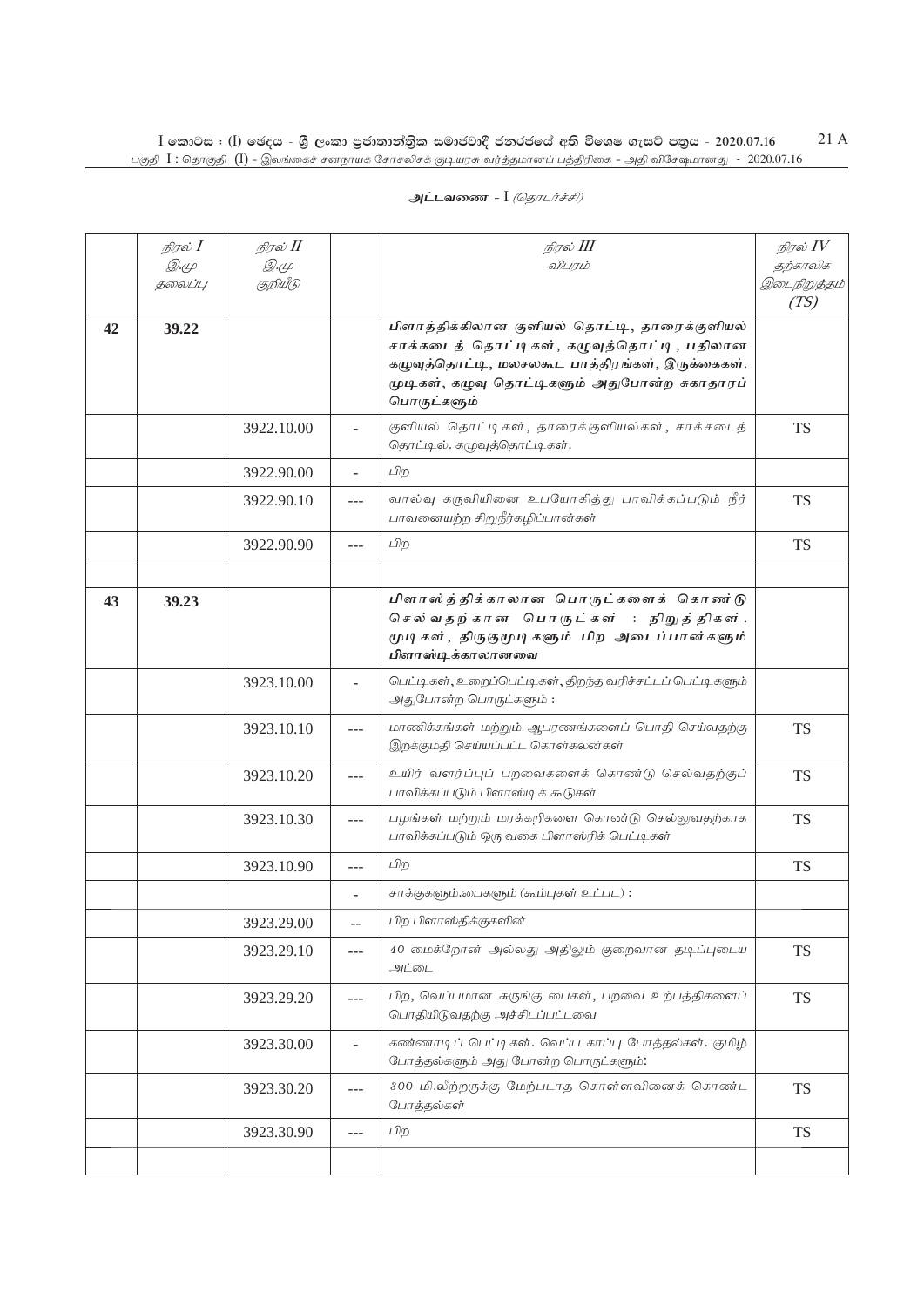| நிரல் II<br>நிரல் III<br>நிரல் <b>I</b>                                                                              | நிரல் $\mathit{IV}$  |
|----------------------------------------------------------------------------------------------------------------------|----------------------|
| <i>D</i> .4<br><i>D</i> .4<br>விபாம்                                                                                 | தற்காலிக             |
| குறியீடு<br>தலைப்பு                                                                                                  | இடைநிறுத்தம்<br>(TS) |
| மேசை உபகரணங்கள், சமயலறைப்பொருட்கள், ஏனைய<br>44<br>39.24                                                              |                      |
| வீட்டுப் பாவனைப் பொருடகள் மற்றும் ஹைஜினிக் அல்லது                                                                    |                      |
| கழிவறைப் பொருள்கள், பிளாத்திக்களிலாலானவை                                                                             |                      |
| 3924.10.00<br>மேசைப்பொருட்களும். சமயலறைப்பொருட்களும்:<br>$\omega$                                                    |                      |
| மத்திய சுற்றாடல் அதிகாரசபை மற்றும் எஸ்எல்எஸ்ஐ<br>3924.10.10<br>$-$ - $-$                                             | <b>TS</b>            |
| என்பவற்றினால் அங்கீகரிக்கப்பட்ட உயிரியல் வகை                                                                         |                      |
| பிரிக்கக்கூடிய மற்றும் சேதனப் பசளைக்குட்பட்டவை.                                                                      |                      |
| பிற பிளாஸ்றிக்குகள்<br>3924.10.90<br>---                                                                             | <b>TS</b>            |
| 3924.90.00<br>பிற:<br>$\overline{\phantom{a}}$                                                                       |                      |
| 1 லீற்றருக்கு மேற்படாத தண்ணீர் குவளைகள், பாரமான<br>3924.90.20<br>$---$                                               | <b>TS</b>            |
| உலோகங்கள், நுண்ணங்கிகள் மற்றும் இரசாயனங்கள்                                                                          |                      |
| ஆகியவற்றினை உறிஞ்சிக்கொள்ளும் வகையில் நுண்ணிய                                                                        |                      |
| வடிகட்டிகளுடனானவை                                                                                                    |                      |
| 3924.90.90<br>பிற: (தொங்கிகள், பால் போத்தல்கள், போத்தல் சூப்பி,<br>$---$<br>(முலைக்காம்பு கவசம் மற்றும் சூப்பி தவிர) | <b>TS</b>            |
|                                                                                                                      |                      |
|                                                                                                                      |                      |
|                                                                                                                      |                      |
| கட்டுநாரின் பிளாஸ்திக்காலான பொருட்கள்,வேறிடத்தில்<br>45<br>39.25<br>குறிக்கப்படாதன அல்லது சேர்க்கப்படாதன (+)         |                      |
| தேக்கங்கள், தொட்டிகள், கொப்பறைகளும் அதுபோன்ற<br>3925.10.00<br>$\overline{\phantom{a}}$                               | <b>TS</b>            |
| கொள்கலன்களும், 300 லீற்றர் கொள்ளவிலும் கூடியவை                                                                       |                      |
| கதவுகள், சாளரங்களும் அவற்றின் சட்டங்களும் கதவு<br>3925.20.00                                                         | <b>TS</b>            |
| எல்லைகற்களும்                                                                                                        |                      |
| சாளர சிறுமூடிகள், திரைகள் (வெளிஷியன் பிளைண்ட் உட்பட)<br>3925.30.00                                                   | <b>TS</b>            |
| அதுபோன்ற பொருட்களும் அவற்றின் பாகங்களும்                                                                             |                      |
| பிற<br>3925.90.00<br>$\overline{\phantom{a}}$                                                                        | <b>TS</b>            |
|                                                                                                                      |                      |
| பிளாத்திக்காலான பிற பொருட்களும் தலைப்பு 39.01<br>46<br>39.26                                                         |                      |
| முதல் 39.14 வரையானவற்றின் பிற பொருட்களின்                                                                            |                      |
| தயாரிப்புப் பொருட்கள்                                                                                                |                      |
| 3926.10.00<br>அலுவலக அல்லது பாடசாலை விநியோகப் பொருட்கள்:<br>$\overline{\phantom{a}}$                                 |                      |
| பிற (பெறுமதி கூட்டப்பட்ட விவசாய பயிர் உற்பத்திக்குப்<br>3926.10.90<br>$-$                                            | <b>TS</b>            |
| பயன்படும் பசுமை இல்லங்கள் தயாரிப்பதற்காக தேவைப்படும்<br>புற ஊதா கதிர்களால் தாக்கமுறும் பொலித்தீன் தவிர)              |                      |
| தளபாடம்.வண்டிப்பெட்டி. போன்றவற்றிற்கான பொருத்துகள்<br>3926.30.00                                                     | <b>TS</b>            |
| $\overline{\phantom{a}}$<br>அல்லது அது போன்றவை                                                                       |                      |
| சிலைகளும் பிற அலங்காரப் பொருட்களும்                                                                                  |                      |
| 3926.40.00<br>$\overline{\phantom{a}}$                                                                               | <b>TS</b>            |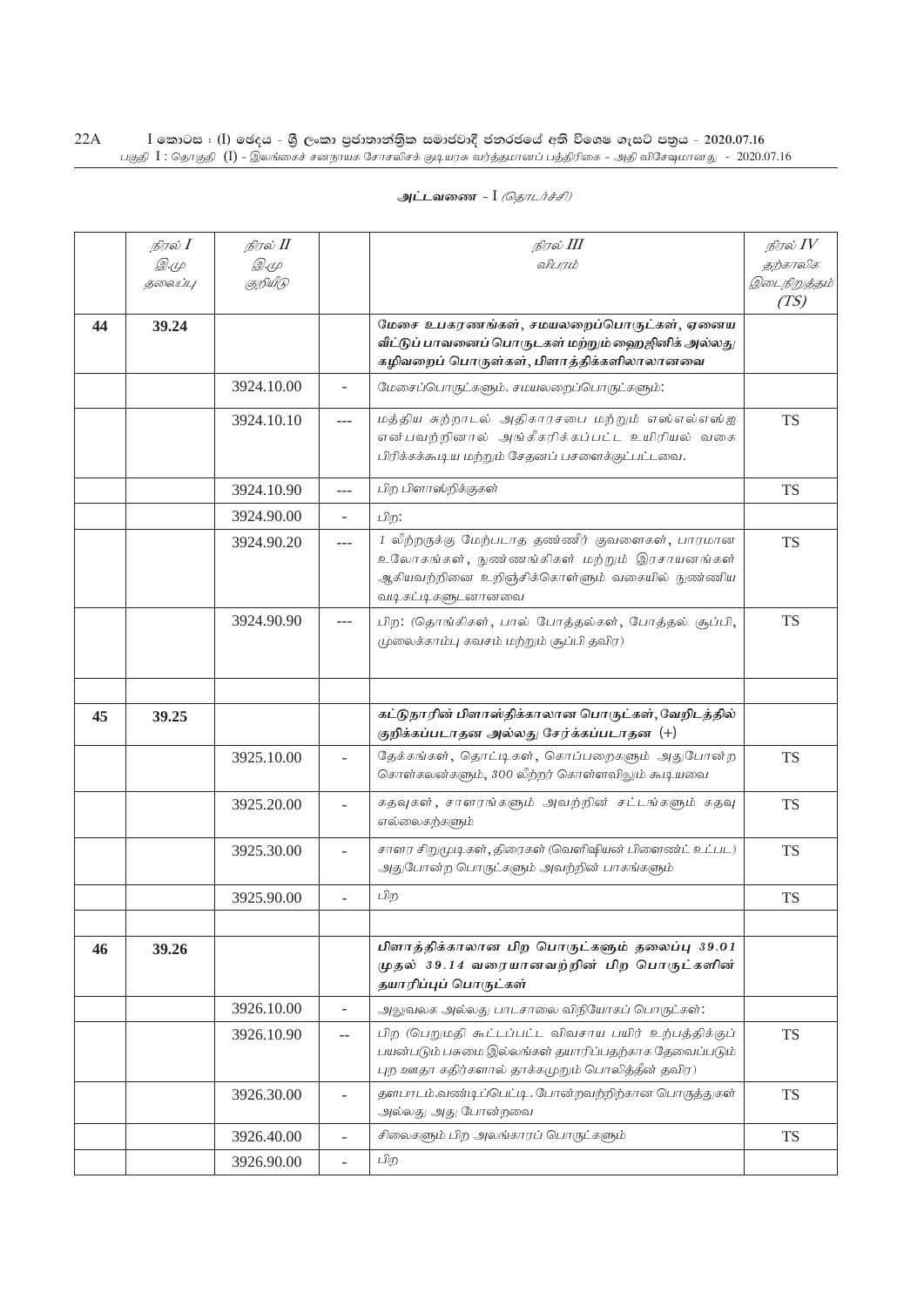| அட்டவணை - I <i>(தொடர்ச்சி)</i> |  |
|--------------------------------|--|
|--------------------------------|--|

|    | நிரல் I     | நிரல் II    |         | நிரல் III                                                                                                                                                                                                                                                                                                                                                                                                                                                                                                                                                                                                                                                                                                                                                                                                                                                                                                                                 | நிரல் $IV$           |
|----|-------------|-------------|---------|-------------------------------------------------------------------------------------------------------------------------------------------------------------------------------------------------------------------------------------------------------------------------------------------------------------------------------------------------------------------------------------------------------------------------------------------------------------------------------------------------------------------------------------------------------------------------------------------------------------------------------------------------------------------------------------------------------------------------------------------------------------------------------------------------------------------------------------------------------------------------------------------------------------------------------------------|----------------------|
|    | <i>D</i> .4 | <i>D</i> .4 |         | விபரம்                                                                                                                                                                                                                                                                                                                                                                                                                                                                                                                                                                                                                                                                                                                                                                                                                                                                                                                                    | தற்காலிக             |
|    | தலைப்பு     | குறியீடு    |         |                                                                                                                                                                                                                                                                                                                                                                                                                                                                                                                                                                                                                                                                                                                                                                                                                                                                                                                                           | இடைநிறுத்தம்<br>(TS) |
|    |             | 3926.90.60  | $---$   | பற்தூரிகைகளுக்கான கைப்பிடிகள்                                                                                                                                                                                                                                                                                                                                                                                                                                                                                                                                                                                                                                                                                                                                                                                                                                                                                                             | <b>TS</b>            |
|    |             | 3926.90.70  | ---     | பிளாஸ்ரிக் குமிழ்மணிகள்                                                                                                                                                                                                                                                                                                                                                                                                                                                                                                                                                                                                                                                                                                                                                                                                                                                                                                                   | <b>TS</b>            |
|    |             |             | ---     | பிற:                                                                                                                                                                                                                                                                                                                                                                                                                                                                                                                                                                                                                                                                                                                                                                                                                                                                                                                                      |                      |
|    |             | 3926.90.91  | $--- -$ | நெல் நாற்று நடுகைக்கு பயன்படும் தட்டுக்கள்                                                                                                                                                                                                                                                                                                                                                                                                                                                                                                                                                                                                                                                                                                                                                                                                                                                                                                | <b>TS</b>            |
|    |             |             |         |                                                                                                                                                                                                                                                                                                                                                                                                                                                                                                                                                                                                                                                                                                                                                                                                                                                                                                                                           |                      |
| 47 | 40.11       |             |         | காற்றடைத்த புதிய ரயர்கள், இறப்பர்களிலானவை                                                                                                                                                                                                                                                                                                                                                                                                                                                                                                                                                                                                                                                                                                                                                                                                                                                                                                 |                      |
|    |             | 4011.10.00  | ä,      | மோட்டார் கார்களுக்குப் பாவிக்கும் ஒரு வகையானவை<br>(ஸ்ரேசன் வெகன்கள் மற்றும் பந்தயக் கார்கள் அடங்கலாக)                                                                                                                                                                                                                                                                                                                                                                                                                                                                                                                                                                                                                                                                                                                                                                                                                                     |                      |
|    |             | 4011.10.90  | ---     | பிற - விளிம்பு அளவு 12, 13 மற்றும் 14 அங்குலங்கள்                                                                                                                                                                                                                                                                                                                                                                                                                                                                                                                                                                                                                                                                                                                                                                                                                                                                                         | <b>TS</b>            |
|    |             | 4011.20.00  |         | பேருந்துகள் அல்லது லொறிகளில் பாவிக்கப்படும் ஒரு<br>வகையானவை                                                                                                                                                                                                                                                                                                                                                                                                                                                                                                                                                                                                                                                                                                                                                                                                                                                                               |                      |
|    |             |             | ---     | 20 அங்குலம் அல்லது அதற்குமேற்பட்ட அளவினைக்கொண்ட<br>சக்கர சட்டகம் (றிம்)                                                                                                                                                                                                                                                                                                                                                                                                                                                                                                                                                                                                                                                                                                                                                                                                                                                                   |                      |
|    |             | 4011.20.19  | ----    | பிற - விளிம்பு அளவு 20 அங்குலங்கள்                                                                                                                                                                                                                                                                                                                                                                                                                                                                                                                                                                                                                                                                                                                                                                                                                                                                                                        | <b>TS</b>            |
|    |             | 4011.20.90  | ---     | பிற - விளிம்பு அளவு 17.5 அங்குலங்களுக்கு கீழ்                                                                                                                                                                                                                                                                                                                                                                                                                                                                                                                                                                                                                                                                                                                                                                                                                                                                                             | <b>TS</b>            |
|    |             | 4011.40.00  | ٠       | மோட்ட சைக்கிள்களில் பயன்படுத்தப்படும் வகையான                                                                                                                                                                                                                                                                                                                                                                                                                                                                                                                                                                                                                                                                                                                                                                                                                                                                                              | <b>TS</b>            |
|    |             | 4011.50.00  | ۰       | சைக்கிள்களில் பயன்படுத்தப்படும் வகையான                                                                                                                                                                                                                                                                                                                                                                                                                                                                                                                                                                                                                                                                                                                                                                                                                                                                                                    | <b>TS</b>            |
|    |             | 4011.90.00  |         | பிற:                                                                                                                                                                                                                                                                                                                                                                                                                                                                                                                                                                                                                                                                                                                                                                                                                                                                                                                                      |                      |
|    |             | 4011.90.10  | ---     | முச்சக்கர வண்டி தொடர்பில் பாவிக்கப்படும் ஒருவகையானவை                                                                                                                                                                                                                                                                                                                                                                                                                                                                                                                                                                                                                                                                                                                                                                                                                                                                                      | <b>TS</b>            |
|    |             | 4011.90.90  | $---$   | பிற:                                                                                                                                                                                                                                                                                                                                                                                                                                                                                                                                                                                                                                                                                                                                                                                                                                                                                                                                      | <b>TS</b>            |
|    |             |             |         |                                                                                                                                                                                                                                                                                                                                                                                                                                                                                                                                                                                                                                                                                                                                                                                                                                                                                                                                           |                      |
| 48 | 42.02       |             |         | உலோகப் பெட்டிகள், ஆடைப் பெட்டிகள், அலங்காரப்<br>பொருட்பெட்டிகள், அதிகாரிகளின் பெட்டிகள்,<br>சிறுகைப்பெட்டிகள், பள்ளிக்கூடப் பெட்டிகள்,<br>முக்குக் கண ணாடிப் பெட்டிகள், இருவிவீஜித்<br>தொலைக்காட்டிக்கான பெட்டிகள் 'கமரா' பெட்டிகள்,<br>இசைக் கருவிப் பெட்டிகள், துப்பாக்கிப் பெட்டிகள்,<br>காவிகள், மற்றும் அதுபோன்ற கொள்கலன்கள் :<br>பிரயாணப்பைகள் பிரிக்கப்பட்ட உணவுகள் அல்லது<br>பானங்களின் பைகள், சிறுநீர்ப் பைகள், முதுகில் சுமக்கும்<br>பைகள், கைப்பைகள், கடைக்கெடுத்துச் செல்லும்<br>பைகள் 'தாள்ப்'பணப்பைகள், சில்லறைப் பணப்பைகள்,<br>வரைபடப்பெட்டிகள், சிகரட் பெட்டிகள், புகையிலைப்<br>பைகள், கருவிப்பைகள், விளையாட்டுப் பைகள் போத்தல்<br>பெட்டிகள், ஆபரணப்பெட்டிகள், தூள் பெட்டிகள்,<br>கரண்டிகற்கான பெட்டிகளும் தோலினால், பிளாஸ்ரிக்<br>தாழிகள், புடவைப் பொருட்கள், வல்கனைசுப்படுத்திய நார்<br>அல்லது பெட்டி அட்டை போன்றவற்றிற்கான அல்லது<br>இவை போன்ற பொருட்கள் அல்லது கடதாசியினால்<br>முழுமையாக அல்லது பிரதானமாக முடப்பட்டவை |                      |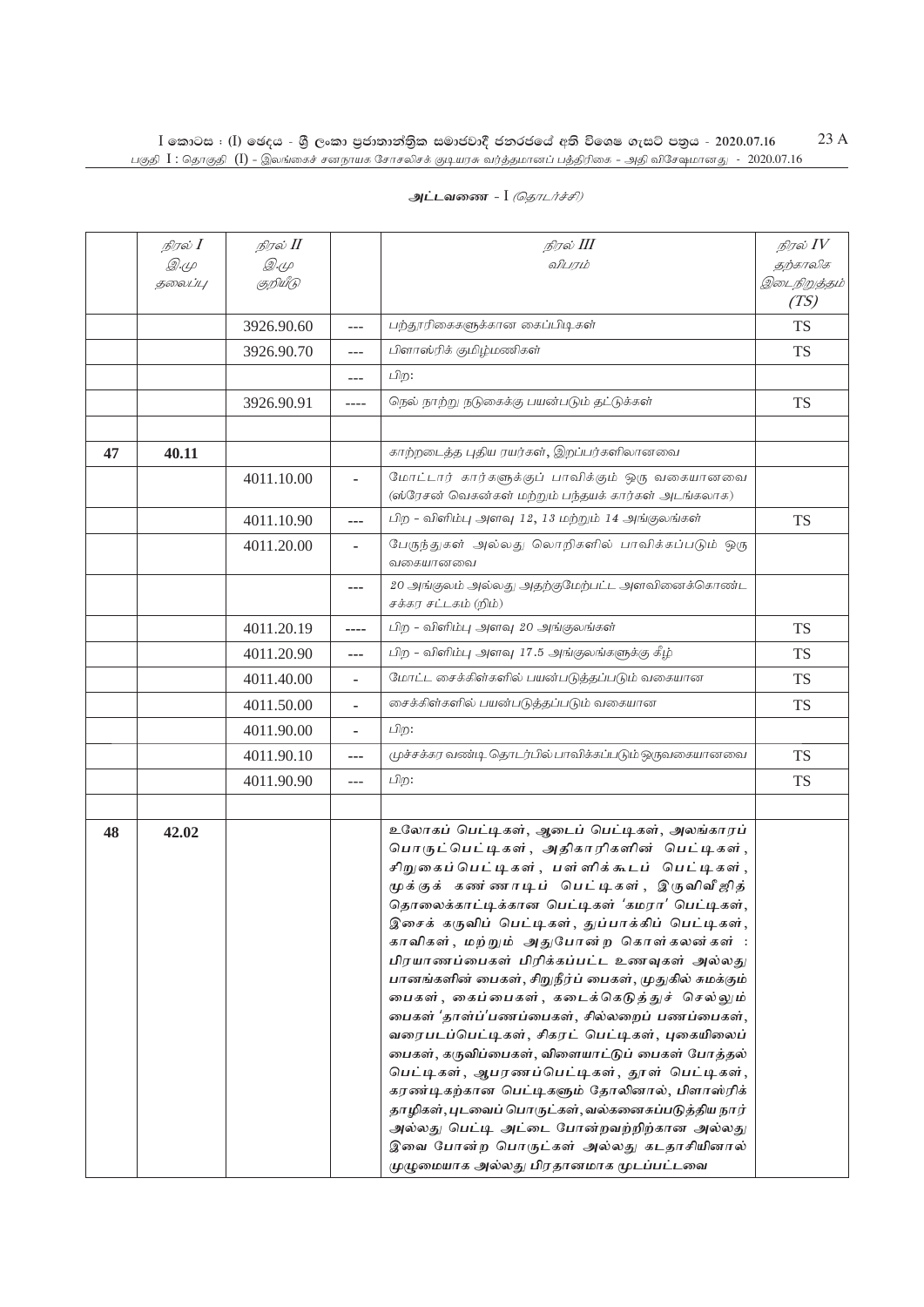|    | நிரல் $I$   | நிரல் II    |                          | நிரல் III                                                                  | நிரல் $IV$   |
|----|-------------|-------------|--------------------------|----------------------------------------------------------------------------|--------------|
|    | <i>D</i> .4 | <i>D</i> .4 |                          | விபரம்                                                                     | தற்காலிக     |
|    | தலைப்பு     | குறியீடு    |                          |                                                                            | இடைநிறுத்தம் |
|    |             |             |                          |                                                                            | (TS)         |
|    |             |             | $\overline{\phantom{a}}$ | உலோகப் பெட்டிகள், ஆடைப் பெட்டிகள், அலங்காரப்                               |              |
|    |             |             |                          | பொருட்பெட்டிகள், அதிகாரிகளின் பெட்டிகள், சிறு                              |              |
|    |             |             |                          | கைப் பெட்டிகள், பள்ளிக்கூடப் பெட்டிகள், அது போன்ற                          |              |
|    |             |             |                          | கொள்கலன்களும்:                                                             |              |
|    |             | 4202.11.00  | $-$                      | பதனிடப்பட்ட தோல் அல்லது சேர்க்கை தோலினால் மேற்                             | <b>TS</b>    |
|    |             |             |                          | பரப்பு மெருகூட்டப்பட்டவை                                                   |              |
|    |             | 4202.12.00  | $- -$                    | துணிவகைகள் அல்லது பிளாத்திக்காலான வெளிப்பரப்பினைக்                         | <b>TS</b>    |
|    |             |             |                          | கொண்டவை                                                                    |              |
|    |             | 4202.19.00  | $-$                      | பிற:                                                                       | <b>TS</b>    |
|    |             |             |                          | தோல் பட்டிகளுடனோ அல்லது இல்லாதோ கைப்பைகள்                                  |              |
|    |             |             |                          | கைப்பிடி இல்லாது அசை உள்ளடக்கியதாக:                                        |              |
|    |             |             |                          |                                                                            |              |
|    |             | 4202.21.00  | $-$                      | பதனிடப்பட்ட தோல் அல்லது சேர்க்கை தோலினால் மேற்<br>பரப்பு மெருகூட்டப்பட்டவை | <b>TS</b>    |
|    |             |             |                          |                                                                            |              |
|    |             | 4202.22.00  | $-$                      | பிளாஸ்ட்றிக் அல்லது நெய்த துணிப் பொருட்கள் என்பவற்றின்                     | <b>TS</b>    |
|    |             |             |                          | மேல்விரிபுகளது வெளி மேற்பரப்புடனானவை                                       |              |
|    |             | 4202.29.00  | $\overline{a}$           | பிற:                                                                       | <b>TS</b>    |
|    |             |             | $\overline{\phantom{a}}$ | கைப்பையினுள் அல்லது சட்டப் பையினுள் சாதாரணமாக                              |              |
|    |             |             |                          | எடுத்துச் செல்லக்கூடிய பொருட்கள்:                                          |              |
|    |             | 4202.31.00  | $- -$                    | பதனிடப்பட்ட தோல் அல்லது சேர்க்கை தோலினால் மேற்                             | <b>TS</b>    |
|    |             |             |                          | பரப்பு மெருகூட்டப்பட்டவை                                                   |              |
|    |             | 4202.32.00  | $\overline{\phantom{a}}$ | பிளாஸ்ட்றிக் அல்லது நெய்த துணிப் பொருட்கள் என்பவற்றின்                     | <b>TS</b>    |
|    |             |             |                          | மேல்விரிபுகளது வெளி மேற்பரப்புடனானவை                                       |              |
|    |             | 4202.39.00  | $- -$                    | பிற:                                                                       | <b>TS</b>    |
|    |             |             |                          | பிற:                                                                       |              |
|    |             |             |                          |                                                                            |              |
|    |             | 4202.91.00  | $-$                      | பதனிடப்பட்ட தோல் அல்லது சேர்க்கை தோலினால் மேற்<br>பரப்பு மெருகூட்டப்பட்டவை | <b>TS</b>    |
|    |             |             |                          |                                                                            |              |
|    |             | 4202.92.00  | $-$                      | பிளாஸ்ட்றிக் அல்லது நெய்த துணிப் பொருட்கள் என்பவற்றின்                     | <b>TS</b>    |
|    |             |             |                          | மேல்விரிபுகளது வெளி மேற்பரப்புடனானவை                                       |              |
|    |             | 4202.99.00  | $\overline{a}$           | பிற:                                                                       | <b>TS</b>    |
|    |             |             |                          |                                                                            |              |
| 49 | 42.03       |             |                          | பதனிடப்பட்ட தோலினால் அல்லது சேர்க்கை தோலிலான,                              |              |
|    |             |             |                          | துணைப்பொருட்களும் புடவைப் பொருட்களும் (+)                                  |              |
|    |             | 4203.10.00  | $\overline{\phantom{a}}$ | புடவைப் பொருட்கள்                                                          | <b>TS</b>    |
|    |             |             |                          |                                                                            |              |
|    |             |             | $\overline{\phantom{a}}$ | கையுறைகள் 'மிற்றன்' களும் 'மிற்று'களும்:                                   |              |
|    |             | 4203.21.00  | $- -$                    | விளையாட்டுப் போட்டிகளில் பாவிப்பதற்கென விஷேடமாக                            | <b>TS</b>    |
|    |             |             |                          | வடிவமைக்கப்பட்டவை                                                          |              |
|    |             | 4203.29.00  | $\overline{\phantom{a}}$ | பிற:                                                                       | <b>TS</b>    |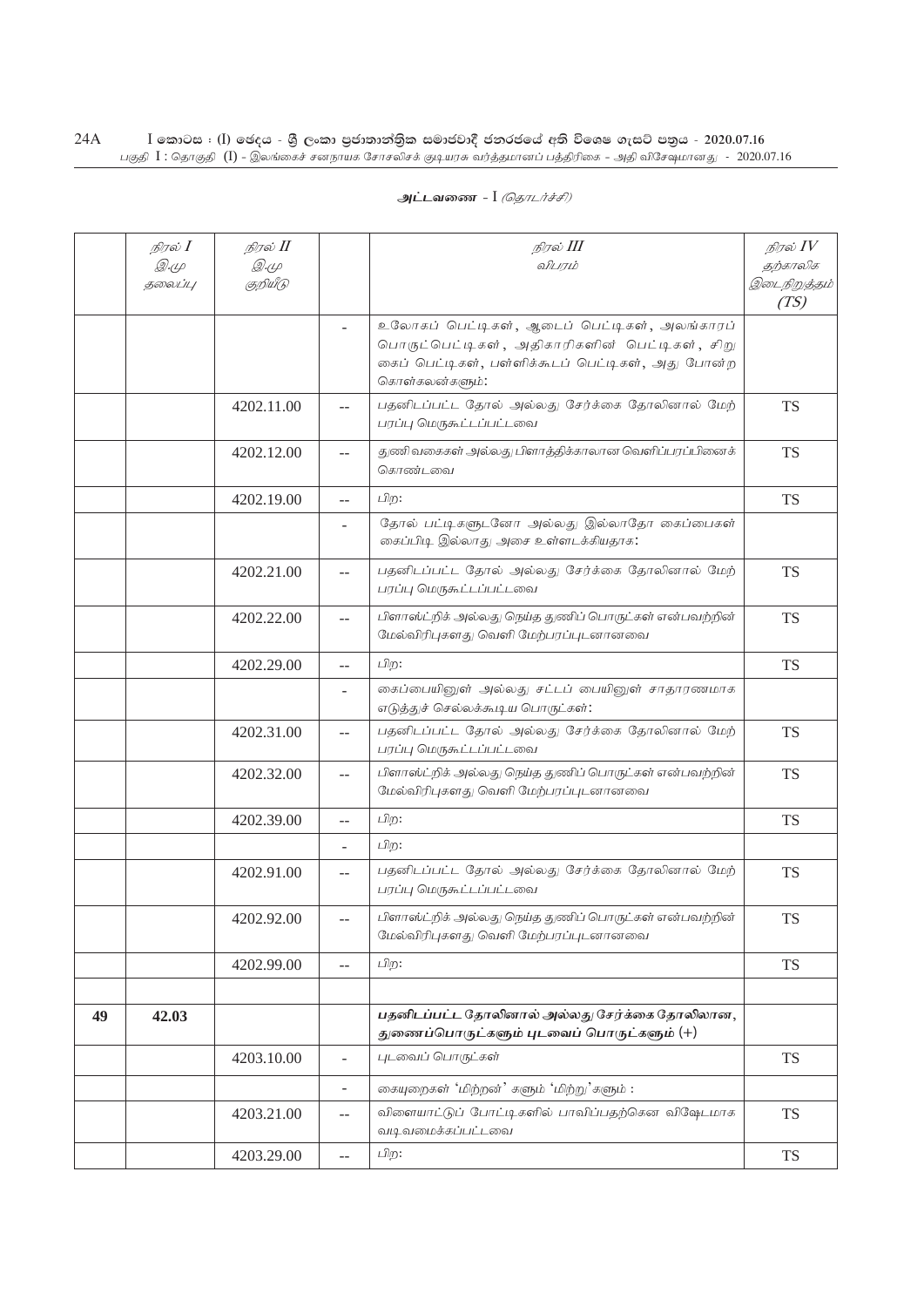|    | நிரல் I<br>$\mathcal{D} \in \mathcal{L}$<br>தலைப்பு | நிரல் II<br><i>D</i> .4<br>குறியீடு |                          | நிரல் III<br>விபரம்                                                                                                                                                                                           | நிரல் $IV$<br>தற்காலிக<br>இடைநிறுத்தம்<br>(TS) |
|----|-----------------------------------------------------|-------------------------------------|--------------------------|---------------------------------------------------------------------------------------------------------------------------------------------------------------------------------------------------------------|------------------------------------------------|
|    |                                                     | 4203.30.00                          | $\overline{\phantom{a}}$ | இடுப்புப் பட்டிகளும் தோல் பட்டிகளும்                                                                                                                                                                          | <b>TS</b>                                      |
|    |                                                     | 4203.40.00                          | $\overline{a}$           | பிற ஆடைத் துணைப்பொருட்கள்                                                                                                                                                                                     | <b>TS</b>                                      |
|    |                                                     |                                     |                          |                                                                                                                                                                                                               |                                                |
| 50 | 42.05                                               | 4205.00.00                          |                          | பதனிடப்பட்ட தோலினால் அல்லது சேர்க்கை தோலிலான<br>பிற பொருட்கள்:                                                                                                                                                |                                                |
|    |                                                     | 4205.00.90                          | $---$                    | பிற:                                                                                                                                                                                                          | <b>TS</b>                                      |
|    |                                                     |                                     |                          |                                                                                                                                                                                                               |                                                |
| 51 | 44.18                                               |                                     |                          | கட்டுபவர்களுக்கான பிணைப் பொருட்களும் தச்சுவேலைப்<br>பொருட்கள் அறை கொண்ட தட்டையான மரத் துண்டுகள்<br>ஒன்றிணைக்கப்பட்ட தரைக்குப் பரவ உபயோகிக்கப்படும்<br>தட்டைத் துண்டுகள் கூரைத்தட்டுகளும் ஷேக்குகளும்<br>உட்பட |                                                |
|    |                                                     | 4418.10.00                          | $\overline{\phantom{a}}$ | யன்னல்கள், பிரன்ச் யன்னல்கள் மற்றும் அவற்றினது<br>சட்டகங்கள்                                                                                                                                                  | <b>TS</b>                                      |
|    |                                                     | 4418.20.00                          | ÷.                       | கதவுகள் மற்றும் அவற்றினது சட்டகங்கள் மற்றும் எல்லைகள்                                                                                                                                                         | <b>TS</b>                                      |
|    |                                                     | 4418.40.00                          | ÷                        | கொங்ரீட் நிர்மாணப் பணிகளுக்கான சட்டரிங்                                                                                                                                                                       | <b>TS</b>                                      |
|    |                                                     | 4418.50.00                          | $\overline{\phantom{0}}$ | சிங்ல்ஸ் மற்றும் சாக்ஸ் மரக் கூரைகள் shakes                                                                                                                                                                   | <b>TS</b>                                      |
|    |                                                     | 4418.60.00                          | ÷.                       | கம்பங்கள் மற்றும் பீம்கள்                                                                                                                                                                                     | <b>TS</b>                                      |
|    |                                                     |                                     | ÷,                       | பொறுத்தப்பட்ட தரைத் துண்டங்கள்                                                                                                                                                                                |                                                |
|    |                                                     | 4418.73.00                          | $-$                      | அவற்றில் மூங்கில் அல்லது ஆகக்குறைந்தது மூங்கிலின்<br>மேற்பரப்பு                                                                                                                                               | <b>TS</b>                                      |
|    |                                                     | 4418.74.00                          | $- -$                    | பிற, மொஸாயிக் தரைகள்:                                                                                                                                                                                         |                                                |
|    |                                                     | 4418.74.10                          | $---$                    | அவற்றுள் இறப்பர் பலகை                                                                                                                                                                                         | <b>TS</b>                                      |
|    |                                                     | 4418.74.90                          | ---                      | பிற:                                                                                                                                                                                                          | <b>TS</b>                                      |
|    |                                                     | 4418.75.00                          | $\overline{\phantom{a}}$ | பிற, மல்டிலேயர்                                                                                                                                                                                               |                                                |
|    |                                                     | 4418.75.90                          | $ -$                     | பிற:                                                                                                                                                                                                          | <b>TS</b>                                      |
|    |                                                     | 4418.79.00                          | --                       | பிற:                                                                                                                                                                                                          |                                                |
|    |                                                     | 4418.79.10                          | ---                      | அவற்றுள் இறப்பர் பலகை                                                                                                                                                                                         | <b>TS</b>                                      |
|    |                                                     | 4418.79.90                          | ---                      | பிற:                                                                                                                                                                                                          | ${\rm TS}$                                     |
|    |                                                     |                                     | $\blacksquare$           | பிற::                                                                                                                                                                                                         |                                                |
|    |                                                     | 4418.91.00                          | $- -$                    | அவற்றுள் மூங்கில்                                                                                                                                                                                             | <b>TS</b>                                      |
|    |                                                     | 4418.99.00                          | $-$                      | பிற:                                                                                                                                                                                                          | <b>TS</b>                                      |
|    |                                                     |                                     |                          |                                                                                                                                                                                                               |                                                |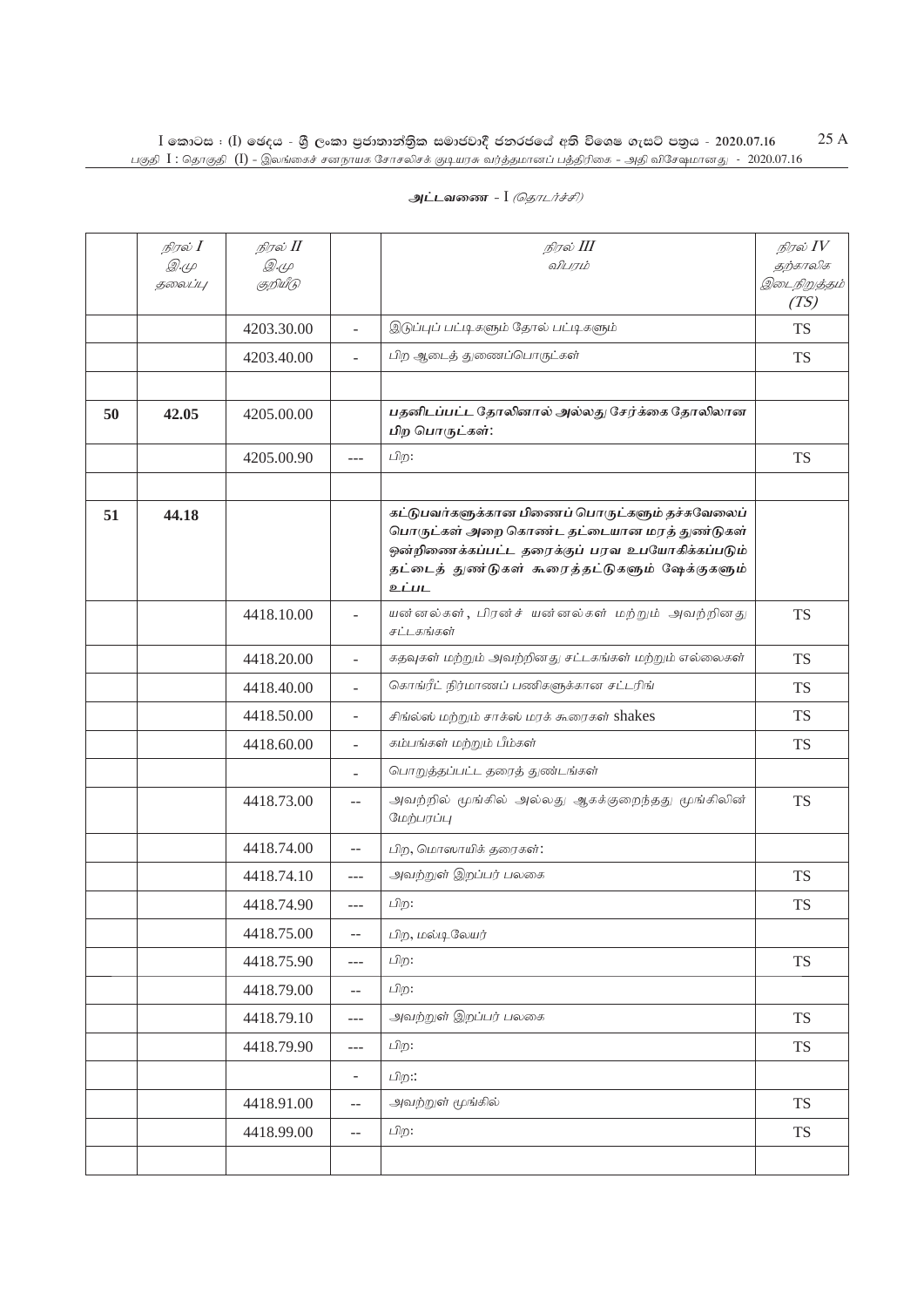|    | நிரல் $I$   | நிரல் II    |                          | நிரல் III                                                                                                                                                                                                                                                                                                                                    | நிரல் $IV$           |
|----|-------------|-------------|--------------------------|----------------------------------------------------------------------------------------------------------------------------------------------------------------------------------------------------------------------------------------------------------------------------------------------------------------------------------------------|----------------------|
|    | <i>D</i> .4 | <i>D</i> .4 |                          | விபாம்                                                                                                                                                                                                                                                                                                                                       | தற்காலிக             |
|    | தலைப்பு     | குறியீடு    |                          |                                                                                                                                                                                                                                                                                                                                              | இடைநிறுத்தம்<br>(TS) |
| 52 | 44.19       |             |                          | பலகை மேசைப் பாத்திரங்கள் மற்றும் சமையலறை<br>பொருட்கள்                                                                                                                                                                                                                                                                                        |                      |
|    |             |             | ۰                        | அவற்றுள் மூங்கில்:                                                                                                                                                                                                                                                                                                                           |                      |
|    |             | 4419.11.00  | $-$                      | பான் பலகைகள், அரிதல் பலகை மற்றும் அவற்றை ஒத்த<br>பலகைகள்                                                                                                                                                                                                                                                                                     | <b>TS</b>            |
|    |             | 4419.12.00  | $-$                      | சொப்ஸ்டிக்ஸ்                                                                                                                                                                                                                                                                                                                                 | <b>TS</b>            |
|    |             | 4419.19.00  | $-$                      | பிற:                                                                                                                                                                                                                                                                                                                                         | <b>TS</b>            |
|    |             | 4419.90.00  | $\overline{a}$           | பிற:                                                                                                                                                                                                                                                                                                                                         | <b>TS</b>            |
|    |             |             |                          |                                                                                                                                                                                                                                                                                                                                              |                      |
| 53 | 44.20       |             |                          | மர மார்க்கெட்ரி மற்றும் பொறிக்கப்பட்ட மரம் நகைகள்<br>அல்லது கட்லரிகளுக்கான பெட்டிகளும் வழக்குகளும்,<br>மற்றும் மரத்தின் ஒத்த கட்டுரைகளும் சிலைகள் மற்றும் பிற<br>ஆபரணங்கள், மரத்தின் அத்தியாயம் 94 இல் தளபாடங்கள்<br>மர கட்டுரைகள் விழவில்லை. 94 இல் இடம்பெறாத<br>தளபாடங்கள்                                                                 |                      |
|    |             | 4420.10.00  |                          | மரத்தினாலான சிலைகள் மற்றும் பிற ஆபரணங்கள்.                                                                                                                                                                                                                                                                                                   | <b>TS</b>            |
|    |             | 4420.90.00  |                          | பிற                                                                                                                                                                                                                                                                                                                                          | <b>TS</b>            |
|    |             |             |                          |                                                                                                                                                                                                                                                                                                                                              |                      |
| 54 | 44.21       |             |                          | மரத்தினாலான ஏனைய பொருட்கள்                                                                                                                                                                                                                                                                                                                   |                      |
|    |             | 4421.10.00  | $\overline{\phantom{a}}$ | ஆடை கொழுவிகள்                                                                                                                                                                                                                                                                                                                                | <b>TS</b>            |
|    |             |             |                          | பிற:                                                                                                                                                                                                                                                                                                                                         |                      |
|    |             | 4421.91.00  | $- -$                    | மூங்கிலிலிருந்து பெற்றது:                                                                                                                                                                                                                                                                                                                    |                      |
|    |             | 4421.91.10  | $---$                    | தீக்குச்சி துண்டங்கள்                                                                                                                                                                                                                                                                                                                        | <b>TS</b>            |
|    |             |             |                          |                                                                                                                                                                                                                                                                                                                                              |                      |
| 55 | 46.01       |             |                          | கீற்றுகளாக பொறுத்தப்பட்டிருந்தாலும் இல்லாவிட்டாலும்<br>பிளேட்டிங் பொருட்களின் பிளேட்டுகள் மற்றும் ஒத்த<br>தயாரிப்புகள் பிளேட்டிங் பொருட்கள், பிளேட்டுகள் மற்றும்<br>பிளேட்டிங் பொருட்களின் ஒத்த தயாரிப்புகள், இணையான<br>இழைகளாக அல்லது நெய்யப்பட்டவை, தாள் வடிவத்தில்,<br>முடிக்கப்பட்ட பொருட்கள். (உதாரணம் மேட்ஸ், மேட்டிங்,<br>ஸ்கிரீன்ஸ்) |                      |
|    |             |             | $\overline{\phantom{0}}$ | தாவரப் பொருட்களின் மேட்ஸ், மேட்டிங் மற்றும் ஸ்கிரீனிங்ஸ்                                                                                                                                                                                                                                                                                     |                      |
|    |             | 4601.21.00  | $-$                      | அவற்றுள் மூங்கில்                                                                                                                                                                                                                                                                                                                            | <b>TS</b>            |
|    |             | 4601.29.00  | $\overline{\phantom{m}}$ | பிற                                                                                                                                                                                                                                                                                                                                          | <b>TS</b>            |
|    |             |             | $\overline{\phantom{a}}$ | பிற:                                                                                                                                                                                                                                                                                                                                         |                      |
|    |             | 4601.92.00  | $-$                      | அவற்றுள் மூங்கில்                                                                                                                                                                                                                                                                                                                            | <b>TS</b>            |
|    |             | 4601.99.00  | $\overline{\phantom{m}}$ | பிற                                                                                                                                                                                                                                                                                                                                          | <b>TS</b>            |
|    |             |             |                          |                                                                                                                                                                                                                                                                                                                                              |                      |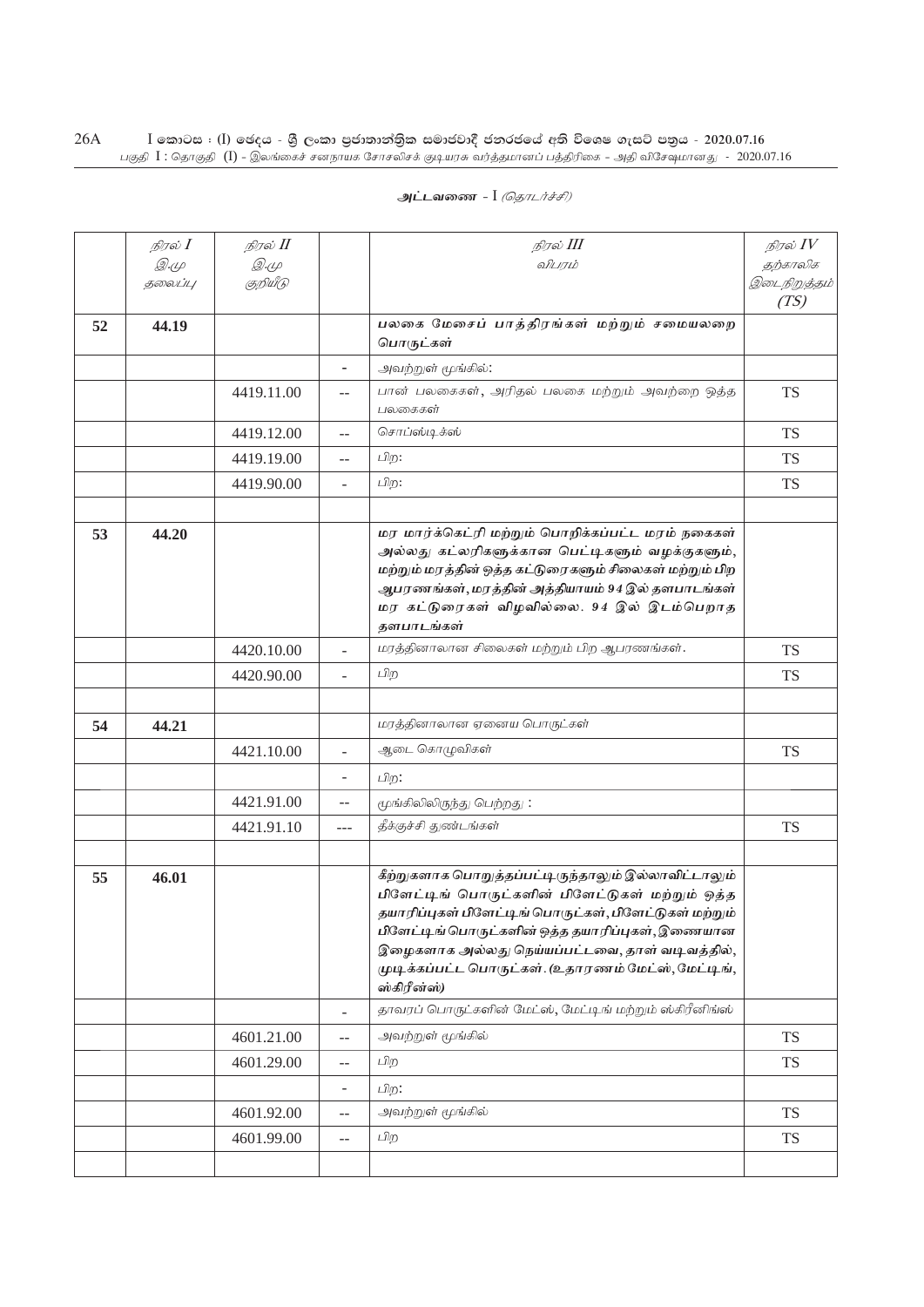|    | நிரல் $I$   | நிரல் II   |                | நிரல் III                                                                                                      | நிரல் $IV$           |
|----|-------------|------------|----------------|----------------------------------------------------------------------------------------------------------------|----------------------|
|    | <i>D.</i> 4 | Q. (L      |                | விபரம்                                                                                                         | தற்காலிக             |
|    | தலைப்பு     | குறியீடு   |                |                                                                                                                | இடைநிறுத்தம்<br>(TS) |
| 56 | 46.02       |            |                | தலைப்பிலக்கம் 46:01 இன் பொருட்களிலிருந்து செய்யப்பட்ட                                                          |                      |
|    |             |            |                | அல்லது பின்னலுக்கான பொருட்களிலிருந்து நேரடியாக                                                                 |                      |
|    |             |            |                | உருவாக்கப்பட்ட சுடை வேலை பின்னல் வேலைப்<br>பொருட்களும் பிற பொருட்களும் : லுாடா இன் பொருட்கள்                   |                      |
|    |             |            |                | மரங்களினாலான                                                                                                   |                      |
|    |             | 4602.11.00 | --             | அவற்றுள் மூங்கில்                                                                                              | <b>TS</b>            |
|    |             | 4602.12.00 | $-$            | அவற்றுள் ரட்டான்                                                                                               | <b>TS</b>            |
|    |             | 4602.19.00 | $-$            | பிற                                                                                                            | <b>TS</b>            |
|    |             | 4602.90.00 |                | பிற                                                                                                            | <b>TS</b>            |
|    |             |            |                |                                                                                                                |                      |
| 57 | 61.01       |            |                | ஆடவனின் அல்லது பையன்களின் மேல் அங்கிச் சட்டைகளும்                                                              |                      |
|    |             |            |                | தார் கோட்டுக்களும் தளர்த்தியான கையில்லாத மேலாடை                                                                |                      |
|    |             |            |                | தளர்த்தியான மேலங்கி அனோற்க்ஸ்கள் - (ஸ்கி ஜக்கட்டுகள்<br>உட்பட)வாயு சீற்றோர்கள் வாயு ஐக்கட்டுகள் ஒத்த பொருட்கள் |                      |
|    |             |            |                | பின்னிய வலைப் பின்னல் செய்தவை தலைப்பு 61:03 இல்                                                                |                      |
|    |             |            |                | வருவன தவிர்ந்தவை                                                                                               |                      |
|    |             | 6101.20.00 |                | பருத்தியின்                                                                                                    | <b>TS</b>            |
|    |             | 6101.30.00 |                | மனிதரால் செய்யப்பட்ட நார்களின்                                                                                 | <b>TS</b>            |
|    |             | 6101.90.00 |                | பிற புடவை மூலப் பொருட்களின்                                                                                    | <b>TS</b>            |
|    |             |            |                |                                                                                                                |                      |
| 58 | 61.02       |            |                | பெண்களின் அல்லது சிறுமியின் மேலங்கிச் சட்டைகளும்                                                               |                      |
|    |             |            |                | தார்கோட்டுகளும் தளர்த்தியான கையில்லாத மேலாடை                                                                   |                      |
|    |             |            |                | தளர்த்தியான மேலங்கி அனாறக்ஸ்கள் (ஸ்கி ஜக்கட்டுகள்                                                              |                      |
|    |             |            |                | உட்பட)வாயு சீற்றோர்கள் வாயு ஐக்கட்டுகள் ஒத்த பொருட்கள்                                                         |                      |
|    |             |            |                | பின்னிய வலைப் பின்னல் செய்தவை தலைப்பு 61:04 இல்<br>வருவன தவிர்ந்தவை                                            |                      |
|    |             | 6102.10.00 | $\overline{a}$ | கம்பளியின் அல்லது மென்மையான விலங்கு மயிரின்                                                                    | <b>TS</b>            |
|    |             | 6102.20.00 |                | பருத்தியின்                                                                                                    | TS                   |
|    |             | 6102.30.00 | ÷,             | மனிதரால் செய்யப்பட்ட நார்களின்                                                                                 | <b>TS</b>            |
|    |             | 6102.90.00 |                | பிற புடவை மூலப் பொருட்களின்                                                                                    | <b>TS</b>            |
|    |             |            |                |                                                                                                                |                      |
| 59 | 61.03       |            |                | ஆடவரின் அல்லது பையன்களின் சூட்டுகள் என்செம்பிகள்                                                               |                      |
|    |             |            |                | ஜக்கட்டுகள் பிளேசர்கள் நீள் கால்சட்டைகள் பிப்பும் பிறேஸ்                                                       |                      |
|    |             |            |                | ஓவரோல்களும் பிறீச்சர்கள் குட்டையான கால்சட்டைகள்<br>(நீச்சலுடை தவிர்ந்த) பின்னப்பட்ட அல்லது வலைப்பின்னல்        |                      |
|    |             |            |                | செய்தவை                                                                                                        |                      |
|    |             | 6103.10.00 |                | (சுட்டுக்கள்                                                                                                   | <b>TS</b>            |
|    |             |            |                | என்செம்பிள்கள்                                                                                                 |                      |
|    |             |            |                |                                                                                                                |                      |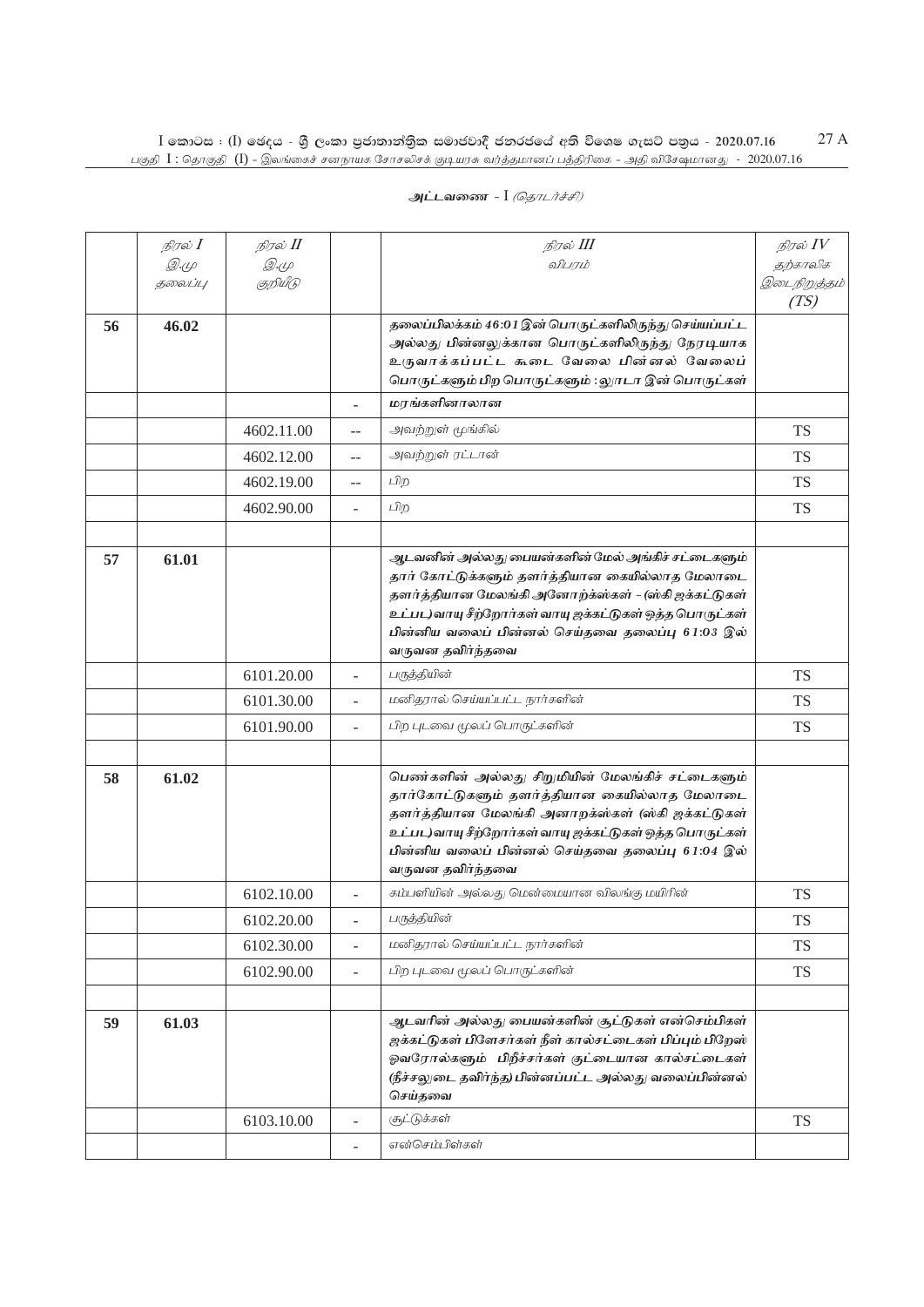| அட்டவணை - I <i>(தொடர்ச்சி)</i> |  |  |
|--------------------------------|--|--|
|--------------------------------|--|--|

|    | நிரல் I<br><i>D.</i> 4<br>தலைப்பு | நிரல் II<br><i>D</i> .4<br>குறியீடு |                                               | நிரல் III<br>விபரம்                                                                                                                                                                                                                           | நிரல் $IV$<br>தற்காலிக<br>இடைநிறுத்தம்<br>(TS) |
|----|-----------------------------------|-------------------------------------|-----------------------------------------------|-----------------------------------------------------------------------------------------------------------------------------------------------------------------------------------------------------------------------------------------------|------------------------------------------------|
|    |                                   | 6103.22.00                          | $-$                                           | பருத்தியின்                                                                                                                                                                                                                                   | <b>TS</b>                                      |
|    |                                   | 6103.23.00                          | $-$                                           | தொகுப்பு நார்களின்                                                                                                                                                                                                                            | <b>TS</b>                                      |
|    |                                   | 6103.29.00                          | $-$                                           | பிற புடவை மூலப் பொருட்களின்                                                                                                                                                                                                                   | <b>TS</b>                                      |
|    |                                   |                                     |                                               | ஜக்கட்டுகளும் பிளேசர்களும்                                                                                                                                                                                                                    |                                                |
|    |                                   | 6103.31.00                          | $-$                                           | கம்பளியின் அல்லது மென்மையான விலங்கு மயிரின்                                                                                                                                                                                                   | <b>TS</b>                                      |
|    |                                   | 6103.32.00                          | $-$                                           | பருத்தியின                                                                                                                                                                                                                                    | TS                                             |
|    |                                   | 6103.33.00                          | $-$                                           | தொகுப்பு நார்களின்                                                                                                                                                                                                                            | TS                                             |
|    |                                   | 6103.39.00                          | $-$                                           | பிற புடவை மூலப் பொருட்களின்                                                                                                                                                                                                                   | <b>TS</b>                                      |
|    |                                   |                                     | $\overline{\phantom{a}}$                      | நீள்கால் சட்டைகள் பிப்புகளும் பிறேஸ் ஓவறேல்களும்<br>பிறச்சர்களும் குட்டையான கால்சட்டைகள்                                                                                                                                                      |                                                |
|    |                                   | 6103.41.00                          | $-$                                           | கம்பளியின் அல்லது மென்மையான விலங்கு மயிரின்                                                                                                                                                                                                   | <b>TS</b>                                      |
|    |                                   | 6103.42.00                          | $-$                                           | பருத்தியின்                                                                                                                                                                                                                                   | <b>TS</b>                                      |
|    |                                   | 6103.43.00                          | $-$                                           | தொகுப்பு நார்களின்                                                                                                                                                                                                                            | <b>TS</b>                                      |
|    |                                   | 6103.49.00                          | $-$                                           | பிற புடவை மூலப் பொருட்களின்                                                                                                                                                                                                                   | TS                                             |
|    |                                   |                                     |                                               |                                                                                                                                                                                                                                               |                                                |
| 60 | 61.04                             |                                     |                                               | பெண்களின் அல்லது சிறுமியின் சூட்டுக்கள் என்செம்பிள்கள்<br>ஜக்கெட்டுகள் பிளேசர்கள் நீள் கால்சட்டைகள் பிப்பும் பிறேஸ்<br>ஓவரோல்களும் பிறச்சர்களும் குட்டையான கால்சட்டைகளும்<br>(நீச்சலுடை தவிர்ந்த) பின்னப்பட்ட அல்லது வலைப் பின்னல்<br>செய்தவை |                                                |
|    |                                   |                                     |                                               | சூட்டுக்கள்                                                                                                                                                                                                                                   |                                                |
|    |                                   | 6104.13.00                          | $-$                                           | தொகுப்பு நார்களின்                                                                                                                                                                                                                            | <b>TS</b>                                      |
|    |                                   | 6104.19.00                          | $-$                                           | பிற புடவை மூலப் பொருட்களின்                                                                                                                                                                                                                   | <b>TS</b>                                      |
|    |                                   |                                     | $\overline{\phantom{a}}$                      | என்செம்பிள்கள்                                                                                                                                                                                                                                |                                                |
|    |                                   | 6104.22.00                          | $-$                                           | பருத்தியின்                                                                                                                                                                                                                                   | <b>TS</b>                                      |
|    |                                   | 6104.23.00                          | $- -$                                         | தொகுப்பு நார்களின்                                                                                                                                                                                                                            | <b>TS</b>                                      |
|    |                                   | 6104.29.00                          | $-$                                           | பிற புடவை மூலப் பொருட்களின்                                                                                                                                                                                                                   | <b>TS</b>                                      |
|    |                                   |                                     | $\blacksquare$                                | ஜக்கட்டுகளும் பிளேசர்களும்                                                                                                                                                                                                                    |                                                |
|    |                                   | 6104.31.00                          | $\mathord{\hspace{1pt}\text{--}\hspace{1pt}}$ | கம்பளியின் அல்லது மென்மையான விலங்கு மயிரின்                                                                                                                                                                                                   | <b>TS</b>                                      |
|    |                                   | 6104.32.00                          | $\mathord{\hspace{1pt}\text{--}\hspace{1pt}}$ | பருத்தியின்                                                                                                                                                                                                                                   | <b>TS</b>                                      |
|    |                                   | 6104.33.00                          | $\overline{\phantom{m}}$                      | தொகுப்பு நார்களின்                                                                                                                                                                                                                            | <b>TS</b>                                      |
|    |                                   | 6104.39.00                          | $\overline{\phantom{m}}$                      | பிற புடவை மூலப் பொருட்களின்                                                                                                                                                                                                                   | <b>TS</b>                                      |
|    |                                   |                                     | $\blacksquare$                                | உடைகள்                                                                                                                                                                                                                                        |                                                |
|    |                                   | 6104.42.00                          | $-$                                           | பருத்தியின்                                                                                                                                                                                                                                   | <b>TS</b>                                      |
|    |                                   | 6104.43.00                          | $\mathord{\hspace{1pt}\text{--}\hspace{1pt}}$ | தொகுப்பு நார்களின்                                                                                                                                                                                                                            | <b>TS</b>                                      |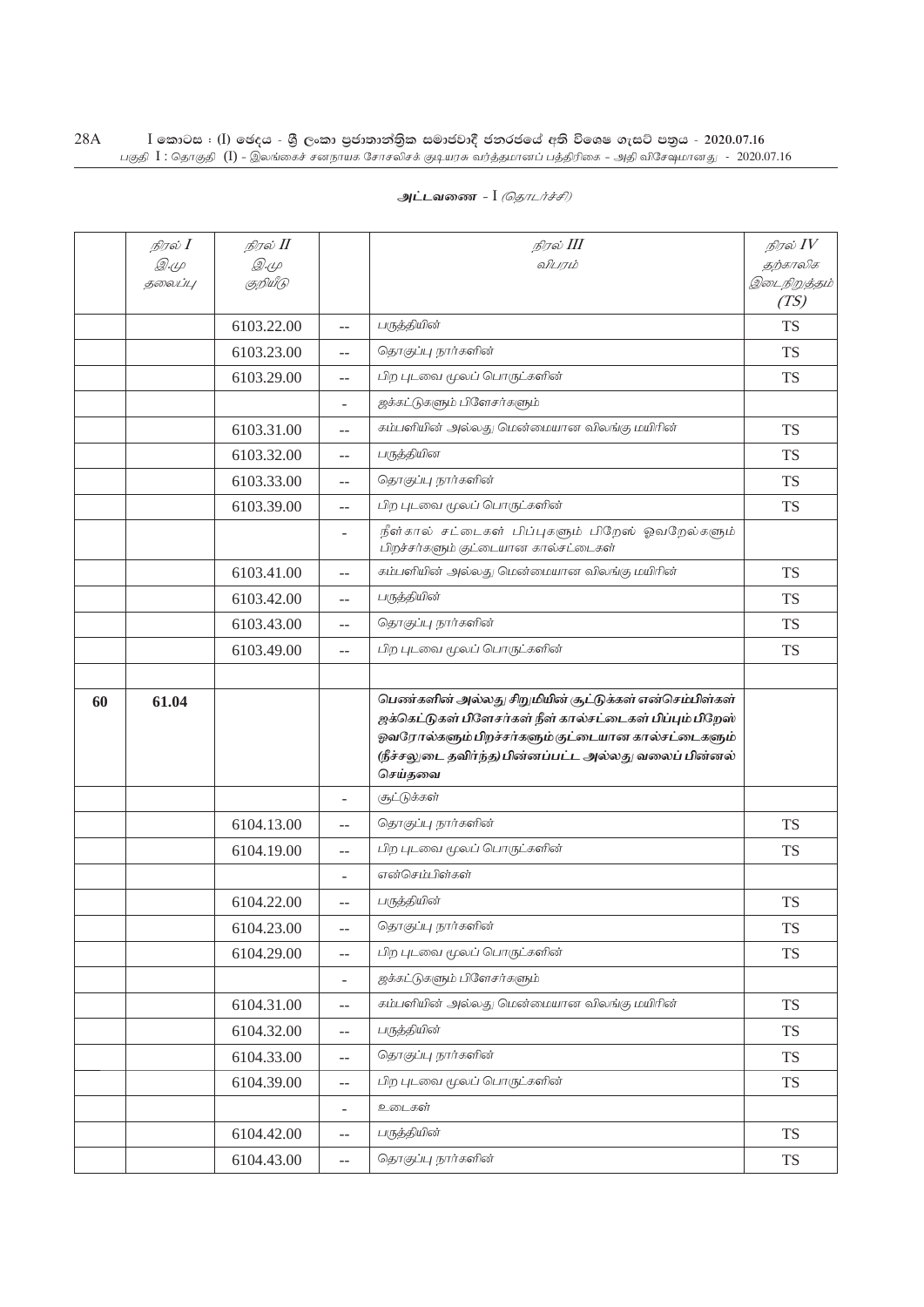| அட்டவணை - I <i>(தொடர்ச்சி)</i> |  |  |  |
|--------------------------------|--|--|--|
|--------------------------------|--|--|--|

|    | நிரல் I<br><i>D</i> .4<br>தலைப்பு | நிரல் II<br><i>D</i> .4<br>குறியீடு |                          | நிரல் III<br>விபரம்                                                                                                                                               | நிரல் $\mathit{IV}$<br>தற்காலிக<br>இடைநிறுத்தம்<br>(TS) |
|----|-----------------------------------|-------------------------------------|--------------------------|-------------------------------------------------------------------------------------------------------------------------------------------------------------------|---------------------------------------------------------|
|    |                                   | 6104.44.00                          | $-$                      | செயற்கை நார்களின்                                                                                                                                                 | <b>TS</b>                                               |
|    |                                   | 6104.49.00                          | $-$                      | பிற புடவை மூலப் பொருட்களின்                                                                                                                                       | <b>TS</b>                                               |
|    |                                   |                                     |                          | பாலாடைகளும் பிரிபாலாடைகளும்                                                                                                                                       |                                                         |
|    |                                   | 6104.52.00                          |                          | பருத்தியின்                                                                                                                                                       | <b>TS</b>                                               |
|    |                                   | 6104.53.00                          | $-$                      | தொகுப்பு நார்களின்                                                                                                                                                | <b>TS</b>                                               |
|    |                                   | 6104.59.00                          | $-$                      | பிற புடவை மூலப் பொருட்களின்                                                                                                                                       | <b>TS</b>                                               |
|    |                                   |                                     |                          | நீள் கால்சட்டைகள் பிப்புல் பிறேஸ் ஓவரோல்களும் பிறுச்களும்<br>கட்டை கால்சட்டைகளும்                                                                                 |                                                         |
|    |                                   | 6104.61.00                          | $-$                      | கம்பளியின் அல்லது மென்மையான விலங்கு மயிரின்                                                                                                                       | <b>TS</b>                                               |
|    |                                   | 6104.62.00                          | $-$                      | பருத்தியின்                                                                                                                                                       | <b>TS</b>                                               |
|    |                                   | 6104.63.00                          | $-$                      | தொகுப்பு நார்களின்                                                                                                                                                | <b>TS</b>                                               |
|    |                                   | 6104.69.00                          | $-$                      | பிற புடவை மூலப் பொருட்களின்                                                                                                                                       | <b>TS</b>                                               |
|    |                                   |                                     |                          |                                                                                                                                                                   |                                                         |
| 61 | 61.05                             |                                     |                          | ஆடவரின் அல்லது பையன்களின் சேட்டுக்கள் பின்னப்பட்ட<br>அல்லது வலைப் பின்னல் செய்த                                                                                   |                                                         |
|    |                                   | 6105.10.00                          | ÷,                       | பருத்தியின்                                                                                                                                                       | <b>TS</b>                                               |
|    |                                   | 6105.20.00                          | ÷,                       | மனிதரால் செய்யப்பட்ட நார்களின்                                                                                                                                    | <b>TS</b>                                               |
|    |                                   | 6105.90.00                          |                          | பிற புடவை மூலப் பொருட்களின்                                                                                                                                       | <b>TS</b>                                               |
|    |                                   |                                     |                          |                                                                                                                                                                   |                                                         |
| 62 | 61.06                             |                                     |                          | பெண்களின் அல்லது சிறுமிகளின் பிளவுசுகள் சேட்டுக்கள்<br>சேட் பிளவுசுகள் பின்னிய அல்லது வலைப்பின்னல் செய்தன                                                         |                                                         |
|    |                                   | 6106.10.00                          |                          | பருத்தியின்                                                                                                                                                       | <b>TS</b>                                               |
|    |                                   | 6106.20.00                          |                          | மனிதரால் செய்யப்பட்ட நார்களின்                                                                                                                                    | <b>TS</b>                                               |
|    |                                   | 6106.90.00                          | $\overline{\phantom{0}}$ | பிற புடவை மூலப் பொருட்களின்                                                                                                                                       | <b>TS</b>                                               |
| 63 | 61.07                             |                                     |                          | ஆடவரின் அல்லது பையன்களின் உள் கால்சட்டை<br>பிறீவுகள் இரவுச் சட்டைகள் பியாமாக்கள் குளியலாடைகள்<br>கவுண்ணுடைகள் ஒத்த பொருட்கள் பின்னிய அல்லது<br>வலைப்பின்னல் செய்த |                                                         |
|    |                                   |                                     | ä,                       | உள் கால்சட்டைகளும் பிறீவுகளும்:                                                                                                                                   |                                                         |
|    |                                   | 6107.11.00                          | $-$                      | பருத்தியின்                                                                                                                                                       | <b>TS</b>                                               |
|    |                                   | 6107.12.00                          | $-$                      | மனிதரால் செய்யப்பட்ட நார்களின்                                                                                                                                    | <b>TS</b>                                               |
|    |                                   | 6107.19.00                          | $-$                      | பிற புடவை மூலப் பொருட்களின்                                                                                                                                       | <b>TS</b>                                               |
|    |                                   |                                     | ÷,                       | இரவுச் சட்டைகளும் பிஜாமாக்களும்                                                                                                                                   |                                                         |
|    |                                   | 6107.21.00                          | $-$                      | பருத்தியின்                                                                                                                                                       | <b>TS</b>                                               |
|    |                                   | 6107.29.00                          | --                       | மனிதரால் செய்யப்பட்ட நார்களின்                                                                                                                                    | <b>TS</b>                                               |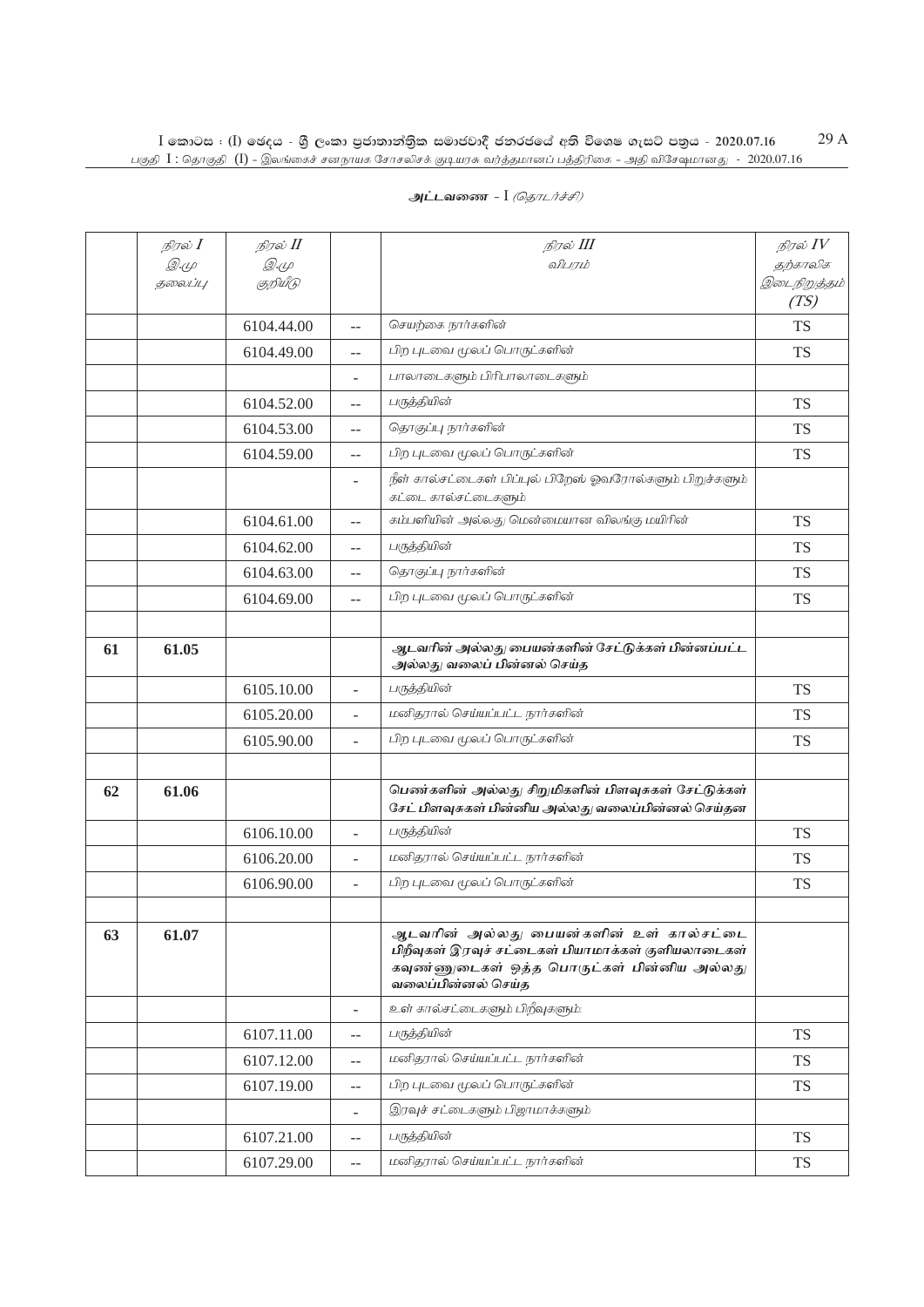| <u>அட்டவணை</u> - I <i>(தொடர்ச்சி)</i> |  |
|---------------------------------------|--|
|---------------------------------------|--|

|    | நிரல் I     | நிரல் II    |                                               | நிரல் III                                                                                                                                                                                                 | நிரல் $IV$           |
|----|-------------|-------------|-----------------------------------------------|-----------------------------------------------------------------------------------------------------------------------------------------------------------------------------------------------------------|----------------------|
|    | <i>D</i> .4 | <i>D</i> .4 |                                               | விபாம்                                                                                                                                                                                                    | தற்காலிக             |
|    | தலைப்பு     | குறியீடு    |                                               |                                                                                                                                                                                                           | இடைநிறுத்தம்<br>(TS) |
|    |             |             | $\overline{\phantom{a}}$                      | பிற                                                                                                                                                                                                       |                      |
|    |             | 6107.91.00  | $-$                                           | பருத்தியின்                                                                                                                                                                                               | <b>TS</b>            |
|    |             | 6107.99.00  | $-$                                           | பிற புடவை மூலப் பொருட்களின்                                                                                                                                                                               | <b>TS</b>            |
|    |             |             |                                               |                                                                                                                                                                                                           |                      |
| 64 | 61.08       |             |                                               | பெண்களின் அல்லது சிறுமிகளின் உள்ளாடைகள்<br>சிற்றாடை பிறீவுகள் உள் கால்சட்டைகள் இரவுடைகள்<br>பிஜாமாக்கள் குளியல் ஆடைகளும் ஒத்த ஆடைகளும்<br>பின்னிய அல்லது வலைப்பின்னல் செய்த உள்ளாடைகளும்<br>சிற்றாடைகளும் |                      |
|    |             |             |                                               | உள்ளாடைகளும் சிற்றாடைகளும்                                                                                                                                                                                |                      |
|    |             | 6108.11.00  | $\overline{a}$                                | மனிதரால் செய்யப்பட்ட நார்களின்                                                                                                                                                                            | <b>TS</b>            |
|    |             | 6108.19.00  | $-$                                           | பிற புடவை மூலப் பொருட்களின்                                                                                                                                                                               | <b>TS</b>            |
|    |             |             |                                               | பிறீவுகளும் உள் கால்சட்டைகளும்                                                                                                                                                                            |                      |
|    |             | 6108.21.00  | $-$                                           | பருத்தியின்                                                                                                                                                                                               | <b>TS</b>            |
|    |             | 6108.22.00  | $-$                                           | மனிதரால் செய்யப்பட்ட நார்களின்                                                                                                                                                                            | <b>TS</b>            |
|    |             | 6108.29.00  | $-$                                           | பிற புடவை மூலப் பொருட்களின்                                                                                                                                                                               | TS                   |
|    |             |             |                                               | இரவுடைகளும் பிஜாமாக்களும்                                                                                                                                                                                 |                      |
|    |             | 6108.31.00  | $-$                                           | பருத்தியின்                                                                                                                                                                                               | <b>TS</b>            |
|    |             | 6108.32.00  | $\mathbf{u}$                                  | மனிதரால் செய்யப்பட்ட நார்களின்                                                                                                                                                                            | <b>TS</b>            |
|    |             | 6108.39.00  | $\mathbf{u}$                                  | பிற புடவை மூலப் பொருட்களின்                                                                                                                                                                               | <b>TS</b>            |
|    |             |             |                                               | பிற                                                                                                                                                                                                       |                      |
|    |             | 6108.91.00  | $-$                                           | பருத்தியின்                                                                                                                                                                                               | <b>TS</b>            |
|    |             | 6108.92.00  | $\overline{a}$                                | மனிதரால் செய்யப்பட்ட நார்களின்                                                                                                                                                                            | <b>TS</b>            |
|    |             | 6108.99.00  | $\mathbf{u}$                                  | பிற புடவை மூலப் பொருட்களின்                                                                                                                                                                               | <b>TS</b>            |
|    |             |             |                                               |                                                                                                                                                                                                           |                      |
| 65 | 61.09       |             |                                               | ரீசேட்டுக்கள் கையில்லாத உட்சட்டைகளும் பிற மார்புச்<br>சட்டைகளும் பின்னிய அல்லது வலைப்பின்னல் செய்த                                                                                                        |                      |
|    |             | 6109.10.00  | $\overline{\phantom{a}}$                      | பருத்தியின்                                                                                                                                                                                               | <b>TS</b>            |
|    |             | 6109.90.00  | $\overline{\phantom{a}}$                      | பிற புடவை மூலப் பொருட்களின்                                                                                                                                                                               | TS                   |
|    |             |             |                                               |                                                                                                                                                                                                           |                      |
| 66 | 61.10       |             |                                               | ஜேர்சிகள் புல்ஓவோர்ஸ் காடிகனஸ் வேபிஸ் கோட்டுகளும்<br>ஒத்த பொருட்களும் பின்னிய அல்லது வலைப்பின்னல்<br>செய்த(+)                                                                                             |                      |
|    |             |             | $\overline{\phantom{a}}$                      | கம்பளியின் அல்லது மென்மையான விலங்கு மயிரின்                                                                                                                                                               |                      |
|    |             | 6110.11.00  | $-$                                           | கம்பளியின்                                                                                                                                                                                                | <b>TS</b>            |
|    |             | 6110.12.00  | $\mathord{\hspace{1pt}\text{--}\hspace{1pt}}$ | காஷ்மீர் (காஸ்மீர்) வெள்ளாடுகளின்                                                                                                                                                                         | <b>TS</b>            |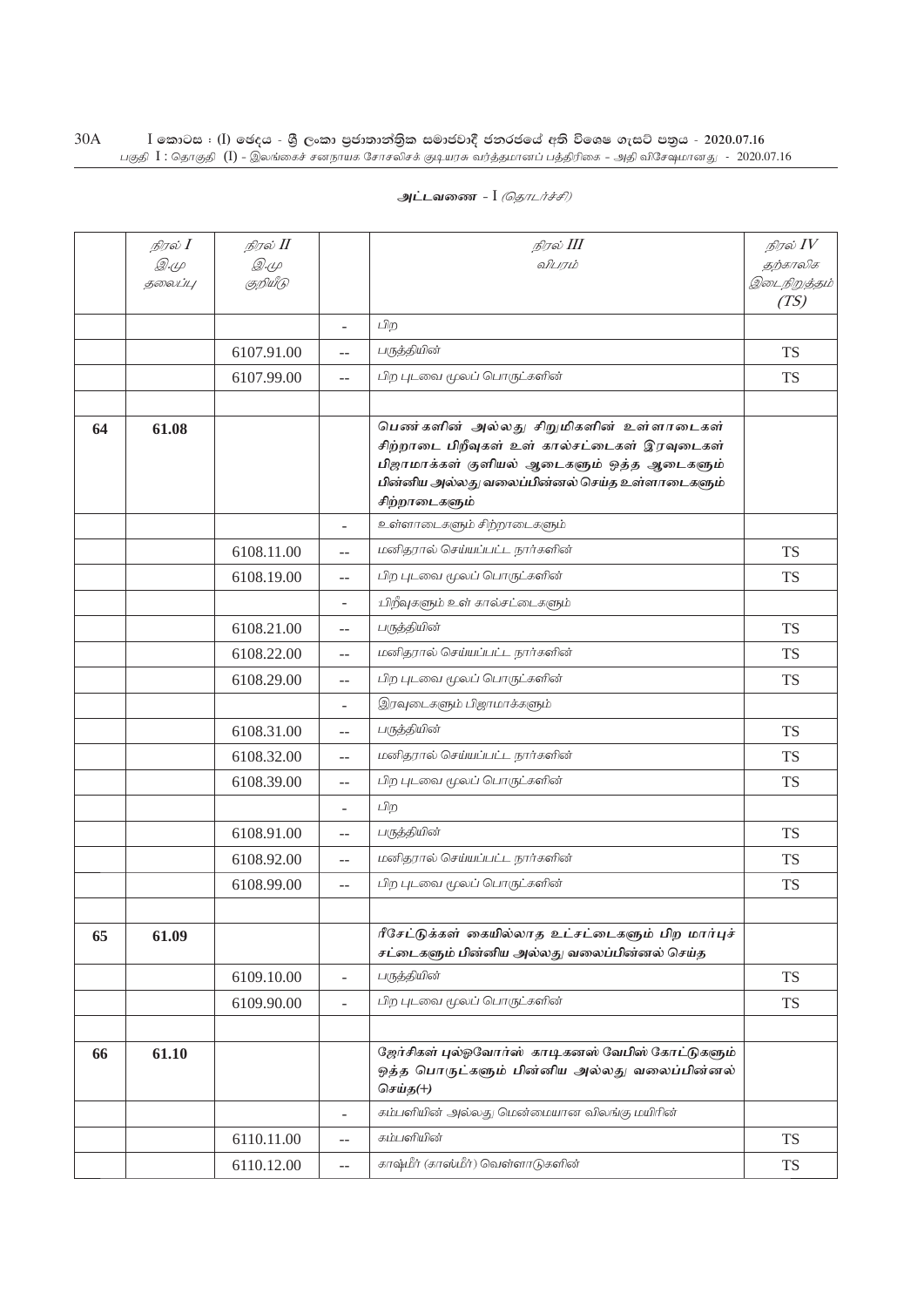|    | நிரல் <b>I</b> | நிரல் II    |                          | நிரல் III                                                                                                                       | நிரல் $IV$           |
|----|----------------|-------------|--------------------------|---------------------------------------------------------------------------------------------------------------------------------|----------------------|
|    | <i>D.</i> 4    | <i>D</i> .4 |                          | விபரம்                                                                                                                          | தற்காலிக             |
|    | தலைப்பு        | குறியீடு    |                          |                                                                                                                                 | இடைநிறுத்தம்<br>(TS) |
|    |                | 6110.19.00  | $-$                      | பிற                                                                                                                             | <b>TS</b>            |
|    |                | 6110.20.00  |                          | பருத்தியின்                                                                                                                     | <b>TS</b>            |
|    |                | 6110.30.00  |                          | பிற புடவை மூலப் பொருட்களின்                                                                                                     | <b>TS</b>            |
|    |                | 6110.90.00  | ÷,                       | பிற புடவை மூலப் பொருட்களின்                                                                                                     | <b>TS</b>            |
|    |                |             |                          |                                                                                                                                 |                      |
| 67 | 61.11          |             |                          | குழந்தைகளின் உடுப்புகளும் உடுப்புகளுக்கான பின்னிய<br>அல்லது வலைப் பின்னல் செய்த                                                 |                      |
|    |                | 6111.20.00  |                          | பருத்தியின்                                                                                                                     | <b>TS</b>            |
|    |                | 6111.30.00  |                          | மனிதரால் செய்யப்பட்ட நார்களின்                                                                                                  | <b>TS</b>            |
|    |                | 6111.90.00  | ÷.                       | பிற புடவை மூலப் பொருட்களின்                                                                                                     | <b>TS</b>            |
|    |                |             |                          |                                                                                                                                 |                      |
| 68 | 61.12          |             |                          | பந்தய சூட்டுக்கள் ஸ்கி சூட்டுக்களும் நீச்சல் உடைகளும்<br>பின்னிய அல்லது வலைப் பின்னல் செய்த                                     |                      |
|    |                |             | $\overline{\phantom{a}}$ | பந்தய சூட்டுக்கள்                                                                                                               |                      |
|    |                | 6112.11.00  | $-$                      | பருத்தியின்                                                                                                                     | <b>TS</b>            |
|    |                | 6112.12.00  | $\overline{\phantom{a}}$ | தொகுப்பு நார்களின்                                                                                                              | <b>TS</b>            |
|    |                | 6112.19.00  | $\overline{\phantom{a}}$ | பிற புடவை மூலப் பொருட்களின்                                                                                                     | <b>TS</b>            |
|    |                |             | ÷,                       | ஆடவரின் அல்லது பையன்களின் நீச்சல் உடைகள்                                                                                        |                      |
|    |                | 6112.31.00  | $-$                      | தொகுப்பு நார்களின்                                                                                                              | <b>TS</b>            |
|    |                | 6112.39.00  | $\sim$                   | பிற புடவை மூலப் பொருட்களின்                                                                                                     | <b>TS</b>            |
|    |                |             | ٠                        | பெண்களின் அல்லது சிறுமிகளின் நீச்சல் உடைகள்                                                                                     |                      |
|    |                | 6112.41.00  | $-$                      | தொகுப்பு நார்களின்                                                                                                              | <b>TS</b>            |
|    |                | 6112.49.00  | $-$                      | பிற புடவை மூலப் பொருட்களின்                                                                                                     | <b>TS</b>            |
|    |                |             |                          |                                                                                                                                 |                      |
| 69 | 61.13          | 6113.00.00  |                          | தலைப்பு 59:03 இன் 59:06 அல்லது 59:07 இல் வரும்<br>பின்னிய துணிகளினாலான அல்லது வலைப்பின்னல் செய்த<br>துணிகளினாலான (செய்த) ஆடைகள் | <b>TS</b>            |
|    |                |             |                          |                                                                                                                                 |                      |
| 70 | 61.14          |             |                          | பின்னிய அல்லது வலைப்பின்னலால் செய்த பிற ஆடைகள்                                                                                  |                      |
|    |                | 6114.20.00  | $\overline{\phantom{a}}$ | பருத்தியின்                                                                                                                     | <b>TS</b>            |
|    |                | 6114.30.00  | $\overline{a}$           | மனிதரால் செய்யப்பட்ட நார்களின்                                                                                                  | <b>TS</b>            |
|    |                | 6114.90.00  | ÷.                       | பிற புடவை மூலப் பொருட்களின்                                                                                                     | <b>TS</b>            |
|    |                |             |                          |                                                                                                                                 |                      |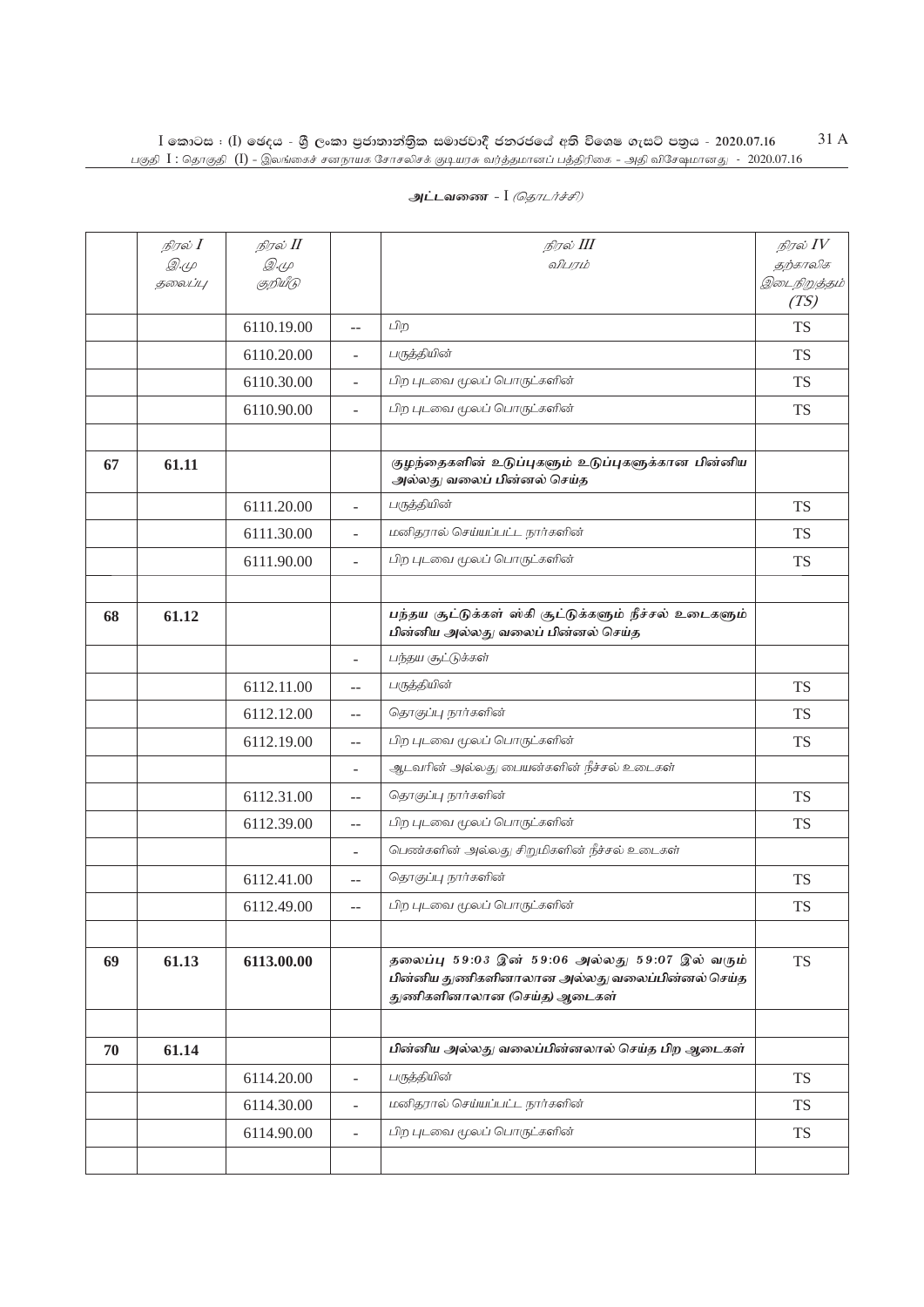|    | நிரல் <b>I</b> | நிரல் II    |                          | நிரல் III                                                                                        | நிரல் $IV$           |
|----|----------------|-------------|--------------------------|--------------------------------------------------------------------------------------------------|----------------------|
|    | <i>D</i> .4    | <i>D</i> .4 |                          | விபாம்                                                                                           | தற்காலிக             |
|    | தலைப்பு        | குறியீடு    |                          |                                                                                                  | இடைநிறுத்தம்<br>(TS) |
|    |                |             |                          |                                                                                                  |                      |
| 71 | 61.15          |             |                          | குளுங்காட்சட்டைக்கான கால் நீள் காலுறை இறுக்க<br>உறைகள் சிறு காலுறைகளும் முழு நீளக் காலுறைகளுதும் |                      |
|    |                |             |                          | மற்ற பிற பின்னப்பட்டவை அடங்கலாக(உதாரணமாக                                                         |                      |
|    |                |             |                          | நாளப்புடைப்பைக் கனமாக்கும் தொய்வுக் காலுறைகள்)                                                   |                      |
|    |                |             |                          | மற்றும் அடிக்கட்டையில்லாத காலணி பின்னல் வேலை                                                     |                      |
|    |                |             |                          | செய்யப்பட்ட அல்லது கொக்கிடப்பட்டவை                                                               |                      |
|    |                | 6115.10.00  |                          | வீக்கத்தைக் கட்டுப்படுத்த அளவுகோலிடப்பட்ட பின்னப்பட்டவை                                          | <b>TS</b>            |
|    |                |             |                          | (உதாரணமாக நாளப்புடைப்பைக் கனமாக்கும் தொய்வுக்<br>காலுறைகள்)                                      |                      |
|    |                |             |                          | குளுங்காட்சட்டைக்கான கால் நீள் காலுறை இறுக்க உறைகள்                                              |                      |
|    |                |             |                          |                                                                                                  |                      |
|    |                | 6115.29.00  | $-$                      | பிற புடவை மூலப் பொருட்களின்                                                                      | <b>TS</b>            |
|    |                | 6115.30.00  |                          | பெண்களது பின்னப்பட்ட முழங்கால் நீளமுள்ள அல்லது முழு                                              | <b>TS</b>            |
|    |                |             |                          | நீளமுள்ள பிற ஒரு தனி நுழலின் அளவானது 67 டெசிரெக்ஸ்<br>க்குக் குறைந்த தொகுப்பு நார்களின்          |                      |
|    |                |             |                          |                                                                                                  |                      |
|    |                |             | $\overline{\phantom{a}}$ | பிற                                                                                              |                      |
|    |                | 6115.94.00  | $-$                      | கம்பளியின் அல்லது மென்மையான விலங்கு மயிரின்                                                      | <b>TS</b>            |
|    |                | 6115.95.00  | $-$                      | பருத்தியின்                                                                                      | <b>TS</b>            |
|    |                | 6115.96.00  | $-$                      | தொகுப்பு நார்களின்                                                                               | <b>TS</b>            |
|    |                | 6115.99.00  | $\overline{a}$           | பிற புடவை மூலப் பொருட்களின்                                                                      | TS                   |
|    |                |             |                          |                                                                                                  |                      |
| 72 | 61.16          |             |                          | பின்னிய அல்லது வலைப் பின்னல் செய்த கையுறைகள் ஓரக்                                                |                      |
|    |                |             |                          | கையுறைகளும் அடிக்கையுறைகளும்                                                                     |                      |
|    |                | 6116.10.00  |                          | இறப்பர் அல்லது பிளாஸ்ரிக்குடன் செறிவேற்றப்பட்ட அல்லது                                            | <b>TS</b>            |
|    |                |             |                          | பூசப்பட்டவை                                                                                      |                      |
|    |                |             |                          | பிற                                                                                              |                      |
|    |                | 6116.91.00  | $- -$                    | கம்பளியின் அல்லது மென்மையான விலங்கு மயிரின்                                                      | <b>TS</b>            |
|    |                | 6116.92.00  | $-$                      | பருத்தியின்                                                                                      | TS                   |
|    |                | 6116.93.00  | $-$                      | தொகுப்பு நார்களின்                                                                               | <b>TS</b>            |
|    |                | 6116.99.00  | $-$                      | பிற புடவை மூலப் பொருட்களின்                                                                      | <b>TS</b>            |
|    |                |             |                          |                                                                                                  |                      |
| 73 | 61.17          |             |                          | பின்னிய அல்லது வலைப்பின்னல் செய்யப்பட்ட உடுப்புகள்                                               |                      |
|    |                |             |                          | சம்பந்தமாக செய்யப்பட்ட உபகரணங்கள் ஆடைகளின்                                                       |                      |
|    |                |             |                          | அல்லது உடுப்புகளின் பின்னிய அல்லது வலைப்பின்னல்<br>செய்த பகுதிகள்                                |                      |
|    |                | 6117.10.00  |                          | சால்வைகள் கழுத்துக் குட்டைகள் மவ்ளர்கள்சிறிய பெரிய                                               | <b>TS</b>            |
|    |                |             |                          | முக்காடுகள் இவை போன்றவையும்                                                                      |                      |
|    |                |             |                          |                                                                                                  |                      |
|    |                | 6117.80.00  | $\frac{1}{2}$            | பிற உபகரணங்கள்                                                                                   |                      |
|    |                | 6117.80.10  | ---                      | முழங்கால் அல்லது கணுக்காற் கவசங்கள்                                                              | <b>TS</b>            |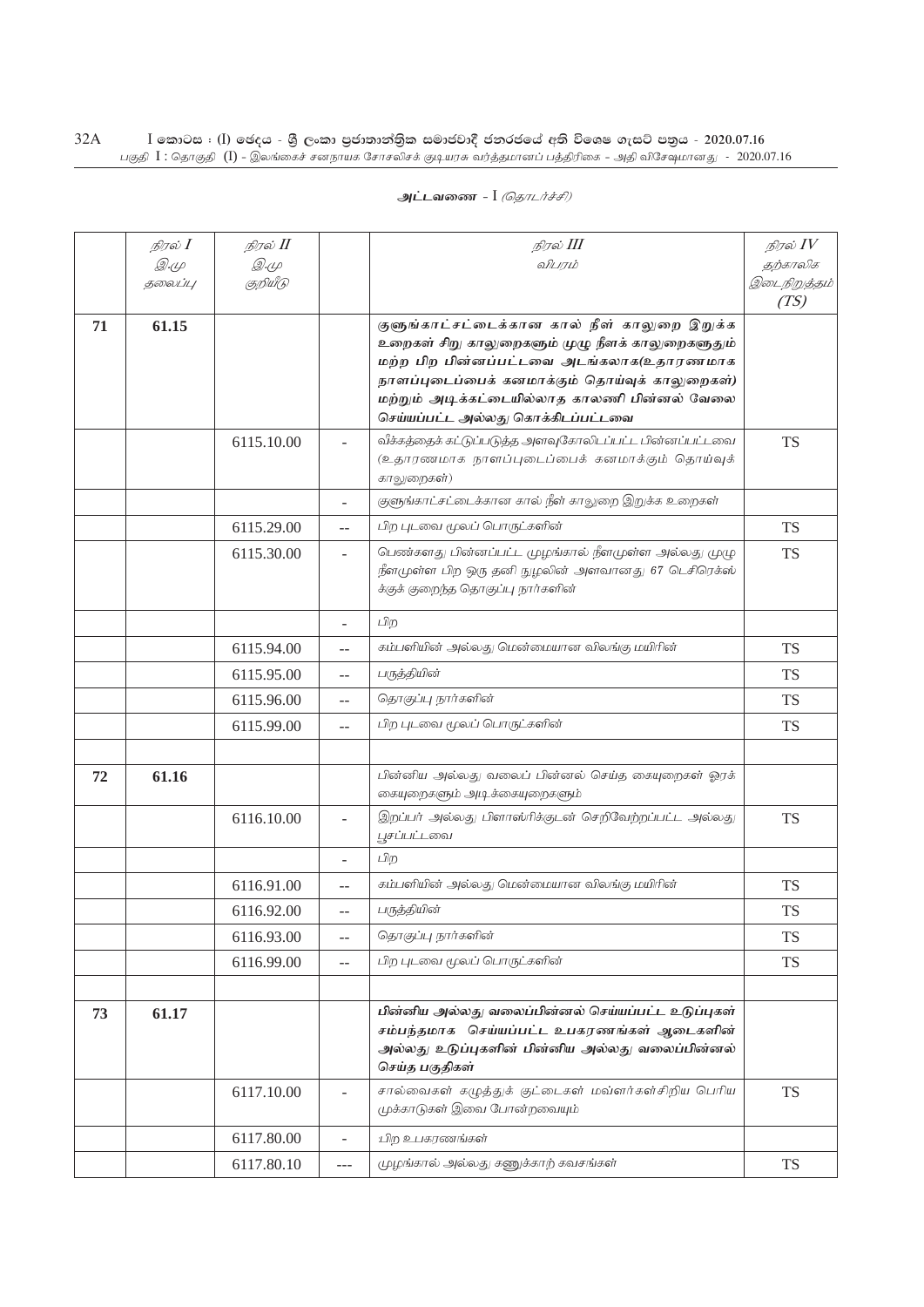|    | நிரல் <b>I</b> | நிரல் II     |                          | நிரல் III                                                                                                                                                                                                                                                                                                                                                                               | நிரல் $\mathit{IV}$  |
|----|----------------|--------------|--------------------------|-----------------------------------------------------------------------------------------------------------------------------------------------------------------------------------------------------------------------------------------------------------------------------------------------------------------------------------------------------------------------------------------|----------------------|
|    | <i>D.</i> 4    | <i>D.</i> (L |                          | விபரம்                                                                                                                                                                                                                                                                                                                                                                                  | தற்காலிக             |
|    | தலைப்பு        | குறியீடு     |                          |                                                                                                                                                                                                                                                                                                                                                                                         | இடைநிறுத்தம்<br>(TS) |
|    |                | 6117.80.20   | $---$                    | கழுத்துப்பட்டிகள் போ கழுத்துப்பட்டிகள மற்றும் க்ரவட்ஸ்                                                                                                                                                                                                                                                                                                                                  | <b>TS</b>            |
|    |                | 6117.80.90   | ---                      | பிற                                                                                                                                                                                                                                                                                                                                                                                     | <b>TS</b>            |
|    |                | 6117.90.00   | $\overline{\phantom{0}}$ | பகுதிகள் (பொலிஸ்டர் கொலர் மற்றும் மூடிகள் தவிர)                                                                                                                                                                                                                                                                                                                                         | <b>TS</b>            |
|    |                |              |                          |                                                                                                                                                                                                                                                                                                                                                                                         |                      |
| 74 | 62.01          |              |                          | தலைப்பு 62:03 இல் வருவன தவிர்ந்த ஆடவரின் அல்லது<br>பையன்களின் மேலங்கிச் சட்டை கார் கோட்டுகளும்<br>தளர்த்தியான கையில்லாத மேலாடை தளர்த்தியான<br>மேலங்கி அனாறக்ஸ்கள் (ஸ்கி – ஜக்கெட்டுகள் உட்பட)<br>வாயு சீற்றோல்கள் வாயு ஜக்கெட்டுகள் ஒத்த பொருட்கள்<br>மேலங்கிச் சட்டை நீர் புகா மேலங்கிச் சட்டை கார் கோட்டுகள்<br>தளர்த்தியான கையில்லாத மேலாடை தளர்த்தியான<br>மேலங்கிகள் ஒத்த பொருட்கள் |                      |
|    |                |              | $\overline{\phantom{a}}$ | மேலங்கிச் சட்டை மழைக் கோட்டுகளும் குள்ளாய்களும் தளர் மேல<br>அங்கிகளும் ஏனைய அவையொத்த பொருட்களும்                                                                                                                                                                                                                                                                                        |                      |
|    |                | 6201.11.00   | $-$                      | கம்பளியின் அல்லது மென்மையான விலங்கு மயிரின்                                                                                                                                                                                                                                                                                                                                             | <b>TS</b>            |
|    |                | 6201.12.00   | --                       | பருத்தியின்                                                                                                                                                                                                                                                                                                                                                                             | <b>TS</b>            |
|    |                | 6201.13.00   | $\qquad \qquad -$        | மனிதரால் செய்யப்பட்ட நார்களின்                                                                                                                                                                                                                                                                                                                                                          | <b>TS</b>            |
|    |                | 6201.19.00   | $-$                      | பிற புடவை மூலப் பொருட்களின்                                                                                                                                                                                                                                                                                                                                                             | <b>TS</b>            |
|    |                |              |                          | பிற                                                                                                                                                                                                                                                                                                                                                                                     |                      |
|    |                | 6201.92.00   | --                       | பருத்தியின்                                                                                                                                                                                                                                                                                                                                                                             | <b>TS</b>            |
|    |                | 6201.93.00   | $-$                      | மனிதரால் செய்யப்பட்ட நார்களின்                                                                                                                                                                                                                                                                                                                                                          | <b>TS</b>            |
|    |                | 6201.99.00   | $-$                      | பிற புடவை மூலப் பொருட்களின்                                                                                                                                                                                                                                                                                                                                                             | <b>TS</b>            |
| 75 | 62.02          |              |                          | தலைப்பிலக்கம் 62:04 இன் கீழ் வருவன தவிர்ந்த பெண்களின்<br>அல்லது சிறுமிகளின் மேலங்கிச் சட்டைகளும் தளர்த்தியான<br>கையில்லாத மேலாடை தளர்த்தியான மேலங்கி அனோற்க்கள்<br>(ஸ்கி – ஜக்கெட்டுகள் உட்படுத்திய) வாயு சீற்றோர்கள் வாயு<br>ஜக்கெட்டுகள் ஒத்த பொருட்கள்                                                                                                                               |                      |
|    |                |              | ۰                        | மேலங்கிச் சட்டை நீர்புகா மேலங்கிச் சட்டை கார் கோட்டுகள்<br>தளர்த்தியான மேலங்கிகள் ஒத்த பொருட்கள்                                                                                                                                                                                                                                                                                        |                      |
|    |                | 6202.11.00   | $-$                      | கம்பளியின் அல்லது மென்மையான விலங்கு மயிரின்                                                                                                                                                                                                                                                                                                                                             | <b>TS</b>            |
|    |                | 6202.12.00   | $\qquad \qquad -$        | பருத்தியின்                                                                                                                                                                                                                                                                                                                                                                             | <b>TS</b>            |
|    |                | 6202.13.00   | $-$                      | மனிதரால் செய்யப்பட்ட நார்களின்                                                                                                                                                                                                                                                                                                                                                          | <b>TS</b>            |
|    |                | 6202.19.00   | $-$                      | பிற புடவை மூலப் பொருட்களின்                                                                                                                                                                                                                                                                                                                                                             | <b>TS</b>            |
|    |                |              | $\overline{\phantom{0}}$ | பிற                                                                                                                                                                                                                                                                                                                                                                                     |                      |
|    |                | 6202.91.00   | $-$                      | கம்பளியின் அல்லது மென்மையான விலங்கு மயிரின்                                                                                                                                                                                                                                                                                                                                             | <b>TS</b>            |
|    |                | 6202.92.00   |                          | பருத்தியின்                                                                                                                                                                                                                                                                                                                                                                             | <b>TS</b>            |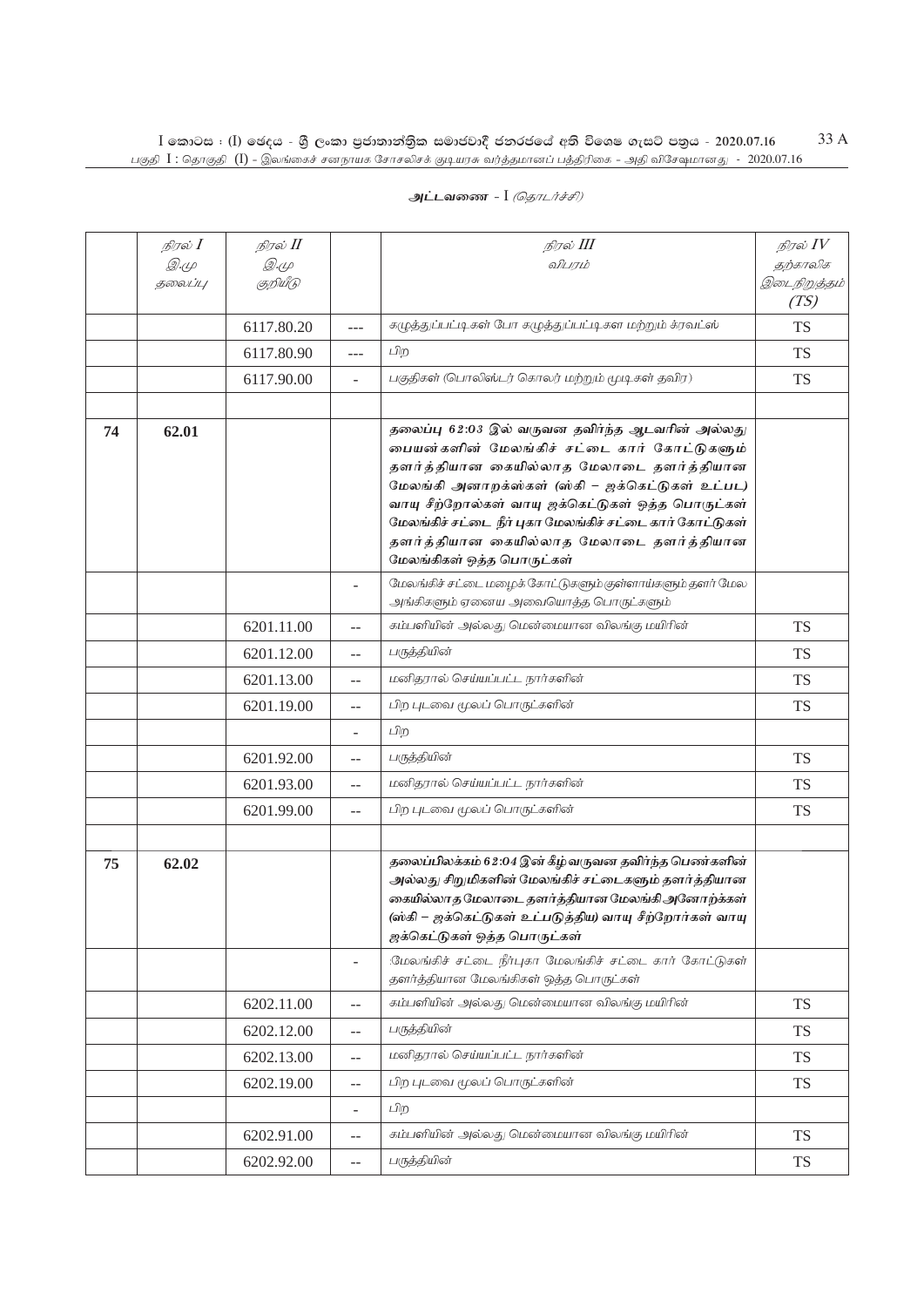| அட்டவணை - I <i>(தொடர்ச்சி)</i> |  |  |  |  |
|--------------------------------|--|--|--|--|
|--------------------------------|--|--|--|--|

|    | நிரல் <b>I</b> | நிரல் II    |                          | நிரல் III                                                                                                                                                                                                                  | நிரல் $IV$           |
|----|----------------|-------------|--------------------------|----------------------------------------------------------------------------------------------------------------------------------------------------------------------------------------------------------------------------|----------------------|
|    | <i>D</i> .4    | <i>D</i> .4 |                          | விபரம்                                                                                                                                                                                                                     | தற்காலிக             |
|    | தலைப்பு        | குறியீடு    |                          |                                                                                                                                                                                                                            | இடைநிறுத்தம்<br>(TS) |
|    |                | 6202.93.00  | $-$                      | மனிதரால் செய்யப்பட்ட நார்களின்                                                                                                                                                                                             | <b>TS</b>            |
|    |                | 6202.99.00  | $-$                      | பிற புடவை மூலப் பொருட்களின்                                                                                                                                                                                                | <b>TS</b>            |
|    |                |             |                          |                                                                                                                                                                                                                            |                      |
| 76 | 62.03          |             |                          | ஆடவரின்<br>பையன்களின்<br>அல்லது<br><b>:சூட்டுகள்</b><br>என்<br>செம்பிள்கள் ஜக்கெட்டுகள் பிளேசர்கள் நீள் காற்சட்டைகள்<br>பிப்புப்பிறேஸ் ஓவரோல்களும் பிறீச்சர்கள் குட்டையான<br>காற்சட்டைகள் (நீச்சல் உடை தவிர்ந்த) சூட்டுகள் |                      |
|    |                |             | $\overline{\phantom{a}}$ | :சூட்டுகள்                                                                                                                                                                                                                 |                      |
|    |                | 6203.11.00  | $-$                      | கம்பளியின் அல்லது மென்மையான விலங்கு மயிரின்                                                                                                                                                                                | <b>TS</b>            |
|    |                | 6203.12.00  | --                       | தொகுப்பு நார்களின்                                                                                                                                                                                                         | <b>TS</b>            |
|    |                | 6203.19.00  | $-$                      | பிற புடவை மூலப் பொருட்களின்                                                                                                                                                                                                | <b>TS</b>            |
|    |                |             |                          | .என் செம்பிள்கள்                                                                                                                                                                                                           |                      |
|    |                | 6203.22.00  | $-$                      | பருத்தியின்                                                                                                                                                                                                                | <b>TS</b>            |
|    |                | 6203.23.00  | $-$                      | தொகுப்பு நார்களின்                                                                                                                                                                                                         | <b>TS</b>            |
|    |                | 6203.29.00  | $-$                      | பிற புடவை மூலப் பொருட்களின்                                                                                                                                                                                                | <b>TS</b>            |
|    |                |             | $\overline{\phantom{a}}$ | ஜாக்கெட்டுகளும் பிளேசர்களும்                                                                                                                                                                                               |                      |
|    |                | 6203.31.00  | $-$                      | கம்பளியின் அல்லது மென்மையான விலங்கு மயிரின்                                                                                                                                                                                | <b>TS</b>            |
|    |                | 6203.32.00  | $-$                      | பருத்தியின்                                                                                                                                                                                                                | <b>TS</b>            |
|    |                | 6203.33.00  | $-$                      | தொகுப்பு நார்களின்                                                                                                                                                                                                         | <b>TS</b>            |
|    |                | 6203.39.00  | $-$                      | பிற புடவை மூலப் பொருட்களின்                                                                                                                                                                                                | <b>TS</b>            |
|    |                |             |                          | நீள் காற்சட்டைகள் பிப்புகள் பிறேஸ் ஓவரோல்களும்<br>பிறீச்சர்கள் குட்டையான காற்சட்டைகள்                                                                                                                                      |                      |
|    |                | 6203.41.00  | $-$                      | கம்பளியின் அல்லது மென்மையான விலங்கு மயிரின்                                                                                                                                                                                | <b>TS</b>            |
|    |                | 6203.42.00  | $-$                      | பருத்தியின்                                                                                                                                                                                                                | <b>TS</b>            |
|    |                | 6203.43.00  | $-$                      | தொகுப்பு நார்களின்                                                                                                                                                                                                         | <b>TS</b>            |
|    |                | 6203.49.00  | $\overline{\phantom{m}}$ | பிற புடவை மூலப் பொருட்களின்                                                                                                                                                                                                | <b>TS</b>            |
|    |                |             |                          |                                                                                                                                                                                                                            |                      |
| 77 | 62.04          |             |                          | பெண்களின் அல்லது சிறுமிகளின் சூட்டுகள் என்செம்பிள்கள்<br>ஜக்கெட்டுகள் பிளேச்சர்கள் நீள் காற்சட்டைகள் பிப்பும் பிறேஸ்<br>ஓவரோல்களும் பிறீச்சர்கள் குட்டையான காற்சட்டைகளும்<br>(நீச்சலுடை தவிர்ந்த)                          |                      |
|    |                |             | $\overline{\phantom{a}}$ | :சூட்டுகள்                                                                                                                                                                                                                 |                      |
|    |                | 6204.12.00  | $-$                      | பருத்தியின்                                                                                                                                                                                                                | <b>TS</b>            |
|    |                | 6204.13.00  | $-$                      | தொகுப்பு நார்களின்                                                                                                                                                                                                         | <b>TS</b>            |
|    |                | 6204.19.00  | $\mathrel{{-}-}$         | பிற புடவை மூலப் பொருட்களின்                                                                                                                                                                                                | <b>TS</b>            |
|    |                |             | $\overline{a}$           | என் செம்பிள்கள்                                                                                                                                                                                                            |                      |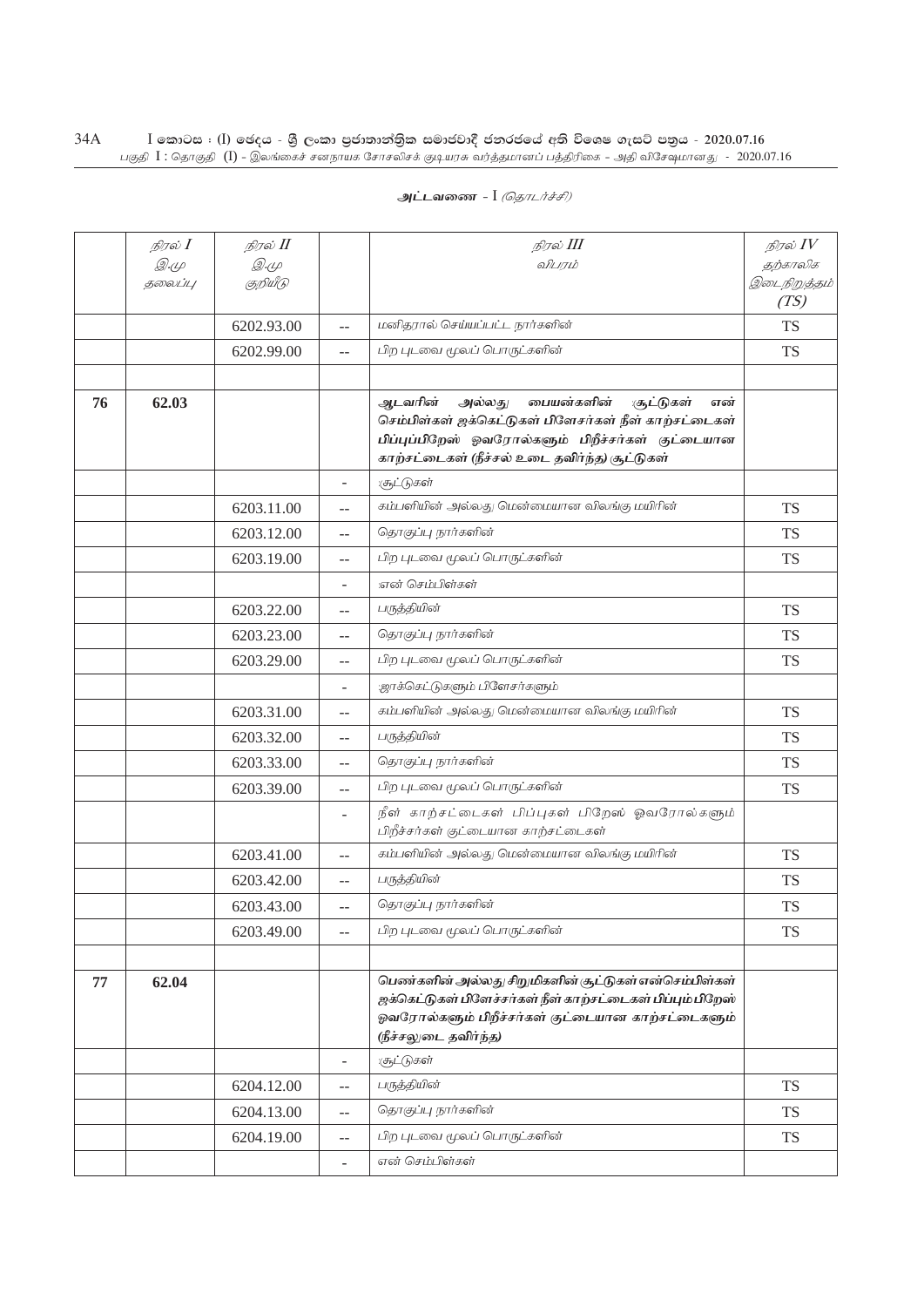|    | நிரல் <b>I</b>                | நிரல் <b>II</b> |                          | நிரல் III                                                                             | நிரல் $\mathit{IV}$  |
|----|-------------------------------|-----------------|--------------------------|---------------------------------------------------------------------------------------|----------------------|
|    | $\mathscr{D} \in \mathscr{L}$ | <i>D</i> .4     |                          | விபரம்                                                                                | தற்காலிக             |
|    | தலைப்பு                       | குறியீடு        |                          |                                                                                       | இடைநிறுத்தம்<br>(TS) |
|    |                               | 6204.22.00      | $-$                      | பருத்தியின்                                                                           | <b>TS</b>            |
|    |                               | 6204.23.00      | $-$                      | தொகுப்பு நார்களின்                                                                    | <b>TS</b>            |
|    |                               | 6204.29.00      | --                       | பிற புடவை மூலப் பொருட்களின்                                                           | <b>TS</b>            |
|    |                               |                 | $\overline{\phantom{0}}$ | ஜாக்கெட்டுகளும் பிளேசர்களும்                                                          |                      |
|    |                               | 6204.31.00      | $- -$                    | கம்பளியின் அல்லது மென்மையான விலங்கு மயிரின்                                           | <b>TS</b>            |
|    |                               | 6204.32.00      | $-$                      | பருத்தியின்                                                                           | <b>TS</b>            |
|    |                               | 6204.33.00      | $-$                      | தொகுப்பு நார்களின்                                                                    | <b>TS</b>            |
|    |                               | 6204.39.00      | --                       | பிற புடவை மூலப் பொருட்களின்                                                           | <b>TS</b>            |
|    |                               |                 | ۰                        | உடைகள்                                                                                |                      |
|    |                               | 6204.41.00      | $-$                      | கம்பளியின் அல்லது மென்மையான விலங்கு மயிரின்                                           | <b>TS</b>            |
|    |                               | 6204.42.00      | --                       | பருத்தியின்                                                                           | <b>TS</b>            |
|    |                               | 6204.43.00      | --                       | தொகுப்பு நார்களின்                                                                    | <b>TS</b>            |
|    |                               | 6204.44.00      | --                       | செயற்கை நார்களின்                                                                     | <b>TS</b>            |
|    |                               | 6204.49.00      | $-$                      | பிற புடவை மூலப் பொருட்களின்                                                           | <b>TS</b>            |
|    |                               |                 | ÷,                       | :பாவாடைகளும் பிரிபாவாடைகளும்                                                          |                      |
|    |                               | 6204.52.00      | --                       | பருத்தியின்                                                                           | <b>TS</b>            |
|    |                               | 6204.53.00      | $-$                      | தொகுப்பு நார்களின்                                                                    | <b>TS</b>            |
|    |                               | 6204.59.00      | $-$                      | பிற புடவை மூலப் பொருட்களின்                                                           | <b>TS</b>            |
|    |                               |                 | ÷                        | நீள் காற்சட்டைகள் பிப்புகள் பிறேஸ் ஓவரோல்களும்<br>பிறீச்சர்கள் குட்டையான காற்சட்டைகள் |                      |
|    |                               | 6204.61.00      | --                       | கம்பளியின் அல்லது மென்மையான விலங்கு மயிரின்                                           | <b>TS</b>            |
|    |                               | 6204.62.00      | --                       | பருத்தியின்                                                                           | <b>TS</b>            |
|    |                               | 6204.63.00      | $-$                      | தொகுப்பு நார்களின்                                                                    | <b>TS</b>            |
|    |                               | 6204.69.00      | $-$                      | பிற புடவை மூலப் பொருட்களின்                                                           | TS                   |
|    |                               |                 |                          |                                                                                       |                      |
| 78 | 62.05                         |                 |                          | ஆடவரின் அல்லது பையன்களின் சேர்ட்டுகள்                                                 |                      |
|    |                               | 6205.20.00      | $\overline{a}$           | பருத்தியின்                                                                           | <b>TS</b>            |
|    |                               | 6205.30.00      | ÷,                       | மனிதரால் செய்யப்பட்ட நார்களின்                                                        | <b>TS</b>            |
|    |                               | 6205.90.00      | $\blacksquare$           | பிற புடவை மூலப் பொருட்களின்                                                           |                      |
|    |                               | 6205.90.10      | ---                      | கம்பளியின் அல்லது மென்மையான விலங்கு மயிரின்                                           | <b>TS</b>            |
|    |                               | 6205.90.90      | $---$                    | பிற                                                                                   | TS                   |
|    |                               |                 |                          |                                                                                       |                      |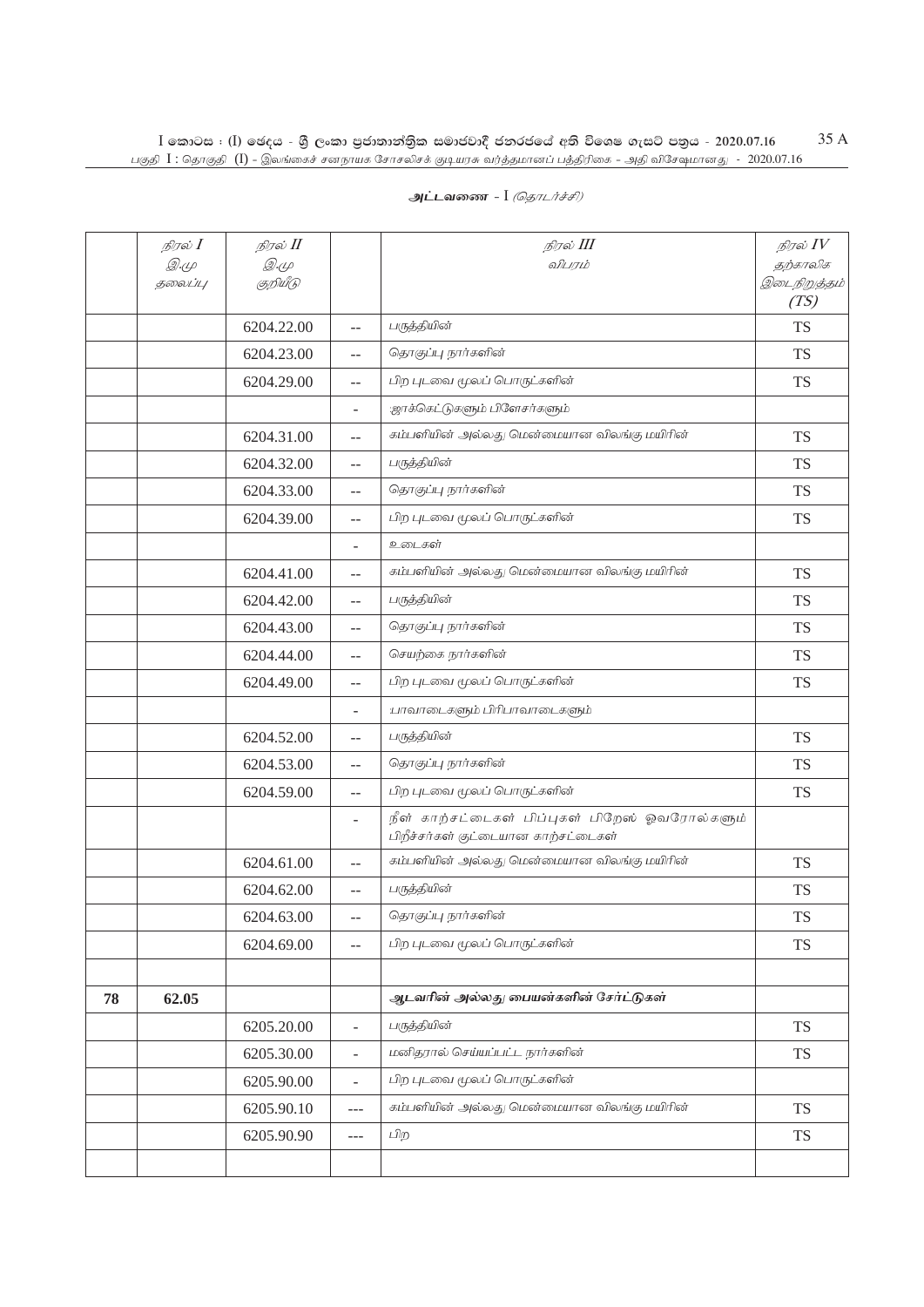|    | நிரல் <b>I</b> | நிரல் II   |                                               | நிரல் III                                                                                                                                                                                    | நிரல் $IV$           |
|----|----------------|------------|-----------------------------------------------|----------------------------------------------------------------------------------------------------------------------------------------------------------------------------------------------|----------------------|
|    | <i>D.</i> 4    | <i>2.4</i> |                                               | விபாம்                                                                                                                                                                                       | தற்காலிக             |
|    | தலைப்பு        | குறியீடு   |                                               |                                                                                                                                                                                              | இடைநிறுத்தம்<br>(TS) |
| 79 | 62.06          |            |                                               | பெண்களின் அல்லது சிறுமிகளின் பிளவுஸ்கள் சேர்ட்டுகள்<br>சேர்ட் பிளவுஸ்கள்                                                                                                                     |                      |
|    |                | 6206.10.00 | $\overline{a}$                                | பட்டின் அல்லது பட்டுக் கழிவின்                                                                                                                                                               | <b>TS</b>            |
|    |                | 6206.20.00 | $\overline{a}$                                | கம்பளியின் அல்லது மென்மையான விலங்கு மயிரின்                                                                                                                                                  | <b>TS</b>            |
|    |                | 6206.30.00 | $\overline{\phantom{a}}$                      | பருத்தியின்                                                                                                                                                                                  | <b>TS</b>            |
|    |                | 6206.40.00 | $\overline{\phantom{a}}$                      | மனிதரால் செய்யப்பட்ட நார்களின்                                                                                                                                                               | <b>TS</b>            |
|    |                | 6206.90.00 | $\overline{a}$                                | பிற புடவை மூலப் பொருட்களின்                                                                                                                                                                  | <b>TS</b>            |
|    |                |            |                                               |                                                                                                                                                                                              |                      |
| 80 | 62.07          |            |                                               | ஆடவரின் அல்லது பையன்களின் கையில்லாத<br>உட்சட்டைகளும் பிற மார்புச் சட்டைகளும் உள் காற்சட்டை<br>பிறீவுகள் இரவுச் சட்டைகள் பிஜாமாக்கள் குளியலாடைகள்<br>கவுண் ஆடைகள் கவுண் ஆடைகளை ஒத்த பொருட்கள் |                      |
|    |                |            | $\overline{a}$                                | உள் காற்சட்டைகளும் பிறீவ்களும்                                                                                                                                                               |                      |
|    |                | 6207.11.00 | $\overline{a}$                                | பருத்தியின்                                                                                                                                                                                  | <b>TS</b>            |
|    |                | 6207.19.00 | $-$                                           | பிற புடவை மூலப் பொருட்களின்                                                                                                                                                                  | <b>TS</b>            |
|    |                |            |                                               | இரவுச் சட்டைகளும் பிஜாமாக்களும்                                                                                                                                                              |                      |
|    |                | 6207.21.00 | $-$                                           | பருத்தியின்                                                                                                                                                                                  | <b>TS</b>            |
|    |                | 6207.22.00 | $-$                                           | மனிதரால் செய்யப்பட்ட நார்களின்                                                                                                                                                               | <b>TS</b>            |
|    |                | 6207.29.00 | $\mathbf{u}$                                  | பிற புடவை மூலப் பொருட்களின்                                                                                                                                                                  | <b>TS</b>            |
|    |                |            |                                               | பிற                                                                                                                                                                                          |                      |
|    |                | 6207.91.00 | $-$                                           | பருத்தியின்                                                                                                                                                                                  | <b>TS</b>            |
|    |                | 6207.99.00 | $- -$                                         | பிற புடவை மூலப் பொருட்களின்                                                                                                                                                                  | <b>TS</b>            |
|    |                |            |                                               |                                                                                                                                                                                              |                      |
| 81 | 62.08          |            |                                               | பெண்களின் அல்லது சிறுமிகளின் உள் காற்சட்டைகளும்<br>பிற மார்புச் சட்டைகளும் உள்ளாடைகள் சிற்றாடைகள் உள்<br>காற்சட்டைகள் இரவுடைகள் பிஜாமாக்கள் குளியலாடைகள்<br>கவுண் ஆடைகள் ஒத்த பொருட்கள்      |                      |
|    |                |            | $\overline{a}$                                | உள்ளாடைகளும் சிற்றாடைகளும்                                                                                                                                                                   |                      |
|    |                | 6208.11.00 | $-$                                           | மனிதரால் செய்யப்பட்ட நார்களின்                                                                                                                                                               | <b>TS</b>            |
|    |                | 6208.19.00 | $\mathord{\hspace{1pt}\text{--}\hspace{1pt}}$ | பிற புடவை மூலப் பொருட்களின்                                                                                                                                                                  | <b>TS</b>            |
|    |                |            | $\overline{\phantom{a}}$                      | இரவுடைகளும் பிஜாமாக்களும்                                                                                                                                                                    |                      |
|    |                | 6208.21.00 | $-$                                           | பருத்தியின்                                                                                                                                                                                  | <b>TS</b>            |
|    |                | 6208.22.00 | $\mathord{\hspace{1pt}\text{--}\hspace{1pt}}$ | மனிதரால் செய்யப்பட்ட நார்களின்                                                                                                                                                               | <b>TS</b>            |
|    |                | 6208.29.00 | $\overline{\phantom{m}}$                      | பிற புடவை மூலப் பொருட்களின்                                                                                                                                                                  | <b>TS</b>            |
|    |                |            | $\overline{\phantom{a}}$                      | பிற                                                                                                                                                                                          |                      |
|    |                | 6208.91.00 | $\mathord{\hspace{1pt}\text{--}\hspace{1pt}}$ | பருத்தியின்                                                                                                                                                                                  | TS                   |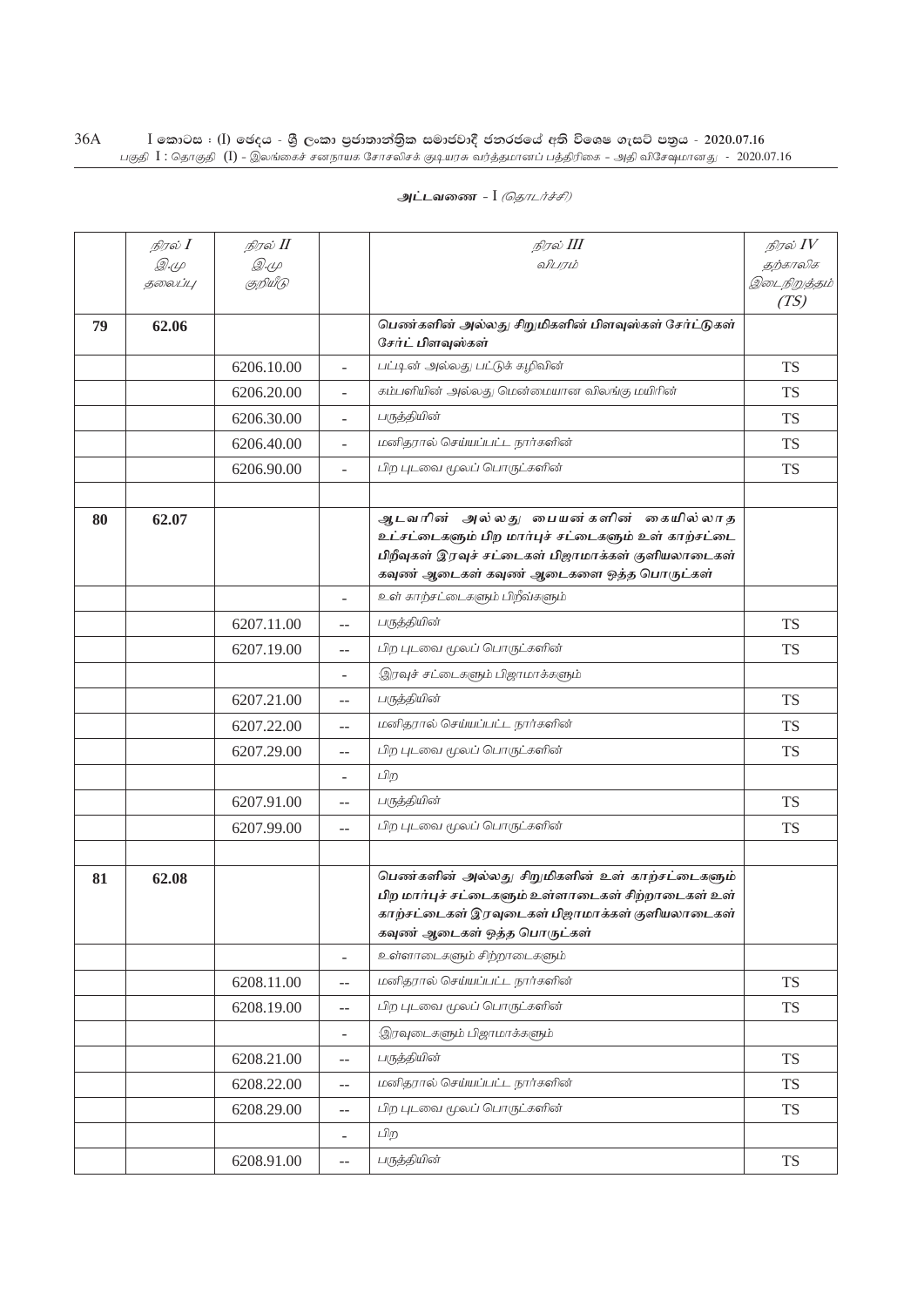|    | நிரல் I<br><i>D.</i> 4<br>தலைப்பு | நிரல் II<br><i>D</i> .4<br>குறியீடு |                          | நிரல் III<br>விபரம்                                                                          | நிரல் $\mathit{IV}$<br>தற்காலிக<br>இடைநிறுத்தம் |
|----|-----------------------------------|-------------------------------------|--------------------------|----------------------------------------------------------------------------------------------|-------------------------------------------------|
|    |                                   |                                     |                          |                                                                                              | (TS)                                            |
|    |                                   | 6208.92.00                          | $-$                      | மனிதரால் செய்யப்பட்ட நார்களின்                                                               | <b>TS</b>                                       |
|    |                                   | 6208.99.00                          | $-$                      | பிற புடவை மூலப் பொருட்களின்                                                                  | TS                                              |
|    |                                   |                                     |                          |                                                                                              |                                                 |
| 82 | 62.09                             |                                     |                          | குழந்தைகளின் உடுப்புகள் உடுப்புகளுக்கான உபகரணங்கள்                                           |                                                 |
|    |                                   | 6209.20.00                          | ÷,                       | பருத்தியின்                                                                                  | <b>TS</b>                                       |
|    |                                   | 6209.30.00                          | $\overline{\phantom{a}}$ | தொகுப்பு நார்களின்                                                                           | <b>TS</b>                                       |
|    |                                   | 6209.90.00                          | $\overline{\phantom{0}}$ | பிற புடவை மூலப் பொருட்களின்                                                                  | TS                                              |
|    |                                   |                                     |                          |                                                                                              |                                                 |
| 83 | 62.10                             |                                     |                          | தலைப்பு 56:02 56:03 அல்லது 59:07 இன் புடவைத்<br>துணிகளினால் செய்த ஆடைகள்                     |                                                 |
|    |                                   | 6210.10.00                          |                          | தலைப்பு 56:02 அல்லது 56:03இன் கீழ்வரும் புடவைத்<br><i>து</i> ணிகளின்                         | <b>TS</b>                                       |
|    |                                   | 6210.20.00                          | ÷,                       | உப தலைப்பு 6201.11 தொடக்கம் 6201.19 இன் கீழ்வரும்<br>விபரிக்கப்பட்ட வகையானவற்றின் பிற ஆடைகள் | <b>TS</b>                                       |
|    |                                   | 6210.30.00                          | $\overline{\phantom{a}}$ | உப தலைப்பு 6202.11 தொடக்கம் 6202.19 இன் கீழ்வரும்<br>விபரிக்கப்பட்ட வகையானவற்றின் பிற ஆடைகள் | <b>TS</b>                                       |
|    |                                   | 6210.40.00                          |                          | ஆடவரின் அல்லது பையன்களின் பிற ஆடைகள்                                                         | <b>TS</b>                                       |
|    |                                   | 6210.50.00                          | $\overline{\phantom{a}}$ | பெண்களின் அல்லது சிறுமிகளின் பிற ஆடைகள்                                                      | <b>TS</b>                                       |
|    |                                   |                                     |                          |                                                                                              |                                                 |
| 84 | 62.11                             |                                     |                          | விளையாட்டு (பந்தய) சூட்டுகள், ஸ்கீ சூட்டுகள் (பனிக்கான)<br>நீச்சல் உடைகள், பிற ஆடைகள்        |                                                 |
|    |                                   |                                     | $\overline{\phantom{a}}$ | நீச்சல் உடைகள்                                                                               |                                                 |
|    |                                   | 6211.11.00                          | --                       | ஆண்களின் அல்லது சிறுவர்களின்                                                                 | <b>TS</b>                                       |
|    |                                   | 6211.12.00                          | --                       | ஆண்களின் அல்லது சிறுவர்களின்                                                                 | <b>TS</b>                                       |
|    |                                   | 6211.20.00                          | $-$                      | ஸ்கீ சூட்டுகள்                                                                               | <b>TS</b>                                       |
|    |                                   |                                     | $\equiv$                 | பிற ஆடைகள், ஆண்களின் அல்லது சிறுவர்களின்                                                     |                                                 |
|    |                                   | 6211.32.00                          | $-$                      | பருத்தியின்                                                                                  | <b>TS</b>                                       |
|    |                                   | 6211.33.00                          | $-$                      | மனிதரால் செய்யப்பட்ட நார்களின்                                                               | <b>TS</b>                                       |
|    |                                   | 6211.39.00                          | $-$                      | பிற ஆடைப் பொருட்கள்                                                                          | <b>TS</b>                                       |
|    |                                   |                                     | $\overline{\phantom{a}}$ | பெண்களின் அல்லது சிறுமிகளின் பிற ஆடைகள்                                                      |                                                 |
|    |                                   | 6211.42.00                          | $- -$                    | பருத்தியின்                                                                                  |                                                 |
|    |                                   | 6211.42.10                          | $---$                    | சேலைகள்                                                                                      | <b>TS</b>                                       |
|    |                                   | 6211.42.90                          | ---                      | பிற                                                                                          | <b>TS</b>                                       |
|    |                                   | 6211.43.00                          | $\qquad \qquad -$        | மனிதரால் செய்யப்பட்ட நார்களின்                                                               |                                                 |
|    |                                   | 6211.43.10                          | ---                      | சேலைகள்                                                                                      | <b>TS</b>                                       |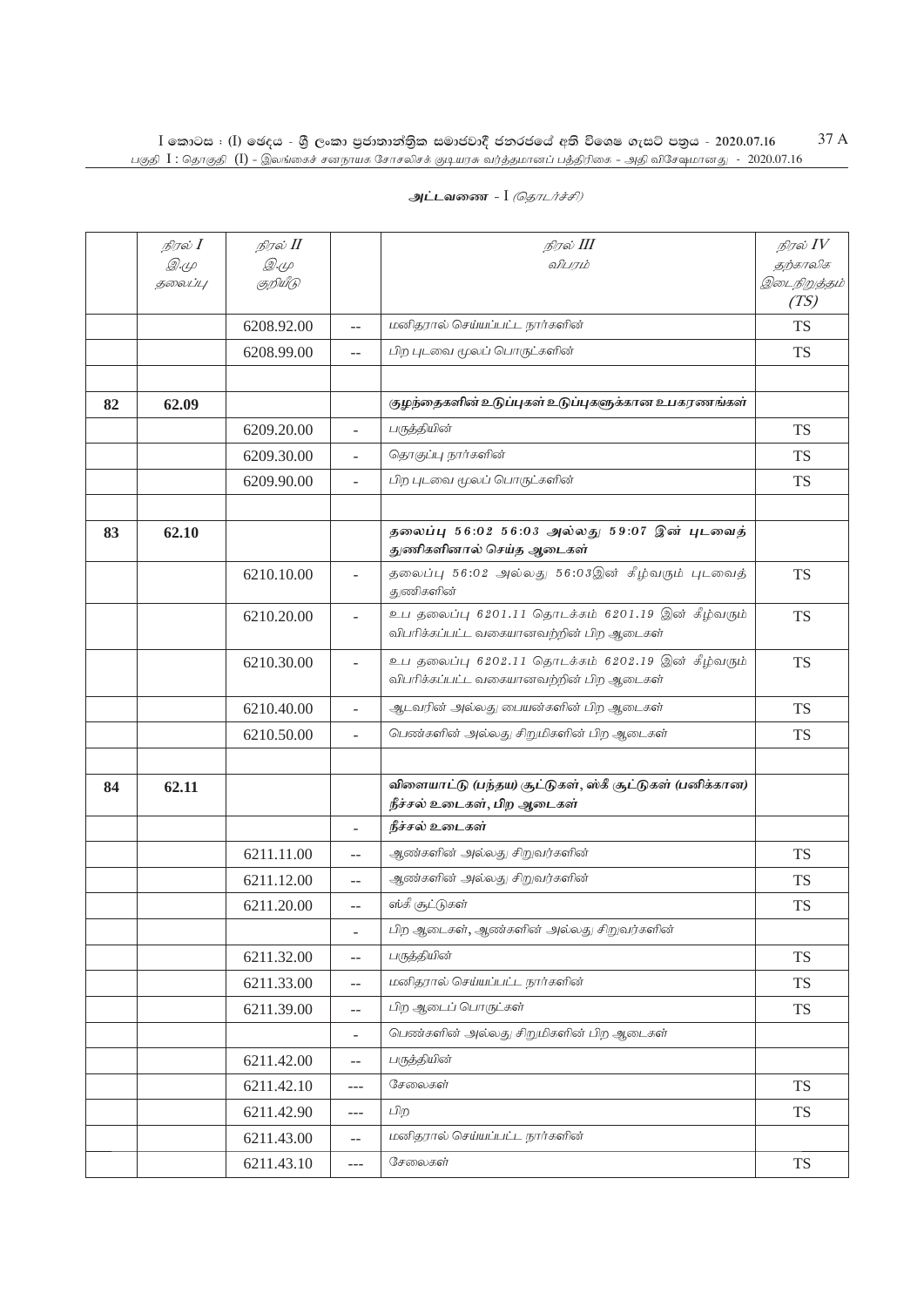|    | நிரல் I     | நிரல் II    |                          | நிரல் III                                                                                                                                                                                                                                                      | நிரல் $IV$           |
|----|-------------|-------------|--------------------------|----------------------------------------------------------------------------------------------------------------------------------------------------------------------------------------------------------------------------------------------------------------|----------------------|
|    | <i>D</i> .4 | <i>D</i> .4 |                          | விபாம்                                                                                                                                                                                                                                                         | தற்காலிக             |
|    | தலைப்பு     | குறியீடு    |                          |                                                                                                                                                                                                                                                                | இடைநிறுத்தம்<br>(TS) |
|    |             | 6211.43.90  | $---$                    | பிற                                                                                                                                                                                                                                                            | <b>TS</b>            |
|    |             | 6211.49.00  | $-$                      | பிற புடவை மூலப் பொருட்களின்                                                                                                                                                                                                                                    |                      |
|    |             | 6211.49.10  | $---$                    | சேலைகள்                                                                                                                                                                                                                                                        | <b>TS</b>            |
|    |             | 6211.49.90  | $---$                    | பிற                                                                                                                                                                                                                                                            | <b>TS</b>            |
|    |             |             |                          |                                                                                                                                                                                                                                                                |                      |
| 85 | 62.12       |             |                          | மார்புக் கச்சுகள், அரைக்கச்சுகள், கவச உடைகள்,<br>இடுப்புக் காலுறைத் தலைப்பாடைகள், உள்ளங்கிகள்,<br>காலுறையைக்கட்டும் இழைக்கச்சைகளும் ஒத்த<br>பொருட்களும், அவற்றின் பகுதிகளுடம் பின்னிய,<br>பின்னப்படாத, வலைப்பின்னல் செய்த அல்லது<br>வலைப்பின்னல் செய்யப்படாதன. |                      |
|    |             | 6212.10.00  | $\overline{a}$           | மார்புக் கச்சுகள்                                                                                                                                                                                                                                              | <b>TS</b>            |
|    |             | 6212.20.00  |                          | அரைக்கச்சுகள், உள்ளணி அரைக்கச்சுகள்                                                                                                                                                                                                                            | <b>TS</b>            |
|    |             | 6212.30.00  | $\overline{\phantom{a}}$ | கவச உடைகள்                                                                                                                                                                                                                                                     | <b>TS</b>            |
|    |             | 6212.90.00  | $\overline{a}$           | (மார்புக் கச்சுகள் தவிர)                                                                                                                                                                                                                                       | <b>TS</b>            |
|    |             |             |                          |                                                                                                                                                                                                                                                                |                      |
| 86 | 62.13       |             |                          | கைக்குட்டைகள்                                                                                                                                                                                                                                                  |                      |
|    |             | 6213.20.00  | $\overline{\phantom{a}}$ | பருத்தியின்                                                                                                                                                                                                                                                    | <b>TS</b>            |
|    |             | 6213.90.00  | $\sim$                   | பிற புடவை மூலப் பொருட்களின்                                                                                                                                                                                                                                    | <b>TS</b>            |
|    |             |             |                          |                                                                                                                                                                                                                                                                |                      |
| 87 | 62.14       |             |                          | சால்வைகள், கழுத்துக் குட்டைகள், மப்ளர்கள், சிறிய பெரிய<br>முக்காடுகள், இவை போன்றவை                                                                                                                                                                             |                      |
|    |             | 6214.10.00  | $\overline{a}$           | பட்டின் அல்லது பட்டுச் சேதங்கள்                                                                                                                                                                                                                                | <b>TS</b>            |
|    |             | 6214.30.00  | $\overline{\phantom{a}}$ | தொகுப்பு நார்களின்                                                                                                                                                                                                                                             | <b>TS</b>            |
|    |             | 6214.40.00  | $\overline{a}$           | செயற்கை நார்களின்                                                                                                                                                                                                                                              | <b>TS</b>            |
|    |             | 6214.90.00  | $\overline{a}$           | பிற புடவை மூலப் பொருட்களின்                                                                                                                                                                                                                                    | <b>TS</b>            |
|    |             |             |                          |                                                                                                                                                                                                                                                                |                      |
| 88 | 62.15       |             |                          | கழுத்துப் கச்சைகள், வில் பட்டிகளும் கழுத்துப் பட்டிகளும்<br>பட்டிகள்                                                                                                                                                                                           |                      |
|    |             | 6215.10.00  | $\overline{a}$           | பட்டின் அல்லது பட்டுச் சேதத்தின்                                                                                                                                                                                                                               | <b>TS</b>            |
|    |             | 6215.20.00  | $\blacksquare$           | மனிதரால் செய்யப்பட்ட நார்களின்                                                                                                                                                                                                                                 | <b>TS</b>            |
|    |             | 6215.90.00  | $\blacksquare$           | பிற புடவை மூலப் பொருட்களின்                                                                                                                                                                                                                                    | <b>TS</b>            |
|    |             |             |                          |                                                                                                                                                                                                                                                                |                      |
| 89 | 62.16       | 6216.00.00  |                          | கையுறைகள், ஓரக்கையுறைகள், அடிக்கையுறைகள்                                                                                                                                                                                                                       | <b>TS</b>            |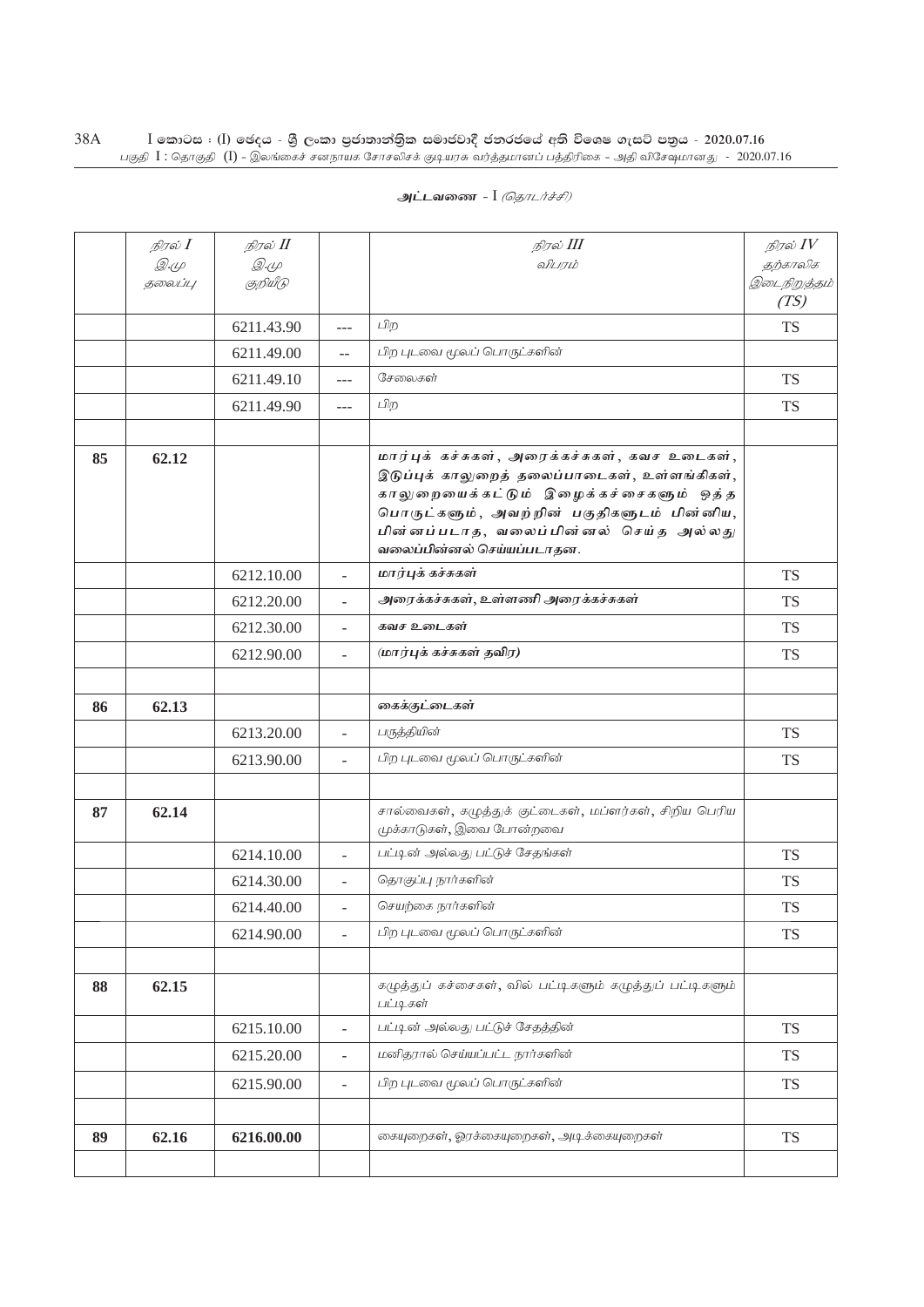|    | நிரல் <b>I</b><br><i>D</i> .4 | நிரல் II<br><i>D</i> .4 |                          | நிரல் III<br>விபரம்                                                                                                                     | நிரல் $IV$<br>தற்காலிக |
|----|-------------------------------|-------------------------|--------------------------|-----------------------------------------------------------------------------------------------------------------------------------------|------------------------|
|    | தலைப்பு                       | குறியீடு                |                          |                                                                                                                                         | இடைநிறுத்தம்<br>(TS)   |
| 90 | 62.17                         |                         |                          | பிற ஆக்கப்பட்ட துணிகளது உபகரணங்கள், ஆடைகளின்<br>அல்லது உடுப்புகளுக்கான உபகரணங்களின் பகுதிகள்,<br>62.12 ஆம் தலைப்புகளுக்குள்ளவை நீங்கலாக |                        |
|    |                               | 6217.10.00              |                          | ஊதிர்ப்பாகங்கள்                                                                                                                         | <b>TS</b>              |
|    |                               | 6217.90.00              |                          | பகுதிகள்                                                                                                                                | <b>TS</b>              |
|    |                               |                         |                          |                                                                                                                                         |                        |
| 91 | 63.01                         |                         |                          | கம்பளங்களும் பிரயாண முரட்டுக் கம்பளங்கள்                                                                                                |                        |
|    |                               | 6301.10.00              |                          | மின்சாரக் கம்பளங்கள்                                                                                                                    | <b>TS</b>              |
|    |                               | 6301.20.00              |                          | மென்மையான விலங்கு மயிரின் அல்லது கம்பளியினாலான<br>கம்பளங்கள் (மின்சாரக் கம்பளங்கள் தவிர்ந்த) பிரயாண முரட்டு<br>கம்பளங்கள்               | <b>TS</b>              |
|    |                               | 6301.30.00              | ÷,                       | பருத்தியினால் கம்பளங்கள் (மின்சாரக் கம்பளங்கள் தவிர்ந்த)<br>பிரயாண முரட்டு கம்பளங்கள்                                                   | <b>TS</b>              |
|    |                               | 6301.40.00              | $\overline{\phantom{a}}$ | தொகுப்பு நார்களினாலான கம்பளங்கள் (மின்சாரக் கம்பளங்கள்<br>தவிர்ந்த) பிரயாண முரட்டு கம்பளங்கள்                                           | <b>TS</b>              |
|    |                               | 6301.90.00              | $\overline{\phantom{a}}$ | பிற கம்பளங்களும் பிரயாண முரட்டு கம்பளங்களும்                                                                                            | <b>TS</b>              |
|    |                               |                         |                          |                                                                                                                                         |                        |
| 92 | 63.02                         |                         |                          | படுக்கைத் துணிமணிகள், மேசைத்துணிமணிகள், குளியலறைத்<br>துணிமணிகளும் சமையலறைத் துணிமணிகளும்                                               |                        |
|    |                               | 6302.10.00              | $\overline{\phantom{a}}$ | பின்னிய அலலது வலைப்பின்னல் செய்யப்பட்ட படுக்கை<br>துணிமணிகள்                                                                            | <b>TS</b>              |
|    |                               |                         |                          | அச்சடித்த பிற படுக்கை துணிமணிகள்                                                                                                        |                        |
|    |                               | 6302.21.00              | $-$                      | பருத்தியின்                                                                                                                             | <b>TS</b>              |
|    |                               | 6302.22.00              | $-$                      | மனிதரால் செய்யப்பட்ட நார்களின்                                                                                                          | <b>TS</b>              |
|    |                               | 6302.29.00              | $-$                      | பிற புடவை மூலப் பொருட்களின்                                                                                                             | <b>TS</b>              |
|    |                               |                         |                          | பிற படுக்கை துணிமணிகள்                                                                                                                  |                        |
|    |                               | 6302.31.00              | $\overline{a}$           | பருத்தியின்                                                                                                                             | <b>TS</b>              |
|    |                               | 6302.32.00              | $\overline{a}$           | மனிதரால் செய்யப்பட்ட நார்களின்                                                                                                          | <b>TS</b>              |
|    |                               | 6302.39.00              | $\overline{\phantom{m}}$ | பிற புடவைத் துணிகள்                                                                                                                     | <b>TS</b>              |
|    |                               | 6302.40.00              | $\blacksquare$           | பின்னிய அல்லது வலைப்பின்னல் செய்யப்பட்ட மேசைத்துணிகள்                                                                                   | <b>TS</b>              |
|    |                               |                         | $\overline{\phantom{a}}$ | பிற மேசைத் துணிமணிகள்                                                                                                                   |                        |
|    |                               | 6302.51.00              | $-$                      | பருத்தியின்                                                                                                                             | <b>TS</b>              |
|    |                               | 6302.53.00              | $-$                      | மனிதரால் செய்யப்பட்ட நார்களின்                                                                                                          | <b>TS</b>              |
|    |                               | 6302.59.00              | $\overline{\phantom{m}}$ | பிற புடவை மூலப் பொருட்களின்                                                                                                             | <b>TS</b>              |
|    |                               | 6302.60.00              | $\overline{\phantom{a}}$ | குளியலறைத் துணிமணிகள், சமையலறைத் துணிமணிகள்,<br>பருத்தியினாலானவை                                                                        | <b>TS</b>              |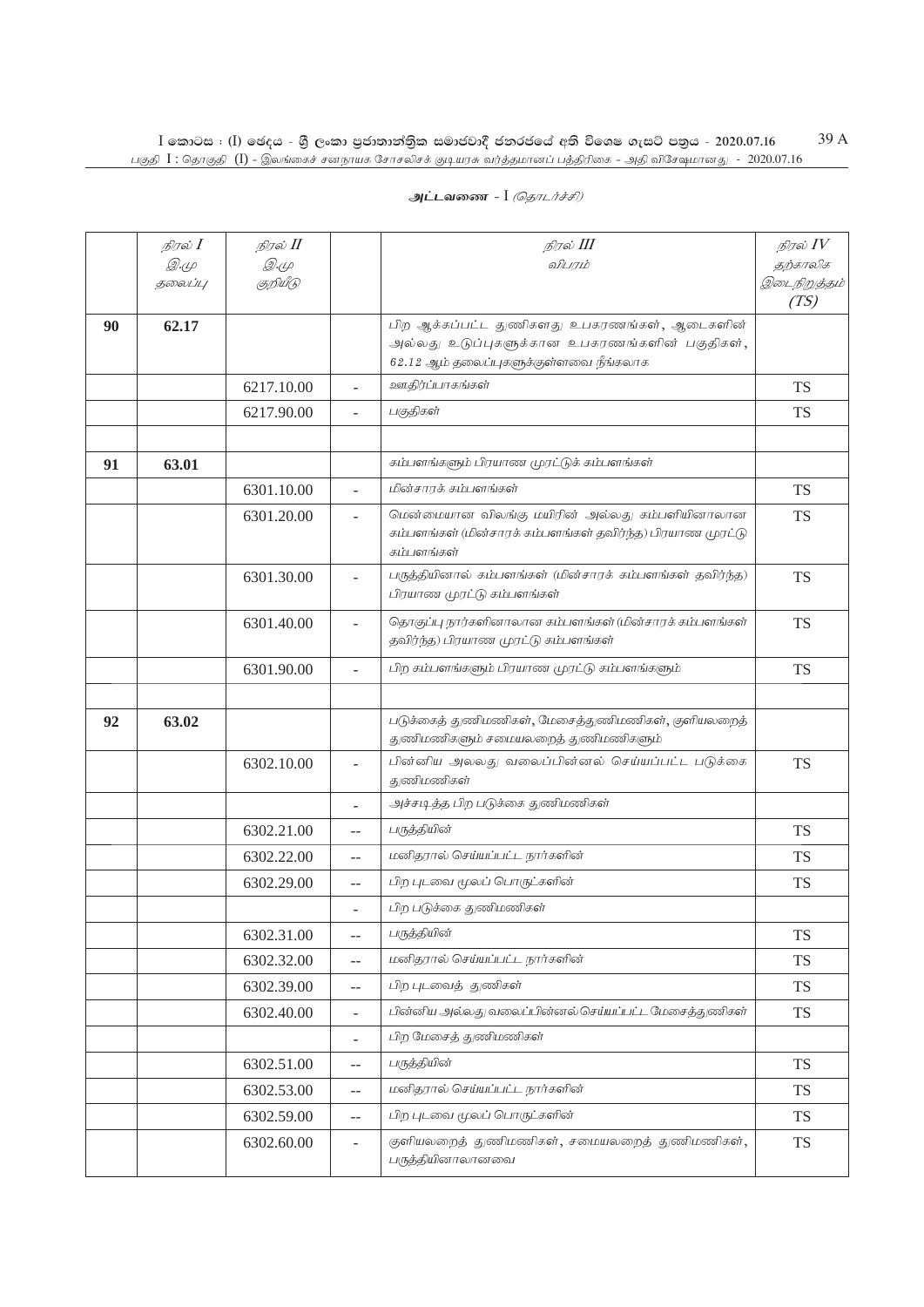| அட்டவணை - I <i>(தொடர்ச்சி)</i> |  |  |
|--------------------------------|--|--|
|--------------------------------|--|--|

|    | நிரல் I | நிரல் II   |                                               | நிரல் III                                                                                                                               | நிரல் $IV$           |
|----|---------|------------|-----------------------------------------------|-----------------------------------------------------------------------------------------------------------------------------------------|----------------------|
|    | Q. (L   | <i>2.4</i> |                                               | விபரம்                                                                                                                                  | தற்காலிக             |
|    | தலைப்பு | குறியீடு   |                                               |                                                                                                                                         | இடைநிறுத்தம்<br>(TS) |
|    |         |            | $\overline{\phantom{a}}$                      | பிற                                                                                                                                     |                      |
|    |         | 6302.91.00 | $-$                                           | பருத்தியின்                                                                                                                             | <b>TS</b>            |
|    |         | 6302.93.00 | $-$                                           | மனிதரால் செய்யப்பட்ட நார்களின்                                                                                                          | <b>TS</b>            |
|    |         | 6302.99.00 | $-$                                           | பிற புடவை மூலப் பொருட்களின்                                                                                                             | <b>TS</b>            |
|    |         |            |                                               |                                                                                                                                         |                      |
| 93 | 63.03   |            |                                               | பலகணித் துணிகள் (திரைச்சீலைகள் உட்பட) உள்ளக மறைப்புகள்<br>படுக்கை (யைச் சுற்றித் தொங்கும்) மூடுதிரை அல்லது படுக்கை<br>சித்திரத்துகிலுறை |                      |
|    |         |            |                                               | பின்னிய அல்லது வலைப்பின்னல் செய்யப்பட்ட                                                                                                 |                      |
|    |         | 6303.12.00 | $-$                                           | தொகுப்பு நார்களின்                                                                                                                      | <b>TS</b>            |
|    |         | 6303.19.00 | $-$                                           | பிற புடவை மூலப் பொருட்களின்                                                                                                             | <b>TS</b>            |
|    |         |            | $\overline{\phantom{a}}$                      | பிற                                                                                                                                     |                      |
|    |         | 6303.91.00 | $-$                                           | பருத்தியின்                                                                                                                             | <b>TS</b>            |
|    |         | 6303.92.00 | $-$                                           | தொகுப்பு நார்களின்                                                                                                                      | <b>TS</b>            |
|    |         | 6303.99.00 | $-$                                           | பிற புடவை மூலப் பொருட்களின்                                                                                                             | <b>TS</b>            |
|    |         |            |                                               |                                                                                                                                         |                      |
| 94 | 63.04   |            |                                               | தலைப்பு 94.04 இன் கீழ்வருவன தவிர்ந்த பிற தளபாடப்<br>பொருட்கள்                                                                           |                      |
|    |         |            |                                               | படுக்கை விரிப்புகள்:                                                                                                                    |                      |
|    |         | 6304.11.00 | $-$                                           | பின்னிய அல்லது வலைப்பின்னல் செய்யப்பட்ட                                                                                                 | <b>TS</b>            |
|    |         | 6304.19.00 | $-$                                           | பிற                                                                                                                                     | <b>TS</b>            |
|    |         | 6304.20.00 | $\overline{\phantom{a}}$                      | இவ் வத்தியாயதத்ின் உபதலைப்புக் குறிப்பு 1இல்<br>குறிப்பிடப்பட்டுள்ள கட்டில் வலைகள்:                                                     | <b>TS</b>            |
|    |         |            |                                               | பிற                                                                                                                                     |                      |
|    |         | 6304.91.00 | $-$                                           | பின்னப்பட்டவை அல்லது வலைபின்னல் செய்யப்பட்டவை                                                                                           | <b>TS</b>            |
|    |         | 6304.92.00 | $\mathord{\hspace{1pt}\text{--}\hspace{1pt}}$ | பின்னப்படாதவை அல்லது வலைபின்னல் செய்யப்படாதவை,<br>பருத்தியிலானவை                                                                        | <b>TS</b>            |
|    |         | 6304.93.00 | $- \, -$                                      | பின்னப்படாதவை அல்லது வலைபின்னல் செய்யப்படாதவை,<br>செயற்கை நாரிழையங்களிலானவை                                                             | <b>TS</b>            |
|    |         | 6304.99.00 | $\mathord{\hspace{1pt}\text{--}\hspace{1pt}}$ | பின்னப்படாதவை அல்லது வலைபின்னல் செய்யப்படாதவை,<br>பிற நெய்த துணிகளிலானவை                                                                | <b>TS</b>            |
|    |         |            |                                               |                                                                                                                                         |                      |
| 95 | 63.05   |            |                                               | பொதிகள் கட்டுவதற்கு உபயோகிக்கப்படும் ஒரு வகை சாக்குகளும்<br>டைசுளும்                                                                    |                      |
|    |         | 6305.20.00 | $\overline{\phantom{a}}$                      | பருத்தியின்                                                                                                                             | <b>TS</b>            |
|    |         |            | $\overline{\phantom{a}}$                      | மனிதனால் செய்யப்பட்ட புடவைப் பொருட்கள்                                                                                                  |                      |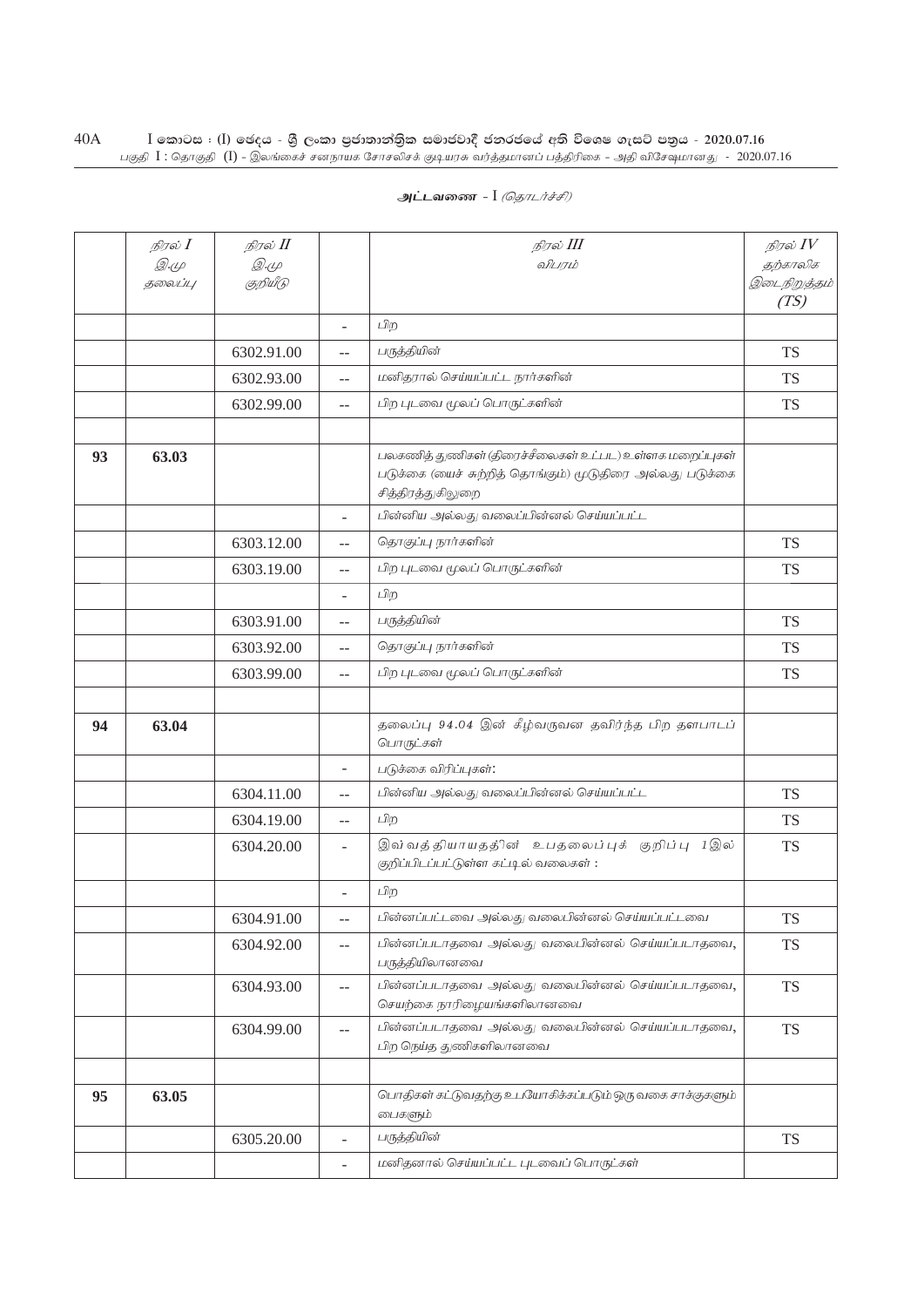|    | நிரல் <b>I</b> | நிரல் II    |                          | நிரல் III                                                                                                                                                                                                                                                                                                                                       | நிரல் $IV$   |
|----|----------------|-------------|--------------------------|-------------------------------------------------------------------------------------------------------------------------------------------------------------------------------------------------------------------------------------------------------------------------------------------------------------------------------------------------|--------------|
|    | <i>D</i> .4    | <i>D</i> .4 |                          | விபரம்                                                                                                                                                                                                                                                                                                                                          | தற்காலிக     |
|    | தலைப்பு        | குறியீடு    |                          |                                                                                                                                                                                                                                                                                                                                                 | இடைநிறுத்தம் |
|    |                |             |                          |                                                                                                                                                                                                                                                                                                                                                 | (TS)         |
|    |                | 6305.32.00  | $-$                      | நெகிழ்வுள்ள இடைத்தர பொதி கொள்ளும் கலங்கள்                                                                                                                                                                                                                                                                                                       | <b>TS</b>    |
|    |                | 6305.33.00  | $-$                      | பொலித்தீன் அல்லது பொலி புறபலின் கீலங்கள் அல்லது அது<br>போன்ற பிற                                                                                                                                                                                                                                                                                | <b>TS</b>    |
|    |                | 6305.39.00  | $-$                      | பிற                                                                                                                                                                                                                                                                                                                                             | <b>TS</b>    |
|    |                | 6305.90.00  | $\overline{\phantom{a}}$ | பிற புடவை மூலப் பொருட்களின்                                                                                                                                                                                                                                                                                                                     | TS           |
|    |                |             |                          |                                                                                                                                                                                                                                                                                                                                                 |              |
| 96 | 63.06          |             |                          | தார்பவுலய்ன்ஸ் (Tarpaulins), அவ்னின்ங் (awnings)<br>மற்றும் சூரியத் திரைகூடாரங்கள், படகுகளுக்கான<br>பலகைகள் அல்லது தரை மார்க்க ஊர்திகள் மற்றும்<br>முகாம் பொருட்கள்                                                                                                                                                                             |              |
|    |                |             | $\overline{\phantom{a}}$ | தார்பவுலய்ன்ஸ்(Tarpaulins), அவ்னின்ங் (awnings) மற்றும்<br>சூரியத் திரை (sunblinds)                                                                                                                                                                                                                                                             |              |
|    |                | 6306.12.00  | $\qquad \qquad -$        | தொகுப்பு நார்களின்                                                                                                                                                                                                                                                                                                                              | <b>TS</b>    |
|    |                | 6306.19.00  | --                       | பிற புடவை மூலப் பொருட்களின்                                                                                                                                                                                                                                                                                                                     | <b>TS</b>    |
|    |                |             | ÷                        | கூடாாங்கள்                                                                                                                                                                                                                                                                                                                                      |              |
|    |                | 6306.22.00  | --                       | தொகுப்பு நார்களின்                                                                                                                                                                                                                                                                                                                              | <b>TS</b>    |
|    |                | 6306.29.00  | $-$                      | பிற புடவை மூலப் பொருட்களின்                                                                                                                                                                                                                                                                                                                     | <b>TS</b>    |
|    |                | 6306.30.00  |                          | கப்பற் பாய்கள்                                                                                                                                                                                                                                                                                                                                  | <b>TS</b>    |
|    |                | 6306.40.00  | $\overline{\phantom{a}}$ | காற்றடைத்த மெத்தைகள்                                                                                                                                                                                                                                                                                                                            | <b>TS</b>    |
|    |                | 6306.90.00  | $\overline{a}$           | பிற                                                                                                                                                                                                                                                                                                                                             | <b>TS</b>    |
|    |                |             |                          |                                                                                                                                                                                                                                                                                                                                                 |              |
| 97 | 63.07          |             |                          | பிற ஆக்கப்பட்ட பொருட்கள், ஆடை மாதிரிகள்                                                                                                                                                                                                                                                                                                         |              |
|    |                | 6307.10.00  | $\overline{\phantom{a}}$ | நிலச்சீலைகள், தட்டுச் சீலைகள், துடைப்பான் மற்றும் அது<br>போன்ற துப்பரவாக்கும் துணிகள்                                                                                                                                                                                                                                                           | <b>TS</b>    |
|    |                | 6307.20.00  | $\Box$                   | உயிர்க் காப்பு ஜகட்டுக்கள் மற்றும் உயிர்க் காப்பு பட்டிகள்                                                                                                                                                                                                                                                                                      | <b>TS</b>    |
|    |                |             |                          |                                                                                                                                                                                                                                                                                                                                                 |              |
| 98 | 63.08          | 6308.00.00  |                          | சில்லறையாக விற்பனை செய்வதற்கு அடைத்தல்களில்<br>வைக்கப்பட்டதும் செய்த துணிகளாலான அல்லது நூல்களாலான<br>கூட்டுகளைக் கொண்டிருப்பதும், உபகரணங்களுடன் கூடியதும்,<br>உபகரணங்கள் அற்றவையுமான கம்பளங்கள், சவரின் விதமான<br>தொங்களாடைகள், சித்திரப் பின்னல் வேலைப்பாடமைந்த<br>மேசைத் துணிகள் அல்லது மேசைக் கைக்குட்டைகள் அல்லது<br>ஒத்த புடவைப் பொருட்கள் | <b>TS</b>    |
|    |                |             |                          |                                                                                                                                                                                                                                                                                                                                                 |              |
| 99 | 65.01          | 6501.00.00  |                          | ஓட்டுக் கம்பளியினாலான தொப்பி வடிவங்கள், தொப்பி<br>உடல்களும் மேற்பாகங்களும் வடிவத்திற்கு ஆக்கப்பட்ட அல்லது<br>செய்யப்பட்ட விளிம்புகள், பெண்கள் கூம்புத் தொப்பிகள்,<br>மான்கொன்ஸ் ஒட்டுக் கம்பளியினாலான ('ஸ்லிட்மாசொன்'<br>கள் உட்பட)                                                                                                             | <b>TS</b>    |
|    |                |             |                          |                                                                                                                                                                                                                                                                                                                                                 |              |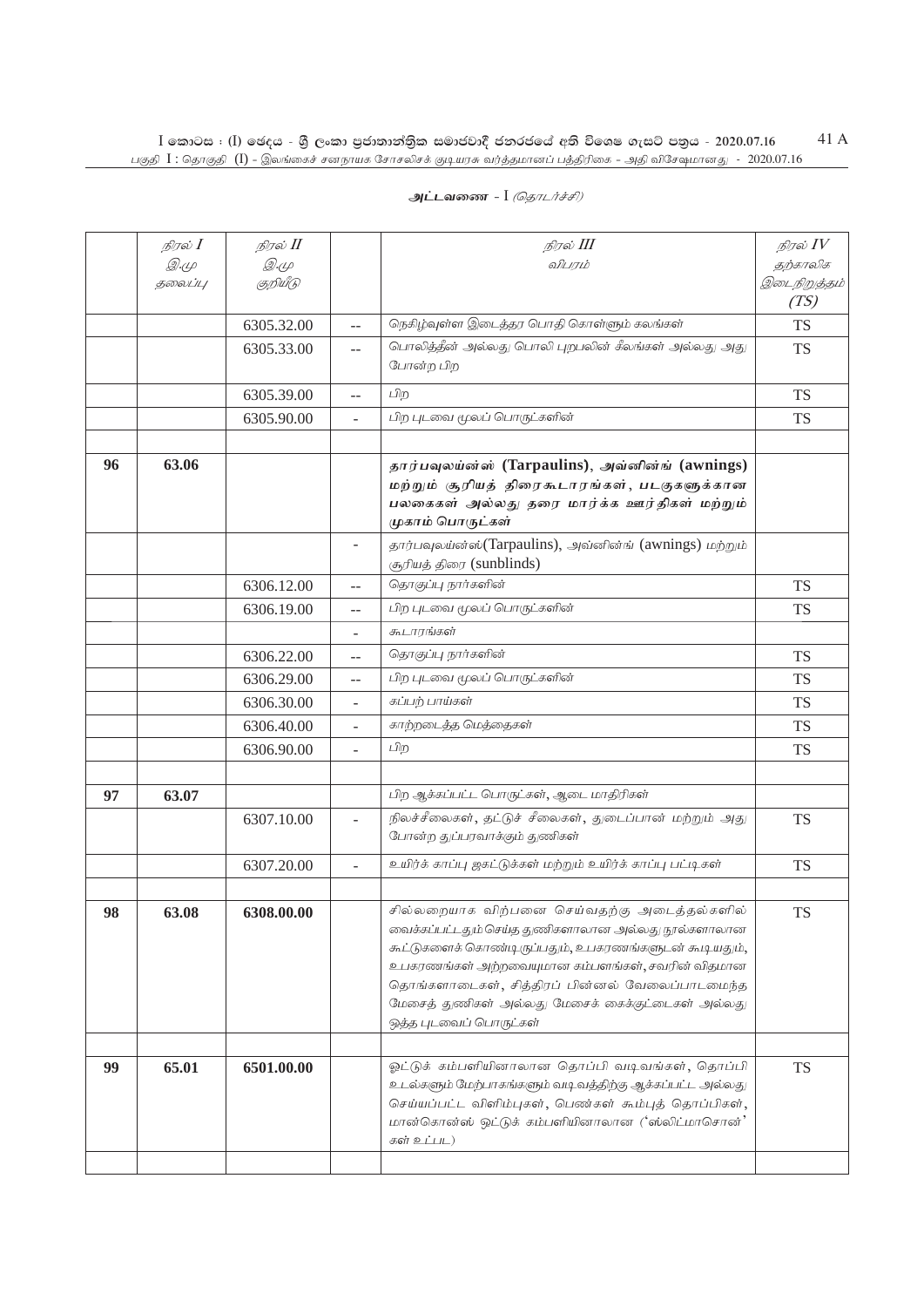|     | நிரல் <b>I</b><br><i>D</i> .4<br>தலைப்பு | நிரல் II<br><i>D</i> .4<br>குறியீடு |       | நிரல் III<br>விபரம்                                                                                                                                                                                                                                                                                                              | நிரல் $IV$<br>தற்காலிக<br>இடைநிறுத்தம்<br>(TS) |
|-----|------------------------------------------|-------------------------------------|-------|----------------------------------------------------------------------------------------------------------------------------------------------------------------------------------------------------------------------------------------------------------------------------------------------------------------------------------|------------------------------------------------|
| 100 | 65.02                                    | 6502.00.00                          |       | பின்னப்பெற்ற தொப்பி வடி வங்கள் அல்லது பின்னலினாலான<br>தொப்பிகரையிடப்பெற்ற, கோடி டப்பெற்ற அல்லது குஞ்சமிடப்பட்ட<br>வேறு பொருளினாலானவை, வடிவத்திற்கு ஆக்கப் பெற்ற<br>அல்லது விளிப்பு போடப்பட்டன.                                                                                                                                   | <b>TS</b>                                      |
| 101 | 65.07                                    | 6507.00.00                          |       | தலைப்பட்டிகள், உட்சேலைகள், போர்த்திகள், தொப்பி<br>அடிப்படைகள், தொப்பிக் கட்டமைப்புகள், விற்பம்பிச்சட்டங்கள்,<br>உயர் தொப்பிகளுக்கானவை உட்பட மூடிகளும் சங்கிலிப்<br>படைகளும் தொப்பிகளுக்கானவை                                                                                                                                     | <b>TS</b>                                      |
| 102 | 66.02                                    | 6602.00.00                          |       | ஊலாத்துக் கம்புகள், இருக்கைக் கம்புகள், கசைகள், சவாரிச்<br>சவுக்குகளும் அவை போன்றவையும்                                                                                                                                                                                                                                          |                                                |
|     |                                          | 6602.00.90                          | $---$ | பிற                                                                                                                                                                                                                                                                                                                              | <b>TS</b>                                      |
| 103 | 67.01                                    | 6701.00.00                          |       | பறவைகளின் தோல்களும் இறகுகளுடன் கூடிய வேறு<br>பாகங்களும் அல்லது மெல்லிய இறகுகளினாலானவை,<br>இறகுகள், இறகுப்பாகங்களினால் ஆனவை அல்லது<br>மென்னிறகுகளாலானவையும் அவை போன்ற பிறவும் (தலைப்பு<br>05.05 இன் கீழ் வருவனவும் இறகுகளும் இறகு முனைகளாலும்<br>ஆனவை நீங்கலாக)                                                                   | <b>TS</b>                                      |
| 104 | 67.02                                    |                                     |       | செயற்கைப் பூக்கள், இலைகள் அல்லது பழங்கள் அவை போன்ற<br>உறுப்புகள் செயற்கைப் பூக்களிலான பொருட்கள் மற்றும்<br>இலைகள், பழங்கள் முதலியன                                                                                                                                                                                               |                                                |
|     |                                          | 6702.10.00                          | ÷.    | பிளாஸ்ரிக்குகளின்                                                                                                                                                                                                                                                                                                                | <b>TS</b>                                      |
|     |                                          | 6702.90.00                          |       | வேறு பொருட்கள்                                                                                                                                                                                                                                                                                                                   | <b>TS</b>                                      |
| 105 | 68.01                                    | 6801.00.00                          |       | இயற்கைக் கற்களினாலான தளவரிசை போடும் தொகுதிகள்<br>வளைவுமிதிக்கற்கள் (சிலேற்றுத் தவிர்ந்தவை)                                                                                                                                                                                                                                       | <b>TS</b>                                      |
|     |                                          |                                     |       |                                                                                                                                                                                                                                                                                                                                  |                                                |
| 106 | 68.02                                    |                                     |       | தொழிற்பட்ட மொனுமென்டல் அல்லது கட்டிடக் கல்<br>(ஸ்லேட் தவிர) அது தொடர்பான பொருட்கள் மற்றும்<br>68.01 தலைப்பின் கீழ் ஏனைய பொருட்கள் மொஸாய்க்<br>கியுப்ஸ் இயற்கை கல் (ஸ்லேட் உள்ளடங்களாக)இ பின்னால்<br>இருப்பினும் இல்லாவிட்டாலும் இயற்கையாக நிரம்<br>தீட்டப்பட்ட கிரனூல்ஸ், இயற்கை கல் துகள்கள் மற்றும் மா<br>(ஸ்லேட் உள்ளடங்களாக) |                                                |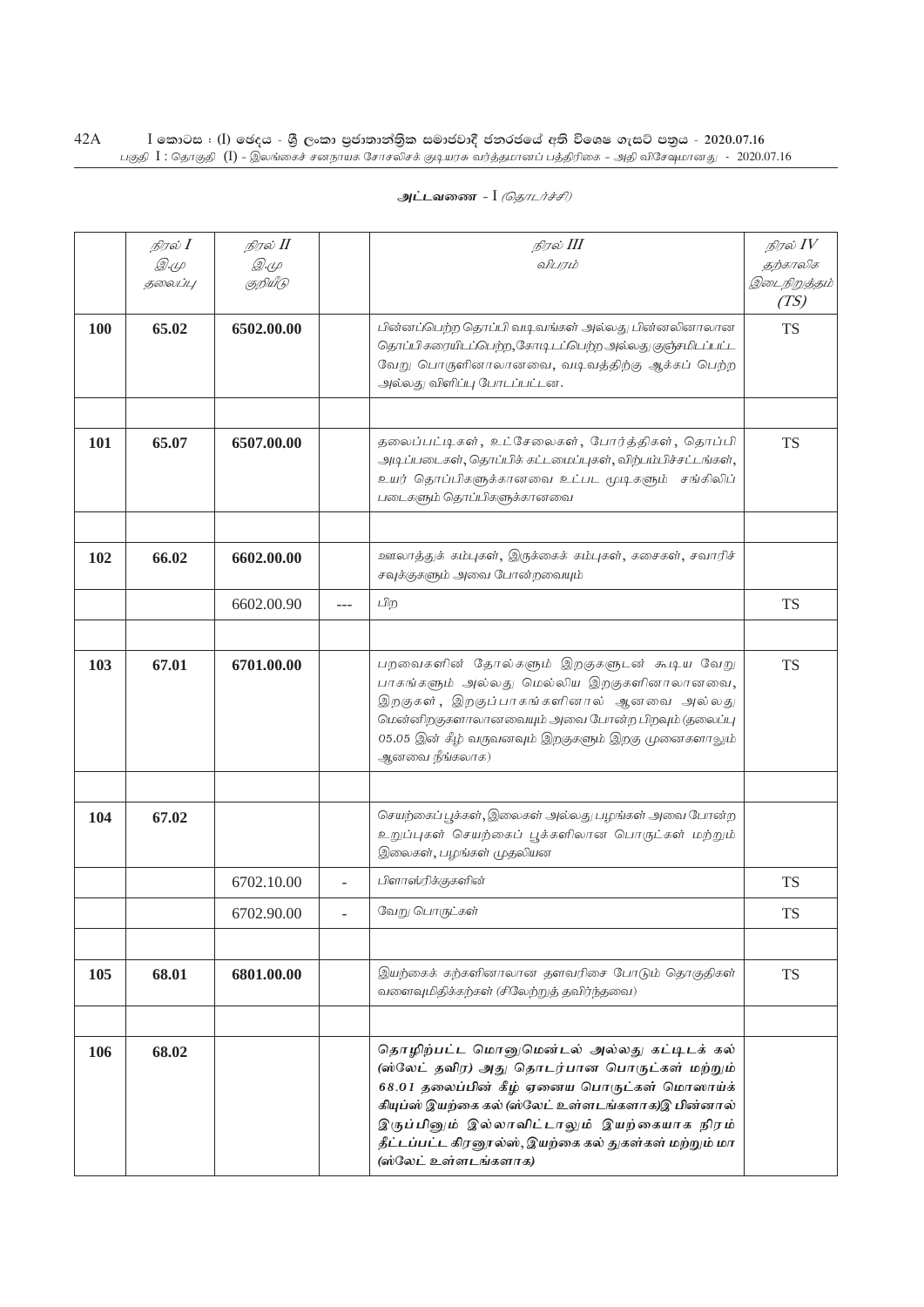|     | நிரல் I      | நிரல் II    |       | நிரல் III                                                                                              | நிரல் $\mathit{IV}$  |
|-----|--------------|-------------|-------|--------------------------------------------------------------------------------------------------------|----------------------|
|     | <i>D.</i> (L | <i>D</i> .4 |       | விபரம்                                                                                                 | தற்காலிக             |
|     | தலைப்பு      | குறியீடு    |       |                                                                                                        | இடைநிறுத்தம்<br>(TS) |
|     |              | 6802.10.00  |       | பாரிய மேற்பரப்பானது ஒரு சதுர வடிவத்திற்குள்                                                            | <b>TS</b>            |
|     |              |             |       | அமைக்கக்கூடியதாகவும் அவற்றின் பாகங்கள் 7 சென்றி மீற்றர்                                                |                      |
|     |              |             |       | அளவுக்கு குறைந்ததாகவும் உடைய ஓடுகள், திண்மங்களும்<br>அவை போன்ற பொருட்களும் நீள் சதுர வடிவங்களாக அல்லது |                      |
|     |              |             |       | நீள் சதுர வடிவமல்லாதவைகளாக சதுர வடிவங்கள் உட்பட                                                        |                      |
|     |              |             |       | செயற்கை வர்ணம் ஊட்டப்பட்ட சிறு உருண்டைகள், துணுக்குகள்                                                 |                      |
|     |              |             |       | (சீவல்) அல்லது துகள்கள் வேறு படிவைக் கற்கள் அல்லது கட்டடக்                                             |                      |
|     |              |             |       | கற்களும் மற்றும் இவை போன்ற வேறு பொருட்கள் சாதாரணமாக                                                    |                      |
|     |              |             |       | வெட்டி அல்லது அரிந்தவை தட்டையான அல்லது சமமான                                                           |                      |
|     |              |             |       | மேற்பரப்புடையன<br>கற்கள் அல்லது கட்டிடக் கற்கள் அல்லது அவற்றின் பொருட்கள்                              |                      |
|     |              |             |       | போன்றவை                                                                                                |                      |
|     |              | 6802.21.00  | $-$   | பளிங்குக் கற்கள், பொற்படிக்கல், வெண்சலவைக்கல்                                                          | <b>TS</b>            |
|     |              | 6802.23.00  | --    | கருங்கல்                                                                                               | TS                   |
|     |              | 6802.29.00  | $-$   | பிற கற்கள்                                                                                             | <b>TS</b>            |
|     |              |             |       | பிற                                                                                                    |                      |
|     |              | 6802.91.00  | $-$   | மார்ப்ல், ட்ராவெர்டைன் மற்றும் அலபாஸ்டர்                                                               |                      |
|     |              | 6802.91.10  | $---$ | தீட்டப்படாத மார்ப்ல் ஸ்லப்ஸ், மியர்லி கட், ஒரு பக்கம்                                                  | <b>TS</b>            |
|     |              |             |       | பிரயோகம் மற்றும் மறுபக்கத்தில் கிளாஸ் பைபர் வலையமைப்பு                                                 |                      |
|     |              | 6802.91.90  | $---$ | பிற                                                                                                    | <b>TS</b>            |
|     |              | 6802.92.00  | $-$   | சுண்ண நீற்றுச் சார்புள்ள பிற கற்கள்                                                                    | <b>TS</b>            |
|     |              | 6802.93.00  | --    | கருங்கல்                                                                                               | <b>TS</b>            |
|     |              | 6802.99.00  | $-$   | பிற கற்கள்                                                                                             |                      |
|     |              | 6802.99.10  | $---$ | அரைக்கும் ஆலைகளுக்கான உருளைக் கற்கள்                                                                   | <b>TS</b>            |
|     |              | 6802.99.90  | ---   | பிற                                                                                                    | <b>TS</b>            |
|     |              |             |       |                                                                                                        |                      |
| 107 | 68.03        | 6803.00.00  |       | வேலைப்பாடமைந்த சிலேற்றும் சிலேற்றினாலான பொருட்களும்                                                    | <b>TS</b>            |
|     |              |             |       | அல்லது கலப்புள்ள சிலேற்றுக்களும்                                                                       |                      |
|     |              |             |       |                                                                                                        |                      |
| 108 | 68.04        |             |       | இயற்கைக் கல்லினாலான திரட்டப்பட்ட இயற்கை அல்லது                                                         |                      |
|     |              |             |       | செயற்கை உராய் பொருட்களான, மட்பாண்டப் பொருட்களான                                                        |                      |
|     |              |             |       | வேறு மூலப்பொருட்களுடன் கூடிய அல்லது அவையற்ற<br>பாகங்களுடன் இணைக்கப்பட்ட<br>ஆனால் கட்டுமான              |                      |
|     |              |             |       | வேலைகளின்றி அமைந்த திருவைகக் கற்கள், ஆட்டுக் கற்கள்,                                                   |                      |
|     |              |             |       | அரைக்கும் சில்லுகளும் அவை போன்றவைகளும் அரைக்கும்                                                       |                      |
|     |              |             |       | தீட்டும் மினுக்கும் உருவமைக்கும் கற்களும் அல்லது கையால்                                                |                      |
|     |              |             |       | அல்லது சானை பிடிக்கும் கற்களும் அவற்றின் பாகங்களும்                                                    |                      |
|     |              |             |       | இயற்கை அல்லாதன.                                                                                        |                      |
|     |              | 6804.10.00  |       | அரைப்பதற்கான, தீட்டுவதற்கான, மினுக்குவதற்கான, திரிகைக்<br>கற்களும் ஆட்டுக்கற்களும்                     | <b>TS</b>            |
|     |              |             |       |                                                                                                        |                      |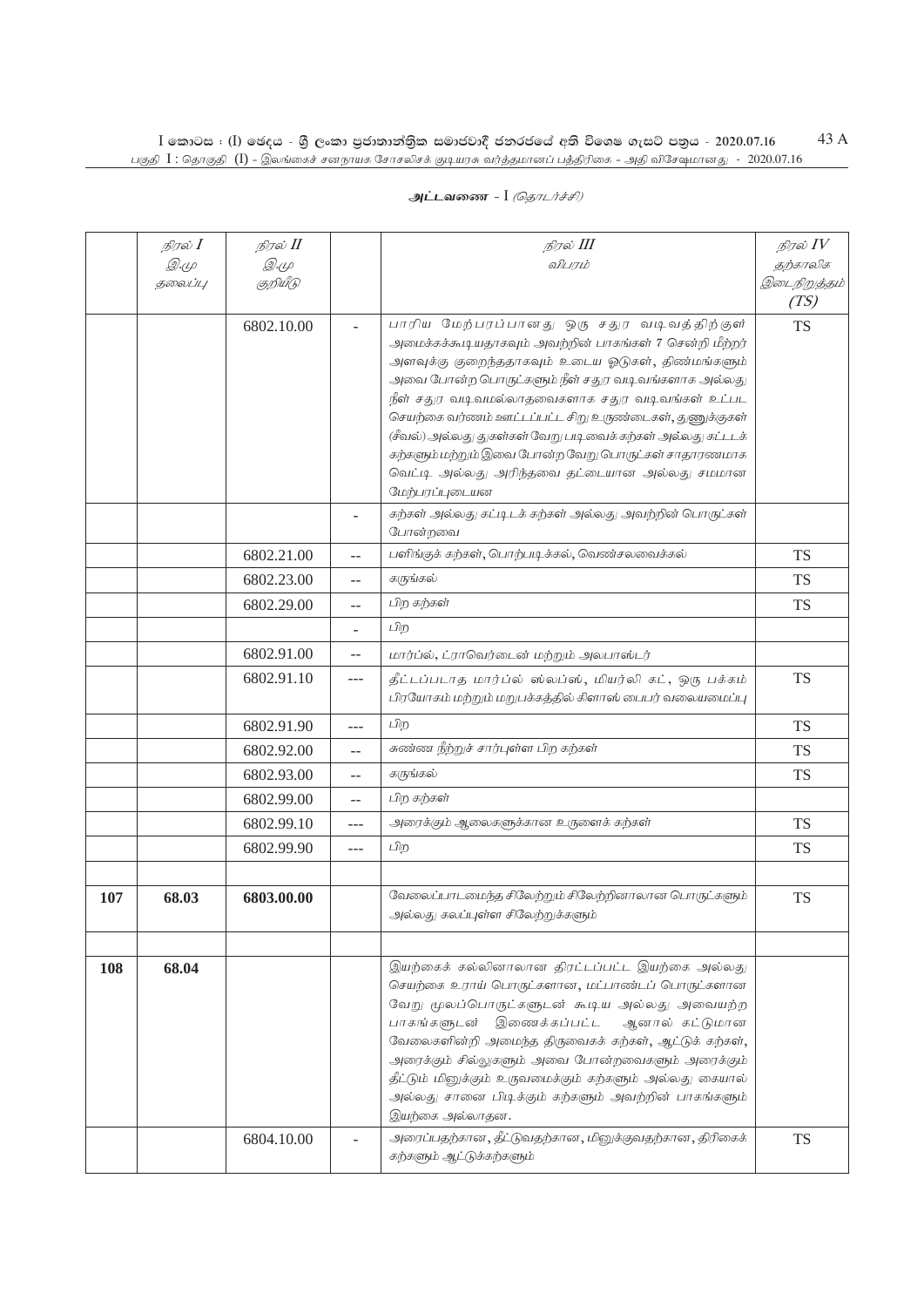|            | நிரல் <b>I</b> | நிரல் II    |                          | நிரல் III                                                                                                                                         | நிரல் $IV$           |
|------------|----------------|-------------|--------------------------|---------------------------------------------------------------------------------------------------------------------------------------------------|----------------------|
|            | <i>D</i> .4    | <i>D</i> .4 |                          | விபரம்                                                                                                                                            | தற்காலிக             |
|            | தலைப்பு        | குறியீடு    |                          |                                                                                                                                                   | இடைநிறுத்தம்<br>(TS) |
|            |                |             | $\overline{\phantom{a}}$ | பிற திரிகைக்கற்கள், ஆட்டுக் கற்கள், அரைக்கும் சில்லுகள் அவை<br>போன்றவைகள்                                                                         |                      |
|            |                | 6804.21.00  | $\overline{a}$           | திரட்டப்பெற்ற தொகுக்கப்பட்ட வைரக் கல்லின் அல்லது திரட்டப்<br>பெற்ற இயற்கை வைரக் கல்லின்                                                           | <b>TS</b>            |
|            |                | 6804.23.00  | $\overline{a}$           | இயற்கைக் கல்லின்                                                                                                                                  | <b>TS</b>            |
|            |                | 6804.30.00  | $\bar{a}$                | கையினால் தீட்டும் அல்லது மினுக்கும் கற்களின்                                                                                                      | TS                   |
|            |                |             |                          |                                                                                                                                                   |                      |
| 109        | 68.10          |             |                          | சீமெந்தினாலான, கொங்கிறீட் அல்லது செயற்கைக்<br>கன்னாரினாலான பொருட்கள் வலுவூட்டப்பட்டன அல்லது<br>வலுவூட்டப்படாதன                                    |                      |
|            |                |             |                          | ஓடுகள், பாவுகற்கள், குற்றிகள் ஒத்த பொருட்கள்                                                                                                      |                      |
|            |                | 6810.11.00  | --                       | கட்டிடக் குற்றிகளும் கட்டிகளும்                                                                                                                   |                      |
|            |                | 6810.11.90  | ---                      | பிற                                                                                                                                               | <b>TS</b>            |
|            |                | 6810.19.00  | $-$                      | பிற                                                                                                                                               | TS                   |
|            |                |             |                          | பிற பொருட்கள்                                                                                                                                     |                      |
|            |                | 6810.91.00  | $\overline{a}$           | வார்ப்படம் செய்யப்பட்ட கட்டிட அல்லது பொது வேலைப்<br>பொறியியல் (பொருத்திகள்) கட்டமைப்புக் கூறுகள்                                                  | <b>TS</b>            |
|            |                | 6810.99.00  | $\overline{a}$           | பிற                                                                                                                                               |                      |
|            |                | 6810.99.90  | ---                      | பிற                                                                                                                                               | TS                   |
|            |                |             |                          |                                                                                                                                                   |                      |
| <b>110</b> | 68.11          |             |                          | கன்னார் சீமேந்தினாலான செலுலோஸ் நாரினாலான அல்லது<br>அதையொத்த வேறு பொருட்களிலான செலுலோஸ் நாரினாலான<br>அல்லது அதையொத்த வேறு பொருட்களினாலான பொருட்கள் |                      |
|            |                | 6811.40.00  | $\overline{a}$           | கல் நார்களைக் கொண்டுள்ளவை                                                                                                                         |                      |
|            |                | 6811.40.10  | $---$                    | மேடுபள்ளங்களைக் கொண்ட தகடுகள்                                                                                                                     | <b>TS</b>            |
|            |                | 6811.40.20  | $---$                    | பிற தகடுகள், சட்டங்கள் ஓடுகளும் அதையொத்த பொருட்களும்                                                                                              | TS                   |
|            |                | 6811.40.30  |                          | குழாய்கள், வைப்புகளும் குழாய் அல்லது வைப்பு இணைப்புகளும்                                                                                          | <b>TS</b>            |
|            |                | 6811.40.40  | $\overline{a}$           | சிப்பத்தகட்டு பூண்களும் இணைப்புகளும்                                                                                                              | TS                   |
|            |                | 6811.40.90  | $---$                    | பிற                                                                                                                                               | <b>TS</b>            |
|            |                |             |                          | அஸ்பெஸ்டஸ் உள்ளடங்கியதல்லாத                                                                                                                       |                      |
|            |                | 6811.81.00  | $-\,-$                   | மேடு பள்ளங்களைக் கொண்ட தகடுகள்                                                                                                                    | <b>TS</b>            |
|            |                |             |                          |                                                                                                                                                   |                      |
| 111        | 69.04          |             |                          | கட்டிட செங்கட்டிகள்,நிலத்தள கட்டிகள், ஏத்திகள் அல்லது<br>நிரப்பும் கட்டி களும் அவையொத்தவைகளும்                                                    |                      |
|            |                | 6904.10.00  | $\blacksquare$           | கட்டிடச் செங்கட்டிகள்                                                                                                                             | <b>TS</b>            |
|            |                | 6904.90.00  | $\overline{a}$           | பிற                                                                                                                                               | <b>TS</b>            |
|            |                |             |                          |                                                                                                                                                   |                      |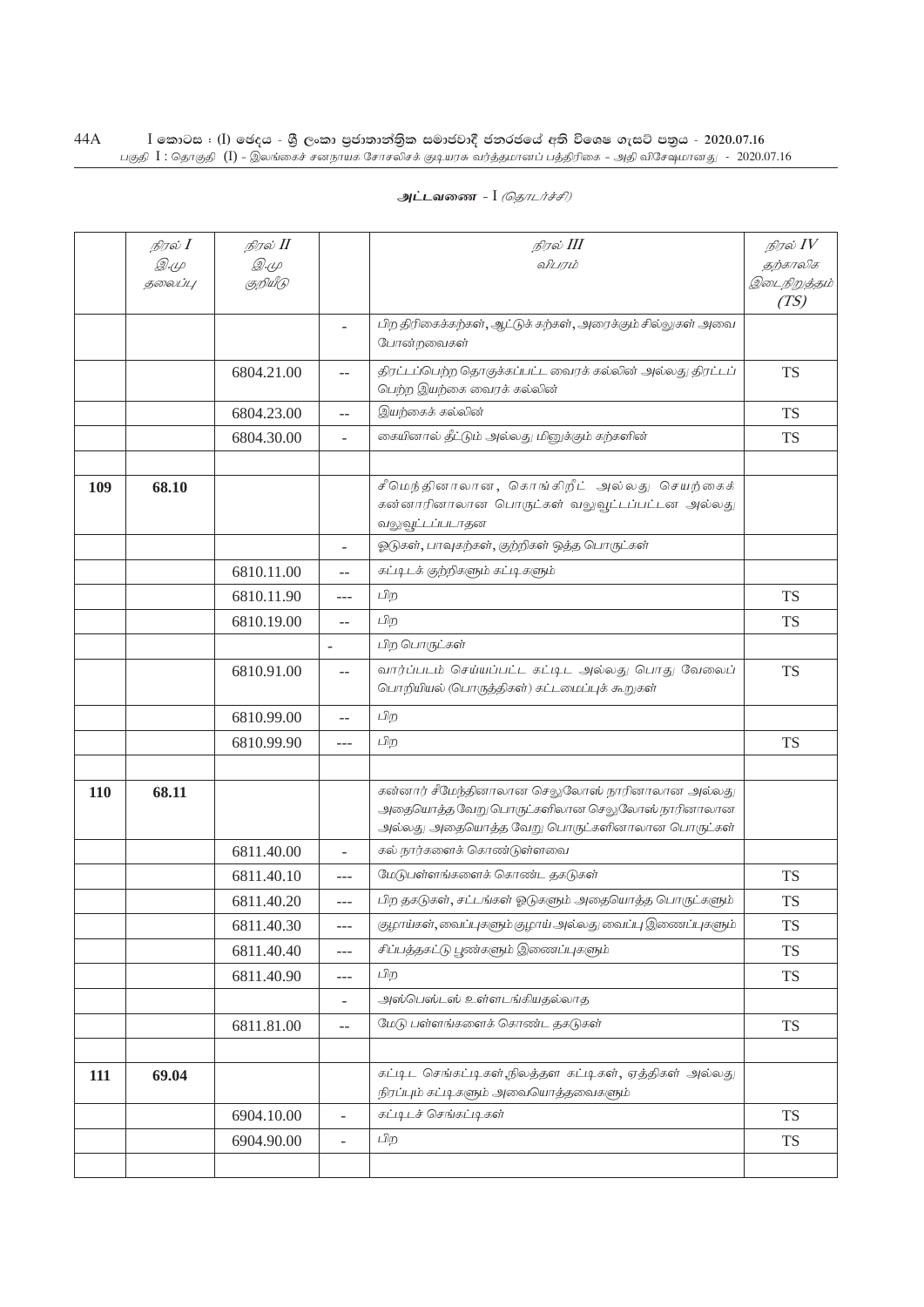| அட்டவணை - I <i>(தொடர்ச்சி)</i> |  |
|--------------------------------|--|
|--------------------------------|--|

|     | நிரல் I | நிரல் II    |                          | நிரல் III                                                                                                                                                                                                                                                         | நிரல் $IV$   |
|-----|---------|-------------|--------------------------|-------------------------------------------------------------------------------------------------------------------------------------------------------------------------------------------------------------------------------------------------------------------|--------------|
|     | Q. (L   | <i>D</i> .4 |                          | விபரம்                                                                                                                                                                                                                                                            | தற்காலிக     |
|     | தலைப்பு | குறியீடு    |                          |                                                                                                                                                                                                                                                                   | இடைநிறுத்தம் |
|     |         |             |                          |                                                                                                                                                                                                                                                                   | (TS)         |
| 112 | 69.05   |             |                          | கூரை ஓடுகள், புகைபோக்கிகள், புகை போக்கி நிரைகள், கூரை                                                                                                                                                                                                             |              |
|     |         |             |                          | உச்ச கலை வேலைப்பாடுகள், சிற்ப வேலைக்கான அலங்கரிப்புப்                                                                                                                                                                                                             |              |
|     |         |             |                          | பொருட்களும் வேறு மண்ணாலான கட்டடப் பொருட்களும்                                                                                                                                                                                                                     |              |
|     |         | 6905.10.00  | ÷.                       | கூரை ஓடுகள்                                                                                                                                                                                                                                                       | <b>TS</b>    |
|     |         | 6905.90.00  |                          | பிற                                                                                                                                                                                                                                                               | <b>TS</b>    |
|     |         |             |                          |                                                                                                                                                                                                                                                                   |              |
| 113 | 69.06   | 6906.00.00  |                          | நீள்குழாய்கள், கழிவுக் குழாய்களும் குழாய்ப் பொருத்திகளும்                                                                                                                                                                                                         | <b>TS</b>    |
|     |         |             |                          |                                                                                                                                                                                                                                                                   |              |
| 114 | 69.07   |             |                          | வெண்களிமண்ணிலான கொடிகள் மற்றும் தளவரிசைக்<br>கற்கள், அடுப்பங்கரை மற்றும் சுவர் ஓடுகள்; வெண்<br>களிமண்ணிலான சதுர பளபளப்புக் கல் மற்றும் அது<br>போன்றவைகளும், அடியீட்டில் இடப்பட்ட அல்லது<br>இடப்படாதவை;முடிவாக்கம் செய்யப்பட்ட மட்பாண்டங்கள்.                      |              |
|     |         |             |                          | கொடிகள் மற்றும் தளவரிசைக் கற்கள், அடுப்பங்கரை<br>மற்றும் சுவர் ஓடுகள், உபதலைப்பு 6907.30 மற்றும் 6907.40<br>தவிர்ந்தவை:                                                                                                                                           |              |
|     |         | 6907.21.00  | $-$                      | குணகம் $0.5\%$ விகிதத்திற்கு மேற்படாத நிறையளவினால் நீர்<br>உறிஞ்சுபவைகளது                                                                                                                                                                                         |              |
|     |         | 6907.21.10  | $---$                    | சுவர் ஓடுகள்                                                                                                                                                                                                                                                      | <b>TS</b>    |
|     |         | 6907.21.90  | $---$                    | பிற                                                                                                                                                                                                                                                               | <b>TS</b>    |
|     |         | 6907.22.00  | $\overline{\phantom{a}}$ | குணகம் $0.5\%$ விகிதத்திற்கு மேற்பட்ட ஆனால் 10% விகிதத்திற்கு<br>மேற்படாத நிறையளவினால் நீர் உறிஞ்சுபவைகளது                                                                                                                                                        |              |
|     |         | 6907.22.10  | $---$                    | சுவர் ஓடுகள்                                                                                                                                                                                                                                                      | <b>TS</b>    |
|     |         | 6907.22.90  | $- - -$                  | பிற                                                                                                                                                                                                                                                               | <b>TS</b>    |
|     |         | 6907.23.00  | $-$                      | குணகம் 10% விகிதத்திற்கு மேற்பட்ட நிறையளவினால் நீர்<br>உறிஞ்சுபவைகளது                                                                                                                                                                                             |              |
|     |         | 6907.23.10  | $---$                    | சுவர் ஓடுகள்                                                                                                                                                                                                                                                      | <b>TS</b>    |
|     |         | 6907.23.90  | ---                      | பிற                                                                                                                                                                                                                                                               | <b>TS</b>    |
|     |         | 6907.30.00  | $\overline{\phantom{a}}$ | உபதலைப்பு 6907.40 இல் உள்ளவை தவிர்ந்த, சதுர பளபளப்புக்<br>கல் மற்றும் அது போன்றவைகளும்,                                                                                                                                                                           | <b>TS</b>    |
|     |         | 6907.40.00  | $\overline{\phantom{a}}$ | முடிவாக்கம் செய்யப்பட்ட மட்பாண்டங்கள்                                                                                                                                                                                                                             | TS           |
|     |         |             |                          |                                                                                                                                                                                                                                                                   |              |
| 115 | 69.10   |             |                          | மட்பாண்டத் தொட்டிகள், கழுவும் சிறு தொட்டிகள், கழுவும் சிறு<br>தொட்டிகளின் மிதிப்பகள், குளியல் தொட்டிகள், பிடெற்றுகள்,<br>தண்ணீர் கக்கூஸ் தட்டுகள், நீர் அடிக்கும் சிற்றேன்ஸ்கள்,<br>சிறுநீர் கழிக்கும் பாத்திரங்களும் அவையொத்த சுகாதாரப்<br>பாவனைக்கான இணைப்புகள் |              |
|     |         | 6910.10.00  |                          | வெண்களி மண்ணால் அல்லது சீனகளியால் ஆனவை                                                                                                                                                                                                                            |              |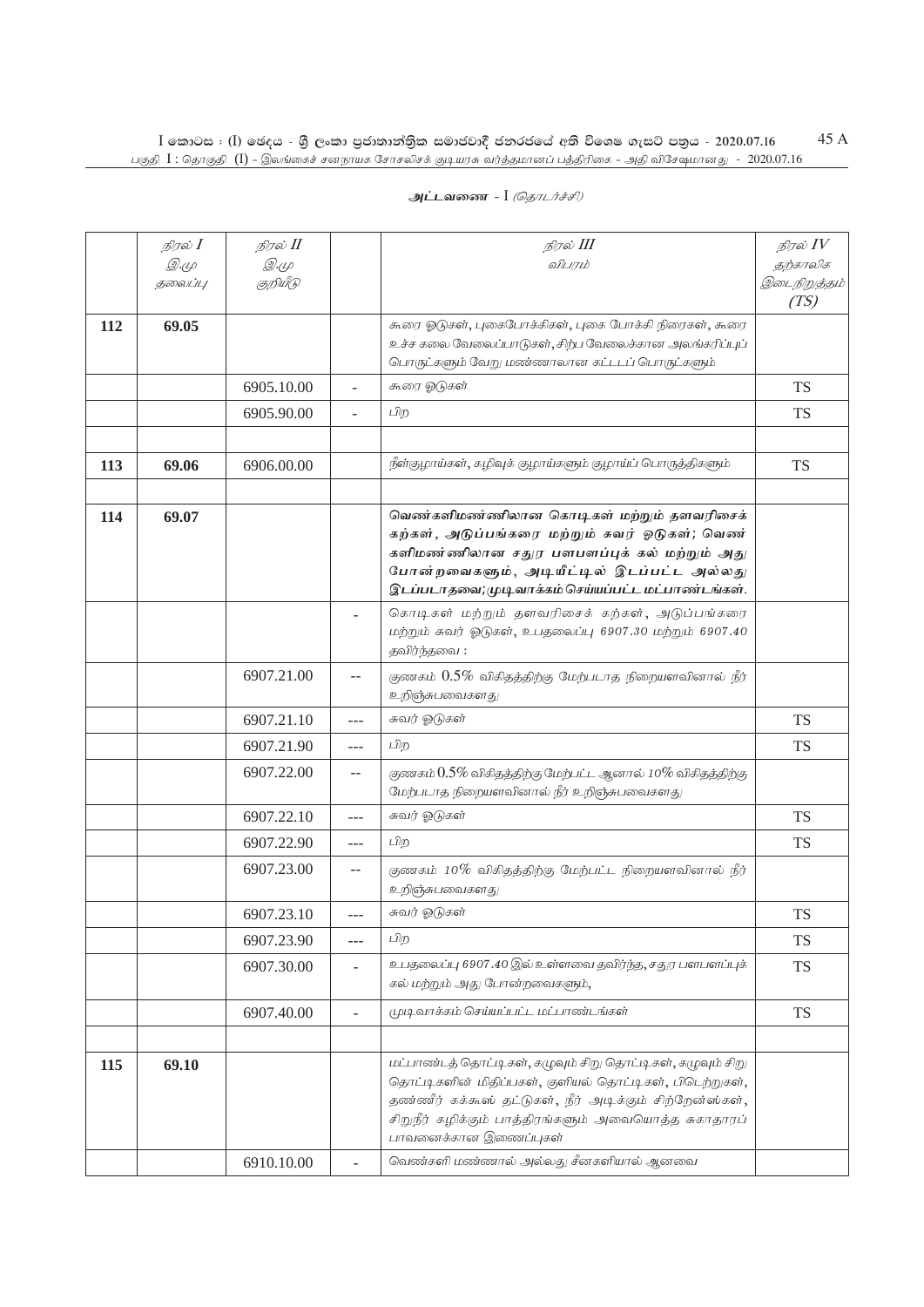|     | நிரல் I | நிரல் II    |                          | நிரல் III                                                                                                                       | நிரல் $IV$           |
|-----|---------|-------------|--------------------------|---------------------------------------------------------------------------------------------------------------------------------|----------------------|
|     | Q. (L   | <i>D</i> .4 |                          | விபரம்                                                                                                                          | தற்காலிக             |
|     | தலைப்பு | குறியீடு    |                          |                                                                                                                                 | இடைநிறுத்தம்<br>(TS) |
|     |         | 6910.10.10  | $---$                    | குந்தியிருந்து மலங் கழிக்கும் பாத்திரம்                                                                                         | <b>TS</b>            |
|     |         | 6910.10.90  | ---                      | பிற                                                                                                                             | <b>TS</b>            |
|     |         | 6910.90.00  | $\overline{\phantom{0}}$ | பிற:                                                                                                                            |                      |
|     |         | 6910.90.10  | $---$                    | குந்தியிருந்து மலங் கழிக்கும் பாத்திரம்                                                                                         | <b>TS</b>            |
|     |         | 6910.90.90  | ---                      | பிற                                                                                                                             | TS                   |
|     |         |             |                          |                                                                                                                                 |                      |
| 116 | 69.11   |             |                          | மேசைச் சாமான்கள், அடுக்களைச் சாமான்கள், பிற<br>வீட்டுப்பாவனைக்கான பொருட்கள்,குளியளறைகளுக்கான<br>பொருட்கள், வெண்களி மண்ணினாலானவை |                      |
|     |         | 6911.10.00  | $\overline{\phantom{a}}$ | மேசைச் சாமான்களும் சமயலறை சாமான்களும்                                                                                           | <b>TS</b>            |
|     |         | 6911.90.00  | $\sim$                   | பிற                                                                                                                             | <b>TS</b>            |
|     |         |             |                          |                                                                                                                                 |                      |
| 117 | 69.12   | 6912.00.00  |                          | வேறு மட்பாண்டங்களினாலான வீட்டுப் பாவனைப் பொருட்களும்<br>அடுக்களைச் சாமான்களும் குளியலறைகளுக்கான பொருட்களும்                     |                      |
|     |         | 6912.00.10  | $---$                    | மேசைச் சாமான்கள்                                                                                                                | <b>TS</b>            |
|     |         | 6912.00.90  | ---                      | பிற                                                                                                                             | <b>TS</b>            |
|     |         |             |                          |                                                                                                                                 |                      |
| 118 | 69.13   |             |                          | சிறு படி மங்களும் பிற அழகுபடுத்தும் மட்பாண்டப் பொருட்களும்                                                                      |                      |
|     |         | 6913.10.00  | $\overline{\phantom{a}}$ | வெண்களி மண்ணினால் அல்லது சீனக்களி மண்ணினால்<br>ஆனவை                                                                             | <b>TS</b>            |
|     |         | 6913.90.00  |                          | பிற                                                                                                                             |                      |
|     |         | 6913.90.10  | $---$                    | அலங்காரப் பொருட்கள்                                                                                                             | <b>TS</b>            |
|     |         | 6913.90.90  | $\overline{a}$           | பிற                                                                                                                             | <b>TS</b>            |
|     |         |             |                          |                                                                                                                                 |                      |
| 119 | 69.14   |             |                          | மண்ணாலான பொருட்கள்                                                                                                              |                      |
|     |         | 6914.10.00  |                          | வெண்களிமண்ணினாலான அல்லது சீனக் களிமண்ணினால்<br>ஆனவை                                                                             |                      |
|     |         | 6914.10.90  | ---                      | பிற                                                                                                                             | <b>TS</b>            |
|     |         |             |                          |                                                                                                                                 |                      |
| 120 | 71.17   |             |                          | போலி ஆபரணங்கள்                                                                                                                  |                      |
|     |         |             | $\overline{\phantom{a}}$ | விலையுயர்ந்த உலோகங்களினால் பூசப்பெற்ற அல்லது பூசப்படாத<br>உலோகங்களின்                                                           |                      |
|     |         | 7117.11.00  | $\mathrel{{-}-}$         | சட்டைகளின் கைகொழுவிகளும் பொத்தான்களும்                                                                                          | <b>TS</b>            |
|     |         | 7117.19.00  | $\overline{\phantom{m}}$ | பிற                                                                                                                             | <b>TS</b>            |
|     |         | 7117.90.00  | $\overline{\phantom{a}}$ | பிற                                                                                                                             | <b>TS</b>            |
|     |         |             |                          |                                                                                                                                 |                      |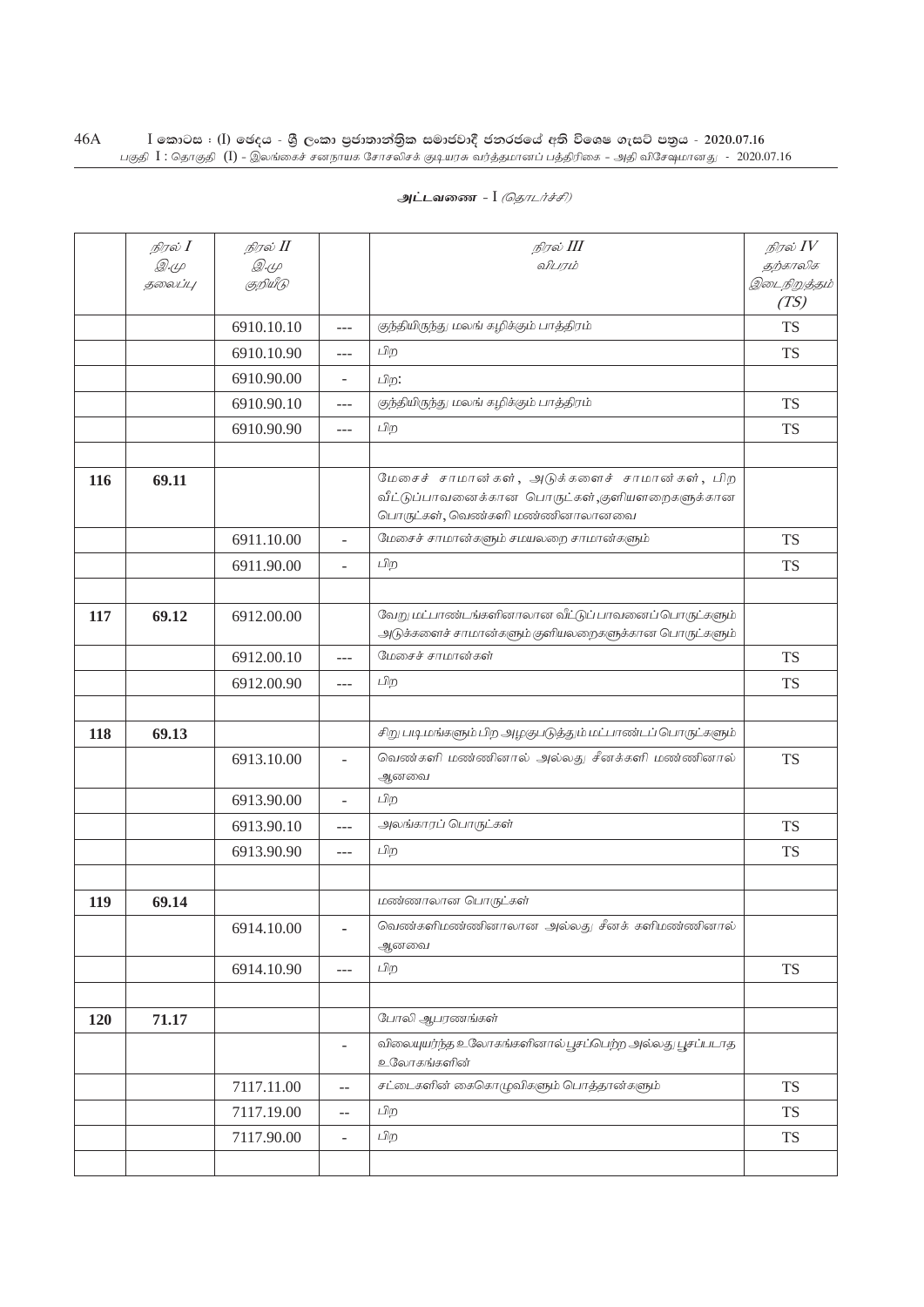|     | நிரல் I                | நிரல் II          |                   | நிரல் III                                                                                                                                                                                                                                                                                 | நிரல் $IV$               |
|-----|------------------------|-------------------|-------------------|-------------------------------------------------------------------------------------------------------------------------------------------------------------------------------------------------------------------------------------------------------------------------------------------|--------------------------|
|     | <i>D</i> .4<br>தலைப்பு | Q. (L<br>குறியீடு |                   | விபரம்                                                                                                                                                                                                                                                                                    | தற்காலிக<br>இடைநிறுத்தம் |
|     |                        |                   |                   |                                                                                                                                                                                                                                                                                           | (TS)                     |
| 121 | 73.23                  |                   |                   | மேசை, அடுக்களை அல்லது வேறு வீட்டுப் பாவனைக்குப்<br>பாவிக்கப்படும் பொருட்களும் அதன் பாகங்களும் இரும்பு<br>உருக்கினாலானவை : இரும்பு அல்லது உருக்கினாலான கம்பளி,<br>பாத்திர உரோஞ்சிகள், உரோஞ்சிகள் அல்லது மினுக்கும்<br>அட்டைகள், கையுறைகளும் அது போன்றவைகளும் இரும்பின்<br>அல்லது உருக்கின் |                          |
|     |                        | 7323.10.00        |                   | இரும்பின் அல்லது உருக்கின் கம்பளி, பாத்திர உரோஞ்சிகள்<br>அல்லது மினுக்கும் அட்டைகள், கையுறைகளும் அவை<br>போன்றவைகளும்                                                                                                                                                                      | <b>TS</b>                |
|     |                        |                   |                   | பிற:                                                                                                                                                                                                                                                                                      |                          |
|     |                        | 7323.91.00        | $-$               | வார்ப்பிரும்பின் எனாமல் இடப்படாதவை                                                                                                                                                                                                                                                        | <b>TS</b>                |
|     |                        | 7323.92.00        | $\qquad \qquad -$ | வார்ப்பிரும்பின் எனாமல் இடப்படாதவை                                                                                                                                                                                                                                                        | <b>TS</b>                |
|     |                        | 7323.93.00        | $-$               | துருப்பிடிக்காத இரும்பின்                                                                                                                                                                                                                                                                 | <b>TS</b>                |
|     |                        | 7323.94.00        | $\qquad \qquad -$ | இரும்பினாலான (வார்ப்பிரும்பினாலானவை தவிர்ந்த) அல்லது<br>உருக்கினாலானவை, எனாமல் இடப்படாதவை                                                                                                                                                                                                 | <b>TS</b>                |
|     |                        | 7323.99.00        | $-$               | பிற                                                                                                                                                                                                                                                                                       | <b>TS</b>                |
|     |                        |                   |                   |                                                                                                                                                                                                                                                                                           |                          |
| 122 | 76.15                  |                   |                   | அலுமினியத்தினாலான மேசை, அடுக்களை அல்லது பிற<br>வீட்டுப் பாவனைக்குரிய பொருள்களும் அவற்றின் பாகங்களும்<br>கலய உரோஞ்சிகள், மினுக்கும் அட்டைகள், கையுறைகள்,<br>அவையொத்த பொருள்களும் சுகாதாரப் பாவனைக்கான<br>அலுமினியத்தினாலான பொருள்களும் அவற்றின் பாகங்களும்                                 |                          |
|     |                        | 7615.10.00        |                   | மேசை, சமயலறை அல்லது வேறு வீட்டுப்பாவனை பொருட்களும்<br>அவற்றின் பாகங்களும்; பாத்திரம் சுத்தமாக்கிகள் மற்றும் சுத்தம்<br>செய்பவை அல்லது தடித்த அட்டைகள், கையுறை மற்றும்<br>அதுபோன்றவற்றினை மினுங்கச் செய்பவை                                                                                |                          |
|     |                        | 7615.10.10        | $---$             | கலய உரோஞ்சுகள், மினுக்கு அட்டைகள், மினுக்கிகள்,<br>கையுறைகளும் அவை போன்றவைகளும்                                                                                                                                                                                                           | <b>TS</b>                |
|     |                        | 7615.20.00        | ÷.                | சுகாதாரப் பாவனைக்கான பொருள்களும் அதன் பாகங்களும்                                                                                                                                                                                                                                          |                          |
|     |                        | 7615.20.10        | ---               | அடக்களைக் கழுவுத் தொட்டி                                                                                                                                                                                                                                                                  | <b>TS</b>                |
|     |                        | 7615.20.90        | $\overline{a}$    | பிற                                                                                                                                                                                                                                                                                       | <b>TS</b>                |
|     |                        |                   |                   |                                                                                                                                                                                                                                                                                           |                          |
| 123 | 86.05                  | 8605.00.00        |                   | புகையிரதம் அல்லது 'டிராம்' வண்டிப் பயணிகள்<br>பெட்டிகள்,தன்னியக்கம் அற்றவை பொருட்கள் ஏற்றிச் செல்லும்<br>வான்கள், அஞ்சல் அலுவலகப் பெட்டிகளும் ஏனைய விஷேட<br>காரணங்களுக்கான புகையிரத அல்லது 'டிராம்' வண்டிப்<br>பெட்டிகள், தன்னியக்கமில்லாதன (தலைப்பு 86.04 இன் கீழ்<br>வருவன நீங்களாக)    | <b>TS</b>                |
|     |                        |                   |                   |                                                                                                                                                                                                                                                                                           |                          |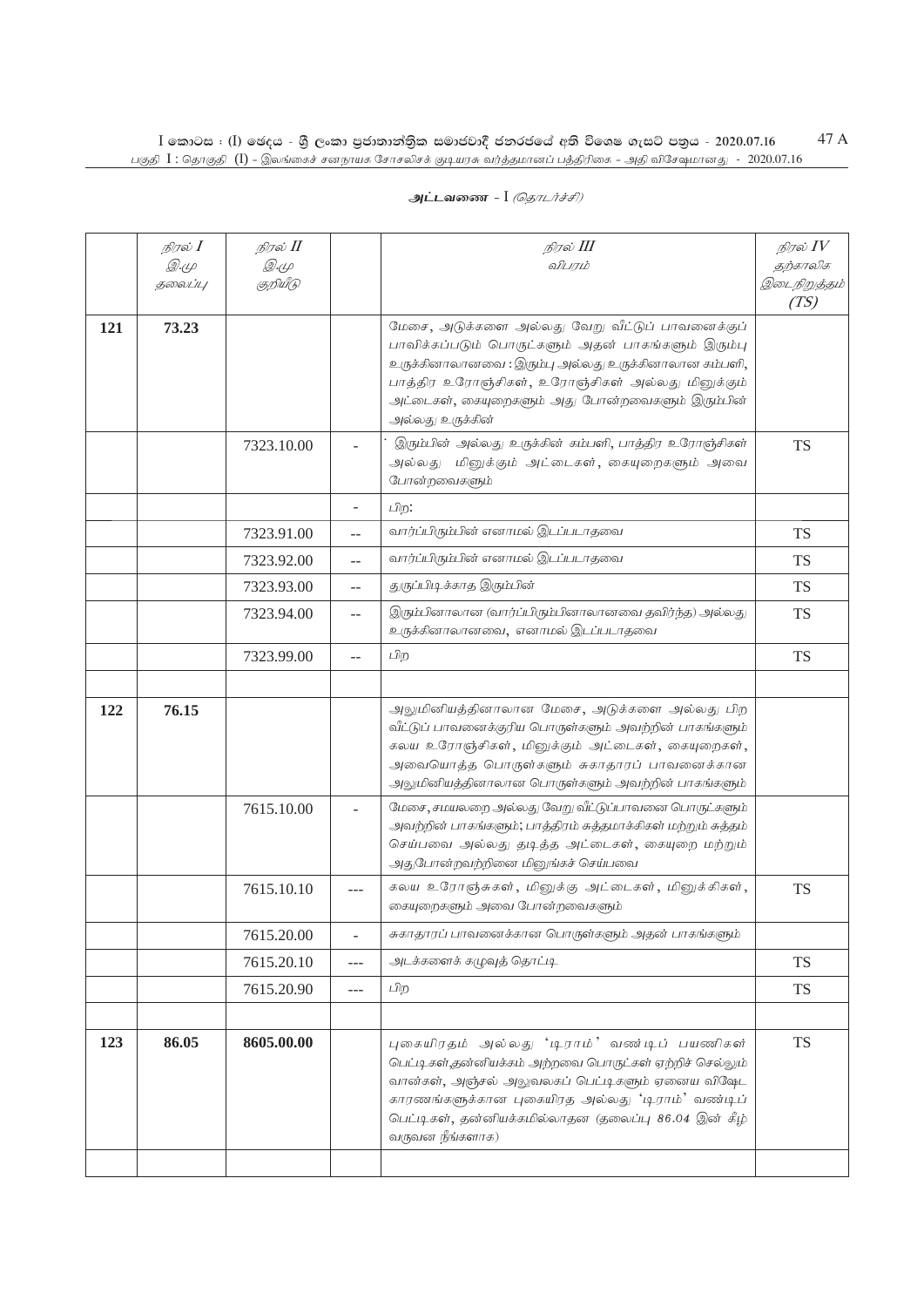|     | நிரல் I     | நிரல் II    |                | நிரல் III                                                                                                                                                                                                      | நிரல் $\mathit{IV}$  |
|-----|-------------|-------------|----------------|----------------------------------------------------------------------------------------------------------------------------------------------------------------------------------------------------------------|----------------------|
|     | <i>D</i> .4 | <i>D</i> .4 |                | விபரம்                                                                                                                                                                                                         | தற்காலிக             |
|     | தலைப்பு     | குறியீடு    |                |                                                                                                                                                                                                                | இடைநிறுத்தம்<br>(TS) |
| 124 | 87.02       |             |                | ஓட்டுபவர் அடங்கலாக, பத்து அல்லது அதற்கு மேற்பட்ட<br>நபர்கள் பிரயாணம் செய்வதற்கான மோட்டார் வாகனங்கள்                                                                                                            |                      |
|     |             | 8702.10.00  |                | பொறிமுறை அழுத்த உள்ளக எரிநிலை ஆடுதண்டு<br>இயந்திரத்தினை மாத்திரம் கொண்ட (டீசல் அல்லது<br>பகுதியளவில்-டீசல்)                                                                                                    |                      |
|     |             |             | ---            | ஓட்டுபவர் அடங்கலாக, 13 நபர்களுக்குக் குறைவானவர்கள்<br>(வயது வந்தவர்கள்) பிரயாணம் செய்வதற்கான மோட்டார்<br>வாகனங்கள், மூன்றரை வருடங்களுக்கு மேற்படாதவை                                                           |                      |
|     |             | 8702.10.12  | ----           | தலைப்பு 87.03 இன் கீழான மாற்றியமைக்கப்பட்ட வாகனங்கள்,<br>இரண்டு வருடங்களுக்கு மேற்படாதவை                                                                                                                       | <b>TS</b>            |
|     |             | 8702.10.19  | $- - - -$      | பிற                                                                                                                                                                                                            | <b>TS</b>            |
|     |             |             | $---$          | ஓட்டுபவர் அடங்கலாக 13 அல்லது அதற்கு மேற்பட்ட நபர்கள்<br>(வயது வந்தவர்கள்) ஆனால் 25 நபர்களுக்குக் குறைவானவர்கள்<br>(வயது வந்தவர்கள்) பிரயாணம் செய்வதற்கான மோட்டார்<br>வாகனங்கள், 5 வருடங்களுக்கு மேற்பட்டவை     |                      |
|     |             | 8702.10.32  | ----           | தலைப்பு 87.03 இன் கீழான மாற்றியமைக்கப்பட்ட வாகனங்கள்,<br>இரண்டு வருடங்களுக்கு மேற்படாதவை                                                                                                                       | <b>TS</b>            |
|     |             | 8702.10.39  | $- - - -$      | பிற                                                                                                                                                                                                            | <b>TS</b>            |
|     |             |             | ---            | ஓட்டுபவர் அடங்கலாக 25 அல்லது அதற்கு மேற்பட்ட நபர்கள்<br>(வயது வந்தவர்கள்) ஆனால் 35 நபர்களுக்குக் குறைவானவர்கள்<br>(வயது வந்தவர்கள்) பிரயாணம் செய்வதற்கான மோட்டார்<br>வாகனங்கள், பத்து வருடங்களுக்கு மேற்படாதவை |                      |
|     |             | 8702.10.53  | ----           | தலைப்பு 87.03 இன் கீழான மாற்றியமைக்கப்பட்ட வாகனங்கள்,<br>இரண்டு வருடங்களுக்கு மேற்படாதவை                                                                                                                       | <b>TS</b>            |
|     |             | 8702.10.55  | $- - - -$      | பிற, 5 வருடங்களுக்கு மேற்படாதவை                                                                                                                                                                                | <b>TS</b>            |
|     |             | 8702.10.59  | ----           | பிற                                                                                                                                                                                                            | <b>TS</b>            |
|     |             |             | $---$          | பிற, பத்து வருடங்களுக்கு மேற்படாதவை                                                                                                                                                                            |                      |
|     |             | 8702.10.73  | $--- -$        | தலைப்பு 87.03 இன் கீழான மாற்றியமைக்கப்பட்ட வாகனங்கள்,<br>இரண்டு வருடங்களுக்கு மேற்படாதவை                                                                                                                       | <b>TS</b>            |
|     |             | 8702.10.75  | $- - - -$      | பிற, ஐந்து வருடங்களுக்கு மேற்படாதவை                                                                                                                                                                            | <b>TS</b>            |
|     |             | 8702.10.79  | $- - - -$      | பிற                                                                                                                                                                                                            | <b>TS</b>            |
|     |             |             | $---$          | பிற, பத்து வருடங்களுக்கு மேற்பட்டவை                                                                                                                                                                            |                      |
|     |             | 8702.20.00  | $\overline{a}$ | பொறிமுறை அழுத்த உள்ளக எரிநிலை ஆடுதண்டு இயந்திரம்<br>(டீசல் அல்லது பகுதியளவில்-டீசல்) மற்றும் உந்து விசைக்கான<br>மோட்டார்களாக மின்சார மோட்டார் ஆகிய இரண்டினையும்<br>கொண்டவை                                     |                      |
|     |             |             | ---            | ஓட்டுபவர் அடங்கலாக, 13 நபர்களுக்குக் குறைவானவர்கள்<br>(வயது வந்தவர்கள்) பிரயாணம் செய்வதற்கான மோட்டார்<br>வாகனங்கள், மூன்றரை வருடங்களுக்கு மேற்படாதவை                                                           |                      |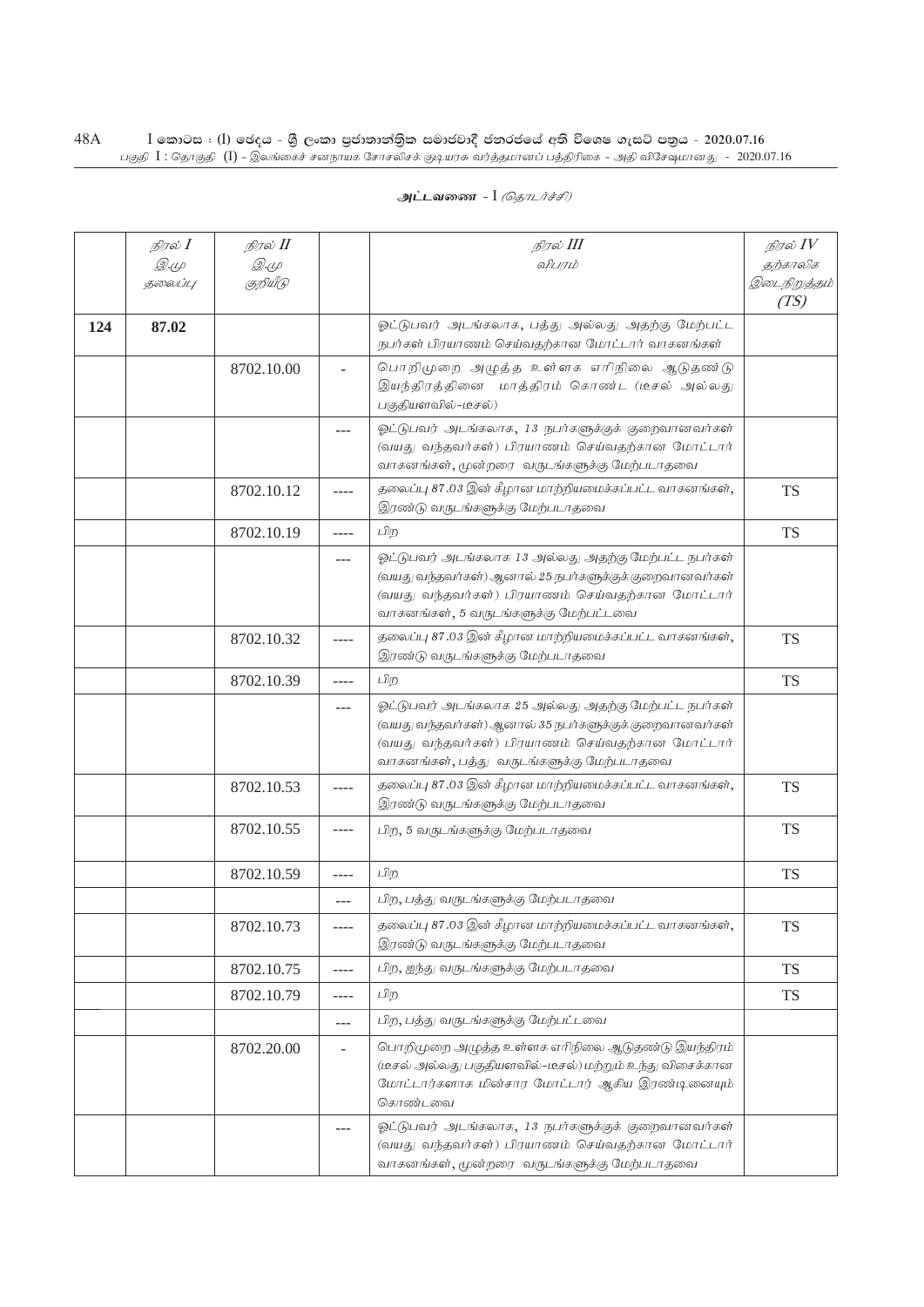| நிரல் I<br>$\mathscr{D} \in \mathscr{L}$<br>தலைப்பு | நிரல் <b>II</b><br><i>D</i> .4<br>குறியீடு |           | நிரல் III<br>விபரம்                                                                                                                                                                                         | நிரல் $IV$<br>தற்காலிக<br>இடைநிறுத்தம்<br>(TS) |
|-----------------------------------------------------|--------------------------------------------|-----------|-------------------------------------------------------------------------------------------------------------------------------------------------------------------------------------------------------------|------------------------------------------------|
|                                                     | 8702.20.11                                 | $- - - -$ | தலைப்பு 87.03 இன் கீழான மாற்றியமைக்கப்பட்ட வாகனங்கள்,<br>இரண்டு வருடங்களுக்கு மேற்படாதவை                                                                                                                    | <b>TS</b>                                      |
|                                                     | 8702.20.19                                 | $--- -$   | பிற                                                                                                                                                                                                         | <b>TS</b>                                      |
|                                                     |                                            | ---       | ஓட்டுபவர் அடங்கலாக, 13 நபர்களுக்குக் குறைவானவர்கள்<br>(வயது வந்தவர்கள்) பிரயாணம் செய்வதற்கான மோட்டார்<br>வாகனங்கள், மூன்றரை வருடங்களுக்கு மேற்பட்டவை                                                        |                                                |
|                                                     | 8702.20.31                                 | $---$     | தலைப்பு 87.03 இன் கீழான மாற்றியமைக்கப்பட்ட வாகனங்கள்,<br>இரண்டு வருடங்களுக்கு மேற்படாதவை                                                                                                                    | <b>TS</b>                                      |
|                                                     | 8702.20.39                                 | $- - - -$ | பிற                                                                                                                                                                                                         | <b>TS</b>                                      |
|                                                     |                                            | $---$     | ஓட்டுபவர் அடங்கலாக 25 அல்லது அதற்கு மேற்பட்ட நபர்கள்<br>(வயது வந்தவர்கள்) ஆனால் 35 நபர்களுக்குக் குறைவானவர்கள்<br>(வயது வந்தவர்கள்) பிரயாணம் செய்வதற்கான மோட்டார்<br>வாகனங்கள், 10 வருடங்களுக்கு மேற்பட்டவை |                                                |
|                                                     | 8702.20.51                                 | $- - - -$ | தலைப்பு 87.03 இன் கீழான மாற்றியமைக்கப்பட்ட வாகனங்கள்,<br>இரண்டு வருடங்களுக்கு மேற்படாதவை                                                                                                                    | <b>TS</b>                                      |
|                                                     | 8702.20.53                                 | ----      | பிற, ஐந்து வருடங்களுக்கு மேற்படாதவை                                                                                                                                                                         | <b>TS</b>                                      |
|                                                     | 8702.20.59                                 | ----      | பிற                                                                                                                                                                                                         | <b>TS</b>                                      |
|                                                     |                                            | $---$     | பிற, பத்து வருடங்களுக்கு மேற்படாதவை                                                                                                                                                                         |                                                |
|                                                     | 8702.20.71                                 | ----      | தலைப்பு 87.03 இன் கீழான மாற்றியமைக்கப்பட்ட வாகனங்கள்,<br>இரண்டு வருடங்களுக்கு மேற்படாதவை                                                                                                                    | <b>TS</b>                                      |
|                                                     | 8702.20.73                                 | $---$     | பிற, ஐந்து வருடங்களுக்கு மேற்படாதவை                                                                                                                                                                         | <b>TS</b>                                      |
|                                                     | 8702.20.79                                 | $---$     | பிற                                                                                                                                                                                                         | <b>TS</b>                                      |
|                                                     |                                            | $---$     | பிற, பத்து வருடங்களுக்கு மேற்பட்டவை                                                                                                                                                                         |                                                |
|                                                     | 8702.30.00                                 | $\sim$    | பொறிமுறை அழுத்த உள்ளக எரிநிலை ஆடுதண்டு இயந்திரம்<br>மற்றும் உந்து விசைக்கான மோட்டார்களாக மின்சார மோட்டார்<br>ஆகிய இரண்டினையும் கொண்டவை                                                                      |                                                |
|                                                     |                                            | $---$     | ஓட்டுபவர் அடங்கலாக, 13 நபர்களுக்குக் குறைவானவர்கள்<br>(வயது வந்தவர்கள்) பிரயாணம் செய்வதற்கான மோட்டார்<br>வாகனங்கள், மூன்றரை வருடங்களுக்கு மேற்படாதவை                                                        |                                                |
|                                                     | 8702.30.11                                 | ----      | தலைப்பு 87.03 இன் கீழான மாற்றியமைக்கப்பட்ட வாகனங்கள்,<br>இரண்டு வருடங்களுக்கு மேற்படாதவை                                                                                                                    | <b>TS</b>                                      |
|                                                     | 8702.30.19                                 | $- - - -$ | பிற                                                                                                                                                                                                         | <b>TS</b>                                      |
|                                                     |                                            | $---$     | ஓட்டுபவர் அடங்கலாக 13 அல்லது அதற்கு மேற்பட்ட நபர்கள்<br>(வயது வந்தவர்கள்) ஆனால் 25 நபர்களுக்குக் குறைவானவர்கள்<br>(வயது வந்தவர்கள்) பிரயாணம் செய்வதற்கான மோட்டார்<br>வாகனங்கள்,5 வருடங்களுக்கு மேற்படாதவை   |                                                |
|                                                     | 8702.30.31                                 | ----      | தலைப்பு 87.03 இன் கீழான மாற்றியமைக்கப்பட்ட வாகனங்கள்,<br>இரண்டு வருடங்களுக்கு மேற்படாதவை                                                                                                                    | <b>TS</b>                                      |
|                                                     | 8702.30.39                                 | $\cdots$  | பிற                                                                                                                                                                                                         | <b>TS</b>                                      |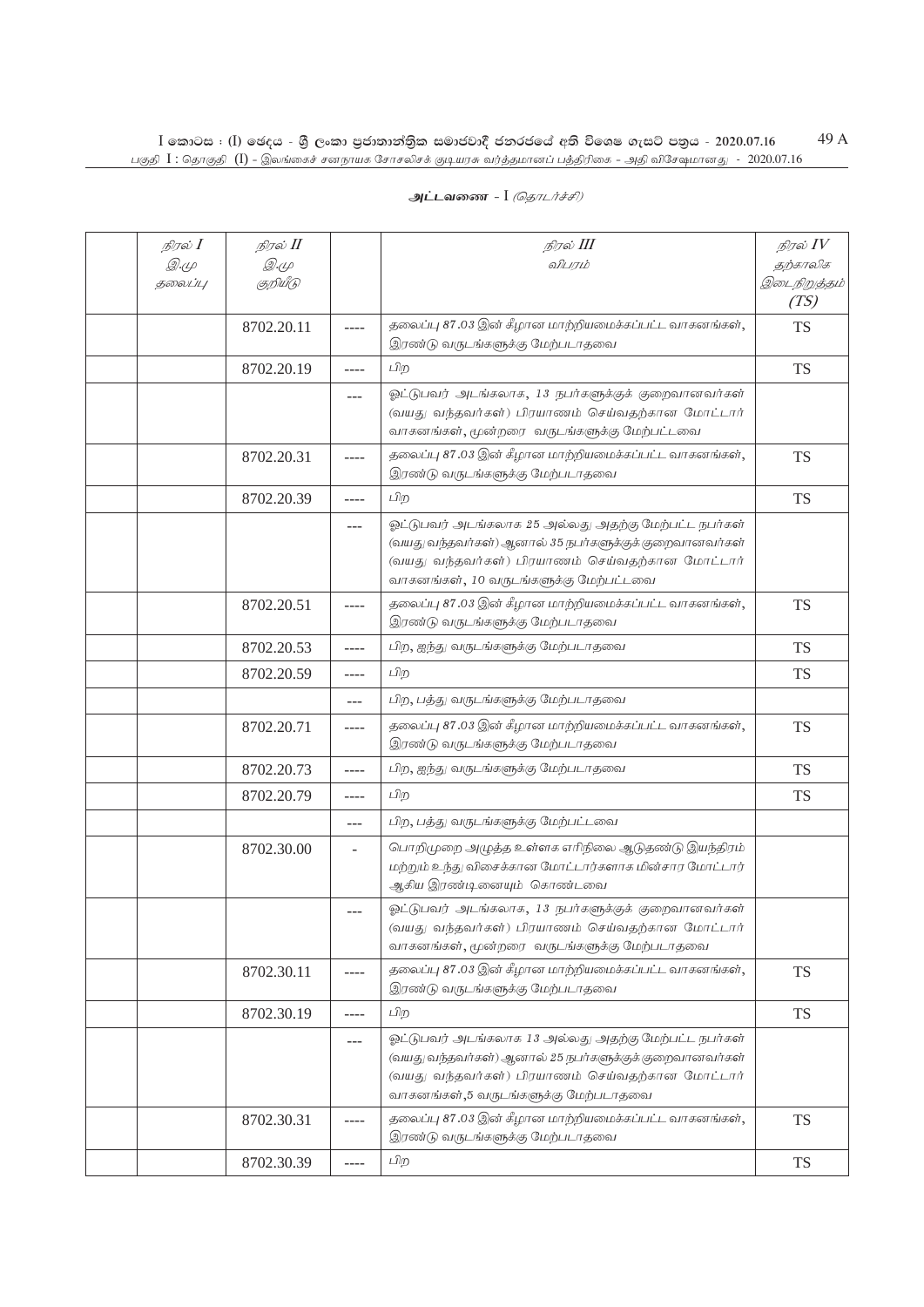| நிரல் <b>I</b>         | நிரல் II                |       | நிரல் III                                                                                                                                                                                                  | நிரல் $IV$               |
|------------------------|-------------------------|-------|------------------------------------------------------------------------------------------------------------------------------------------------------------------------------------------------------------|--------------------------|
| <i>D</i> .4<br>தலைப்பு | <i>D</i> .4<br>குறியீடு |       | விபரம்                                                                                                                                                                                                     | தற்காலிக<br>இடைநிறுத்தம் |
|                        |                         |       |                                                                                                                                                                                                            | (TS)                     |
|                        |                         | ---   | ஓட்டுபவர் அடங்கலாக 25 அல்லது அதற்கு மேற்பட்ட நபர்கள்                                                                                                                                                       |                          |
|                        |                         |       | (வயது வந்தவர்கள்) ஆனால் 35 நபர்களுக்குக் குறைவானவர்கள்                                                                                                                                                     |                          |
|                        |                         |       | (வயது வந்தவர்கள்) பிரயாணம் செய்வதற்கான மோட்டார்<br>வாகனங்கள், பத்து வருடங்களுக்கு மேற்படாதவை                                                                                                               |                          |
|                        | 8702.30.51              |       | தலைப்பு 87.03 இன் கீழான மாற்றியமைக்கப்பட்ட வாகனங்கள்,                                                                                                                                                      | <b>TS</b>                |
|                        |                         |       | இரண்டு வருடங்களுக்கு மேற்படாதவை                                                                                                                                                                            |                          |
|                        | 8702.30.53              |       | பிற, ஐந்து வருடங்களுக்கு மேற்படாதவை                                                                                                                                                                        | <b>TS</b>                |
|                        | 8702.30.59              | ----  | பிற                                                                                                                                                                                                        | TS                       |
|                        |                         | ---   | பிற, பத்து வருடங்களுக்கு மேற்படாதவை                                                                                                                                                                        |                          |
|                        | 8702.30.71              | ----  | தலைப்பு 87.03 இன் கீழான மாற்றியமைக்கப்பட்ட வாகனங்கள்,<br>இரண்டு வருடங்களுக்கு மேற்படாதவை                                                                                                                   | <b>TS</b>                |
|                        | 8702.30.73              | ----  | பிற, ஐந்து வருடங்களுக்கு மேற்படாதவை                                                                                                                                                                        | <b>TS</b>                |
|                        | 8702.30.79              | ----  | பிற                                                                                                                                                                                                        | <b>TS</b>                |
|                        |                         | $---$ | பிற, பத்து வருடங்களுக்கு மேற்பட்டவை                                                                                                                                                                        |                          |
|                        | 8702.40.00              |       | உந்துவிசைக்கான மின்சார மோட்டருடன் மாத்திரம்<br>கொண்டவை                                                                                                                                                     |                          |
|                        |                         | ---   | ஓட்டுபவர் அடங்கலாக, 13 நபர்களுக்குக் குறைவானவர்கள்<br>(வயது வந்தவர்கள்) பிரயாணம் செய்வதற்கான மோட்டார்<br>வாகனங்கள், மூன்றரை வருடங்களுக்கு மேற்படாதவை                                                       |                          |
|                        | 8702.40.11              | ----  | தலைப்பு 87.03 இன் கீழான மாற்றியமைக்கப்பட்ட வாகனங்கள்,<br>இரண்டு வருடங்களுக்கு மேற்படாதவை                                                                                                                   | <b>TS</b>                |
|                        | 8702.40.19              | ----  | பிற                                                                                                                                                                                                        | TS                       |
|                        |                         | ---   | ஓட்டுபவர் அடங்கலாக, 13 நபர்களுக்குக் குறைவானவர்கள்<br>(வயது வந்தவர்கள்) பிரயாணம் செய்வதற்கான மோட்டார்<br>வாகனங்கள், மூன்றரை வருடங்களுக்கு மேற்பட்டவை                                                       |                          |
|                        | 8702.40.31              | ----  | தலைப்பு 87.03 இன் கீழான மாற்றியமைக்கப்பட்ட வாகனங்கள்,<br>இரண்டு வருடங்களுக்கு மேற்படாதவை                                                                                                                   | <b>TS</b>                |
|                        | 8702.40.39              | ----  | பிற                                                                                                                                                                                                        | <b>TS</b>                |
|                        |                         | ---   | ஓட்டுபவர் அடங்கலாக 25அல்லது அதற்கு மேற்பட்ட நபர்கள்<br>(வயது வந்தவர்கள்) ஆனால் 35 நபர்களுக்குக் குறைவானவர்கள்<br>(வயது வந்தவர்கள்) பிரயாணம் செய்வதற்கான மோட்டார்<br>வாகனங்கள், 10 வருடங்களுக்கு மேற்படாதவை |                          |
|                        | 8702.40.51              |       | தலைப்பு 87.03 இன் கீழான மாற்றியமைக்கப்பட்ட வாகனங்கள்,<br>இரண்டு வருடங்களுக்கு மேற்படாதவை                                                                                                                   | <b>TS</b>                |
|                        | 8702.40.53              | ----  | பிற, ஐந்து வருடங்களுக்கு மேற்படாதவை                                                                                                                                                                        | TS                       |
|                        | 8702.40.59              | ----  | பிற                                                                                                                                                                                                        | TS                       |
|                        |                         | ---   | பிற, 10 வருடங்களுக்கு மேற்படாதவை                                                                                                                                                                           |                          |
|                        | 8702.40.71              | ----  | தலைப்பு 87.03 இன் கீழான மாற்றியமைக்கப்பட்ட வாகனங்கள்,<br>இரண்டு வருடங்களுக்கு மேற்படாதவை                                                                                                                   | <b>TS</b>                |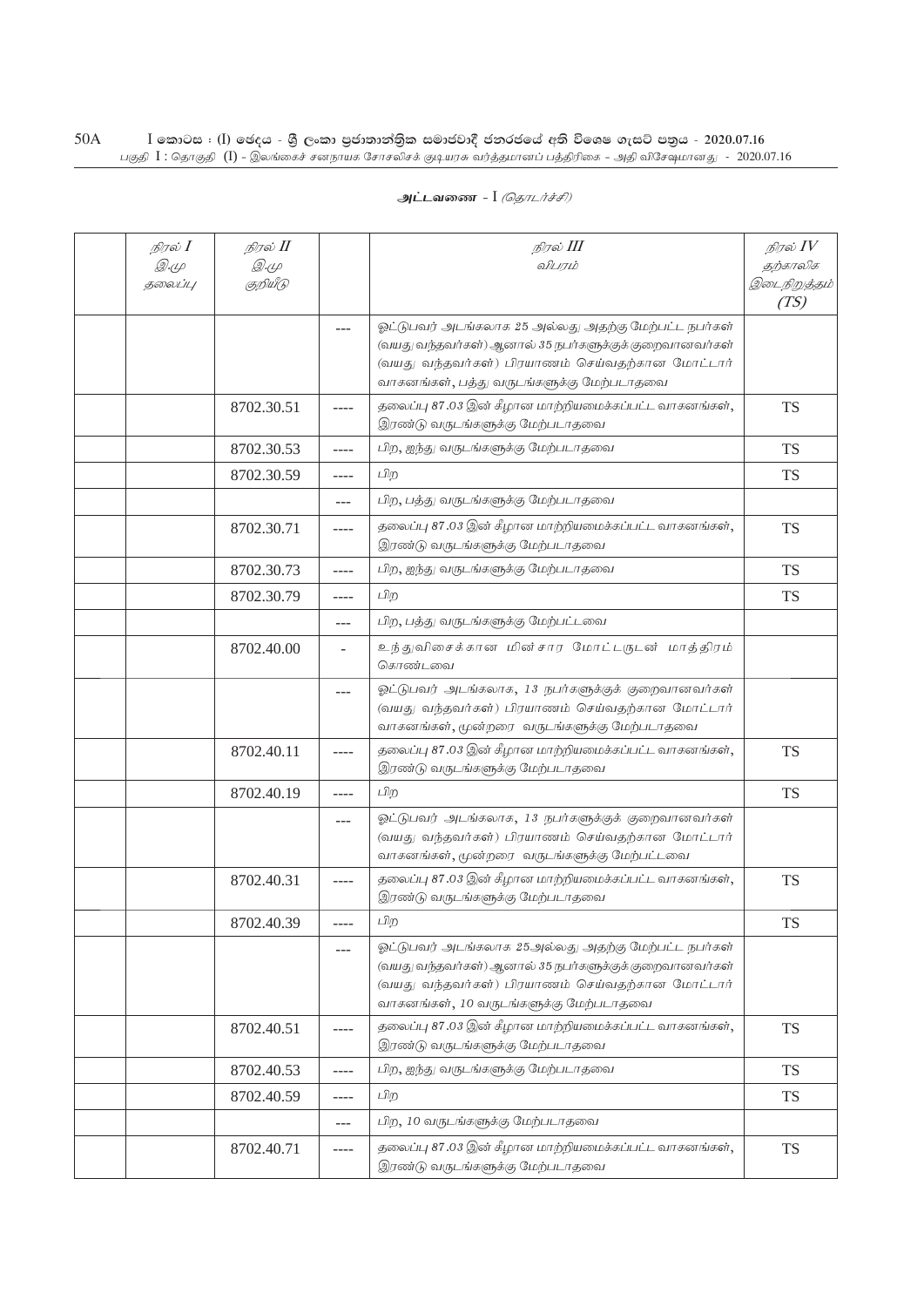|     | நிரல் $I$<br>$\mathscr{D} \in \mathscr{L}$<br>தலைப்பு | நிரல் II<br><i>D</i> .4<br>குறியீடு |                          | நிரல் III<br>விபரம்                                                                                                                                                                                            | நிரல் $IV$<br>தற்காலிக<br>இடைநிறுத்தம்<br>(TS) |
|-----|-------------------------------------------------------|-------------------------------------|--------------------------|----------------------------------------------------------------------------------------------------------------------------------------------------------------------------------------------------------------|------------------------------------------------|
|     |                                                       | 8702.40.73                          | $---$                    | பிற, ஐந்து வருடங்களுக்கு மேற்படாதவை                                                                                                                                                                            | <b>TS</b>                                      |
|     |                                                       | 8702.40.79                          | ----                     | பிற                                                                                                                                                                                                            | <b>TS</b>                                      |
|     |                                                       |                                     | $---$                    | பிற, 10 வருடங்களுக்கு மேற்பட்டவை                                                                                                                                                                               |                                                |
|     |                                                       | 8702.90.00                          | $\overline{\phantom{a}}$ | பிற                                                                                                                                                                                                            |                                                |
|     |                                                       |                                     | ---                      | ஓட்டுபவர் அடங்கலாக, 13 நபர்களுக்குக் குறைவானவர்கள்<br>(வயது வந்தவர்கள்) பிரயாணம் செய்வதற்கான மோட்டார்<br>வாகனங்கள், மூன்றரை வருடங்களுக்கு மேற்படாதவை                                                           |                                                |
|     |                                                       | 8702.90.12                          | $- - - -$                | தலைப்பு 87.03 இன் கீழான மாற்றியமைக்கப்பட்ட வாகனங்கள்,<br>இரண்டு வருடங்களுக்கு மேற்படாதவை                                                                                                                       | <b>TS</b>                                      |
|     |                                                       | 8702.90.19                          | $- - - -$                | பிற                                                                                                                                                                                                            | <b>TS</b>                                      |
|     |                                                       |                                     | $---$                    | ஓட்டுபவர் அடங்கலாக 13 அல்லது அதற்கு மேற்பட்ட நபர்கள்<br>(வயது வந்தவர்கள்) ஆனால் 25 நபர்களுக்குக் குறைவானவர்கள்<br>(வயது வந்தவர்கள்) பிரயாணம் செய்வதற்கான மோட்டார்<br>வாகனங்கள்,5 வருடங்களுக்கு மேற்படாதவை      |                                                |
|     |                                                       | 8702.90.32                          | $- - - -$                | தலைப்பு 87.03 இன் கீழான மாற்றியமைக்கப்பட்ட வாகனங்கள்,<br>இரண்டு வருடங்களுக்கு மேற்படாதவை                                                                                                                       | <b>TS</b>                                      |
|     |                                                       | 8702.90.39                          | $- - - -$                | பிற                                                                                                                                                                                                            | <b>TS</b>                                      |
|     |                                                       |                                     | $---$                    | ஓட்டுபவர் அடங்கலாக 25 அல்லது அதற்கு மேற்பட்ட நபர்கள்<br>(வயது வந்தவர்கள்) ஆனால் 35 நபர்களுக்குக் குறைவானவர்கள்<br>(வயது வந்தவர்கள்) பிரயாணம் செய்வதற்கான மோட்டார்<br>வாகனங்கள், பத்து வருடங்களுக்கு மேற்பட்டவை |                                                |
|     |                                                       | 8702.90.53                          | $- - - -$                | தலைப்பு 87.03 இன் கீழான மாற்றியமைக்கப்பட்ட வாகனங்கள்,<br>இரண்டு வருடங்களுக்கு மேற்படாதவை                                                                                                                       | <b>TS</b>                                      |
|     |                                                       | 8702.90.55                          | ----                     | பிற, ஐந்து வருடங்களுக்கு மேற்படாதவை                                                                                                                                                                            | <b>TS</b>                                      |
|     |                                                       | 8702.90.59                          | ----                     | பிற                                                                                                                                                                                                            | <b>TS</b>                                      |
|     |                                                       |                                     | $---$                    | பிற, பத்து வருடங்களுக்கு மேற்படாதவை                                                                                                                                                                            |                                                |
|     |                                                       | 8702.90.73                          | $---$                    | தலைப்பு 87.03 இன் கீழான மாற்றியமைக்கப்பட்ட வாகனங்கள்,<br>இரண்டு வருடங்களுக்கு மேற்படாதவை                                                                                                                       | <b>TS</b>                                      |
|     |                                                       | 8702.90.75                          | $- - - -$                | பிற, ஐந்து வருடங்களுக்கு மேற்படாதவை                                                                                                                                                                            | <b>TS</b>                                      |
|     |                                                       | 8702.90.79                          | ----                     | பிற                                                                                                                                                                                                            | <b>TS</b>                                      |
|     |                                                       |                                     |                          |                                                                                                                                                                                                                |                                                |
| 125 | 87.03                                                 |                                     |                          | ஸ்ரேசன் வெகன் மற்றும் பந்தயக் கார்கள் அடங்கலாக,<br>பிரதானமாக பயணிகளது போக்குவரத்துக்காக<br>வடிவமைக்கப்பட்ட (87.02 ஆம் தலைப்பிலக்கத்திலானவை<br>தவிர) மோட்டார் கார்கள் மற்றும் பிற மோட்டார்<br>வாகனங்கள்         |                                                |
|     |                                                       | 8703.10.00                          |                          | பனிக்கட்டிகளில் பிரயாணம் செய்வதற்காக விசேடமாக<br>வடிவமைக்கப்பட்ட வாகனங்கள், கொல்ப் கார்கள் மற்றும்<br>அவை போன்ற வாகனங்களும்:                                                                                   |                                                |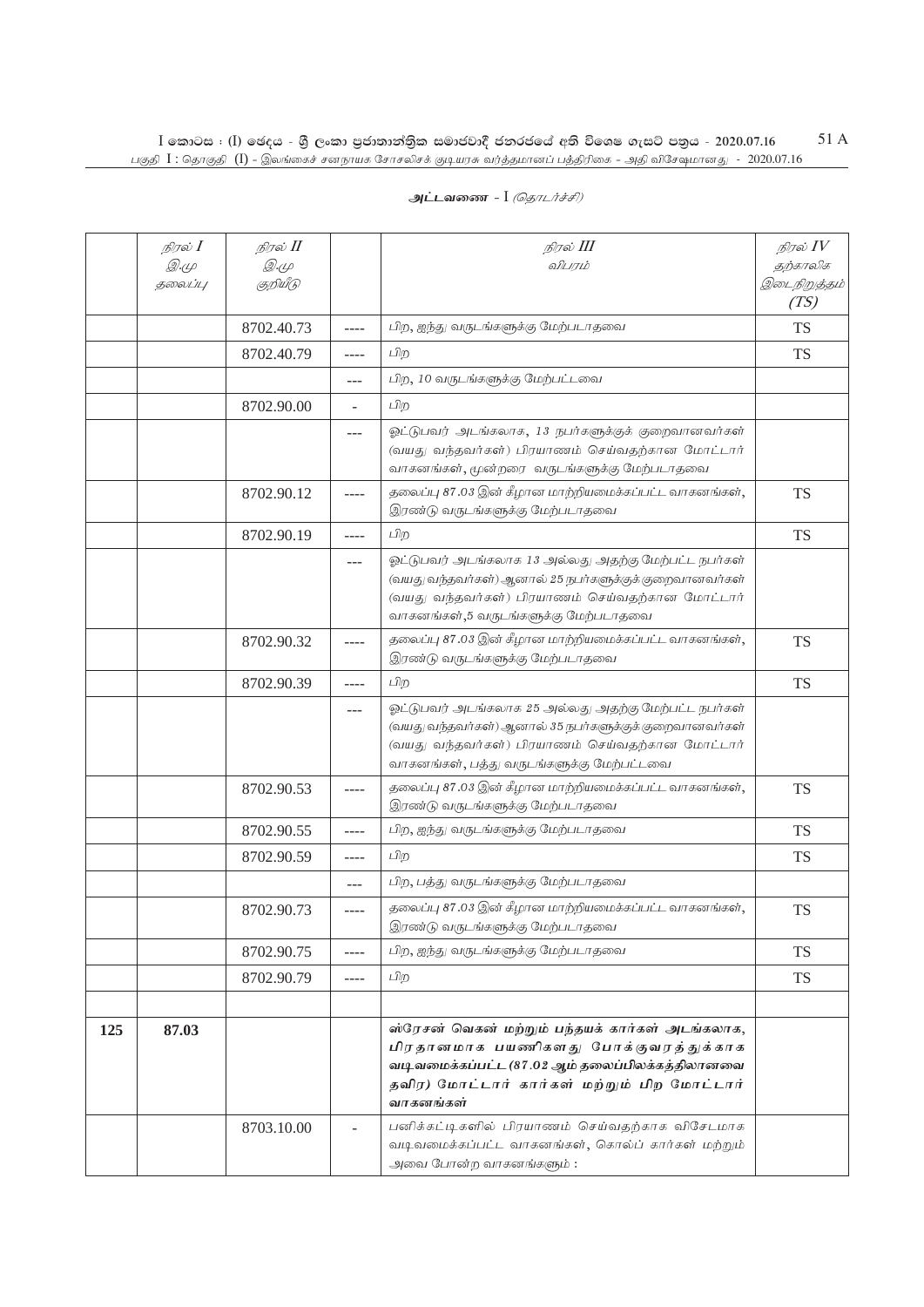| அட்டவணை - I <i>(தொடர்ச்சி)</i> |  |  |  |
|--------------------------------|--|--|--|
|--------------------------------|--|--|--|

| நிரல் $I$<br><i>@.மு</i><br>தலைப்பு | நிரல் II<br><i>D</i> .4<br>குறியீடு |       | நிரல் III<br>விபரம்                                                                                                                                     | நிரல் $IV$<br>தற்காலிக<br>இடைநிறுத்தம்<br>(TS) |
|-------------------------------------|-------------------------------------|-------|---------------------------------------------------------------------------------------------------------------------------------------------------------|------------------------------------------------|
|                                     |                                     | $---$ | மூன்று வருடங்களுக்கு மேற்படாதவை                                                                                                                         |                                                |
|                                     | 8703.10.11                          | ----  | மின்சார கொல்ப் கார்                                                                                                                                     | TS                                             |
|                                     | 8703.10.19                          | ----  | பிற                                                                                                                                                     | TS                                             |
|                                     |                                     | ---   | முச்சக்கர வாகனங்கள                                                                                                                                      |                                                |
|                                     | 8703.21.52                          | ----  | பிற, திரவ எரிபொருள் வாயுவினால் செலுத்தத்தக்கவை,<br>இரண்டு வருடங்களுக்கு மேற்படாதவை                                                                      | <b>TS</b>                                      |
|                                     | 8703.21.54                          | ----  | பிற, இரண்டு வருடங்களுக்கு மேற்படாதவை                                                                                                                    | <b>TS</b>                                      |
|                                     |                                     | ---   | ஸ்ரேசன் வெகன்கள் மற்றும் பந்தயக் கார்கள் அடங்கலான<br>மோட்டார் கார்கள், மூன்று வருடங்களுக்கு மேற்படாதவை                                                  |                                                |
|                                     | 8703.21.62                          | ----  | கோ-காட்                                                                                                                                                 | TS                                             |
|                                     | 8703.21.63                          | ----  | பிற, உருளைக் கொள்ளவானது 300 சி.சி க்கு மேற்படாதவை,<br>நான்கு சக்கர வண்டி உள்ளடங்கலாக                                                                    | <b>TS</b>                                      |
|                                     | 8703.21.64                          | ----  | ஓல் டெர்ரயின் (அனைத்து இடங்களிலும் செலுத்தத்தகு<br>வாகனம்) வாகனம்                                                                                       | <b>TS</b>                                      |
|                                     | 8703.21.69                          | ----  | பிற                                                                                                                                                     | <b>TS</b>                                      |
|                                     |                                     | ---   | ஸ்ரேசன் வெகன்கள் மற்றும் பந்தயக் கார்கள் அடங்கலான<br>மோட்டார் கார்கள், மூன்று வருடங்களுக்கு மேற்பட்டவை                                                  |                                                |
|                                     | 8703.21.73                          | ----  | ஓல் டெர்ரயின் (அனைத்து இடங்களிலும் செலுத்தத்தகு<br>வாகனம்) வாகனம்                                                                                       | <b>TS</b>                                      |
|                                     |                                     | ----  | பிற                                                                                                                                                     |                                                |
|                                     | 8703.21.92                          | ----  | மூன்று வருடங்களுக்கு மேற்படாதவை                                                                                                                         | <b>TS</b>                                      |
|                                     | 8703.22.00                          | $-$   | உருளைக் கொள்ளளவானது 1,000 சி.சிக்கு மேற்பட்ட ஆனால்<br>1,500 சி.சி க்கு மேற்படாதவை                                                                       |                                                |
|                                     | 8703.22.50                          | ---   | ஸ்ரேசன் வெகன்கள் மற்றும் பந்தயக் கார்கள் அடங்கலான<br>மோட்டார் கார்கள், மூன்று வருடங்களுக்கு மேற்படாதவை                                                  | <b>TS</b>                                      |
|                                     | 8703.22.70                          | ---   | மூன்று வருடங்களுக்கு மேற்படாதவை                                                                                                                         | TS                                             |
|                                     | 8703.23.00                          | ---   | உருளைக் கொள்ளளவானது 1,500 சி.சிக்கு மேற்பட்ட ஆனால்<br>3,000 சி.சி க்கு மேற்படாதவை                                                                       |                                                |
|                                     |                                     | ---   | உருளைக் கொள்ளளவானது 2,000 சி.சிக்கு மேற்படாத,<br>ஸ்ரேசன் வெகன்கள் மற்றும் பந்தயக் கார்கள் அடங்கலான<br>மோட்டார் கார்கள், மூன்று வருடங்களுக்கு மேற்படாதவை |                                                |
|                                     | 8703.23.52                          | ----  | உருளைக் கொள்ளளவானது 1,600 சி.சி க்கு மேற்படாதவை                                                                                                         | <b>TS</b>                                      |
|                                     | 8703.23.55                          | ----  | உருளைக் கொள்ளளவானது 1,600 சி.சிக்கு மேற்பட்ட ஆனால்<br>1,800 சி.சி க்கு மேற்படாதவை                                                                       | <b>TS</b>                                      |
|                                     | 8703.23.59                          | ----  | பிற                                                                                                                                                     | <b>TS</b>                                      |
|                                     |                                     | ---   | உருளைக் கொள்ளளவானது 2,000 சி.சிக்கு மேற்படாத,<br>ஸ்ரேசன் வெகன்கள் மற்றும் பந்தயக் கார்கள் அடங்கலான<br>மோட்டார் கார்கள், மூன்று வருடங்களுக்கு மேற்படாதவை |                                                |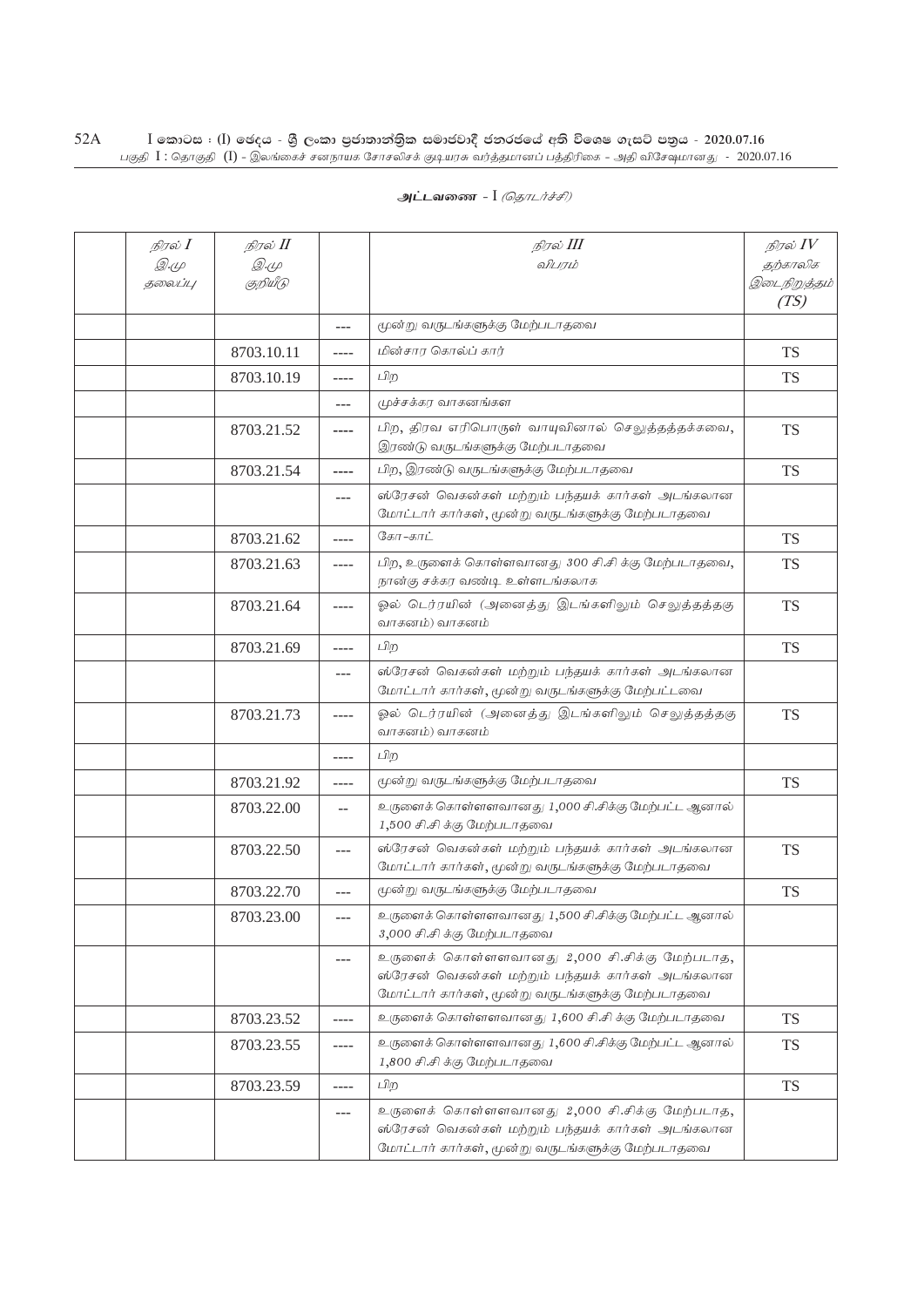| நிரல் $I$<br><i>D.</i> (L<br>தலைப்பு | நிரல் II<br>Q. (L<br>குறியீடு |                   | நிரல் III<br>விபரம்                                                                                                                                                                                                                                                                                                                                                                                              | நிரல் $IV$<br>தற்காலிக<br>இடைநிறுத்தம்<br>(TS) |
|--------------------------------------|-------------------------------|-------------------|------------------------------------------------------------------------------------------------------------------------------------------------------------------------------------------------------------------------------------------------------------------------------------------------------------------------------------------------------------------------------------------------------------------|------------------------------------------------|
|                                      | 8703.23.70                    | $---$             | உருளைக் கொள்ளளவானது 2,000 சி.சிக்கு மேற்படாத,<br>ஸ்ரேசன் வெகன்கள் மற்றும் பந்தயக் கார்கள் அடங்கலான<br>மோட்டார் கார்கள், மூன்று வருடங்களுக்கு மேற்படாதவை                                                                                                                                                                                                                                                          | <b>TS</b>                                      |
|                                      |                               |                   | பிற                                                                                                                                                                                                                                                                                                                                                                                                              |                                                |
|                                      | 8703.23.92                    | $--- -$           | உருளைக் கொள்ளளவானது 2,000 சி.சி க்கு மேற்படாதவை,<br>மூன்று வருடங்களுக்கு மேற்படாதவை                                                                                                                                                                                                                                                                                                                              | <b>TS</b>                                      |
|                                      | 8703.23.96                    | ----              | உருளைக் கொள்ளளவானது 2,000 சி.சி க்கு மேற்படாதவை,<br>மூன்று வருடங்களுக்கு மேற்படாதவை                                                                                                                                                                                                                                                                                                                              | <b>TS</b>                                      |
|                                      | 8703.24.00                    | $-$               | உருளைக் கொள்ளளவானது 3,000 சி.சி க்கு மேற்பட்டவை                                                                                                                                                                                                                                                                                                                                                                  |                                                |
|                                      | 8703.24.50                    | $---$             | ஸ்ரேசன் வெகன்கள் மற்றும் பந்தயக் கார்கள் அடங்கலான<br>மோட்டார் கார்கள், மூன்று வருடங்களுக்கு மேற்படாதவை                                                                                                                                                                                                                                                                                                           | <b>TS</b>                                      |
|                                      | 8703.24.70                    | $---$             | மூன்று வருடங்களுக்கு மேற்படாதவை                                                                                                                                                                                                                                                                                                                                                                                  | <b>TS</b>                                      |
|                                      |                               | $\sim$            | பிற வாகனங்கள், பொறிமுறை அழுத்த உள்ளக எரிநிலை<br>ஆடுதண்டு இயந்திரத்தினை (டீசல் அல்லது பகுதியளவில்-<br>டீசல்) கொண்டவை :                                                                                                                                                                                                                                                                                            |                                                |
|                                      | 8703.31.00                    | $-$               | உருளைக் கொள்ளளவானது 1,500 சி.சி க்கு மேற்படாதவை                                                                                                                                                                                                                                                                                                                                                                  |                                                |
|                                      | 8703.31.50                    | $---$             | முச்சக்கர வாகனங்கள், இரண்டு வருடங்களுக்கு மேற்படாதவை                                                                                                                                                                                                                                                                                                                                                             | <b>TS</b>                                      |
|                                      | 8703.31.70                    | $---$             | ஸ்ரேசன் வெகன்கள் மற்றும் பந்தயக் கார்கள் அடங்கலான<br>மோட்டார் கார்கள், மூன்று வருடங்களுக்கு மேற்படாதவை                                                                                                                                                                                                                                                                                                           | <b>TS</b>                                      |
|                                      |                               | $---$             | பிற                                                                                                                                                                                                                                                                                                                                                                                                              |                                                |
|                                      | 8703.31.92                    | $- - - -$         | மூன்று வருடங்களுக்கு மேற்படாதவை                                                                                                                                                                                                                                                                                                                                                                                  | <b>TS</b>                                      |
|                                      | 8703.32.00                    | $\qquad \qquad -$ | உருளைக் கொள்ளளவானது 1,500 சி.சிக்கு மேற்பட்ட ஆனால்<br>2,500 சி.சி க்கு மேற்படாதவை                                                                                                                                                                                                                                                                                                                                |                                                |
|                                      |                               | ---               | உருளைக் கொள்ளளவானது 2,000 சி.சிக்கு மேற்படாத,<br>ஸ்ரேசன் வெகன்கள் மற்றும் பந்தயக் கார்கள் அடங்கலான<br>மோட்டார் கார்கள், மூன்று வருடங்களுக்கு மேற்படாதவை                                                                                                                                                                                                                                                          |                                                |
|                                      | 8703.32.52                    | ----              | உருளைக் கொள்ளளவானது 1,600 சி.சி க்கு மேற்படாதவை                                                                                                                                                                                                                                                                                                                                                                  | <b>TS</b>                                      |
|                                      | 8703.32.55                    | ----              | உருளைக் கொள்ளளவானது 1,600 சி.சிக்கு மேற்பட்ட ஆனால்<br>1,800 சி.சி க்கு மேற்படாதவை                                                                                                                                                                                                                                                                                                                                | <b>TS</b>                                      |
|                                      | 8703.32.59                    | $--- -$           | பிற                                                                                                                                                                                                                                                                                                                                                                                                              | <b>TS</b>                                      |
|                                      |                               | $---$             | உருளைக் கொள்ளளவானது 2,000 சி.சிக்கு மேற்படாத,<br>ஸ்ரேசன் வெகன்கள் மற்றும் பந்தயக் கார்கள் அடங்கலான<br>மோட்டார் கார்கள், மூன்று வருடங்களுக்கு மேற்படாதவை                                                                                                                                                                                                                                                          |                                                |
|                                      | 8703.32.71                    | $- - - -$         | சாரதி அடங்கலாக 7 அல்லது அதற்கு மேற்பட்டவர்கள்(வயது<br>வந்தவர்கள்) பயணிப்பதற்கான வாகனங்கள், அதிக பாரத்தைத்<br>தாங்கும் படிமுறை வகை(லெடர் டைப்) அடிச்சட்டம் மீது<br>முடிச்சு மூலம் பொருத்தப்பட்ட மொனோ கொக் அல்லாத<br>(பாகங்கள் இணைக்கப்படாது) பாகமுடையதும், நிரந்தரமாக<br>நாலு சில்லுகளும் இயந்திரம் மூலம் இயங்கக்கூடிய மற்றும்<br>800 கிலோ கிராமுக்கு கூடிய பாரத்தை (நபர்களையும்<br>பொருட்களையும்) சுமக்கத்தக்கவை | <b>TS</b>                                      |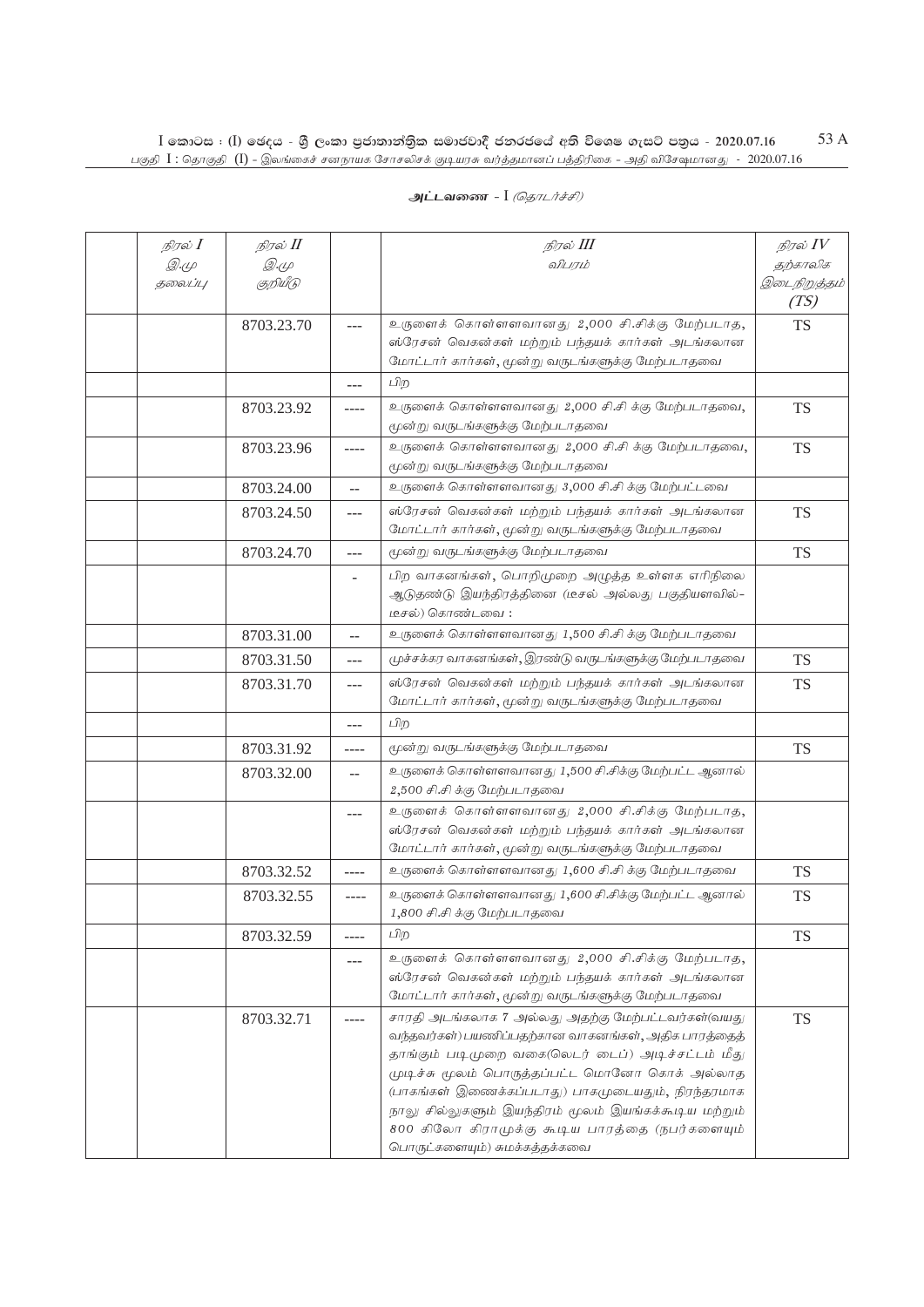| நிரல் I     | நிரல் II    |                          | நிரல் III                                                                                                                                                                                                                                                                              | நிரல் $IV$           |
|-------------|-------------|--------------------------|----------------------------------------------------------------------------------------------------------------------------------------------------------------------------------------------------------------------------------------------------------------------------------------|----------------------|
| <i>D</i> .4 | <i>D</i> .4 |                          | விபரம்                                                                                                                                                                                                                                                                                 | தற்காலிக             |
| தலைப்பு     | குறியீடு    |                          |                                                                                                                                                                                                                                                                                        | இடைநிறுத்தம்<br>(TS) |
|             | 8703.32.79  | ----                     | பிற                                                                                                                                                                                                                                                                                    | <b>TS</b>            |
|             |             | ---                      | பிற                                                                                                                                                                                                                                                                                    |                      |
|             | 8703.32.92  | ----                     | உருளைக் கொள்ளளவானது 2,000 சி.சி க்கு மேற்படாதவை,<br>மூன்று வருடங்களுக்கு மேற்படாதவை                                                                                                                                                                                                    | <b>TS</b>            |
|             | 8703.32.93  |                          | மோடர் - ஹோம்ஸ், குடியிருப்புக்காக விசேடமாக வடி வமைக்கப்<br>பட்டவை (உறங்கல், சமைத்தல், மலசலகூட வசதிகள்<br>போன்றவைகளுடனானவை), உருளைக் கொள்ளவானது<br>2000சி.சிக்கு மேற்பட்டவை, மூன்று வருடங்களுக்கு<br>மேற்படாதவை                                                                         | <b>TS</b>            |
|             | 8703.32.95  |                          | பிற, உருளைக் கொள்ளவானது 2,000 சி.சி க்கு மேற்பட்டவை,<br>மூன்று வருடங்களுக்கு மேற்படாதவை                                                                                                                                                                                                | <b>TS</b>            |
|             | 8703.33.00  | --                       | உருளைக் கொள்ளளவானது 2,500 சி.சி க்கு மேற்பட்டவை                                                                                                                                                                                                                                        |                      |
|             | 8703.33.50  | ---                      | ஸ்ரேசன் வெகன்கள் மற்றும் பந்தயக் கார்கள் அடங்கலான<br>மோட்டார் கார்கள், மூன்று வருடங்களுக்கு மேற்படாதவை                                                                                                                                                                                 | <b>TS</b>            |
|             |             | $---$                    | பிற, மூன்று வருடங்களுக்கு மேற்படாதவை                                                                                                                                                                                                                                                   |                      |
|             | 8703.33.71  | ----                     | மோடர் - ஹோம்ஸ், குடியிருப்புக்காக விசேடமாக வடி வமைக்கப்<br>பட்டவை (உறங்குதல், சமைத்தல், மலசலகூட வசதிகள்<br>போன்றவைகளுடனானவை)                                                                                                                                                           | <b>TS</b>            |
|             | 8703.33.79  | ----                     | பிற                                                                                                                                                                                                                                                                                    | <b>TS</b>            |
|             | 8703.40.00  | $\overline{\phantom{a}}$ | பிற வாகனங்கள், உந்துபொறிமுறை அழுத்த உள்ளக எரிநிலை<br>ஆடுதண்டு இயந்திரத்தினையும் மற்றும் உந்து விசைக்கான<br>மோட்டார்களாக மின்சார மோட்டார் ஆகிய இரண்டினையும்<br>கொண்டவை, மின்சார சக்தியினது வெளிப்புற தோற்றுவாய்க்கு<br>இணைப்பதன் மூலம் மீன்னூட்டத்தினை பெற ஆற்றல்<br>கொண்டவை தவிர்ந்தவை |                      |
|             |             | $---$                    | ஸ்ரேசன் வெகன்கள் மற்றும் பந்தயக் கார்கள்<br>அடங்கலான மோட்டார் கார்கள் தவிர்ந்த வாகனங்கள்,<br>உருளைக்கொள்ளவானது 1,000 சி.சி க்கு மேற்படாதவை                                                                                                                                             |                      |
|             | 8703.40.15  | ----                     | முச்சக்கர வாகனங்கள், மூன்று வருடங்களுக்கு மேற்படாதவை                                                                                                                                                                                                                                   | <b>TS</b>            |
|             | 8703.40.18  | $- - - -$                | பிற, மூன்று வருடங்களுக்கு மேற்படாதவை                                                                                                                                                                                                                                                   | <b>TS</b>            |
|             |             | $- - -$                  | உருளைக் கொள்ளளவானது 1,000 சி.சிக்கு மேற்படாத,<br>ஸ்ரேசன் வெகன்கள் மற்றும் பந்தயக் கார்கள் அடங்கலான<br>மோட்டார் கார்கள்                                                                                                                                                                 |                      |
|             | 8703.40.21  | $- - - -$                | கோகாட், மூன்று வருடங்களுக்கு மேற்படாதவை                                                                                                                                                                                                                                                | <b>TS</b>            |
|             | 8703.40.23  | ----                     | உருளைக் கொள்ளவானது 300 சி.சி க்கு மேற்படாத நான்கு<br>சக்கர வண்டி, மூன்று வருடங்களுக்கு மேற்படாதவை                                                                                                                                                                                      | <b>TS</b>            |
|             | 8703.40.25  | ----                     | ஓல் டெர்ரயின் (அனைத்து இடங்களிலும் செலுத்தத்தகு<br>வாகனம்) வாகனம், மூன்று வருடங்களுக்கு மேற்படாதவை                                                                                                                                                                                     | <b>TS</b>            |
|             | 8703.40.28  | $\cdots$                 | பிற, மூன்று வருடங்களுக்கு மேற்படாதவை                                                                                                                                                                                                                                                   | <b>TS</b>            |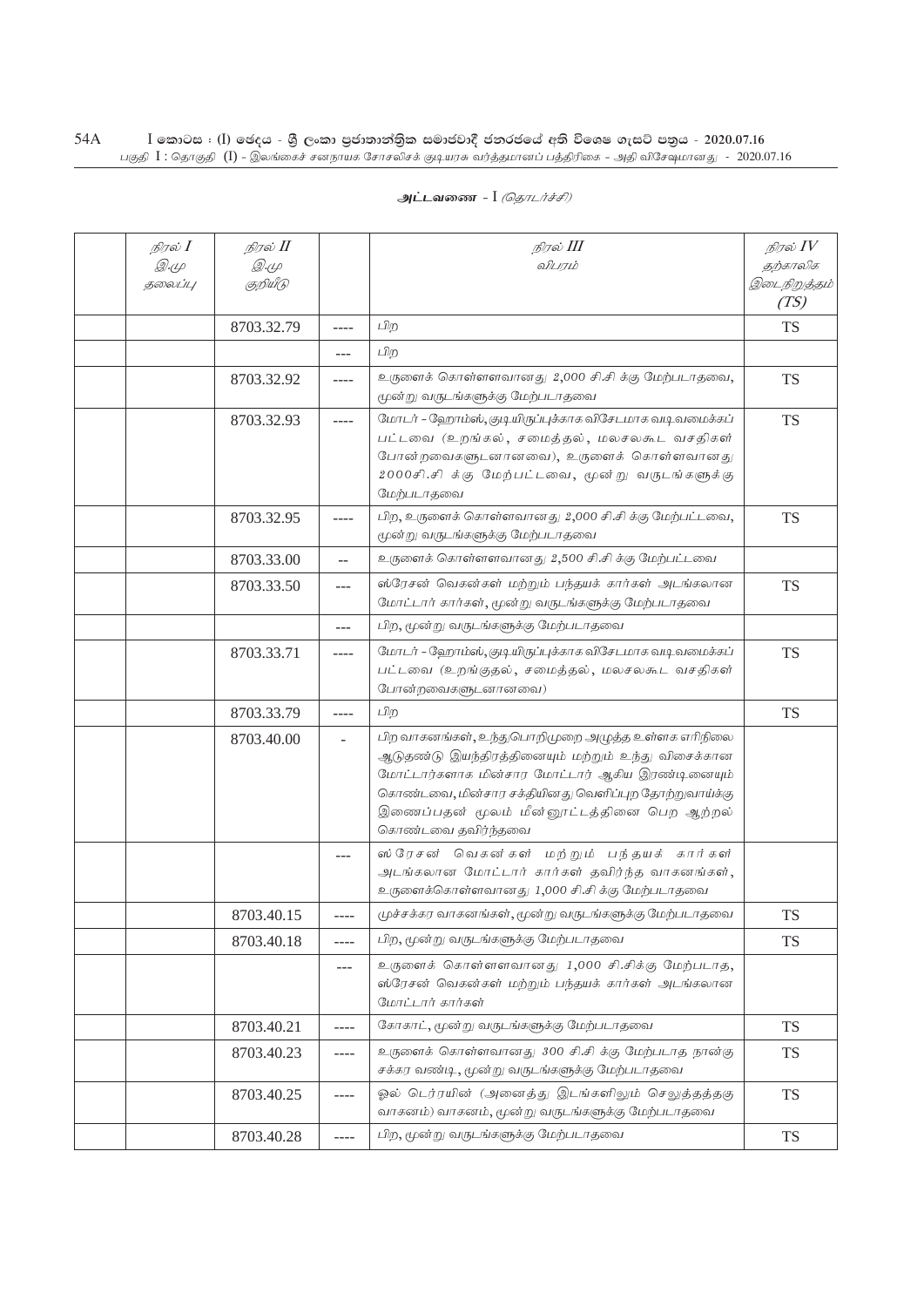| நிரல் I<br><i>D.</i> (L<br>தலைப்பு | நிரல் II<br>Q. (L<br>குறியீடு |          | நிரல் III<br>விபரம்                                                                                                                                                                                                                                                          | நிரல் $IV$<br>தற்காலிக<br>இடைநிறுத்தம்<br>(TS) |
|------------------------------------|-------------------------------|----------|------------------------------------------------------------------------------------------------------------------------------------------------------------------------------------------------------------------------------------------------------------------------------|------------------------------------------------|
|                                    |                               | ---      | உருளைக் கொள்ளளவானது 1,000 சி.சிக்கு மேற்பட்ட ஆனால்<br>1,500 சி.சி க்கு மேற்படாதவை                                                                                                                                                                                            |                                                |
|                                    | 8703.40.35                    | ----     | ஸ்ரேசன் வெகன்கள் மற்றும் பந்தயக் கார்கள் அடங்கலான<br>மோட்டார் கார்கள், மூன்று வருடங்களுக்கு மேற்படாதவை                                                                                                                                                                       | <b>TS</b>                                      |
|                                    | 8703.40.38                    | ----     | பிற, மூன்று வருடங்களுக்கு மேற்படாதவை                                                                                                                                                                                                                                         | <b>TS</b>                                      |
|                                    |                               | $---$    | உருளைக் கொள்ளளவானது 1,500 சி.சிக்கு மேற்பட்ட ஆனால்<br>2,000 சி.சி க்கு மேற்படாத, ஸ்ரேசன் வெகன்கள் மற்றும் பந்தயக்<br>கார்கள் அடங்கலான மோட்டார் கார்கள்                                                                                                                       |                                                |
|                                    | 8703.40.48                    | ----     | பிற, மூன்று வருடங்களுக்கு மேற்படாதவை                                                                                                                                                                                                                                         | <b>TS</b>                                      |
|                                    |                               | $---$    | உருளைக் கொள்ளளவானது 1,500 சி.சிக்கு மேற்பட்ட ஆனால்<br>2,000 சி.சி க்கு மேற்படாத, ஸ்ரேசன் வெகன்கள் மற்றும் பந்தயக்<br>கார்கள் அடங்கலான மோட்டார் கார்கள்                                                                                                                       |                                                |
|                                    | 8703.40.51                    | ----     | உருளைக் கொள்ளளவானது 1,600 சி.சி க்கு மேற்படாதவை,<br>மூன்று வருடங்களுக்கு மேற்படாதவை                                                                                                                                                                                          | <b>TS</b>                                      |
|                                    | 8703.40.53                    |          | உருளைக் கொள்ளளவானது 1,600 சி.சிக்கு மேற்பட்ட ஆனால்<br>1,800 சி.சி க்கு மேற்படாதவை, மூன்று வருடங்களுக்கு<br>மேற்படாதவை                                                                                                                                                        | <b>TS</b>                                      |
|                                    | 8703.40.58                    | ----     | பிற, மூன்று வருடங்களுக்கு மேற்படாதவை                                                                                                                                                                                                                                         | <b>TS</b>                                      |
|                                    |                               | $---$    | ஸ்ரேசன் வெகன்கள் மற்றும் பந்தயக் கார்கள்<br>அடங்கலான மோட்டார் கார்கள் தவிர்ந்த வாகனங்கள்,<br>உருளைக்கொள்ளவானது 2,000 சி.சி க்கு மேற்பட்ட ஆனால்<br>3,000 சி.சி க்கு மேற்படாதவை                                                                                                |                                                |
|                                    | 8703.40.68                    | ----     | பிற, மூன்று வருடங்களுக்கு மேற்படாதவை                                                                                                                                                                                                                                         | <b>TS</b>                                      |
|                                    |                               | ---      | உருளைக் கொள்ளளவானது 2,000 சி.சிக்கு மேற்பட்ட ஆனால்<br>3,000 சி.சி க்கு மேற்படாத, ஸ்ரேசன் வெகன்கள் மற்றும் பந்தயக்<br>கார்கள் அடங்கலான மோட்டார் கார்கள்                                                                                                                       |                                                |
|                                    | 8703.40.71                    | $\cdots$ | மூன்று வருடங்களுக்கு மேற்படாதவை                                                                                                                                                                                                                                              | <b>TS</b>                                      |
|                                    |                               | $---$    | ஸ்ரேசன் வெகன்கள் மற்றும் பந்தயக் கார்கள்<br>அடங்கலான மோட்டார் கார்கள் தவிர்ந்த வாகனங்கள்,<br>உருளைக்கொள்ளவானது 3,000 சி.சி க்கு மேற்பட்டவை                                                                                                                                   |                                                |
|                                    | 8703.40.88                    | ----     | பிற, மூன்று வருடங்களுக்கு மேற்படாதவை                                                                                                                                                                                                                                         | <b>TS</b>                                      |
|                                    |                               | $---$    | உருளைக் கொள்ளளவானது 3,000 சி.சிக்கு மேற்பட்ட, ஸ்ரேசன்<br>வெகன்கள் மற்றும் பந்தயக் கார்கள் அடங்கலான மோட்டார்<br>கார்கள்                                                                                                                                                       |                                                |
|                                    | 8703.40.91                    | ----     | பிற, மூன்று வருடங்களுக்கு மேற்படாதவை                                                                                                                                                                                                                                         | <b>TS</b>                                      |
|                                    | 8703.50.00                    |          | பிற வாகனங்கள், உந்துபொறிமுறை அழுத்த உள்ளக<br>எரிநிலை ஆடுதண்டு இயந்திரத்தினையும் மற்றும் உந்து<br>விசைக்கான மோட்டார்களாக மின்சார மோட்டார் ஆகிய<br>இரண்டினையும் கொண்டவை, மின்சார சக்தியினது<br>வெளிப்புற தோற்றுவாய்க்கு இணைப்பதன் மூலம் மின்<br>னூட்டத்தினை பெற ஆற்றல் கொண்டவை |                                                |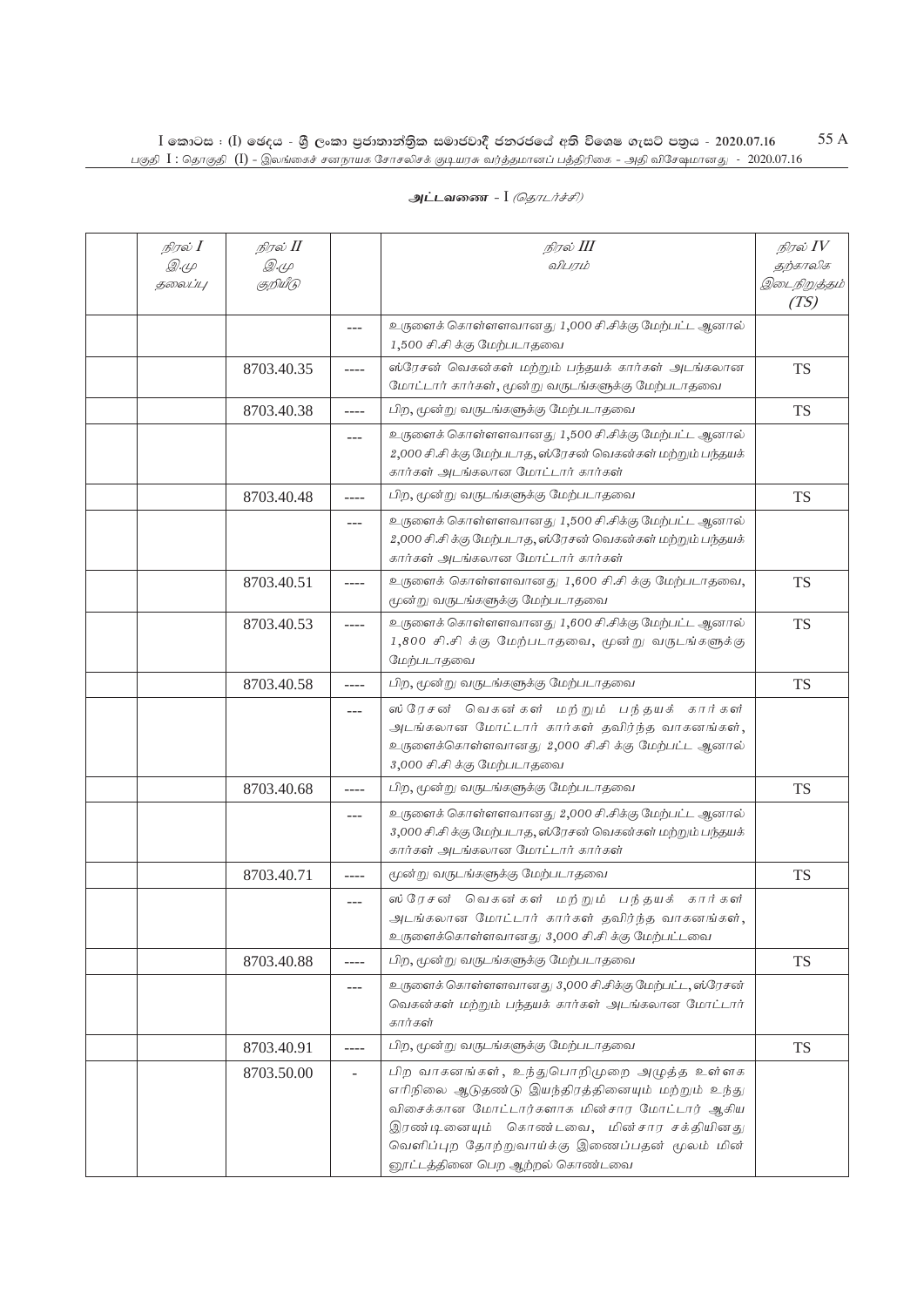| நிரல் <b>I</b><br>Q. (L<br>தலைப்பு | நிரல் II<br>Q. (L<br>குறியீடு |       | நிரல் III<br>விபரம்                                                                                                                                                           | நிரல் $IV$<br>தற்காலிக<br>இடைநிறுத்தம்<br>(TS) |
|------------------------------------|-------------------------------|-------|-------------------------------------------------------------------------------------------------------------------------------------------------------------------------------|------------------------------------------------|
|                                    |                               |       | ஸ்ரேசன் வெகன்கள் மற்றும் பந்தயக் கார்கள்<br>அடங்கலான மோட்டார் கார்கள் தவிர்ந்த வாகனங்கள்,<br>உருளைக்கொள்ளவானது 1,000 சி.சி க்கு மேற்படாதவை                                    |                                                |
|                                    | 8703.50.15                    | ----  | முச்சக்கர வாகனங்கள், இரண்டு வருடங்களுக்கு மேற்படாதவை                                                                                                                          | <b>TS</b>                                      |
|                                    | 8703.50.18                    |       | பிற, மூன்று வருடங்களுக்கு மேற்படாதவை                                                                                                                                          | <b>TS</b>                                      |
|                                    |                               | $---$ | உருளைக் கொள்ளளவானது 1,000 சி.சிக்கு மேற்பட்ட, ஸ்ரேசன்<br>வெகன்கள் மற்றும் பந்தயக் கார்கள் அடங்கலான மோட்டார்<br>கார்கள்                                                        |                                                |
|                                    | 8703.50.21                    | ----  | கோகாடமூன்று வருடங்களுக்கு மேற்படாதவை                                                                                                                                          | <b>TS</b>                                      |
|                                    | 8703.50.23                    | ----  | உருளைக் கொள்ளவானது 300 சி.சி க்கு மேற்படாத நான்கு<br>சக்கர வண்டி, மூன்று வருடங்களுக்கு மேற்படாதவை                                                                             | <b>TS</b>                                      |
|                                    | 8703.50.25                    | ----  | ஓல் டெர்ரயின் (அனைத்து இடங்களிலும் செலுத்தத்தகு<br>வாகனம்) வாகனம், மூன்று வருடங்களுக்கு மேற்படாதவை                                                                            | <b>TS</b>                                      |
|                                    | 8703.50.28                    | ----  | பிற, மூன்று வருடங்களுக்கு மேற்படாதவை                                                                                                                                          | <b>TS</b>                                      |
|                                    |                               | ---   | உருளைக் கொள்ளளவானது 1,000 சி.சிக்கு மேற்பட்ட ஆனால்<br>1,500 சி.சி க்கு மேற்படாதவை                                                                                             |                                                |
|                                    | 8703.50.35                    | ----  | ஸ்ரேசன் வெகன்கள் மற்றும் பந்தயக் கார்கள் அடங்கலான<br>மோட்டார் கார்கள், மூன்று வருடங்களுக்கு மேற்படாதவை                                                                        | <b>TS</b>                                      |
|                                    | 8703.50.38                    | $---$ | பிற, மூன்று வருடங்களுக்கு மேற்படாதவை                                                                                                                                          | <b>TS</b>                                      |
|                                    |                               | ---   | ஸ்ரேசன் வெகன்கள் மற்றும் பந்தயக் கார்கள்<br>அடங்கலான மோட்டார் கார்கள் தவிர்ந்த வாகனங்கள்,<br>உருளைக்கொள்ளவானது 1,500 சி.சி க்கு மேற்பட்ட ஆனால்<br>2,000 சி.சி க்கு மேற்படாதவை |                                                |
|                                    | 8703.50.48                    | ----  | பிற, மூன்று வருடங்களுக்கு மேற்படாதவை                                                                                                                                          | <b>TS</b>                                      |
|                                    |                               | $---$ | உருளைக் கொள்ளளவானது 1,500 சி.சிக்கு மேற்பட்ட ஆனால்<br>2,000 சி.சி க்கு மேற்படாத, ஸ்ரேசன் வெகன்கள் மற்றும் பந்தயக்<br>கார்கள் அடங்கலான மோட்டார் கார்கள்                        |                                                |
|                                    | 8703.50.51                    | ----  | உருளைக் கொள்ளளவானது 1,600 சி.சி க்கு மேற்படாதவை,<br>மூன்று வருடங்களுக்கு மேற்படாதவை                                                                                           | <b>TS</b>                                      |
|                                    | 8703.50.53                    | ----  | உருளைக் கொள்ளளவானது 1,600 சி.சிக்கு மேற்பட்ட ஆனால்<br>1,800 சி.சி க்கு மேற்படாதவை, மூன்று வருடங்களுக்கு<br>மேற்படாதவை                                                         | <b>TS</b>                                      |
|                                    | 8703.50.58                    | ----  | பிற, மூன்று வருடங்களுக்கு மேற்படாதவை                                                                                                                                          | <b>TS</b>                                      |
|                                    |                               | $---$ | ஸ்ரேசன் வெகன்கள் மற்றும் பந்தயக் கார்கள்<br>அடங்கலான மோட்டார் கார்கள் தவிர்ந்த வாகனங்கள்,<br>உருளைக்கொள்ளவானது 2,000 சி.சி க்கு மேற்பட்ட ஆனால்<br>3,000 சி.சி க்கு மேற்படாதவை |                                                |
|                                    | 8703.50.68                    | ----  | பிற, மூன்று வருடங்களுக்கு மேற்படாதவை                                                                                                                                          | <b>TS</b>                                      |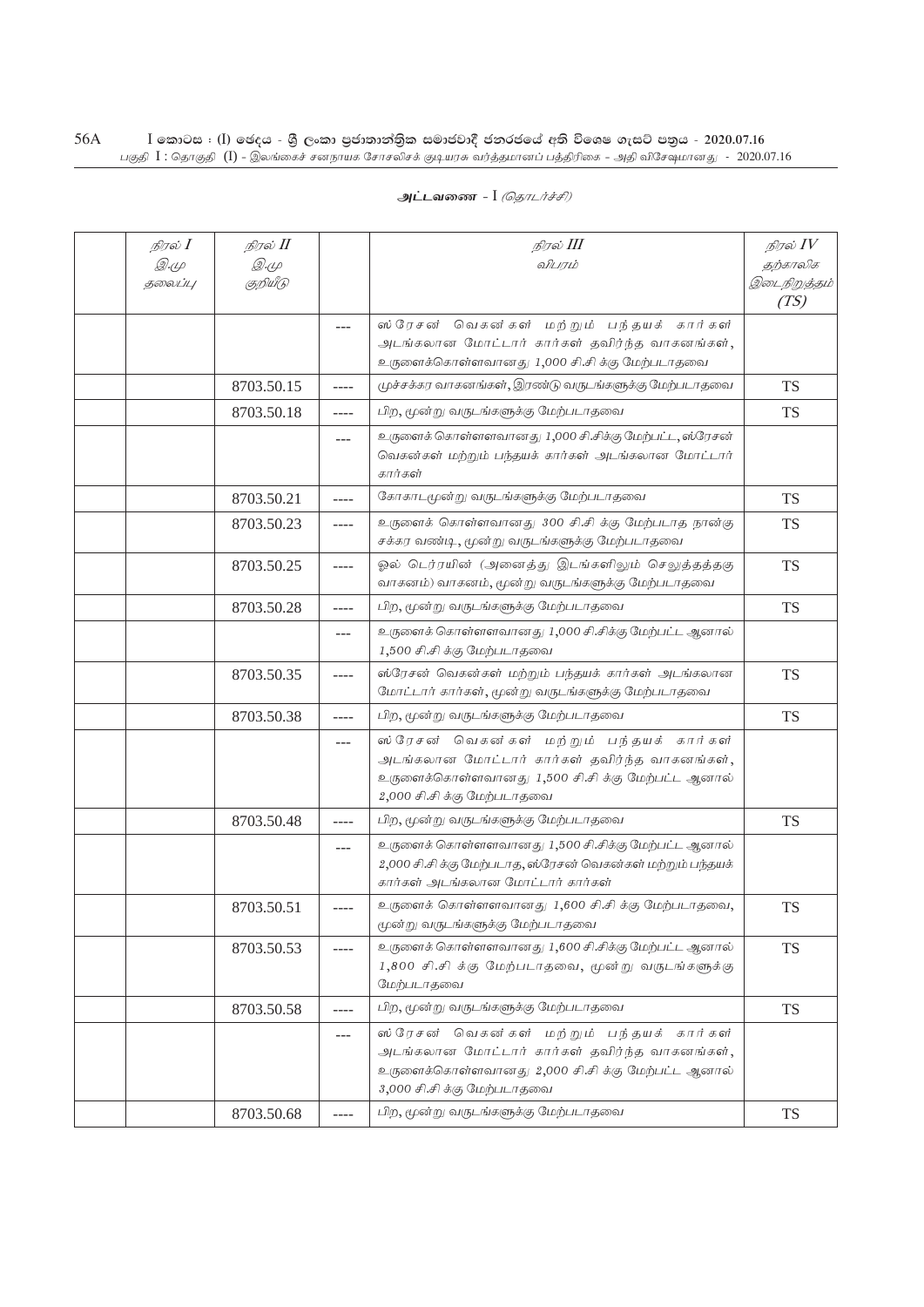| நிரல் I                | நிரல் II          |       | நிரல் III<br>விபரம்                                                                                           | நிரல் $\mathit{IV}$      |
|------------------------|-------------------|-------|---------------------------------------------------------------------------------------------------------------|--------------------------|
| <i>D</i> .4<br>தலைப்பு | Q. (L<br>குறியீடு |       |                                                                                                               | தற்காலிக<br>இடைநிறுத்தம் |
|                        |                   |       |                                                                                                               | (TS)                     |
|                        |                   |       | உருளைக் கொள்ளளவானது 2,000 சி.சிக்கு மேற்பட்ட ஆனால்                                                            |                          |
|                        |                   |       | 3,000 சி.சி க்கு மேற்படாத, ஸ்ரேசன் வெகன்கள் மற்றும் பந்தயக்                                                   |                          |
|                        |                   |       | கார்கள் அடங்கலான மோட்டார் கார்கள்                                                                             |                          |
|                        | 8703.50.71        |       | சாரதி அடங்கலாக 7 அல்லது அதற்கு மேற்பட்டவர்கள்(வயது                                                            | <b>TS</b>                |
|                        |                   |       | வந்தவர்கள்) பயணிப்பதற்கான வாகனங்கள், அதிக பாரத்தைத்                                                           |                          |
|                        |                   |       | தாங்கும் படி முறை வகை(லெடர் டைப்) அடிச்சட்டம் மீது முடிச்சு<br>மூலம் பொருத்தப்பட்ட மொனோ கொக் அல்லாத (பாகங்கள் |                          |
|                        |                   |       | இணைக்கப்படாது) பாகமுடையதும், நிரந்தரமாக நாலு                                                                  |                          |
|                        |                   |       | சில்லுகளும் இயந்திரம் மூலம் இயங்கக்கூடிய மற்றும் 800 கிலோ                                                     |                          |
|                        |                   |       | கிராமுக்கு கூடிய பாரத்தை (நபர்களையும் பொருட்களையும்)                                                          |                          |
|                        |                   |       | சுமக்கத்தக்க, மூன்று வருடங்களுக்கு மேற்படாதவை                                                                 |                          |
|                        | 8703.50.72        |       | மோடர் - ஹோம்ஸ், குடியிருப்புக்காக விசேடமாக                                                                    | <b>TS</b>                |
|                        |                   |       | வடிவமைக்கப்பட்டவை (உறங்கல், சமைத்தல், மலசலகூட                                                                 |                          |
|                        |                   |       | வசதிகள் போன்றவைகளுடனானவை), மூன்று வருடங்களுக்கு<br>மேற்படாதவை                                                 |                          |
|                        | 8703.50.78        | ----  | பிற, மூன்று வருடங்களுக்கு மேற்படாதவை                                                                          | <b>TS</b>                |
|                        |                   |       |                                                                                                               |                          |
|                        |                   | ---   | உருளைக் கொள்ளளவானது 3,000 சி.சிக்கு மேற்பட்ட, ஸ்ரேசன்<br>வெகன்கள் மற்றும் பந்தயக் கார்கள் அடங்கலான மோட்டார்   |                          |
|                        |                   |       | கார்கள்                                                                                                       |                          |
|                        | 8703.50.88        | ----  | பிற, மூன்று வருடங்களுக்கு மேற்படாதவை                                                                          | <b>TS</b>                |
|                        |                   | $---$ | உருளைக் கொள்ளளவானது 3,000 சி.சிக்கு மேற்பட்ட, ஸ்ரேசன்                                                         |                          |
|                        |                   |       | வெகன்கள் மற்றும் பந்தயக் கார்கள் அடங்கலான மோட்டார்                                                            |                          |
|                        |                   |       | கார்கள்                                                                                                       |                          |
|                        | 8703.50.91        |       | மோடர் - ஹோம்ஸ், குடியிருப்புக்காக விசேடமாக                                                                    | <b>TS</b>                |
|                        |                   |       | வடிவமைக்கப்பட்டவை (உறங்கல், சமைத்தல், மலசலகூட                                                                 |                          |
|                        |                   |       | வசதிகள் போன்றவைகளுடனானவை), மூன்று வருடங்களுக்கு<br>மேற்படாதவை                                                 |                          |
|                        | 8703.50.98        | ----  | பிற, மூன்று வருடங்களுக்கு மேற்படாதவை                                                                          | TS                       |
|                        |                   |       |                                                                                                               |                          |
|                        | 8703.60.00        |       | பிற வாகனங்கள், உந்துபொறிமுறை அழுத்த உள்ளக<br>எரிநிலை ஆடுதண்டு இயந்திரத்தினையும் மற்றும் உந்து                 |                          |
|                        |                   |       | விசைக்கான மோட்டார்களாக மின்சார மோட்டார் ஆகிய                                                                  |                          |
|                        |                   |       | இரண்டினையும் கொண்டவை, மின்சார சக்தியினது                                                                      |                          |
|                        |                   |       | வெளிப்புற தோற்றுவாய்க்கு இணைப்பதன் மூலம் மின்                                                                 |                          |
|                        |                   |       | னூட்டத்தினை பெற ஆற்றல் கொண்டவை                                                                                |                          |
|                        |                   |       | ஸ்ரேசன் வெகன்கள் மற்றும் பந்தயக் கார்கள் அடங்கலான                                                             |                          |
|                        |                   |       | மோட்டார் கார்கள் தவிர்ந்த வாகனங்கள், உருளைக்<br>கொள்ளவானது 1,000 சி.சி க்கு மேற்படாதவை                        |                          |
|                        | 8703.60.15        | ----  | முச்சக்கர வாகனங்கள், இரண்டு வருடங்களுக்கு மேற்படாதவை                                                          | <b>TS</b>                |
|                        | 8703.60.18        | ----  | பிற, மூன்று வருடங்களுக்கு மேற்படாதவை                                                                          | <b>TS</b>                |
|                        |                   |       |                                                                                                               |                          |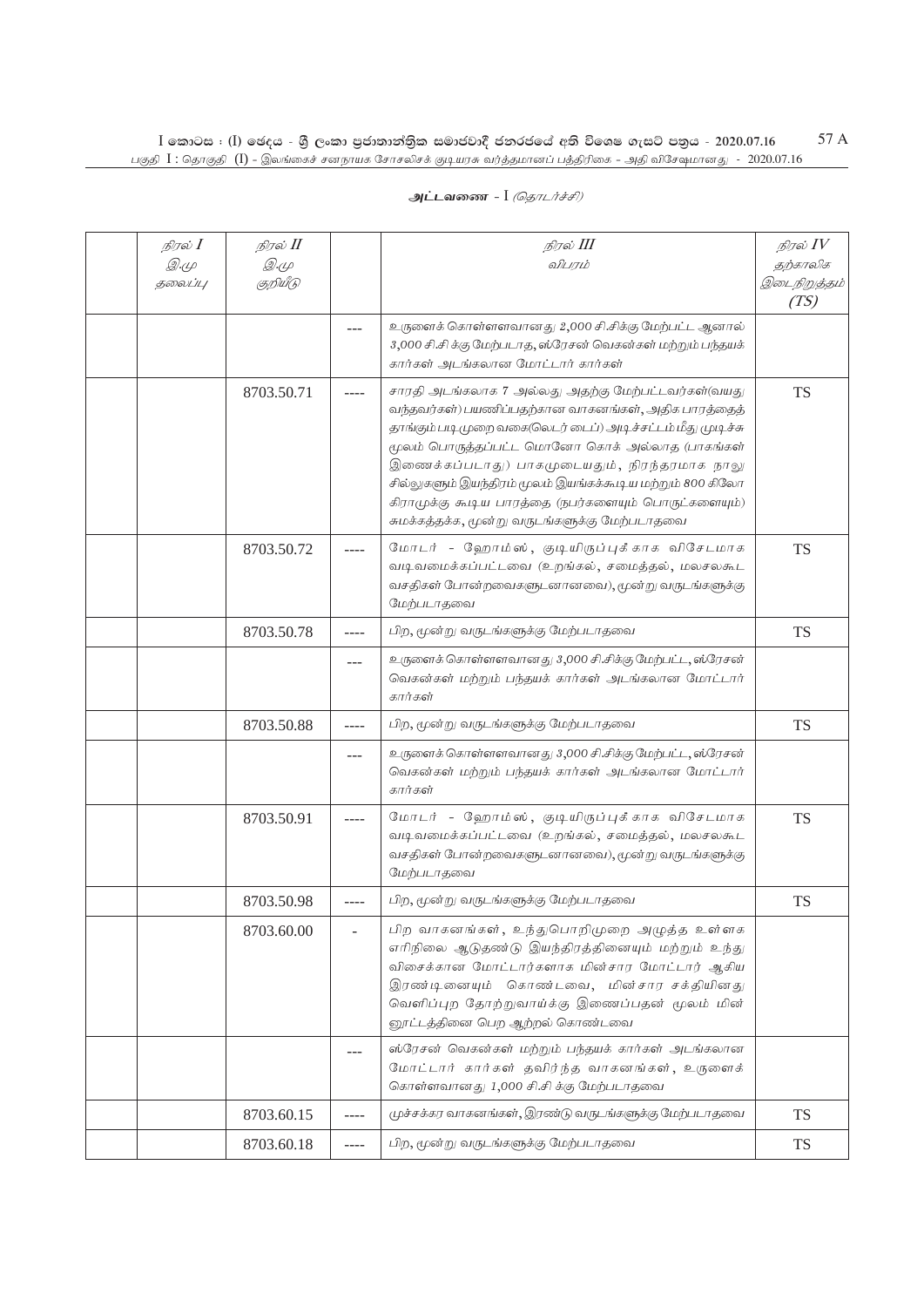| நிரல் <b>I</b> | நிரல் II    |           | நிரல் III                                                                                                                                                                      | நிரல் $IV$           |
|----------------|-------------|-----------|--------------------------------------------------------------------------------------------------------------------------------------------------------------------------------|----------------------|
| Q. (L          | <i>D</i> .4 |           | விபரம்                                                                                                                                                                         | தற்காலிக             |
| தலைப்பு        | குறியீடு    |           |                                                                                                                                                                                | இடைநிறுத்தம்<br>(TS) |
|                |             | $---$     | உருளைக் கொள்ளளவானது 1,000 சி.சிக்கு மேற்படாத,                                                                                                                                  |                      |
|                |             |           | ஸ்ரேசன் வெகன்கள் மற்றும் பந்தயக் கார்கள் அடங்கலான                                                                                                                              |                      |
|                |             |           | மோட்டார் கார்கள்                                                                                                                                                               |                      |
|                | 8703.60.21  | ----      | கோகாட மூன்று வருடங்களுக்கு மேற்படாதவை                                                                                                                                          | <b>TS</b>            |
|                | 8703.60.23  | ----      | உருளைக் கொள்ளவானது 300 சி.சி க்கு மேற்படாத நான்கு<br>சக்கர வண்டி, மூன்று வருடங்களுக்கு மேற்படாதவை                                                                              | <b>TS</b>            |
|                | 8703.60.25  | ----      | ஓல் டெர்ரயின் (அனைத்து இடங்களிலும் செலுத்தத்தகு<br>வாகனம்) வாகனம், மூன்று வருடங்களுக்கு மேற்படாதவை                                                                             | <b>TS</b>            |
|                | 8703.60.28  | ----      | பிற, மூன்று வருடங்களுக்கு மேற்படாதவை                                                                                                                                           | <b>TS</b>            |
|                |             | ---       | உருளைக் கொள்ளளவானது 1,000 சி.சிக்கு மேற்பட்ட ஆனால்<br>1,500 சி.சி க்கு மேற்படாதவை                                                                                              |                      |
|                | 8703.60.35  | ----      | ஸ்ரேசன் வெகன்கள் மற்றும் பந்தயக் கார்கள் அடங்கலான<br>மோட்டார் கார்கள், மூன்று வருடங்களுக்கு மேற்படாதவை                                                                         | <b>TS</b>            |
|                | 8703.60.38  | $- - - -$ | பிற, மூன்று வருடங்களுக்கு மேற்படாதவை                                                                                                                                           | <b>TS</b>            |
|                |             | $---$     | உருளைக் கொள்ளளவானது 1,500 சி.சிக்கு மேற்பட்ட ஆனால்<br>2,000 சி.சி க்கு மேற்படாத, ஸ்ரேசன் வெகன்கள் மற்றும் பந்தயக்<br>கார்கள் அடங்கலான மோட்டார் கார்கள்                         |                      |
|                | 8703.60.48  | ----      | பிற, மூன்று வருடங்களுக்கு மேற்படாதவை                                                                                                                                           | <b>TS</b>            |
|                |             | $---$     | உருளைக் கொள்ளளவானது 1,500 சி.சிக்கு மேற்பட்ட ஆனால்<br>2,000 சி.சி க்கு மேற்படாத, ஸ்ரேசன் வெகன்கள் மற்றும் பந்தயக்<br>கார்கள் அடங்கலான மோட்டார் கார்கள்                         |                      |
|                | 8703.60.51  | ----      | உருளைக் கொள்ளளவானது 1,600 சி.சி க்கு மேற்படாதவை,<br>மூன்று வருடங்களுக்கு மேற்படாதவை                                                                                            | <b>TS</b>            |
|                | 8703.60.53  | ----      | உருளைக் கொள்ளளவானது 1,600 சி.சிக்கு மேற்பட்ட ஆனால்<br>1,800 சி.சி க்கு மேற்படாதவை, மூன்று வருடங்களுக்கு<br>மேற்படாகவை                                                          | <b>TS</b>            |
|                | 8703.60.58  |           | பிற, மூன்று வருடங்களுக்கு மேற்படாதவை                                                                                                                                           | <b>TS</b>            |
|                |             | $---$     | ஸ்ரேசன் வெகன்கள் மற்றும் பந்தயக் கார்கள் அடங்கலான<br>மோட்டார் கார்கள் தவிர்ந்த வாகனங்கள், உருளைக்<br>கொள்ளவானது 2,000 சி.சி க்கு மேற்பட்ட ஆனால் 3,000 சி.சி<br>க்கு மேற்படாதவை |                      |
|                | 8703.60.68  | ----      | பிற, மூன்று வருடங்களுக்கு மேற்படாதவை                                                                                                                                           | <b>TS</b>            |
|                |             | $---$     | ஸ்ரேசன் வெகன்கள் மற்றும் பந்தயக் கார்கள் அடங்கலான<br>மோட்டார் கார்கள் தவிர்ந்த வாகனங்கள், உருளைக்<br>கொள்ளவானது 2,000 சி.சி க்கு மேற்பட்ட ஆனால் 3,000 சி.சி<br>க்கு மேற்படாதவை |                      |
|                | 8703.60.71  | ----      | பிற, மூன்று வருடங்களுக்கு மேற்படாதவை                                                                                                                                           | <b>TS</b>            |
|                |             | $---$     | ஸ்ரேசன் வெகன்கள் மற்றும் பந்தயக் கார்கள் அடங்கலான<br>மோட்டார் கார்கள் தவிர்ந்த வாகனங்கள், உருளைக்<br>கொள்ளவானது 3,000 சி.சி க்கு மேற்பட்டவை                                    |                      |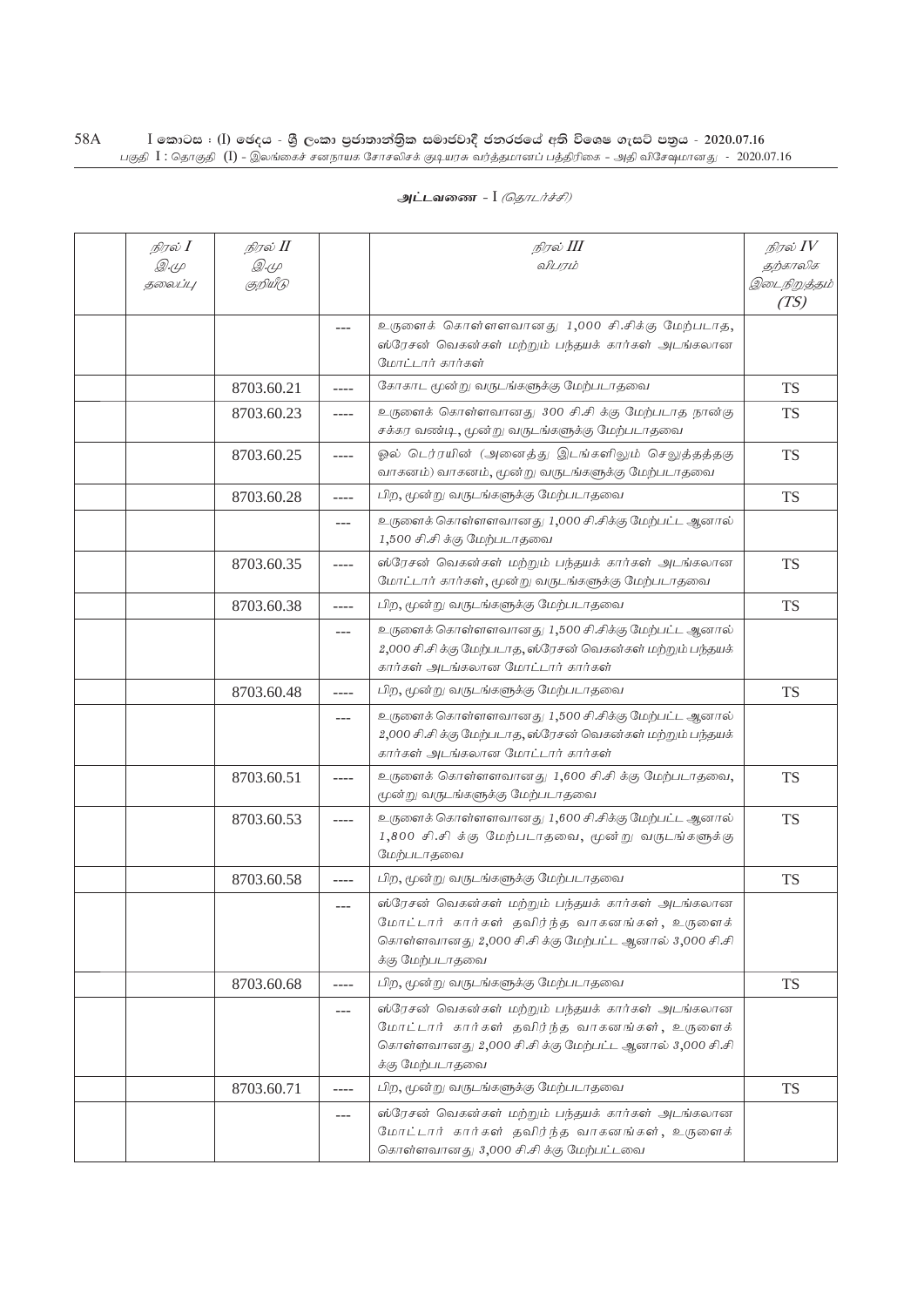| நிரல் $I$<br><i>D.</i> (L<br>தலைப்பு | நிரல் II<br>Q. (L<br>குறியீடு |              | நிரல் III<br>விபரம்                                                                                                                                                                                                                                                          | நிரல் $\mathit{IV}$<br>தற்காலிக<br>இடைநிறுத்தம்<br>(TS) |
|--------------------------------------|-------------------------------|--------------|------------------------------------------------------------------------------------------------------------------------------------------------------------------------------------------------------------------------------------------------------------------------------|---------------------------------------------------------|
|                                      | 8703.60.88                    | $--- -$      | பிற, மூன்று வருடங்களுக்கு மேற்படாதவை                                                                                                                                                                                                                                         | <b>TS</b>                                               |
|                                      |                               | $---$        | ஸ்ரேசன் வெகன்கள் மற்றும் பந்தயக் கார்கள்<br>அடங்கலான மோட்டார் கார்கள் தவிர்ந்த வாகனங்கள்,<br>உருளைக்கொள்ளவானது 3,000 சி.சி க்கு மேற்பட்டவை                                                                                                                                   |                                                         |
|                                      | 8703.60.91                    | ----         | பிற, மூன்று வருடங்களுக்கு மேற்படாதவை                                                                                                                                                                                                                                         | <b>TS</b>                                               |
|                                      | 8703.70.00                    | $\mathbf{r}$ | பிற வாகனங்கள், உந்துபொறிமுறை அழுத்த உள்ளக<br>எரிநிலை ஆடுதண்டு இயந்திரத்தினையும் மற்றும் உந்து<br>விசைக்கான மோட்டார்களாக மின்சார மோட்டார் ஆகிய<br>இரண்டினையும் கொண்டவை, மின்சார சக்தியினது<br>வெளிப்புற தோற்றுவாய்க்கு இணைப்பதன் மூலம் மீன்னூ<br>ட்டத்தினை பெற ஆற்றல் கொண்டவை |                                                         |
|                                      |                               | $---$        | ஸ்ரேசன் வெகன்கள் மற்றும் பந்தயக் கார்கள்<br>அடங்கலான மோட்டார் கார்கள் தவிர்ந்த வாகனங்கள்,<br>உருளைக்கொள்ளவானது 1,000 சி.சி க்கு மேற்படாதவை                                                                                                                                   |                                                         |
|                                      | 8703.70.15                    | ----         | முச்சக்கர வாகனங்கள், மூன்று வருடங்களுக்கு மேற்படாதவை                                                                                                                                                                                                                         | <b>TS</b>                                               |
|                                      | 8703.70.18                    | ----         | பிற, மூன்று வருடங்களுக்கு மேற்படாதவை                                                                                                                                                                                                                                         | <b>TS</b>                                               |
|                                      |                               | $---$        | உருளைக் கொள்ளளவானது 1,000 சி.சிக்கு மேற்படாத,<br>ஸ்ரேசன் வெகன்கள் மற்றும் பந்தயக் கார்கள் அடங்கலான<br>மோட்டார் கார்கள்                                                                                                                                                       |                                                         |
|                                      | 8703.70.21                    | ----         | கோகாட மூன்று வருடங்களுக்கு மேற்படாதவை                                                                                                                                                                                                                                        | <b>TS</b>                                               |
|                                      | 8703.70.23                    | $--- -$      | உருளைக் கொள்ளவானது 300 சி.சி க்கு மேற்படாத நான்கு<br>சக்கர வண்டி, மூன்று வருடங்களுக்கு மேற்படாதவை                                                                                                                                                                            | <b>TS</b>                                               |
|                                      | 8703.70.25                    | ----         | ஓல் டெர்ரயின் (அனைத்து இடங்களிலும் செலுத்தத்தகு<br>வாகனம்) வாகனம், மூன்று வருடங்களுக்கு மேற்படாதவை                                                                                                                                                                           | <b>TS</b>                                               |
|                                      | 8703.70.28                    | ----         | பிற, மூன்று வருடங்களுக்கு மேற்படாதவை                                                                                                                                                                                                                                         | <b>TS</b>                                               |
|                                      |                               | $---$        | உருளைக் கொள்ளளவானது 1,000 சி.சிக்கு மேற்பட்ட ஆனால்<br>1,500 சி.சி க்கு மேற்படாதவை                                                                                                                                                                                            |                                                         |
|                                      | 8703.70.35                    | $--- -$      | ஸ்ரேசன் வெகன்கள் மற்றும் பந்தயக் கார்கள் அடங்கலான<br>மோட்டார் கார்கள், மூன்று வருடங்களுக்கு மேற்படாதவை                                                                                                                                                                       | <b>TS</b>                                               |
|                                      | 8703.70.38                    | ----         | பிற, மூன்று வருடங்களுக்கு மேற்படாதவை                                                                                                                                                                                                                                         | <b>TS</b>                                               |
|                                      |                               |              | ஸ்ரேசன் வெகன்கள் மற்றும் பந்தயக் கார்கள்<br>அடங்கலான மோட்டார் கார்கள் தவிர்ந்த வாகனங்கள்,<br>உருளைக்கொள்ளவானது 1,500 சி.சி க்கு மேற்பட்ட ஆனால்<br>2,000 சி.சி க்கு மேற்படாதவை                                                                                                |                                                         |
|                                      | 8703.70.48                    | ----         | பிற, மூன்று வருடங்களுக்கு மேற்படாதவை                                                                                                                                                                                                                                         | <b>TS</b>                                               |
|                                      |                               | ---          | உருளைக் கொள்ளளவானது 1,500 சி.சிக்கு மேற்பட்ட ஆனால்<br>2,000 சி.சி க்கு மேற்படாத, ஸ்ரேசன் வெகன்கள் மற்றும் பந்தயக்<br>கார்கள் அடங்கலான மோட்டார் கார்கள்                                                                                                                       |                                                         |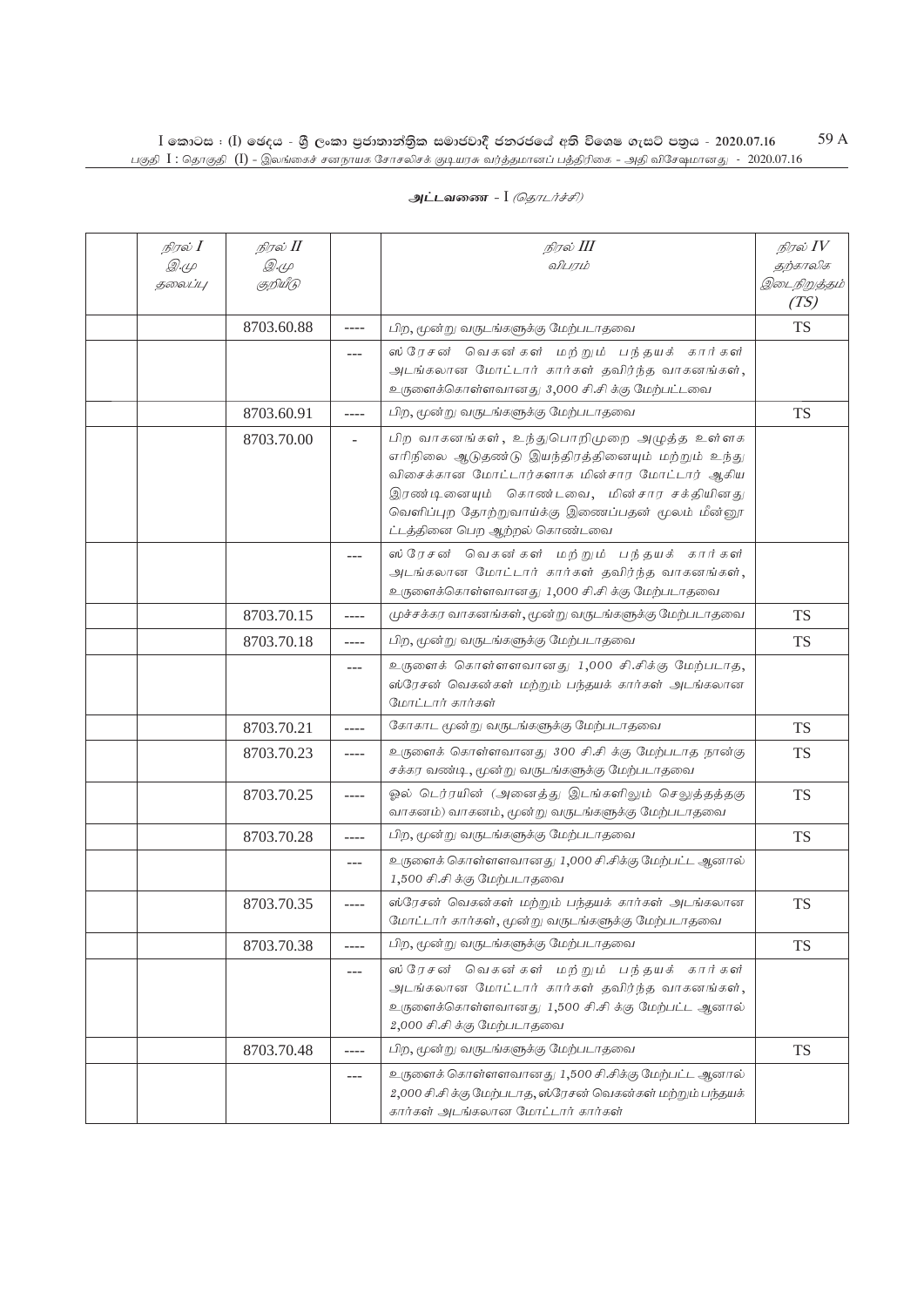| நிரல் <b>I</b><br><i>D.</i> 4<br>தலைப்பு | நிரல் II<br><i>D</i> .4<br>குறியீடு |           | நிரல் III<br>விபரம்                                                                                                                                                                                                                                                                                                                                                                                                                              | நிரல் $IV$<br>தற்காலிக<br>இடைநிறுத்தம் |
|------------------------------------------|-------------------------------------|-----------|--------------------------------------------------------------------------------------------------------------------------------------------------------------------------------------------------------------------------------------------------------------------------------------------------------------------------------------------------------------------------------------------------------------------------------------------------|----------------------------------------|
|                                          |                                     |           |                                                                                                                                                                                                                                                                                                                                                                                                                                                  | (TS)                                   |
|                                          | 8703.70.51                          | $- - - -$ | உருளைக் கொள்ளளவானது 1,600 சி.சி க்கு மேற்படாதவை,<br>மூன்று வருடங்களுக்கு மேற்படாதவை                                                                                                                                                                                                                                                                                                                                                              | <b>TS</b>                              |
|                                          | 8703.70.53                          | ----      | உருளைக் கொள்ளளவானது 1,600 சி.சிக்கு மேற்பட்ட ஆனால்<br>1,800 சி.சி க்கு மேற்படாதவை, மூன்று வருடங்களுக்கு<br>மேற்படாதவை                                                                                                                                                                                                                                                                                                                            | <b>TS</b>                              |
|                                          | 8703.70.58                          | ----      | பிற, மூன்று வருடங்களுக்கு மேற்படாதவை                                                                                                                                                                                                                                                                                                                                                                                                             | <b>TS</b>                              |
|                                          |                                     | ---       | ஸ்ரேசன் வெகன்கள் மற்றும் பந்தயக் கார்கள் அடங்கலான<br>மோட்டார் கார்கள் தவிர்ந்த வாகனங்கள், உருளைக்<br>கொள்ளவானது 2,000 சி.சி க்கு மேற்பட்ட ஆனால் 3,000 சி.சி<br>க்கு மேற்படாதவை                                                                                                                                                                                                                                                                   |                                        |
|                                          | 8703.70.68                          | $- - - -$ | பிற, மூன்று வருடங்களுக்கு மேற்படாதவை                                                                                                                                                                                                                                                                                                                                                                                                             | <b>TS</b>                              |
|                                          |                                     | $---$     | உருளைக் கொள்ளளவானது 2,000 சி.சிக்கு மேற்பட்ட ஆனால்<br>3,000 சி.சி க்கு மேற்படாத, ஸ்ரேசன் வெகன்கள் மற்றும் பந்தயக்<br>கார்கள் அடங்கலான மோட்டார் கார்கள்                                                                                                                                                                                                                                                                                           |                                        |
|                                          | 8703.70.71                          | ----      | சாரதி அடங்கலாக 7 அல்லது அதற்கு மேற்பட்டவர்கள்(வயது<br>வந்தவர்கள்) பயணிப்பதற்கான வாகனங்கள், அதிக பாரத்தைத்<br>தாங்கும் படி முறை வகை(லெடர் டைப்) அடிச்சட்டம் மீது முடிச்சு<br>மூலம் பொருத்தப்பட்ட மொனோ கொக் அல்லாத (பாகங்கள்<br>இணைக்கப்படாது) பாகமுடையதும், நிரந்தரமாக நாலு<br>சில்லுகளும் இயந்திரம் மூலம் இயங்கக்கூடிய மற்றும் 800 கிலோ<br>கிராமுக்கு கூடிய பாரத்தை (நபர்களையும் பொருட்களையும்)<br>சுமக்கத்தக்க, மூன்று வருடங்களுக்கு மேற்படாதவை | <b>TS</b>                              |
|                                          | 8703.70.72                          |           | மோடர் - ஹோம்ஸ், குடியிருப்புக்காக விசேடமாக<br>வடிவமைக்கப்பட்டவை (உறங்கல், சமைத்தல், மலசலகூட<br>வசதிகள் போன்றவைகளுடனானவை), மூன்று வருடங்களுக்கு<br>மேற்படாதவை                                                                                                                                                                                                                                                                                     | <b>TS</b>                              |
|                                          | 8703.70.78                          | $- - - -$ | பிற, மூன்று வருடங்களுக்கு மேற்படாதவை                                                                                                                                                                                                                                                                                                                                                                                                             | <b>TS</b>                              |
|                                          |                                     | $---$     | ஸ்ரேசன் வெகன்கள் மற்றும் பந்தயக் கார்கள் அடங்கலான<br>மோட்டார் கார்கள் தவிர்ந்த வாகனங்கள், உருளைக்<br>கொள்ளவானது 3,000 சி.சி க்கு மேற்பட்டவை                                                                                                                                                                                                                                                                                                      |                                        |
|                                          | 8703.70.88                          | $- - - -$ | பிற, மூன்று வருடங்களுக்கு மேற்படாதவை                                                                                                                                                                                                                                                                                                                                                                                                             | <b>TS</b>                              |
|                                          |                                     | $---$     | உருளைக் கொள்ளளவானது 3,000 சி.சிக்கு மேற்பட்ட, ஸ்ரேசன்<br>வெகன்கள் மற்றும் பந்தயக் கார்கள் அடங்கலான மோட்டார்<br>கார்கள்                                                                                                                                                                                                                                                                                                                           |                                        |
|                                          | 8703.70.91                          | ----      | மோடர் - ஹோம்ஸ், குடியிருப்புக்காக விசேடமாக<br>வடிவமைக்கப்பட்டவை (உறங்கல், சமைத்தல், மலசலகூட<br>வசதிகள் போன்றவைகளுடனானவை), மூன்று வருடங்களுக்கு<br>மேற்படாதவை                                                                                                                                                                                                                                                                                     | <b>TS</b>                              |
|                                          | 8703.70.98                          | ----      | பிற, மூன்று வருடங்களுக்கு மேற்படாதவை                                                                                                                                                                                                                                                                                                                                                                                                             | <b>TS</b>                              |
|                                          | 8703.80.00                          |           | பிற வாகனங்கள், உந்துவிசைக்கான மின்சார மோட்டாரினை<br>மாத்திரம் கொண்டவை                                                                                                                                                                                                                                                                                                                                                                            |                                        |
|                                          |                                     | $---$     | மின்சார தன்னியக்க - முச்சக்கர வாகனங்கள்:                                                                                                                                                                                                                                                                                                                                                                                                         |                                        |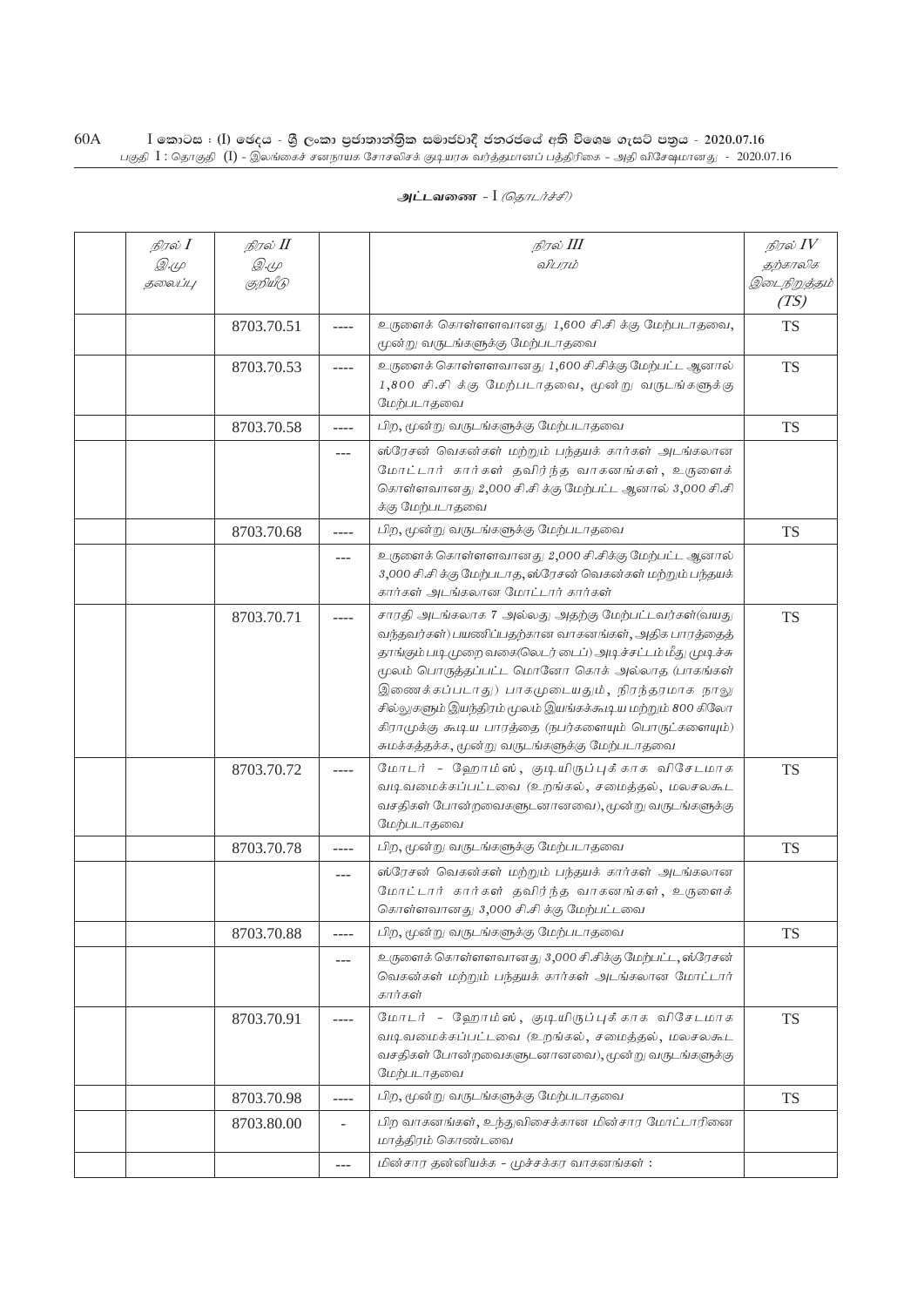| அட்டவணை - I <i>(தொடர்ச்சி)</i> |  |  |  |  |
|--------------------------------|--|--|--|--|
|--------------------------------|--|--|--|--|

|     | நிரல் $I$<br><i>D</i> .4<br>தலைப்பு | நிரல் II<br><i>D</i> .4<br>குறியீடு |           | நிரல் III<br>விபரம்                                                                                                                                                                                | நிரல் $IV$<br>தற்காலிக<br>இடைநிறுத்தம் |
|-----|-------------------------------------|-------------------------------------|-----------|----------------------------------------------------------------------------------------------------------------------------------------------------------------------------------------------------|----------------------------------------|
|     |                                     | 8703.80.11                          | $- - - -$ | 2 வருடங்களுக்கு மேற்படாதவை                                                                                                                                                                         | (TS)<br><b>TS</b>                      |
|     |                                     |                                     | $---$     | பிற, சூரிய மின்சக்தி பெனல்களால் உருவாக்கப்படும்<br>மின்சாரத்தினால் மின் சேமக்கலங்களால் சக்தியளிக்கப்படுபவை                                                                                         |                                        |
|     |                                     | 8703.80.21                          | ----      | மூன்று வருடங்களுக்கு மேற்படாதவை                                                                                                                                                                    | <b>TS</b>                              |
|     |                                     |                                     | ---       | பிற, வெளியக மின்சார மூலத்தினால் ஏற்றப்படும் மின்<br>சேமக்கலங்களால் சக்தியளிக்கப்படும் மின்சார மோட்டார்களால்<br>இயக்கப்படுபவை (உதாரணமாக - தேசிய மின்கட்டமைப்பு),<br>மூன்று வருடங்களுக்கு மேற்படாதவை |                                        |
|     |                                     | 8703.80.31                          | ----      | 50 கி.வோ க்கு மேற்படாத கொள்ளவினைக் கொண்ட<br>மோட்டார்கள்                                                                                                                                            | <b>TS</b>                              |
|     |                                     | 8703.80.32                          | ----      | 50 கி.வோ க்கு மேற்பட்ட ஆனால் 100 கி.வோ க்கு மேற்படாத<br>கொள்ளவினைக் கொண்ட மோட்டார்கள்                                                                                                              | <b>TS</b>                              |
|     |                                     | 8703.80.33                          | $--- -$   | 100 கி.வோ க்கு மேற்பட்ட ஆனால் 200 கி.வோ க்கு மேற்படாத<br>கொள்ளவினைக் கொண்ட மோட்டார்கள்                                                                                                             | <b>TS</b>                              |
|     |                                     | 8703.80.34                          | ----      | 200கி.வோ க்கு மேற்பட்ட கொள்ளவினைக் கொண்ட<br>மோட்டார்கள்                                                                                                                                            | <b>TS</b>                              |
|     |                                     |                                     | $---$     | பிற, வெளியக மின்சார மூலத்தினால் ஏற்றப்படும் மின்<br>சேமக்கலங்களால் சக்தியளிக்கப்படும் மின்சார மோட்டார்களால்<br>இயக்கப்படுபவை (உதாரணமாக - தேசிய மின்கட்டமைப்பு),<br>மூன்று வருடங்களுக்கு மேற்பட்டவை |                                        |
|     |                                     | 8703.80.51                          | ----      | 50 கி.வோ க்கு மேற்படாத கொள்ளவினைக் கொண்ட<br>மோட்டார்கள்                                                                                                                                            | <b>TS</b>                              |
|     |                                     | 8703.80.52                          | ----      | 50 கி.வோ க்கு மேற்பட்ட ஆனால் 100 கி.வோ க்கு மேற்படாத<br>கொள்ளவினைக் கொண்ட மோட்டார்கள்                                                                                                              | <b>TS</b>                              |
|     |                                     | 8703.80.53                          | ----      | 100 கி.வோ க்கு மேற்பட்ட ஆனால் 200 கி.வோ க்கு மேற்படாத<br>கொள்ளவினைக் கொண்ட மோட்டார்கள்                                                                                                             | <b>TS</b>                              |
|     |                                     | 8703.80.54                          | ----      | 200கி.வோ க்கு மேற்பட்ட கொள்ளவினைக் கொண்ட<br>மோட்டார்கள்                                                                                                                                            | <b>TS</b>                              |
|     |                                     |                                     | ---       | பிற                                                                                                                                                                                                |                                        |
|     |                                     | 8703.80.71                          | ----      | மூன்று வருடங்களுக்கு மேற்படாதவை                                                                                                                                                                    | <b>TS</b>                              |
|     |                                     | 8703.90.00                          |           | பிற                                                                                                                                                                                                |                                        |
|     |                                     |                                     | $---$     | மூன்று வருடங்களுக்கு மேற்படாதவை                                                                                                                                                                    |                                        |
|     |                                     | 8703.90.11                          | $- - - -$ | வேன்கல் சுழலத்தகு இயந்திரத்துடனானவை                                                                                                                                                                | <b>TS</b>                              |
|     |                                     | 8703.90.19                          | $- - - -$ | பிற                                                                                                                                                                                                | <b>TS</b>                              |
| 126 | 87.04                               |                                     |           | பொருட்களைக் கொண்டுசெல்லுவதற்கான மோட்டார்<br>வாகனங்கள்                                                                                                                                              |                                        |
|     |                                     | 8704.10.00                          |           | நெடுஞ்சாலைகளற்ற இடங்களில் உபயோகிப்பதற்காக<br>வடிவமைக்கப்பட்ட டம்பர்கள்                                                                                                                             | <b>TS</b>                              |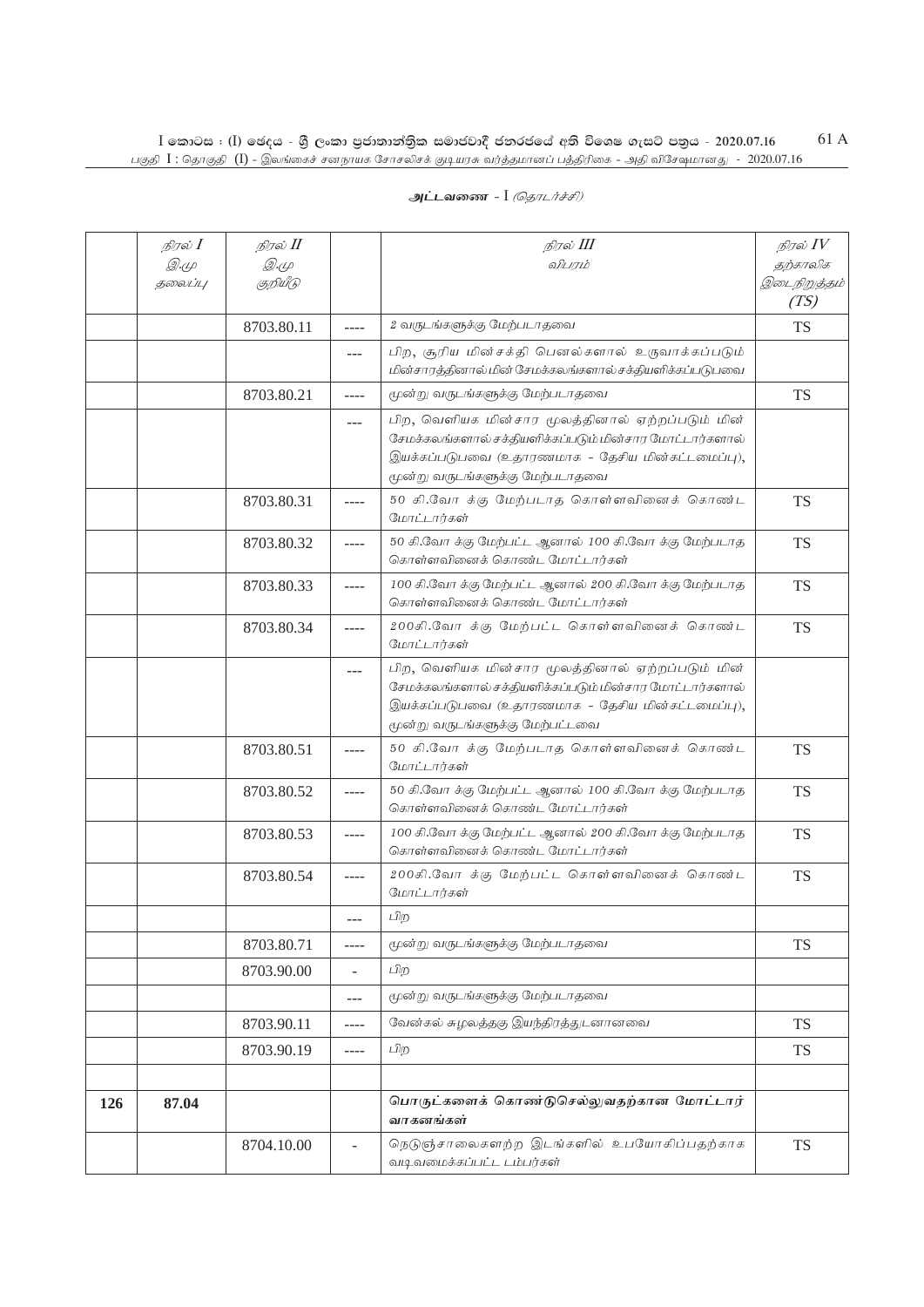| நிரல் <b>I</b><br><i>D</i> .4<br>தலைப்பு | நிரல் II<br><i>D</i> .4<br>குறியீடு |                | நிரல் III<br>விபரம்                                                                                                                                                                                                                                                                                                                                                                                                                                                                                                | நிரல் $\mathit{IV}$<br>தற்காலிக<br>இடைநிறுத்தம்<br>(TS) |
|------------------------------------------|-------------------------------------|----------------|--------------------------------------------------------------------------------------------------------------------------------------------------------------------------------------------------------------------------------------------------------------------------------------------------------------------------------------------------------------------------------------------------------------------------------------------------------------------------------------------------------------------|---------------------------------------------------------|
|                                          |                                     | $\blacksquare$ | பிற, பொறிமுறை அழுத்த உள்ளக எரிநிலை ஆடுதண்டு<br>இயந்திரங்களுடனான பிற (டீசல் அல்லது அரை–டீசல்)                                                                                                                                                                                                                                                                                                                                                                                                                       |                                                         |
|                                          | 8704.21.00                          | $\overline{a}$ | மொத்த வாகன நிறையானது 5 தொன்களுக்கு மேற்படாதவை:                                                                                                                                                                                                                                                                                                                                                                                                                                                                     |                                                         |
|                                          |                                     | ---            | விசேட பாவனை தொடர்பிலான தாங்கிகள் / பவுசர்கள் மற்றும்<br>ட்றக்குகள்                                                                                                                                                                                                                                                                                                                                                                                                                                                 |                                                         |
|                                          | 8704.21.13                          | ----           | கழிவுகளை கச்சிதமான முறையில் கையாளும் பொறிமுறையுடன்<br>தயாரிக்கப்பட்ட கழிவுகளை சுமக்கும் ட்றக்குகள், ஐந்து<br>வருடங்களுக்கு மேற்படாதவை                                                                                                                                                                                                                                                                                                                                                                              | <b>TS</b>                                               |
|                                          |                                     | ---            | நான்கு வருடங்களுக்கு மேற்படாதவை                                                                                                                                                                                                                                                                                                                                                                                                                                                                                    |                                                         |
|                                          |                                     | ---            | இயந்திரங்கள் மற்றும் கெப்ஸ்களுடன் பொருத்தப்பட்ட<br>அடிச்சட்டம்                                                                                                                                                                                                                                                                                                                                                                                                                                                     |                                                         |
|                                          | 8704.21.21                          | ----           | 8704.21.43 ஆம் தேசிய உப தலைப்புகளின் கீழான<br>வாகனங்களுக்காக, நான்கு வருடங்களுக்கு மேற்படாதவை                                                                                                                                                                                                                                                                                                                                                                                                                      | <b>TS</b>                                               |
|                                          | 8704.21.31                          | ----           | 8704.21.51 ஆம் தேசிய உப தலைப்புகளின் கீழான<br>வாகனங்களுக்காக, நான்கு வருடங்களுக்கு மேற்படாதவை                                                                                                                                                                                                                                                                                                                                                                                                                      | <b>TS</b>                                               |
|                                          | 8704.21.33                          | $---$          | 8704.21.63 ஆம் தேசிய உப தலைப்புகளின் கீழான<br>வாகனங்களுக்காக, நான்கு வருடங்களுக்கு மேற்படாதவை                                                                                                                                                                                                                                                                                                                                                                                                                      | <b>TS</b>                                               |
|                                          | 8704.21.35                          | ----           | 8704.21.67 ஆம் தேசிய உப தலைப்புகளின் கீழான<br>வாகனங்களுக்காக, நான்கு வருடங்களுக்கு மேற்படாதவை                                                                                                                                                                                                                                                                                                                                                                                                                      | <b>TS</b>                                               |
|                                          | 8704.21.37                          | ----           | நான்கு வருடங்களுக்கு மேற்படாதவை                                                                                                                                                                                                                                                                                                                                                                                                                                                                                    | <b>TS</b>                                               |
|                                          |                                     | ---            | பொருட்களை வைப்பதற்கும் மற்றும் நபர்கள் அமரும்<br>வகையிலும் வேறாக்கப்பட்ட பாகங்களுடனான வாகனங்கள்,<br>நபர்கள் அமரும் அறையில் பிற பாவனைக்காக மாற்றத்தக்க<br>மேலதிக இடவதியுடன் அல்லாத, ஓட்டுனர் அடங்கலாக<br>3 நபர்களை(வயது வந்தவர்கள்) அல்லது அதற்குக்<br>குறைந்த நபர்களுக்காக வடிவமைக்கப்பட்டுள்ள நபர்கள்<br>அமரும் அறை,சரக்குச் சுமையானது 2000 கி.கிராமிற்கு<br>குறைந்தவை, ஆனால் ஓட்டுனரது இருப்பிடத்திலிருந்து<br>வாகனத்தினது இயந்திர பாகமானது முழுமையாக முன் பக்கம்<br>நீட்டுக்கொன்டிருக்கும் வாகனங்கள் நீங்கலாக : |                                                         |
|                                          | 8704.21.41                          | ----           | சரக்குச் சுமையானது 800 கி.கிராமிற்கு குறைந்தவை, நான்கு<br>வருடங்களுக்கு மேற்படாதவை                                                                                                                                                                                                                                                                                                                                                                                                                                 | <b>TS</b>                                               |
|                                          | 8704.21.43                          | ----           | சரக்குச் சுமையானது 800 கி.கிராமிற்கு குறைந்தவை, நான்கு<br>வருடங்களுக்கு மேற்பட்டவை                                                                                                                                                                                                                                                                                                                                                                                                                                 | <b>TS</b>                                               |
|                                          |                                     | $---$          | பொருட்களையும் மற்றும் நபர்கள் அமரும் அறைக்குமாக<br>வேறாக்கப்பட்டுள்ளதுமான பிற வாகனங்கள், நபர்கள்<br>அமரும் அறையில் பிற பாவனைக்காக மாற்றத்தக்க மேலதிக<br>இடவசதியுடன் அல்லாத, ஓட்டுனர் அடங்கலாக 3 நபர்களை<br>(வயது வந்தவர்கள்) அல்லது அதற்குக் குறைந்த நபர்களுக்காக<br>வடிவமைக்கப்பட்டுள்ள நபர்கள் அமரும் அறை, சரக்குச்<br>சுமையானது 2000 கி.கிராம் அல்லது அதற்கு மேற்பட்டவை                                                                                                                                         |                                                         |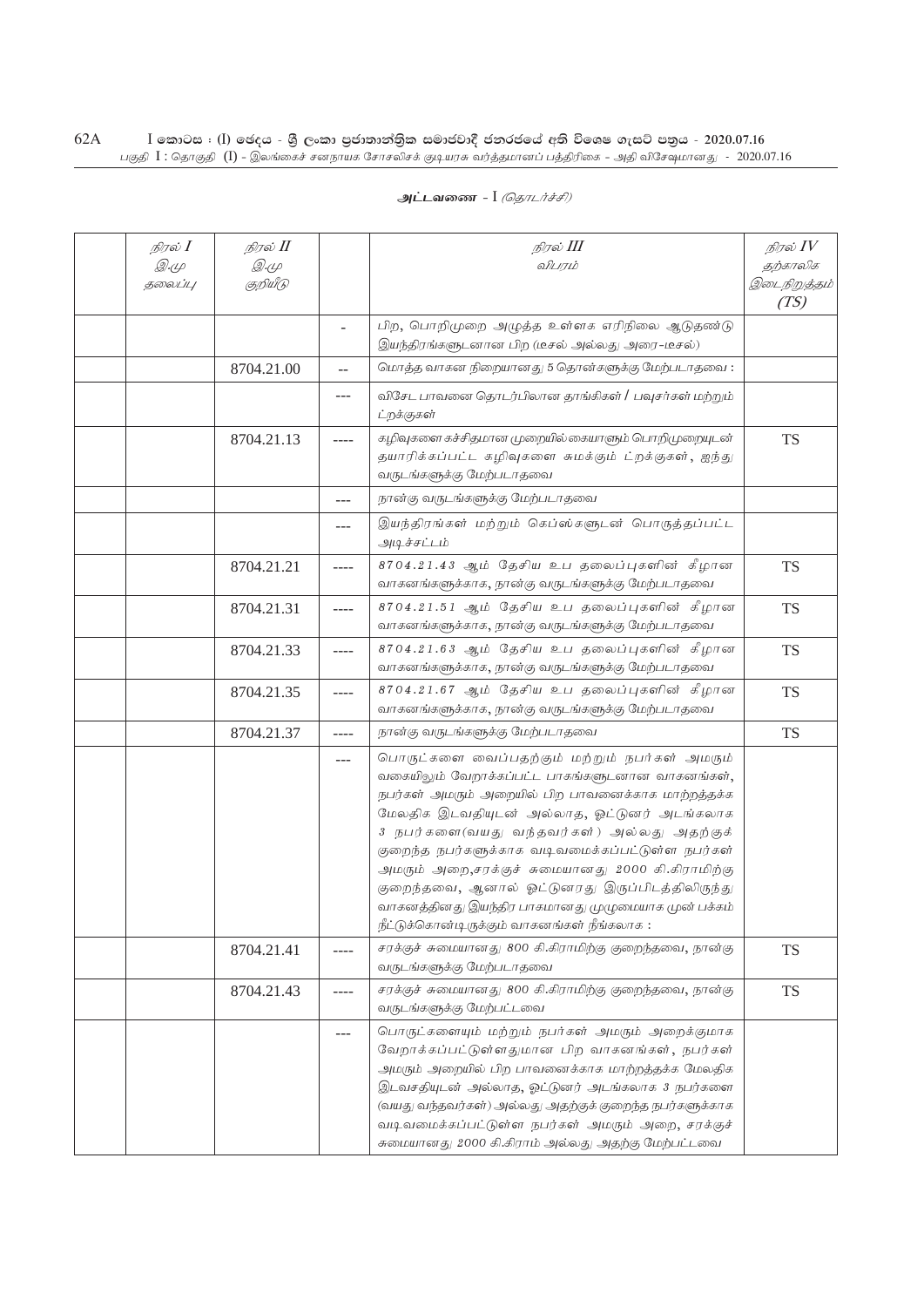| நிரல் I<br><i>D.</i> (L<br>தலைப்பு | நிரல் II<br><i>D</i> . (L<br>குறியீடு |         | நிரல் III<br>விபரம்                                                                                                                                                                                                                                                                                                                                                                                                                                                                                                              | நிரல் $IV$<br>தற்காலிக<br>இடைநிறுத்தம்<br>(TS) |
|------------------------------------|---------------------------------------|---------|----------------------------------------------------------------------------------------------------------------------------------------------------------------------------------------------------------------------------------------------------------------------------------------------------------------------------------------------------------------------------------------------------------------------------------------------------------------------------------------------------------------------------------|------------------------------------------------|
|                                    | 8704.21.51                            | ----    | நான்கு வருடங்களுக்கு மேற்படாதவை                                                                                                                                                                                                                                                                                                                                                                                                                                                                                                  | <b>TS</b>                                      |
|                                    |                                       | $---$   | பொருட்களையும் மற்றும் நபர்கள் அமரும் அறைக்குமாக<br>வேறாக்கப்பட்டுள்ளதுமான பிற வாகனங்கள், நபர்கள்<br>அமரும் அறையில் பிற பாவனைக்காக மாற்றத்தக்க மேலதிக<br>இடவதியுடன் அல்லாத, ஓட்டுனர் அடங்கலாக 3 நபர்களை<br>(வயது வந்தவர்கள்) அல்லது அதற்குக் குறைந்த நபர்களுக்காக<br>வடிவமைக்கப்பட்டுள்ள நபர்கள் அமரும் அறை, சரக்குச்<br>சுமையானது 2000 கி.கிராமிற்கு குறைந்தவை                                                                                                                                                                   |                                                |
|                                    | 8704.21.61                            |         | வீல் தகடுகள் (லீப் ஸ்பிறிங்) முன்புறமாக பொருத்தப்பட்ட<br>வாகனங்கள் மற்றும் சரக்குக் கொள்ளவானது 800 கி.கிராமிற்கு<br>குறைந்தவை, நான்கு வருடங்களுக்கு மேற்படாதவை                                                                                                                                                                                                                                                                                                                                                                   | <b>TS</b>                                      |
|                                    | 8704.21.63                            | ----    | வீல் தகடுகள்(லீப் ஸ்பிறிங்)முன்புறமாக பொருத்தப்பட்ட<br>வாகனங்கள் மற்றும் சரக்குக் கொள்ளவானது 800 கி.கிராம்<br>அல்லது அதற்கு மேற்பட்டவை, நான்கு வருடங்களுக்கு<br>மேற்படாகவை                                                                                                                                                                                                                                                                                                                                                       | <b>TS</b>                                      |
|                                    | 8704.21.65                            | ----    | பிற வாகனங்கள், சரக்குச் சுமைக்கொள்ளவானது 800<br>கி.கிராமிற்கு குறைந்தவை, நான்கு வருடங்களுக்கு மேற்படாதவை                                                                                                                                                                                                                                                                                                                                                                                                                         | <b>TS</b>                                      |
|                                    | 8704.21.67                            | ----    | பிற வாகனங்கள், சரக்குச் சுமைக்கொள்ளவானது 800<br>கி.கிராம் அல்லது அதற்கு மேற்பட்டவை, நான்கு வருடங்களுக்கு<br>மேற்படாதவை                                                                                                                                                                                                                                                                                                                                                                                                           | <b>TS</b>                                      |
|                                    |                                       | ---     | பொருட்களை வைப்பதற்கும் மற்றும் நபர்கள் அமரும்<br>வகையிலும் வேறாக்கப்பட்ட பாகங்களுடனான வாகனங்கள்,<br>நபர்கள் அமரும் அறையில் பிற பாவனைக்காக மாற்றத்தக்க<br>மேலதிக இடவதியுடன் அல்லாத, ஓட்டுனர் அடங்கலாக ஆறு<br>நபர்களை (வயது வந்தவர்கள்) அல்லது அதற்குக் குறைந்த<br>நபர்களுக்காக வடிவமைக்கப்பட்டுள்ள நபர்கள் அமரும்<br>அறை, சரக்குச் சுமையானது 800 கி.கிராம் அல்லது அதற்கு<br>மேற்பட்டவை, ஆனால் ஓட்டுனரது இருப்பிடத்திலிருந்து<br>வாகனத்தினது இயந்திர பாகமானது முழுமையாக முன் பக்கம்<br>நீட்டுக்கொண்டிருக்கும் வாகனங்கள் நீங்கலாக : |                                                |
|                                    | 8704.21.71                            |         | நான்கு வருடங்களுக்கு மேற்படாதவை                                                                                                                                                                                                                                                                                                                                                                                                                                                                                                  | TS                                             |
|                                    |                                       | $- - -$ | பிற                                                                                                                                                                                                                                                                                                                                                                                                                                                                                                                              |                                                |
|                                    | 8704.21.91                            | ----    | பொருட்களை வைப்பதற்கும் மற்றும் நபர்கள் அமரும் வகையிலும்<br>வேறாக்கப்பட்ட பாகங்களுடனான பிற வாகனங்கள்,நான்கு<br>வருடங்களுக்கு மேற்படாதவை                                                                                                                                                                                                                                                                                                                                                                                           | <b>TS</b>                                      |
|                                    | 8704.21.93                            | ----    | பிற வாகனங்கள், நான்கு வருடங்களுக்கு மேற்படாதவை                                                                                                                                                                                                                                                                                                                                                                                                                                                                                   | <b>TS</b>                                      |
|                                    | 8704.22.00                            | $- -$   | மொத்த வாகன நிறையானது 5 தொன்களுக்கு மேற்பட்டவை<br>ஆனால் 20 தொன்களுக்கு மேற்படாதவை:                                                                                                                                                                                                                                                                                                                                                                                                                                                |                                                |
|                                    |                                       | ---     | கழிவுகளை கச்சிதமான முறையில் கையாளும் பொறிமுறையுடன்<br>தயாரிக்கப்பட்ட கழிவுகளை சுமக்கும் ட்றக்குகள்                                                                                                                                                                                                                                                                                                                                                                                                                               |                                                |
|                                    | 8704.22.51                            | ----    | ஐந்து வருடங்களுக்கு மேற்படாதவை                                                                                                                                                                                                                                                                                                                                                                                                                                                                                                   | <b>TS</b>                                      |
|                                    |                                       | ---     | பிற:                                                                                                                                                                                                                                                                                                                                                                                                                                                                                                                             |                                                |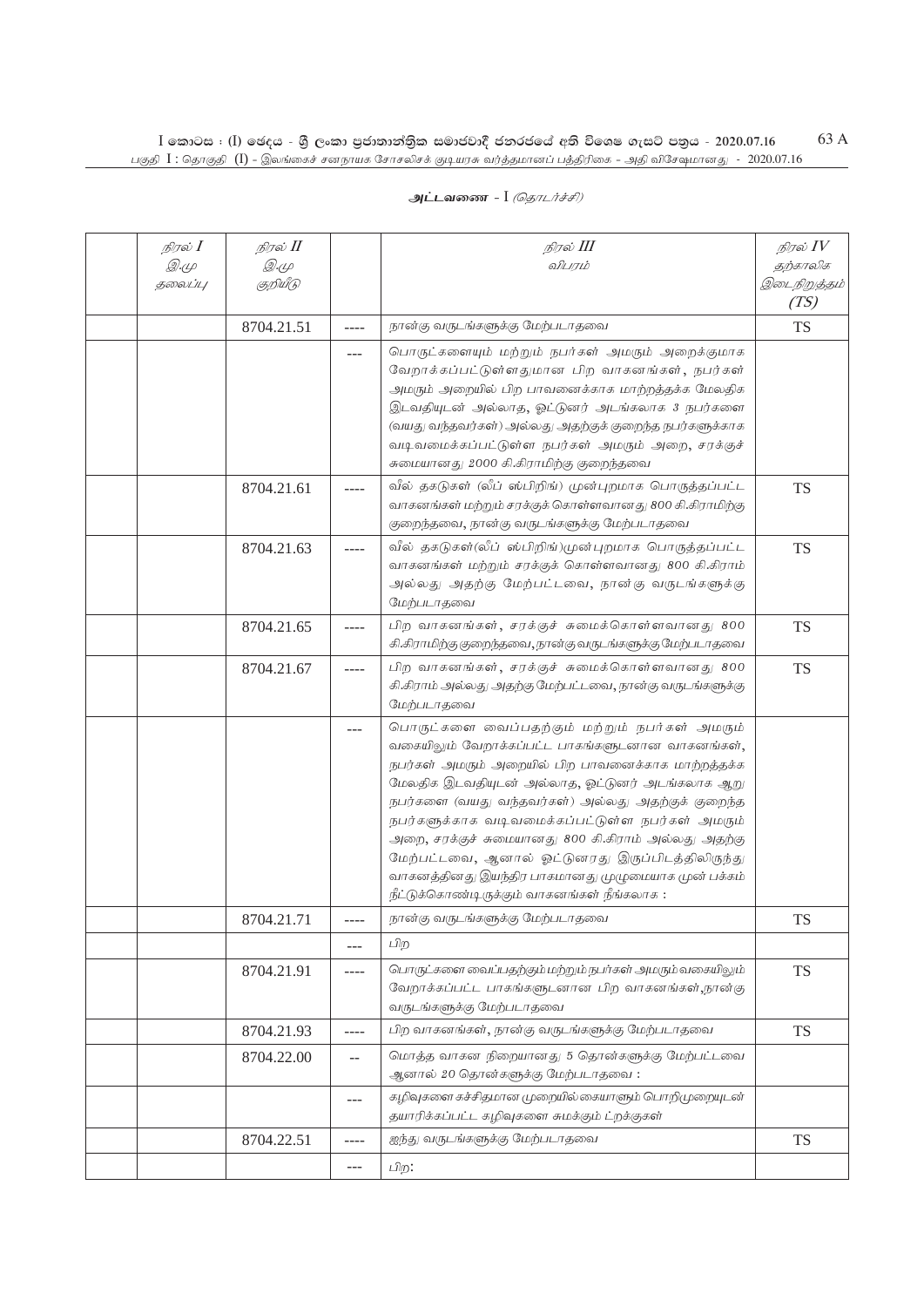| நிரல் $I$<br><i>D</i> . (L<br>தலைப்பு | நிரல் II<br><i>D</i> .4<br>குறியீடு |       | நிரல் III<br>விபரம்                                                                                                                                                                                                                                                                                                                                                                                                                                                                                               | நிரல் $IV$<br>தற்காலிக<br>இடைநிறுத்தம்<br>(TS) |
|---------------------------------------|-------------------------------------|-------|-------------------------------------------------------------------------------------------------------------------------------------------------------------------------------------------------------------------------------------------------------------------------------------------------------------------------------------------------------------------------------------------------------------------------------------------------------------------------------------------------------------------|------------------------------------------------|
|                                       | 8704.22.61                          | ----  | ஐந்து வருடங்களுக்கு மேற்படாதவை                                                                                                                                                                                                                                                                                                                                                                                                                                                                                    | <b>TS</b>                                      |
|                                       | 8704.22.62                          | ----  | ஐந்து வருடங்களுக்கு மேற்பட்டவை ஆனால் பத்து வருடங்களுக்கு<br>மேற்படாதவை                                                                                                                                                                                                                                                                                                                                                                                                                                            | <b>TS</b>                                      |
|                                       | 8704.23.00                          | $-$   | மொத்த வாகன நிறையானது 20 தொன்களுக்கு மேற்பட்டவை                                                                                                                                                                                                                                                                                                                                                                                                                                                                    |                                                |
|                                       |                                     | $---$ | கழிவுகளை கச்சிதமான முறையில் கையாளும் பொறிமுறையுடன்<br>தயாரிக்கப்பட்ட கழிவுகளை சுமக்கும் ட்றக்குகள்,                                                                                                                                                                                                                                                                                                                                                                                                               |                                                |
|                                       | 8704.23.61                          | ----  | ஐந்து வருடங்களுக்கு மேற்படாதவை                                                                                                                                                                                                                                                                                                                                                                                                                                                                                    | <b>TS</b>                                      |
|                                       |                                     | $---$ | பிற:                                                                                                                                                                                                                                                                                                                                                                                                                                                                                                              |                                                |
|                                       | 8704.23.71                          | ----  | ஐந்து வருடங்களுக்கு மேற்படாதவை                                                                                                                                                                                                                                                                                                                                                                                                                                                                                    | <b>TS</b>                                      |
|                                       | 8704.23.72                          | ----  | ஐந்து வருடங்களுக்கு மேற்பட்டவை ஆனால் பத்து வருடங்களுக்க<br>மேற்படாதவை                                                                                                                                                                                                                                                                                                                                                                                                                                             | <b>TS</b>                                      |
|                                       |                                     |       | பிற, பொறிமுறை அழுத்த உள்ளக எரிநிலை ஆடுதண்டு<br>இயந்திரங்களுடனானவை                                                                                                                                                                                                                                                                                                                                                                                                                                                 |                                                |
|                                       | 8704.31.00                          | $-$   | மொத்த வாகன நிறையானது 5 தொன்களுக்கு மேற்படாதவை:                                                                                                                                                                                                                                                                                                                                                                                                                                                                    |                                                |
|                                       |                                     | ---   | விசேட பாவனை தொடர்பிலான தாங்கிகள் / பவுசர்கள் மற்றும்<br>ட்றக்குகள்                                                                                                                                                                                                                                                                                                                                                                                                                                                |                                                |
|                                       | 8704.31.13                          | ----  | கழிவுகளை கச்சிதமான முறையில் கையாளும் பொறிமுறையுடன்<br>தயாரிக்கப்பட்ட கழிவுகளை சுமக்கும் ட்றக்குகள், ஐந்து<br>வருடங்களுக்கு மேற்படாதவை                                                                                                                                                                                                                                                                                                                                                                             | <b>TS</b>                                      |
|                                       |                                     | ---   | முச்சக்கர வாகனங்கள்:                                                                                                                                                                                                                                                                                                                                                                                                                                                                                              |                                                |
|                                       | 8704.31.22                          | ----  | பிற, நான்கு வருடங்களுக்கு மேற்படாதவை                                                                                                                                                                                                                                                                                                                                                                                                                                                                              | <b>TS</b>                                      |
|                                       |                                     | $---$ | இயந்திரங்கள் மற்றும் கெப்ஸ்களுடன் பொருத்தப்பட்ட<br>அடிச்சட்டம்                                                                                                                                                                                                                                                                                                                                                                                                                                                    |                                                |
|                                       | 8704.31.31                          | ----  | 8704.31.43 ஆம் தேசிய உப தலைப்புகளின் கீழான<br>வாகனங்களுக்காக, நான்கு வருடங்களுக்கு மேற்படாதவை                                                                                                                                                                                                                                                                                                                                                                                                                     | <b>TS</b>                                      |
|                                       | 8704.31.33                          | ----  | 8704.31.51 ஆம் தேசிய உப தலைப்புகளின் கீழான<br>வாகனங்களுக்காக, நான்கு வருடங்களுக்கு மேற்படாதவை                                                                                                                                                                                                                                                                                                                                                                                                                     | <b>TS</b>                                      |
|                                       | 8704.31.35                          | ----  | 8704.31.63 ஆம் தேசிய உப தலைப்புகளின் கீழான<br>வாகனங்களுக்காக, நான்கு வருடங்களுக்கு மேற்படாதவை                                                                                                                                                                                                                                                                                                                                                                                                                     | <b>TS</b>                                      |
|                                       | 8704.31.37                          | ----  | 8704.31.67 ஆம் தேசிய உப தலைப்புகளின் கீழான<br>வாகனங்களுக்காக, நான்கு வருடங்களுக்கு மேற்படாதவை                                                                                                                                                                                                                                                                                                                                                                                                                     | <b>TS</b>                                      |
|                                       |                                     | ---   | பொருட்களை வைப்பதற்கும் மற்றும் நபர்கள் அமரும்<br>வகையிலும் வேறாக்கப்பட்ட பாகங்களுடனான வாகனங்கள்,<br>நபர்கள் அமரும் அறையில் பிற பாவனைக்காக மாற்றத்தக்க<br>மேலதிக இடவதியுடன் அல்லாத, ஓட்டுனர் அடங்கலாக<br>3 நபர்களை(வயது வந்தவர்கள்) அல்லது அதற்குக்<br>குறைந்த நபர்களுக்காக வடிவமைக்கப்பட்டுள்ள நபர்கள்<br>அமரும் அறை,சரக்குச் சுமையானது 2000 கி.கிராமிற்கு<br>குறைந்தவை, ஆனால் ஓட்டுனரது இருப்பிடத்திலிருந்து<br>வாகனத்தினது இயந்திர பாகமானது முழுமையாக முன் பக்கம்<br>நீட்டுக்கொண்டிருக்கும் வாகனங்கள் நீங்கலாக: |                                                |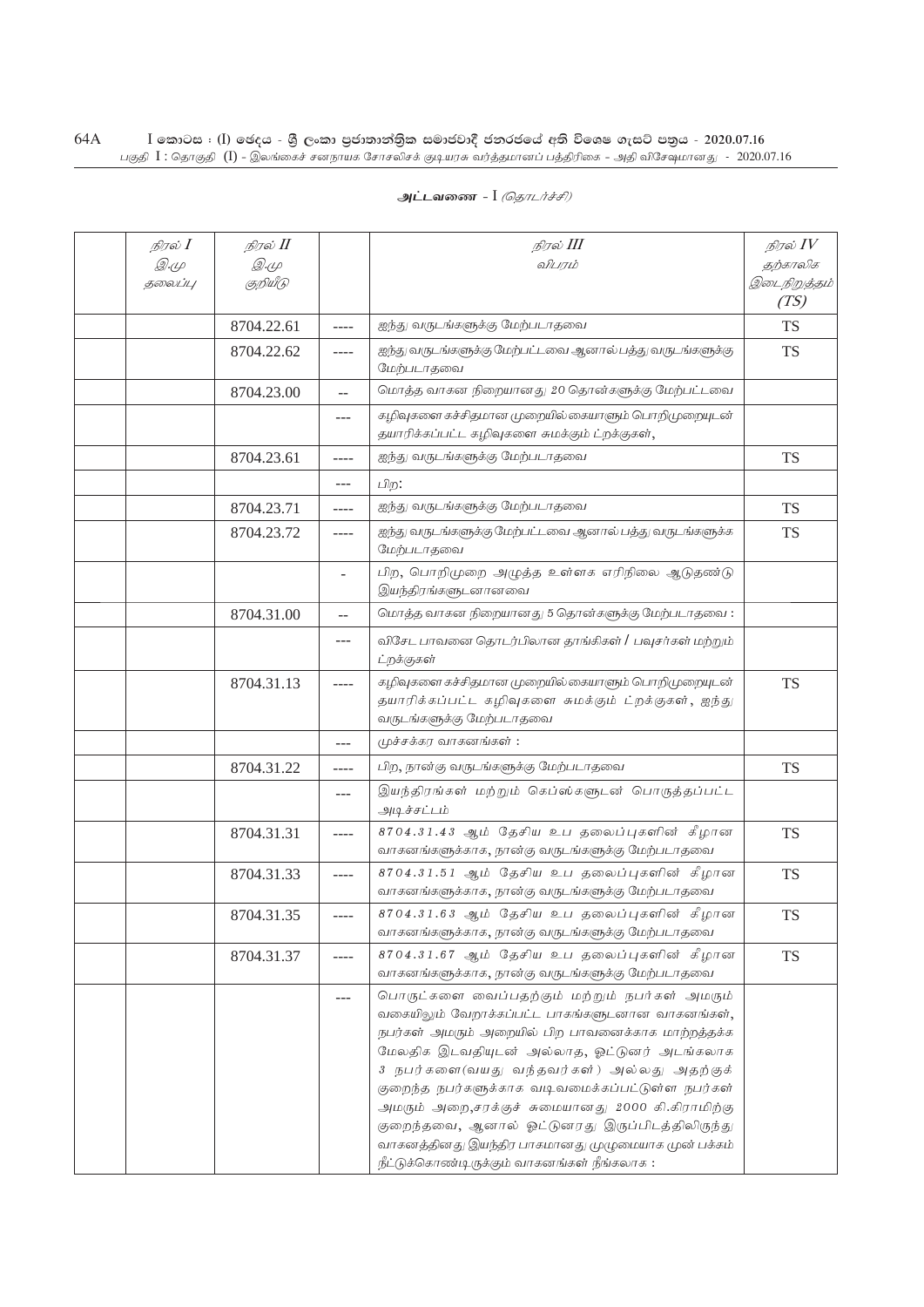| நிரல் $I$<br>Q. (L<br>தலைப்பு | நிரல் II<br><i>D</i> .4<br>குறியீடு |          | நிரல் III<br>விபரம்                                                                                                                                                                                                                                                                                                                                                                                                                                                                                                             | நிரல் $IV$<br>தற்காலிக<br>இடைநிறுத்தம்<br>(TS) |
|-------------------------------|-------------------------------------|----------|---------------------------------------------------------------------------------------------------------------------------------------------------------------------------------------------------------------------------------------------------------------------------------------------------------------------------------------------------------------------------------------------------------------------------------------------------------------------------------------------------------------------------------|------------------------------------------------|
|                               | 8704.31.41                          |          | சரக்குச் சுமையானது 800 கி.கிராமிற்கு குறைந்தவை, நான்கு<br>வருடங்களுக்கு மேற்படாதவை                                                                                                                                                                                                                                                                                                                                                                                                                                              | <b>TS</b>                                      |
|                               | 8704.31.43                          |          | சரக்குச் சுமையானது 800 கி.கிராம் அல்லது அதற்கு<br>அதிகமானவை, நான்கு வருடங்களுக்கு மேற்படாதவை                                                                                                                                                                                                                                                                                                                                                                                                                                    | <b>TS</b>                                      |
|                               |                                     |          | பொருட்களையும் மற்றும் நபர்கள் அமரும் அறைக்குமாக<br>வேறாக்கப்பட்டுள்ளதுமான பிற வாகனங்கள், நபர்கள்<br>அமரும் அறையில் பிற பாவனைக்காக மாற்றத்தக்க மேலதிக<br>இடவதியுடன் அல்லாத, ஓட்டுனர் அடங்கலாக 3 நபர்களை<br>(வயது வந்தவர்கள்) அல்லது அதற்குக் குறைந்த நபர்களுக்காக<br>வடிவமைக்கப்பட்டுள்ள நபர்கள் அமரும் அறை, சரக்குச்<br>சுமையானது 2000 கி.கிராம் அல்லது அதற்கு மேற்பட்டவை                                                                                                                                                       |                                                |
|                               | 8704.31.51                          | ----     | நான்கு வருடங்களுக்கு மேற்படாதவை                                                                                                                                                                                                                                                                                                                                                                                                                                                                                                 | <b>TS</b>                                      |
|                               |                                     |          | பொருட்களையும் மற்றும் நபர்கள் அமரும் அறைக்குமாக<br>வேறாக்கப்பட்டுள்ளதுமான பிற வாகனங்கள், நபர்கள்<br>அமரும் அறையில் பிற பாவனைக்காக மாற்றத்தக்க மேலதிக<br>இடவதியுடன் அல்லாத, ஓட்டுனர் அடங்கலாக 3 நபர்களை<br>(வயது வந்தவர்கள்) அல்லது அதற்குக் குறைந்த நபர்களுக்காக<br>வடிவமைக்கப்பட்டுள்ள நபர்கள் அமரும் அறை, சரக்குச்<br>சுமையானது 2000 கி.கிராமிற்கு குறைந்தவை                                                                                                                                                                  |                                                |
|                               | 8704.31.61                          |          | வீல் தகடுகள் (லீப் ஸ்பிறிங்)முன்புறமாக பொருத்தப்பட்ட<br>வாகனங்கள் மற்றும் சரக்குக் கொள்ளவானது 800 கி.கிராமிற்கு<br>குறைந்தவை, நான்கு வருடங்களுக்கு மேற்படாதவை                                                                                                                                                                                                                                                                                                                                                                   | <b>TS</b>                                      |
|                               | 8704.31.63                          |          | வீல் தகடுகள்(லீப் ஸ்பிறிங்)முன்புறமாக பொருத்தப்பட்ட<br>வாகனங்கள் மற்றும் சரக்குக் கொள்ளவானது 800 கி.கிராமிற்கு<br>அல்லது கூடியவை, நான்கு வருடங்களுக்கு மேற்படாதவை                                                                                                                                                                                                                                                                                                                                                               | <b>TS</b>                                      |
|                               | 8704.31.65                          |          | பிற வாகனங்கள் மற்றும் சரக்குக் கொள்ளவானது 800 கி.கிராம்<br>க்கு குறைந்தவை, நான்கு வருடங்களுக்கு மேற்படாதவை                                                                                                                                                                                                                                                                                                                                                                                                                      | <b>TS</b>                                      |
|                               | 8704.31.67                          |          | பிற வாகனங்கள், சரக்குச் சுமைக்கொள்ளவானது 800<br>கி.கிராமிற்கு கூடியவை, நான்கு வருடங்களுக்கு மேற்படாதவை                                                                                                                                                                                                                                                                                                                                                                                                                          | <b>TS</b>                                      |
|                               |                                     |          | பொருட்களை வைப்பதற்கும் மற்றும் நபர்கள் அமரும்<br>வகையிலும் வேறாக்கப்பட்ட பாகங்களுடனான வாகனங்கள்,<br>நபர்கள் அமரும் அறையில் பிற பாவனைக்காக மாற்றத்தக்க<br>மேலதிக இடவதியுடன் அல்லாத, ஓட்டுனர் அடங்கலாக ஆறு<br>நபர்களை(வயது வந்தவர்கள்) அல்லது அதற்குக் குறைந்த<br>நபர்களுக்காக வடிவமைக்கப்பட்டுள்ள நபர்கள் அமரும்<br>அறை, சரக்குச் சுமையானது 800 கி.கிராம் அல்லது அதற்கு<br>மேற்பட்டவை, ஆனால் ஓட்டுனரது இருப்பிடத்திலிருந்து<br>வாகனத்தினது இயந்திர பாகமானது முழுமையாக முன் பக்கம்<br>நீட்டுக்கொண்டிருக்கும் வாகனங்கள் நீங்கலாக : |                                                |
|                               | 8704.31.71                          | $\cdots$ | நான்கு வருடங்களுக்கு மேற்படாதவை                                                                                                                                                                                                                                                                                                                                                                                                                                                                                                 | TS                                             |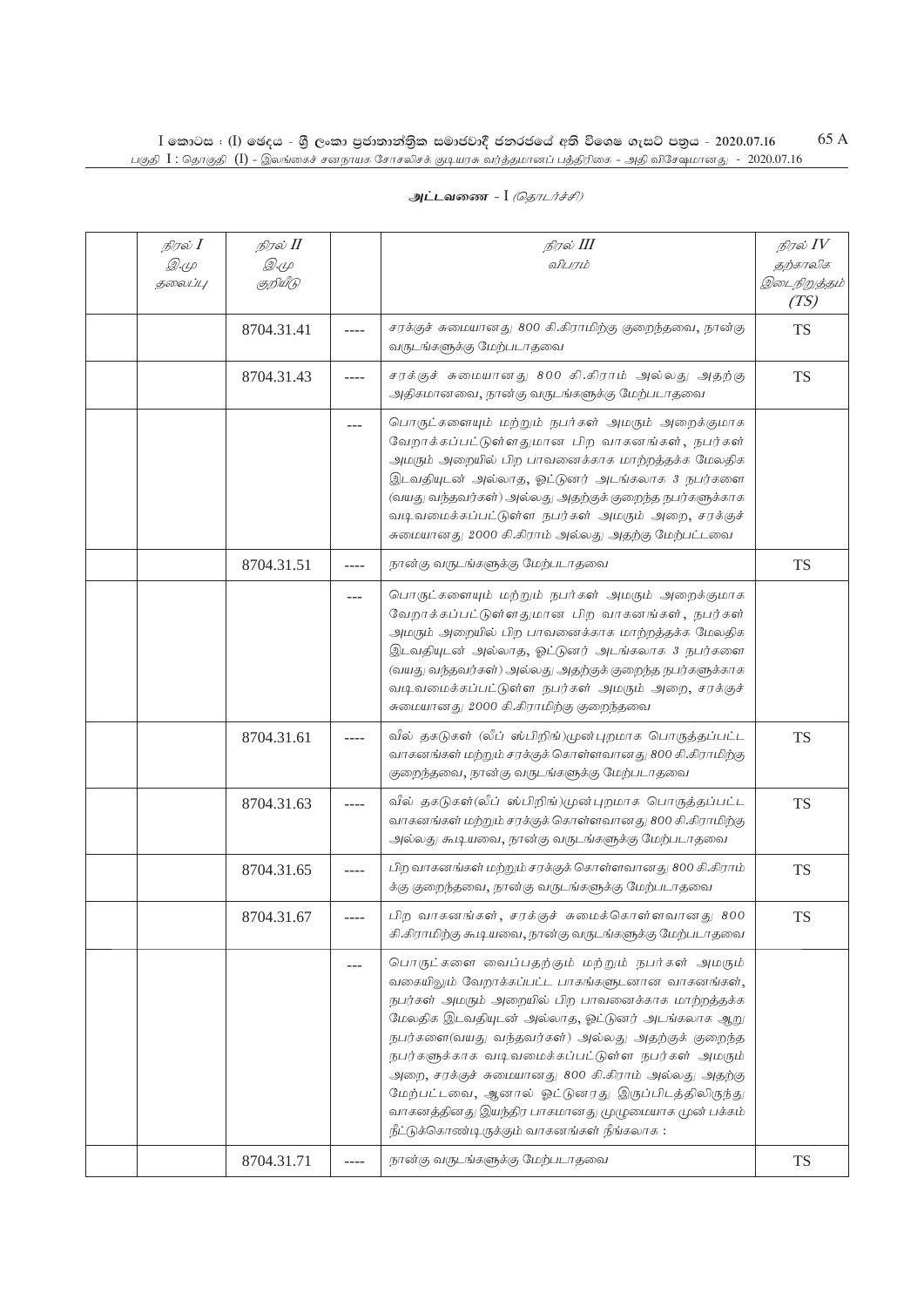|     | நிரல் $I$<br>Q. (L<br>தலைப்பு | நிரல் II<br><i>D</i> .4<br>குறியீடு |                          | நிரல் III<br>விபாம்                                                                                                                                                                                                                                                                                                                                                             | நிரல் $IV$<br>தற்காலிக<br>இடைநிறுத்தம்<br>(TS) |
|-----|-------------------------------|-------------------------------------|--------------------------|---------------------------------------------------------------------------------------------------------------------------------------------------------------------------------------------------------------------------------------------------------------------------------------------------------------------------------------------------------------------------------|------------------------------------------------|
|     |                               |                                     | $---$                    | பிற                                                                                                                                                                                                                                                                                                                                                                             |                                                |
|     |                               | 8704.31.91                          | ----                     | பொருட்களை வைப்பதற்கும் மற்றும் நபர்கள் அமரும்<br>வகையிலும் வேறாக்கப்பட்ட பாகங்களுடனான பிற வாகனங்கள்,<br>நான்கு வருடங்களுக்கு மேற்படாதவை                                                                                                                                                                                                                                         | <b>TS</b>                                      |
|     |                               | 8704.31.93                          | ----                     | பிற, நான்கு வருடங்களுக்கு மேற்படாதவை                                                                                                                                                                                                                                                                                                                                            | <b>TS</b>                                      |
|     |                               | 8704.32.00                          | $-$                      | மொத்த வாகன நிறையானது 5 தொன்களுக்கு மேற்பட்டவை                                                                                                                                                                                                                                                                                                                                   |                                                |
|     |                               |                                     | ----                     | கழிவுகளை கச்சிதமான முறையில் கையாளும் பொறிமுறையுடன்<br>தயாரிக்கப்பட்ட கழிவுகளை சுமக்கும் ட்றக்குகள்                                                                                                                                                                                                                                                                              |                                                |
|     |                               | 8704.32.51                          | ----                     | ஐந்து வருடங்களுக்கு மேற்படாதவை                                                                                                                                                                                                                                                                                                                                                  | <b>TS</b>                                      |
|     |                               |                                     | ---                      | பிற                                                                                                                                                                                                                                                                                                                                                                             |                                                |
|     |                               | 8704.32.61                          | ----                     | ஐந்து வருடங்களுக்கு மேற்படாதவை                                                                                                                                                                                                                                                                                                                                                  | <b>TS</b>                                      |
|     |                               | 8704.32.62                          | ----                     | ஐந்து வருடங்களுக்கு மேற்பட்டவை ஆனால் பத்து வருடங்களுக்கு<br>மேற்படாதவை                                                                                                                                                                                                                                                                                                          | <b>TS</b>                                      |
|     |                               | 8704.90.00                          | $\overline{\phantom{a}}$ | பிற:                                                                                                                                                                                                                                                                                                                                                                            |                                                |
|     |                               | 8704.90.10                          | $---$                    | மின்சார முச்சக்கர வாகனங்கள், ஐந்து வருடங்களுக்கு<br>மேற்படாதவை                                                                                                                                                                                                                                                                                                                  | <b>TS</b>                                      |
|     |                               |                                     | ---                      | பிற மின்சாரத்திலானவை, ஐந்து வருடங்களுக்கு மேற்படாதவை                                                                                                                                                                                                                                                                                                                            |                                                |
|     |                               | 8704.90.31                          | $- - - -$                | மோட்டார்களின் திறன் 50(KW)கிலோவாட் தாண்டாது.                                                                                                                                                                                                                                                                                                                                    | <b>TS</b>                                      |
|     |                               | 8704.90.32                          | $- - - -$                | மோட்டார்களின் திறன் 50(KW)கிலோவாட் ஐ விட அதிகமாக<br>காணப்படும்.ஆனால் 100(KW)கிலோவாட் தாண்டாது.                                                                                                                                                                                                                                                                                  | TS                                             |
|     |                               | 8704.90.33                          | $---$                    | மோட்டார்களின் திறன் 100(KW)கிலோவாட் ஐ விட அதிகமாக<br>காணப்படும்.ஆனால் 200(KW)கிலோவாட் தாண்டாது.                                                                                                                                                                                                                                                                                 | <b>TS</b>                                      |
|     |                               | 8704.90.34                          | ----                     | மோட்டார்களின் திறன் 200(KW)கிலோவாட்டுக்கும் அதிகம்.                                                                                                                                                                                                                                                                                                                             | <b>TS</b>                                      |
|     |                               |                                     | ---                      | பிற மின்சாரத்தினால் இயங்கும், ஐந்து வருடங்களுக்கு<br>மேற்பட்டவை.                                                                                                                                                                                                                                                                                                                |                                                |
|     |                               | 8704.90.50                          | ---                      | பிற, ஐந்து வருடங்களுக்கு மேற்படாதவை                                                                                                                                                                                                                                                                                                                                             | <b>TS</b>                                      |
|     |                               |                                     |                          |                                                                                                                                                                                                                                                                                                                                                                                 |                                                |
| 127 | 87.05                         |                                     |                          | பிரதானமாக நபர்களை அல்லது பொருட்களைக் கொண்டு<br>செல்லுவதற்காக வடிவமைக்கப்பட்டவை தவிர்ந்த பிற<br>நோக்கங்களுக்கான மோட்டார் வாகனங்கள் (உதாரணமாக<br>– சீர்குலைந்த இயந்திரப் பொறி லொறிகள், பாரம் தூக்கும்<br>பொறிகள், தீ அணைக்கும் வாகனங்கள், கொங்றீட் கலக்கும்<br>லொறிகள், வீதி சுத்திகரிக்கும் லொறிகள், தெளிக்கும் லொறிகள்,<br>இடம்பெயர் வேலைத்தளங்கள், இடம்பெயர் ஊடுகதிர் அலகுகள்) |                                                |
|     |                               | 8705.10.00                          | ÷.                       | பாரம் தூக்கும் லொறிகள்                                                                                                                                                                                                                                                                                                                                                          |                                                |
|     |                               | 8705.10.10                          | ---                      | பத்து வருடங்களுக்கு மேற்படாதவை                                                                                                                                                                                                                                                                                                                                                  | <b>TS</b>                                      |
|     |                               | 8705.20.00                          | $\overline{a}$           | கொண்டுசெல்லத்தகு துளையிடும் பாரந்தூக்கிகள்                                                                                                                                                                                                                                                                                                                                      |                                                |
|     |                               | 8705.20.10                          | ---                      | ஏழு வருடங்களுக்கு மேற்படாதவை                                                                                                                                                                                                                                                                                                                                                    | <b>TS</b>                                      |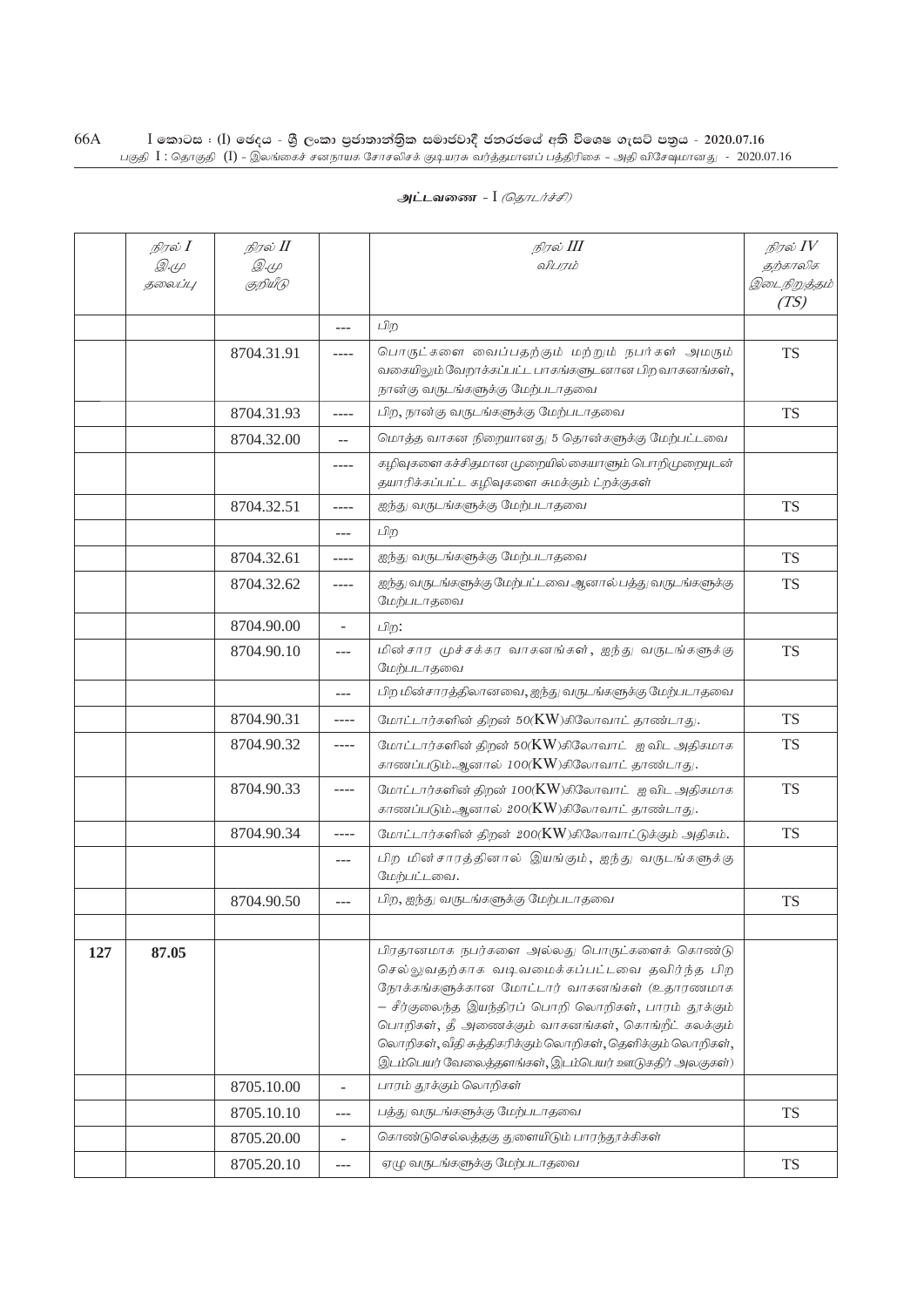| அட்டவணை - I <i>(தொடர்ச்சி)</i> |  |  |  |
|--------------------------------|--|--|--|
|--------------------------------|--|--|--|

|     | நிரல் I     | நிரல் II   |                          | நிரல் III                                                                                                                                                         | நிரல் $IV$           |
|-----|-------------|------------|--------------------------|-------------------------------------------------------------------------------------------------------------------------------------------------------------------|----------------------|
|     | <i>D</i> .4 | Q. (L      |                          | விபரம்                                                                                                                                                            | தற்காலிக             |
|     | தலைப்பு     | குறியீடு   |                          |                                                                                                                                                                   | இடைநிறுத்தம்<br>(TS) |
|     |             | 8705.30.00 | $\overline{\phantom{a}}$ | தீ அணைக்கும் வாகனங்கள்                                                                                                                                            |                      |
|     |             | 8705.30.10 | $---$                    | ஏழு வருடங்களுக்கு மேற்படாதவை                                                                                                                                      | <b>TS</b>            |
|     |             | 8705.40.00 | $\overline{\phantom{a}}$ | கொங்றீட் கலவையிடும் லொறிகள்                                                                                                                                       |                      |
|     |             | 8705.40.10 | $---$                    | பத்து வருடங்களுக்கு மேற்படாதவை                                                                                                                                    | <b>TS</b>            |
|     |             | 8705.90.00 | $\overline{\phantom{a}}$ | பிற                                                                                                                                                               |                      |
|     |             |            | $---$                    | இடம்பெயர் வேலைத்தளங்கள்                                                                                                                                           |                      |
|     |             | 8705.90.11 | ----                     | ஏழு வருடங்களுக்கு மேற்படாதவை                                                                                                                                      | <b>TS</b>            |
|     |             |            | ---                      | சாக்கடை நீர்க் கழிவுகளைப் பிரித்தெடுப்பதற்கான<br>உறிஞ்செடுக்கும் பம்பிகளைக் கொண்ட சாக்கடை பவுசர்கள்                                                               |                      |
|     |             | 8705.90.21 | $--- -$                  | ஏழு வருடங்களுக்கு மேற்படாதவை                                                                                                                                      | <b>TS</b>            |
|     |             |            | $---$                    | கொங்றீட் கலவையினை தள்ளும் விசைக்குழாய் கொண்ட<br>ட்றக்குகள்                                                                                                        |                      |
|     |             | 8705.90.31 | ----                     | பத்து வருடங்களுக்கு மேற்படாதவை                                                                                                                                    | <b>TS</b>            |
|     |             |            | ---                      | பிற                                                                                                                                                               |                      |
|     |             | 8705.90.91 | ----                     | மொத்த வாகன நிறையானது 4 தொன்களுக்கு மேற்படாதவை,<br>ஏழு வருடங்களுக்கு மேற்படாதவை                                                                                    | <b>TS</b>            |
|     |             | 8705.90.93 | $--- -$                  | மொத்த வாகன நிறையானது 4 தொன்களுக்கு மேற்படாதவை,<br>ஏழு வருடங்களுக்கு மேற்படாதவை                                                                                    | <b>TS</b>            |
|     |             | 8705.90.94 | ----                     | மொத்த வாகன நிறையானது 4 தொன்களுக்கு மேற்படாதவை,<br>ஏழு வருடங்களுக்கு மேற்படாதவை                                                                                    | <b>TS</b>            |
|     |             |            |                          |                                                                                                                                                                   |                      |
| 128 | 87.07       |            |                          | தலைப்பு 87.01 இலிருந்து 87.05 வரையில் அடங்கும் மோட்டார்<br>வாகனங்களுக்கான பாகங்களும் துணைக் கருவிகளும்                                                            |                      |
|     |             | 8707.90.00 |                          | பிற                                                                                                                                                               |                      |
|     |             | 8707.90.20 | ---                      | பிற 8701.02 தலைப்பின் கீழ்வரும் மோட்டார் வாகனங்களுக்காக,<br>ஓட்டுனர் அடங்கலாக 25 அல்லது அதற்கு மேற்பட்ட நபர்கள்<br>பிரயாணம் செய்வதற்கானவை                         | <b>TS</b>            |
|     |             | 8707.90.30 | ---                      | பிற, உப தலைப்பு 87.04 உள்ள வாகனங்களுக்கானவை,<br>மொ.வா.நிறையானது 3,000 கி.கிராமிற்கு மேற்பட்டவை                                                                    | <b>TS</b>            |
|     |             |            |                          |                                                                                                                                                                   |                      |
| 129 | 87.11       |            |                          | மோட்டார் சைக்கிள்கள் (மொபட்கள் அடங்கலாக) மற்றும்<br>துணைமோட்டார்கள் பொருத்தப்பட்ட சைக்கிள்கள், பக்க<br>வண்டிகளுடனான அல்லது பக்க வண்டிகளுடனல்லாத; பக்க<br>வண்டிகள் |                      |
|     |             | 8711.10.00 |                          | உருளைக் கொள்ளவானது 50 சி.சிக்கு மேற்படாத எதிர்விளைவு<br>உள்ளக எரிநிலை ஆடுதண்டு இயந்திரங்களுடனானவை:                                                                |                      |
|     |             | 8711.10.10 | ---                      | மூன்று வருடங்களுக்கு மேற்படாதவை                                                                                                                                   | <b>TS</b>            |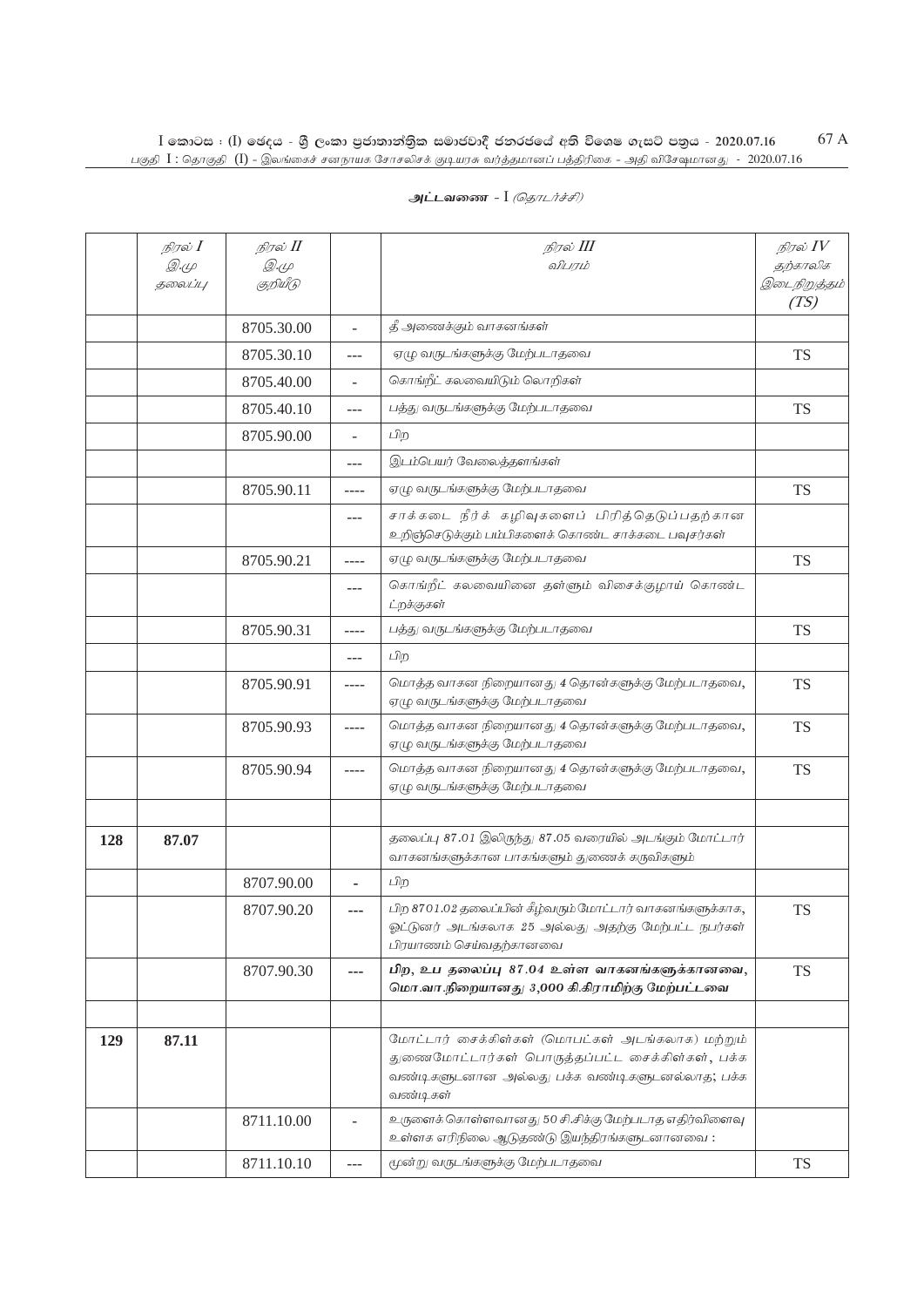|     | நிரல் $I$ | நிரல் II   |                          | நிரல் III                                                                                                               | நிரல் $\mathit{IV}$  |
|-----|-----------|------------|--------------------------|-------------------------------------------------------------------------------------------------------------------------|----------------------|
|     | Q. (L     | Q. (L      |                          | விபரம்                                                                                                                  | தற்காலிக             |
|     | தலைப்பு   | குறியீடு   |                          |                                                                                                                         | இடைநிறுத்தம்<br>(TS) |
|     |           | 8711.20.00 | $\overline{\phantom{a}}$ | உருளைக் கொள்ளவானது 50 சி.சிக்கு மேற்பட்ட ஆனால் 250                                                                      |                      |
|     |           |            |                          | சி.சிக்கு மேற்படாத எதிர்விளைவு உள்ளக எரிநிலை ஆடுதண்டு                                                                   |                      |
|     |           |            |                          | இயந்திரங்களுடனானவை:                                                                                                     |                      |
|     |           | 8711.20.10 | $---$                    | 50 சி.சிக்கு மேற்பட்ட ஆனால் 200சி.சிக்கு மேற்படாதவை, மூன்று<br>வருடங்களுக்கு மேற்படாதவை                                 | <b>TS</b>            |
|     |           | 8711.20.30 | ---                      | பிற, மூன்று வருடங்களுக்கு மேற்படாதவை                                                                                    | <b>TS</b>            |
|     |           | 8711.30.00 | $\overline{\phantom{a}}$ | உருளைக் கொள்ளளவு 250க்கு மேற்பட்ட ஆனால் 500க்கு<br>மேற்படாதவை, மூன்று வருடங்களுக்கு மேற்படாதவை                          |                      |
|     |           | 8711.30.10 | ---                      | உருளைக் கொள்ளளவு 250க்கு மேற்பட்ட ஆனால் 350க்கு<br>மேற்படாதவை, மூன்று வருடங்களுக்கு மேற்பட்டவை                          | <b>TS</b>            |
|     |           | 8711.30.30 | $---$                    | உருளைக் கொள்ளளவு 350க்கு மேற்பட்ட ஆனால் 450க்கு<br>மேற்படாதவை, மூன்று வருடங்களுக்கு மேற்படாதவை                          | <b>TS</b>            |
|     |           | 8711.30.50 | ---                      | பிற, மூன்று வருடங்களுக்கு மேற்படாதவை                                                                                    | <b>TS</b>            |
|     |           | 8711.40.00 | $\overline{\phantom{a}}$ | எதிர்விளைவு உள்ளக எரிநிலை ஆடுதண்டு இயந்திரங்களுடனான,<br>உருளைக் கொள்ளளவு 500க்கு மேற்பட்ட ஆனால் 800க்கு<br>மேற்படாதவை   |                      |
|     |           | 8711.40.10 | ---                      | மூன்று வருடங்களுக்கு மேற்படாதவை                                                                                         | <b>TS</b>            |
|     |           | 8711.50.00 | $\overline{\phantom{a}}$ | எதிர்விளைவு உள்ளக எரிநிலை ஆடுதண்டு இயந்திரங்களுடனான,<br>உருளைக் கொள்ளளவு 800சி.சி க்கு மேற்பட்டவை                       |                      |
|     |           | 8711.50.10 | ---                      | உருளைக் கொள்ளளவு 800க்கு மேற்பட்ட ஆனால் 1000க்கு<br>மேற்படாதவை, மூன்று வருடங்களுக்கு மேற்படாதவை                         | <b>TS</b>            |
|     |           | 8711.50.30 | $---$                    | பிற, மூன்று வருடங்களுக்கு மேற்படாதவை                                                                                    | <b>TS</b>            |
|     |           | 8711.60.00 | L,                       | உந்துகைக்கான மோட்டார் இயந்திரங்களுடனானவை                                                                                |                      |
|     |           | 8711.60.10 | ---                      | மூன்று வருடங்களுக்கு மேற்படாதவை                                                                                         | <b>TS</b>            |
|     |           | 8711.90.00 | $\overline{\phantom{a}}$ | பிற                                                                                                                     | <b>TS</b>            |
|     |           |            |                          |                                                                                                                         |                      |
| 130 | 87.12     | 8712.00.00 |                          | மோட்டார் பொருத்தப் பெறாத துவிச்சக்கர வண்டிகளும் பிற<br>சைக்கிள்களும் (விநியோக முற்சில்லு வண்டிகள் உட்பட)                |                      |
|     |           | 8712.00.10 | ---                      | பொருட்களை விநியோகிக்க பாவிக்கப்படும் முச்சக்கர வண்டிகள்                                                                 | <b>TS</b>            |
|     |           | 8712.00.20 | $---$                    | பாவித்த மிதிவண்டி                                                                                                       | <b>TS</b>            |
|     |           | 8712.00.90 | ---                      | பிற                                                                                                                     | <b>TS</b>            |
|     |           |            |                          |                                                                                                                         |                      |
| 131 | 94.01     |            |                          | இருக்கைகள் (தலைப்பு 94.02 இன் கீழ்வருவன தவிர்ந்த)<br>படுக்கைகளாக மாற்றியமைக்க கூடியவை அன்றேல்<br>மாற்றியமைக்க முடியாதவை |                      |
|     |           | 9401.30.00 | $\overline{\phantom{0}}$ | பல்வகை மாற்றங்களுக்கு உட்படுத்தப்படும் சுற்றும் இருக்கைகள்                                                              |                      |
|     |           | 9401.30.90 | $---$                    | பிற                                                                                                                     | <b>TS</b>            |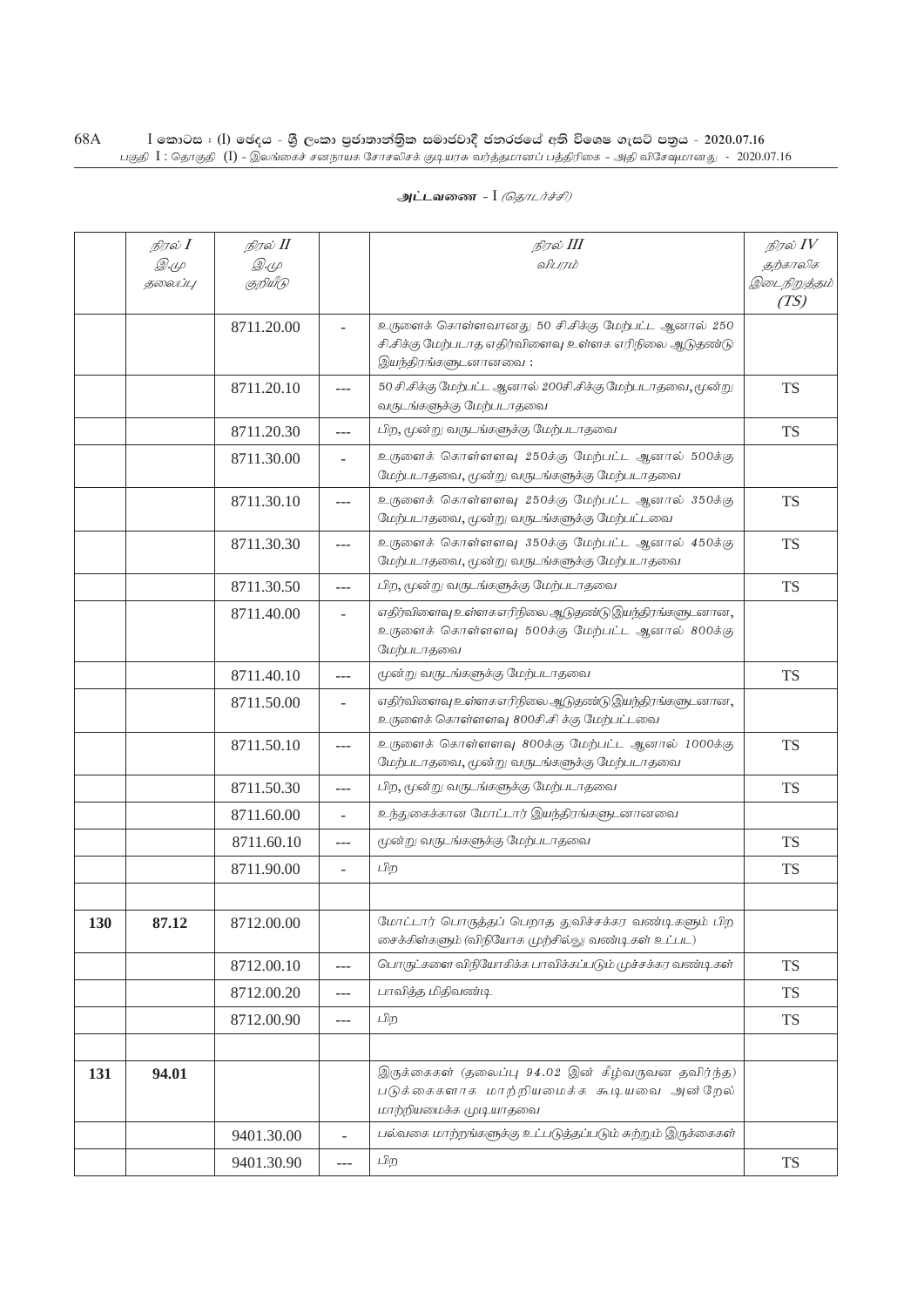| அட்டவணை - I <i>(தொடர்ச்சி)</i> |  |  |  |
|--------------------------------|--|--|--|
|--------------------------------|--|--|--|

|     | நிரல் I     | நிரல் II    |                          | நிரல் III                                                                      | நிரல் $IV$           |
|-----|-------------|-------------|--------------------------|--------------------------------------------------------------------------------|----------------------|
|     | <i>D.</i> 4 | <i>D</i> .4 |                          | விபரம்                                                                         | தற்காலிக             |
|     | தலைப்பு     | குறியீடு    |                          |                                                                                | இடைநிறுத்தம்<br>(TS) |
|     |             | 9401.40.00  | $\overline{\phantom{a}}$ | பூங்கா மற்றும் முகாம் உபகரணங்களைத் தவிர்த்து                                   |                      |
|     |             |             |                          | கட்டில்களாகப் பாவிக்கக் கூடிய இருக்கைகள்                                       |                      |
|     |             | 9401.40.90  | $---$                    | பிற                                                                            | <b>TS</b>            |
|     |             |             | -                        | பிரம்பினால், ஒசிரியரினால். மூங்கிலால் அல்லது ஒத்த<br>பொருட்களால் ஆன இருக்கைகள் |                      |
|     |             | 9401.52.00  | $-$                      | மூங்கிலினாலான                                                                  |                      |
|     |             | 9401.52.90  | ---                      | பிற                                                                            | <b>TS</b>            |
|     |             | 9401.53.00  | $\qquad \qquad -$        | பிரம்புகளினால்                                                                 |                      |
|     |             | 9401.53.90  | $---$                    | பிற                                                                            | <b>TS</b>            |
|     |             | 9401.59.00  | $-$                      | பிற                                                                            |                      |
|     |             | 9401.59.90  | $---$                    | பிற                                                                            | <b>TS</b>            |
|     |             |             |                          | மரச் சட்டங்களினுடன் கூடிய வேறு இருக்கைகள்                                      |                      |
|     |             | 9401.61.00  | $-$                      | மெத்தைகளினாலான                                                                 |                      |
|     |             | 9401.61.90  | $---$                    | பிற                                                                            | <b>TS</b>            |
|     |             | 9401.69.00  | $-$                      | பிற                                                                            |                      |
|     |             | 9401.69.90  | ---                      | பிற                                                                            | <b>TS</b>            |
|     |             |             | ÷                        | வேறு இருக்கைகள் உலோக சட்டங்களினால் ஆனவை                                        |                      |
|     |             | 9401.71.00  | $-$                      | மெத்தைகளினாலான                                                                 |                      |
|     |             | 9401.71.90  | $---$                    | பிற                                                                            | <b>TS</b>            |
|     |             | 9401.79.00  | $-$                      | பிற:                                                                           |                      |
|     |             | 9401.79.90  | ---                      | பிற                                                                            | <b>TS</b>            |
|     |             | 9401.80.00  | $\overline{\phantom{a}}$ | வேறு இருக்கைகள்                                                                |                      |
|     |             | 9401.80.90  | ---                      | பிற                                                                            | <b>TS</b>            |
|     |             | 9401.90.00  | $\overline{\phantom{0}}$ | பாகங்கள்                                                                       |                      |
|     |             | 9401.90.90  |                          | பிற                                                                            | TS                   |
|     |             |             |                          |                                                                                |                      |
| 132 | 94.03       |             |                          | ஏனைய தளபாடங்களும் அவற்றின் பாகங்களும்                                          |                      |
|     |             | 9403.10.00  | ÷,                       | அலுவலகங்களில் உபயோகிக்கப்படும் ஒரு வகையான<br>உலோகத்தினாலான தளபாடங்கள்          |                      |
|     |             | 9403.10.90  | ---                      | பிற                                                                            | <b>TS</b>            |
|     |             | 9403.20.00  | ÷,                       | ஏனைய உலோகத்தினாலான தளபாடங்கள்                                                  |                      |
|     |             | 9403.20.90  | ---                      | பிற                                                                            | <b>TS</b>            |
|     |             | 9403.30.00  | $\overline{\phantom{a}}$ | அலுவலகங்களில் உபயோகிக்கப்படும் ஒரு வகையான மரத்<br>தளபாடங்கள்                   |                      |
|     |             | 9403.30.90  | $---$                    | பிற                                                                            | <b>TS</b>            |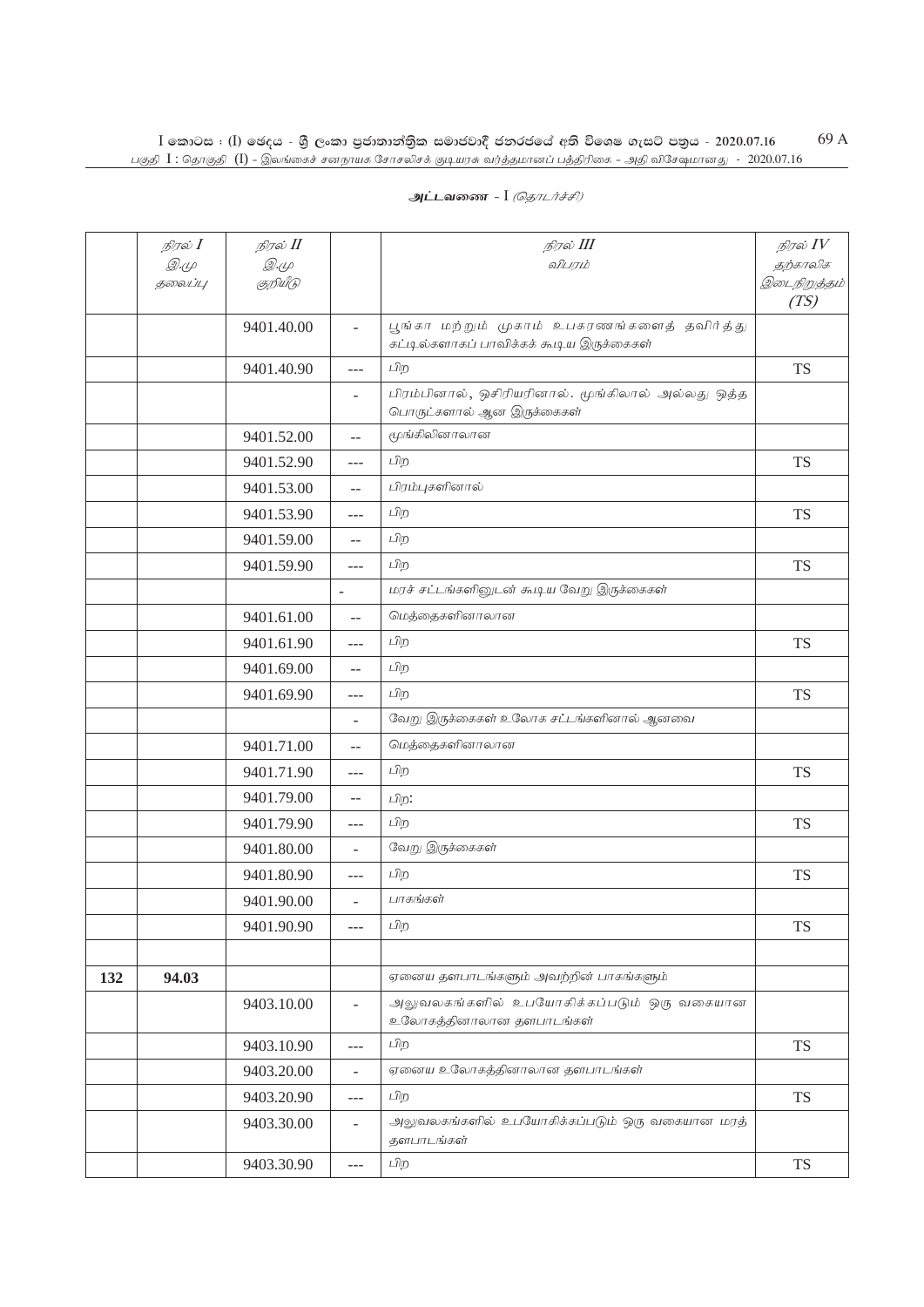|     | நிரல் $I$ | நிரல் II    |                          | நிரல் III                                                                                                                                                                                                                                                                                                                                                                        | நிரல் $IV$           |
|-----|-----------|-------------|--------------------------|----------------------------------------------------------------------------------------------------------------------------------------------------------------------------------------------------------------------------------------------------------------------------------------------------------------------------------------------------------------------------------|----------------------|
|     | Q. (L     | <i>D</i> .4 |                          | விபரம்                                                                                                                                                                                                                                                                                                                                                                           | தற்காலிக             |
|     | தலைப்பு   | குறியீடு    |                          |                                                                                                                                                                                                                                                                                                                                                                                  | இடைநிறுத்தம்<br>(TS) |
|     |           | 9403.40.00  | $\overline{\phantom{a}}$ | சமையலறையில் உபயோகிக்கப்படும் ஒரு வகையான மரத்<br>தளபாடங்கள்                                                                                                                                                                                                                                                                                                                       |                      |
|     |           | 9403.40.90  | ---                      | பிற                                                                                                                                                                                                                                                                                                                                                                              | <b>TS</b>            |
|     |           | 9403.50.00  | $\overline{\phantom{a}}$ | படுக்கையறைளில் உபயோகிக்கப்படும் ஒரு வகையான மரத்<br>தளபாடங்கள்                                                                                                                                                                                                                                                                                                                    |                      |
|     |           | 9403.50.90  | ---                      | பிற                                                                                                                                                                                                                                                                                                                                                                              | <b>TS</b>            |
|     |           | 9403.60.00  |                          | ஏனைய மரத் தளபாடங்கள்                                                                                                                                                                                                                                                                                                                                                             |                      |
|     |           | 9403.60.90  | ---                      | பிற                                                                                                                                                                                                                                                                                                                                                                              | <b>TS</b>            |
|     |           | 9403.70.00  | $\overline{\phantom{a}}$ | பிலாஸ்ரிக்கினாலான தளபாடங்கள்                                                                                                                                                                                                                                                                                                                                                     |                      |
|     |           | 9403.70.90  | $\overline{a}$           | பிற                                                                                                                                                                                                                                                                                                                                                                              | <b>TS</b>            |
|     |           |             | $\sim$                   | பிறபொருட்களினால் ஆகிய தளபாடங்கள், பிரம்பு ஓசியர்,<br>மூங்கில் அல்லது ஒத்த வகையான மூலப் பொருட்கள்<br>அடங்கலாக                                                                                                                                                                                                                                                                     |                      |
|     |           | 9403.82.00  | $\overline{\phantom{a}}$ | மூங்கில்களினால்                                                                                                                                                                                                                                                                                                                                                                  |                      |
|     |           | 9403.82.90  | $---$                    | பிற                                                                                                                                                                                                                                                                                                                                                                              | <b>TS</b>            |
|     |           | 9403.83.00  | $-$                      | பிரம்புகளினால்                                                                                                                                                                                                                                                                                                                                                                   |                      |
|     |           | 9403.83.90  | ---                      | பிற                                                                                                                                                                                                                                                                                                                                                                              | <b>TS</b>            |
|     |           | 9403.89.00  | $\overline{\phantom{m}}$ | பிற:                                                                                                                                                                                                                                                                                                                                                                             |                      |
|     |           | 9403.89.90  | $---$                    | பிற                                                                                                                                                                                                                                                                                                                                                                              | <b>TS</b>            |
|     |           | 9403.90.00  | $\overline{\phantom{a}}$ | பாகங்கள்                                                                                                                                                                                                                                                                                                                                                                         |                      |
|     |           | 9403.90.90  | ---                      | பிற                                                                                                                                                                                                                                                                                                                                                                              | <b>TS</b>            |
|     |           |             |                          |                                                                                                                                                                                                                                                                                                                                                                                  |                      |
| 133 | 94.04     |             |                          | மெத்தை உறைகள் மூடப்பெற்ற அல்லது மூடப் பெறாத<br>வில்லுகள் பொருத்தப்பெற்ற அன்றேல் உள்ளகமாகப்<br>பொருளேதேனும் பொருத்தப்பெற்ற, அல்லது விரிந்த நுரை<br>இறப்பரினாலான, அல்லது பிலாஸ்ரிக் பொருள்களினாலான<br>படுக்கைப் பொருட்கள், படுக்கைப் பொருட்களினாலான<br>மெத்தை தாங்கிகளும், ஒத்த தளபாடங்களும் (உதாரணமாக:<br>மெத்தைகள், இணைப்பு மெத்தைகள், தூவிகள், துண்டுகள்,<br>தலையணைகள் முதலியன) |                      |
|     |           | 9404.10.00  | $\overline{a}$           | மெத்தை தாங்கிகள்                                                                                                                                                                                                                                                                                                                                                                 |                      |
|     |           | 9404.10.90  | ---                      | பிற                                                                                                                                                                                                                                                                                                                                                                              | <b>TS</b>            |
|     |           |             | $\overline{\phantom{a}}$ | மெத்தைகள்                                                                                                                                                                                                                                                                                                                                                                        |                      |
|     |           | 9404.21.00  | $-$                      | விரிந்த நுரை இறப்பரினால் அல்லது பிலாஸ்ரிக்கினால்<br>ஆனவை. மூடப்பட்டிருப்பினும் சரி மூடப்படாவிடினும் சரி<br>மெத்தைகள்                                                                                                                                                                                                                                                             |                      |
|     |           | 9404.21.90  | $---$                    | பிற                                                                                                                                                                                                                                                                                                                                                                              | <b>TS</b>            |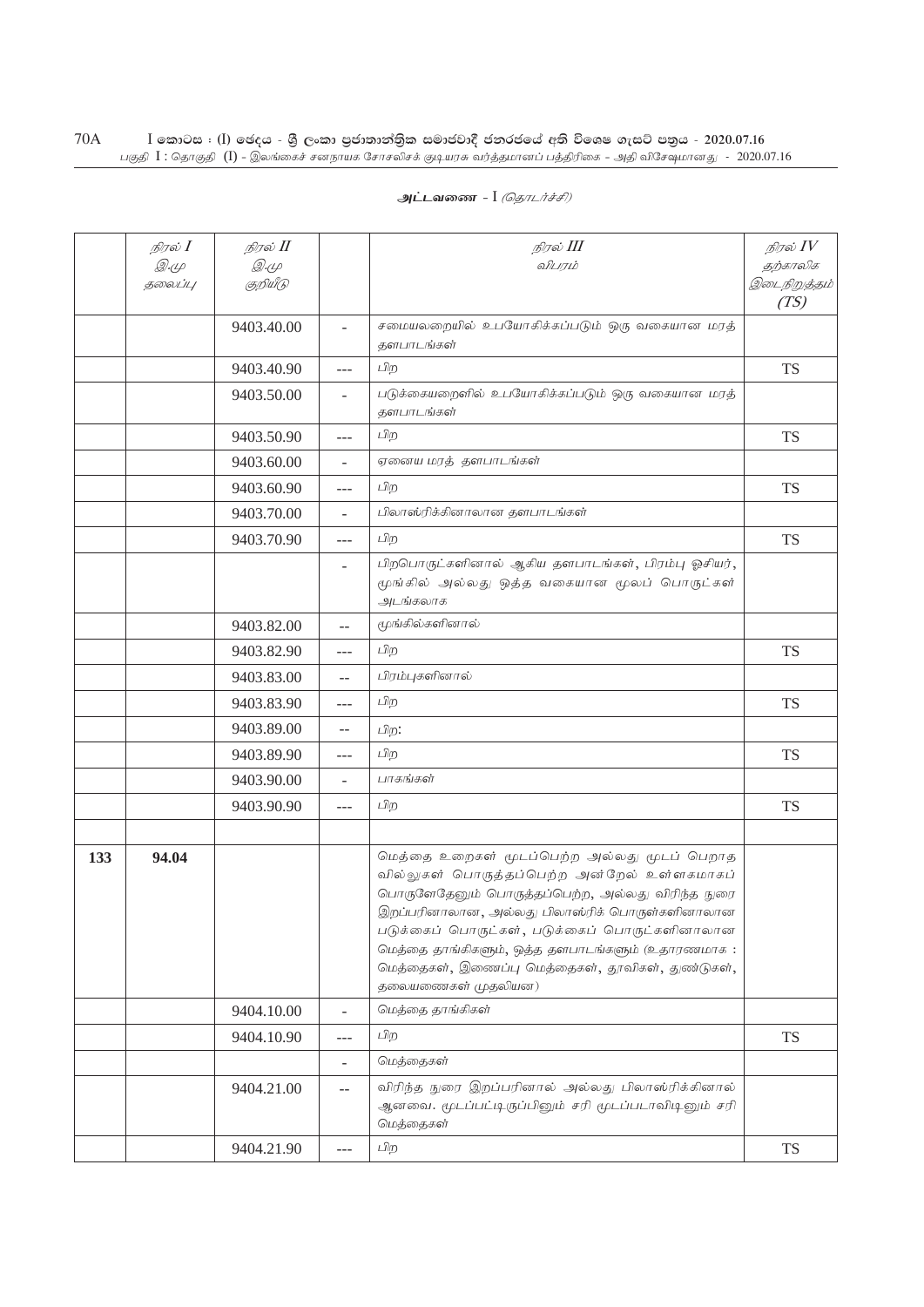|     | நிரல் $I$              | நிரல் II                |                          | நிரல் III                                                                                                                                                                                                                                                                                                                                                                                                                                           | நிரல் $IV$               |
|-----|------------------------|-------------------------|--------------------------|-----------------------------------------------------------------------------------------------------------------------------------------------------------------------------------------------------------------------------------------------------------------------------------------------------------------------------------------------------------------------------------------------------------------------------------------------------|--------------------------|
|     | <i>D.</i> 4<br>தலைப்பு | <i>D</i> .4<br>குறியீடு |                          | விபரம்                                                                                                                                                                                                                                                                                                                                                                                                                                              | தற்காலிக<br>இடைநிறுத்தம் |
|     |                        |                         |                          |                                                                                                                                                                                                                                                                                                                                                                                                                                                     | (TS)                     |
|     |                        | 9404.29.00              | $-$                      | ஏனைய மூலப் பொருட்களினால் ஆனவை                                                                                                                                                                                                                                                                                                                                                                                                                       |                          |
|     |                        | 9404.29.20              | $---$                    | 60 மி. மீ. தடிப்புக்கு மேற்பட்ட பாவிக்கப்படாத,<br>படுக்கைகளுக்கான திண்டுகள் அல்லது மெத்தைகள்                                                                                                                                                                                                                                                                                                                                                        | <b>TS</b>                |
|     |                        | 9404.29.90              | $---$                    | பிற                                                                                                                                                                                                                                                                                                                                                                                                                                                 | <b>TS</b>                |
|     |                        | 9404.30.00              |                          | நித்திரை செய்வதற்கான பைகள்                                                                                                                                                                                                                                                                                                                                                                                                                          |                          |
|     |                        | 9404.30.90              | $---$                    | பிற                                                                                                                                                                                                                                                                                                                                                                                                                                                 | <b>TS</b>                |
|     |                        | 9404.90.00              | $\overline{\phantom{a}}$ | பிற:                                                                                                                                                                                                                                                                                                                                                                                                                                                |                          |
|     |                        | 9404.90.90              | $\overline{a}$           | பிற                                                                                                                                                                                                                                                                                                                                                                                                                                                 | <b>TS</b>                |
|     |                        |                         |                          |                                                                                                                                                                                                                                                                                                                                                                                                                                                     |                          |
| 134 | 95.08                  |                         |                          | சுற்றுச் சந்திகள் கூடும் படி மேடைகள் ஏனைய பொழுது<br>போக்குப் பொருட்கள் நடமாடும் சர்க்கஸ்கள், நடமாடும் மிருகக்<br>காட்சிச்சாலைகள் நடமாடும் அரங்குகள்.                                                                                                                                                                                                                                                                                                |                          |
|     |                        | 9508.10.00              | $\overline{\phantom{a}}$ | நடமாடும் சர்க்கஸ்கள் மற்றும் நடமாடும் மிருகக் காட்சிச் சாலைகள்                                                                                                                                                                                                                                                                                                                                                                                      | <b>TS</b>                |
|     |                        | 9508.90.00              | $\overline{\phantom{a}}$ | பிற                                                                                                                                                                                                                                                                                                                                                                                                                                                 | <b>TS</b>                |
|     |                        |                         |                          |                                                                                                                                                                                                                                                                                                                                                                                                                                                     |                          |
| 135 | 96.03                  |                         |                          | துடைப்பங்கள்,தூரிகைகள் (பொறிகள் அல்லது சாதனங்கள்<br>அல்லது வாகனங்களின் பாகங்களாக உள்ள தூரிகைகள்,<br>துடைப்பங்கள் அடங்களாக) கையால் இயக்கப்படும்<br>நிலம் பெருக்குக் கருவிகள் மோட்டார் இணைக்கப்படாத<br>ஒத்தியெடுக்கும் அல்லது இறகுகளினாலான துடைப்பான்கள்<br>இல்லாதவை : துடைப்பான்கள் அல்லது தூரிகைகள்<br>செய்வதற்கெனத் தயாரிக்கப்பட்ட முடிச்சுகளும் சுற்றைகளும்<br>வண்ணம் பூசுவதற்கான திணியுறைகளும் உருளைகளும்:<br>ஒத்திப்பிழிபவைகள் (உருளை தவிர்ந்த) |                          |
|     |                        | 9603.10.00              | ÷                        | கைபிடிகளுடனான அல்லது கைவடிகளற்ற முனையில்<br>பொருத்தப் பெறாத அல்லது ஒன்றாகச் சேர்த்துக் கட்டப்படாத<br>தாவரப் பொருட்களாலான துடைப்பங்களும்,தூரிகைகளும்                                                                                                                                                                                                                                                                                                 |                          |
|     |                        | 9603.10.10              | $---$                    | தென்னைத் தும்பினாலான துடைப்பங்கள்                                                                                                                                                                                                                                                                                                                                                                                                                   | <b>TS</b>                |
|     |                        | 9603.10.20              | $---$                    | ஏனைய நாரினாலான துடைப்பங்கள்                                                                                                                                                                                                                                                                                                                                                                                                                         | <b>TS</b>                |
|     |                        | 9603.10.30              | ---                      | $100\%$ தென்னந் தும்பினாலான தூரிகைகள் (தவாசி)                                                                                                                                                                                                                                                                                                                                                                                                       | <b>TS</b>                |
|     |                        | 9603.10.50              | $---$                    | தென்னந் தும்பு மற்றும் தாவர நார் கலந்த தவாசி தூரிகைகள்                                                                                                                                                                                                                                                                                                                                                                                              | <b>TS</b>                |
|     |                        | 9603.10.60              | $---$                    | தென்னந் தும்பு மற்றும் செயற்கை நார் கலந்த தவாசி தூ<br>ரிகைகள்                                                                                                                                                                                                                                                                                                                                                                                       | <b>TS</b>                |
|     |                        | 9603.10.70              | ---                      | தென்னைத் தும்பினாலான ஏனைய தூரிகைகள்                                                                                                                                                                                                                                                                                                                                                                                                                 | <b>TS</b>                |
|     |                        |                         | $\overline{\phantom{a}}$ | பற் தூரிகைகள், முகச் சவர தூரிகைகள், தலைமயிர்<br>தூரிகைகள், நகத் தூரிகைகள், கண் மயிர் தூரிகைகள், ஏனைய<br>கழிப்பறைத் தூரிகைகள், மனிதரின் உபயோகத்திற்கானவை,<br>அத்தகைய தூரிகைகளைக் கொண்டிருக்கும் சாதனங்களின்<br>பகுதிகள் அடங்கலாக                                                                                                                                                                                                                     |                          |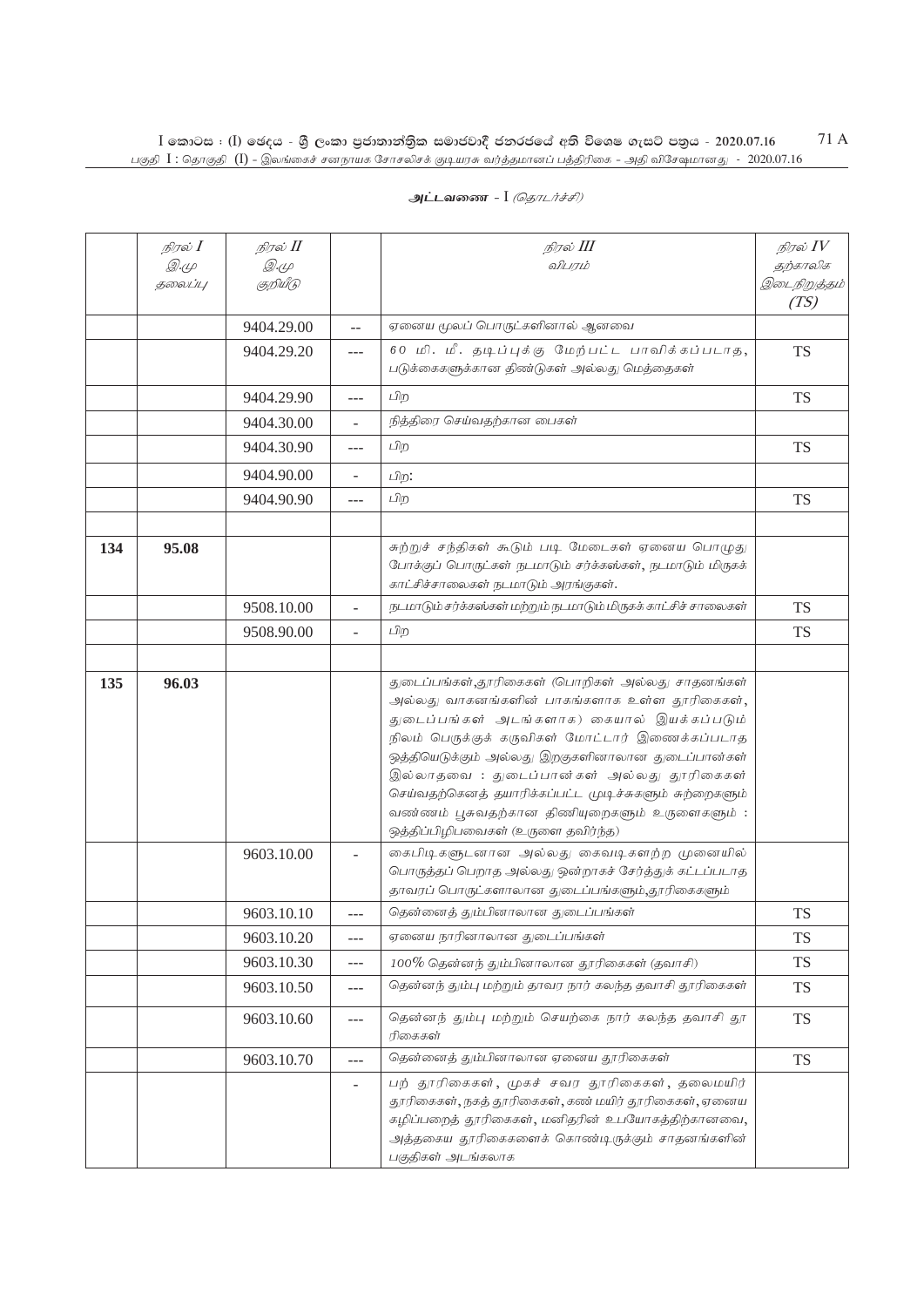| நிரல் 1<br><i>D.</i> 4<br>தலைப்பு | நிரல் II<br><i>D</i> .4<br>குறியீடு |     | நிரல் III<br>விபாம்                                                                                                                                              | நிரல் $IV$<br>தற்காலிக<br>இடைநிறுத்தம்<br>(TS) |
|-----------------------------------|-------------------------------------|-----|------------------------------------------------------------------------------------------------------------------------------------------------------------------|------------------------------------------------|
|                                   | 9603.21.00                          |     | பல் துலக்கும் தூரிகைகள், பல்வைத்திய கட்டுத்தூரிகைகள்<br>உட்பட                                                                                                    | <b>TS</b>                                      |
|                                   | 9603.29.00                          | $-$ | பிற                                                                                                                                                              | <b>TS</b>                                      |
|                                   | 9603.30.00                          |     | ஓவியர்களின் தூரிகைகள், எழுதும் தூரிகைகள், ஒப்பனைப்<br>பொருட்கள் பூசுவதற்கான தூரிகைகள்                                                                            | <b>TS</b>                                      |
|                                   | 9603.40.00                          |     | வண ்ணம், டிஸ்ரெம்பர், வார்ணிசு அல்லது ஒத்த<br>பொருட்களுக்கான தூரிகைகள் (தலைப்பு 9603.30 இன்<br>கீழ் வரும் தூரிகைகள் தவிர்ந்த) வண்ணத் திணியுறைகளும்<br>உருளைகளும் | <b>TS</b>                                      |
|                                   | 9603.90.00                          |     | பிற                                                                                                                                                              |                                                |
|                                   | 9603.90.10                          |     | பாதணி பளபளப்பாக்கியின் கட்டுப்பாட்டு வால்வுடன் கூடிய<br>ஈரம் புலரத்துத் தூரிகை,                                                                                  | <b>TS</b>                                      |
|                                   | 9603.90.90                          |     | பிற                                                                                                                                                              | <b>TS</b>                                      |
|                                   |                                     |     |                                                                                                                                                                  |                                                |

### அட்டவணை - II

|   | நிரல் <b>I</b><br>Q.44.<br>தலைப்பு | நிரல் II<br>Q. (L).<br>குறியீடு | நிரல் III<br>விபாம்                                                                                                                                                                                                                     | நிரல் $IV$<br>கடன்<br>$\mathcal{A}\mathcal{A}$ ப்படை $(C)$<br>$90^{\circ}$<br>180 |         |
|---|------------------------------------|---------------------------------|-----------------------------------------------------------------------------------------------------------------------------------------------------------------------------------------------------------------------------------------|-----------------------------------------------------------------------------------|---------|
| 1 | 03.04                              |                                 | முள்ளற்ற மீன் துண்டுகளும் பிற மீன் இறைச்சிகளும்<br>(சிறு துணிக்கைகளாக அரைக்கப்பட்ட அல்லது<br>அரைக்கப்படாத) புதியவை, குளிரூட்டப்பட்டவை<br>அல்லது குளிரால் உறையச் செய்யப்பட்டவை.                                                          | நாட்கள்                                                                           | நாட்கள் |
|   |                                    |                                 | புதிய பிற மீன்களள் அல்லது குளிரூட்டப்பட்ட<br>துண்டுகள்                                                                                                                                                                                  |                                                                                   |         |
|   |                                    | 0304.41.00                      | பசுபிக் சல்மன் (ஒன்கொறைன்சஸ் நேகா,<br>ஒன்கோறைசன்சஸ் கோபஸ்ஸா, ஒன்கோறைசன்சஸ்<br>சவ்வவைட்சா, ஒன்கோறைசன்சஸ் கிசுச்,<br>ஒன்கோறைசன்சஸ் மசோ மற்றும் ஒன்கோறைசன்சஸ்<br>றோதுறஸ்) ஆட்லாந்திக் சல்மன் (சல்மோ சலர்) மற்றும்<br>தனூபி சல்மன் (கியுஜோ) | $\Gamma$                                                                          |         |
|   |                                    | 0304.49.00                      | பிற                                                                                                                                                                                                                                     | $\mathcal{C}$                                                                     |         |
|   |                                    |                                 | பிற புதியவை அல்லது குளிரவைக்கப்பட்டவை                                                                                                                                                                                                   |                                                                                   |         |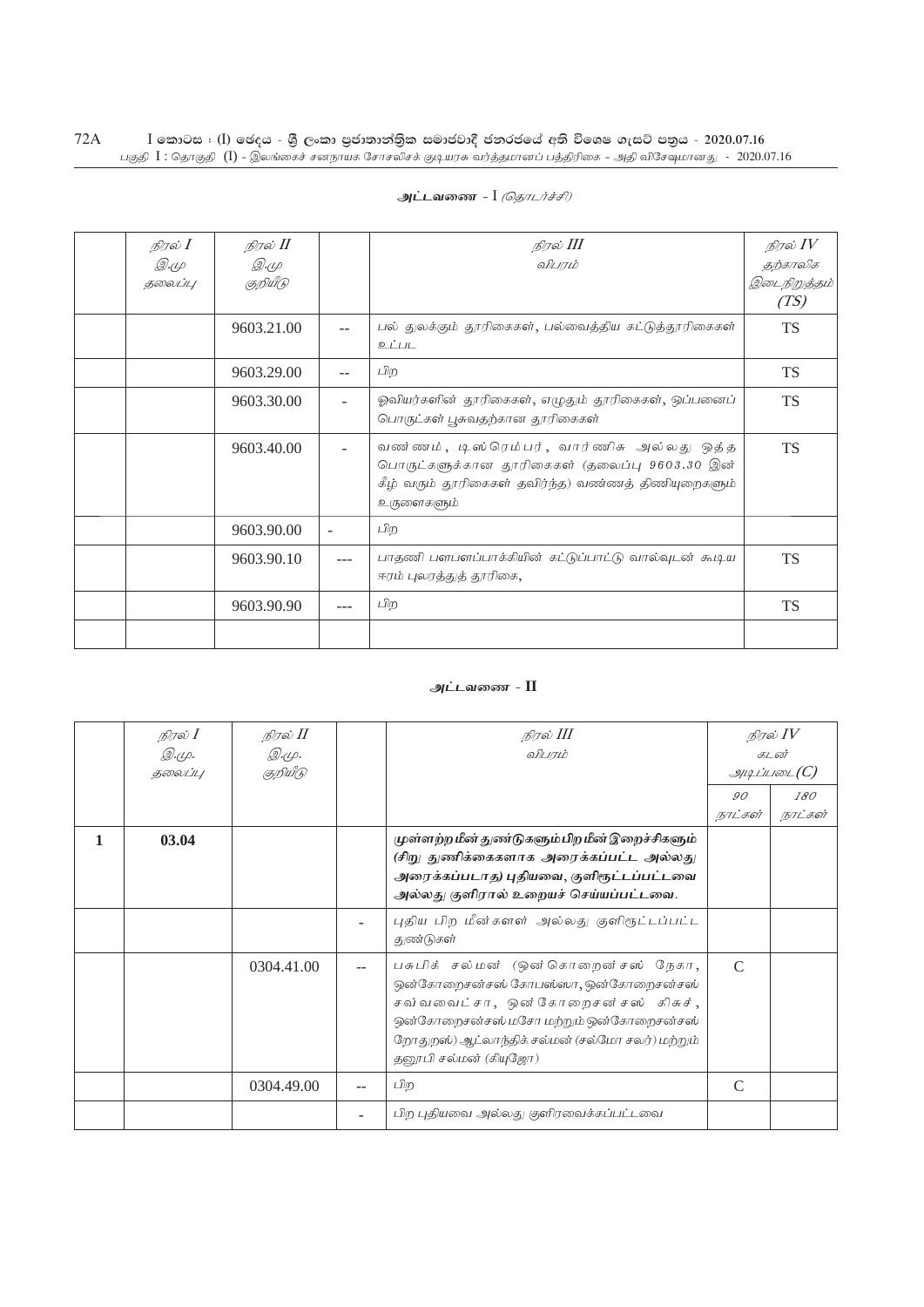|              | நிரல் I                 | நிரல் II                           |     | நிரல் III                                                                                                                                                                                                                                                                                                                                                                                                                                                       |               | நிரல் $IV$            |  |
|--------------|-------------------------|------------------------------------|-----|-----------------------------------------------------------------------------------------------------------------------------------------------------------------------------------------------------------------------------------------------------------------------------------------------------------------------------------------------------------------------------------------------------------------------------------------------------------------|---------------|-----------------------|--|
|              | <i>@.cp.</i><br>தலைப்பு | $\mathcal{D}.\varphi.$<br>குறியீடு |     | விபரம்                                                                                                                                                                                                                                                                                                                                                                                                                                                          |               | கடன்<br>$\mathcal{I}$ |  |
|              |                         |                                    |     |                                                                                                                                                                                                                                                                                                                                                                                                                                                                 | 90            | 180                   |  |
|              |                         |                                    |     |                                                                                                                                                                                                                                                                                                                                                                                                                                                                 | நாட்கள்       | நாட்கள்               |  |
|              |                         | 0304.51.00                         |     | திலாபியாஸ் (ஒறிகுறோமிஸ் இன), கெற்பிஸ்<br>(பங்காசியஸ் இன,சிலுரஸ் இன, கிளாறியஸ் இன, டலூ<br>றஸ் இன.), காப் (சைப்றீனஸ் இன, கராசியஸ் இன.,<br>ரெனோபாகறைன்கோடன் ஐடில்லஸ், கைப்பொப்தல்<br>மிக்திஸ் இன, சிறினஸ் இன, மைலோபறைன்கோடன்<br>பிசியஸ், கட்லா கட்ல, லாபியோ இன, ஒஸ்ரியோசீலஸ்<br>கஸ்ஸல்ரி, லெப்ரோபாபஸ் ஹூவினி மெகாலொப்ராம<br>இன.), விலாங்குகள் (அங்கியுலா இன), நைல்<br>பேச்(லேரஸ் நிலோரிஸ்) மற்றும் விரால் (சன்னா இன)                                               | $\mathcal{C}$ |                       |  |
|              |                         |                                    |     | குளிரால் உறையவைக்கப்பட்ட திலாபியாஸ்களது<br>துண்டுகள் (ஒறிகுறோமிஸ் இன), கெற்பிஸ்<br>(பங்காசியஸ் இன ,சிலுரஸ் இன , கிளாறியஸ் இன , டலூ<br>றஸ் இன.), காப் (சைப்றீனஸ் இன, கராசியஸ் இன.,<br>ரெனோபாகறைன்கோடன் ஐடில்லஸ், கைப்பொப்தல்<br>மிக்திஸ் இன, சிறினஸ் இன, மைலோபறைன்கோடன்<br>பிசியஸ், கட்லா கட்ல, லாபியோ இன, ஒஸ்ரியோசீலஸ்<br>கஸ்ஸல்ரி, லெப்ரோபாபஸ் ஹூவினி மெகாலொப்ராம<br>இன.), விலாங்குகள் (அங்கியுலா இன), நைல்<br>பேச்(லேரஸ் நிலோரிஸ்) மற்றும் விரால் (சன்னா இன): |               |                       |  |
|              |                         | 0304.61.00                         |     | திலாபியாஸ் (ஒறிகுறோமிஸ் இன),                                                                                                                                                                                                                                                                                                                                                                                                                                    | $\mathcal{C}$ |                       |  |
|              |                         | 0304.62.00                         | $-$ | கெற்பிஸ்(பங்காசியஸ் இன, சிலுரஸ் இன, கிளாறியஸ்<br>இன, டலூறஸ் இன)                                                                                                                                                                                                                                                                                                                                                                                                 | $\mathsf{C}$  |                       |  |
|              |                         | 0304.69.00                         | $-$ | பிற                                                                                                                                                                                                                                                                                                                                                                                                                                                             | $\mathsf{C}$  |                       |  |
|              |                         |                                    |     | பிறிக்மாசெறோடி, யுலிசிதிடி, கடிடி, மெக்றோடி,<br>மெலானோடி, மொறிடி, மற்றும் முறையினொலிபிடி டி<br>இன குடும்ப மீன்களது துண்டுள், குளிரால் உறையச்<br>செய்யப்பட்டவை                                                                                                                                                                                                                                                                                                   |               |                       |  |
|              |                         | 0304.74.00                         |     | ஹெக் எனும் கடல் மீன் (மேலுசியஸ் இன,<br>உறொபைசிஸ் இன)                                                                                                                                                                                                                                                                                                                                                                                                            | $\mathcal{C}$ |                       |  |
| $\mathbf{2}$ | 04.02                   |                                    |     | பாலும், பாலேடும் செறிவாக்கப்பட்டவை,<br>சீனி அல்லது பிற இனிப்புப் பொருட்கள்<br>சேர்க்கப்பட்டவை $(+)$                                                                                                                                                                                                                                                                                                                                                             |               |                       |  |
|              |                         | 0402.10.00                         |     | மாவாகவும், பால் குறுணிகளாகவும் அல்லது வேறு<br>திண்ம நிலையாகவும் உள்ளவை, நிறையளவில் $1.5\%$<br>இற்கு மேற்படாத கொழுப்பினைக் கொண்டவை.                                                                                                                                                                                                                                                                                                                              | $\mathcal{C}$ |                       |  |
|              |                         |                                    |     | மாவாகவும், பால் குறுணிகளாகவும் அல்லது வேறு<br>திண்ம நிலையாகவும் உள்ளவை, நிறையளவில் $1.5\%$<br>இற்கு மேற்படாத கொழுப்பினைக் கொண்டவை.                                                                                                                                                                                                                                                                                                                              |               |                       |  |
|              |                         | 0402.21.00                         |     | சீனி அல்லது பிற இனிப்புப் பொருட்கள்<br>சேர்க்கப்படாதவை.                                                                                                                                                                                                                                                                                                                                                                                                         | $\mathcal{C}$ |                       |  |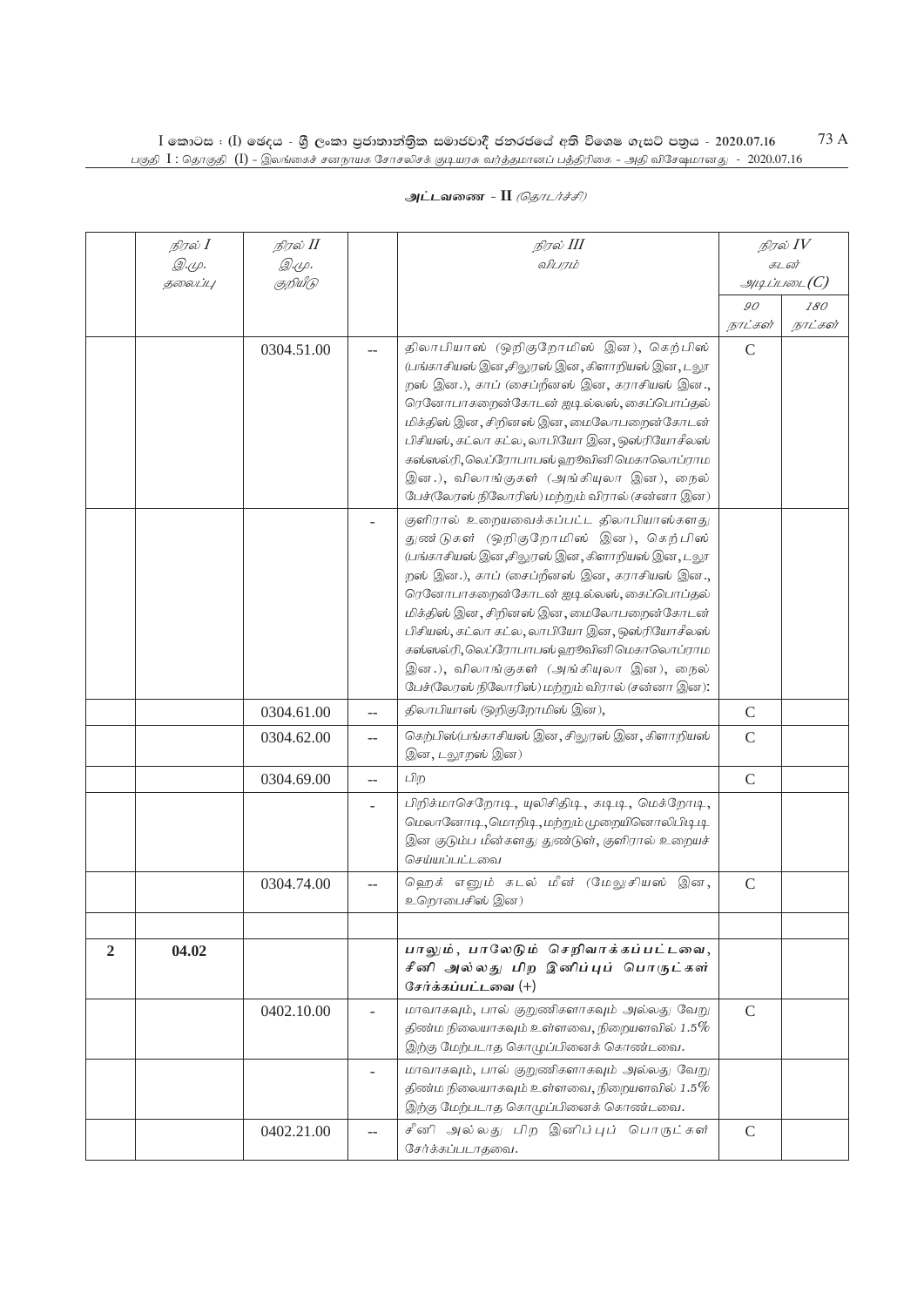|                         | நிரல் $I$    | நிரல் II      |                          | நிரல் III                                                                                                                                                                                                                                                                                                                          |               | நிரல் $\mathit{IV}$ |  |
|-------------------------|--------------|---------------|--------------------------|------------------------------------------------------------------------------------------------------------------------------------------------------------------------------------------------------------------------------------------------------------------------------------------------------------------------------------|---------------|---------------------|--|
|                         | <u>இ.மு.</u> | <i>@.</i> மு. |                          | விபரம்                                                                                                                                                                                                                                                                                                                             |               | கடன்                |  |
|                         | தலைப்பு      | குறியீடு      |                          |                                                                                                                                                                                                                                                                                                                                    |               | $\mathcal{I}$       |  |
|                         |              |               |                          |                                                                                                                                                                                                                                                                                                                                    | 90            | 180                 |  |
|                         |              |               |                          |                                                                                                                                                                                                                                                                                                                                    | நாட்கள்       | நாட்கள்             |  |
|                         |              | 0402.29.00    | --                       | பிற                                                                                                                                                                                                                                                                                                                                | $\mathcal{C}$ |                     |  |
|                         |              |               | ÷                        | பிற                                                                                                                                                                                                                                                                                                                                |               |                     |  |
|                         |              | 0402.99.00    | $\overline{a}$           | பிற:                                                                                                                                                                                                                                                                                                                               |               |                     |  |
|                         |              | 0402.99.10    | $---$                    | கட்டியாக்கப்பட்ட பால் இனிப்பூட்டியது                                                                                                                                                                                                                                                                                               | $\mathsf{C}$  |                     |  |
|                         |              | 0402.99.90    | ---                      | பிற                                                                                                                                                                                                                                                                                                                                | $\mathcal{C}$ |                     |  |
|                         |              |               |                          |                                                                                                                                                                                                                                                                                                                                    |               |                     |  |
| $\overline{\mathbf{3}}$ | 04.03        |               |                          | மோர், தயிர், பாலேடு, யோக்கட், கேபிரும் கொதிக்க<br>வைக்கப்பட்ட அல்லது அமிலப்படுத்தப்பட்ட<br>பால், பாலேடும் செறிவாக்கப்பட்டவை அல்லது<br>செறிவாக்கப்படாதவையும் அல்லது சீனி அல்லது<br>பிற இனிப்புப் பொருட்கள் சேர்க்கப்பட்டவை<br>அல்லது நறுமணம் சேர்க்கப்பட்டவை அல்லது<br>பழவகைப் பொருட்கள், விதைகள் அல்லது<br>கொக்கோ சேர்க்கப்பட்டவை. |               |                     |  |
|                         |              | 0403.10.00    | ÷.                       | யோக்கட்                                                                                                                                                                                                                                                                                                                            | $\mathcal{C}$ |                     |  |
|                         |              | 0403.90.00    |                          | பிற                                                                                                                                                                                                                                                                                                                                | $\mathsf{C}$  |                     |  |
|                         |              |               |                          |                                                                                                                                                                                                                                                                                                                                    |               |                     |  |
| 4                       | 07.13        |               |                          | உலர்த்திய அவரை இன மரக்கறி வகைகள்,<br>கோது நீக்கியவை, தோல்நீக்கப்பெறாதவை<br>அல்லது பிளக்கப்பட்டவை அல்லது இரண்டும்<br>செய்யப்படாதவை (+)                                                                                                                                                                                              |               |                     |  |
|                         |              | 0713.40.00    | $\overline{a}$           | பருப்புகள்                                                                                                                                                                                                                                                                                                                         |               |                     |  |
|                         |              |               | ---                      | மைசூர் பருப்பு (சிவப்புப் பருப்புகள்) முழுமையான<br>அல்லது உடைக்கப்பட்ட:                                                                                                                                                                                                                                                            |               |                     |  |
|                         |              | 0713.40.12    | $---$                    | சிவப்புப் பருப்புகள்                                                                                                                                                                                                                                                                                                               | $\mathcal{C}$ |                     |  |
|                         |              |               |                          |                                                                                                                                                                                                                                                                                                                                    |               |                     |  |
| 5                       | 10.01        |               |                          | கோகுமையும் மெஸ்லிலும் $(+)$                                                                                                                                                                                                                                                                                                        |               |                     |  |
|                         |              |               | $\frac{1}{2}$            | பிற:                                                                                                                                                                                                                                                                                                                               |               |                     |  |
|                         |              | 1001.91.00    | $-$                      | விதை                                                                                                                                                                                                                                                                                                                               |               |                     |  |
|                         |              | 1001.91.10    | ---                      | கோதுமைத் தானியம்                                                                                                                                                                                                                                                                                                                   | $\mathsf{C}$  |                     |  |
|                         |              | 1001.99.00    | $-$                      | பிற:                                                                                                                                                                                                                                                                                                                               |               |                     |  |
|                         |              | 1001.99.10    | $---$                    | கோதுமைத் தானியம்                                                                                                                                                                                                                                                                                                                   | $\mathcal{C}$ |                     |  |
|                         |              |               |                          |                                                                                                                                                                                                                                                                                                                                    |               |                     |  |
| 6                       | 10.06        |               |                          | அரிசி                                                                                                                                                                                                                                                                                                                              |               |                     |  |
|                         |              | 1006.30.00    | $\overline{\phantom{0}}$ | அரை அல்லது முற்றிலும் குத்தப்பட்ட அரிசி,<br>பளபளபாக்கப்பட்ட அல்லது மெருகூட்டப்பட்டவை<br>மற்றும் அல்லாதவை                                                                                                                                                                                                                           |               |                     |  |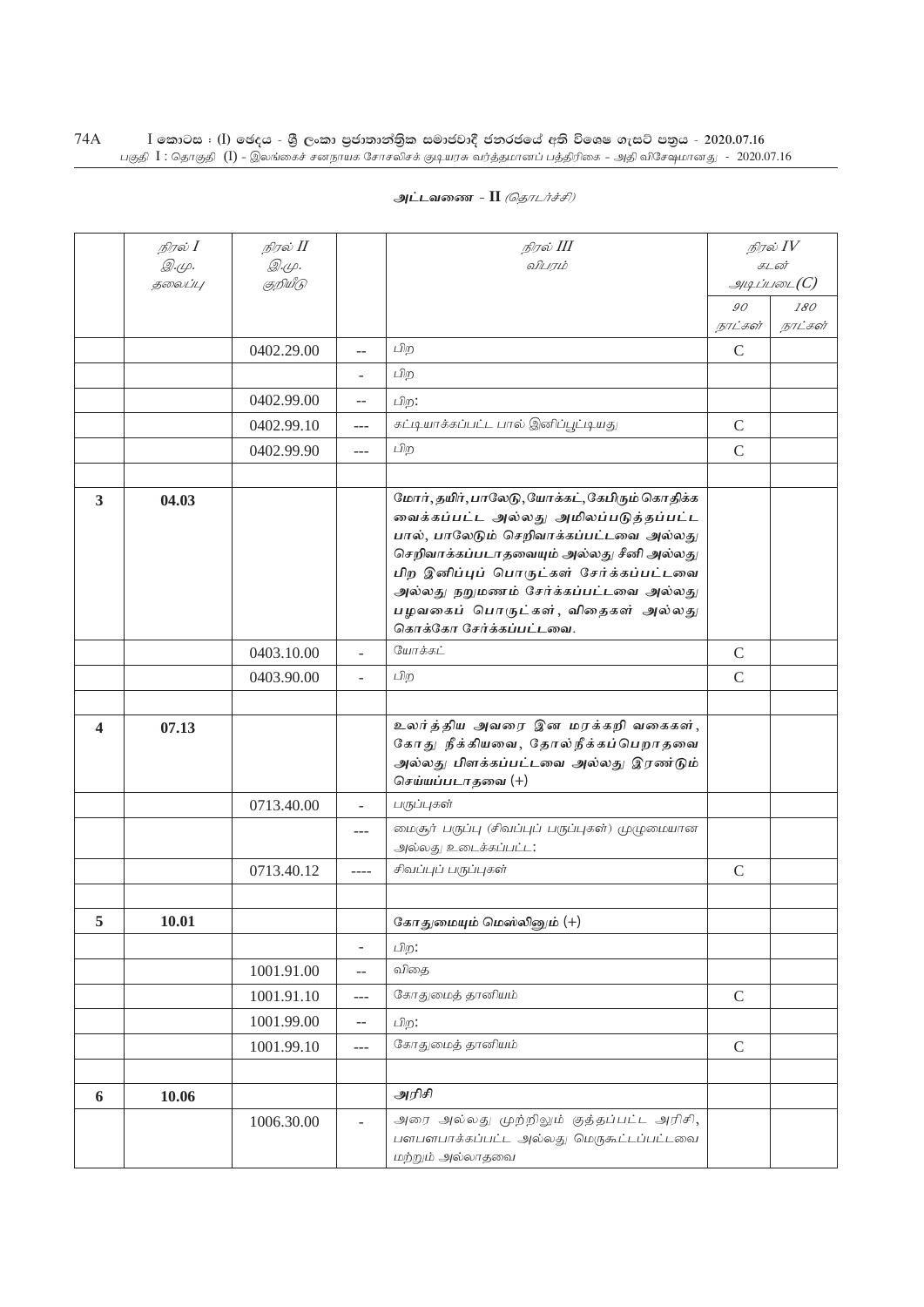|  | அட்டவணை - II <i>(தொடர்ச்சி)</i> |  |
|--|---------------------------------|--|
|  |                                 |  |

|    | நிரல் $I$    | நிரல் II      |                | நிரல் III                                                         |                           | நிரல் $IV$               |  |
|----|--------------|---------------|----------------|-------------------------------------------------------------------|---------------------------|--------------------------|--|
|    | <i>@.cp.</i> | <i>@.</i> மு. |                | விபரம்                                                            |                           | கடன்                     |  |
|    | தலைப்பு      | குறியீடு      |                |                                                                   |                           | $g_{\mu\mu}$ ப்படை $(C)$ |  |
|    |              |               |                |                                                                   | $\mathcal{G}O$<br>நாட்கள் | 180<br>நாட்கள்           |  |
|    |              | 1006.30.40    | $\overline{a}$ | பாஸ்மதி அரிசி மற்றும் நீண்ட தானிய அரிசி (பாஸ்மதி                  | $\mathcal{C}$             |                          |  |
|    |              |               |                | $L(D \dot{\mathcal{L}}(\mathcal{G})L\dot{D})$                     |                           |                          |  |
|    |              |               |                |                                                                   |                           |                          |  |
| 7  | 11.04        |               |                | தானியமணிகள் - வேறு வகையில் செய்யப்பட்டவை                          |                           |                          |  |
|    |              |               |                | (உதாரணமாக - உமி நீக்கப்பட்டவை, உருட்டப்                           |                           |                          |  |
|    |              |               |                | பட்டவை, படலமாக்கப்பட்டவை, மணியாக்கப்                              |                           |                          |  |
|    |              |               |                | பட்டவை, சீவப்பட்டவை அல்லது கரடு முரடான                            |                           |                          |  |
|    |              |               |                | பொடியாக அரைக்கப்பட்டவை (கிபிள்), தலைப்பு                          |                           |                          |  |
|    |              |               |                | 10.06 இன் அரிசி தவிர, தானியங்களின் முளைகள்,                       |                           |                          |  |
|    |              |               |                | உருட்டப்பட்டவை, படலமாக்கப்பட்டவை அல்லது<br>அரைக்கப்பட்டவை.        |                           |                          |  |
|    |              |               |                |                                                                   |                           |                          |  |
|    |              |               |                | உருட்டப்பட்ட மற்றும் படலமாக்கப்பட்ட தானிய<br>மணிகள்:              |                           |                          |  |
|    |              | 1104.12.00    | $-$            | (ஓட்ஸ்) பார்லிகளின்                                               | $\mathcal{C}$             |                          |  |
|    |              | 1104.19.00    | $\overline{a}$ | மற்றைய தானியங்களின்                                               | $\mathsf{C}$              |                          |  |
|    |              |               | ÷.             | பிற வேலை செய்யப்பட்ட தானியங்கள்: (உதாரணம்                         |                           |                          |  |
|    |              |               |                | உமி நீக்கியவை, மணியாக்கப்பட்டவை, சீவப்பட்டவை                      |                           |                          |  |
|    |              |               |                | அல்லது கரடுமுரபான பொடியாக அரைக்கப்பட்டவை:<br>கிபிள் பண்ணப்பட்டவை) |                           |                          |  |
|    |              |               |                |                                                                   |                           |                          |  |
|    |              | 1104.22.00    | $-$            | (ஓட்ஸ்) பார்லிகளின்                                               | $\mathcal{C}$             |                          |  |
|    |              | 1104.23.00    | $-$            | சோளம மா                                                           | $\mathsf{C}$              |                          |  |
|    |              | 1104.29.00    |                | மற்றைய தானியங்களின்                                               | $\mathsf C$               |                          |  |
|    |              | 1104.30.00    | ÷.             | முழுமையான உருட்டப்பட்ட படலமாக்கப்பட்ட அல்லது                      | $\mathcal{C}$             |                          |  |
|    |              |               |                | அரைக்கப்பட்ட தானியங்களின் முளைகள்.                                |                           |                          |  |
|    |              |               |                |                                                                   |                           |                          |  |
| 8  | 11.05        |               |                | உருளைக்கிழங்கின் மா, தூள் குருணல்கள்,                             |                           |                          |  |
|    |              |               |                | படலங்கள், குறுணிகளும்<br>நு ண<br>சிறு<br>உருண்டைகளும்.            |                           |                          |  |
|    |              | 1105.10.00    | $\overline{a}$ | மாவும் தூளும் குருணல்களும்                                        | $\mathsf C$               |                          |  |
|    |              |               |                | படலங்கள், குருணிகளும் சிறு உருண்டைகளும்                           |                           |                          |  |
|    |              | 1105.20.00    | $\overline{a}$ |                                                                   | $\mathbf C$               |                          |  |
|    |              |               |                | மோல்ட், வறுத்தவை அல்லது வறுக்காதவை                                |                           |                          |  |
| 9  | 11.07        |               |                |                                                                   |                           |                          |  |
|    |              | 1107.10.00    | $\overline{a}$ | வறுக்காதவை                                                        | $\mathcal{C}$             |                          |  |
|    |              | 1107.20.00    | ÷,             | வறுத்தவை                                                          | $\mathcal{C}$             |                          |  |
|    |              |               |                |                                                                   |                           |                          |  |
| 10 | 11.08        |               |                | மாவுப் பண்டங்கள்                                                  |                           |                          |  |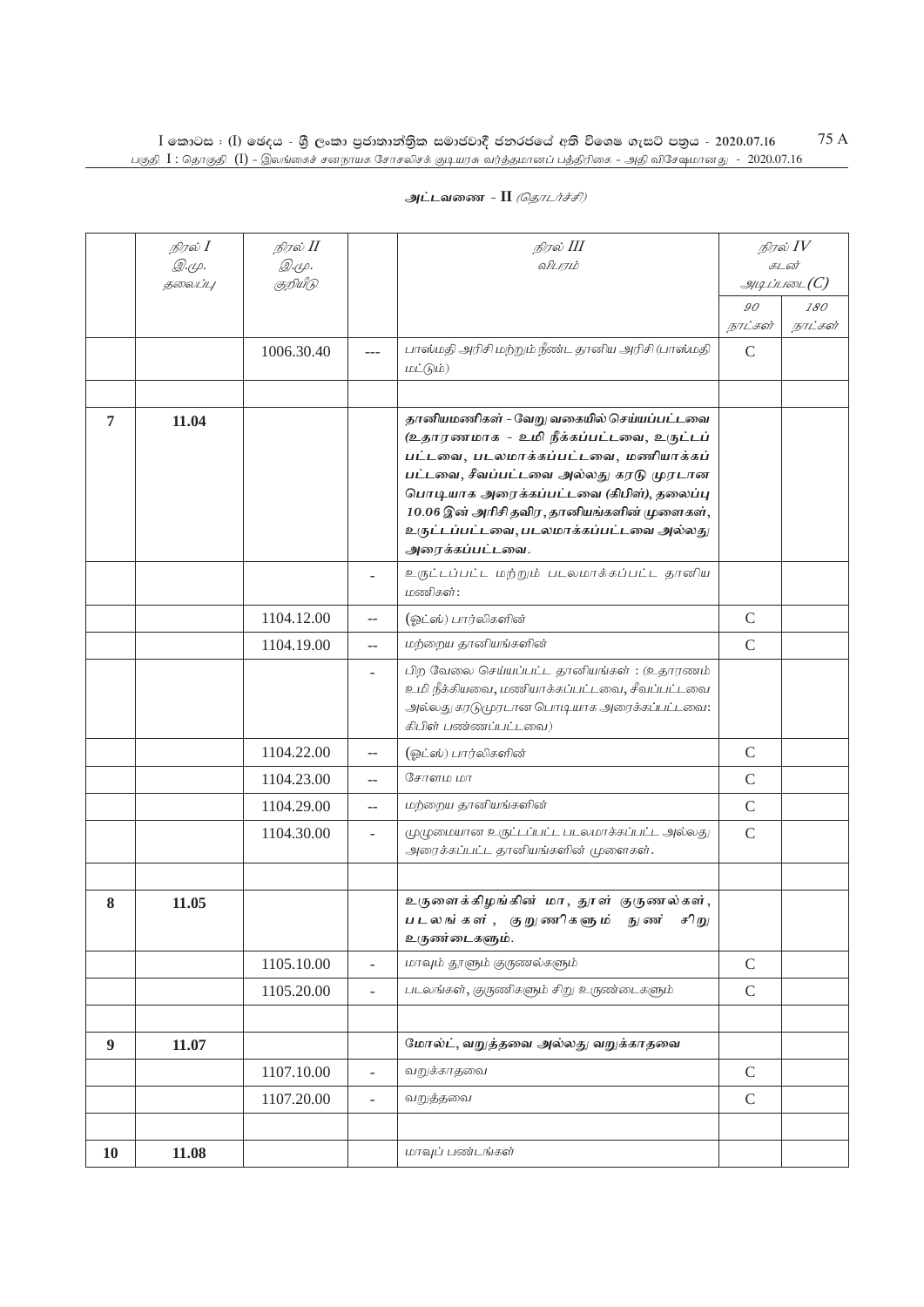|    | நிரல் $I$ | நிரல் II   |                          | நிரல் III                                                                                                                                                                                            |                           | நிரல் IV       |
|----|-----------|------------|--------------------------|------------------------------------------------------------------------------------------------------------------------------------------------------------------------------------------------------|---------------------------|----------------|
|    | Q. (L).   | @.cp.      |                          | விபரம்                                                                                                                                                                                               |                           | கடன்           |
|    | தலைப்பு   | குறியீடு   |                          |                                                                                                                                                                                                      |                           | அடிப்படை $(C)$ |
|    |           |            |                          |                                                                                                                                                                                                      | $\mathcal{G} \mathcal{O}$ | 180            |
|    |           |            |                          | LDT                                                                                                                                                                                                  | நாட்கள்                   | நாட்கள்        |
|    |           |            | ÷.                       |                                                                                                                                                                                                      |                           |                |
|    |           | 1108.12.00 | $\overline{a}$           | சோளம் (கோர்ன்) மாவுப் பண்டங்கள்                                                                                                                                                                      | $\mathcal{C}$             |                |
|    |           | 1108.14.00 | $\mathbf{u}$             | மரவள்ளி (கசாவா) மாவுப் பண்டங்கள்                                                                                                                                                                     | $\mathsf{C}$              |                |
|    |           |            |                          |                                                                                                                                                                                                      |                           |                |
| 11 | 15.11     |            |                          | பாம் எண்ணெய் மற்றும் அதன் பகுதிகளும்,<br>சுத்தமாக்கப்படாதவை அல்லது சுத்தமாக்கப்<br>பட்டவை, எனினும் இரசாயன முறையில் மாற்றம்<br>செய்யப்படாதவை $(+)$                                                    |                           |                |
|    |           | 1511.10.00 |                          | பாம் எண்ணெய்                                                                                                                                                                                         |                           | $\mathsf{C}$   |
|    |           | 1511.90.00 | $\overline{\phantom{a}}$ | பிற:                                                                                                                                                                                                 |                           |                |
|    |           | 1511.90.10 | ---                      | உள்ளக வெப்பநிலையில் தொடர் பிரிவுகள் (பாம்<br>ஸ்ரியரின்)                                                                                                                                              |                           | $\mathcal{C}$  |
|    |           | 1511.90.20 | $-$                      | 210 லீற்றர் மற்றும் அதற்குக் குறைவான பொதிகளில்<br>இருந்து இறக்குமதி செய்யப்படும் 'பாம்' எண்ணெய்.                                                                                                     |                           | $\mathcal{C}$  |
|    |           | 1511.90.30 | $---$                    | செம்மைசெய்யப்படாத பாம் ஒலெய்ன்                                                                                                                                                                       |                           | $\mathsf{C}$   |
|    |           | 1511.90.90 | $---$                    | பிற                                                                                                                                                                                                  |                           | $\mathsf{C}$   |
|    |           |            |                          |                                                                                                                                                                                                      |                           |                |
| 12 | 15.12     |            |                          | சூரியகாந்தி விதை, சாவ்பூ அல்லது பருத்தி<br>விதை, இவைகளின் எண்ணெய்களும் அவற்றின்<br>பகுதிகளும், சுத்தமாக்கப்பட்டவை அல்லது<br>சுத்தமாக்கப்படாதவை, எனினும் இரசாயன<br>முறையில் மாற்றம் செய்யப்படாதவை (+) |                           |                |
|    |           |            |                          | சூரியகாந்தி விதை, சாவ்பூ எண்ணெய், அவற்றின்<br>பகுதிகளும்:                                                                                                                                            |                           |                |
|    |           | 1512.19.00 | $\overline{a}$           | பிற                                                                                                                                                                                                  | $\mathsf{C}$              |                |
|    |           |            |                          | பருத்தி விதை எண்ணை மற்றும் அதன் பின்னங்கள்                                                                                                                                                           |                           |                |
|    |           | 1512.29.00 |                          | பிற                                                                                                                                                                                                  | $\mathcal{C}$             |                |
|    |           |            |                          |                                                                                                                                                                                                      |                           |                |
| 13 | 15.13     |            |                          | தேங்காய் (கொப்பறா), பாம் வித்தகவிழையம்<br>அல்லது பாபஸ்ஸு எண்ணெய்யும் அவற்றின்<br>பகுதிகளும், சுத்தமாக்கப்பட்டவை அல்லது<br>சுத்தமாக்கப்படாதவை, எனினும் இரசாயன<br>(முறையில் மாற்றம் செய்யப்படாதவை (+)  |                           |                |
|    |           |            | $\overline{\phantom{a}}$ | தேங்காய் (கொப்பறா)எண்ணை மற்றும் அதன்<br>பின்னங்கள்                                                                                                                                                   |                           |                |
|    |           | 1513.11.00 | $\overline{a}$           | கச்சான் எண்ணெய்                                                                                                                                                                                      |                           |                |
|    |           |            | $---$                    | மொத்தமாக                                                                                                                                                                                             |                           |                |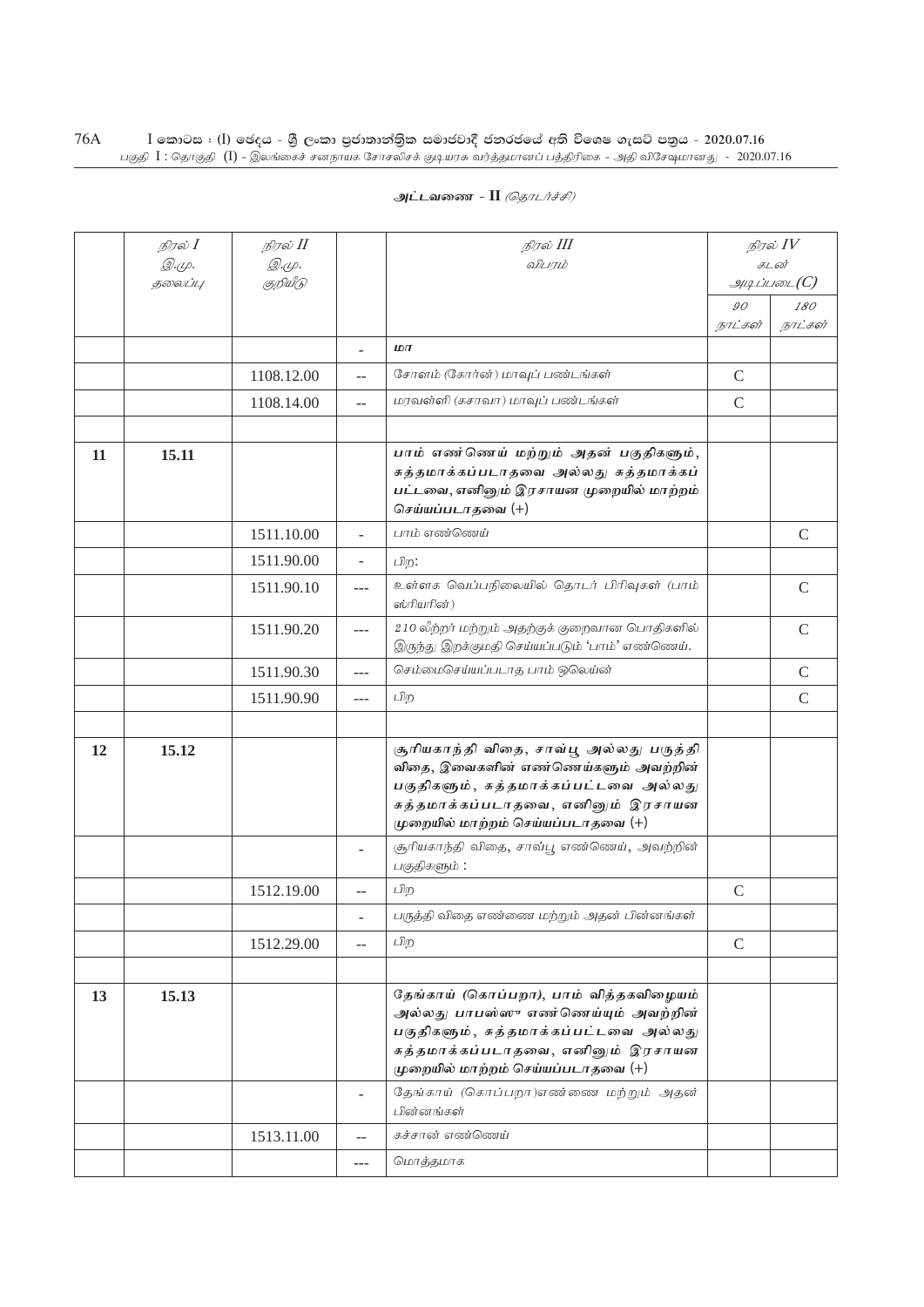|    | நிரல் I<br><i>@.cp.</i> | நிரல் II<br><i>@.cp.</i> |                          | நிரல் III<br>விபரம்                                                                                                                                                                                                                                                | நிரல் $\mathit{IV}$<br>கடன் |               |
|----|-------------------------|--------------------------|--------------------------|--------------------------------------------------------------------------------------------------------------------------------------------------------------------------------------------------------------------------------------------------------------------|-----------------------------|---------------|
|    | தலைப்பு                 | குறியீடு                 |                          |                                                                                                                                                                                                                                                                    |                             | $\mathcal{A}$ |
|    |                         |                          |                          |                                                                                                                                                                                                                                                                    | $\mathcal{GO}$<br>நாட்கள்   | 180           |
|    |                         |                          |                          | மிகச் சுத்தமான எண்ணெய்                                                                                                                                                                                                                                             |                             | நாட்கள்       |
|    |                         | 1513.11.11               | $---$                    |                                                                                                                                                                                                                                                                    | $\mathcal{C}$               |               |
|    |                         | 1513.11.19               | $- - - -$                | பிற                                                                                                                                                                                                                                                                | $\mathsf{C}$                |               |
|    |                         |                          | $---$                    | பிற:                                                                                                                                                                                                                                                               |                             |               |
|    |                         | 1513.11.21               | ----                     | மிகச் சுத்தமான எண்ணெய்                                                                                                                                                                                                                                             | $\mathcal{C}$               |               |
|    |                         | 1513.11.29               | ----                     | பிற                                                                                                                                                                                                                                                                | $\mathcal{C}$               |               |
|    |                         | 1513.19.00               | $-$                      | பிற                                                                                                                                                                                                                                                                |                             |               |
|    |                         | 1513.19.10               | $---$                    | மொத்தமாக                                                                                                                                                                                                                                                           | $\mathbf C$                 |               |
|    |                         | 1513.19.90               | $---$                    | பிற                                                                                                                                                                                                                                                                | $\mathcal{C}$               |               |
|    |                         |                          |                          |                                                                                                                                                                                                                                                                    |                             |               |
| 14 | 17.01                   |                          |                          | கரும்பு வெல்லம் அல்லது பீற் வெல்லமும் இரசாயன<br>(முறையில் சுத்தமான (சுக்கோறோஸ்) வெல்லமும்<br>திண்மையான உருவில் (+)                                                                                                                                                 |                             |               |
|    |                         |                          | ۷                        | பதனிடப்படாத சீனி, மேலதிக மணமூட்டப்படாதவையும்<br>நிறமூட்டப்படாதவையும்:                                                                                                                                                                                              |                             |               |
|    |                         | 1701.14.00               | $-$                      | பிற கரும்பு வெல்லம்                                                                                                                                                                                                                                                |                             | $\mathcal{C}$ |
|    |                         |                          | $\overline{\phantom{0}}$ | பிற:                                                                                                                                                                                                                                                               |                             |               |
|    |                         | 1701.99.00               | $-$                      | பிற:                                                                                                                                                                                                                                                               |                             |               |
|    |                         | 1701.99.10               | $---$                    | வெள்ளைப் பளிங்குருவான கரும்பு வெல்லம்                                                                                                                                                                                                                              |                             | $\mathsf{C}$  |
|    |                         | 1701.99.20               | $---$                    | வெள்ளைப் பளிங்குருவான கரும்பு வெல்லம்                                                                                                                                                                                                                              |                             | $\mathsf{C}$  |
|    |                         | 1701.99.90               | $- - -$                  | பிற                                                                                                                                                                                                                                                                |                             | $\mathsf{C}$  |
|    |                         |                          |                          |                                                                                                                                                                                                                                                                    |                             |               |
| 15 | 18.06                   |                          |                          | கொக்கோவா அடங்கிய சொக்கலட் மற்றும் வேறு<br>உணவுத் தயாரிப்புக்கள்                                                                                                                                                                                                    |                             |               |
|    |                         | 1806.20.00               |                          | 2 கி கி க்கு மேற்பட்ட அளவுள்ள தொகுதிகளாக<br>அல்லது துண்டுகளாக அல்லது கட்டைகளாக அல்லது<br>2 கி கி க்கு மேற்பட்ட திரவம், பசை, தூள், சிறு மணிகள்<br>மற்றும் வேறு வகையான தொகை கொள்கலங்களில்<br>பொதி செய்யப்பட்ட அல்லது தற்காளிகமாக பொதி<br>செய்யப்பட்டபிற தயாரிப்புகள் | $\mathsf{C}$                |               |
|    |                         |                          | ÷,                       | பிற தொகுதிகள், துண்டுகள் மற்றும் கட்டைகள்                                                                                                                                                                                                                          |                             |               |
|    |                         | 1806.31.00               | --                       | நிரப்பப்பட்ட                                                                                                                                                                                                                                                       | $\mathsf C$                 |               |
|    |                         | 1806.32.00               | $-$                      | நிரப்பப்படாத                                                                                                                                                                                                                                                       | $\mathcal{C}$               |               |
|    |                         | 1806.90.00               | ÷,                       | பிற                                                                                                                                                                                                                                                                | $\mathsf C$                 |               |
|    |                         |                          |                          |                                                                                                                                                                                                                                                                    |                             |               |
|    |                         |                          |                          |                                                                                                                                                                                                                                                                    |                             |               |

## **அட்டவணை - II** *(தொடர்ச்சி)*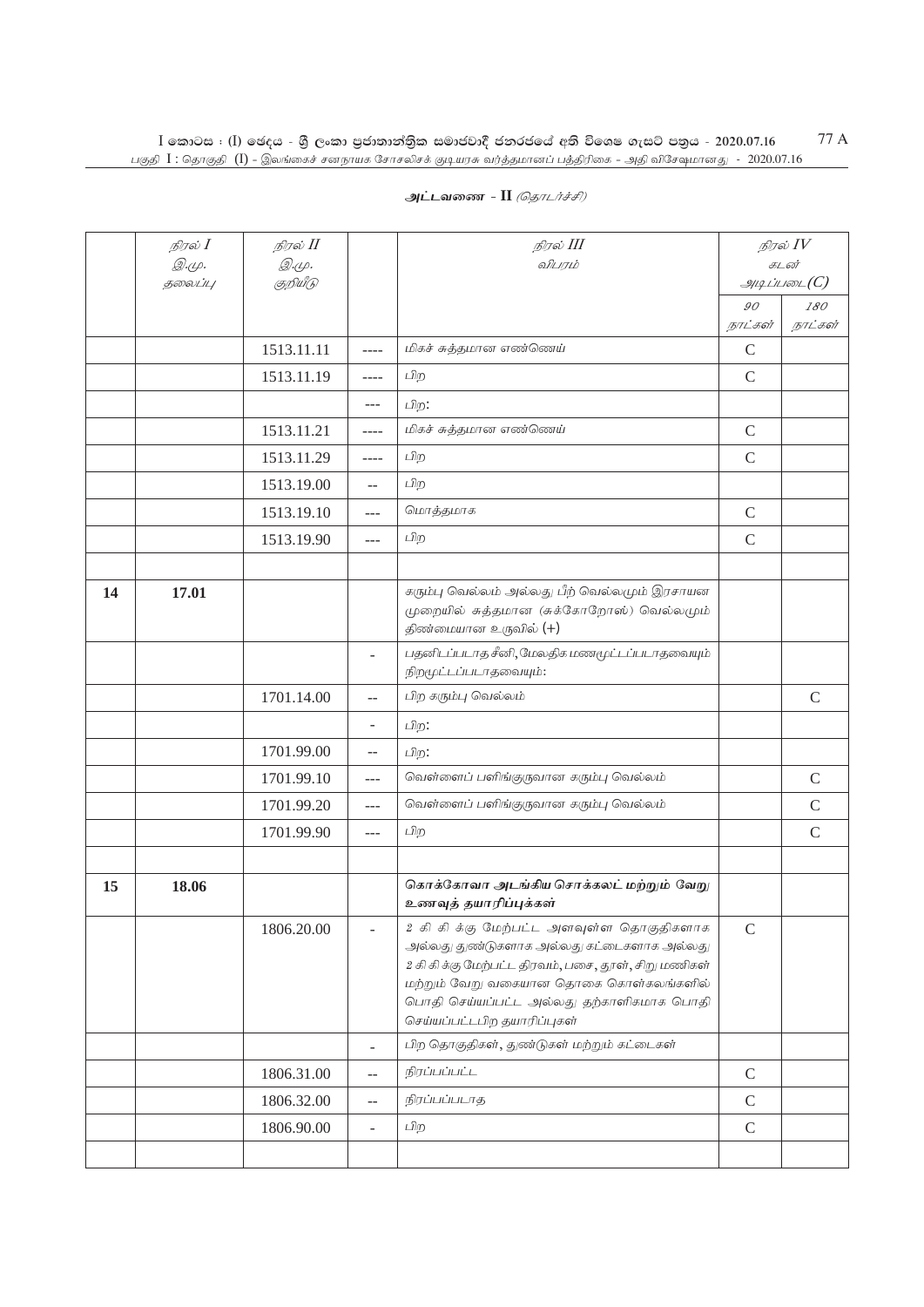| அட்டவணை - II <i>(தொடர்ச்சி)</i> |  |  |
|---------------------------------|--|--|
|---------------------------------|--|--|

|    | நிரல் $I$               | நிரல் II                 |                             | நிரல் III<br>விபரம்                                                                                                                                                                                                                                                                                                                                                                                                                                                                                                                                                                                                                     |               | நிரல் $\mathit{IV}$<br>கடன் |  |  |
|----|-------------------------|--------------------------|-----------------------------|-----------------------------------------------------------------------------------------------------------------------------------------------------------------------------------------------------------------------------------------------------------------------------------------------------------------------------------------------------------------------------------------------------------------------------------------------------------------------------------------------------------------------------------------------------------------------------------------------------------------------------------------|---------------|-----------------------------|--|--|
|    | <i>©.</i> Ψ.<br>தலைப்பு | <i>@.மு.</i><br>குறியீடு |                             |                                                                                                                                                                                                                                                                                                                                                                                                                                                                                                                                                                                                                                         |               | $\mathcal{A}$               |  |  |
|    |                         |                          |                             |                                                                                                                                                                                                                                                                                                                                                                                                                                                                                                                                                                                                                                         | $90^{\circ}$  | 180                         |  |  |
|    |                         |                          |                             |                                                                                                                                                                                                                                                                                                                                                                                                                                                                                                                                                                                                                                         | நாட்கள்       | நாட்கள்                     |  |  |
| 16 | 19.01                   |                          |                             | மோல்ட் பிரித்தெடுப்பு: வேறெங்கும் குறிப்பிடப்<br>படாத அல்லது உள்ளடக்கப்படாத முற்றாகக்<br>கொழுப்பு நீக்கப்பட்ட அடிப்படையில் கணிக்கப்<br>பட்டவாறு கொக்கோவை நிறையில் 40%<br>வீதத்திலும் குறைவாகக் கொண்ட அல்லது<br>கொக்கோவைக் கொண்டிராத மாவு, உமி<br>நீக்கப்பட்ட கூழ் வகை, துகள்கள் மாப்பொருள்<br>அல்லது மோலட்ட பிரித்தெடுப்பு என்பவற்றால்<br>ஆன உணவு தயாரிப்புகள்: வேறெங்கும்<br>குறிக்கப்படாத அல்லது உள்ளடக்கப்படாத<br>முற்றாகக் கொழுப்பு நீக்கப்பட்ட அடிப்படை<br>கணிக்கப்பட்டவாறு கொக்கோவை 5% வீதத்திலும்<br>குறைவாகக் கொண்ட அல்லது கொக்கோவைக்<br>கொண்டிராத தலைப்பு 04.01 முதல் 04.04<br>வரையானவற்றின் பொருட்களான உணவுத்<br>தயாரிப்புகள் |               |                             |  |  |
|    |                         | 1901.90.00               | ÷                           | பிற:                                                                                                                                                                                                                                                                                                                                                                                                                                                                                                                                                                                                                                    |               |                             |  |  |
|    |                         | 1901.90.90               | $---$                       | பிற:                                                                                                                                                                                                                                                                                                                                                                                                                                                                                                                                                                                                                                    |               |                             |  |  |
|    |                         | 1901.90.99               | ----                        | பிற                                                                                                                                                                                                                                                                                                                                                                                                                                                                                                                                                                                                                                     | $\mathcal{C}$ |                             |  |  |
|    |                         |                          |                             |                                                                                                                                                                                                                                                                                                                                                                                                                                                                                                                                                                                                                                         |               |                             |  |  |
| 17 | 19.02                   |                          |                             | சமைக்கப்பட்ட அல்லது சமைக்கப்படாத (இறைச்சி<br>அல்லது வேறு பொருட்கள்) அல்லது நிரப்பப்பட்ட<br>அல்லது வேறு வகையில் தயாரிக்கப்பட்ட அல்லது<br>தயாரிக்கப்படாத பெஸ்டா, மக்கரொனி,நூ<br>ட்ல்ஸ், லாசானி, நொச்சி, றவியோலி, கனிலோனி,<br>குஸ்குஸ்                                                                                                                                                                                                                                                                                                                                                                                                     |               |                             |  |  |
|    |                         |                          |                             | அடைத்த அல்லது வேறு வகையில் தயாரிக்கப்பட்ட<br>சமைக்கப்படாத பெஸ்டா                                                                                                                                                                                                                                                                                                                                                                                                                                                                                                                                                                        |               |                             |  |  |
|    |                         | 1902.11.00               | $\mathbb{L}^{\perp}$        | உள்ளடக்கப்பட்ட முட்டைகள்                                                                                                                                                                                                                                                                                                                                                                                                                                                                                                                                                                                                                | $\mathsf{C}$  |                             |  |  |
|    |                         | 1902.19.00               | $\mathcal{L} = \mathcal{L}$ | பிற                                                                                                                                                                                                                                                                                                                                                                                                                                                                                                                                                                                                                                     | $\mathcal{C}$ |                             |  |  |
|    |                         | 1902.20.00               | $\blacksquare$              | சுமைத்த அல்லது சமைக்கப்படாத அல்லது வேறு<br>வகையில் தயாரிக்கப்பட்ட அடைத்த பெஸ்டா                                                                                                                                                                                                                                                                                                                                                                                                                                                                                                                                                         | $\mathsf C$   |                             |  |  |
|    |                         | 1902.30.00               | $\overline{\phantom{a}}$    | வேறு பெஸ்டா                                                                                                                                                                                                                                                                                                                                                                                                                                                                                                                                                                                                                             | $\mathcal{C}$ |                             |  |  |
|    |                         | 1902.40.00               | ä,                          | குஸ்குஸ்                                                                                                                                                                                                                                                                                                                                                                                                                                                                                                                                                                                                                                | $\mathcal{C}$ |                             |  |  |
|    |                         |                          |                             |                                                                                                                                                                                                                                                                                                                                                                                                                                                                                                                                                                                                                                         |               |                             |  |  |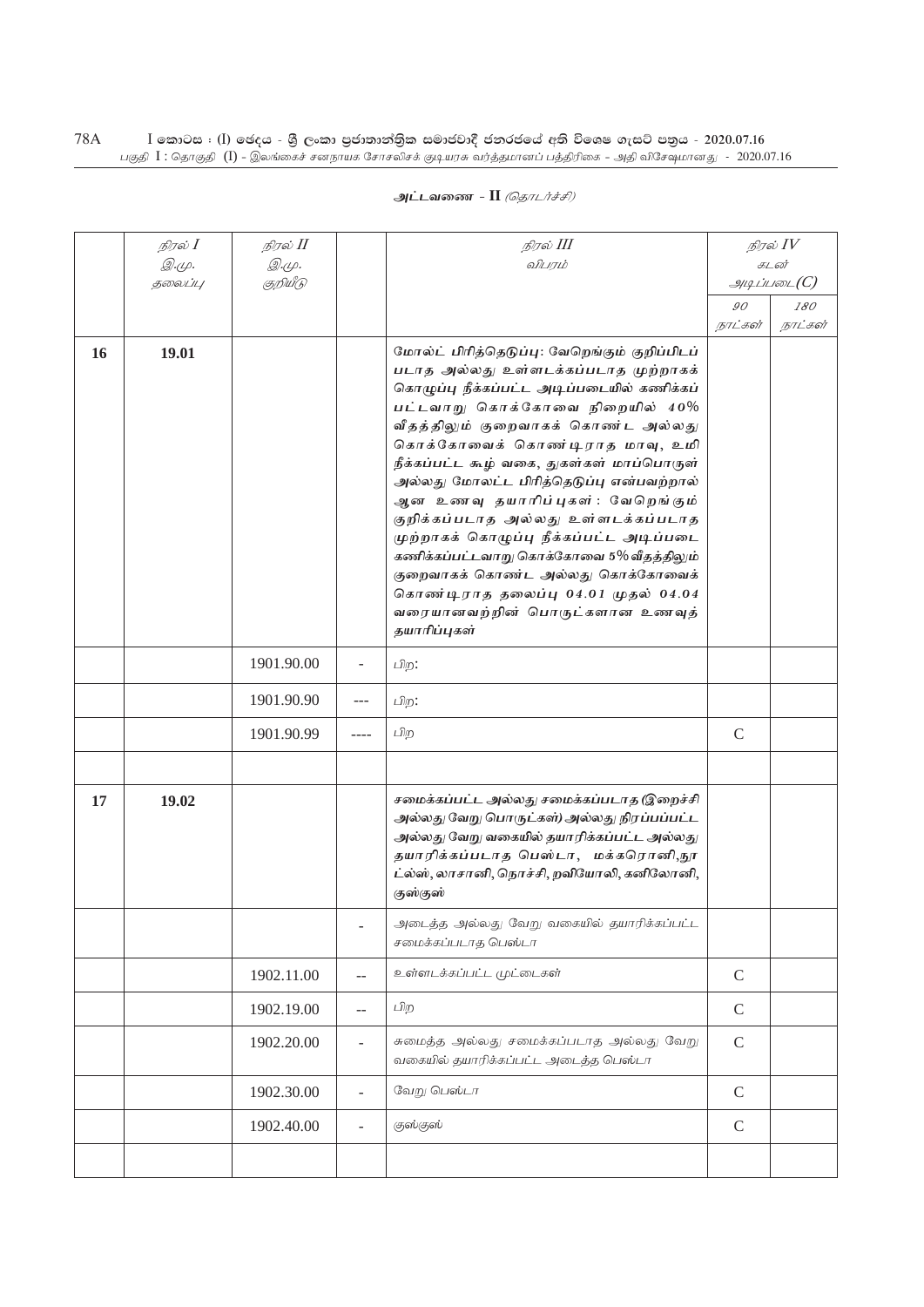|    | நிரல் <b>I</b> | நிரல் II      |                          | நிரல் III                                                                                |               | நிரல் $IV$    |
|----|----------------|---------------|--------------------------|------------------------------------------------------------------------------------------|---------------|---------------|
|    | <i>@.cp.</i>   | <i>@.</i> மு. |                          | விபரம்                                                                                   |               | கடன்          |
|    | தலைப்பு        | குறியீடு      |                          |                                                                                          |               | $\mathcal{I}$ |
|    |                |               |                          |                                                                                          | 90            | <i>180</i>    |
|    |                |               |                          |                                                                                          | நாட்கள்       | நாட்கள்       |
| 18 | 19.04          |               |                          | 'சிரியல்' தானியங்களை அல்லது 'சீரியல்' தானியப்                                            |               |               |
|    |                |               |                          | பொருட்களைப் பருக்க வைப்பதன் மூலம் அல்லது                                                 |               |               |
|    |                |               |                          | வறுப்பதன் மூலம் பெறப்படும் தயாரிக்கப்பட்ட                                                |               |               |
|    |                |               |                          | உணவுகள் (உதாரணமாக- சோளச் சீவல்கள்) :                                                     |               |               |
|    |                |               |                          | சீரியல் தானியங்கள் சோளம் (கோர்ன்) தவிர்ந்தவை                                             |               |               |
|    |                |               |                          | தானிய மணி வடிவம் அல்லது சீவல்கள் வடிவம்                                                  |               |               |
|    |                |               |                          | அல்லது வேலை செய்யப்பட்ட தானியங்கள் (மாவும்<br>உமி நீக்கப்பட்ட உமி வகை உணவும் தவிர்ந்தவை) |               |               |
|    |                |               |                          | சமைக்கப்பட்டதோ தயாரிக்கப்பட்டதோ,                                                         |               |               |
|    |                |               |                          | வேறெங்கும் குறிப்பிடப்படாததோ அல்லது                                                      |               |               |
|    |                |               |                          | உள்ளடக்கப்படாததோ                                                                         |               |               |
|    |                | 1904.10.00    |                          | தானியங்களை அல்லது தானியப் பொருட்களைப்                                                    | $\mathcal{C}$ |               |
|    |                |               |                          | பருக்க வைப்பதன் மூலம் அல்லது வறுப்பதன் மூலம்                                             |               |               |
|    |                |               |                          | பெறப்படும் தயாரிக்கப்பட்ட உணவுகள்.                                                       |               |               |
|    |                | 1904.20.00    |                          | பருக்க வைக்கப்பட்ட தானியங்கள் அல்லது வறுத்த                                              | $\mathcal{C}$ |               |
|    |                |               |                          | தானியச் சீவல்கள் மற்றும் வறுக்கப்படாதாத தானியச்                                          |               |               |
|    |                |               |                          | சீவல்களும் கொண்ட கலவைகளில் இருந்து பெறப்பட்ட                                             |               |               |
|    |                |               |                          | தயாரிக்கப்பட்ட உணவுகள்.                                                                  |               |               |
|    |                |               |                          |                                                                                          |               |               |
| 19 | 20.04          |               |                          | 20.06 தலைப்பில் உட்படாத வினாகிரி அல்லது                                                  |               |               |
|    |                |               |                          | அசிட்டிக்கமிலம் பாவிக்காமல் வேறு வகையில்                                                 |               |               |
|    |                |               |                          | தயாரிக்கப்பட்ட அல்லது பாதுகாக்கப்பட்ட பிற மரக்கறி                                        |               |               |
|    |                |               |                          | வகைகள்                                                                                   |               |               |
|    |                | 2004.10.00    |                          | உருளைக் கிழங்கு                                                                          | $\mathsf{C}$  |               |
|    |                |               |                          |                                                                                          |               |               |
| 20 | 22.02          |               |                          | நீர், கனிப்பொருள் நீரும் தாதுப்பொருள் நீரும்                                             |               |               |
|    |                |               |                          | உட்பட மற்றும் காற்றூட்டப்பட்ட நீர், சீனி அல்லது                                          |               |               |
|    |                |               |                          | வேறு இனிப்புப் பதார்த்தங்கள் சேர்க்கப்பட்டவை                                             |               |               |
|    |                |               |                          | அல்லது மணமுட்டப்பட்டவையும் பிற மதுசாரப்                                                  |               |               |
|    |                |               |                          | பானங்களும் தலைப்பு 20.09 இல் கீழுள்ள பழ                                                  |               |               |
|    |                |               |                          | அல்லது மரக்கறி சாறுகள் கொண்டிராதவை.                                                      |               |               |
|    |                | 2202.10.00    |                          | நீர், கனிப்பொருள் நீரும் காற்றூட்டப்பட்ட நீரும்                                          | $\mathcal{C}$ |               |
|    |                |               |                          | உட்பட, சீனி அல்லது வேறு இனிப்புப் பதார்த்தங்கள்                                          |               |               |
|    |                |               |                          | சேர்க்கப்பட்டவை அல்லது மணமூட்டப்பட்டவையும்.                                              |               |               |
|    |                |               | $\overline{\phantom{a}}$ | பிற:                                                                                     |               |               |
|    |                | 2202.91.00    | --                       | மதுசாரமற்ற பீயர்                                                                         | $\mathsf{C}$  |               |
|    |                | 2202.99.00    | $-$                      | பிற:                                                                                     |               |               |
|    |                | 2202.99.10    | ---                      | குடிபான வடிவிலான தேயிலை                                                                  | $\mathsf{C}$  |               |
|    |                | 2202.99.40    | ---                      | மூலிகையினை அடிப்படையாகக் கொண்ட                                                           | $\mathsf{C}$  |               |
|    |                |               |                          | குடிபானங்கள்                                                                             |               |               |
|    |                |               | $- - -$                  | பழங்கள் அல்லது மரக்கறி சாரினை அடிப்படையாகக்<br>கொண்ட குடி பானங்கள்                       |               |               |
|    |                |               |                          |                                                                                          |               |               |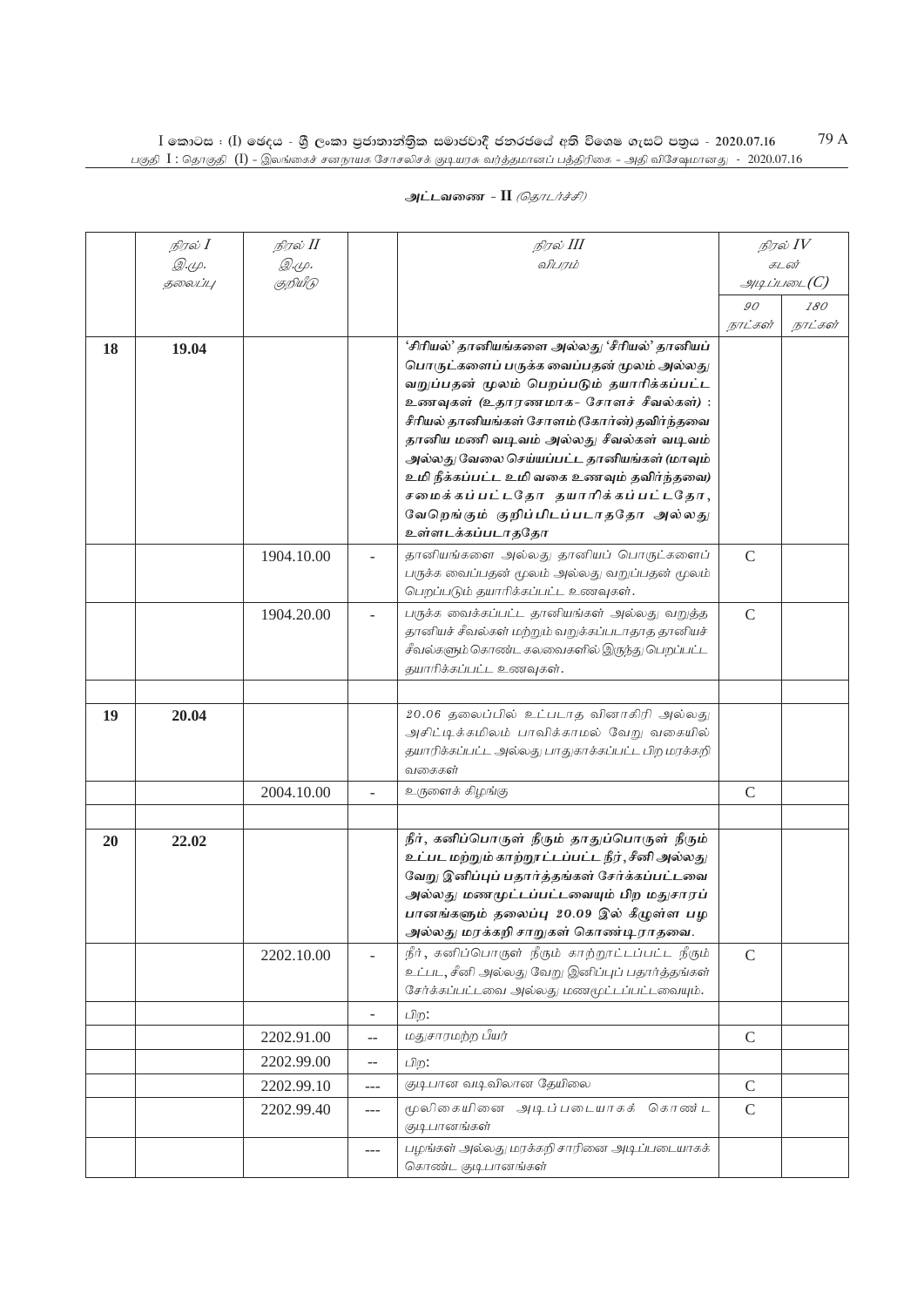|    | நிரல் $I$ | நிரல் II     |                | நிரல் III                                                                                                                                                                                                             | நிரல் $IV$    |                |
|----|-----------|--------------|----------------|-----------------------------------------------------------------------------------------------------------------------------------------------------------------------------------------------------------------------|---------------|----------------|
|    | Q.Ψ.      | <i>@.cp.</i> |                | விபரம்                                                                                                                                                                                                                |               | கடன்           |
|    | தலைப்பு   | குறியீடு     |                |                                                                                                                                                                                                                       | 90            | $\mathcal{I}$  |
|    |           |              |                |                                                                                                                                                                                                                       | நாட்கள்       | 180<br>நாட்கள் |
|    |           | 2202.99.51   | ----           | 100 மி.லீற்றருக்கு 6 கிராமிற்கு அதிகமான<br>கொள்ளளவுடைய சீனி 30% உள்ள                                                                                                                                                  | $\mathsf{C}$  |                |
|    |           | 2202.99.59   | ----           | பிற                                                                                                                                                                                                                   | $\mathsf{C}$  |                |
|    |           |              | $---$          | பாலினை அடிப்படையாகக் கொண்ட குடிபானங்கள்                                                                                                                                                                               |               |                |
|    |           | 2202.99.61   | ----           | 100 மி.லீற்றருக்கு 6 கிராமிற்கு அதிகமான<br>கொள்ளளவுடைய சீனி $30\%$ உள்ள                                                                                                                                               | $\mathsf C$   |                |
|    |           | 2202.99.69   | ----           | பிற                                                                                                                                                                                                                   | $\mathcal{C}$ |                |
|    |           | 2202.99.70   | $---$          | சீரியல், தானியம் அல்லது மர பழங்களினை<br>அடிப்படையாகக் கொண்ட குடிபானங்கள்:                                                                                                                                             | $\mathcal{C}$ |                |
|    |           |              | $---$          | பிற:                                                                                                                                                                                                                  |               |                |
|    |           | 2202.99.91   | ----           | 100 மி.லீற்றருக்கு 6 கிராமிற்கு அதிகமான<br>கொள்ளளவுடைய சீனி 30% உள்ள                                                                                                                                                  | $\mathcal{C}$ |                |
|    |           | 2202.99.99   | ----           | பிற                                                                                                                                                                                                                   |               |                |
|    |           |              |                |                                                                                                                                                                                                                       |               |                |
| 21 | 22.03     | 2203.00.00   |                | மால்ட்டிலிருந்து தயாரிக்கப்படும் பீர்                                                                                                                                                                                 |               |                |
|    |           | 2203.00.10   | ---            | 350 மி.லீற்றருக்கு குறைவான அடைக்கப்பட்ட பீர்                                                                                                                                                                          | $\mathcal{C}$ |                |
|    |           | 2203.00.20   | $---$          | 350 மி.லீற்றருக்கு கூடுதலான அடைக்கப்பட்ட பீர்                                                                                                                                                                         | $\mathsf{C}$  |                |
|    |           | 2203.00.90   | $-$            | பிற                                                                                                                                                                                                                   | $\mathsf{C}$  |                |
|    |           |              |                |                                                                                                                                                                                                                       |               |                |
| 22 | 25.23     |              |                | நிறமூட்டப்பட்ட அல்லது நிறமூட்டப்படாத கட்டி களான<br>அல்லது அவ்வாரல்லாத போர்ட்லேண்ட் சீமெந்து,<br>அலுமினியம் கலந்த சீமெந்து, ஸ்லாக் சீமெந்து,<br>சூப்பர்சல்பேட் சீமெந்து மற்றும் அதையொத்த<br>ஹைட்ராலிக் சீமெந்து வகைகள் |               |                |
|    |           |              | $\overline{a}$ | போர்ட்லேண்ட் சீமெந்து                                                                                                                                                                                                 |               |                |
|    |           | 2523.29.00   | --             | பிற:                                                                                                                                                                                                                  |               |                |
|    |           | 2523.29.10   | $---$          | நீர் காப்பான சீமெந்து கொதிகலன் சீமெந்தும் அது<br>போன்ற கலவைகளும்                                                                                                                                                      |               | $\mathsf{C}$   |
|    |           | 2523.29.20   | ---            | பிற போர்ட்லந்து சீமெந்து 50 கிலோ கிராமும்<br>அதற்குக் கீழ்பட்டவையும் பக்கட்டுகளில் இறக்குமதி<br>செய்யப்பட்டவை.                                                                                                        |               | $\mathcal{C}$  |
|    |           | 2523.29.30   | ---            | பிற போர்ட்லந்து சீமெந்து 50 கிலோ கிராமும்<br>அதற்குக் கீழ்பட்டவை அடைப்பான்களில் அல்லது<br>குவியலாக இறக்குமதி செய்யப்பட்டவை.                                                                                           |               | $\mathcal{C}$  |
|    |           | 2523.30.00   | $---$          | அலுமீனஸ் சீமெந்து                                                                                                                                                                                                     |               | $\mathcal{C}$  |
|    |           | 2523.90.00   | ---            | பிற நீரழுத்தச் சீமெந்து                                                                                                                                                                                               |               | $\mathsf{C}$   |
|    |           |              |                |                                                                                                                                                                                                                       |               |                |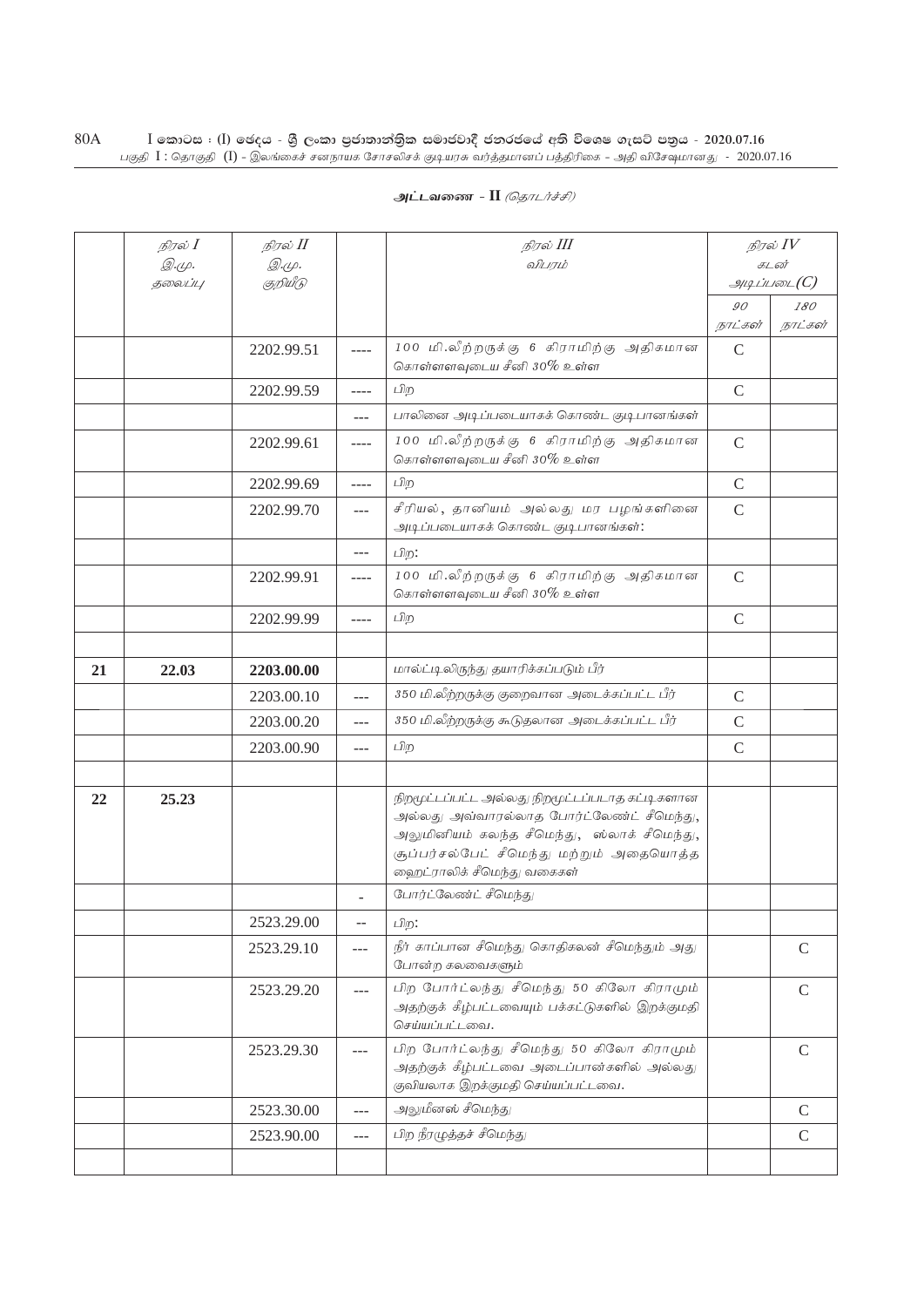| அட்டவணை - II <i>(தொடர்ச்சி)</i> |  |  |  |  |
|---------------------------------|--|--|--|--|
|---------------------------------|--|--|--|--|

|    | நிரல் I                 | நிரல் II                 |                          | நிரல் III                                                                                                                                                                                                                                                                                                                                                                                                                                                                                                                                                                                                                                                                                  |                | நிரல் $IV$                       |
|----|-------------------------|--------------------------|--------------------------|--------------------------------------------------------------------------------------------------------------------------------------------------------------------------------------------------------------------------------------------------------------------------------------------------------------------------------------------------------------------------------------------------------------------------------------------------------------------------------------------------------------------------------------------------------------------------------------------------------------------------------------------------------------------------------------------|----------------|----------------------------------|
|    | <i>@.cp.</i><br>தலைப்பு | <i>@.cp.</i><br>குறியீடு |                          | விபரம்                                                                                                                                                                                                                                                                                                                                                                                                                                                                                                                                                                                                                                                                                     |                | கடன்<br>$g_{\mu\mu}$ ப்படை $(C)$ |
|    |                         |                          |                          |                                                                                                                                                                                                                                                                                                                                                                                                                                                                                                                                                                                                                                                                                            | $\mathcal{G}O$ | 180                              |
|    |                         |                          |                          |                                                                                                                                                                                                                                                                                                                                                                                                                                                                                                                                                                                                                                                                                            | நாட்கள்        | நாட்கள்                          |
| 23 | 27.01                   |                          |                          | நிலக்கரி : நிலக்கரிப் பாளங்கள், (பிறிகுவெற்ஸ்)<br>ஒவொயிற்றுக்கள் என்பன போன்ற நிலக்கரியில்<br>இருந்து உற்பத்தி செய்யப்பட்ட திணர்ம<br>எரிபொருட்களும்.                                                                                                                                                                                                                                                                                                                                                                                                                                                                                                                                        |                |                                  |
|    |                         |                          |                          | நிலக்கரி நொருக்கப்பட்டதோ அல்லது நொருக்கப்<br>படாததோ ஆனால் திரட்டப்படாதது:                                                                                                                                                                                                                                                                                                                                                                                                                                                                                                                                                                                                                  |                |                                  |
|    |                         | 2701.12.00               |                          | பிற்றுமினஸ் நிலக்கரி                                                                                                                                                                                                                                                                                                                                                                                                                                                                                                                                                                                                                                                                       | $\mathsf{C}$   |                                  |
|    |                         |                          |                          |                                                                                                                                                                                                                                                                                                                                                                                                                                                                                                                                                                                                                                                                                            |                |                                  |
| 24 | 27.15                   | 2715.00.00               |                          | நிலக்கரித் தார் கலவையாலான (பிற்றுமன்ஸ்)<br>கலவைகள் இயற்கை அஸ்பால்டைட்<br>அடிப்படையாகக் கொண்டவை, இயற்கை<br>நிலக்கரித் தார் கலவை (பிற்றுமன்ஸ்) இன் மீது,<br>பெற்றோலிய நிலக்கரித் தார் கலவை (பிற்றுமன்ஸ்)<br>இன் மீது, கனிப்பொருள் தாரின் மீது அல்லது<br>கனிப்பொருள் தார் கரிப்பிசின் (தார்பிச்) இன் மீது<br>(உதாரணமாக : பிற்றுமன்ஸ் மாஸ்டிக், வெட்டுப்<br>பெருதிக்கட் பேக்குகள்)                                                                                                                                                                                                                                                                                                             | $\mathcal{C}$  |                                  |
|    |                         |                          |                          |                                                                                                                                                                                                                                                                                                                                                                                                                                                                                                                                                                                                                                                                                            |                |                                  |
| 25 | 32.08                   |                          |                          | நீர்மக் கூறுகளில்லாமல் கலக்கப்பட்டது<br>அல்லது கரைக்கப்பட்டதும் நீர் கரைசலில்லாத<br>ஊடகத்தில் கரைந்து அல்லது பரவியுள்ள<br>இரசாயன ரீதியாக மாற்றப்பட்ட இயற்கைப்<br>பல் பகுதியங்களை அடிப்படையாகக் கொண்ட<br>நிறப்பூச்சுக்களும் வாணிகளும் (எனாமல்களும்<br>லக்குவர்களும் உட்பட) இவ் அதிகாரத்தின் குறிப்பு<br>4 இல் வரையறுக்கப்பட்டவாறான கரைசல்கள்<br>நீர்மக் கூறுகளில்லாமல் கலக்கப்பட்டது அல்லது<br>கரைக்கப்பட்டதும் நீர் கரைசலில்லாத ஊடகத்தில்<br>கரைந்து அல்லது பரவியுள்ள இரசாயன ரீதியாக<br>மாற்றப்பட்ட இயற்கைப் பல் பகுதியங்களை<br>அடிப்படையாகக் கொண்ட நிறப்பூச்சுக்களும்<br>வாணிகளும் (எனாமல்களும் லக்குவர்களும்<br>உட்பட) இவ் அதிகாரத்தின் குறிப்பு 4 இல்<br>வரையறுக்கப்பட்டவாறான கரைசல்கள் |                |                                  |
|    |                         | 3208.10.00               | $\overline{\phantom{0}}$ | பொலியெஸ்டரை அடிப்படையாகக் கொண்ட                                                                                                                                                                                                                                                                                                                                                                                                                                                                                                                                                                                                                                                            |                |                                  |
|    |                         | 3208.10.10               | ---                      | பூச்சுக்கள் (எனாமல் உட்பட)                                                                                                                                                                                                                                                                                                                                                                                                                                                                                                                                                                                                                                                                 | $\mathcal{C}$  |                                  |
|    |                         | 3208.10.90               | ---                      | பிற                                                                                                                                                                                                                                                                                                                                                                                                                                                                                                                                                                                                                                                                                        | $\mathcal{C}$  |                                  |
|    |                         | 3208.20.00               | $\overline{\phantom{0}}$ | அக்ரிலிக் அல்லது வினில் பொலிமரை<br>அடிப்படையாகக் கொண்ட                                                                                                                                                                                                                                                                                                                                                                                                                                                                                                                                                                                                                                     |                |                                  |
|    |                         | 3208.20.10               | $---$                    | பூச்சுக்கள் (எனாமல் உட்பட)                                                                                                                                                                                                                                                                                                                                                                                                                                                                                                                                                                                                                                                                 | $\mathcal{C}$  |                                  |
|    |                         | 3208.20.90               | $---$                    | பிற                                                                                                                                                                                                                                                                                                                                                                                                                                                                                                                                                                                                                                                                                        | $\mathsf{C}$   |                                  |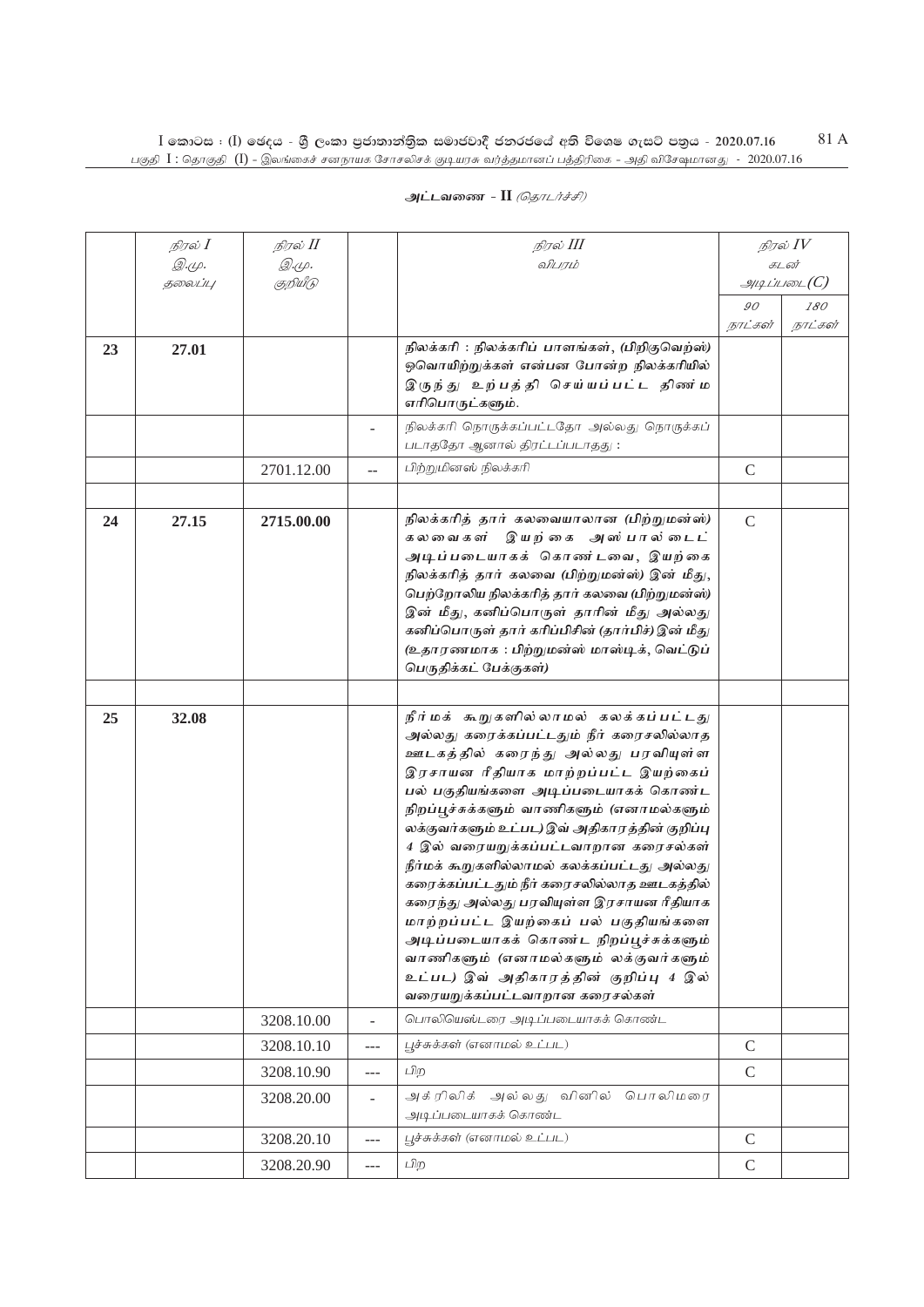|    | நிரல் I<br>Q. (L).<br>தலைப்பு | நிரல் II<br>Q. (L).<br>குறியீடு |                          | நிரல் III<br>விபாம்                                                                                                                                                                                                                 |                             | நிரல் $IV$<br>கடன்<br>$g$ uq Liuson $(C)$ |
|----|-------------------------------|---------------------------------|--------------------------|-------------------------------------------------------------------------------------------------------------------------------------------------------------------------------------------------------------------------------------|-----------------------------|-------------------------------------------|
|    |                               |                                 |                          |                                                                                                                                                                                                                                     | $\mathcal{G}O$<br>நாட்கள்   | 180<br>நாட்கள்                            |
|    |                               | 3208.90.00                      | $\overline{\phantom{a}}$ | பிற:                                                                                                                                                                                                                                |                             |                                           |
|    |                               | 3208.90.10                      | $---$                    | ஆரம்ப உருவிலான பாலியூரிதீன் தீர்வுகள்                                                                                                                                                                                               | $\mathcal{C}$               |                                           |
|    |                               | 3208.90.20                      | $---$                    | பூச்சுக்கள் (எனாமல் உட்பட)                                                                                                                                                                                                          | $\mathcal{C}$               |                                           |
|    |                               | 3208.90.90                      | $---$                    | பிற                                                                                                                                                                                                                                 | $\mathcal{C}$               |                                           |
|    |                               |                                 |                          |                                                                                                                                                                                                                                     |                             |                                           |
| 26 | 32.09                         |                                 |                          | மேலாண மை நீரில் கரைக்கப்ட்ட அல்லது<br>தூவப்பட்ட செயற்கை பாலிமர்கள் அல்லது<br>வேதியியல் ரீதியாக மாற்றியமைக்கப்பட்ட இயற்கை<br>பாலிமர்களை அடிப்படையாகக் கொண்ட<br>வணர்ணப் பூச்சுகள் மற்றும் வார்னிஷ்கள்<br>(எனாமல் மற்றும் லெகர் உட்பட) |                             |                                           |
|    |                               | 3209.10.00                      |                          | அக்ரிலிக் அல்லது வினில் பொலிமரை அடிப்படை<br>யாகக் கொண்ட                                                                                                                                                                             |                             |                                           |
|    |                               | 3209.10.10                      | $---$                    | பூச்சுக்கள் (எனாமல் உட்பட)                                                                                                                                                                                                          | $\mathsf{C}$                |                                           |
|    |                               | 3209.10.90                      | ---                      | பிற                                                                                                                                                                                                                                 | $\mathsf{C}$                |                                           |
|    |                               | 3209.90.00                      |                          | பிற:                                                                                                                                                                                                                                |                             |                                           |
|    |                               | 3209.90.10                      | $---$                    | பூச்சுக்கள் (எனாமல் உட்பட)                                                                                                                                                                                                          | $\mathsf C$                 |                                           |
|    |                               | 3209.90.90                      | $---$                    | பிற                                                                                                                                                                                                                                 | $\mathsf{C}$                |                                           |
|    |                               |                                 |                          |                                                                                                                                                                                                                                     |                             |                                           |
| 27 | 33.03                         | 3303.00.00                      |                          | வாசனைத் திரவியங்கள் மற்றும் கழிப்பறை நீர்                                                                                                                                                                                           |                             |                                           |
|    |                               | 3303.00.10                      | ---                      | வாசனைத் திரவியங்கள்                                                                                                                                                                                                                 | $\mathcal{C}$               |                                           |
|    |                               |                                 | ---                      | கழிப்பறை நீர்                                                                                                                                                                                                                       |                             |                                           |
|    |                               | 3303.00.21                      |                          | $SLS$ 589 தரத்திற்கு அமைவாக 55% க்கு கூடிய<br>மற்றும் 65% குறைவான மதுசாரம் அடங்கிய<br>குழந்தைகளுக்கான கொலோன் வகைகள்                                                                                                                 | $\mathcal{C}$               |                                           |
|    |                               | 3303.00.22                      |                          | $50\%$ க்கு கூடிய மற்றும் $90\%$ க்கு குறைந்த மதுசாரம்<br>அடங்கிய ஏனைய கொலோன் வகைகள்                                                                                                                                                | $\mathsf{C}$                |                                           |
|    |                               | 3303.00.29                      | ----                     | பிற                                                                                                                                                                                                                                 | $\mathsf C$                 |                                           |
|    |                               |                                 |                          |                                                                                                                                                                                                                                     |                             |                                           |
| 28 | 33.04                         |                                 |                          | சூரிய ஒளியிலிருந்து சருமத்தை பாதுகாப்பதற்கான<br>தயாரிப்புகள் உட்பட சருமத்தை பராமரிப்பதற்கான<br>(மருந்துகள் தவிர்ந்த) தயாரிப்புக்ககள்மற்றும் கை,<br>பாதம், நகங்களை அலங்காரம் செய்யும் தயாரிப்புகள்                                   |                             |                                           |
|    |                               | 3304.10.00                      |                          | உதடுகளை அலங்காரம் செய்யும் தயாரிப்புகள்                                                                                                                                                                                             | $\mathsf{C}$                |                                           |
|    |                               | 3304.20.00                      |                          | கண்களை அலங்காரம் செய்யும் தயாரிப்புகள்                                                                                                                                                                                              | $\mathcal{C}_{\mathcal{C}}$ |                                           |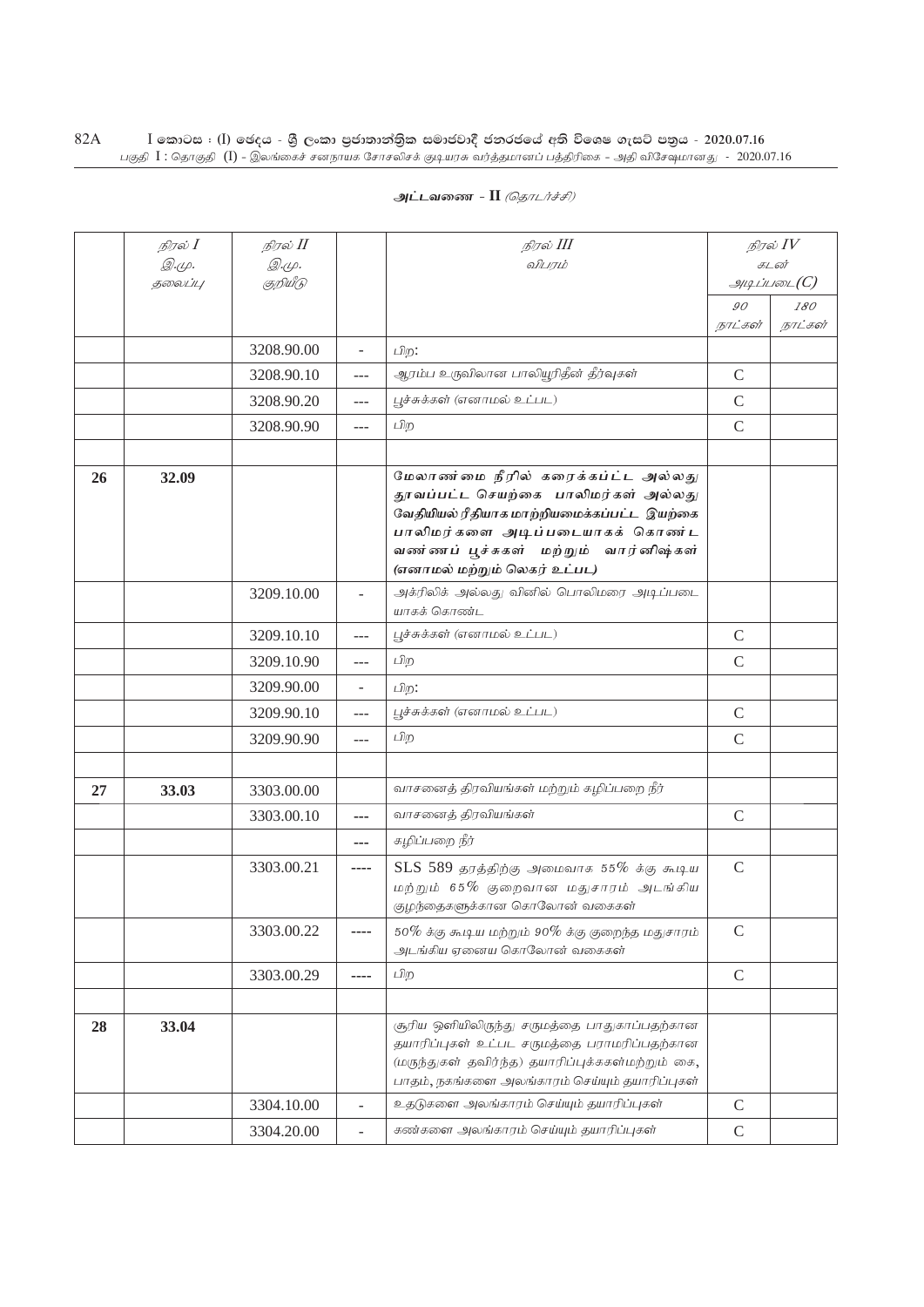| அட்டவணை - II <i>(தொடர்ச்சி)</i> |  |  |
|---------------------------------|--|--|
|                                 |  |  |

|    | நிரல் I            | நிரல் II     |                          | நிரல் III                                                                                                                                                                                                                                                                                                                                                                                                                            |               | நிரல் $IV$            |
|----|--------------------|--------------|--------------------------|--------------------------------------------------------------------------------------------------------------------------------------------------------------------------------------------------------------------------------------------------------------------------------------------------------------------------------------------------------------------------------------------------------------------------------------|---------------|-----------------------|
|    | Q. (L).<br>தலைப்பு | <i>@.cp.</i> |                          | விபரம்                                                                                                                                                                                                                                                                                                                                                                                                                               |               | கடன்<br>$\mathcal{A}$ |
|    |                    | குறியீடு     |                          |                                                                                                                                                                                                                                                                                                                                                                                                                                      | 90            | 180                   |
|    |                    |              |                          |                                                                                                                                                                                                                                                                                                                                                                                                                                      | நாட்கள்       | நாட்கள்               |
|    |                    | 3304.30.00   |                          | கை, கால் மற்றும் நகம் அலங்காரம் செய்யும்<br>தயாரிப்புகள்                                                                                                                                                                                                                                                                                                                                                                             | $\mathcal{C}$ |                       |
|    |                    |              | $\overline{\phantom{0}}$ | பிற:                                                                                                                                                                                                                                                                                                                                                                                                                                 |               |                       |
|    |                    | 3304.91.00   | $-$                      | சுருக்கப்பட்ட அல்லது சுருக்கப்படாத பொடிகள்                                                                                                                                                                                                                                                                                                                                                                                           | $\mathcal{C}$ |                       |
|    |                    | 3304.99.00   | $- -$                    | பிற                                                                                                                                                                                                                                                                                                                                                                                                                                  | $\mathcal{C}$ |                       |
|    |                    |              |                          |                                                                                                                                                                                                                                                                                                                                                                                                                                      |               |                       |
| 29 | 33.05              |              |                          | தலைமுடிக்குப் பயன்படுத்தும் தயாரிப்புகள்                                                                                                                                                                                                                                                                                                                                                                                             |               |                       |
|    |                    | 3305.10.00   | L,                       | ஷம்பூக்கள்                                                                                                                                                                                                                                                                                                                                                                                                                           | $\mathcal{C}$ |                       |
|    |                    | 3305.20.00   |                          | நிலையான சுருள் அமைப்பதற்கான அல்லது<br>நேர்ப்படுத்துவதற்கான தயாரிப்புகள்                                                                                                                                                                                                                                                                                                                                                              | $\mathcal{C}$ |                       |
|    |                    | 3305.30.00   | $\overline{\phantom{a}}$ | தலைமயிர் மெருகிடப் பாவிக்கும் 'லகுவீர்'கள்                                                                                                                                                                                                                                                                                                                                                                                           | $\mathcal{C}$ |                       |
|    |                    | 3305.90.00   | ÷.                       | பிற                                                                                                                                                                                                                                                                                                                                                                                                                                  | $\mathsf{C}$  |                       |
|    |                    |              |                          |                                                                                                                                                                                                                                                                                                                                                                                                                                      |               |                       |
| 30 | 33.06              |              |                          | உட்பட வாய் அல்லது பற் சுகாதாரத்திற்கான<br>தயாரிப்புகள்: தனித்தனி சில்லறை விற்பனைப்<br>பொதிகளிலுள்ள பற்களுக்கிடையிலான<br>இடைவெளிகளைத் துப்பரவாக்கும் நார் (டென்ரல்<br>புளொஸ்)                                                                                                                                                                                                                                                         |               |                       |
|    |                    | 3306.10.00   | ÷,                       | பல் துலக்கும் பொருட்கள்                                                                                                                                                                                                                                                                                                                                                                                                              | C             |                       |
|    |                    | 3306.20.00   | ÷                        | பற்களுக்கிடையான இடைவெளிகளைத்<br>துப்பரவாக்கும் நார் (டென்ரல் புளொஸ்)                                                                                                                                                                                                                                                                                                                                                                 | $\mathcal{C}$ |                       |
|    |                    | 3306.90.00   | $\overline{\phantom{0}}$ | பிற                                                                                                                                                                                                                                                                                                                                                                                                                                  | $\mathcal{C}$ |                       |
|    |                    |              |                          |                                                                                                                                                                                                                                                                                                                                                                                                                                      |               |                       |
| 31 | 33.07              |              |                          | வேறு இடத்தில் குறிப்பிடப்பட்டில்லாத அல்லது<br>உட்படுத்தப்பட்டில்லாத சேவிங் செய்வதற்கு<br>முன், சேவிங் செய்யும் போது, சேவிங் செய்த<br>பின் பாவிக்கும் தயாரிப்புகள் டியுட்ரோன்,<br>குளியல் தயாரிப்புகள், டிப்பிலேட்டரீஸ் மற்றும்<br>ஏனைய வாசனைப் பொருட்கள், அழகு சாதனப்<br>பொருட்கள் அல்லது உடலைப் பாதுகாப்பதற்கான<br>பொருட்கள் கிருமி நாசினி உள்ளடங்கிய அல்லது<br>உள்ளடங்காத வாசனையூட்டப்பட்ட அல்லது<br>ஊட்டப்படாத அறை வாசனையுட்டிகள் |               |                       |
|    |                    | 3307.10.00   |                          | சேவிங் செய்வதற்கு முன், சேவிங் செய்யும் போது,<br>சேவிங் செய்த பின் பாவிக்கும் தயாரிப்புகள்                                                                                                                                                                                                                                                                                                                                           | $\mathsf{C}$  |                       |
|    |                    | 3307.20.00   | ä,                       | தனிப்பட்ட டியுட்ரோன் அண்டி பேஸ்பிரன்ஸ்                                                                                                                                                                                                                                                                                                                                                                                               | $\mathsf{C}$  |                       |
|    |                    | 3307.30.00   |                          | வாசனையூட்டப்பட்ட குளியல் உப்புகள் மற்றும் ஏனைய<br>குளியல் தயாரிப்புகள்                                                                                                                                                                                                                                                                                                                                                               | $\mathcal{C}$ |                       |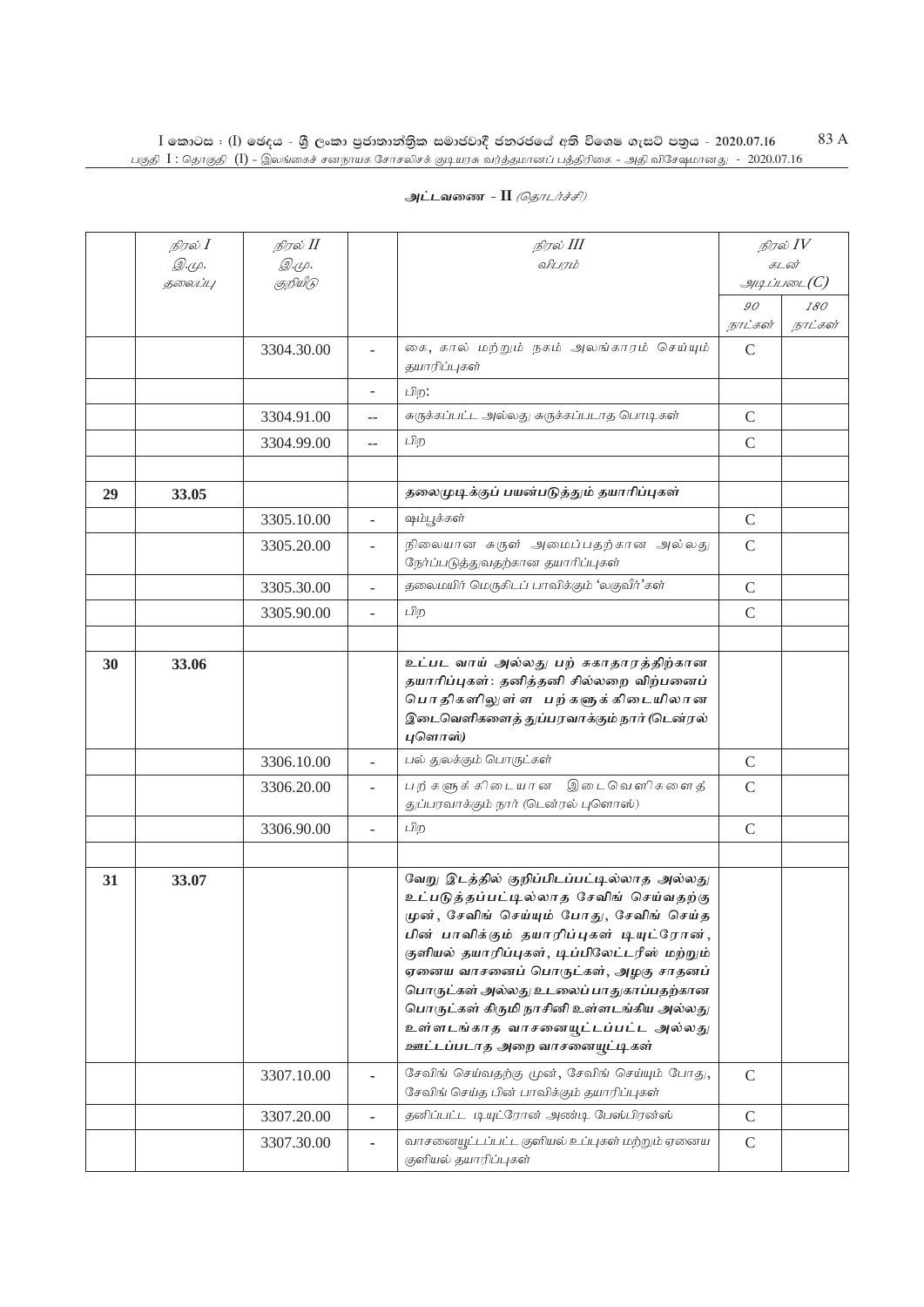| அட்டவணை - II <i>(தொடர்ச்சி)</i> |  |  |  |
|---------------------------------|--|--|--|
|---------------------------------|--|--|--|

|    | நிரல் $I$    | நிரல் II   |                   | நிரல் III                                                                            | நிரல் $IV$    |                |
|----|--------------|------------|-------------------|--------------------------------------------------------------------------------------|---------------|----------------|
|    | <i>@.cp.</i> | @.cp.      |                   | விபரம்                                                                               | கடன்          |                |
|    | தலைப்பு      | குறியீடு   |                   |                                                                                      |               | அடிப்படை $(C)$ |
|    |              |            |                   |                                                                                      | 90<br>நாட்கள் | 180<br>நாட்கள் |
|    |              |            |                   | மத ஸ்தாபனங்களில் பாவிக்கப்படும் வாசனையூட்டும்                                        |               |                |
|    |              |            |                   | தயாரிப்புகள் உட்பட அறைகளை வாசனையூட்டும்                                              |               |                |
|    |              |            |                   | அல்லது துர்நாற்றத்தை இல்லாமலாக்கும் தயாரிப்புகள்                                     |               |                |
|    |              | 3307.49.00 | ۰.                | பிற                                                                                  | $\mathcal{C}$ |                |
|    |              | 3307.90.00 |                   | பிற:                                                                                 |               |                |
|    |              | 3307.90.10 | ---               | கண் வில்லைகளுக்கான திரவம்                                                            | $\mathcal{C}$ |                |
|    |              | 3307.90.90 | ---               | பிற                                                                                  | $\mathcal{C}$ |                |
|    |              |            |                   |                                                                                      |               |                |
| 32 | 38.23        |            |                   | கைத் தொழிற்சாலை மோனோகாபொக்சைல்                                                       |               |                |
|    |              |            |                   | கொழுப்பு அமிலம்; சுத்திகரிப்பிலிருந்தான அமில                                         |               |                |
|    |              |            |                   | எண்ணெய்; கைத்தொழிற்சாலை கொழுப்பு<br>அற்ககோல்கள்.                                     |               |                |
|    |              |            |                   | கைத் தொழிற்சாலை மோனோகாபொக்சைல்                                                       |               |                |
|    |              |            |                   | கொழுப்பு அமிலம்; சுத்திகரிப்பிலிருந்தான அமில                                         |               |                |
|    |              |            |                   | எண்ணெய்;                                                                             |               |                |
|    |              | 3823.19.00 | --                | பிற:                                                                                 |               |                |
|    |              | 3823.19.20 | $-$               | பாம் எண்ணெய் கொழுப்பு அமிலம்                                                         | $\mathcal{C}$ |                |
|    |              |            |                   |                                                                                      |               |                |
| 33 | 39.01        |            |                   | ஈதைலின் பல்பகுதியங்கள் : முதன்மை<br>வடிவங்களில்                                      |               |                |
|    |              | 3901.10.00 | $\overline{a}$    | 0.94 க்குப் குறைவான தண்ணீர்ப்பினைக் கொண்ட                                            | $\mathcal{C}$ |                |
|    |              |            |                   | பொலி எதிலின்                                                                         |               |                |
|    |              | 3901.20.00 | $\overline{a}$    | 0.94 இற்குப் கூடுதலான தண்ணீர்ப்பினைக் கொண்ட                                          | $\mathsf{C}$  |                |
|    |              |            |                   | பொலி எதிலின்                                                                         |               |                |
|    |              |            |                   | பிளாஸ்த்திக்காலான பொருட்களைக் கொண்டு                                                 |               |                |
| 34 | 39.17        |            |                   | செல்வதற்கான பொருட்கள் : நிறுத்திகள்.                                                 |               |                |
|    |              |            |                   | முடிகள், திருகுமுடிகளும் பிற அடைப்பான்களும்                                          |               |                |
|    |              |            |                   | பிளாஸ்டிக்காலானவை                                                                    |               |                |
|    |              |            | $\qquad \qquad -$ | டியுப்கள், குழாய்கள் மற்றும் குழல்கள்,கடினமானவை                                      |               |                |
|    |              | 3917.21.00 | --                | ஏதிலினின் பாலிமர்களில்                                                               | $\mathcal{C}$ |                |
|    |              |            |                   |                                                                                      |               |                |
| 35 | 39.22        |            |                   | பிளாஸ்டிக்கினால் தயாரிக்கப்பட்ட குளியல்                                              |               |                |
|    |              |            |                   | பாத்திரங்கள், மழைக் குளியல், கழுவும் தொட்டி<br>வகைகள்,கழிவறை பாத்திரங்கள் இருக்கைகள் |               |                |
|    |              |            |                   | முடிகள், ஸிஸ்டெங்கள் மற்றும் சமனான                                                   |               |                |
|    |              |            |                   | சுகாதாரப் பொருட்கள்                                                                  |               |                |
|    |              | 3922.20.00 |                   | கழிவறை இருக்கைகளும் முடிகளும்                                                        | $\mathcal{C}$ |                |
|    |              |            |                   |                                                                                      |               |                |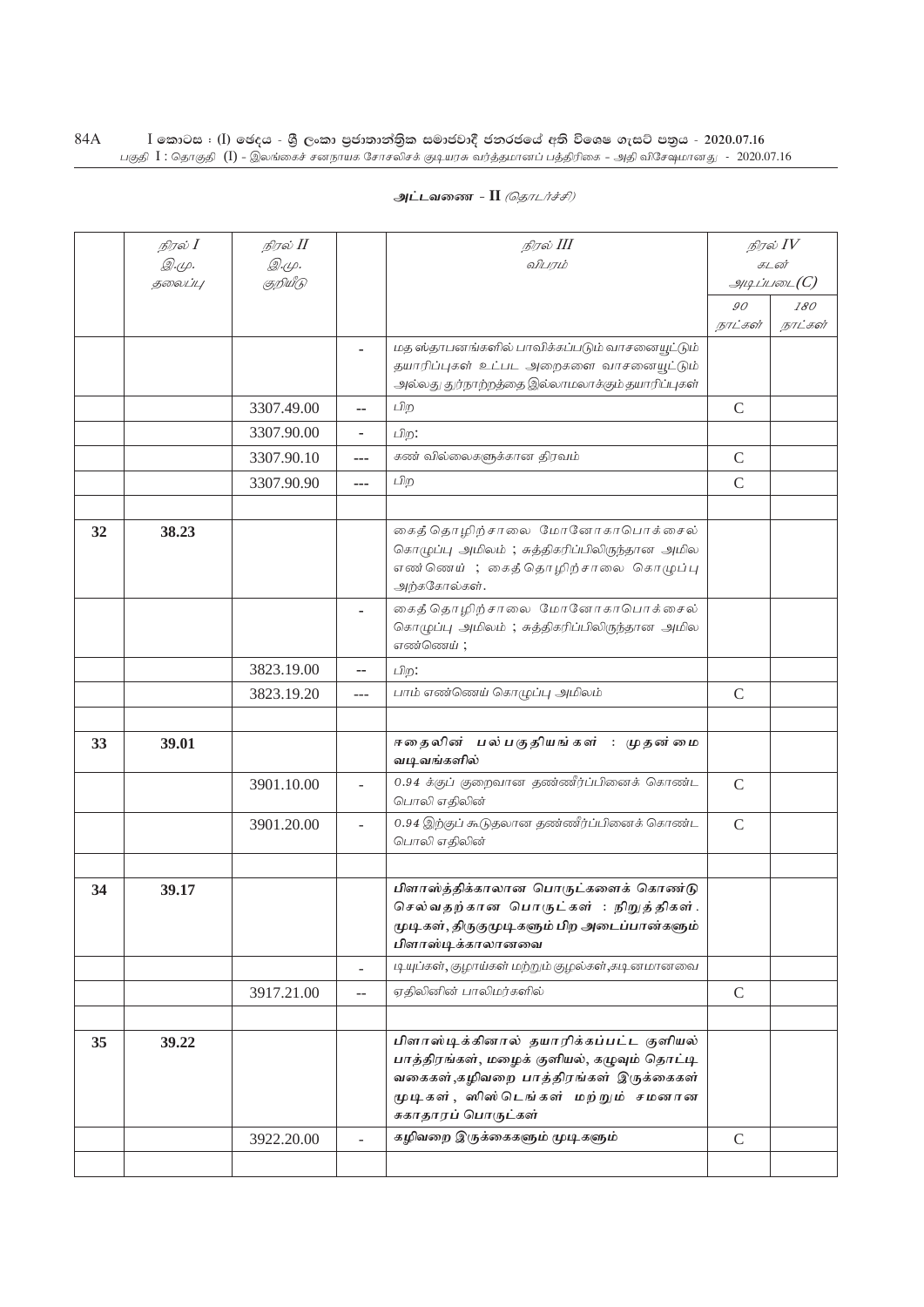| அட்டவணை - II <i>(தொடர்ச்சி)</i> |  |  |
|---------------------------------|--|--|
|                                 |  |  |

|    | நிரல் $I$     | நிரல் II     |                          | நிரல் III                                                                                                                                                                  | நிரல் $IV$    |                      |
|----|---------------|--------------|--------------------------|----------------------------------------------------------------------------------------------------------------------------------------------------------------------------|---------------|----------------------|
|    | <i>@.</i> மு. | <i>@.cp.</i> |                          | விபாம்                                                                                                                                                                     |               | கடன்                 |
|    | தலைப்பு       | குறியீடு     |                          |                                                                                                                                                                            | 90            | $\mathcal{I}$<br>180 |
|    |               |              |                          |                                                                                                                                                                            | நாட்கள்       | நாட்கள்              |
| 36 | 39.23         |              |                          | பிளாஸ்த்திக்காலான பொருட்களைக் கொண்டு<br>செல்வதற்கான பொருட்கள் : நிறுத்திகள்,<br>முடிகள், திருகுமுடிகளும் பிற அடைப்பான்களும்<br>பிளாஸ்டிக்காலானவை                           |               |                      |
|    |               |              | L.                       | சாக்குகளும் பைகளும் (சும்புகள் உட்பட):                                                                                                                                     |               |                      |
|    |               | 3923.21.00   | $-$                      | எத்லீன் பல் பகுதியங்களின்.                                                                                                                                                 |               |                      |
|    |               | 3923.21.10   | ---                      | 40 மைக்றோன் அல்லது அதிலும் குறைவான<br>தடிப்புடைய அட்டை                                                                                                                     | $\mathsf{C}$  |                      |
|    |               | 3923.21.20   | $\overline{a}$           | பிற, வெப்பமான சுருங்கு பைகள், பறவை<br>உற்பத்திகளைப் பொதியிடுவதற்கு அச்சிடப்பட்டவை                                                                                          | $\mathsf{C}$  |                      |
|    |               | 3923.21.90   | ---                      | பிற                                                                                                                                                                        | $\mathsf{C}$  |                      |
|    |               | 3923.29.00   | $-$                      | பிற பிளாங்திக்குகளின்                                                                                                                                                      |               |                      |
|    |               | 3923.29.90   | $\overline{a}$           | பிற                                                                                                                                                                        | $\mathcal{C}$ |                      |
|    |               |              |                          |                                                                                                                                                                            |               |                      |
| 37 | 40.01         |              |                          | இயற்கை இறப்பர்,லாட்டா,குற்றா, பேர்க்கா, குவாயூல்,<br>சிக்கிள், மற்றும் அது போன்ற இயற்கைப் பிசின்களும்.<br>முதன்மை வடிவங்களில் அல்லது தட்டுகள், தாள்கள்<br>அல்லது கீலங்களாக |               |                      |
|    |               | 4001.10.00   |                          | இயற்கை இறப்பர் பால், முன்வல்கனைசுப்படுத்திய<br>அல்லது முன்வல்களைசுப்படுத்தாவை:                                                                                             |               |                      |
|    |               | 4001.10.10   | $\overline{a}$           | மையப்படுத்தப்பட்ட இறப்பர்                                                                                                                                                  | $\mathsf{C}$  |                      |
|    |               | 4001.10.90   | $---$                    | பிற                                                                                                                                                                        | $\mathcal{C}$ |                      |
|    |               |              |                          | வேறு வடிவங்களிலான இயற்கை இறப்பர்:                                                                                                                                          |               |                      |
|    |               | 4001.21.00   | $-$                      | புகையூட்டப்பட்ட தாள்கள்:                                                                                                                                                   |               |                      |
|    |               | 4001.21.10   | $- - -$                  | ஆர்.எஸ்.எஸ். 1                                                                                                                                                             | $\mathcal{C}$ |                      |
|    |               | 4001.21.20   | $---$                    | ஆர்.எஸ்.எஸ். 2                                                                                                                                                             | $\mathcal{C}$ |                      |
|    |               | 4001.21.30   | $---$                    | ஆர்.எஸ்.எஸ். 3                                                                                                                                                             | $\mathsf{C}$  |                      |
|    |               | 4001.21.40   | $---$                    | ஆர்.எஸ்.எஸ். 4                                                                                                                                                             | $\mathsf C$   |                      |
|    |               | 4001.21.50   | $---$                    | ஆர்.எஸ்.எஸ். 5                                                                                                                                                             | $\mathcal{C}$ |                      |
|    |               | 4001.21.90   | $-$                      | பிற                                                                                                                                                                        | $\mathbf C$   |                      |
|    |               | 4001.22.00   | $\overline{\phantom{m}}$ | தொழில்நுட்ப ரீதியல் குறிப்பிடப்பட்ட இயற்கையான<br>இறப்பர் (TSNR)                                                                                                            | $\mathcal{C}$ |                      |
|    |               | 4001.29.00   | $-$                      | பிற:                                                                                                                                                                       |               |                      |
|    |               |              | $---$                    | கிறேப் Crepe:                                                                                                                                                              |               |                      |
|    |               | 4001.29.11   | $---$                    | கிறேப் Crepe:                                                                                                                                                              | $\mathcal{C}$ |                      |
|    |               | 4001.29.12   | $---$                    | பேல் Pale                                                                                                                                                                  | $\mathcal{C}$ |                      |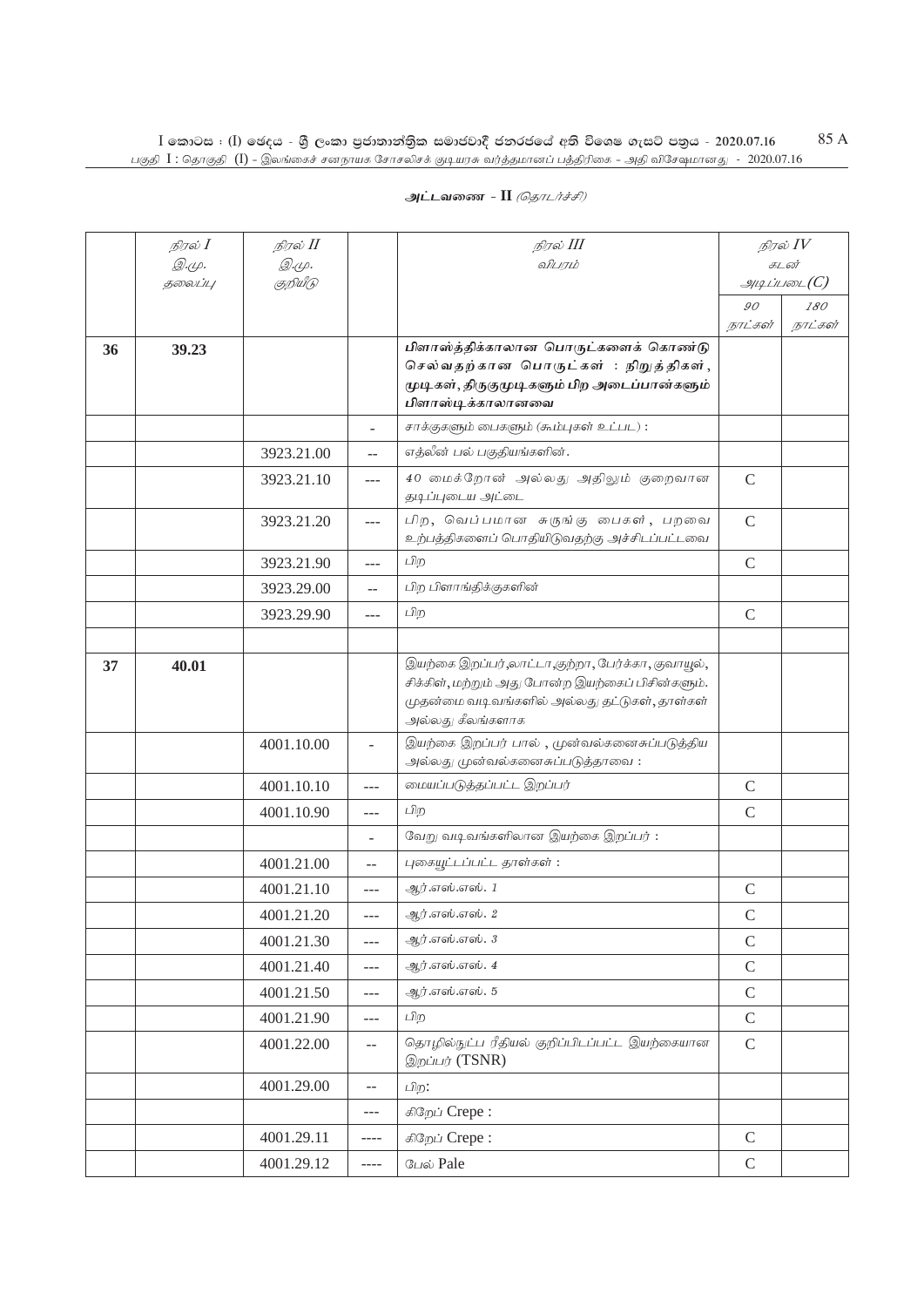| அட்டவணை - II <i>(தொடர்ச்சி)</i> |  |
|---------------------------------|--|
|---------------------------------|--|

|    | நிரல் $I$    | நிரல் II     |                                               | நிரல் III                                                                                                                                                                                                                                                                       | நிரல் $\mathit{IV}$   |                |
|----|--------------|--------------|-----------------------------------------------|---------------------------------------------------------------------------------------------------------------------------------------------------------------------------------------------------------------------------------------------------------------------------------|-----------------------|----------------|
|    | <u>இ.மு.</u> | <i>@.மு.</i> |                                               | விபரம்                                                                                                                                                                                                                                                                          | கடன்<br>$\mathcal{I}$ |                |
|    | தலைப்பு      | குறியீடு     |                                               |                                                                                                                                                                                                                                                                                 | 90                    |                |
|    |              |              |                                               |                                                                                                                                                                                                                                                                                 | நாட்கள்               | 180<br>நாட்கள் |
|    |              | 4001.29.13   | ----                                          | பழுப்பு நிறம்                                                                                                                                                                                                                                                                   | $\mathsf C$           |                |
|    |              | 4001.29.14   | $- - - -$                                     | துணுக்கு Scrap                                                                                                                                                                                                                                                                  | $\mathcal{C}$         |                |
|    |              | 4001.29.20   | $\overline{a}$                                | கட்டித்துண்டுகளிலான இறப்பர்                                                                                                                                                                                                                                                     | $\mathcal{C}$         |                |
|    |              | 4001.29.30   | $---$                                         | நைதரசன் குறைந்த இயற்கை இறப்பர் (LNNR)                                                                                                                                                                                                                                           | $\mathsf{C}$          |                |
|    |              | 4001.29.40   | $---$                                         | புரதமகற்றப்பட்ட இயற்கை இறப்பர் (DPNR)                                                                                                                                                                                                                                           | $\mathsf C$           |                |
|    |              | 4001.29.50   | $---$                                         | எம்.ஜீ இறப்பர்                                                                                                                                                                                                                                                                  | $\mathcal{C}$         |                |
|    |              | 4001.29.60   | $ -$                                          | எஸ்.பீ இறப்பர்                                                                                                                                                                                                                                                                  | $\mathbf C$           |                |
|    |              | 4001.29.70   | $---$                                         | பிற இரசாயன மாற்றத்திற்கு உட்படுத்தப்பட்ட இறப்பர்                                                                                                                                                                                                                                | $\mathsf{C}$          |                |
|    |              | 4001.29.90   | $-$                                           | பிற                                                                                                                                                                                                                                                                             | $\mathsf{C}$          |                |
|    |              | 4001.30.00   | $\sim$                                        | பலேற்றா,மரப்பால்,குவால்யூல்,சிக்கிகளம் மற்றும்<br>அவையொத்த பிசின்களும்                                                                                                                                                                                                          | $\mathcal{C}$         |                |
|    |              |              |                                               |                                                                                                                                                                                                                                                                                 |                       |                |
| 38 | 40.02        |              |                                               | செயற்கை இறப்பரும் எண்ணெயிலிருந்து பெறப்பட்ட<br>பக்ரிசும், முதன்மை வடிவங்களில் அல்லது<br>தகடுகளில் அல்லது கீலங்களாக : தலைப்பு இலக்கம்<br>40.01 இன் எப்பொருளினதும் இத்தலைப்பின்<br>எப்பொருளுக்குமான கலவைகள், முதன்மை<br>வடிவங்களில் அல்லது தகடுகளாக, தாள்களாக<br>அல்லது கீலங்களாக |                       |                |
|    |              |              |                                               | ஸ் றீரீன் - பியூற்றபடையின் இறப்பர்<br>காபொக்சிலேற்றப்பட்ட ஸ்றீரீன் - பியூற்றபடையின்<br>இறப்பர்                                                                                                                                                                                  |                       |                |
|    |              | 4002.11.00   | $-$                                           | இறப்பர் பால்                                                                                                                                                                                                                                                                    | $\mathcal{C}$         |                |
|    |              | 4002.19.00   | $-$                                           | பிற                                                                                                                                                                                                                                                                             | $\mathcal{C}$         |                |
|    |              | 4002.20.00   |                                               | பியூட்டபடையின் இறப்பர் (BR)                                                                                                                                                                                                                                                     | $\mathsf C$           |                |
|    |              |              |                                               | ஐசோபியிற்றேன் - ஐசோப்பிறின் இறப்பர்ஏலோ<br>ஐசோபியூட்டீன்.ஐசோபிறீன்,இறப்பர், அல்லது                                                                                                                                                                                               |                       |                |
|    |              | 4002.31.00   | $\mathbb{L}^{\mathbb{L}}$                     | ஐசோபியிற்றேன் - ஐசோப்பிறின் இறப்பர்                                                                                                                                                                                                                                             | $\mathbf C$           |                |
|    |              | 4002.39.00   | $\overline{a}$                                | பிற                                                                                                                                                                                                                                                                             | $\mathsf{C}$          |                |
|    |              |              | $\overline{\phantom{a}}$                      | குளோறோபிறின், (குளேதரோபியூற்றடைன்) இறப்பர்                                                                                                                                                                                                                                      |                       |                |
|    |              | 4002.41.00   | $\mathbb{L}^{\mathbb{L}}$                     | இறப்பர் பால்                                                                                                                                                                                                                                                                    | $\mathcal{C}$         |                |
|    |              | 4002.49.00   | $\mathord{\hspace{1pt}\text{--}\hspace{1pt}}$ | பிற                                                                                                                                                                                                                                                                             | $\mathsf{C}$          |                |
|    |              |              | $\overline{\phantom{a}}$                      | அக்றிலோ நைற்றைல் பியூற்றடையின் இறப்பர்                                                                                                                                                                                                                                          |                       |                |
|    |              | 4002.51.00   | $\overline{a}$                                | இறப்பர் பால்                                                                                                                                                                                                                                                                    | $\mathsf{C}$          |                |
|    |              | 4002.59.00   | $\overline{\phantom{a}}$                      | பிற                                                                                                                                                                                                                                                                             | $\mathsf{C}$          |                |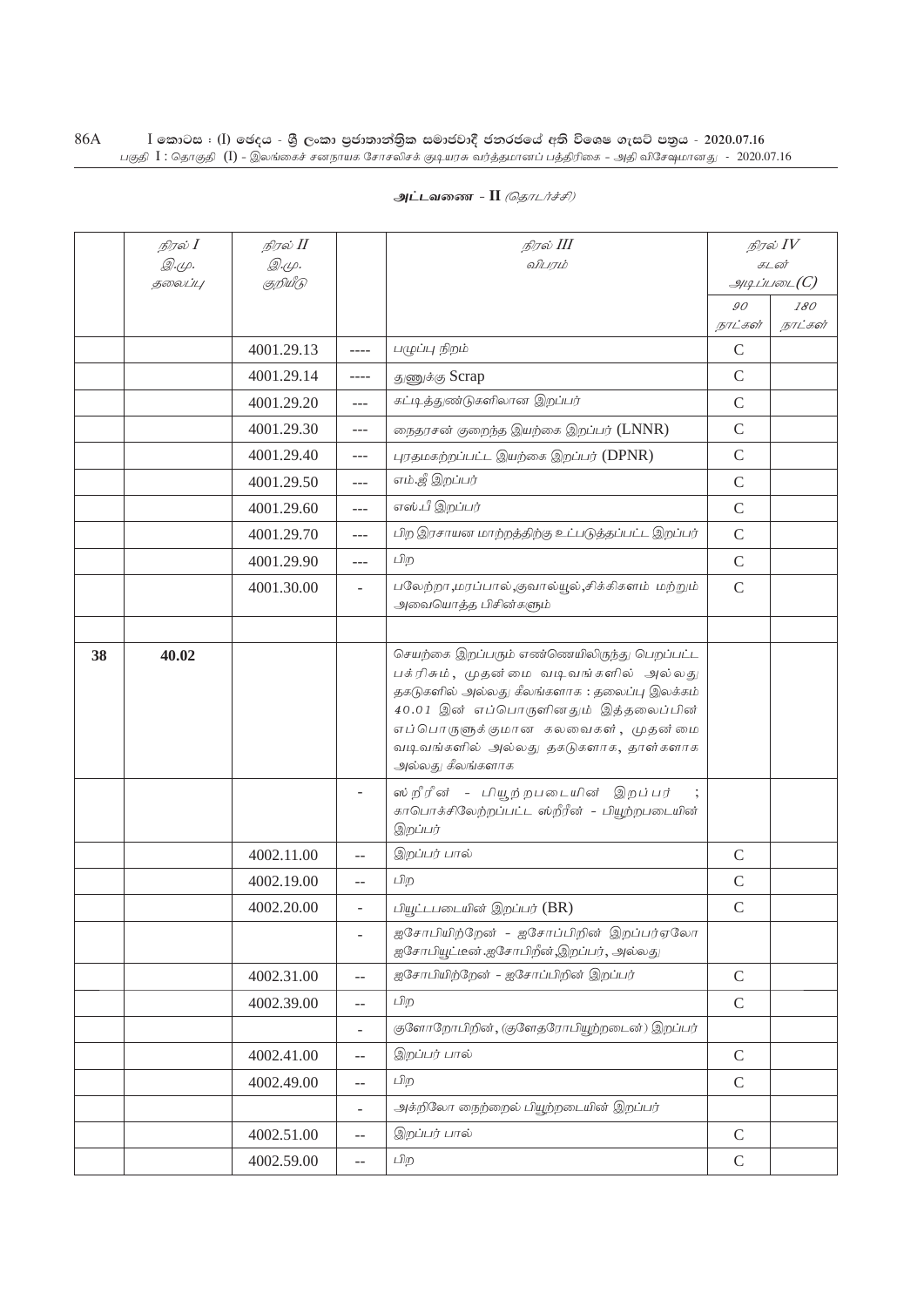|    | நிரல் I<br><i>@.cp.</i> | நிரல் II<br><i>@.cp.</i> |                | நிரல் III<br>விபரம்                                                                                                            |               | நிரல் $IV$<br>கடன் |
|----|-------------------------|--------------------------|----------------|--------------------------------------------------------------------------------------------------------------------------------|---------------|--------------------|
|    | தலைப்பு                 | குறியீடு                 |                |                                                                                                                                |               | $\mathcal{I}$      |
|    |                         |                          |                |                                                                                                                                | 90            | 180                |
|    |                         |                          |                |                                                                                                                                | நாட்கள்       | நாட்கள்            |
|    |                         | 4002.60.00               |                | ஐசோபிறீன் இறப்பர்                                                                                                              | $\mathsf{C}$  |                    |
|    |                         | 4002.70.00               |                | ஈதைலின் -புறோபலீன் இணைக்கப்படாத-டையீன்<br>இறப்பர்                                                                              | $\mathsf{C}$  |                    |
|    |                         | 4002.80.00               |                | தலைப்பு 40.01 இன் எப்பொருளுடனாவது<br>இத்தலைப்பின் ஏதாவது பொருட்களின் கலப்புத்<br>தயாரிப்புகள்.                                 | $\mathsf{C}$  |                    |
|    |                         |                          | ÷              | பிற:                                                                                                                           |               |                    |
|    |                         | 4002.91.00               | $-$            | இறப்பர் பால்                                                                                                                   | $\mathcal{C}$ |                    |
|    |                         | 4002.99.00               | $-$            | பிற                                                                                                                            | $\mathcal{C}$ |                    |
|    |                         |                          |                |                                                                                                                                |               |                    |
| 39 | 40.11                   |                          |                | இறப்பரினால் தயாரிக்கப்பட்ட வாயு டயர்கள்                                                                                        |               |                    |
|    |                         | 4011.10.00               | $\blacksquare$ | (ஸ்டேஷன் லெகன் மற்றும் வாகன ஓட்டப்<br>பந்தயங்களுக்கான விஷேட மோட்டார் கார்கள் உட்பட)<br>மோட்டார் வாகனங்களுக்காக பாவிக்கப்படுபவை |               |                    |
|    |                         | 4011.10.10               | $---$          | கோ-கார்ட் போன்ற வாகனங்களுக்காக பயன்<br>படுத்தப்படும் 5 அங்குல அளவுள்ள ரிம்                                                     | $\mathcal{C}$ |                    |
|    |                         | 4011.10.90               | $---$          | ஏனைய ரிம் வகைகள் 12, 13, மற்றும் 14 அங்குல<br>அளவுள்ளவை தவிர்ந்த                                                               | $\mathcal{C}$ |                    |
|    |                         | 4011.20.00               |                | பொதுவாக எல்லா வகையான பஸ்கள் மற்றும்<br>லொறிகளுக்கு பாவிக்கக் கூடியன                                                            |               |                    |
|    |                         |                          | ---            | 20 அங்குல அளவுக்கு கூடுதலான ரிம் வகைகள்                                                                                        |               |                    |
|    |                         | 4011.20.11               | ----           | அடையாளமில்லாத டயர் உறை                                                                                                         | $\mathcal{C}$ |                    |
|    |                         | 4011.20.19               | ----           | பிற 20 அங்குல அளவுக்கு கூடுதலான ரிம் வகைகள்                                                                                    | $\mathcal{C}$ |                    |
|    |                         | 4011.20.90               | $---$          | பிற 17.5 அங்குல அளவுக்கு கூடுதலான ரிம் வகைகள்                                                                                  | $\mathsf{C}$  |                    |
|    |                         | 4011.30.00               |                | பொதுவாக விமானங்களுக்காக பாவிக்கப்படும்<br>வகைகளுக்குட்பட்டவை                                                                   | $\mathsf{C}$  |                    |
|    |                         | 4011.70.00               |                | விவசாய அல்லது வன வேளாண்மை சார்ந்த<br>வாகனங்கள் அல்லது உபகரணங்களுக்காக பாவிக்கப்<br>படுபவை                                      | $\mathcal{C}$ |                    |
|    |                         | 4011.80.00               |                | கட்டட, நில அகழ்வு கைத்தொழில்<br>மற்றும்<br>கைத்தொழில் சார்ந்த வாகனங்கள்<br>அல்லது<br>உபகரணங்களுக்காக பாவிக்கப்படுபவை           |               |                    |
|    |                         | 4011.80.10               | ---            | 61 செ.மீ அளவைத் தாண்டாத ரிம்                                                                                                   | $\mathsf C$   |                    |
|    |                         | 4011.80.90               |                | 61 செ.மீ அளவைத் தாண்டிய ரிம்                                                                                                   | $\mathcal{C}$ |                    |
|    |                         |                          |                |                                                                                                                                |               |                    |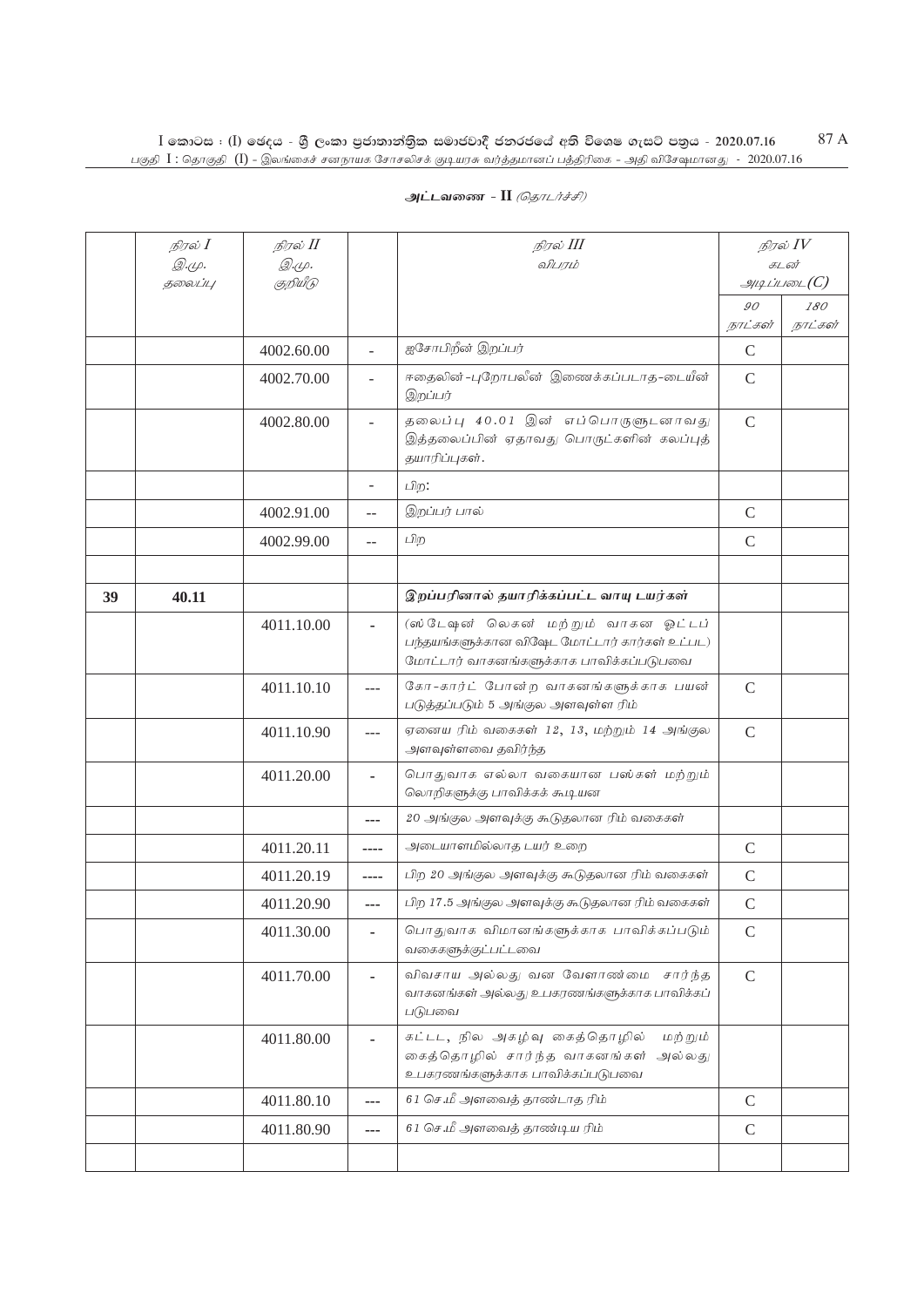|    | நிரல் <b>I</b> | நிரல் II     |       | நிரல் III                                                                                                                                                                                               | நிரல் $\mathit{IV}$                          |                |
|----|----------------|--------------|-------|---------------------------------------------------------------------------------------------------------------------------------------------------------------------------------------------------------|----------------------------------------------|----------------|
|    | <i>@.cp.</i>   | <i>@.cp.</i> |       | விபரம்                                                                                                                                                                                                  | கடன்<br>$\mathcal{A}\mathcal{A}$ ப்படை $(C)$ |                |
|    | தலைப்பு        | குறியீடு     |       |                                                                                                                                                                                                         |                                              |                |
|    |                |              |       |                                                                                                                                                                                                         | 90<br>நாட்கள்                                | 180<br>நாட்கள் |
| 40 | 40.12          |              |       | இறப்பரினால் தயாரிக்கப்பட்ட அடி மீள்<br>நிரப்பப்பட்ட அல்லது பாவிக்கப்பட்ட வாயு டயர்:<br>இறப்பரினால் தயாரிக்கப்பட்ட கணமான அல்லது<br>குஷன் டயர் வகைகள், மாற்றப்படக் கூடிய டயர்<br>அடி மற்றும் ப்லப் வகைகள் |                                              |                |
|    |                | 4012.90.00   | ÷.    | பிற:                                                                                                                                                                                                    |                                              |                |
|    |                | 4012.90.10   | ---   | கனமான டயர்கள்                                                                                                                                                                                           | $\mathcal{C}$                                |                |
|    |                | 4012.90.90   | $---$ | பிற                                                                                                                                                                                                     | $\mathcal{C}$                                |                |
|    |                |              |       |                                                                                                                                                                                                         |                                              |                |
| 41 | 42.01          | 4201.00.00   |       | எப்பொருளாலுமான எந்த விலங்கிற்குமான<br>சேணங்களும் கடிவாளங்களும் (ட்ரேஸ்கள், லீட்<br>கள், முழங்காற்காப்பு மெத்தைகள், மஸல்கள்,<br>சேணத்திற்கானதுணிகள், சேணப்பைகள்,<br>தாய்மூடிகளும் அது போன்றவையும்)       | $\mathcal{C}$                                |                |
|    |                |              |       |                                                                                                                                                                                                         |                                              |                |
| 42 | 42.05          | 4205.00.00   |       | பதனிடப்பட்ட தோல்களினால் அல்லது கலவை<br>தோல்களினால் தயாரிக்கப்பட்ட பிற பொருட்கள்                                                                                                                         |                                              |                |
|    |                | 4205.00.10   |       | இயந்திரங்களின், இயந்திர உபகரணங்களின் அல்லது<br>தொழில்நுட்ப வேலைகளுக்காக பாவிக்கப்படும்<br>வகைக்குட்பட்ட, பதனிடப்பட்ட தோலின் மூலம்<br>அல்லது கலவைத் தோலின் மூலம் தயாரிக்கப்பட்ட<br>பொருட்கள்             | $\mathcal{C}$                                |                |
|    |                |              |       |                                                                                                                                                                                                         |                                              |                |
| 43 | 63.05          |              |       | பொருட்களை பொதி செய்து வைப்பதற்கு<br>பயன்படுத்தப்படும் வகைக்குட்பட்ட சாக்குகள்<br>மற்றும் பைகள்                                                                                                          |                                              |                |
|    |                | 6305.10.00   |       | சாக்குகள் துணியினாலான கயிறு மற்றும் தலைப்பு<br>53.03 இற்குரிய பிற கனமான நார்களினாலான<br>கயிறினால் தயாரிக்கப்பட்டவை                                                                                      |                                              |                |
|    |                | 6305.10.10   | ---   | பிண்ணப்பட்ட அல்லது பின்னப்படாத சாக்குகள்<br>அல்லது பைகள்                                                                                                                                                | $\mathcal{C}$                                |                |
|    |                | 6305.10.90   | $---$ | பிற                                                                                                                                                                                                     | $\mathcal{C}$                                |                |
|    |                |              |       |                                                                                                                                                                                                         |                                              |                |
| 44 | 64.02          |              |       | வெளித்தோல்களும், மேற்பாகங்களும்<br>இறப்பரினால் பிளாத்திரிக் பொருட்களினாலான<br>பிற காலணி                                                                                                                 |                                              |                |
|    |                |              |       | விளையாட்டுகளுக்கான காலணி                                                                                                                                                                                |                                              |                |
|    |                | 6402.12.00   | ۰.    | உறைபனி காலணிகளும் உள்நாட்டு விளையாட்டு<br>களுக்கான உறைபனி காலணி மற்றும் பனிப்பலகைக்<br>காலணி                                                                                                            | $\mathcal{C}$                                |                |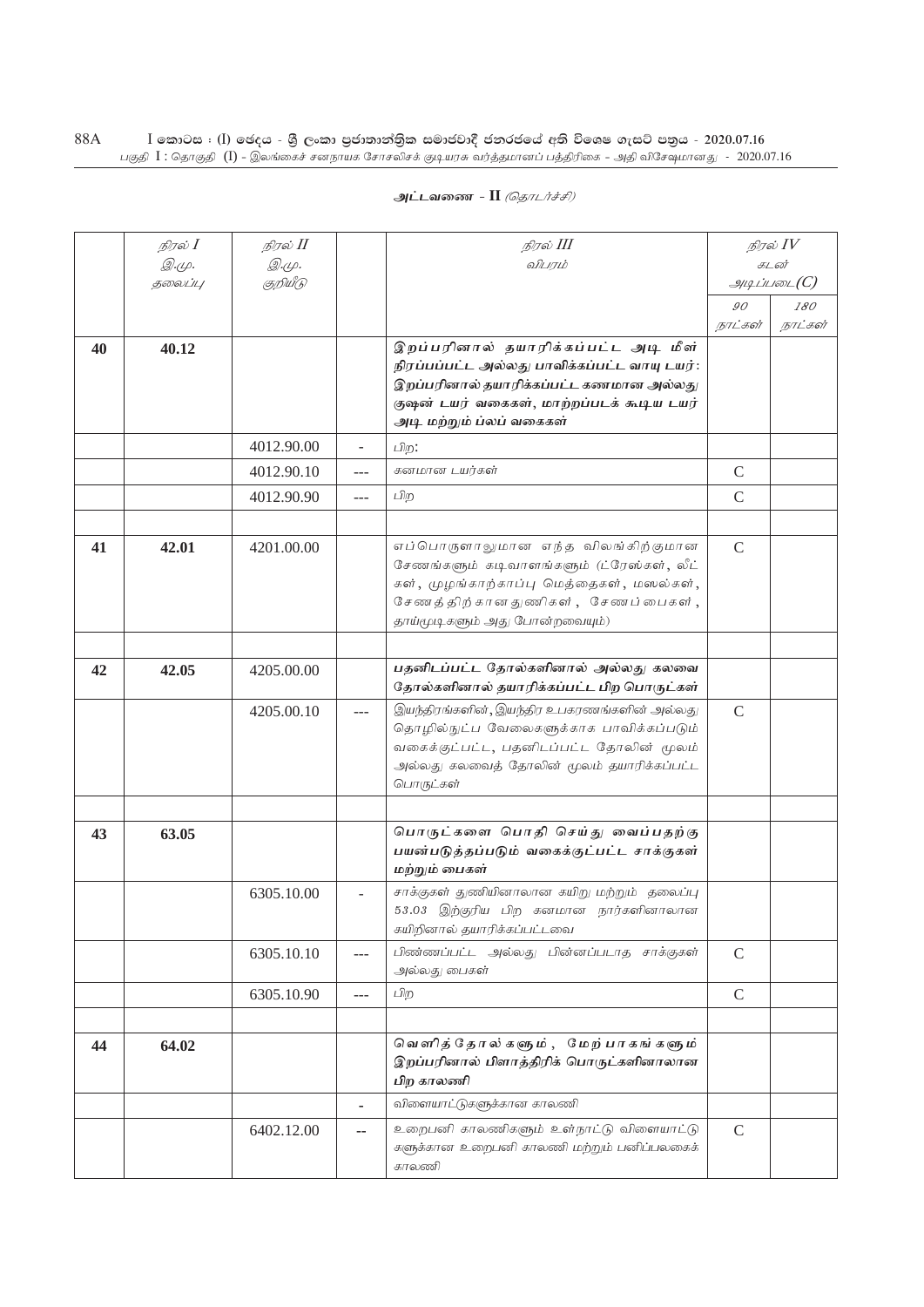| அட்டவணை - II <i>(தொடர்ச்சி)</i> |  |
|---------------------------------|--|
|---------------------------------|--|

|    | நிரல் <b>I</b><br><i>@.cp.</i> | நிரல் II<br><i>@.cp.</i> |                | நிரல் III<br>விபரம்                                                                                                                         | நிரல் $IV$<br>கடன் |               |
|----|--------------------------------|--------------------------|----------------|---------------------------------------------------------------------------------------------------------------------------------------------|--------------------|---------------|
|    | தலைப்பு                        | குறியீடு                 |                |                                                                                                                                             |                    | $\mathcal{A}$ |
|    |                                |                          |                |                                                                                                                                             | 90                 | 180           |
|    |                                |                          |                |                                                                                                                                             | நாட்கள்            | நாட்கள்       |
|    |                                | 6402.19.00               | --             | பிற:                                                                                                                                        |                    |               |
|    |                                | 6402.19.10               | ---            | காற்பந்தாட்ட மூடு காலணிகள் மற்றும் ரக்பி<br>காற்பந்தாட்ட மூடு காலணிகள்                                                                      | $\mathcal{C}$      |               |
|    |                                | 6402.19.19               | $---$          | பிற                                                                                                                                         | $\mathsf{C}$       |               |
|    |                                | 6402.20.00               |                | மேல் பகுதியில் பட்டி அல்லது தோல் பட்டி /பலக்குகள்<br>மூலம் பாதங்களை தொடர்பு படுத்துகின்ற பாதணிகள்                                           | $\mathsf{C}$       |               |
|    |                                |                          | ٠              | பிற பாதணிகள்                                                                                                                                |                    |               |
|    |                                | 6402.91.00               | --             | மணிக்கட்டை மூடக் கூடியவை                                                                                                                    | $\mathsf{C}$       |               |
|    |                                | 6402.99.00               | ۰.             | பிற                                                                                                                                         | $\mathcal{C}$      |               |
|    |                                |                          |                |                                                                                                                                             |                    |               |
| 45 | 64.03                          |                          |                | வெளித்தோல்கள் இறப்பர், பிளாஸ்திரிக், தோல்களின்<br>கூட்டுக்களினாலானவையும் மேற் தோல்களினாலான<br>வையுமான பாதணி                                 |                    |               |
|    |                                |                          | $\blacksquare$ | விளையாட்டுகளுக்கான காலணி:                                                                                                                   |                    |               |
|    |                                | 6403.12.00               |                | உறைபனி காலணியும் உள்நாட்டு விளையாட்டுக்<br>களுக்கான உறைபனி காலணி மற்றும் பனிப்பலகை<br>காலணி                                                 | $\mathsf{C}$       |               |
|    |                                | 6403.19.00               | ۰.             | பிற:                                                                                                                                        |                    |               |
|    |                                | 6403.19.10               | ---            | காற்பந்தாட்ட மூடு காலணிகள் மற்றும் ரக்பி<br>காற்பந்தாட்ட மூடு காலணிகள்                                                                      | $\mathsf{C}$       |               |
|    |                                | 6403.19.19               | $---$          | பிற                                                                                                                                         | $\mathsf{C}$       |               |
|    |                                | 6403.20.00               | ÷.             | மேல் பாதங்களூடாக கால் பெருவிரலைச் சுற்றி<br>பதனிடப்பட்ட தோலினாலான மேல்ப்பகுதி பதனிடப்<br>பட்ட தோலினாலான வெளிப் பகுதிகள் அடங்கிய<br>பாதணிகள் | $\mathcal{C}$      |               |
|    |                                | 6403.40.00               | $\overline{a}$ | விரல் பகுதி பாதுகாப்பான உலோகத்தினாலான பிற<br>பாதணிகள்                                                                                       | $\mathcal{C}$      |               |
|    |                                |                          | $\overline{a}$ | பதனிடப்பட்ட பட்டிகளினால் தயாரிக்கப்பட்ட புற<br>பகுதியை உள்ளடக்கிய பிற பாதணிகள்                                                              |                    |               |
|    |                                | 6403.51.00               | $\overline{a}$ | மணிக்கட்டை மூடக் கூடியவை                                                                                                                    | $\mathcal{C}$      |               |
|    |                                | 6403.59.00               | $\overline{a}$ | பிற                                                                                                                                         | $\mathcal{C}$      |               |
|    |                                |                          | ÷,             | பிற பாதணிகள்                                                                                                                                |                    |               |
|    |                                | 6403.91.00               | $-$            | மணிக்கட்டை மூடக் கூடியவை                                                                                                                    | $\mathcal{C}$      |               |
|    |                                | 6403.99.00               | $- -$          | பிற                                                                                                                                         | $\mathsf{C}$       |               |
|    |                                |                          |                |                                                                                                                                             |                    |               |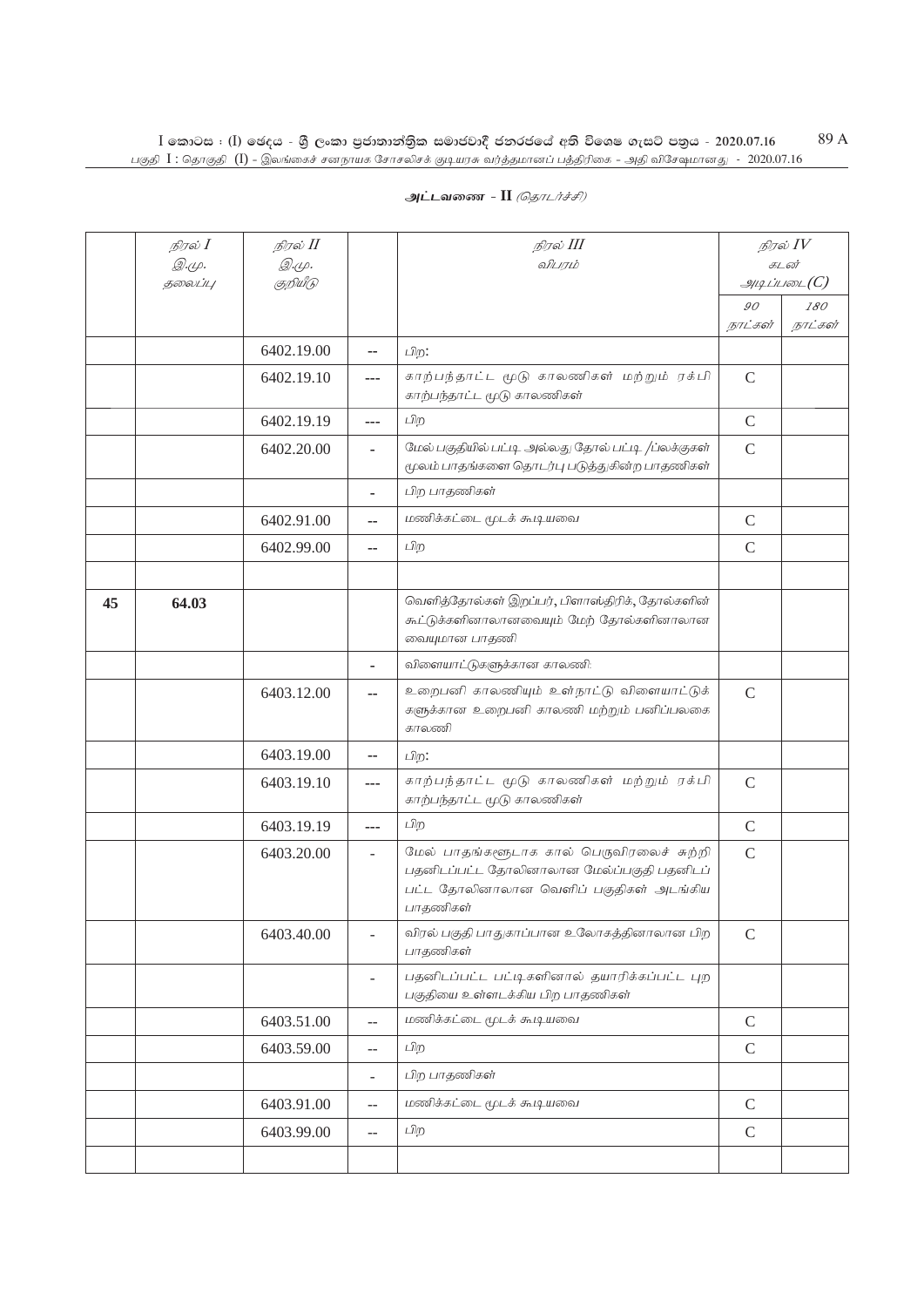|    | நிரல் <b>I</b> | நிரல் II   |                          | நிரல் III                                                                                        | நிரல் $\mathit{IV}$ |                                      |
|----|----------------|------------|--------------------------|--------------------------------------------------------------------------------------------------|---------------------|--------------------------------------|
|    | <i>@.cp.</i>   | @.மு.      |                          | விபரம்                                                                                           | கடன்                |                                      |
|    | தலைப்பு        | குறியீடு   |                          |                                                                                                  |                     | $\mathcal{A}\mathcal{A}$ ப்படை $(C)$ |
|    |                |            |                          |                                                                                                  | 90<br>நாட்கள்       | 180<br>நாட்கள்                       |
|    | 64.04          |            |                          | வெளித்தோல்கள், இறப்பரினால், பிளாஸ்த்ரிக்கினால்                                                   |                     |                                      |
| 46 |                |            |                          | அல்லது தோல்களின் கூட்டுக்களினால் ஆனவையும்                                                        |                     |                                      |
|    |                |            |                          | மேற்பாகம் புடவை மூலப் பொருட்களைக் கொண்டவை                                                        |                     |                                      |
|    |                |            |                          | யுமான காலணிகள்                                                                                   |                     |                                      |
|    |                |            |                          | வெளித்தோல்கள், இறப்பரினை<br>அல் லது                                                              |                     |                                      |
|    |                |            |                          | பிளாஸ்த்ரிக்கினை கொண்டிருப்பவை                                                                   |                     |                                      |
|    |                | 6404.11.00 | --                       | விளையாட்டுகளுக்கான காலணிகள், டெனிஸ்                                                              | $\mathcal{C}$       |                                      |
|    |                |            |                          | சப்பாத்துக்கள், கூடைப்பந்து சப்பாத்துக்கள், உடற்<br>பயிற்சிக்கான சப்பாத்துக்கள், பயிற்சிகளுக்கான |                     |                                      |
|    |                |            |                          | சப்பாத்துக்களும் அவை போன்றவையும்                                                                 |                     |                                      |
|    |                | 6404.19.00 | $-$                      | பிற                                                                                              | $\mathcal{C}$       |                                      |
|    |                | 6404.20.00 | $\overline{a}$           | மேற்பகுதி தோலினால் அல்லது பதனிடப்பட்ட                                                            | $\mathbf C$         |                                      |
|    |                |            |                          | கலவைத் தோலினால் செய்யப்பட்ட பாதணிகள்                                                             |                     |                                      |
|    |                |            |                          |                                                                                                  |                     |                                      |
| 47 | 64.05          |            |                          | பிற பாதணிகள்                                                                                     |                     |                                      |
|    |                | 6405.10.00 |                          | மேற்பகுதி தோலினால் அல்லது பதனிடப்பட்ட                                                            | $\mathcal{C}$       |                                      |
|    |                |            |                          | கலவைத் தோலினால் செய்யப்பட்ட பாதணிகள்                                                             |                     |                                      |
|    |                | 6405.20.00 |                          | புடவை பொருட்களினாலான மேற்பகுதியையுடைய                                                            | $\mathcal{C}$       |                                      |
|    |                | 6405.90.00 |                          | பிற                                                                                              | $\mathsf{C}$        |                                      |
|    |                |            |                          |                                                                                                  |                     |                                      |
| 48 | 64.06          |            |                          | பாதணி பாகங்கள் (மேற்பகுதி உட்பட பின்                                                             |                     |                                      |
|    |                |            |                          | பகுதி அல்லாத பிற அடிப்பகுதிகள் ஒட்டப்பட்ட<br>அல்லது ஒட்டப்படாத) கலற்றக் கூடிய உட்பாதம்,          |                     |                                      |
|    |                |            |                          | குதிகால் பகுதியிலுள்ள குஷன் மற்றும் அவற்றுக்கு                                                   |                     |                                      |
|    |                |            |                          | சமமானவை: கெண்டைக் கால் மறைப்பு, பாத                                                              |                     |                                      |
|    |                |            |                          | மறைப்பு மற்றும் அவற்றுக்கு சமமானவை மற்றும்                                                       |                     |                                      |
|    |                |            |                          | அவற்றின் பாகங்கள்                                                                                |                     |                                      |
|    |                | 6406.10.00 | $\overline{a}$           | விரைப்பான்கள் தவிர்ந்த மேற் பகுதியும் அதன்<br>பாகங்களும்                                         | $\mathcal{C}$       |                                      |
|    |                | 6406.20.00 | $\overline{a}$           | இறப்பர் அல்லது பிளாஸ்ட்டிக்கினால் தயாரிக்கப்பட்ட                                                 |                     |                                      |
|    |                |            |                          | வெளிப் புறப்பாதம் மற்றும் குதிகால் பகுதி                                                         |                     |                                      |
|    |                | 6406.20.10 | ---                      | குதிகால்                                                                                         | $\mathsf{C}$        |                                      |
|    |                | 6406.20.90 | ---                      | பிற                                                                                              | $\mathsf{C}$        |                                      |
|    |                | 6406.90.00 | $\overline{\phantom{0}}$ | பிற:                                                                                             |                     |                                      |
|    |                | 6406.90.10 | $---$                    | பலகையினாலான                                                                                      | $\mathbf C$         |                                      |
|    |                |            | $---$                    | வேறு பொருட்களினாலான                                                                              |                     |                                      |
|    |                | 6406.90.91 | ----                     | ஊள் புற பாதங்கள் தொடர்பான மேற்பகுதி                                                              | $\mathsf{C}$        |                                      |
|    |                | 6406.90.99 | ----                     | பிற                                                                                              | $\mathsf{C}$        |                                      |
|    |                |            |                          |                                                                                                  |                     |                                      |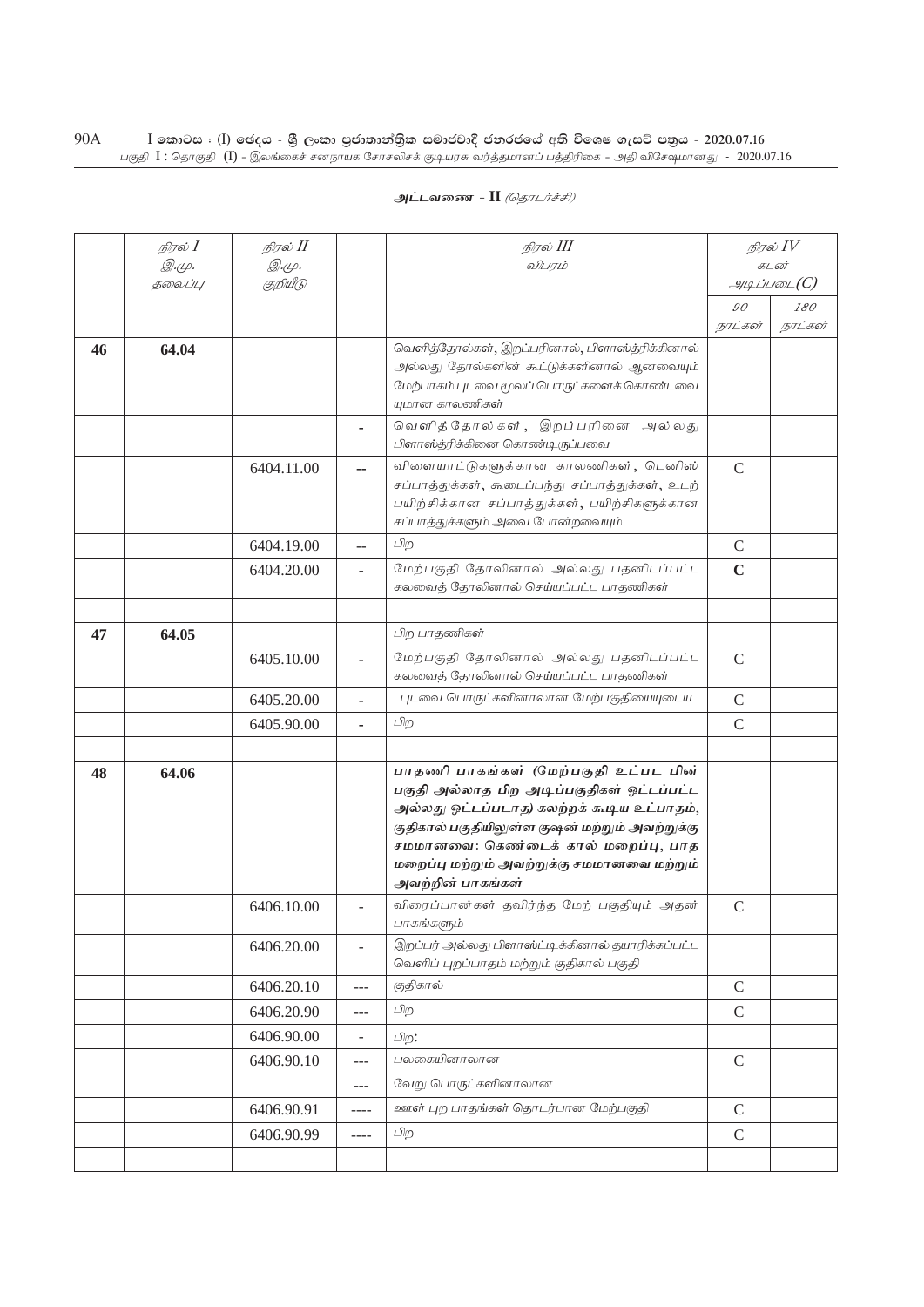| அட்டவணை - II <i>(தொடர்ச்சி)</i> |  |  |  |
|---------------------------------|--|--|--|
|---------------------------------|--|--|--|

|    | நிரல் $I$ | நிரல் II      |         | நிரல் III                                                                        |               | நிரல் $\mathit{IV}$ |
|----|-----------|---------------|---------|----------------------------------------------------------------------------------|---------------|---------------------|
|    | Q.Ψ.      | <i>@.</i> மு. |         | விபரம்                                                                           |               | கடன்                |
|    | தலைப்பு   | குறியீடு      |         |                                                                                  |               | $\mathcal{I}$       |
|    |           |               |         |                                                                                  | 90<br>நாட்கள் | 180<br>நாட்கள்      |
| 49 | 65.04     | 6504.00.00    |         | வரிசையாக ஒழுங்கமைக்கப்பட்ட அல்லது                                                | $\mathcal{C}$ |                     |
|    |           |               |         | ஒழுங்கமைக்கப்படாத கீற்றுக்களினால் வடிவமைக்                                       |               |                     |
|    |           |               |         | கப்பட்ட அல்லது வடிவமைக்கப்படாத தொப்பிகள்                                         |               |                     |
|    |           |               |         | மற்றும் தலைக் கவசங்கள்                                                           |               |                     |
|    |           |               |         |                                                                                  |               |                     |
| 50 | 65.05     |               |         | வரிசையாக ஒழுங்கமைக்கப்பட்ட அல்லது                                                |               |                     |
|    |           |               |         | ஒழுங்கமைக்கப்படாத கீற்றுக்களினால்<br>வடிவமைக்கப்பட்ட அல்லது வடிவமைக்கப்படாத      |               |                     |
|    |           |               |         | பின்னப்பட்ட லேஸ் துணி வகை (கீற்றுக்களினா                                         |               |                     |
|    |           |               |         | லல்லாத) தனியான துண்டினால் தயாரிக்கப்பட்ட                                         |               |                     |
|    |           |               |         | தொப்பிகள் மற்றும் தலைக் கவசஙங்கள்.                                               |               |                     |
|    |           |               |         | வரிசையாக ஒழுங்கமைக்கப்பட்ட அல்லது<br>ஒழுங்கமைக்கப்படாத கீற்றுக்களினால் வடி வமைக் |               |                     |
|    |           |               |         | கப்பட்ட அல்லது வடிவமைக்கப்படாத தலைமுடி                                           |               |                     |
|    |           |               |         | வலை                                                                              |               |                     |
|    |           | 6505.00.10    |         | வரிசையாக ஒழுங்கமைக்கப்பட்ட அல்லது                                                | $\mathcal{C}$ |                     |
|    |           |               |         | ஒழுங்கமைக்கப்படாத கீற்றுக்களினால்                                                |               |                     |
|    |           |               |         | வடிவமைக்கப்பட்ட அல்லது வடிவமைக்கப்படாத<br>ஏதாவது பொருளினால் தயாரிக்கப்பட்ட       |               |                     |
|    |           |               |         | தலைமுடி வலை                                                                      |               |                     |
|    |           | 6505.00.90    | $- - -$ | பிற                                                                              | $\mathsf{C}$  |                     |
|    |           |               |         |                                                                                  |               |                     |
| 51 | 65.06     |               |         | வரிசையாக ஒழுங்கமைக்கப்பட்ட அல்லது                                                |               |                     |
|    |           |               |         | ஒழுங்கமைக்கப்படாத கீற்றுக்களினால்                                                |               |                     |
|    |           |               |         | வடிவமைக்கப்பட்ட அல்லது வடிவமைக்கப்படாத                                           |               |                     |
|    |           |               |         | ஏனைய தலைக் கவசங்கள்                                                              |               |                     |
|    |           |               |         | பிற                                                                              |               |                     |
|    |           | 6506.91.00    | $-$     | இறப்பர் அல்லது பிளாஸ்ட்டிக்கினாலான                                               |               |                     |
|    |           | 6506.91.10    | $---$   | குளியலின் போது அணியும் தொப்பி                                                    | $\mathsf C$   |                     |
|    |           | 6506.91.90    | ---     | பிற                                                                              | $\mathcal{C}$ |                     |
|    |           | 6506.99.00    | $-$     | வேறு பொருட்களினாலான                                                              |               |                     |
|    |           | 6506.99.10    | $---$   | குளியலின் போது அணியும் தொப்பி                                                    | $\mathcal{C}$ |                     |
|    |           | 6506.99.90    | ---     | பிற                                                                              | $\mathcal{C}$ |                     |
|    |           |               |         |                                                                                  |               |                     |
| 52 | 66.01     |               |         | குடைகள் மற்றும் சூரிய ஒளிக் குடைகள் (நடக்கும்                                    |               |                     |
|    |           |               |         | கம்புக் குடைகள், பூங்காக் குடைகள் மற்றும்                                        |               |                     |
|    |           |               |         | அவ்வாறான குடைகள் உட்பட)                                                          |               |                     |
|    |           | 6601.10.00    |         | பூங்காக் குடைகள் அல்லது மற்றும் அவ்வாறான<br>குடைகள்                              | $\mathcal{C}$ |                     |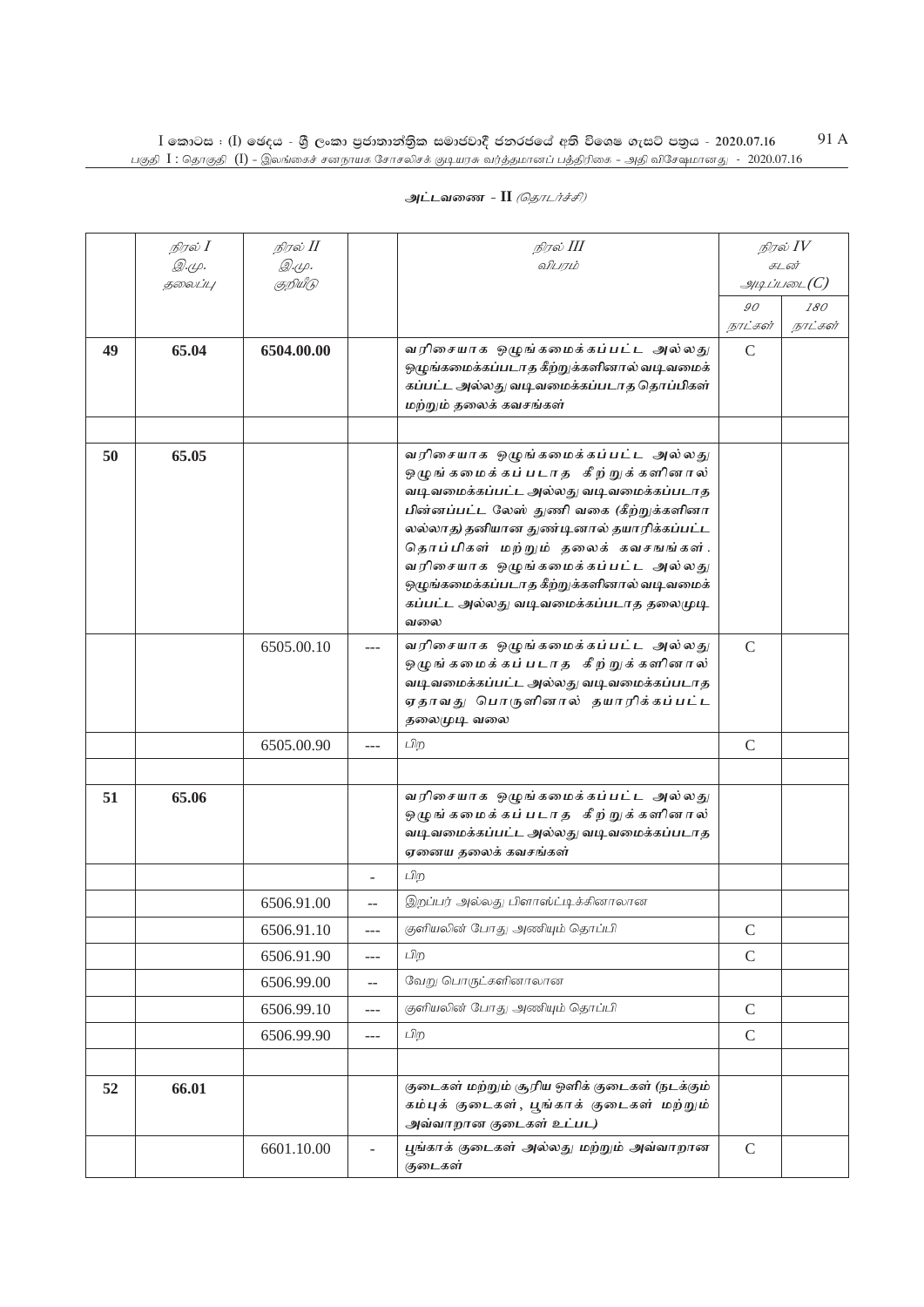| அட்டவணை - II <i>(தொடர்ச்சி)</i> |  |  |
|---------------------------------|--|--|
|---------------------------------|--|--|

|    | நிரல் I           | நிரல் II          |                | நிரல் III                                                                                                                                                                                                                                                                                                                                                        |               | நிரல் $\mathit{IV}$  |  |
|----|-------------------|-------------------|----------------|------------------------------------------------------------------------------------------------------------------------------------------------------------------------------------------------------------------------------------------------------------------------------------------------------------------------------------------------------------------|---------------|----------------------|--|
|    | இ.மு.<br>5000LIL/ | இ.மு.<br>குறியீடு |                | விபாம்                                                                                                                                                                                                                                                                                                                                                           |               | கடன்<br>$\mathcal G$ |  |
|    |                   |                   |                |                                                                                                                                                                                                                                                                                                                                                                  | 90            | 180                  |  |
|    |                   |                   |                |                                                                                                                                                                                                                                                                                                                                                                  | நாட்கள்       | நாட்கள்              |  |
|    |                   |                   | ÷.             | பிற                                                                                                                                                                                                                                                                                                                                                              |               |                      |  |
|    |                   | 6601.91.00        |                | ஒன்றினுள் ஒன்று உட்படுத்தக்கூடிய கைப்பிடியைக்<br>கொண்டவை                                                                                                                                                                                                                                                                                                         | $\mathcal{C}$ |                      |  |
|    |                   | 6601.99.00        | $-$            | பிற                                                                                                                                                                                                                                                                                                                                                              | $\mathcal{C}$ |                      |  |
|    |                   |                   |                |                                                                                                                                                                                                                                                                                                                                                                  |               |                      |  |
| 53 | 67.03             | 6703.00.00        |                | மேம்படுத்தப்பட்ட மெலிதாக்கப்பட்ட,<br>வெண மைமப்படுத்தப்பட்ட அல்லது வேறு<br>வகையில் தயாரிக்கப்பட்ட மனித தலைமுடி :<br>பொய் முடி அல்லது அதைப் போன்றவற்றை<br>தயாரிப்பதற்காக பாவிக்கப்படும் வூல் அல்லது<br>ஏனைய மிருக மயிர்கள் அல்லது பிற துணி<br>வகைகள்                                                                                                               | $\mathcal{C}$ |                      |  |
|    |                   |                   |                |                                                                                                                                                                                                                                                                                                                                                                  |               |                      |  |
| 54 | 67.04             |                   |                | மனித முடியினால் அல்லது மிருக மயிரினால்<br>அல்லது துணியினால் தயாரிக்கப்பட்ட பொய்<br>முடி, பொய் தாடி, கண் இமை முடிகள், பொய்<br>கண் இமைகள் மற்றும் அவை போன்றவை,<br>வேறு இடங்களில் குறிப்பிடப்படாத அல்லது<br>உள்ளடக்கப்படாத மனித முடியினால்<br>தயாரிக்கப்பட்ட பொருட்கள்                                                                                              |               |                      |  |
|    |                   |                   |                | செயற்கை துணிப் பொருட்களினாலான                                                                                                                                                                                                                                                                                                                                    |               |                      |  |
|    |                   | 6704.11.00        | $-$            | பூரணமான பொய் முடி                                                                                                                                                                                                                                                                                                                                                | $\mathcal{C}$ |                      |  |
|    |                   | 6704.19.00        | $\overline{a}$ | பிற                                                                                                                                                                                                                                                                                                                                                              | $\mathcal{C}$ |                      |  |
|    |                   | 6704.20.00        | $\overline{a}$ | மனித மயிரினாலான                                                                                                                                                                                                                                                                                                                                                  | $\mathcal{C}$ |                      |  |
|    |                   | 6704.90.00        | L.             | வேறு பொருட்களினாலான                                                                                                                                                                                                                                                                                                                                              | $\mathcal{C}$ |                      |  |
|    |                   |                   |                |                                                                                                                                                                                                                                                                                                                                                                  |               |                      |  |
| 55 | 68.04             |                   |                | வேறு பொருட்களால் செய்யப்பட்ட பாகங்கள்<br>உள்ளடங்கிய அல்லது உள்ளடங்காத இயற்கை<br>கற்களால் அல்லது செயற்கை உராய்வுகளால்<br>அல்லது பீங்கான் களியினால் தயாரிக்கப்பட்ட<br>அரைத்தல், சுூர்மையாக்குதல் அல்லது<br>மெருகூட்டலுக்கான கற்களுக்காக மற்றும்<br>அவற்றின் பாகங்களுக்காக கட்டமைப்பு இல்லாத<br>உலக்கை அரைக்கும் கற்கள், அரைக்கும் சில்லுகள்<br>மற்றும் அது போன்றவை |               |                      |  |
|    |                   | 6804.22.00        | $-$            | பிற உராய்வுகளால் அல்லது பீங்கான் களியினாலான                                                                                                                                                                                                                                                                                                                      | $\mathcal{C}$ |                      |  |
|    |                   |                   |                |                                                                                                                                                                                                                                                                                                                                                                  |               |                      |  |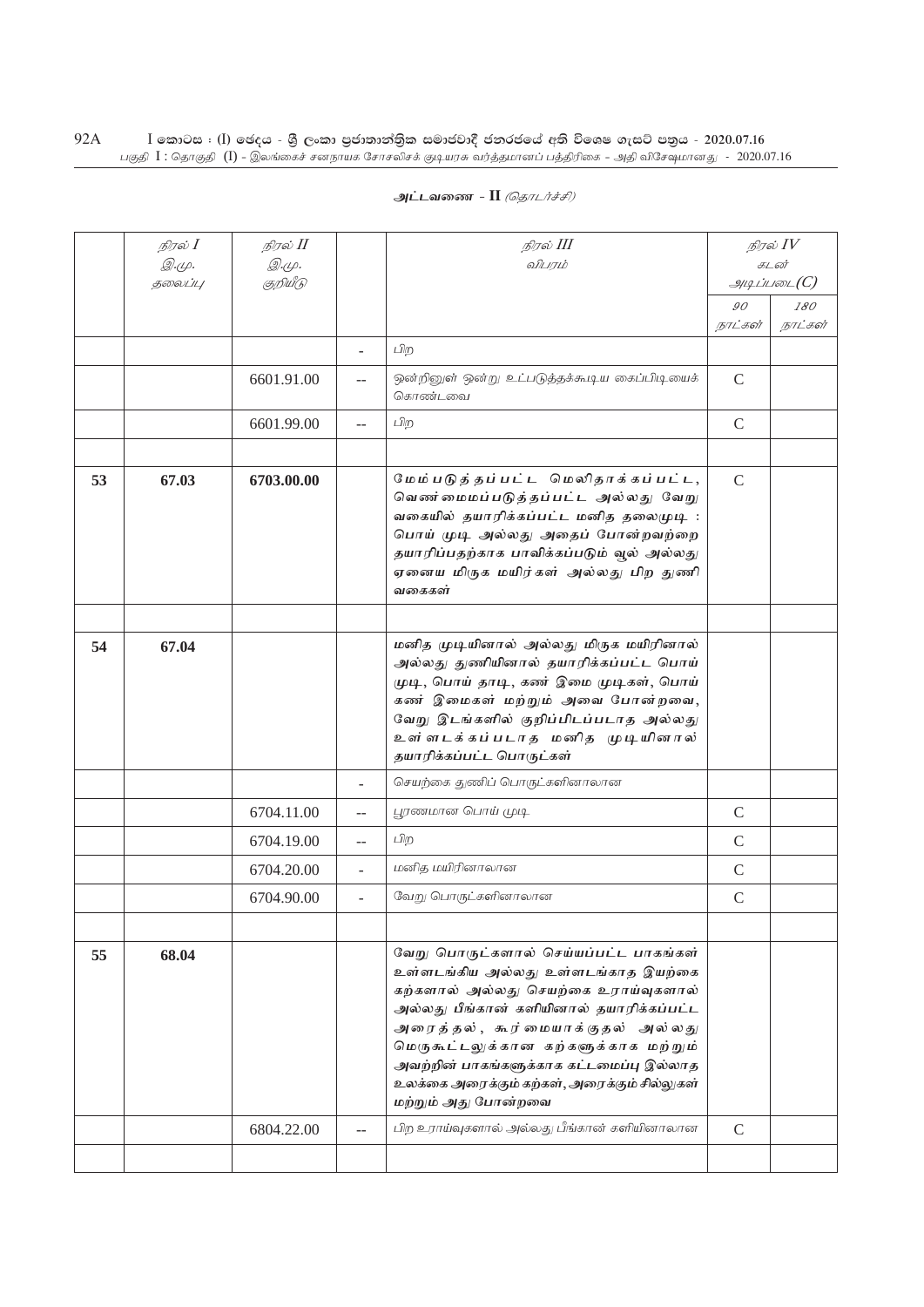|    | நிரல் $I$    | நிரல் II     |     | நிரல் III                                                                                                                   |                | நிரல் $\mathit{IV}$ |
|----|--------------|--------------|-----|-----------------------------------------------------------------------------------------------------------------------------|----------------|---------------------|
|    | <i>@.cp.</i> | <i>@.cp.</i> |     | விபரம்                                                                                                                      |                | கடன்                |
|    | தலைப்பு      | குறியீடு     |     |                                                                                                                             |                | $\mathcal G$        |
|    |              |              |     |                                                                                                                             | 90             | 180                 |
|    |              |              |     |                                                                                                                             | நாட்கள்        | நாட்கள்             |
| 56 | 70.13        |              |     | மேசையில், சமையலறையில், கழிவறையில்<br>அல்லது காரியாலயத்தின் உட் பகுதியில்                                                    |                |                     |
|    |              |              |     | அலங்காரத்துக்கான அல்லது அவ்வாறான                                                                                            |                |                     |
|    |              |              |     | காரியங்களுக்கான (தலைப்பு 70.10 அல்லது                                                                                       |                |                     |
|    |              |              |     | 70.18 இல் உட்படாத) கண்ணாடிப் பொருட்கள்                                                                                      |                |                     |
|    |              | 7013.10.00   | ÷.  | கண்ணாடி - பீங்கான் பொருட்களினாலான                                                                                           | $\mathcal{C}$  |                     |
|    |              |              |     | கண ்ணாடி - பீங்கான் பொருட்களினால்<br>செய்யப்பட்டவை தவிர்ந்த பருகுவதற்கான குவளை                                              |                |                     |
|    |              | 7013.22.00   | $-$ | ஈயப்படிகத்தினால்                                                                                                            | $\mathsf{C}$   |                     |
|    |              | 7013.28.00   | $-$ | பிற                                                                                                                         | $\overline{C}$ |                     |
|    |              |              | ÷,  | கண ்ணாடி பீங்கான பொருட்களினால்                                                                                              |                |                     |
|    |              |              |     | செய்யப்பட்டவை தவிர்ந்த பருகுவதற்கான குவளை                                                                                   |                |                     |
|    |              | 7013.33.00   | $-$ | ஈயப்படிகத்தினால்                                                                                                            | $\mathcal{C}$  |                     |
|    |              | 7013.37.00   | $-$ | பிற                                                                                                                         | $\mathcal{C}$  |                     |
|    |              |              | ä,  | மேசைகளில் அல்லது சமையலறையின் பாவனைக்காக                                                                                     |                |                     |
|    |              |              |     | (பருகுவதற்கான குவளைகள் தவிர்ந்த) கண்ணாடி                                                                                    |                |                     |
|    |              |              |     | பீங்கான் பொருட்களினால் செய்யப்பட்டவை தவிர்ந்த,                                                                              |                |                     |
|    |              | 7013.41.00   |     | கண்ணாடிப் பொருட்கள்<br>ஈயப்படிகத்தினால்                                                                                     |                |                     |
|    |              |              | $-$ |                                                                                                                             | $\mathcal{C}$  |                     |
|    |              | 7013.42.00   | $-$ | $0^{\circ}$ $C$ இலிருந்து $300^{\circ}$ $C$ வரையான வெப்பநிலைக்குள்<br>$K$ இற்கு $5X10^{-6}$ இற்குக் தாண்டாத விரிவாக்கத்தின் | $\mathcal{C}$  |                     |
|    |              |              |     | நேரியல் குணகம் கொண்ட கண்ணாடியினால்                                                                                          |                |                     |
|    |              | 7013.49.00   | $-$ | பிற                                                                                                                         | $\mathcal{C}$  |                     |
|    |              |              | ۷   | பிற கண்ணாடி பொருட்களினாலான                                                                                                  |                |                     |
|    |              | 7013.91.00   | $-$ | ஈயப்படிகத்தினால்                                                                                                            | $\mathcal{C}$  |                     |
|    |              | 7013.99.00   | $-$ | பிற                                                                                                                         |                |                     |
|    |              | 7013.99.90   | --- | பிற                                                                                                                         | $\mathcal{C}$  |                     |
|    |              |              |     |                                                                                                                             |                |                     |
| 57 | 70.16        |              |     | கட்டடங்களுக்கான அல்லது நிர்மாணப்                                                                                            |                |                     |
|    |              |              |     | பணிகளுக்கான பாவனைக்கு பயன்படும்                                                                                             |                |                     |
|    |              |              |     | வகைக்குரிய கம்பி அடங்கிய அல்லது கம்பி                                                                                       |                |                     |
|    |              |              |     | அடங்காத அழுத்தப்பட்ட அல்லது ஊற்றப்பட்ட                                                                                      |                |                     |
|    |              |              |     | கண ணாடியினால் செய்யப்பட்ட நடைபாதை<br>தொகுதிகள், அடுக்குகள், செங்கற்கள், சதுரங்கள்,                                          |                |                     |
|    |              |              |     | தரையோடுகள் மற்றும் ஏனையவை: புதுமையான                                                                                        |                |                     |
|    |              |              |     | அலல்து சமமான அலங்காரங்களுக்காக                                                                                              |                |                     |
|    |              |              |     | பின்புலத்தில் அமைந்துள்ள அல்லது அமையாத                                                                                      |                |                     |
|    |              |              |     | கனமான கண்ணாடி மற்றும் சிறிய கண்ணாடி                                                                                         |                |                     |
|    |              |              |     | பொருட்கள்:ஈயமிடப்பட்ட வெளிச்சம் மற்றும்                                                                                     |                |                     |
|    |              |              |     | அவையொத்த இயல்புடைய கண்ணாடி                                                                                                  |                |                     |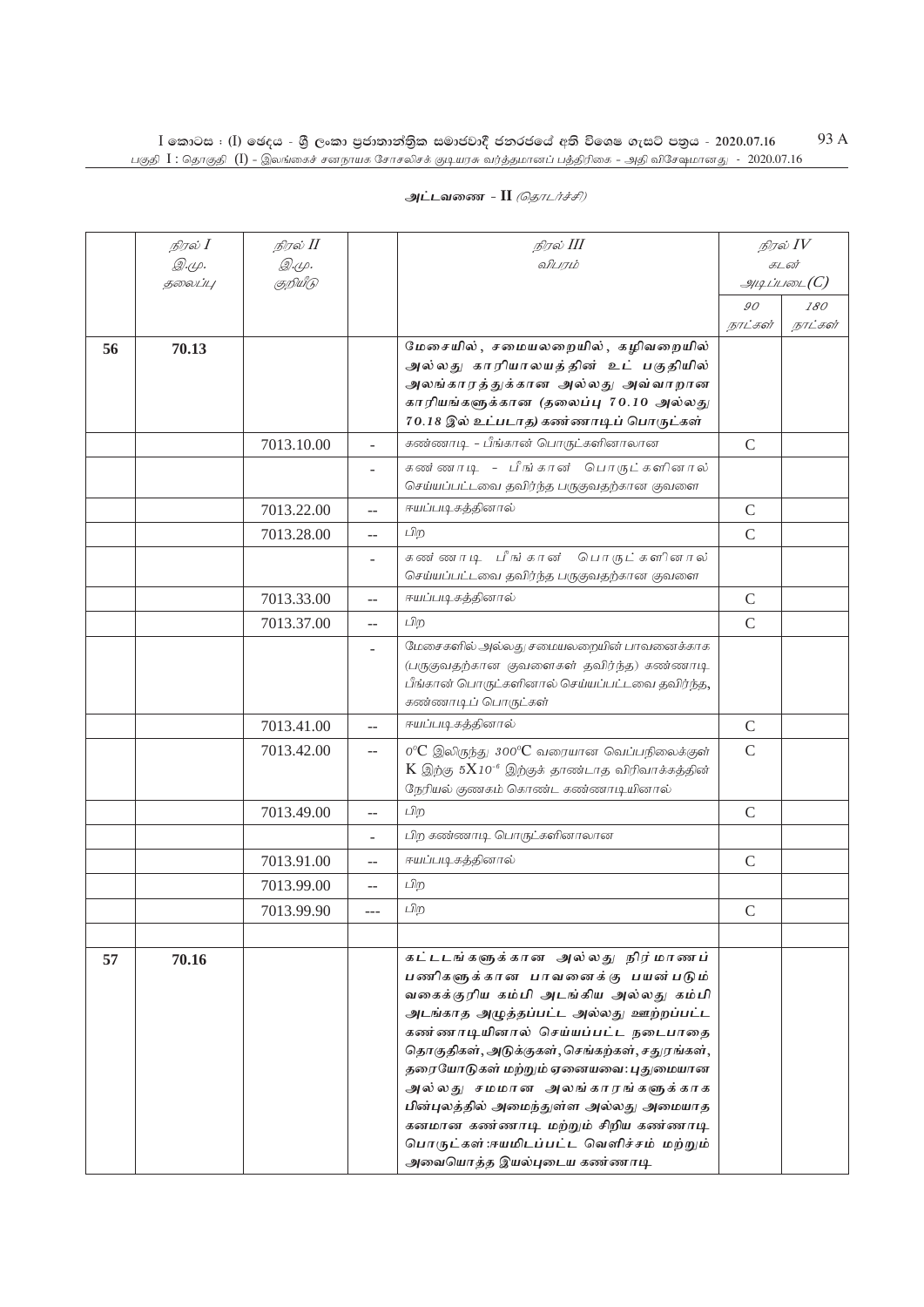|    | நிரல் <b>I</b> | நிரல் II     |                          | நிரல் III                                                                                                                                                                                                                                                                    | நிரல் $\mathit{IV}$         |                |
|----|----------------|--------------|--------------------------|------------------------------------------------------------------------------------------------------------------------------------------------------------------------------------------------------------------------------------------------------------------------------|-----------------------------|----------------|
|    | <i>©.</i> Ψ.   | <i>@.மு.</i> |                          | விபரம்                                                                                                                                                                                                                                                                       | கடன்<br>$g$ uq Liuson $(C)$ |                |
|    | தலைப்பு        | குறியீடு     |                          |                                                                                                                                                                                                                                                                              |                             |                |
|    |                |              |                          |                                                                                                                                                                                                                                                                              | 90<br>நாட்கள்               | 180<br>நாட்கள் |
|    |                | 7016.10.00   |                          | புதுமையான அல்லது சமமான அலங்காரங்                                                                                                                                                                                                                                             | $\mathcal{C}$               |                |
|    |                |              |                          | களுக்காக பின்புலத்தில் அமைந்துள்ள அல்லது                                                                                                                                                                                                                                     |                             |                |
|    |                |              |                          | அமையாத கனமான கண்ணாடி மற்றும் சிறிய<br>கண்ணாடி                                                                                                                                                                                                                                |                             |                |
|    |                | 7016.90.00   | ÷.                       | பிற                                                                                                                                                                                                                                                                          | $\mathcal{C}$               |                |
|    |                |              |                          |                                                                                                                                                                                                                                                                              |                             |                |
| 58 | 72.01          |              |                          | பன்றி இரும்பும் பன்றி இரும்பில் 'ஸ்ஸகிளிசென்' உம்<br>துண்டங்களாக, குவியலாக அல்லது வேறு முதன்மை<br>வடிவங்களில்                                                                                                                                                                |                             |                |
|    |                | 7201.10.00   |                          | நிறையளவில் 05%<br>அல்லது குறைவான<br>பொசுபொகுலினைக் கொண்ட கலப்பற்ற பன்றி இரும்பு                                                                                                                                                                                              | $\mathcal{C}$               |                |
|    |                |              |                          |                                                                                                                                                                                                                                                                              |                             |                |
| 59 | 72.02          |              |                          | பெறோ – கலப்புகள்                                                                                                                                                                                                                                                             |                             |                |
|    |                |              |                          | பெறோ மங்கனீசு:                                                                                                                                                                                                                                                               |                             |                |
|    |                | 7202.11.00   | $-$                      | நிறையளவில் $0.2\%$ இற்கு மேலான காபனைக் கொண்ட                                                                                                                                                                                                                                 | $\mathsf C$                 |                |
|    |                | 7202.19.00   | $- -$                    | பிற                                                                                                                                                                                                                                                                          | $\mathcal{C}$               |                |
|    |                |              |                          | பெறோ - சிலிக்கன்                                                                                                                                                                                                                                                             |                             |                |
|    |                | 7202.21.00   | $\overline{a}$           | 55% இற்கு கூடுதலான நிறையுள்ள சிலிக்கன் அடங்கிய                                                                                                                                                                                                                               | $\mathcal{C}$               |                |
|    |                | 7202.29.00   | $-$                      | பிற                                                                                                                                                                                                                                                                          | $\mathbf C$                 |                |
|    |                | 7202.30.00   | $\overline{a}$           | பெறோ – சிலிக்கோ–மங்கனீஸ்                                                                                                                                                                                                                                                     | $\mathsf{C}$                |                |
|    |                |              | ÷.                       | பெறோ - குறொமியம்                                                                                                                                                                                                                                                             |                             |                |
|    |                | 7202.49.00   | $-$                      | பிற                                                                                                                                                                                                                                                                          | $\mathcal{C}$               |                |
|    |                | 7202.50.00   | $\overline{\phantom{a}}$ | பெறோ - சிலிக்கோ – குறொமியம்                                                                                                                                                                                                                                                  | $\mathsf{C}$                |                |
|    |                | 7202.70.00   | $\overline{\phantom{a}}$ | பெறோ மொலிபினியம்                                                                                                                                                                                                                                                             | $\mathcal{C}$               |                |
|    |                |              |                          | பிற                                                                                                                                                                                                                                                                          |                             |                |
|    |                | 7202.99.00   | $\overline{a}$           | பிற                                                                                                                                                                                                                                                                          | $\mathcal{C}$               |                |
|    |                |              |                          |                                                                                                                                                                                                                                                                              |                             |                |
| 60 | 72.03          |              |                          | இரும்புத் தாதினை நேரடிக் குறைப்பின் மூலம் (புறம்<br>போடுவதன் மூலம்) பெறப்பட்ட பெரஸ் பொருட்களும்<br>குவியல்களாக, கம்பித்துண்டுகளாக அல்லது ஒத்த<br>வடிவங்களாக குறைந்தது நிறையளவில் $99.94\%$<br>தூய்மை கொண்ட இரும்பு குவியல்களாக கம்பித்<br>துண்டுகளாக அல்லது ஒத்த வடிவங்களில் |                             |                |
|    |                | 7203.10.00   |                          | இரும்புத் தாதினை நேரடிக் குறைப்பின் மூலம் (புறம்<br>போடுவதன் மூலம்) பெறப்பட்ட பெரஸ் பொருட்கள்                                                                                                                                                                                | $\mathcal{C}$               |                |
|    |                | 7203.90.00   | $\overline{\phantom{a}}$ | பிற                                                                                                                                                                                                                                                                          | $\mathcal{C}$               |                |
|    |                |              |                          |                                                                                                                                                                                                                                                                              |                             |                |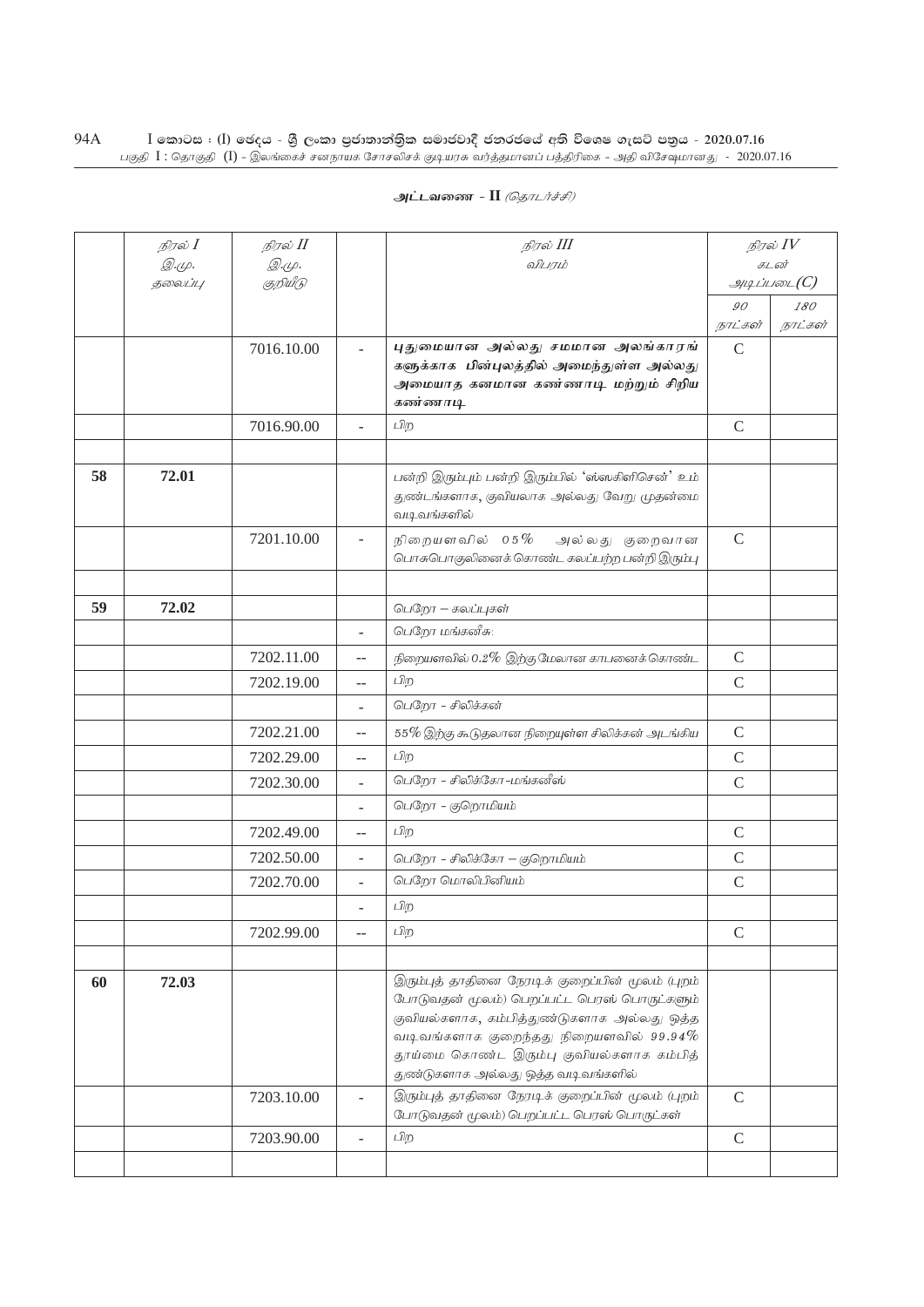|    | நிரல் I      | நிரல் II   |                          | நிரல் III                                                                                                                                                                                                                                                   |                | நிரல் $IV$                      |
|----|--------------|------------|--------------------------|-------------------------------------------------------------------------------------------------------------------------------------------------------------------------------------------------------------------------------------------------------------|----------------|---------------------------------|
|    | <i>@.cp.</i> | @.cp.      |                          | விபரம்                                                                                                                                                                                                                                                      |                | கடன்                            |
|    | தலைப்பு      | குறியீடு   |                          |                                                                                                                                                                                                                                                             | $\mathcal{G}O$ | $g_{\mu\mu}$ ப்படை $(C)$<br>180 |
|    |              |            |                          |                                                                                                                                                                                                                                                             | நாட்கள்        | நாட்கள்                         |
| 61 | 72.05        |            |                          | பாலங்களின் ஸ்பியெலிசென், இரும்பின் அல்லது<br>உருக்கின் குறுணிகளும் துகள்களும்                                                                                                                                                                               |                |                                 |
|    |              | 7205.10.00 | ÷.                       | குறுணிகள்                                                                                                                                                                                                                                                   | $\mathsf{C}$   |                                 |
|    |              |            | ÷                        | துகள்கள்                                                                                                                                                                                                                                                    |                |                                 |
|    |              | 7205.21.00 | $-$                      | கலப்பு உருக்கின்                                                                                                                                                                                                                                            | $\mathsf{C}$   |                                 |
|    |              | 7205.29.00 | $\overline{\phantom{a}}$ | பிற                                                                                                                                                                                                                                                         | $\mathcal{C}$  |                                 |
| 62 | 72.06        |            |                          | இரும்புக் கலப்பற்ற உருக்கும் பாளங்களாக அல்லது<br>பிற முதன்மை வடிவங்களில் (தலைப்பு 72.03 இன்<br>கீழ்வரும் இரும்பு நீங்கலாக                                                                                                                                   |                |                                 |
|    |              | 7206.90.00 | ÷.                       | பிற                                                                                                                                                                                                                                                         | $\mathcal{C}$  |                                 |
|    |              |            |                          |                                                                                                                                                                                                                                                             |                |                                 |
| 63 | 72.07        |            |                          | குறையாக முடித்த பொருட்கள், இரும்பின் அல்லது<br>கலப்பற்ற உருக்கின்                                                                                                                                                                                           |                |                                 |
|    |              |            | $\overline{\phantom{a}}$ | நிறைக்கு $0.25\%$ ற்குக் குறைவான காபனைக்<br>கொண்டவை                                                                                                                                                                                                         |                |                                 |
|    |              | 7207.11.00 | $\mathbf{u}$             | கனத்தின் இரு மடங்கிற்குக் குறைவான அகல<br>அகவினைக் கொண்ட நீள்சதுர குறுக்கு வெட்டு<br>முகங்களைக் கொண்ட (இதில் சதுரங்களும்<br>உள்ளடங்கும்)                                                                                                                     |                |                                 |
|    |              | 7207.11.90 | $- - -$                  | பிற                                                                                                                                                                                                                                                         | $\mathcal{C}$  |                                 |
|    |              | 7207.19.00 | $\mathbf{u}$             | பிற                                                                                                                                                                                                                                                         | $\mathcal{C}$  |                                 |
|    |              | 7207.20.00 | $\overline{\phantom{a}}$ | நிறைக்கு $0.25\%$ மேலான காபனைக் கொண்ட                                                                                                                                                                                                                       |                |                                 |
|    |              | 7207.20.10 | $\frac{1}{2}$            | பில்லெட்ஸ்                                                                                                                                                                                                                                                  | $\mathcal{C}$  |                                 |
|    |              | 7207.20.90 | $\overline{a}$           | பிற                                                                                                                                                                                                                                                         | $\mathcal{C}$  |                                 |
|    |              |            |                          |                                                                                                                                                                                                                                                             |                |                                 |
| 64 | 72.08        |            |                          | 600 மி. மீற்றருக்கு அல்லது மேலான அகலத்தினைக்<br>கொண்டதும் சூடாக்கி உருவாக்கப்பெற்றதும்,<br>இணைக்கப் பெறாததும் முலாம் பூசப்படாததும்<br>உலோகப் பூச்சு இடப்படாததுமாகிய இரும்பினால்<br>அல்லது கலப்பற்ற உருக்கினாலான தட்டையாக<br>உருட்டிப் பெறப் பெற்ற பொருட்கள் |                |                                 |
|    |              | 7208.10.00 |                          | சூடாக்கி உருவாக்கப்பட்டதன்றி மேலும் வேலைப்பாடு<br>களில்லாததுமான — சுற்றுக்களில் உள்ள வடி வங்களைக்<br>கொண்டவை                                                                                                                                                | $\mathcal{C}$  |                                 |
|    |              |            |                          | 'பிக்கின்' பண்ணப்பட்ட சூடாக்கி உருட்டப்பட்டதைத்<br>தவிர வேறு எந்த வேலைப்பாடுகளும் செய்யப்படாத பிற                                                                                                                                                           |                |                                 |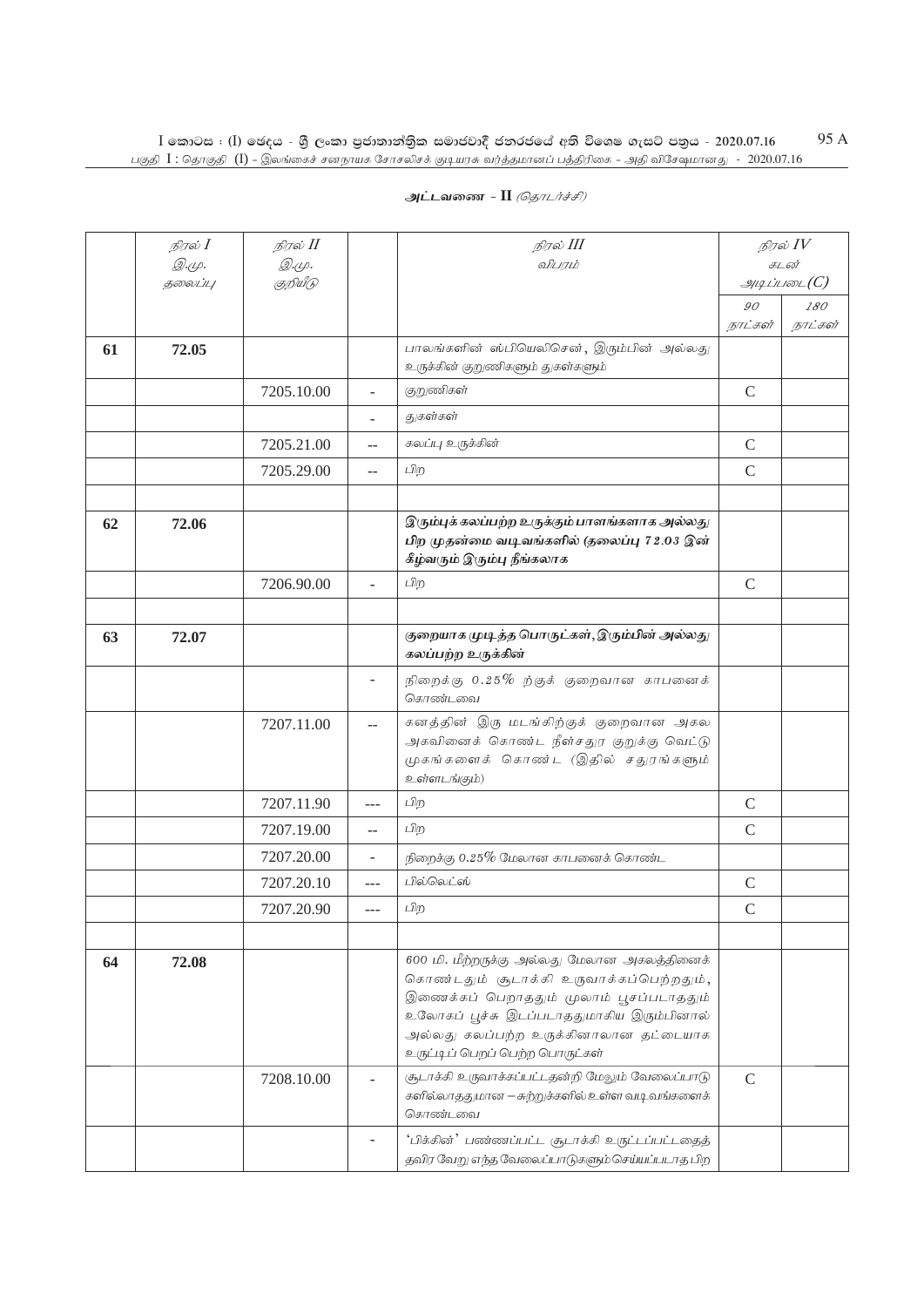| அட்டவணை - II <i>(தொடர்ச்சி)</i> |  |  |
|---------------------------------|--|--|
|---------------------------------|--|--|

|    | நிரல் I | நிரல் II   |                | நிரல் III                                                                                                                                                                                                                           | நிரல் $IV$    |                |
|----|---------|------------|----------------|-------------------------------------------------------------------------------------------------------------------------------------------------------------------------------------------------------------------------------------|---------------|----------------|
|    | இ.மு.   | @.cp.      |                | விபரம்                                                                                                                                                                                                                              | கடன்          |                |
|    | தலைப்பு | குறியீடு   |                |                                                                                                                                                                                                                                     |               | g              |
|    |         |            |                |                                                                                                                                                                                                                                     | 90<br>நாட்கள் | 180<br>நாட்கள் |
|    |         | 7208.25.00 | $\overline{a}$ | 4.75 மி. மீற்றர் அல்லது அதிலும் கூடிய தடிப்புடைய                                                                                                                                                                                    | $\mathbf C$   |                |
|    |         | 7208.26.00 | $\overline{a}$ | 3 மி. மீற்றர் அல்லது அதற்கு மேற்பட்ட ஆனால் 4.75                                                                                                                                                                                     | $\mathcal{C}$ |                |
|    |         |            |                | மி.மீற்றரிலும் குறைவான தடிப்புள்ளவைகளது                                                                                                                                                                                             |               |                |
|    |         | 7208.27.00 | $- -$          | 3 மி. மீற்றரிலும் குறைவான தடிப்புடைய                                                                                                                                                                                                | $\mathsf{C}$  |                |
|    |         |            |                | பிற சூடாக்கி உருட்டப்பட்டதைத் தவிர வேறு<br>எந்த வேலைப்பாடுகளும் செய்யப்படாத<br>சுருள்களினாலானவை:                                                                                                                                    |               |                |
|    |         | 7208.36.00 | $-$            | 10 மி. மீற்றருக்கு சுபடிய தடிப்புடைய                                                                                                                                                                                                | $\mathsf{C}$  |                |
|    |         | 7208.37.00 | $-$            | 4.75 மி. மீற்றர் அல்லது அதற்கு மேற்பட்ட ஆனால் 10<br>மி.மீற்றரிலும் குறைவான தடிப்புள்ளவைகளது                                                                                                                                         | $\mathbf C$   |                |
|    |         | 7208.38.00 | $-$            | 3 மி. மீற்றர் அல்லது அதற்கு மேற்பட்ட ஆனால் 4.75<br>மி.மீற்றரிலும் குறைவான தடிப்புள்ளவைகளது                                                                                                                                          | $\mathsf{C}$  |                |
|    |         | 7208.39.00 | $\overline{a}$ | 3 மி. மீற்றரிலும் குறைவான தடிப்புடைய                                                                                                                                                                                                | $\mathsf{C}$  |                |
|    |         | 7208.40.00 | Ξ.             | சூடாக்கி உருட்டப்பட்டதன்றி வேறு விதமாக வேலை<br>செய்யப்படாத உருளைகளாக இல்லாத வடிவங்களைக்<br>கொண்ட                                                                                                                                    | $\mathsf{C}$  |                |
|    |         |            |                | சுருள்களில் இல்லாத சூடாக்கி உருட்டுதலன்றி வேறு<br>வேலை செய்யப்படாத பிற                                                                                                                                                              |               |                |
|    |         | 7208.51.00 | $-$            | 10 மி. மீற்றருக்கு மேற்பட்ட தடிப்பிலானவை                                                                                                                                                                                            | $\mathsf{C}$  |                |
|    |         | 7208.52.00 | $-$            | 4.75 மி. மீற்றர் அல்லது அதற்கு மேற்பட்ட ஆனால் 10<br>மி.மீற்றரிலும் குறைவான தடிப்புள்ளவைகளது                                                                                                                                         | $\mathsf{C}$  |                |
|    |         | 7208.53.00 | $-$            | 3 மி. மீற்றர் அல்லது அதற்கு மேற்பட்ட ஆனால் 4.75<br>மி.மீற்றரிலும் குறைவான தடிப்புள்ளவைகளது                                                                                                                                          | $\mathsf{C}$  |                |
|    |         | 7208.54.00 | $- -$          | 3 மி. மீற்றரிலும் குறைவான தடிப்புடையவை                                                                                                                                                                                              | $\mathcal{C}$ |                |
|    |         | 7208.90.00 | $\overline{a}$ | பிற                                                                                                                                                                                                                                 | $\mathcal{C}$ |                |
|    |         |            |                |                                                                                                                                                                                                                                     |               |                |
| 65 | 72.09   |            |                | சூடாக்கி இணைக்கப்பெற்றதும் முலாம் பூசப்<br>பட்டதும் உலோகமிடப்பட்டதும் குளிரில்<br>உருட்டியதும் (குளிரால் இறுக்கப் பெற்றவை) 600<br>மி. மீற்றர் அல்லது மேலான இரும்பின் அல்லது<br>கலப்பில்லாத உருக்கின் தட்டையாக உருட்டிய<br>பொருட்கள் |               |                |
|    |         |            | $\overline{a}$ | சூடாக்கிஉருட்டப்பட்டதன்றிவேறு வேலை செய்யப்படாத<br>(குளிர்ப்படுத்தி ஒட்டப்பட்டவை) சுருள்களாயுள்ள                                                                                                                                     |               |                |
|    |         | 7209.15.00 | $-$            | 3 மி. மீற்றர் அல்லது கூடிய தடிப்புடைய                                                                                                                                                                                               | $\mathcal{C}$ |                |
|    |         | 7209.16.00 | --             | 1 மி. மீற்றருக்கு மேற்பட்ட ஆனால் 3 மி. மீற்றரிலும்<br>குறைவான தடிப்புள்ளவைகளது                                                                                                                                                      | $\mathcal{C}$ |                |
|    |         | 7209.17.00 | --             | 0.5 மி. மீற்றர் அல்லது அதற்கு மேற்பட்ட ஆனால் 1 மி.<br>மீற்றரிலும் குறைவான தடிப்புள்ளவைகளது                                                                                                                                          | $\mathcal{C}$ |                |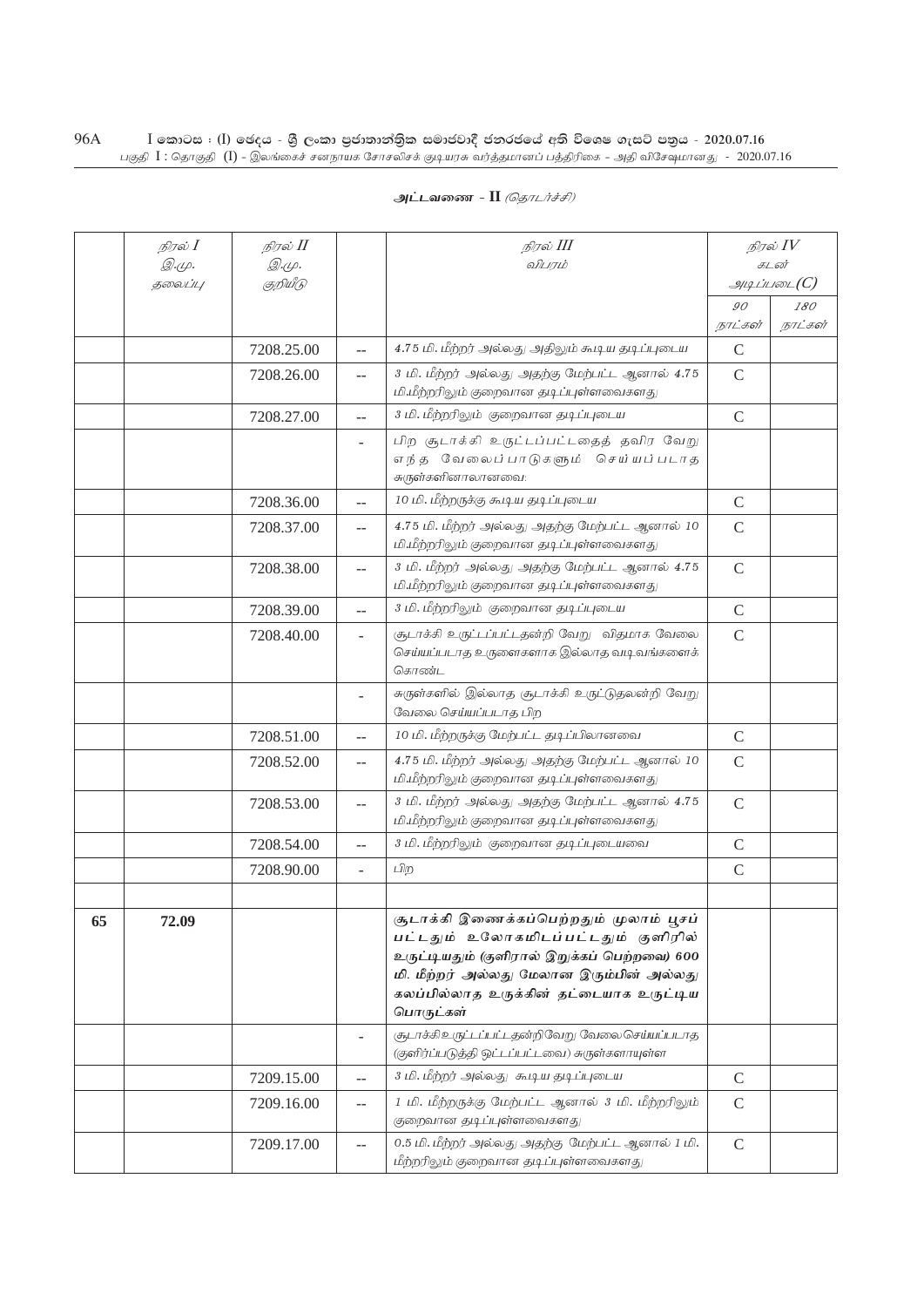|    | நிரல் <b>I</b><br>$\mathcal{D} \infty$ .<br>தலைப்பு | நிரல் II<br><i>@.cp.</i><br>குறியீடு |                | நிரல் III<br>விபரம்                                                                                                                                                                                        |               | நிரல் $IV$<br>கடன்<br>$\mathcal{A}$ |
|----|-----------------------------------------------------|--------------------------------------|----------------|------------------------------------------------------------------------------------------------------------------------------------------------------------------------------------------------------------|---------------|-------------------------------------|
|    |                                                     |                                      |                |                                                                                                                                                                                                            | 90<br>நாட்கள் | 180<br>நாட்கள்                      |
|    |                                                     | 7209.18.00                           |                | 0.5 மி. மீற்றரிலும் குறைவான தடிப்புடைய                                                                                                                                                                     | $\mathcal{C}$ |                                     |
|    |                                                     |                                      |                | சூடாக்கிஉருட்டப்பட்டதன்றிவேறு வேலை செய்யப்படாத<br>(குளிர்ப்படுத்தி ஒட்டப்பட்டவை) சுருள்களாக இல்லாத                                                                                                         |               |                                     |
|    |                                                     | 7209.25.00                           | $-$            | 3 மி. மீற்றர் அல்லது சு.டிய தடிப்புடைய                                                                                                                                                                     | $\mathcal{C}$ |                                     |
|    |                                                     | 7209.26.00                           | $-$            | 3 மி. மீற்றரிலும் குறைவான ஆனால் 1 மி.மீற்றரிலும்<br>சு.டி.ய தடிப்புள்ளவைகளது                                                                                                                               | $\mathcal{C}$ |                                     |
|    |                                                     | 7209.27.00                           | $\overline{a}$ | 0.5 மி. மீற்றர் அல்லது அதற்கு மேற்பட்ட ஆனால் 1<br>மி.மீற்றரிலும் குறைவான தடிப்புள்ளவைகளது                                                                                                                  | $\mathcal{C}$ |                                     |
|    |                                                     | 7209.28.00                           | $-1$           | 0.5 மி. மீற்றரிலும் குறைவான தடிப்புடைய                                                                                                                                                                     | $\mathcal{C}$ |                                     |
|    |                                                     | 7209.90.00                           |                | பிற                                                                                                                                                                                                        | $\mathcal{C}$ |                                     |
|    |                                                     |                                      |                |                                                                                                                                                                                                            |               |                                     |
| 66 | 72.10                                               |                                      |                | 600 மீற்றருக்கு அல்லது அதற்கு மேலான<br>அகலத்தினைக்கொண்டதும்இணைக்கப்பெற்றதும்,<br>முலாம்பூசப்பட்டதும் தகடு பொதியப்பெற்றதுமாகிய<br>இரும்பிலான அல்லது கலப்பற்ற உருக்கிலான<br>தட்டையான உருட்ப்பெற்ற பொருட்கள். |               |                                     |
|    |                                                     |                                      | ä,             | வெள்ளீயத்தினால் முலாம் பூசப்பட்ட உலோகப் பூச்சு<br>இடப் பெற்றவை                                                                                                                                             |               |                                     |
|    |                                                     | 7210.11.00                           |                | 0.5 மி. மீற்றர் அல்லது சு.டிய தடிப்பினைக்<br>கொண்டனவற்றின்                                                                                                                                                 | $\mathcal{C}$ |                                     |
|    |                                                     | 7210.12.00                           | $-$            | 0.5 மி. மீற்றரிலும் குறைவான தடிப்புடைய                                                                                                                                                                     |               |                                     |
|    |                                                     | 7210.12.10                           | $\overline{a}$ | அச்சிடப்பட்டவை                                                                                                                                                                                             | $\mathcal{C}$ |                                     |
|    |                                                     | 7210.12.20                           | $- - -$        | தேயிலைப் பெட்டிகளுக்கான துணைப் பொருட்கள்<br>செய்ய உதவும் தகரத்தினாலான தகடுகள்                                                                                                                              | $\mathcal{C}$ |                                     |
|    |                                                     | 7210.12.90                           |                | பிற                                                                                                                                                                                                        | $\mathsf{C}$  |                                     |
|    |                                                     | 7210.30.00                           | ÷,             | துத்த நாகத்துடன் மின்பகுப்பு மூலம் முலாம் பூசப்பட்ட<br>தகடு பொதியப் பெற்றதுமாகியவை                                                                                                                         | $\mathcal{C}$ |                                     |
|    |                                                     |                                      |                | ஏனைய முறைகளால் நாகத்தால் பூசப்பட்ட அல்லது<br>முலாமிட்ட                                                                                                                                                     |               |                                     |
|    |                                                     | 7210.41.00                           | $-$            | அலையுருவமுடையன                                                                                                                                                                                             | $\mathcal{C}$ |                                     |
|    |                                                     | 7210.49.00                           | $-$            | பிற:                                                                                                                                                                                                       |               |                                     |
|    |                                                     | 7210.49.10                           | ---            | 0.17 மி.மீற்றருக்கு மேற்படாத தடிப்பங்களையுடைய<br>தட்டையான தகடுகள்                                                                                                                                          | $\mathcal{C}$ |                                     |
|    |                                                     |                                      | $---$          | 0.17 மி.மீற்றருக்கு மேற்பட்ட தடிப்பங்களையுடைய<br>தட்டையான தகடுகள், உருகைளில்                                                                                                                               |               |                                     |
|    |                                                     | 7210.49.21                           |                | மின் முலாம் பூசப்பட்ட மற்றும் சூடாக்கி மெதுவாக                                                                                                                                                             | $\mathcal{C}$ |                                     |

குளிரவைத்து கடினமாக்கியவை

# **அட்டவணை - II** *(தொடர்ச்சி)*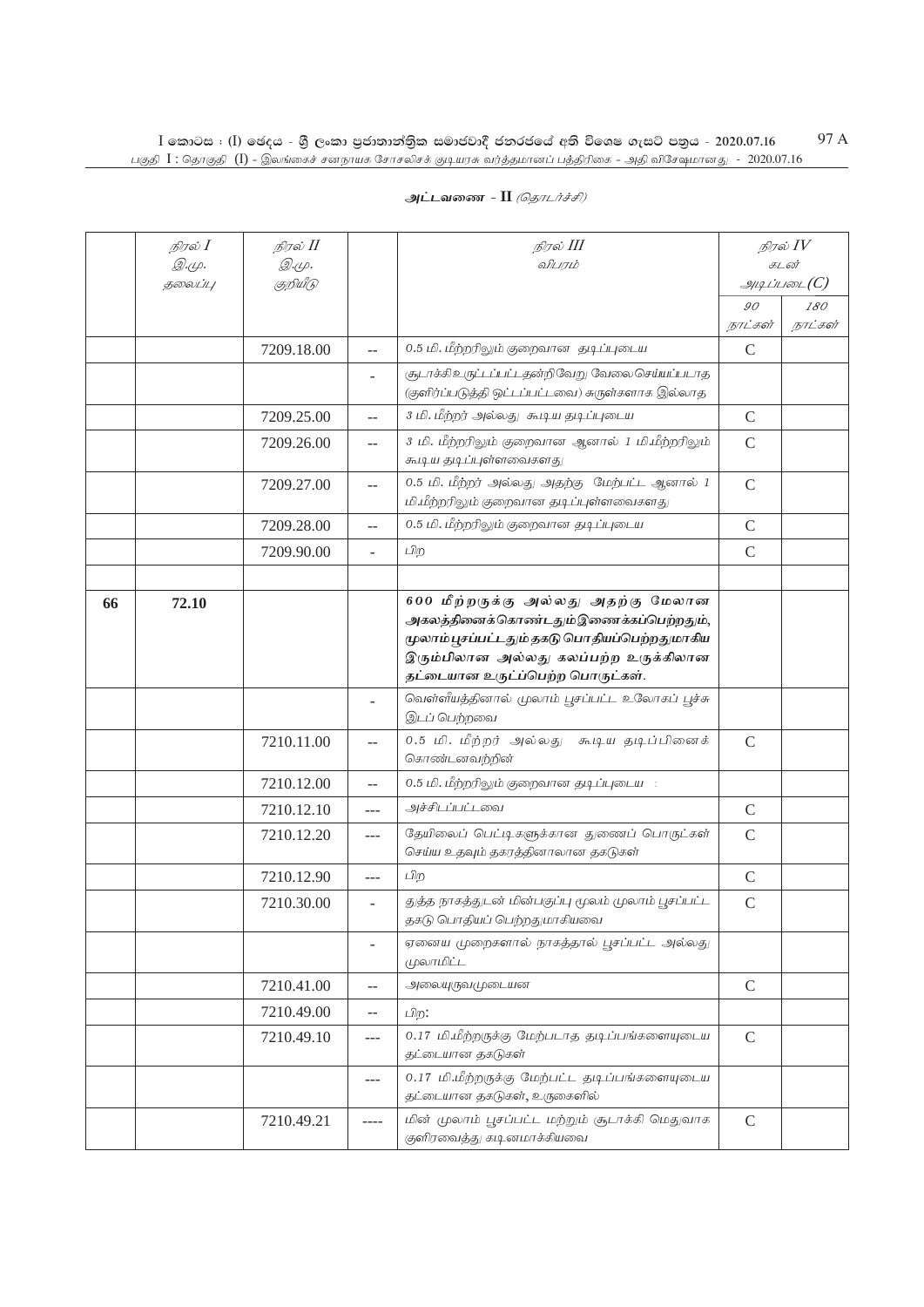|    | நிரல் $I$       | நிரல் II          |                          | நிரல் III                                                                                                                                                                                                                                     |               | நிரல் $\mathit{IV}$   |
|----|-----------------|-------------------|--------------------------|-----------------------------------------------------------------------------------------------------------------------------------------------------------------------------------------------------------------------------------------------|---------------|-----------------------|
|    | Q.Ψ.<br>தலைப்பு | @.cp.<br>குறியீடு |                          | விபரம்                                                                                                                                                                                                                                        |               | கடன்<br>$\mathcal{A}$ |
|    |                 |                   |                          |                                                                                                                                                                                                                                               | 90            | <i>180</i>            |
|    |                 |                   |                          |                                                                                                                                                                                                                                               | நாட்கள்       | நாட்கள்               |
|    |                 | 7210.49.22        | ----                     | சூட்டில் அமிழ்த்தியதன் பின்னர் மேலதிக வேலைப்<br>பாடுகள் செய்யப்படாதவை                                                                                                                                                                         | $\mathsf{C}$  |                       |
|    |                 | 7210.49.29        | $---$                    | பிற                                                                                                                                                                                                                                           | $\mathsf{C}$  |                       |
|    |                 | 7210.49.90        | $- - - -$                | பிற                                                                                                                                                                                                                                           | $\mathsf{C}$  |                       |
|    |                 | 7210.50.00        | $\overline{\phantom{a}}$ | குறோமியம் ஒட்சைட்டும் குறோமியமும் கலந்த அல்லது<br>குறோமியம் ஒட்சைட்டுடன் முலாம் பூசப்பட்டதும் தகடு<br>பொதியப் பெற்றதும்                                                                                                                       | $\mathsf{C}$  |                       |
|    |                 |                   |                          | அலுமினியத்துடன் முலாம் பூசப்பட்டதும் தகடு<br>பொதியப்பட்டதும்:                                                                                                                                                                                 |               |                       |
|    |                 | 7210.61.00        | --                       | அலுமினியம் – நாகம் கலப்புலோகத்தால் முலாமிடப்பட்ட<br>அல்லது தகடு பொதியப்பட்ட                                                                                                                                                                   | $\mathsf{C}$  |                       |
|    |                 | 7210.69.00        | $\overline{a}$           | பிற                                                                                                                                                                                                                                           | $\mathsf{C}$  |                       |
|    |                 | 7210.70.00        | --                       | வண்ணம் பூசப்பட்ட வார்ணிசு செய்யப்பெற்ற அல்லது<br>பிளாஸ்திரிக் முலாம் செய்யப்பட்ட                                                                                                                                                              | $\mathcal{C}$ |                       |
|    |                 | 7210.90.00        | $\overline{a}$           | பிற                                                                                                                                                                                                                                           | $\mathsf{C}$  |                       |
|    |                 |                   |                          |                                                                                                                                                                                                                                               |               |                       |
| 67 | 72.11           |                   |                          | 600 மி. மீற்றருக்குக் குறைவான அகலத்தினைக்<br>கொண்டதும் இணைக்கப்பெறாததும் முலாம்<br>பூசப்படாததும் தகடு பொதியப்படாததுமான<br>இரும்பின் அல்லது கலப்பற்ற இரும்பினை<br>தட்டையாக உருட்டிப் பெற்ற பொருட்கள்                                           |               |                       |
|    |                 |                   | $\overline{a}$           | சூடாக்கி உருட்டியதன்றி மேலும் வேலைப்பாடுகளில்<br>அல்லாததுமானவை:                                                                                                                                                                               |               |                       |
|    |                 | 7211.13.00        |                          | வடிவமைப்புகள் இல்லாததும் 4 மி.மீற்றருக்குக்<br>குறையாததும் 150 மி. மீற்றருக்கு மேற்பட்ட<br>அகலத்தினைக் கொண்டதும் நான்முகப்புகளிலும்<br>உருப்பு ப் பெற்ற அல்லது மூடப் பெற்ற பெப்டியினுடாகச்<br>செலுத்திப் பெறப்பட்டதும் சுற்றுகளில் இல்லாமலும் | $\mathsf{C}$  |                       |
|    |                 | 7211.14.00        | --                       | பிற, 4.75 மி.மீற்றர் அல்லது மேலான தடிப்பினைக்<br>கொண்டவற்றின்                                                                                                                                                                                 | $\mathsf{C}$  |                       |
|    |                 | 7211.19.00        | $\overline{a}$           | பிற                                                                                                                                                                                                                                           | $\mathsf{C}$  |                       |
|    |                 |                   | $\overline{a}$           | சூடாக்கியுருட்டியதன்றி மேலும் வேலைப்பாடு<br>களில்லாதன (குளிர வைத்து ஒடுக்கப்பட்டன):                                                                                                                                                           |               |                       |
|    |                 | 7211.23.00        | --                       | நிறையளவில் 0.25% காபனைக் கொண்டிருப்பவற்றின்                                                                                                                                                                                                   | $\mathcal{C}$ |                       |
|    |                 | 7211.29.00        | $-$                      | பிற                                                                                                                                                                                                                                           | $\mathsf{C}$  |                       |
|    |                 | 7211.90.00        | $\overline{\phantom{0}}$ | பிற                                                                                                                                                                                                                                           | $\mathsf{C}$  |                       |
|    |                 |                   |                          |                                                                                                                                                                                                                                               |               |                       |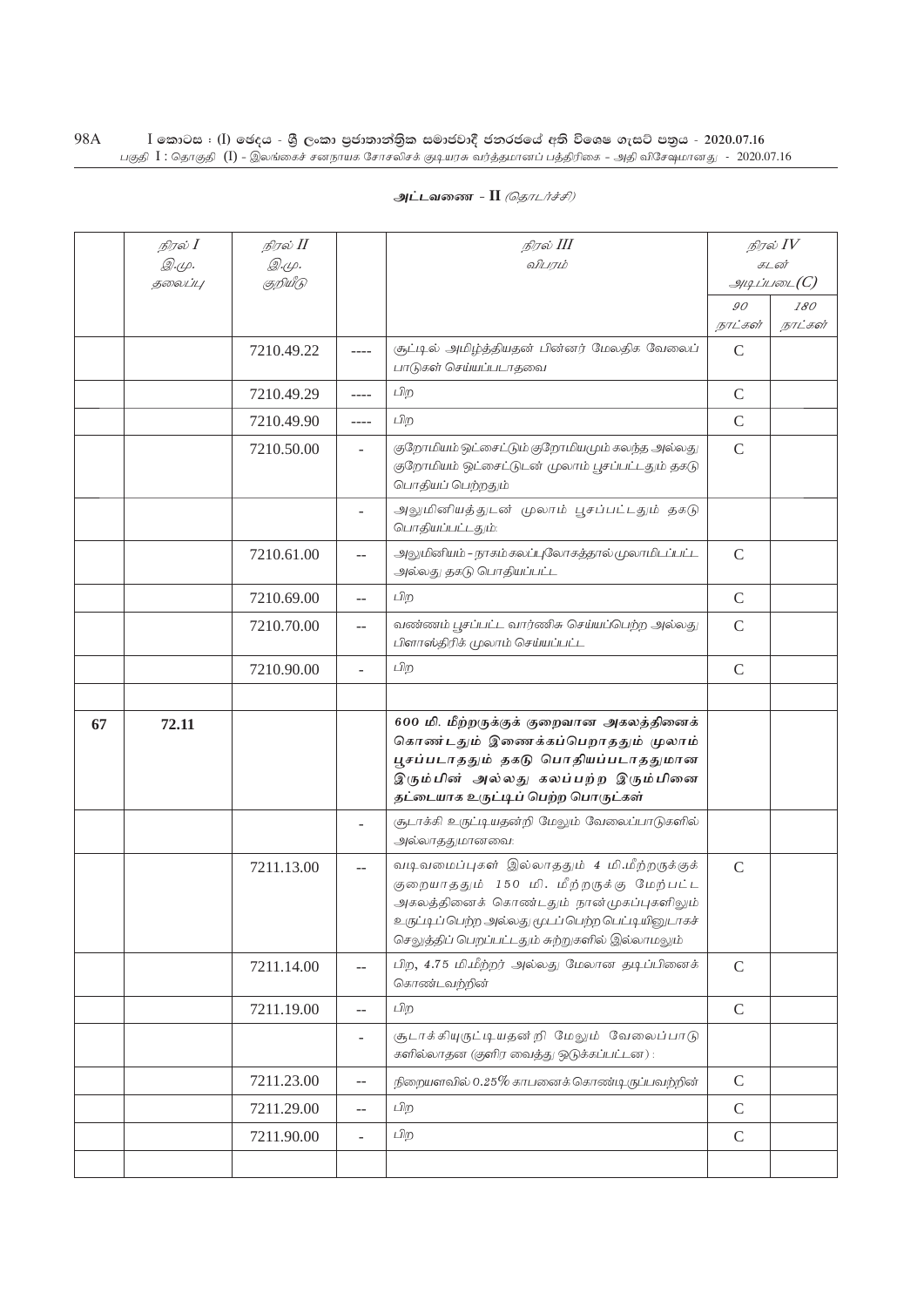| அட்டவணை - II <i>(தொடர்ச்சி)</i> |  |
|---------------------------------|--|
|---------------------------------|--|

|    | நிரல் $I$<br><i>@.cp.</i> | நிரல் II<br><i>@.cp.</i> |                          | நிரல் III<br>விபரம்                                                                                                                                                                                   | நிரல் $IV$<br>கடன் |                          |
|----|---------------------------|--------------------------|--------------------------|-------------------------------------------------------------------------------------------------------------------------------------------------------------------------------------------------------|--------------------|--------------------------|
|    | தலைப்பு                   | குறியீடு                 |                          |                                                                                                                                                                                                       |                    | $\mathcal{A}\mathcal{A}$ |
|    |                           |                          |                          |                                                                                                                                                                                                       | 90                 | 180                      |
|    |                           |                          |                          |                                                                                                                                                                                                       | நாட்கள்            | நாட்கள்                  |
| 68 | 72.12                     |                          |                          | 600 மி. மீற்றருக்குக் குறைவான அகலத்தினைக்<br>கொண்டதும் இணைக்கப்பெற்றதும் முலாம்<br>பூசப்பட்டதும் தகடு பொதியப்பட்டதுமான கலப்பற்ற<br>உருக்கின் அல்லது இரும்பினைத் தட்டையான உருக்கிப்<br>பெற்ற பொருட்கள் |                    |                          |
|    |                           | 7212.10.00               |                          | தகரத்தினால் முலாம் பூசப்பட்ட தகடு பொதியப்<br>பெற்றவற்றின்                                                                                                                                             |                    |                          |
|    |                           | 7212.10.10               | $---$                    | பளபளப்புள்ள 0.22 மி. மீ.ற்றருக்கு மேற்படாத<br>தடிப்புடைய மின் முலாமிடப்பட்ட வெள்ளீய கவீஜிவுகள்                                                                                                        | $\mathsf{C}$       |                          |
|    |                           | 7212.10.90               | $ -$                     | பிற                                                                                                                                                                                                   | $\mathsf C$        |                          |
|    |                           | 7212.20.00               |                          | துத்த நாகத்துடன் மின்சாரமும் முலாம் பூசப்பட்ட<br>அல்லது தகடு பொதியப்பெற்றவற்றின்                                                                                                                      |                    |                          |
|    |                           | 7212.20.10               | ---                      | $275$ MPa நிலையில் குறைந்த வளைவு சக்தியினைக்<br>கொண்டதும் 3 மி. மீற்றருக்குக் குறைவான தடிப்பினைக்<br>கொண்டிருப்டபதுமான உருக்கின்                                                                      | $\mathcal{C}$      |                          |
|    |                           | 7212.20.90               | ---                      | பிற                                                                                                                                                                                                   | $\mathcal{C}$      |                          |
|    |                           | 7212.30.00               |                          | பிறவாறு துத்த நாகத்துடன் முலாம் பூசப்பட்ட அல்லது<br>தகடு பொதியப் பெற்றவை                                                                                                                              | $\mathsf{C}$       |                          |
|    |                           | 7212.40.00               | ÷.                       | வண்ணம் பூசப்பட்ட வார்ணிசு இடப்பட்ட அல்லது<br>பிளாஸ்திரிக் முலாம் செய்யப்பட்டவை                                                                                                                        | $\mathsf{C}$       |                          |
|    |                           | 7212.50.00               | $\overline{\phantom{0}}$ | வேறு வகையில் தகடு பொதியப்பட்ட அல்லது முலாம்<br>பூசப்பட்டவை                                                                                                                                            |                    |                          |
|    |                           | 7212.50.10               | $---$                    | குறோமியம் ஒக்ஸைட்டுக்கள் அல்லது குறோமியம்<br>மற்றும் குறோமியம் ஒக்சைட்டுகளுடன் தகடு<br>பொதிக்கப்ட்ட அல்லது முலாம் பூசப்பட்டவை                                                                         | $\mathcal{C}$      |                          |
|    |                           | 7212.50.90               | ---                      | பிற                                                                                                                                                                                                   | $\mathcal{C}$      |                          |
|    |                           | 7212.60.00               |                          | அணியப்பட்டவை                                                                                                                                                                                          | $\mathcal{C}$      |                          |
|    |                           |                          |                          |                                                                                                                                                                                                       |                    |                          |
| 69 | 72.13                     |                          |                          | சட்டங்களும் தண்டுகளும் சூடாக்கி உருட்டியவை.<br>சீரில்லாத வகையில் சுற்றுகளில் சுற்றப்பட்டவை<br>இரும்பின் அல்லது கலப்பற்ற உருக்கின்                                                                     |                    |                          |
|    |                           | 7213.10.00               |                          | உருட்டும் போது பள்ளங்கள், நெளிவுகள், மிதப்புகள்<br>அல்லது வேறு குறைபாடுகள் உருவாக்கப் பெற்றவை                                                                                                         |                    |                          |
|    |                           | 7213.10.90               | $---$                    | பிற                                                                                                                                                                                                   | $\mathcal{C}$      |                          |
|    |                           | 7213.20.00               |                          | தட்டையான வளையங்கள் மற்றும் மாற்றியமைக்கப்பட்ட<br>செவ்வகம்                                                                                                                                             | $\mathcal{C}$      |                          |
|    |                           |                          | $\overline{\phantom{a}}$ | பிற:                                                                                                                                                                                                  |                    |                          |
|    |                           | 7213.91.00               | $-$                      | 14 மி. மீற்றர் விட்டத்திலும் குறைவான வட்டவடிவ<br>வெட்டு முகத்தைக் கொண்டவை                                                                                                                             |                    |                          |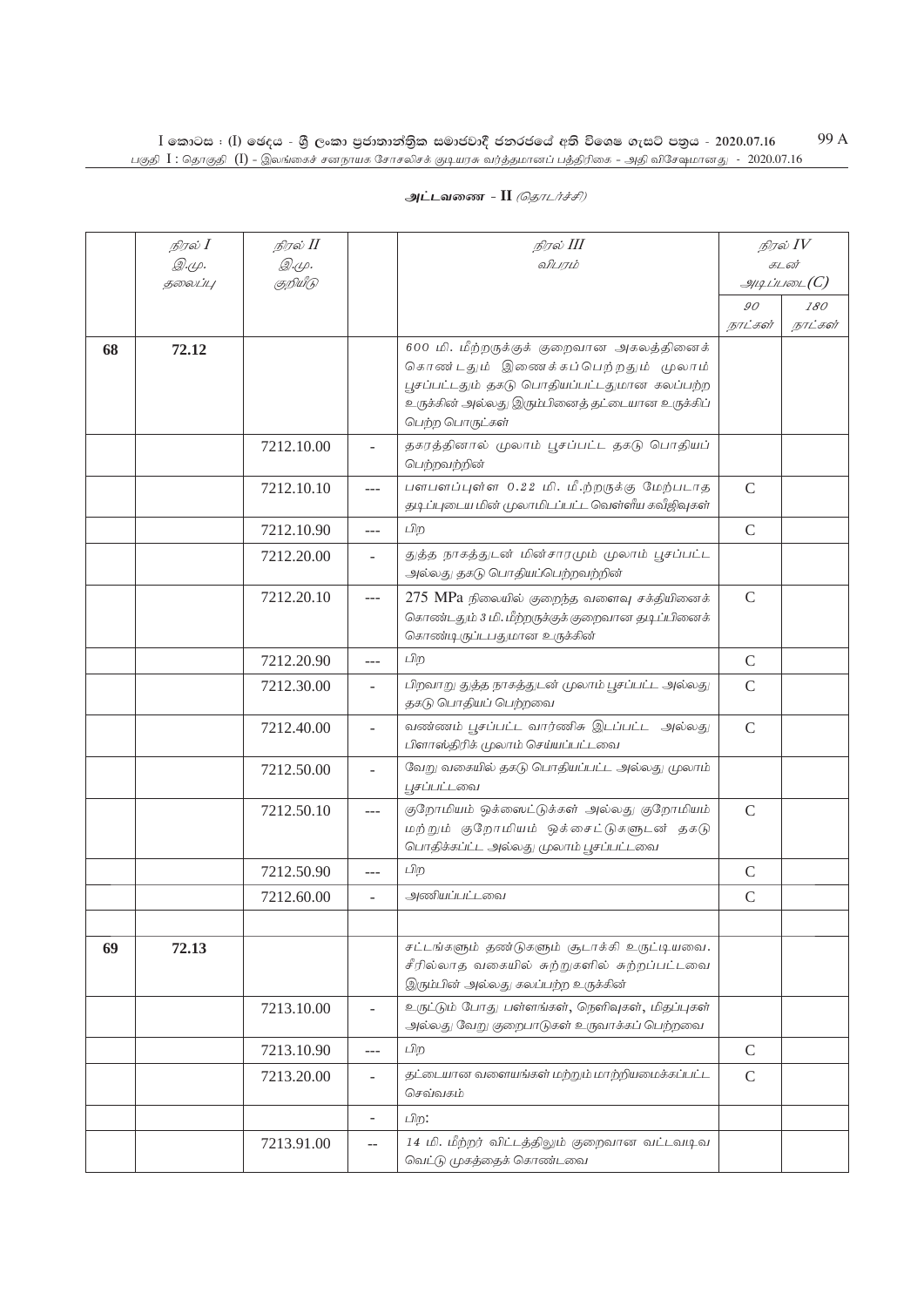| அட்டவணை - II <i>(தொடர்ச்சி)</i> |  |  |  |  |
|---------------------------------|--|--|--|--|
|---------------------------------|--|--|--|--|

|    | நிரல் <b>I</b> | நிரல் II   |                | நிரல் III                                                                                                                                                                                                                                             | நிரல் $IV$    |          |
|----|----------------|------------|----------------|-------------------------------------------------------------------------------------------------------------------------------------------------------------------------------------------------------------------------------------------------------|---------------|----------|
|    | <i>@.cp.</i>   | @.cp.      |                | விபரம்                                                                                                                                                                                                                                                |               | கடன்     |
|    | தலைப்பு        | குறியீடு   |                |                                                                                                                                                                                                                                                       | 90            | g<br>180 |
|    |                |            |                |                                                                                                                                                                                                                                                       | நாட்கள்       | நாட்கள்  |
|    |                | 7213.91.10 | ----           | 8 மி. மீற்றருக்கு குறைவான வட்டவடிவ வெட்டு<br>முகத்தைக் கொண்டவை                                                                                                                                                                                        | $\mathcal{C}$ |          |
|    |                | 7213.91.90 | ----           | பிற                                                                                                                                                                                                                                                   | $\mathsf{C}$  |          |
|    |                | 7213.99.00 | $-$            | பிற                                                                                                                                                                                                                                                   | $\mathsf{C}$  |          |
|    |                |            |                |                                                                                                                                                                                                                                                       |               |          |
| 70 | 72.14          |            |                | பிற சட்டங்களில் தண டுகளின் இரும்பினால்<br>அல்லது உருக்கினாலானவை, சூடாக்கி உருட்டிய,<br>உலையில் போட்டு உருட்டிய, சூடாக்கி இழுக்கப்<br>பெற்றவை அல்லது சூடாக்கி புறத்துப் பெற்ற<br>மேலும் வேலை செய்யப் பெறாத ஆனால் உருட்டிய<br>பின் முறுக்கியவைகள் உட்பட |               |          |
|    |                | 7214.10.00 |                | உலையில் போட்டு உருட்டியவை                                                                                                                                                                                                                             |               |          |
|    |                | 7214.10.10 | ---            | தட்டையான வளையங்கள் மற்றும் மாற்றியமைக்கப்பட்ட<br>செவ்வகம்                                                                                                                                                                                             | $\mathcal{C}$ |          |
|    |                | 7214.10.90 | ---            | பிற                                                                                                                                                                                                                                                   | $\mathsf{C}$  |          |
|    |                | 7214.20.00 | $\equiv$       | உருட்டும் போது அல்லது உருட்டிய பின் முறுக்கும்<br>போது பள்ளங்கள், நெளிவுகள்,மிதப்புகள் அல்லது<br>வேறு குறைபாடுகளைக் கொண்டிருப்பனவற்றின்                                                                                                               |               |          |
|    |                | 7214.20.10 | $---$          | தட்டையான வளையங்கள் மற்றும் மாற்றியமைக்கப்பட்ட<br>செவ்வகம்                                                                                                                                                                                             | $\mathcal{C}$ |          |
|    |                | 7214.20.90 | $---$          | பிற                                                                                                                                                                                                                                                   | $\mathcal{C}$ |          |
|    |                | 7214.30.00 | $\overline{a}$ | பிற, இலகுவாக வெட்டக் கூடிய உருக்கு                                                                                                                                                                                                                    | $\mathsf{C}$  |          |
|    |                |            |                | பிற:                                                                                                                                                                                                                                                  |               |          |
|    |                | 7214.91.00 | $-$            | செவ்வக (சதுரமுட்பட) வடிவ குறுக்கு வெட்டுடையவை                                                                                                                                                                                                         |               |          |
|    |                | 7214.91.10 | $---$          | 0.25% குறைவான காபனையும் 30 மி. மீ அகலத்திற்கு<br>மேற்படாததும் 6 மி. மீ இற்கு மேற்படாத தடிப்புடைய                                                                                                                                                      | $\mathcal{C}$ |          |
|    |                | 7214.91.90 | ---            | பிற                                                                                                                                                                                                                                                   | $\mathcal{C}$ |          |
|    |                | 7214.99.00 | $-$            | பிற                                                                                                                                                                                                                                                   | $\mathcal{C}$ |          |
|    |                |            |                |                                                                                                                                                                                                                                                       |               |          |
| 71 | 72.15          |            |                | பிற சட்டங்களும், தண்டுகளும் இரும்பினால்<br>அல்லது கலப்பற்ற உருக்கினால் ஆனவை                                                                                                                                                                           |               |          |
|    |                | 7215.10.00 | ÷.             | குளிர் நிலையில் உருவாக்கிய அல்லது குளிர்நிலை<br>முடிபெற்றதன்றி மேலும் வேலை செய்யப்படாத<br>இலகுவாக வெட்டக் கூடிய உருக்கினால் ஆனவற்றின்                                                                                                                 | $\mathcal{C}$ |          |
|    |                | 7215.50.00 |                | குளிர் நிலையில் உருவாக்கிய குளிர் நிலை முடிவு<br>பெற்றதன்றி மேலும் வேலை செய்யப்படாத பிறவற்றின்                                                                                                                                                        | $\mathsf{C}$  |          |
|    |                | 7215.90.00 |                | பிற                                                                                                                                                                                                                                                   | $\mathcal{C}$ |          |
|    |                |            |                |                                                                                                                                                                                                                                                       |               |          |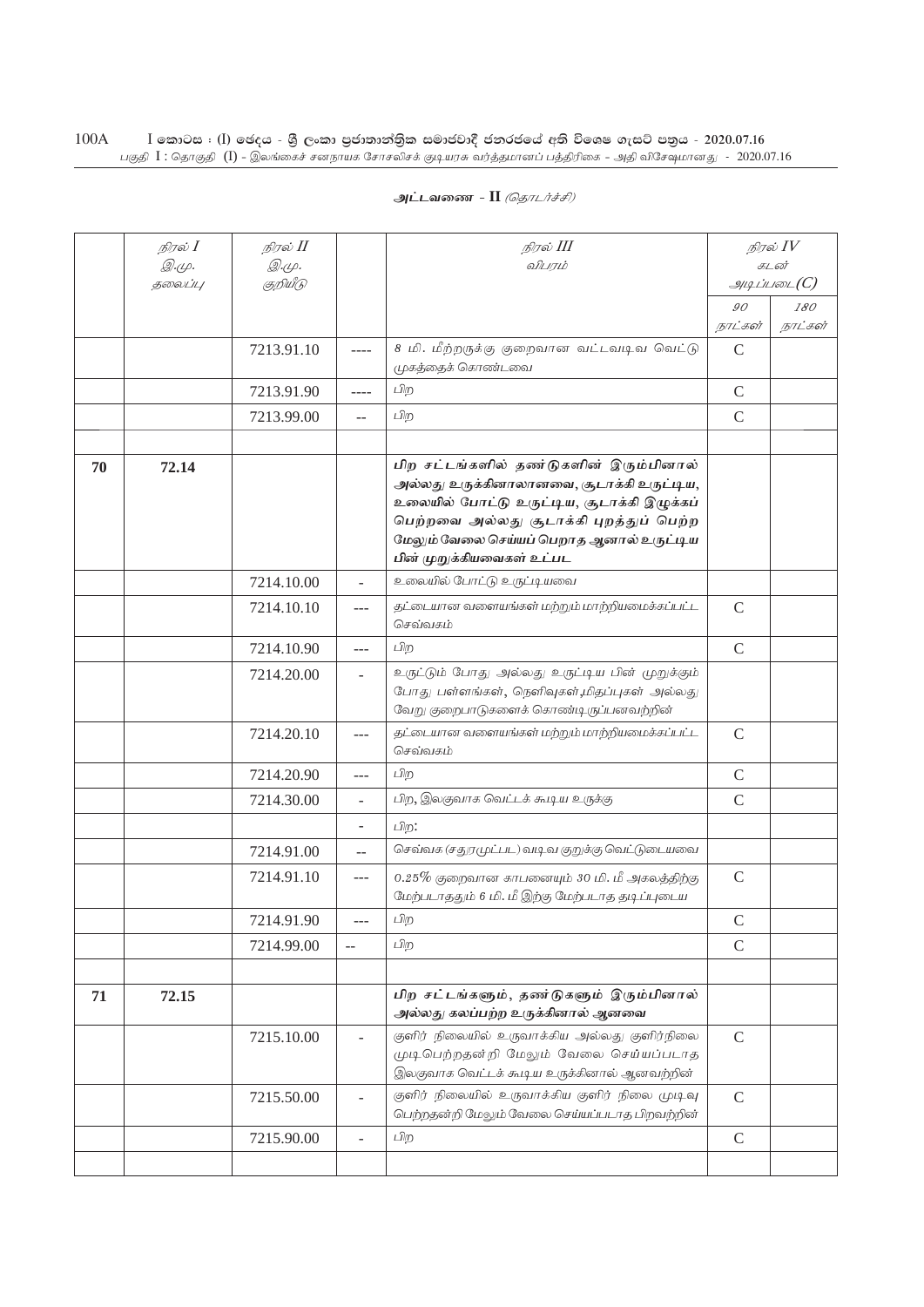|    | நிரல் <b>I</b><br><i>@.cp.</i> | நிரல் II                 |                | நிரல் III<br>விபரம்                                                                                                                                                                                |               | நிரல் $IV$<br>கடன்       |
|----|--------------------------------|--------------------------|----------------|----------------------------------------------------------------------------------------------------------------------------------------------------------------------------------------------------|---------------|--------------------------|
|    | தலைப்பு                        | <i>@.cp.</i><br>குறியீடு |                |                                                                                                                                                                                                    |               | $\mathcal{A}\mathcal{A}$ |
|    |                                |                          |                |                                                                                                                                                                                                    | 90            | 180                      |
|    |                                |                          |                |                                                                                                                                                                                                    | நாட்கள்       | நாட்கள்                  |
| 72 | 72.16                          |                          |                | கோணங்கள், வடிவங்களும் தோற்றங்களும்                                                                                                                                                                 |               |                          |
|    |                                |                          |                | இரும்பினால் அல்லது உருக்கினால் ஆனவை                                                                                                                                                                |               |                          |
|    |                                | 7216.10.00               |                | 80 மி. மீ.ற்றருக்குக் குறைவைக் கொண்டதும் சூடாக்கி<br>உருட்டிய, சூடாக்கி இழுக்கப்பெற்ற அல்லது புறத்துப்<br>பெற்றதுமன்றி மேலும் வேலை செய்யப்படாத $U,I$<br>அல்லது H வடிவ பாகங்கள்                     | $\mathsf{C}$  |                          |
|    |                                |                          |                | 80 மி. மீ.ற்றருக்குக் குறைவான உயரத்தைக் கொண்டதும்<br>சூடாக்கி உருட்டிய, சூடாக்கி இழுக்கப்பெற்ற அல்லது<br>புறத்துப் பெற்றதுமன்றி மேலும் வேலை செய்யப்படாத<br>$L$ அல்லது $T$ வடிவ பாகங்கள்            |               |                          |
|    |                                | 7216.21.00               | ÷,             | L தோற்றமுடையன                                                                                                                                                                                      | $\mathsf{C}$  |                          |
|    |                                | 7216.22.00               | $-$            | T தோற்றமுடையன                                                                                                                                                                                      | $\mathsf{C}$  |                          |
|    |                                |                          |                | 80 மி. மீ.ற்றருக்குக் குறைவான உயரத்தைக் கொண்டதும்<br>சூடாக்கி உருட்டிய, சூடாக்கி இழுக்கப்பெற்ற அல்லது<br>புறத்துப் பெற்றதுமன்றி மேலும் வேலை செய்யப்படாத<br>$U, I$ அல்லது $H$ வடிவ பாகங்கள்         |               |                          |
|    |                                | 7216.31.00               | $-$            | U தோற்றமுடையன                                                                                                                                                                                      | $\mathsf{C}$  |                          |
|    |                                | 7216.32.00               | $-$            | I தோற்றமுடையன                                                                                                                                                                                      | $\mathcal{C}$ |                          |
|    |                                | 7216.33.00               | $-$            | H தோற்றமுடையன                                                                                                                                                                                      | $\mathcal{C}$ |                          |
|    |                                | 7216.40.00               | ÷.             | 80 மி. மீ.ற்றருக்கும் அதற்கு கூடியதுமான உயரத்தைக்<br>கொண்டதும் சூடாக்கி உருப்டிய, சூடாக்கி இழுக்கப்பெற்ற<br>அல்லது புறத்துப் பெற்றதுமன்றி மேலும் வேலை<br>செய்யப்படாத $L$ அல்லது $T$ வடி வ பாகங்கள் | $\mathcal{C}$ |                          |
|    |                                | 7216.50.00               |                | சூடாக்கப்பட்ட சுற்று கூடு குறைந்த அல்லது கூடு<br>வெளியாக்கப்பட்டவை தவிர்ந்த மேலதிக வேலைப்<br>பாடமையாத, பிற கோணங்கள், வடிவங்களும் மற்றும்<br>தோற்றங்கள்                                             | $\mathcal{C}$ |                          |
|    |                                |                          |                | குளிர்வித்து உருவாக்கப்பட்ட அல்லது குளிர்வித்து<br>முடிக்கப்பெற்றவை தவிர்ந்த மேலதிக வேலைப்<br>பாடமையாத, கோணங்கள், வடிவங்களும் மற்றும்<br>தோற்றங்களும்                                              |               |                          |
|    |                                | 7216.61.00               | $-$            | தட்டையாக உருப்டிய உற்பத்தியிலிருந்து பெறப்பட்டவை                                                                                                                                                   | $\mathsf{C}$  |                          |
|    |                                | 7216.69.00               | $-$            | பிற                                                                                                                                                                                                | $\mathcal{C}$ |                          |
|    |                                |                          | ÷.             | பிற                                                                                                                                                                                                |               |                          |
|    |                                | 7216.91.00               | $\overline{a}$ | தட்டையாக உருட்டிய உற்பத்தியிலிருந்து குளிர்வித்து<br>உருவாக்கப்பட்ட அல்லது குளிர்வித்து முடிக்கப்<br>பெற்றவை                                                                                       | $\mathsf{C}$  |                          |
|    |                                | 7216.99.00               | $-$            | பிற                                                                                                                                                                                                | $\mathcal{C}$ |                          |
|    |                                |                          |                |                                                                                                                                                                                                    |               |                          |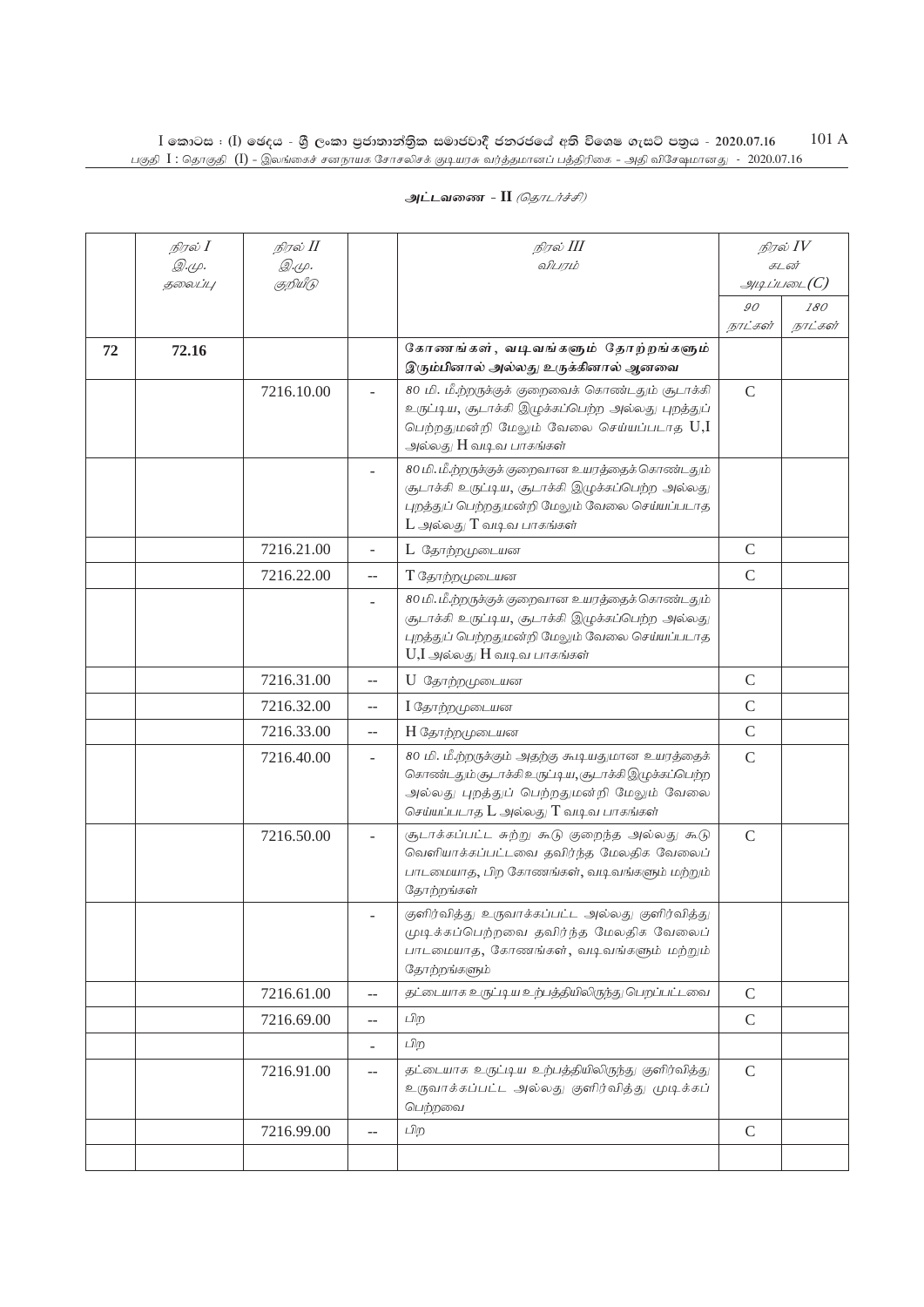| அட்டவணை - II <i>(தொடர்ச்சி)</i> |  |  |  |
|---------------------------------|--|--|--|
|---------------------------------|--|--|--|

|    | நிரல் <b>I</b>          | நிரல் II                 |                          | நிரல் III                                                                                                 | நிரல் $IV$<br>கடன்        |                |
|----|-------------------------|--------------------------|--------------------------|-----------------------------------------------------------------------------------------------------------|---------------------------|----------------|
|    | <i>@.cp.</i><br>தலைப்பு | <i>@.cp.</i><br>குறியீடு |                          | விபரம்                                                                                                    |                           | அடிப்படை $(C)$ |
|    |                         |                          |                          |                                                                                                           |                           |                |
|    |                         |                          |                          |                                                                                                           | $\mathcal{G}O$<br>நாட்கள் | 180<br>நாட்கள் |
| 73 | 72.17                   |                          |                          | கலப்பற்ற உருக்கிய அல்லது இரும்பினாலான கம்பி                                                               |                           |                |
|    |                         | 7217.10.00               | $\overline{\phantom{a}}$ | மிறுக்கப்பட்ட அல்லது மிறுக்கப்படாத தகடு பொறிக்கப்                                                         | $\mathcal{C}$             |                |
|    |                         |                          |                          | படாத அல்லது மூடப்படாதவை                                                                                   |                           |                |
|    |                         | 7217.20.00               |                          | நாகத்தினால் தகடு பொதிக்கப்பட்டவை அல்லது<br>மூடப்பட்டவை                                                    |                           |                |
|    |                         | 7217.20.10               | $---$                    | குறுக்களவானது 1.6 மி.மீ. க்கு குறைவான வட்ட<br>கூரானவற்றின் நேரான வயர்                                     | $\mathcal{C}$             |                |
|    |                         | 7217.20.20               | ---                      | குறுக்களவானது 1.6 மி.மீ. அல்லது மேற்பட்ட ஆனால்<br>4 மி. மீ. க்கு மேற்படாத வட்ட கூரானவற்றின் நேரான<br>வயர் | $\mathcal{C}$             |                |
|    |                         | 7217.20.90               | ---                      | பிற                                                                                                       | $\mathcal{C}$             |                |
|    |                         | 7217.30.00               | Ξ.                       | பிற உலோகங்களினால் பொதிக்கப்பட்டவை அல்லது<br>மூடப்பட்டவை                                                   | $\mathcal{C}$             |                |
|    |                         | 7217.90.00               | $\overline{a}$           | பிற:                                                                                                      |                           |                |
|    |                         | 7217.90.10               | $---$                    | பிளாஸ்றிக்கினால் பொதிக்கப்பட்ட அல்லது மூடப்பட்ட                                                           | $\mathcal{C}$             |                |
|    |                         | 7217.90.90               | $---$                    | பிற                                                                                                       | $\mathcal{C}$             |                |
|    |                         |                          |                          |                                                                                                           |                           |                |
| 74 | 72.18                   |                          |                          | கறை படியாத உருக்கு பாளங்கள் அல்லது பிற                                                                    |                           |                |
|    |                         |                          |                          | முதன்மை வடிவங்களில் கறைபடியாத உருக்கு<br>குறை முடிப்புப் பொருட்கள்                                        |                           |                |
|    |                         |                          |                          |                                                                                                           |                           |                |
|    |                         | 7218.99.00               | $-$                      | பிற                                                                                                       | $\mathcal{C}$             |                |
|    |                         |                          |                          | 600 மி. மீ. அல்லது மேலான அகலத்தினைக்                                                                      |                           |                |
| 75 | 72.19                   |                          |                          | கொண்ட கறைபடிந்த உருக்கின் தட்டையாக                                                                        |                           |                |
|    |                         |                          |                          | உருட்டிய பொருட்கள்                                                                                        |                           |                |
|    |                         |                          |                          | சூடாக்கிய உருட்டியதன்றி மேலும் வேலை<br>செய்யப்படாதவை சுற்றுக்களில்                                        |                           |                |
|    |                         | 7219.11.00               | 44                       | 10 மி. மீ. க்கு மேலான தடிப்பினைக் கொண்டவற்றின்                                                            | $\mathsf{C}$              |                |
|    |                         | 7219.12.00               | --                       | 4.75 மி. மீ. அல்லது அதற்கு மேலான ஆனால் 10 மி. மீ.<br>க்கு மேற்படாத தடிப்பினைக் கொண்டவற்றின்               | $\mathsf C$               |                |
|    |                         | 7219.13.00               | $-$                      | 3 மி. மீ. அல்லது அதற்கு மேலான ஆனால் 4.75 மி. மீ.<br>க்கு மேற்படாத தடிப்பினைக் கொண்டவற்றின்                | $\mathsf{C}$              |                |
|    |                         | 7219.14.00               | $-$                      | 3 மி. மீ. க்கு குறைவான தடிப்பினைக் கொண்டவற்றின்                                                           | $\mathcal{C}$             |                |
|    |                         |                          | $\overline{a}$           | சூடாக்கிய உருட்டியதன்றி மென் மேலும் வேலை<br>செய்யப்படாதவை சுற்றுக்களில் இல்லை                             |                           |                |
|    |                         | 7219.21.00               | $-$                      | 10 மி. மீ. க்கு மேலான தடிப்பினைக் கொண்டவை                                                                 | $\mathsf C$               |                |
|    |                         | 7219.22.00               | --                       | 4.75 மி. மீ. அல்லது அதற்கு மேலான ஆனால் 10 மி. மீ.<br>க்கு மேற்படாத தடிப்பினைக் கொண்டவற்றின்               | $\mathcal{C}$             |                |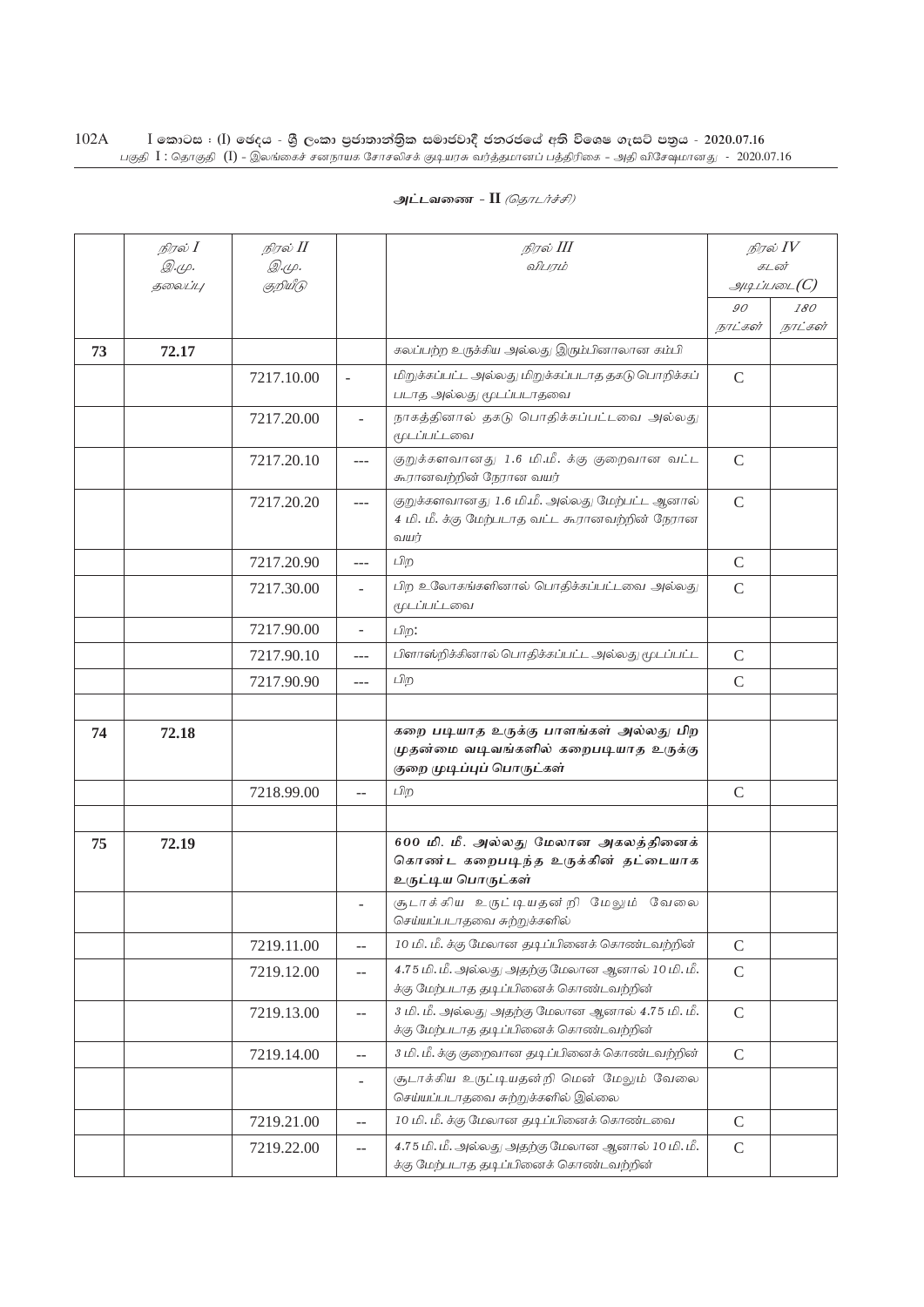### **அட்டவணை - II** *(தொடர்ச்சி)*

|    | நிரல் I                 | நிரல் II                 |                | நிரல் III                                                                                                                 |               | நிரல் $IV$                       |
|----|-------------------------|--------------------------|----------------|---------------------------------------------------------------------------------------------------------------------------|---------------|----------------------------------|
|    | <i>@.cp.</i><br>தலைப்பு | <i>@.cp.</i><br>குறியீடு |                | விபரம்                                                                                                                    |               | கடன்<br>$\mathcal{A}\mathcal{A}$ |
|    |                         |                          |                |                                                                                                                           | 90            | 180                              |
|    |                         |                          |                |                                                                                                                           | நாட்கள்       | நாட்கள்                          |
|    |                         | 7219.23.00               |                | 3 மி. மீ. அல்லது அதற்கு மேலான ஆனால் 4.75 மி. மீ.<br>க்கு மேற்படாத தடிப்பினைக் கொண்டவற்றின்                                | $\mathsf{C}$  |                                  |
|    |                         | 7219.24.00               | $-$            | 3 மி. மீ. க்கு குறைவான தடிப்பினைக் கொண்டவற்றின்                                                                           | $\mathcal{C}$ |                                  |
|    |                         |                          |                | குளிர் நிலையில் உருட்டியதன்றி (குளிர் நிலையில் புடம்<br>செய்த) மேலும் வேலை செய்யப்படாதவை                                  |               |                                  |
|    |                         | 7219.31.00               | --             | 4.75 மி. மீ. அல்லது மேலான தடிப்பினைக்<br>கொண்டவற்றின்                                                                     | $\mathsf{C}$  |                                  |
|    |                         | 7219.32.00               | --             | 3 மி. மீ. அல்லது அதற்கு மேலான ஆனால் 4.75 மி. மீ.<br>க்கு மேற்படாத தடிப்பினைக் கொண்டவற்றின்                                | $\mathcal{C}$ |                                  |
|    |                         | 7219.33.00               | $\overline{a}$ | 1 மி. மீ. க்கு மேலான ஆனால 3 மி. மீ. க்கு மேற்படாத<br>தடிப்பினைக் கொண்டவற்றின்                                             | $\mathsf{C}$  |                                  |
|    |                         | 7219.34.00               | $- -$          | 0.05 மி. மீ. அல்லது அதற்கு மேலான ஆனால் 1 மி. மீ.<br>க்கு மேற்படாத தடிப்பினைக் கொண்டவற்றின்                                | $\mathsf{C}$  |                                  |
|    |                         | 7219.35.00               | $-$            | 0.05 மி. மீ. க்கும் குறைவான தடிப்பினைக்<br>கொண்டவற்றின்                                                                   | $\mathsf{C}$  |                                  |
|    |                         | 7219.90.00               |                | பிற                                                                                                                       | $\mathsf{C}$  |                                  |
|    |                         |                          |                |                                                                                                                           |               |                                  |
| 76 | 72.20                   |                          |                | 600 மி. மீ. க்குக் குறைவான அகலத்தினைக்<br>கொண்ட கறைபடியாத உருக்கு தட்டையாக<br>உருட்டிய பொருட்கள்                          |               |                                  |
|    |                         |                          | ۷              | சூடாக்கிய உருட்டியதன்றி மேலும் வேலை செய்யப்படாத                                                                           |               |                                  |
|    |                         | 7220.11.00               | $-$            | 4.75 மி. மீ. அல்லது மேலான தடிப்பினைக்<br>கொண்டவற்றின                                                                      | $\mathsf{C}$  |                                  |
|    |                         | 7220.12.00               | $-$            | 4.75 மி. மீ. க்குக் குறைவான தடிப்பினைக்<br>கொண்டவற்றின்                                                                   | $\mathsf{C}$  |                                  |
|    |                         | 7220.20.00               | ÷.             | குளிர் நிலையில் உருட்டியதன்றி (குளிர் நிலையில் புடம்<br>செய்த) மேலும் வேலை செய்யப்படாதவை                                  | $\mathsf{C}$  |                                  |
|    |                         | 7220.90.00               |                | பிற                                                                                                                       | C             |                                  |
|    |                         |                          |                |                                                                                                                           |               |                                  |
| 77 | 72.21                   | 7221.00.00               |                | கறைபடிந்த உருக்கினாலான சூடாக்கி உருட்டிய<br>சீரற்ற முறையில் சுற்றப்பட்ட சட்டங்களும்<br>தண்டுகளும்                         | $\mathcal{C}$ |                                  |
|    |                         |                          |                |                                                                                                                           |               |                                  |
| 78 | 72.22                   |                          |                | கறைபடிந்த உருக்கினாலான பிற சட்டங்களும்<br>தணர்டுகளும் கறைபடிந்த உருக்கினாலான<br>கோணங்களும் வடிவங்களும் தோற்றங்களும்       |               |                                  |
|    |                         |                          |                | சூடாக்கி உருட்டிய சூடாக்கி இழுக்கப்பெற்ற<br>அல்லது புறத்துப் பெற்றதன்றி மேலும் வேலை<br>செய்யப்படாத சட்டங்களும் தண்டுகளும் |               |                                  |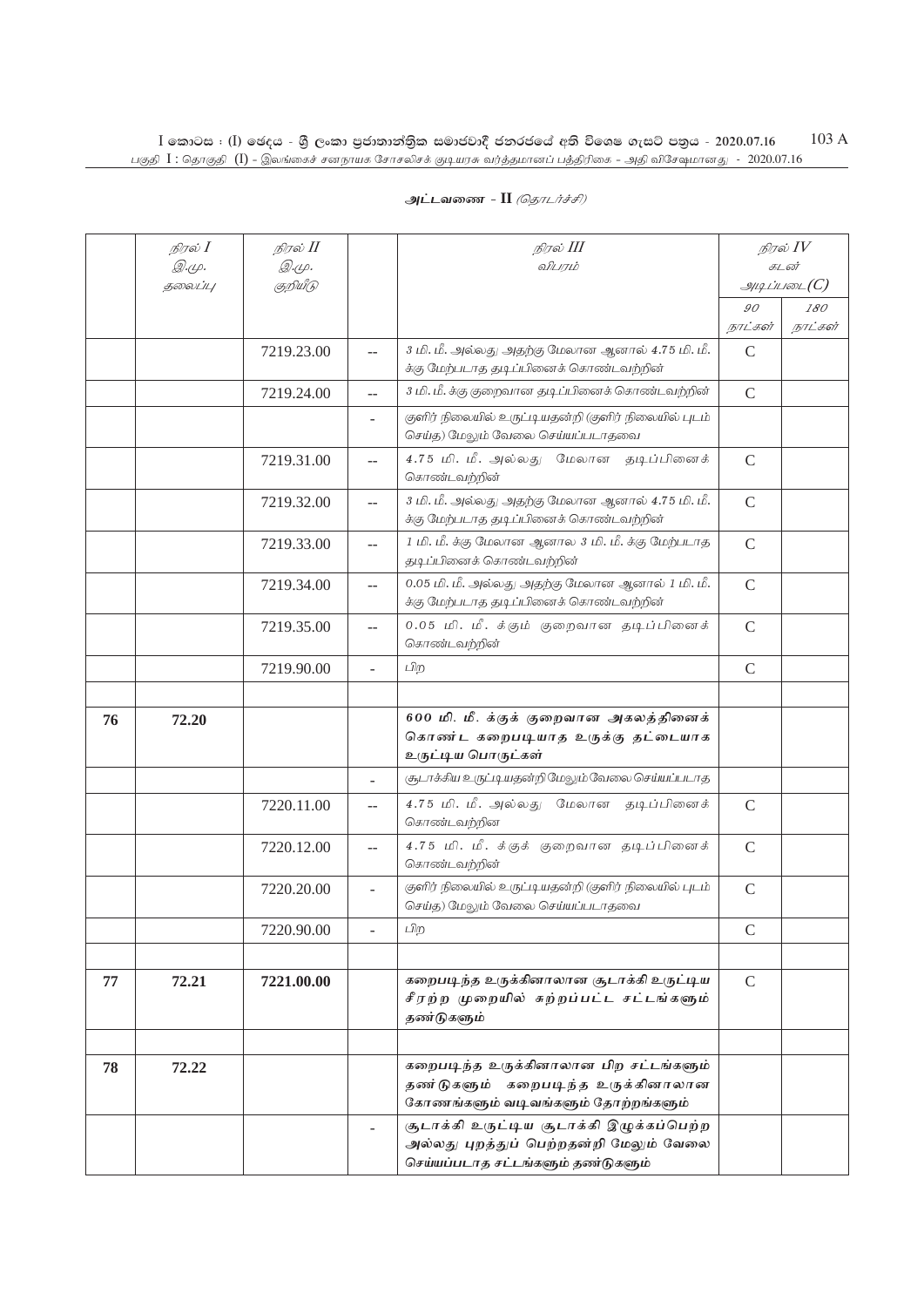| அட்டவணை - II <i>(தொடர்ச்சி)</i> |  |  |  |
|---------------------------------|--|--|--|
|---------------------------------|--|--|--|

|    | நிரல் $I$ | நிரல் II   |                          | நிரல் III                                                                                                               | நிரல் $IV$    |                             |
|----|-----------|------------|--------------------------|-------------------------------------------------------------------------------------------------------------------------|---------------|-----------------------------|
|    | Q.Ψ.      | @.cp.      |                          | விபரம்                                                                                                                  |               | கடன்<br>$g$ uq Liuson $(C)$ |
|    | தலைப்பு   | குறியீடு   |                          |                                                                                                                         | 90            | 180                         |
|    |           |            |                          |                                                                                                                         | நாட்கள்       | நாட்கள்                     |
|    |           | 7222.11.00 | --                       | வட்ட வடிவ குறுக்கு வெட்டுடையவை                                                                                          | $\mathcal{C}$ |                             |
|    |           | 7222.19.00 | --                       | பிற                                                                                                                     | $\mathcal{C}$ |                             |
|    |           | 7222.20.00 | $\overline{a}$           | குளிர் நிலையில் உருவாக்கிய அல்லது குளிர் நிலையில்<br>முற்றுப் பெற்றது மேலும் வேலை செய்யப்படாத<br>சட்டங்களும் தண்டுகளும் | $\mathcal{C}$ |                             |
|    |           | 7222.30.00 |                          | பிற சட்டங்களும் தண்டுகளும்                                                                                              | $\mathcal{C}$ |                             |
|    |           | 7222.40.00 | $\overline{a}$           | கோணங்களும் வடிவங்களும் தோற்றங்களும்                                                                                     | $\mathcal{C}$ |                             |
|    |           |            |                          |                                                                                                                         |               |                             |
| 79 | 72.23     | 7223.00.00 |                          | துருப்பிடிக்காத உருக்கினாலான கம்பி                                                                                      | $\mathcal{C}$ |                             |
|    |           |            |                          |                                                                                                                         |               |                             |
| 80 | 72.24     |            |                          | பிற கலப்பு உருக்குப் பாளங்கள் அல்லது<br>பிற முதன்மை வடிவங்களில் பிற கலப்பு<br>உருக்குகளினாலான குறை முடிப்புப் பொருட்கள் |               |                             |
|    |           | 7224.90.00 |                          | பிற                                                                                                                     | $\mathcal{C}$ |                             |
|    |           |            |                          |                                                                                                                         |               |                             |
| 81 | 72.25     |            |                          | 600 மி. மீ. அல்லது மேலான அகலத்தினையுடைய<br>தட்டையாக உருட்டிய பிற கலப்பு உருக்கினாலான<br>பொருட்கள்                       |               |                             |
|    |           |            | ÷.                       | மின்சார சிலிக்கோன் உருக்கின்                                                                                            |               |                             |
|    |           | 7225.19.00 |                          | பிற                                                                                                                     | $\mathcal{C}$ |                             |
|    |           | 7225.30.00 | $\overline{\phantom{a}}$ | பிற சூடாக்கி உருட்டியதன்றி மேலும் வேலை<br>செய்யப்படாத சுற்றுக்களில்                                                     | $\mathcal{C}$ |                             |
|    |           | 7225.40.00 |                          | பிற சூடாக்கிய உருட்டியதன்றி மேலும் வேலை<br>செய்யப்படாதன சுற்றுக்களில் இல்லாத                                            | $\mathcal{C}$ |                             |
|    |           |            | $\overline{\phantom{a}}$ | பிற                                                                                                                     |               |                             |
|    |           | 7225.92.00 | $-$                      | பிறவாது நாகத்தினால் முலாமிடப்பட்டவை அல்லது<br>படலமிடப்பட்டவை                                                            | $\mathsf{C}$  |                             |
|    |           | 7225.99.00 | $-$                      | பிற                                                                                                                     | $\mathcal{C}$ |                             |
|    |           |            |                          |                                                                                                                         |               |                             |
| 82 | 72.26     |            |                          | 600 மி.மீ. க்குக் குறைவான அகலத்தினையுடைய<br>தட்டை உருட்டிய பிற கலப்பு உருக்கினாலான<br>பொருட்கள்                         |               |                             |
|    |           |            | $\overline{a}$           | மின்சார சிலிக்கோன் உருக்கின்                                                                                            |               |                             |
|    |           | 7226.11.00 | $- -$                    | துணிக்கைத் தன்மையானவை                                                                                                   | $\mathsf{C}$  |                             |
|    |           | 7226.19.00 | $\overline{a}$           | பிற                                                                                                                     | $\mathcal{C}$ |                             |
|    |           |            | $\overline{\phantom{a}}$ | பிற:                                                                                                                    |               |                             |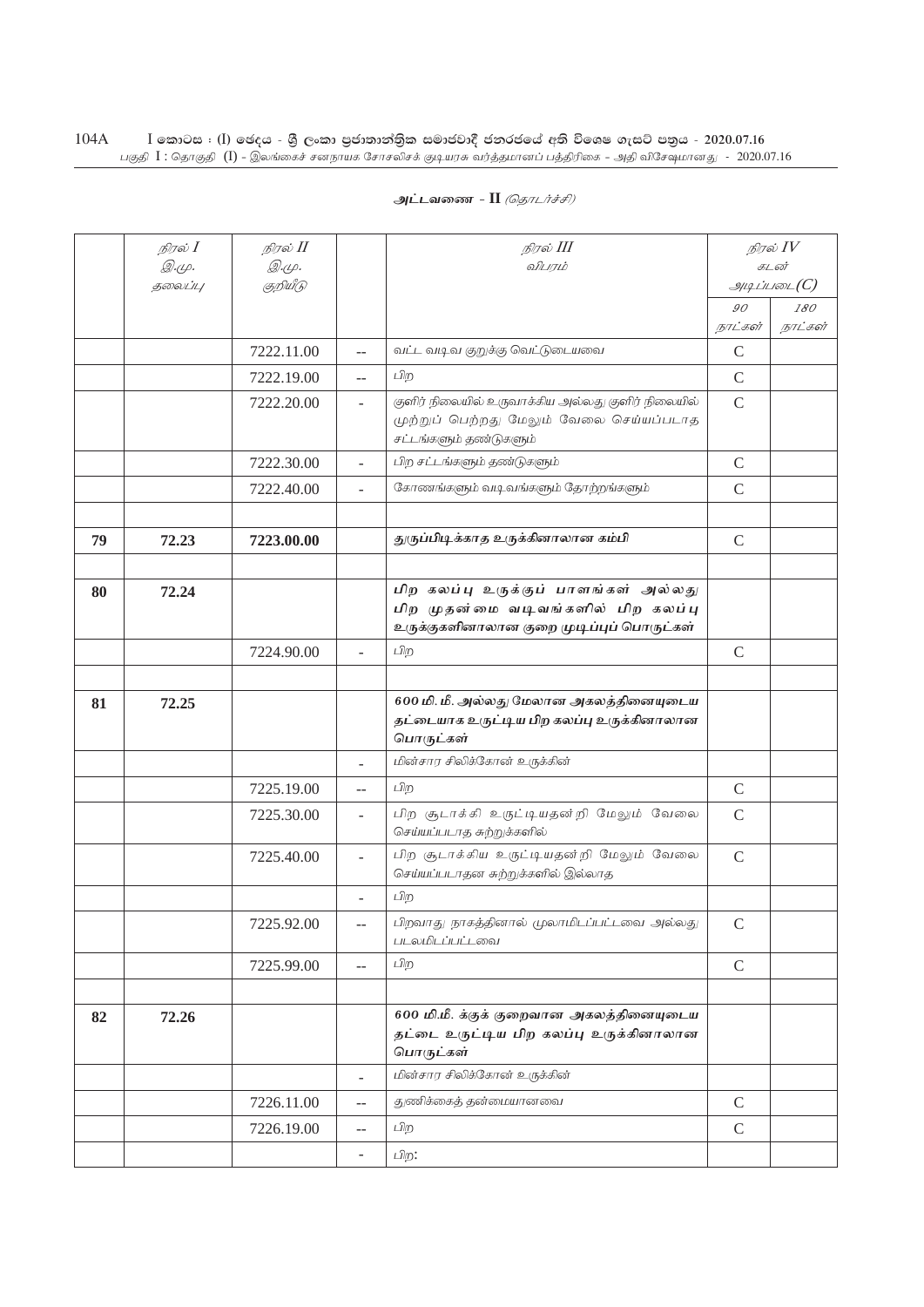|    | நிரல் <b>I</b> | நிரல் II   |                | நிரல் III                                                                                                                                                                                                                                    | நிரல் $IV$            |                |
|----|----------------|------------|----------------|----------------------------------------------------------------------------------------------------------------------------------------------------------------------------------------------------------------------------------------------|-----------------------|----------------|
|    | <i>@.cp.</i>   | Q.Ψ.       |                | விபரம்                                                                                                                                                                                                                                       | கடன்<br>$\mathcal{I}$ |                |
|    | தலைப்பு        | குறியீடு   |                |                                                                                                                                                                                                                                              |                       |                |
|    |                |            |                |                                                                                                                                                                                                                                              | 90<br>நாட்கள்         | 180<br>நாட்கள் |
|    |                | 7226.91.00 | $-$            | சூடாக்கி உருட்டியதன்றி மேலும் வேலை செய்யப்படாத                                                                                                                                                                                               | $\mathsf{C}$          |                |
|    |                | 7226.99.00 | $\overline{a}$ | பிற                                                                                                                                                                                                                                          | $\mathsf{C}$          |                |
|    |                |            |                |                                                                                                                                                                                                                                              |                       |                |
|    |                |            |                | பிற கலப்பு உருக்குகினாலான நீரில்லாத சுற்றுக்களில்                                                                                                                                                                                            |                       |                |
| 83 | 72.27          |            |                | சுற்றப்பட்ட சூடாக்கி உருட்டிய சட்டங்களும் தண்டுகளும்                                                                                                                                                                                         |                       |                |
|    |                | 7227.90.00 | $\overline{a}$ | பிற                                                                                                                                                                                                                                          | $\mathcal{C}$         |                |
|    |                |            |                |                                                                                                                                                                                                                                              |                       |                |
| 84 | 72.28          |            |                | பிற கலப்பு உருக்கின், பிற சட்டங்களும் தண்டுகளும்<br>கோணங்களும் வடிவங்களும் தோற்றங்களும் பிற<br>கலப்பு உருக்கின் தோளைகளையுடைய துளைக்கும்<br>சட்டங்களும் தண்டுகளும் கலப்பு உருக்கின் அல்லது<br>கலப்பற்ற உருக்கின்                              |                       |                |
|    |                | 7228.10.00 | $\overline{a}$ | உயர் வேக உருக்கின் சட்டங்களும் தண்டுகளும்                                                                                                                                                                                                    | $\mathcal{C}$         |                |
|    |                | 7228.20.00 | ÷.             | சிலிக்கோ மங்கனீசிய உருக்கின் சட்டங்களும் தண்டுகளும்                                                                                                                                                                                          | $\mathcal{C}$         |                |
|    |                | 7228.30.00 | ۷              | சூடாக்கி உருட்டிய, சூடாக்கி இழுக்கப்பெற்ற அல்லது<br>புறத்துப் பெற்றதன்றி வேறு வேலைகள் செய்யப்படாத<br>பிற சட்டங்களும்                                                                                                                         | $\mathcal{C}$         |                |
|    |                | 7228.40.00 | ÷.             | உலையில் அடித்து உருவாக்கியதன்றி வேறு வேலைகள்<br>செய்யப்படாத பிற சட்டங்களும் தண்டுகளும்                                                                                                                                                       | $\mathsf{C}$          |                |
|    |                | 7228.60.00 | ÷              | பிற சட்டங்களும் தண்டுகளும்                                                                                                                                                                                                                   | $\mathsf{C}$          |                |
|    |                | 7228.70.00 | L              | கோணங்களும் வடிவங்களும் தோற்றங்களும்                                                                                                                                                                                                          | $\mathcal{C}$         |                |
|    |                | 7228.80.00 | ÷.             | துளைகளுடன் கூடிய ட்ரில் தண்டு மற்றும் சட்டங்கள்                                                                                                                                                                                              | $\mathsf{C}$          |                |
|    |                |            |                |                                                                                                                                                                                                                                              |                       |                |
| 85 | 72.29          |            |                | பிற கலப்பு உருக்கினாலான கம்பி                                                                                                                                                                                                                |                       |                |
|    |                | 7229.20.00 |                | சிலிக்கோ மங்கனீஸ் உருக்கின்                                                                                                                                                                                                                  | $\mathcal{C}$         |                |
|    |                | 7229.90.00 |                | பிற                                                                                                                                                                                                                                          | $\mathcal{C}$         |                |
|    |                |            |                |                                                                                                                                                                                                                                              |                       |                |
| 86 | 73.01          |            |                | இரும்பின் அல்லது உருக்கின் தகட்டுக் குவியல்கள்,<br>துளைபோடப்பட்டவை, துளைபோடப்படாதவை,<br>அழுத்தப்படாதவை அல்லது போர்வைப்படுத்தப்பட்ட<br>பொருட்களினாலானவை ஒட்டப் பெற்ற கோணங்கள்,<br>வடிவங்களும் கோணங்களும் இரும்பினால் அல்லது<br>உருக்கினாலானவை |                       |                |
|    |                | 7301.10.00 |                | தகட்டுக் குவியல்கள்                                                                                                                                                                                                                          | $\mathcal{C}$         |                |
|    |                | 7301.20.00 | $\equiv$       | கோணங்கள், வடிவங்களும் கோணங்களும்                                                                                                                                                                                                             | $\mathsf{C}$          |                |
|    |                |            |                |                                                                                                                                                                                                                                              |                       |                |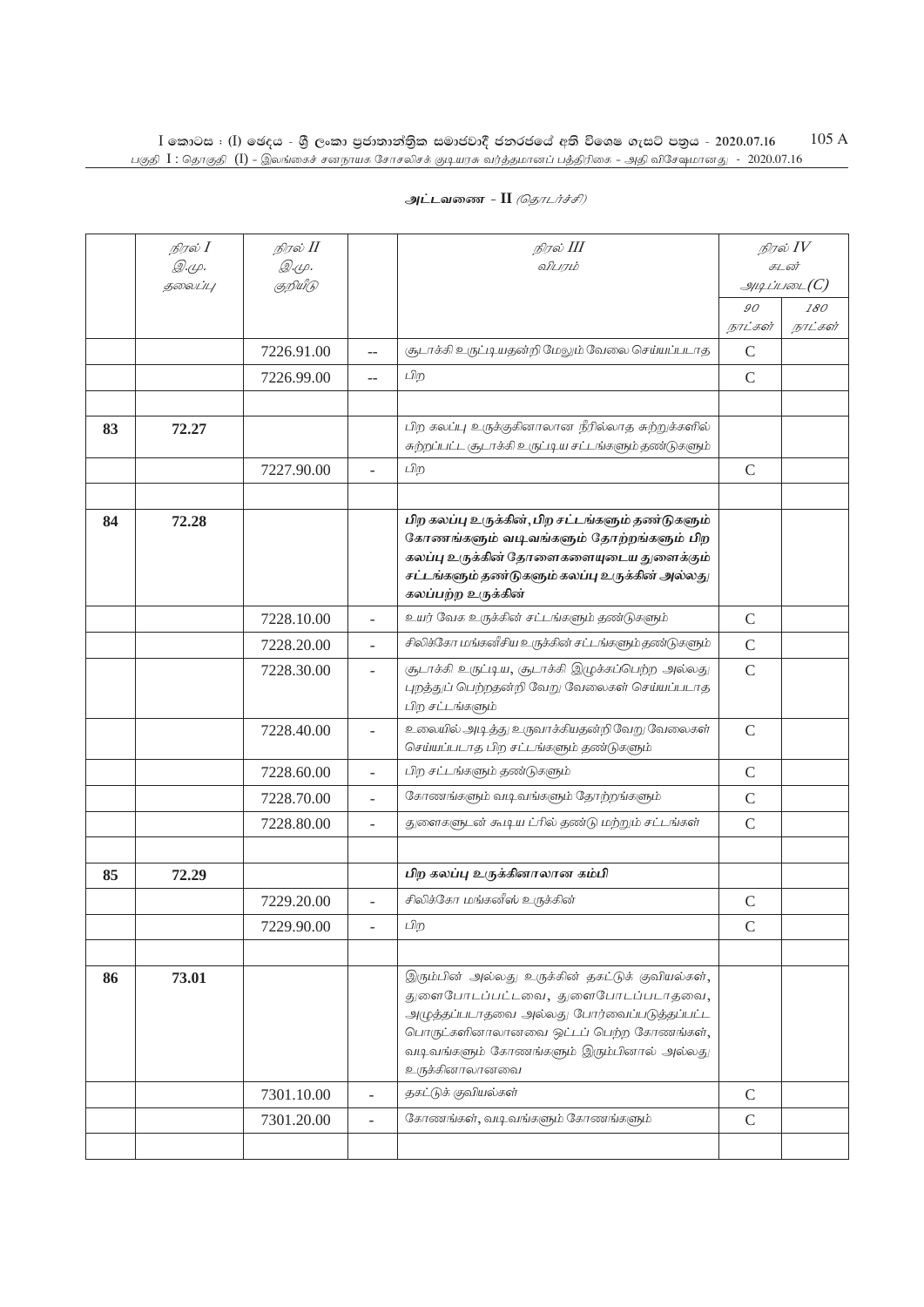|    | நிரல் $I$ | நிரல் II     |                          | நிரல் III                                                                 | நிரல் $\mathit{IV}$ |              |
|----|-----------|--------------|--------------------------|---------------------------------------------------------------------------|---------------------|--------------|
|    | இ.மு.     | <i>@.cp.</i> |                          | விபாம்                                                                    | கடன்                |              |
|    | தலைப்பு   | குறியீடு     |                          |                                                                           |                     | $\mathcal G$ |
|    |           |              |                          |                                                                           | 90                  | 180          |
|    |           |              |                          |                                                                           | நாட்கள்             | நாட்கள்      |
| 87 | 73.02     |              |                          | இரும்பினாலும் உருக்கினாலும் புகையிரத திராம்                               |                     |              |
|    |           |              |                          | பாதைகள் போடுவதற்கு உபயோகிக்கப்படும்<br>பொருட்கள் பின்வருவன: தண்டவாளங்கள், |                     |              |
|    |           |              |                          | செவ்வைபார் தண்டவாளங்கள், ஆளி அலகுகள்,                                     |                     |              |
|    |           |              |                          | கடவைகள், கடவைத் துண ்டுகள், முளைத்                                        |                     |              |
|    |           |              |                          | தண்டுகள், எந்தானத் தண்டவாளங்கள், சிலிப்பர்                                |                     |              |
|    |           |              |                          | கட்டைகள்,பிடித்தகடுகள், நாற்காலிகள், நாற்காலிச்                           |                     |              |
|    |           |              |                          | செருகு கட்டைகள், அடித்தகடுகள் (தளத்தகடுகள்),                              |                     |              |
|    |           |              |                          | தண்டவாளப் பிற சாதனங்கள், படுக்கைத்                                        |                     |              |
|    |           |              |                          | தகடுகள், பட்டுகள், மற்றும் பொருத்துவதற்கும்                               |                     |              |
|    |           |              |                          | அமைப்பதற்கும் தேவைப்படும் பிற பொருட்கள்                                   |                     |              |
|    |           | 7302.10.00   |                          | குண்டவாளங்கள்                                                             | $\mathcal{C}$       |              |
|    |           | 7302.30.00   |                          | ஆளி அலகுகள், கடவைகள், கடவைத்துண்டுகள்,                                    | $\mathcal{C}$       |              |
|    |           |              |                          | முளைத்தண்டுகள்                                                            |                     |              |
|    |           | 7302.40.00   | $\overline{\phantom{a}}$ | பிடித்தகடுகளும் அடித்தகடுகளும்                                            | $\mathcal{C}$       |              |
|    |           | 7302.90.00   | $\overline{a}$           | பிற                                                                       | $\mathsf C$         |              |
|    |           |              |                          |                                                                           |                     |              |
| 88 | 73.03     | 7303.00.00   |                          | வார்ப்பு இரும்பினாலான குழாய்களும்                                         | $\mathcal{C}$       |              |
|    |           |              |                          | துவாரங்களையுடைய வெற்றுகளும்                                               |                     |              |
|    |           |              |                          |                                                                           |                     |              |
| 89 | 73.04     |              |                          | இரும்பின் அல்லது உருக்கின் (வார்ப்பு                                      |                     |              |
|    |           |              |                          | இரும்பு அல்லாத) குழல்களும் குழாய்களும்                                    |                     |              |
|    |           |              |                          | துவாரங்களை உடைய வெற்றுக்களும்<br>பொருத்துக்களல்லாதவைகளும்                 |                     |              |
|    |           |              |                          |                                                                           |                     |              |
|    |           |              | $\overline{\phantom{a}}$ | வாயு அல்லாத எண்ணெய்களுக்கென ஒரு வகையான<br>உபயோகப்படுவனவாய் குழாய் வாய்கள் |                     |              |
|    |           | 7304.11.00   | $-$                      | துருப்பிடிக்காத உருக்கு இரும்புகளின்                                      | $\mathcal{C}$       |              |
|    |           | 7304.19.00   | $-$                      | பிற                                                                       | $\mathcal{C}$       |              |
|    |           |              |                          | எண்ணெய் அல்லது வாயுக்களுக்கெனத்                                           |                     |              |
|    |           |              |                          | தோண்டுவதற்கு உபயோகிக்கப்படும் வகையான                                      |                     |              |
|    |           |              |                          | வாய்கள், குழல்களும் தோண்டும் குழாய்களும்                                  |                     |              |
|    |           | 7304.22.00   | $-$                      | துருப்பிடிக்காத உருக்கு இரும்பிலான துளைக்கும் குழாய்                      | $\mathsf{C}$        |              |
|    |           | 7304.23.00   | --                       | பிற துளைக்கும் குழாய்                                                     | $\mathsf C$         |              |
|    |           | 7304.24.00   | --                       | பிறதுருப்பிடிக்காத உருக்கு இரும்பு                                        |                     |              |
|    |           | 7304.24.10   | ---                      | பொருத்துக்கள் இல்லாத குழல்களும், குழாய்களும்                              | $\mathcal{C}$       |              |
|    |           | 7304.24.90   | ---                      | பிற                                                                       | $\mathsf{C}$        |              |
|    |           | 7304.29.00   | --                       | பிற:                                                                      |                     |              |
|    |           | 7304.29.10   | $-$                      | பொருத்துக்கள் இல்லாத குழல்களும், குழாய்களும்                              | $\mathsf{C}$        |              |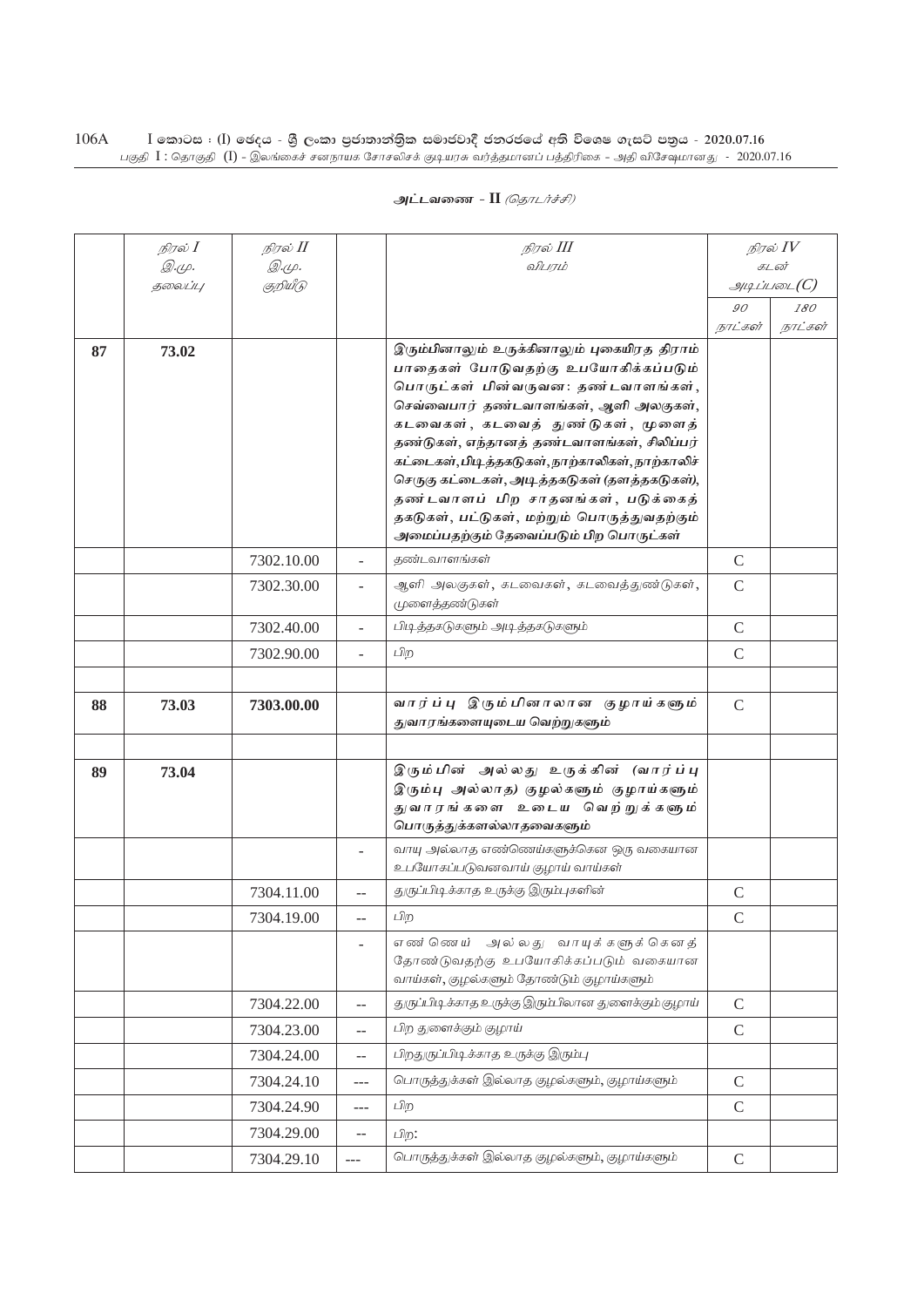| நிரல் I                  | நிரல் II                 |                | நிரல் III                                                                               | நிரல் $IV$                       |         |
|--------------------------|--------------------------|----------------|-----------------------------------------------------------------------------------------|----------------------------------|---------|
| <i>@.</i> மு.<br>தலைப்பு | <i>@.cp.</i><br>குறியீடு |                | விபரம்                                                                                  | கடன்<br>$\mathcal{A}\mathcal{A}$ |         |
|                          |                          |                |                                                                                         | 90                               | 180     |
|                          |                          |                |                                                                                         | நாட்கள்                          | நாட்கள் |
|                          | 7304.29.90               | $\overline{a}$ | பிற                                                                                     | $\mathcal{C}$                    |         |
|                          |                          | ÷              | பிற வட்டமான குறுக்கு வெட்டு முகங்களையுடைய<br>இரும்பினால் அல்லது கலப்பற்ற உருக்கினால்    |                                  |         |
|                          | 7304.31.00               | $- -$          | குளிர் நிலையல் உருவாக்கிய அல்லது குளிர் நிலையில்<br>உருட்டிய (குளிர் நிலையில் புடமிட்ட) |                                  |         |
|                          | 7304.31.10               | ---            | பொருத்துக்கள் இல்லாத குழல்களும், குழாய்களும்                                            | $\mathsf C$                      |         |
|                          | 7304.31.90               | ---            | பிற                                                                                     | $\mathsf{C}$                     |         |
|                          | 7304.39.00               | $-$            | பிற:                                                                                    |                                  |         |
|                          | 7304.39.10               | $---$          | பொருத்துக்கள் இல்லாத குழல்களும், குழாய்களும்                                            | $\mathsf{C}$                     |         |
|                          | 7304.39.90               | $---$          | பிற                                                                                     | $\mathsf{C}$                     |         |
|                          |                          |                | பிற வட்டமான குறுக்கு வெட்டு முகங்களையுடைய<br>துருப்பிடிக்காத இரும்பினால் ஆனவை           |                                  |         |
|                          | 7304.41.00               | $-$            | குளிர் நிலையில் உருவாக்கிய அல்லது குளிர் நிலையில்<br>உருட்டிய (குளிர் குறுக்கிய)        |                                  |         |
|                          | 7304.41.10               | $---$          | பொருத்துக்கள் இல்லாத குழல்களும், குழாய்களும்                                            | $\mathcal{C}$                    |         |
|                          | 7304.41.90               | ---            | பிற                                                                                     | $\mathsf{C}$                     |         |
|                          | 7304.49.00               | --             | பிற:                                                                                    |                                  |         |
|                          | 7304.49.10               | ---            | பொருத்துக்கள் இல்லாத குழல்களும், குழாய்களும்                                            | $\mathsf C$                      |         |
|                          | 7304.49.90               | $\cdots$       | பிற                                                                                     | $\mathsf{C}$                     |         |
|                          |                          | ٠              | பிற வட்டமான குறுக்கு வெட்டு முகங்களையுடைய பிற<br>கலப்பு இரும்பினால் ஆனவை                |                                  |         |
|                          | 7304.51.00               | $\overline{a}$ | குளிர் நிலையல் உருவாக்கிய அல்லது குளிர் நிலையில்<br>உருட்டிய (குளிர் நிலையில் புடமிட்ட) |                                  |         |
|                          | 7304.51.10               | $---$          | பொருத்துக்கள் இல்லாத குழல்களும், குழாய்களும்                                            | $\mathcal{C}$                    |         |
|                          | 7304.51.90               | ---            | பிற                                                                                     | $\mathcal{C}$                    |         |
|                          | 7304.59.00               | $- -$          | பிற:                                                                                    |                                  |         |
|                          | 7304.59.10               | ---            | பொருத்துக்கள் இல்லாத குழல்களும், குழாய்களும்                                            | $\mathcal{C}$                    |         |
|                          | 7304.59.90               | $---$          | பிற                                                                                     | $\mathsf{C}$                     |         |
|                          | 7304.90.00               | ÷,             | பிற:                                                                                    |                                  |         |
|                          | 7304.90.10               | $---$          | பொருத்துக்கள் இல்லாத குழல்களும், குழாய்களும்                                            | $\mathcal{C}$                    |         |
|                          | 7304.90.90               | ---            | பிற                                                                                     | $\mathcal{C}$                    |         |
|                          |                          |                |                                                                                         |                                  |         |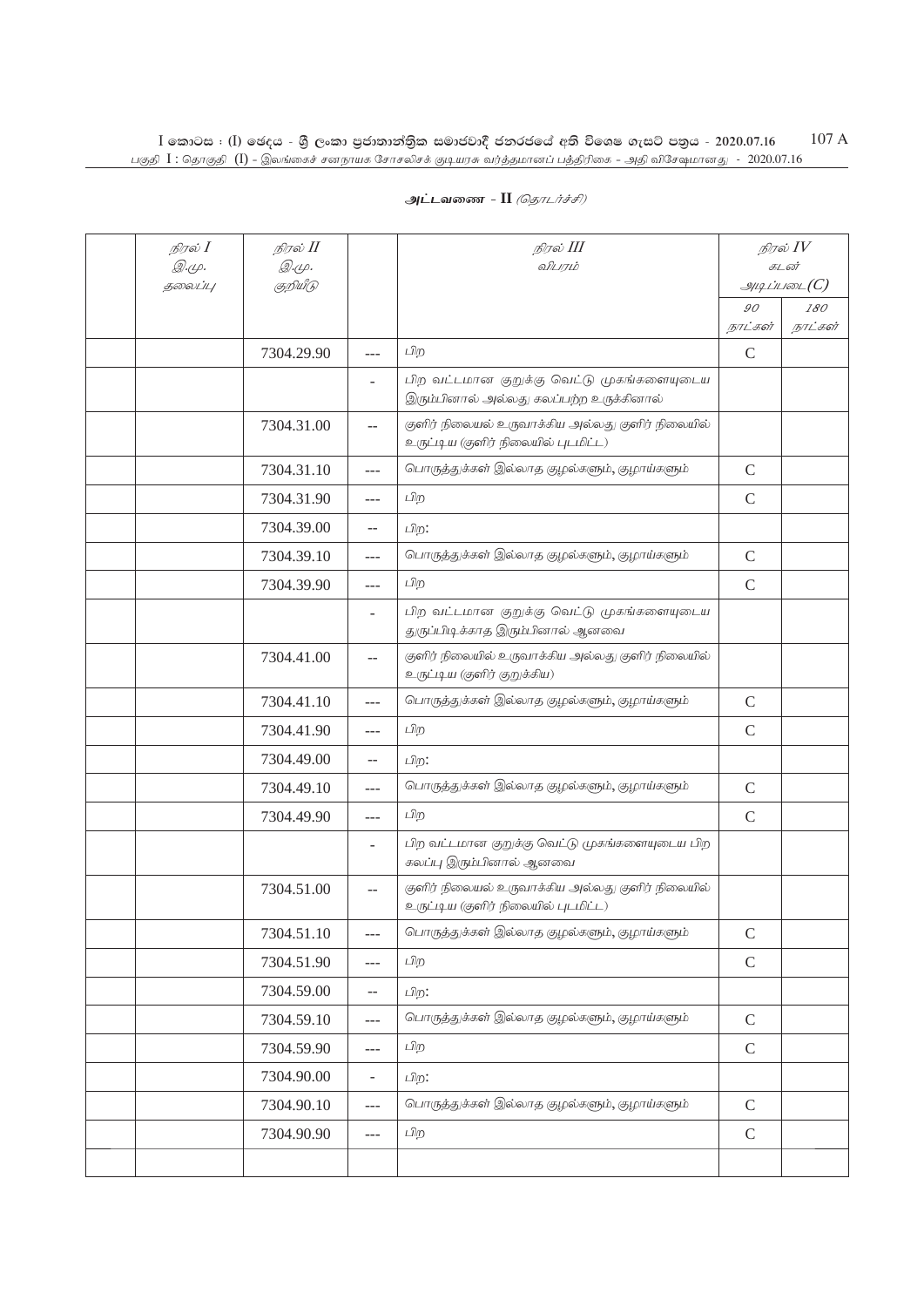|    | நிரல் $I$        | நிரல் II                 |                | நிரல் III                                                                            | நிரல் $\mathit{IV}$         |         |
|----|------------------|--------------------------|----------------|--------------------------------------------------------------------------------------|-----------------------------|---------|
|    | இ.மு.<br>தலைப்பு | <i>@.cp.</i><br>குறியீடு |                | விபரம்                                                                               | கடன்<br>$g$ uq Liuson $(C)$ |         |
|    |                  |                          |                |                                                                                      | 90                          | 180     |
|    |                  |                          |                |                                                                                      | நாட்கள்                     | நாட்கள் |
| 90 | 73.05            |                          |                | பிற குழல்களும், குழாய்களும் (உதாரணமாக                                                |                             |         |
|    |                  |                          |                | ஒட்டிய, இணைந்த அல்லது ஒத்த வகையில்                                                   |                             |         |
|    |                  |                          |                | முடப் பெற்ற) ஒரு வட்ட வடிவ வெட்டு முகத்தைக்<br>கொண்டதும் வெளிப்பக்க விட்டமானது 406.4 |                             |         |
|    |                  |                          |                | மி. மீ. க்கு மேலானதும் இரும்பினால் அல்லது                                            |                             |         |
|    |                  |                          |                | உருக்கினால் ஆனவை                                                                     |                             |         |
|    |                  |                          |                | எண்ணெய் அல்லது வாயுக்களை செலுத்துகின்ற                                               |                             |         |
|    |                  |                          |                | குழாய்வழிக்காக பாவிக்கப்படும் ஒருவகை கால்வயாக்                                       |                             |         |
|    |                  |                          |                | குழாய் :                                                                             |                             |         |
|    |                  | 7305.11.00               | ωü,            | நீள் பக்கமாக உள்செலுத்திய ஆர்க் ஒட்டுக்களின்                                         |                             |         |
|    |                  | 7305.11.10               | $\frac{1}{2}$  | 20 செஇ மீ மேலான விட்டமுடைய                                                           | $\mathcal{C}$               |         |
|    |                  | 7305.11.90               | ---            | பிற                                                                                  | $\mathsf{C}$                |         |
|    |                  | 7305.19.00               | $-$            | பிற:                                                                                 |                             |         |
|    |                  | 7305.19.90               | ---            | பிற                                                                                  | $\mathcal{C}$               |         |
|    |                  | 7305.20.00               | ÷.             | எண்ணெய் அல்லது வாயுக்கென தோண்டுவதற்கென                                               |                             |         |
|    |                  |                          |                | ஒரு வகையான மேலுறைகள்                                                                 |                             |         |
|    |                  | 7305.20.90               | $---$          | பிற                                                                                  | $\mathcal{C}$               |         |
|    |                  |                          |                | பிற, ஒட்டியவை                                                                        |                             |         |
|    |                  | 7305.31.00               | $- -$          | நீள் பக்கத்தில் ஒட்டியவை                                                             |                             |         |
|    |                  | 7305.31.90               | ---            | பிற                                                                                  | $\mathcal{C}$               |         |
|    |                  | 7305.39.00               | $- -$          | பிற:                                                                                 |                             |         |
|    |                  | 7305.39.10               | ---            | இரும்பினாலான திணிவூட்டிய அல்லது திணிவூட்டப்                                          | $\mathcal{C}$               |         |
|    |                  |                          |                | பெறாத ஐதரோ எலக்ரிக் உயர் அமுக்க குழாய்கள்                                            |                             |         |
|    |                  | 7305.90.00               | $\overline{a}$ | பிற:                                                                                 |                             |         |
|    |                  | 7305.90.90               | $---$          | பிற                                                                                  | $\mathcal{C}$               |         |
|    |                  |                          |                |                                                                                      |                             |         |
| 91 | 73.06            |                          |                | பிற குழல்களும், குழாய்களும் உட்புழையுடைய பல்                                         |                             |         |
|    |                  |                          |                | வடிவங்களும் (உதாரணமாக வெளி முட்டு வாய்<br>அல்லது ஒத்த வகையில் மூடப்பெற்ற இரும்பின்   |                             |         |
|    |                  |                          |                | அல்லது உருக்கின்                                                                     |                             |         |
|    |                  |                          |                | எண்ணெய் அல்லது வாயுக்களை செலுத்துகின்ற குழாய்                                        |                             |         |
|    |                  |                          |                | வழிக்காக பாவிக்கப்படும் ஒருவகை கால்வாய்க் குழாய்:                                    |                             |         |
|    |                  | 7306.11.00               | --             | ஓட்டப்பட்டவை, துருப்பிடிக்காத உருக்கிய இரும்பு                                       |                             |         |
|    |                  | 7306.11.10               | ---            | 20 செ மீ க்கு மேற்பட்டவை                                                             | $\mathsf C$                 |         |
|    |                  | 7306.11.90               | --             | பிற                                                                                  | $\mathcal{C}$               |         |
|    |                  | 7306.19.00               | $-$            | பிற:                                                                                 |                             |         |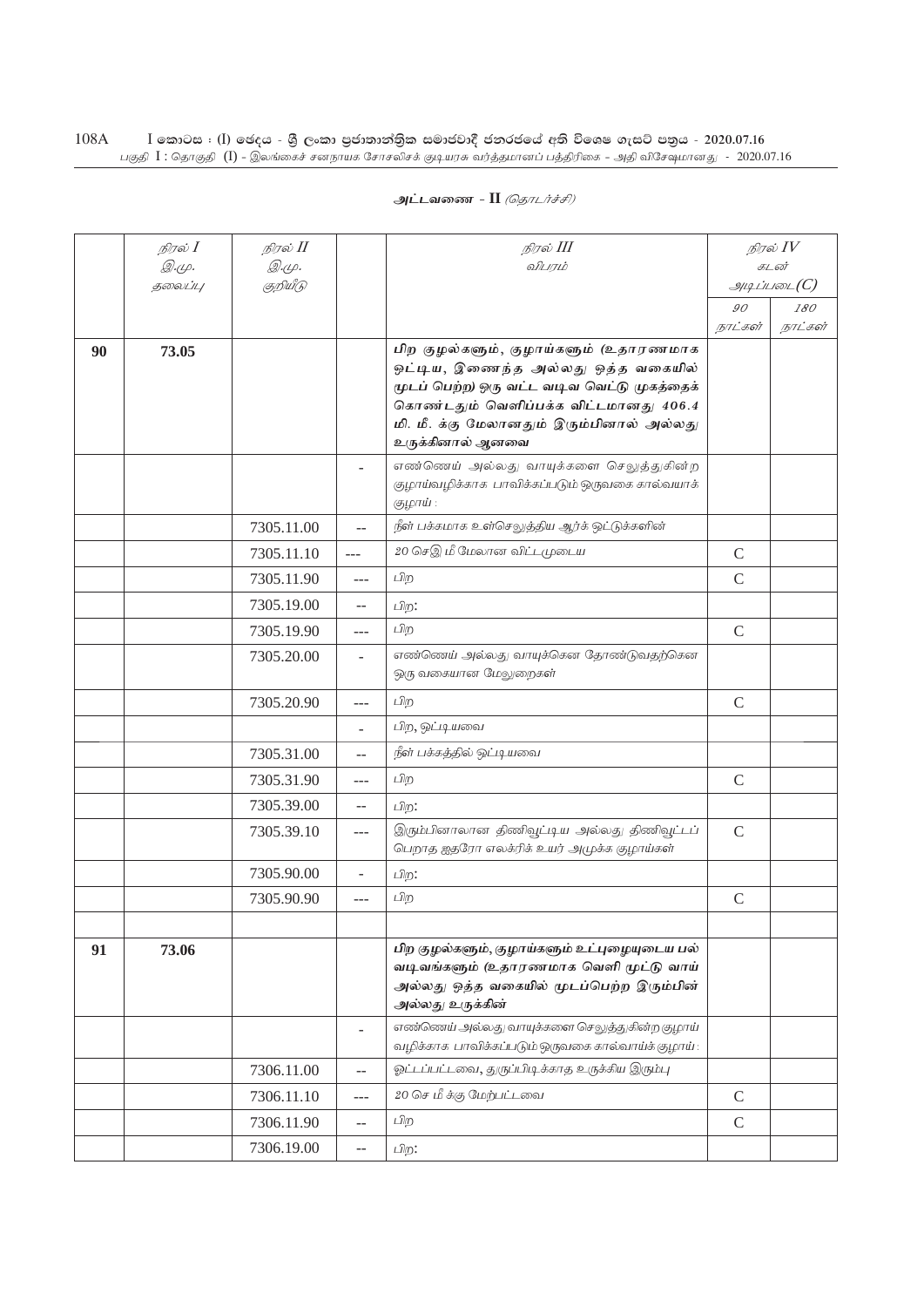| நிரல் I                 | நிரல் II                 |                          | நிரல் III                                                                                          |               | நிரல் $IV$<br>கடன்       |
|-------------------------|--------------------------|--------------------------|----------------------------------------------------------------------------------------------------|---------------|--------------------------|
| <i>@.cp.</i><br>தலைப்பு | <i>@.cp.</i><br>குறியீடு |                          | விபரம்                                                                                             |               | $\mathcal{A}\mathcal{A}$ |
|                         |                          |                          |                                                                                                    | 90            | 180                      |
|                         |                          |                          |                                                                                                    | நாட்கள்       | நாட்கள்                  |
|                         | 7306.19.10               | $\overline{a}$           | 20 செ மீ க்கு மேற்பட்டவை                                                                           | $\mathcal{C}$ |                          |
|                         | 7306.19.90               | ---                      | பிற                                                                                                | $\mathsf{C}$  |                          |
|                         |                          | ۳                        | மேலுறைகளும், குழாய்களும், எண்ணெய் அல்லது<br>வாயுக்கென தோண்டுவதற்கான ஒரு வகையானவை                   |               |                          |
|                         | 7306.21.00               | $\equiv$                 | ஓட்டப்பட்டவை, துருப்பிடிக்காத உருக்கிய இரும்பு                                                     |               |                          |
|                         | 7306.21.10               | $---$                    | 20 செ மீ க்கு மேலான விட்டமுடையவை                                                                   | $\mathcal{C}$ |                          |
|                         | 7306.21.90               | $---$                    | பிற                                                                                                | $\mathcal{C}$ |                          |
|                         | 7306.29.00               | $-$                      | பிற:                                                                                               |               |                          |
|                         | 7306.29.90               | $---$                    | பிற                                                                                                | $\mathcal{C}$ |                          |
|                         | 7306.30.00               | $\overline{\phantom{a}}$ | பிற ஓட்டப்பட்ட, வட்டவடிவான, வெட்டு முகமுடைய<br>இரும்பின் அல்லது கலப்பில்லாத இரும்பின்              | $\mathsf{C}$  |                          |
|                         | 7306.40.00               | ÷                        | பிற ஓட்டப்பட்ட, துருப்பிடிக்காத உருக்கிலான<br>இரும்புகளது வட்ட வடிவான, வெட்டு முகமுடைய<br>பகுதிகள் |               |                          |
|                         | 7306.40.10               | $---$                    | 20 செ மீ க்கு மேலான விட்டமுடைய                                                                     | $\mathsf{C}$  |                          |
|                         | 7306.40.90               | ---                      | பிற                                                                                                | $\mathsf{C}$  |                          |
|                         | 7306.50.00               | ÷.                       | பிற ஓட்டப்பட்ட, பிற கலப்பில்லாத இரும்புகளது<br>வட்டவடிவான வெட்டு முகமுடைய பகுதிகள்                 |               |                          |
|                         | 7306.50.10               | $---$                    | 20 செ மீ க்கு மேலான விட்டமுடையவை                                                                   | $\mathcal{C}$ |                          |
|                         | 7306.50.90               | $---$                    | பிற                                                                                                | $\mathcal{C}$ |                          |
|                         |                          |                          | பிற ஓட்டப்பட்ட, வட்டவடிவமற்ற வெட்டு முகமுடைய<br>பகுதி                                              |               |                          |
|                         | 7306.61.00               | $\overline{a}$           | செவ்வகமான அல்லது சதுரத்தினது வெட்டு முக பகுதி                                                      |               |                          |
|                         | 7306.61.10               | $---$                    | 20 செ மீ க்கு மேலான விட்டமுடையவை                                                                   | $\mathcal{C}$ |                          |
|                         | 7306.61.90               | $---$                    | பிற                                                                                                | $\mathbf C$   |                          |
|                         | 7306.69.00               | $\overline{\phantom{a}}$ | பிற ஒட்டியன, வட்ட வடிவமற்ற வெட்டுமுகமுடைய                                                          |               |                          |
|                         | 7306.69.10               | $ -$                     | 20 செ மீ க்கு மேலான விட்டமுடையவை                                                                   | $\mathcal{C}$ |                          |
|                         | 7306.69.90               | ---                      | பிற                                                                                                | $\mathcal{C}$ |                          |
|                         | 7306.90.00               | ÷,                       | பிற:                                                                                               |               |                          |
|                         | 7306.90.10               | $-$                      | 20 செ மீ க்கு மேலான விட்டமுடையவை                                                                   | $\mathsf C$   |                          |
|                         | 7306.90.90               | $ -$                     | பிற                                                                                                | $\mathcal{C}$ |                          |
|                         |                          |                          |                                                                                                    |               |                          |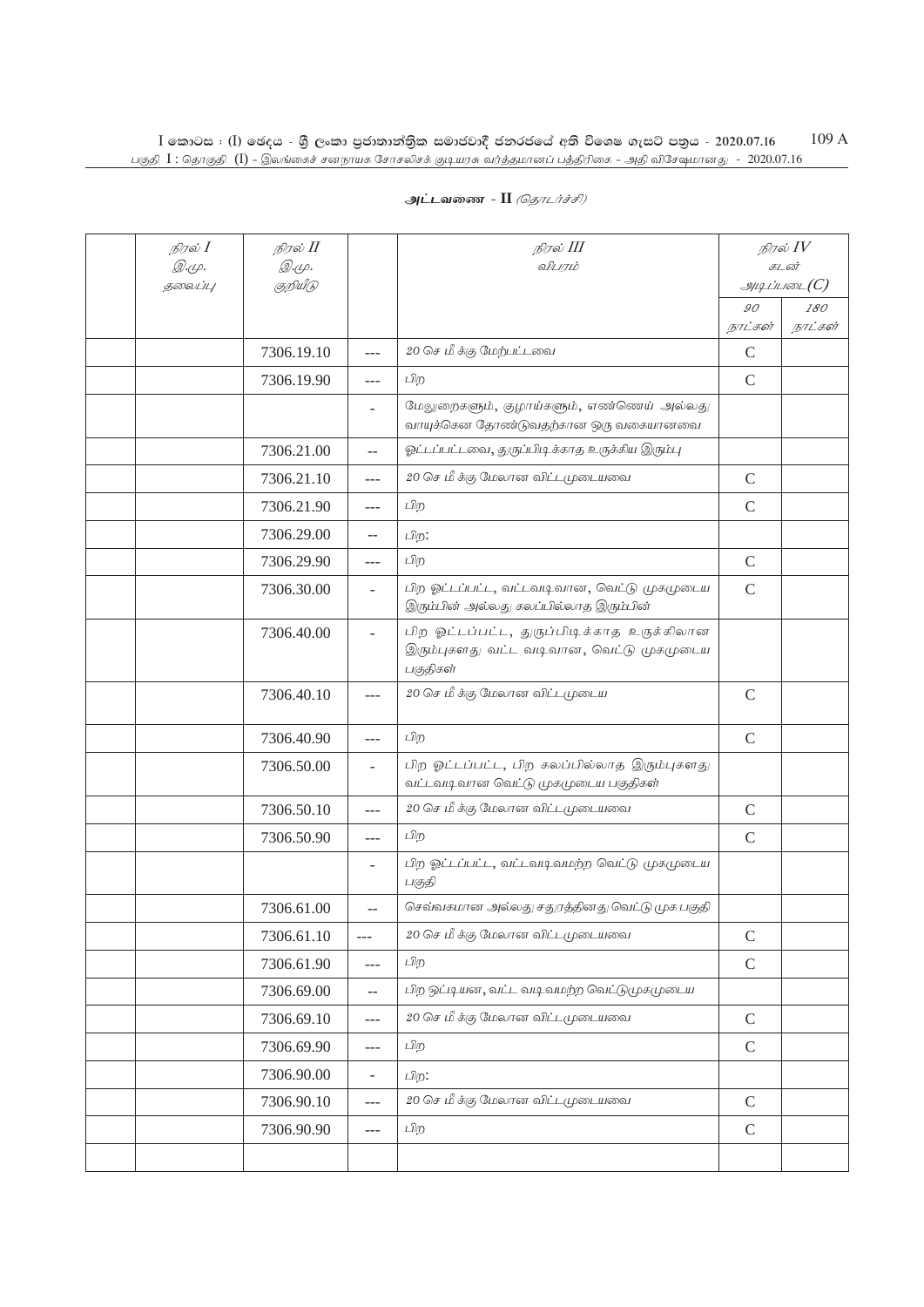| அட்டவணை - II <i>(தொடர்ச்சி)</i> |  |  |  |
|---------------------------------|--|--|--|
|---------------------------------|--|--|--|

|    | நிரல் $I$    | நிரல் <b>II</b>          |                          | நிரல் III                                                                               |                | நிரல் $IV$            |
|----|--------------|--------------------------|--------------------------|-----------------------------------------------------------------------------------------|----------------|-----------------------|
|    | <i>@.cp.</i> | <i>@.cp.</i><br>குறியீடு |                          | விபரம்                                                                                  |                | கடன்<br>$\mathcal{I}$ |
|    | தலைப்பு      |                          |                          |                                                                                         |                |                       |
|    |              |                          |                          |                                                                                         | 90<br>நாட்கள்  | 180<br>நாட்கள்        |
| 92 | 73.07        |                          |                          | இரும்பு அல்லது உருக்கின் குழல்களும்,                                                    |                |                       |
|    |              |                          |                          | குழாய்களுக்குமான இணைப்புகள் (உதாரணமாக                                                   |                |                       |
|    |              |                          |                          | பொருத்துகள், மடக்குப் பொருத்துகள் 'சிலிவ்கள')                                           |                |                       |
|    |              |                          |                          | வார்ப்பு இணைப்புகள்                                                                     |                |                       |
|    |              | 7307.11.00               | $-$                      | நெகிழ்விணைக்கமற்ற வார்ப்பு இரும்பின்                                                    | $\mathcal{C}$  |                       |
|    |              | 7307.19.00               | --                       | பிற                                                                                     | $\mathsf{C}$   |                       |
|    |              |                          | $\overline{\phantom{a}}$ | பிற துருப்பிடிக்காத இரும்பின்                                                           |                |                       |
|    |              | 7307.21.00               | $-$                      | புரி இணைப்புக்கள்                                                                       | $\mathsf{C}$   |                       |
|    |              | 7307.22.00               | --                       | புரிமடக்குப் பொருத்துகள் மூட்டு வளைவுகளும்                                              | $\mathsf{C}$   |                       |
|    |              |                          |                          | சிலுவுகளும்                                                                             |                |                       |
|    |              | 7307.23.00               | $\overline{a}$           | தடித்த முனையுடைய ஒட்டிய இணைப்புக்கள்                                                    | $\mathcal{C}$  |                       |
|    |              | 7307.29.00               | $-$                      | பிற                                                                                     | $\overline{C}$ |                       |
|    |              |                          | $\overline{\phantom{a}}$ | பிற:                                                                                    |                |                       |
|    |              | 7307.91.00               | $-$                      | புரி இணைப்புக்கள்                                                                       | $\mathcal{C}$  |                       |
|    |              | 7307.92.00               | --                       | புரி மடிக்குப் பொருத்துகள், வளைவுகளும் சிலுவுகளும்                                      | $\mathcal{C}$  |                       |
|    |              | 7307.93.00               | --                       | தடித்த முனையுடைய ஒட்டிய இணைப்புக்கள்                                                    | $\mathcal{C}$  |                       |
|    |              | 7307.99.00               | $-$                      | பிற                                                                                     | $\mathsf{C}$   |                       |
|    |              |                          |                          |                                                                                         |                |                       |
| 93 | 73.08        |                          |                          | முடிவுற்ற அமைப்புகள் (தலைப்பு 94.06 இன் கீழ்                                            |                |                       |
|    |              |                          |                          | வரும் முன்னணைவுக் கட்டங்களைத் தவிர்ந்த) அதன்                                            |                |                       |
|    |              |                          |                          | பாகங்கள் உதாரணமாக பாலங்களும் பாலப்பகுதிகளும்                                            |                |                       |
|    |              |                          |                          | பூட்டுவாயிற் கதவுகளும் கோபுரங்களும் பின்னப்பட்ட                                         |                |                       |
|    |              |                          |                          | கப்பற்பாய் மரங்கள், கூரைகள், கூரை சட்டக்<br>கோவைகள், ஜன்னல் சட்டங்கள், இழுத்து மூடிகள், |                |                       |
|    |              |                          |                          | சிறு நுண்வரிசைத் தொகுதிகள், தூண்களும் சிறு தூ                                           |                |                       |
|    |              |                          |                          | ண்களும், இரும்பினால் அல்லது உருக்கினாலானவை,                                             |                |                       |
|    |              |                          |                          | தகடுகள், நீண்ட துண்டுகள், பாளங்கள், கோணங்கள்,                                           |                |                       |
|    |              |                          |                          | வடிவங்கள், வெட்டுத்துண்டுகள், குழாய்களும்                                               |                |                       |
|    |              |                          |                          | அவை போன்ற பொருட்களும், அமைப்புகளுக்காக                                                  |                |                       |
|    |              |                          |                          | உபயோகிக்கப்படும். இரும்பினால் அல்லது<br>உருக்கினாலானவை                                  |                |                       |
|    |              | 7308.10.00               | $\overline{a}$           | பாலங்களும் பாலங்களின் பகுதிகளும்                                                        | $\mathbf C$    |                       |
|    |              | 7308.20.00               | $\overline{a}$           | கோபுரங்களும் பின்னப்பட்ட கப்பற்பாய் மரங்களும்                                           | $\mathcal{C}$  |                       |
|    |              | 7308.30.00               | $\overline{\phantom{a}}$ | கதவுகள், யன்னல்களும் அவற்றின் சட்டங்களும்                                               | $\mathcal{C}$  |                       |
|    |              |                          |                          | கதவுகளுக்கான இழுத்து மூடிகளும்                                                          |                |                       |
|    |              | 7308.40.00               | Ξ.                       | ஆதாரக் கம்பளங்களும், சாரக்கம்பளங்களும், மூடிக்                                          | $\mathsf{C}$   |                       |
|    |              |                          |                          | கொள்வதற்கும் அல்லது ஆதாரக் கம்பளங்களுக்குமான<br>ஒத்த பொருட்கள்                          |                |                       |
|    |              | 7308.90.00               |                          | பிற                                                                                     | $\mathsf{C}$   |                       |
|    |              |                          |                          |                                                                                         |                |                       |
|    |              |                          |                          |                                                                                         |                |                       |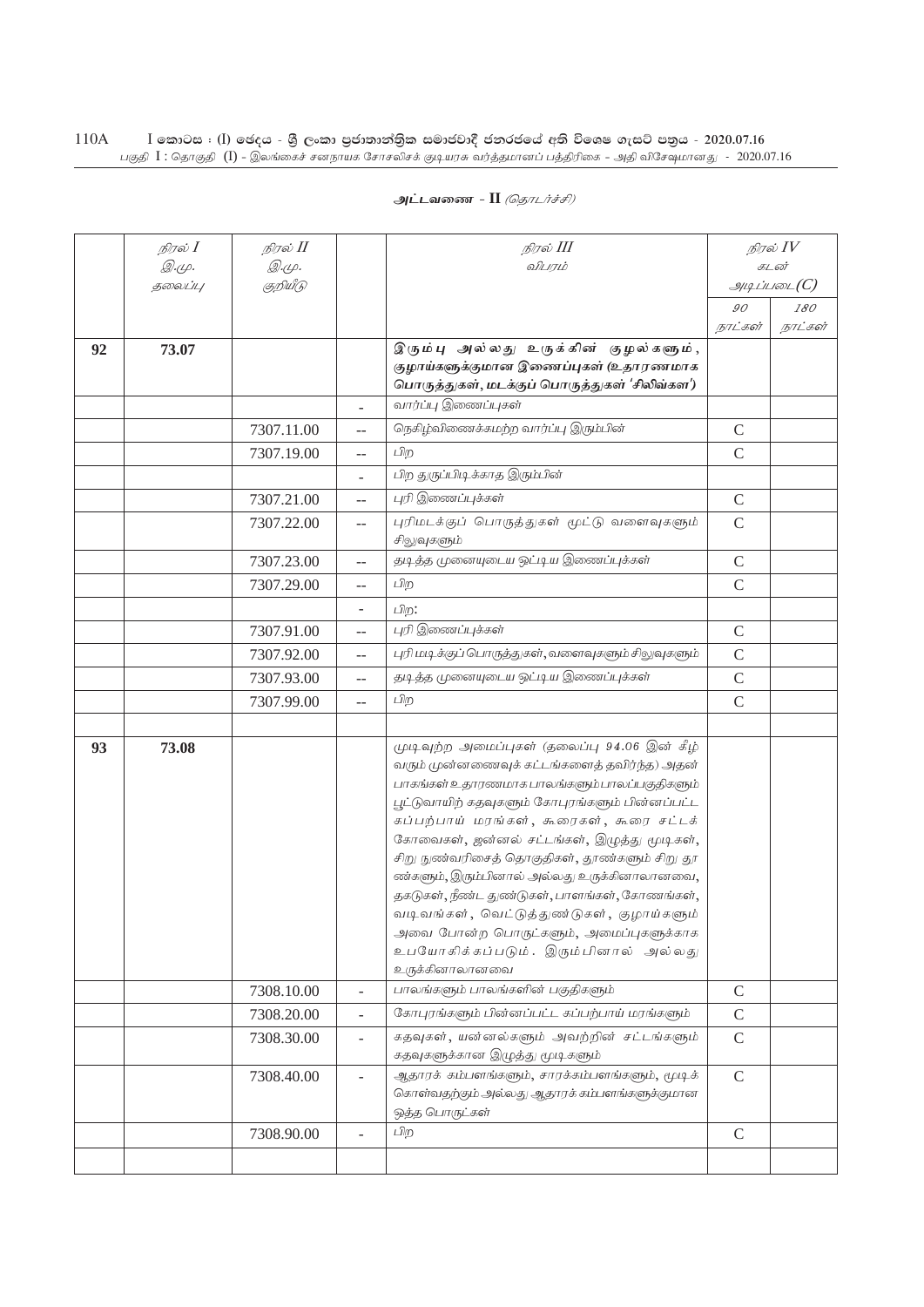|    | நிரல் I<br><i>@.cp.</i> | நிரல் II<br><i>@.cp.</i> |         | நிரல் III<br>விபரம்                                                                                                                                                                                                                                                                                                                                                |                           | நிரல் $\mathit{IV}$<br>கடன் |
|----|-------------------------|--------------------------|---------|--------------------------------------------------------------------------------------------------------------------------------------------------------------------------------------------------------------------------------------------------------------------------------------------------------------------------------------------------------------------|---------------------------|-----------------------------|
|    | தலைப்பு                 | குறியீடு                 |         |                                                                                                                                                                                                                                                                                                                                                                    |                           | $\mathcal G$                |
|    |                         |                          |         |                                                                                                                                                                                                                                                                                                                                                                    | $\mathcal{GO}$<br>நாட்கள் | <i>180</i><br>நாட்கள்       |
| 94 | 73.09                   |                          |         | நீர்த் தேக்கங்கள், தொட்டிகள், மிடாக்கள் மற்றும் அவை<br>போன்ற பிற கொள்கலன்கள் (அமுக்க அல்லது திரவ<br>வாயு உருளைகளைத் தவிர்ந்த) எப்பொருள்களுக்கேனும்<br>இரும்பினால் அல்லது உருக்கினால் 300 லீட்டருக்கும்<br>கூடுதலாகக் கொள்ளக் கூடிய அகவுறையிடப்பட்ட<br>அல்லது அகவுறையிடப்படாத வெப்பத்<br>தொடர்பறுக்கப்படாத ஆனால் இயந்திரவகையுடன்<br>இணைக்கப்படாமல் இருக்கும் சாதனம் |                           |                             |
|    |                         | 7309.00.10               | $---$   | சைலோஸ்                                                                                                                                                                                                                                                                                                                                                             | $\mathcal{C}$             |                             |
|    |                         | 7309.00.90               | $---$   | பிற                                                                                                                                                                                                                                                                                                                                                                | $\mathcal{C}$             |                             |
|    |                         |                          |         |                                                                                                                                                                                                                                                                                                                                                                    |                           |                             |
| 95 | 73.10                   |                          |         | தாங்கிகள், பீப்பாக்கள், அண்டாக்கள், பெட்டி கள், ஒத்த<br>வேறு பொருட்கள் எவ்வகையான பொருட்களுக்குமான<br>(அமுக்க அல்லது திரவ வாயு உருளைகளைத் தவிர்ந்த)<br>இரும்பின் அல்லது உருக்கினாலான 300 லீற்றருக்கு<br>கூடுதலாக கொள்ளக்கூடிய அகவுறையிடப்பட்ட அல்லது<br>அகவுறையிடப்படாத வெப்ப தொடர்பறுக்கப்படாத<br>ஆனால் இயந்திர வகையுடன் இணைக்கப்படாமல்<br>இருக்கும் சாதனம்        |                           |                             |
|    |                         | 7310.10.00               |         | 50 லீற்றர் அல்லது மேலான கொள்ளளவு<br>கொண்டவற்றின்                                                                                                                                                                                                                                                                                                                   |                           |                             |
|    |                         | 7310.10.10               | $- - -$ | பால் கொண்டு செல்வதற்கான துருப்பிடிக்காத<br>உலோகத்தாலான குவளைகள்                                                                                                                                                                                                                                                                                                    | $\mathcal{C}$             |                             |
|    |                         | 7310.10.90               | $---$   | பிற                                                                                                                                                                                                                                                                                                                                                                | $\mathbf C$               |                             |
|    |                         |                          |         | 50 லீற்றருக்கு மேற்படாத கொள்ளளவுடைய                                                                                                                                                                                                                                                                                                                                |                           |                             |
|    |                         | 7310.21.00               | $-$     | ஓட்டுக்களால் அல்லது மடிப்புக்களால் மூடக்கூடிய<br>கலங்கள்                                                                                                                                                                                                                                                                                                           | $\mathcal{C}$             |                             |
|    |                         | 7310.29.00               | $-$     | பிற:                                                                                                                                                                                                                                                                                                                                                               |                           |                             |
|    |                         | 7310.29.10               | ---     | பால் கொண்டு செல்வதற்கான துருப்பிடிக்காத<br>உலோகத்தாலான குவளைகள்                                                                                                                                                                                                                                                                                                    | $\mathcal{C}$             |                             |
|    |                         | 7310.29.90               | ---     | பிற                                                                                                                                                                                                                                                                                                                                                                | $\mathcal{C}$             |                             |
|    |                         |                          |         |                                                                                                                                                                                                                                                                                                                                                                    |                           |                             |
| 96 | 73.11                   | 7311.00.00               |         | உருக்கினால் அல்லது இரும்பினாலான அமுக்க<br>அல்லது ஒதிரவாயுக் கொள்கலன்கள்                                                                                                                                                                                                                                                                                            | $\mathcal{C}$             |                             |
|    |                         |                          |         |                                                                                                                                                                                                                                                                                                                                                                    |                           |                             |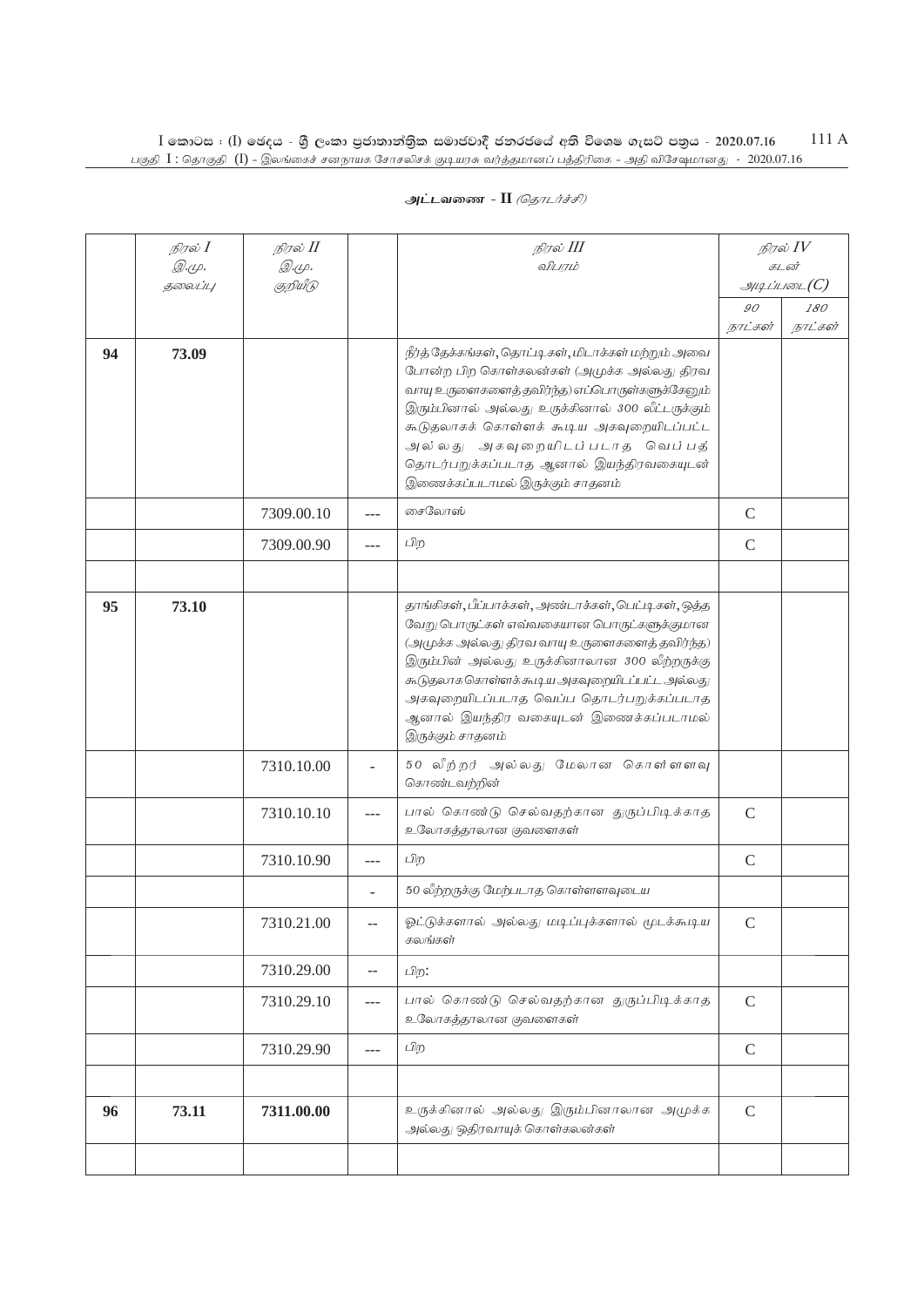| அட்டவணை - II <i>(தொடர்ச்சி)</i> |  |  |  |
|---------------------------------|--|--|--|
|---------------------------------|--|--|--|

|    | நிரல் $I$<br><i>©.ψ.</i> | நிரல் II<br><i>@.மு.</i> |                          | நிரல் III<br>விபரம்                                                                                                                                                                                                                         |               | நிரல் $\mathit{IV}$<br>கடன் |
|----|--------------------------|--------------------------|--------------------------|---------------------------------------------------------------------------------------------------------------------------------------------------------------------------------------------------------------------------------------------|---------------|-----------------------------|
|    | 5000U1L                  | குறியீடு                 |                          |                                                                                                                                                                                                                                             |               | $\mathcal G$                |
|    |                          |                          |                          |                                                                                                                                                                                                                                             | 90            | 180                         |
|    |                          |                          |                          |                                                                                                                                                                                                                                             | நாட்கள்       | நாட்கள்                     |
| 97 | 73.12                    |                          |                          | இரும்பினால் அல்லது உருக்குக் கம்பியால் ஆனால் தடை<br>செய்யப்பட்ட மின்வடக் கம்பிகள் நீங்கலாக, புரிமுறுக்குக்<br>கம்பி, மெல்லிய கம்பிக் கயிறுகள், கயிறுகள், வடங்கள்,<br>பின்னப்பட்ட கயிறுகள், கலன்கள் மற்றும் அவை<br>போன்றவைகள்                |               |                             |
|    |                          | 7312.10.00               |                          | புரிமுறுக்குக் கம்பி, கயிறு வடங்கள்                                                                                                                                                                                                         | $\mathcal{C}$ |                             |
|    |                          | 7312.90.00               | L.                       | பிற                                                                                                                                                                                                                                         | $\mathcal{C}$ |                             |
|    |                          |                          |                          |                                                                                                                                                                                                                                             |               |                             |
| 98 | 73.13                    | 7313.00.00               |                          | உருக்கினால் அல்லது இரும்பினாலான முட்கம்பி<br>முறுக்கிய வளையங்கள், தனித்தட்டையான<br>கம்பிகள், முள்ளிடப்பட்ட அல்லது முள்ளிடப்படாத,<br>இறுக்கமில்லாத பின்னப்பட்ட இரட்டைக் கம்பிகள்,<br>வேலியிடுவதற்கு பாவிக்கப்படும் ஒரு வகையான                | $\mathcal{C}$ |                             |
|    |                          |                          |                          |                                                                                                                                                                                                                                             |               |                             |
| 99 | 73.14                    |                          |                          | இரும்பு அல்லது உருக்குக் கம்பியினாலான<br>மெல்லிய சல்லடைத் துணிகள் வேலியிடும் துணிகள்<br>விரிவாக்கிய உலோகங்கள் இரும்பினால் அல்லது<br>உருக்கினாலானவை                                                                                          |               |                             |
|    |                          |                          |                          | நெய்யப்பட்ட துணிகள்                                                                                                                                                                                                                         |               |                             |
|    |                          | 7314.12.00               | $-$                      | துருப்பிடிக்காத உருக்கான இயந்திரங்கட்கான முடி வற்ற<br>பட்டிகள்                                                                                                                                                                              | $\mathsf{C}$  |                             |
|    |                          | 7314.14.00               | $\overline{a}$           | துருப்பிடிக்காத பிற நெய்த துணி                                                                                                                                                                                                              | $\mathcal{C}$ |                             |
|    |                          | 7314.19.00               | $\overline{a}$           | பிற                                                                                                                                                                                                                                         | $\mathcal{C}$ |                             |
|    |                          | 7314.20.00               | ÷.                       | மெல்லிய சல்லடைத்துணிகள், வலைகள்,<br>வேலிக்கானவைகள், இடைமுகங்கள் ஒட்டப்பட்டவை 3<br>மி. மீ. க்கு மேற்படாத குறுக்கு வெட்டுமுக விட்டத்தினை<br>கொண்ட கம்பிகளின் அல்லது மேலான 100 சதுர<br>செ மீ அல்லது மேற்பட்ட பின்னிய அளவினைக்<br>கொண்டிருப்பவை | $\mathcal{C}$ |                             |
|    |                          |                          |                          | பிற மெல்லிய சல்லடைத்துணிகள், வலைகள்,<br>வேலிக்கானவைகள், இடைமுகங்களில் ஒட்டப்பட்டவை                                                                                                                                                          |               |                             |
|    |                          | 7314.31.00               | $\overline{a}$           | நாகத்தின் படலமிடப்பட்ட அல்லது மூடப்பட்டவை                                                                                                                                                                                                   | $\mathcal{C}$ |                             |
|    |                          | 7314.39.00               | $\overline{a}$           | பிற                                                                                                                                                                                                                                         | $\mathsf{C}$  |                             |
|    |                          |                          | $\overline{\phantom{0}}$ | பிற மெல்லிய சல்லடைத்துணிகள், வலைகள்,<br>வேலிக்கானவைகள், இடைமுகங்களில் ஒட்டப்பட்டவை                                                                                                                                                          |               |                             |
|    |                          | 7314.41.00               | $-$                      | நாகத்தினால் படலமிடப்பட்ட அல்லது மூடப் பெற்றவை                                                                                                                                                                                               | $\mathsf C$   |                             |
|    |                          | 7314.42.00               | $\overline{\phantom{a}}$ | பிளாஸ்திரிக்கினால் மூடப்பட்டவை                                                                                                                                                                                                              | $\mathcal{C}$ |                             |
|    |                          | 7314.49.00               | --                       | பிற                                                                                                                                                                                                                                         | $\mathcal{C}$ |                             |
|    |                          | 7314.50.00               | $\overline{\phantom{a}}$ | விவரிவாக்கிய உலோகங்கள்                                                                                                                                                                                                                      | $\mathbf C$   |                             |
|    |                          |                          |                          |                                                                                                                                                                                                                                             |               |                             |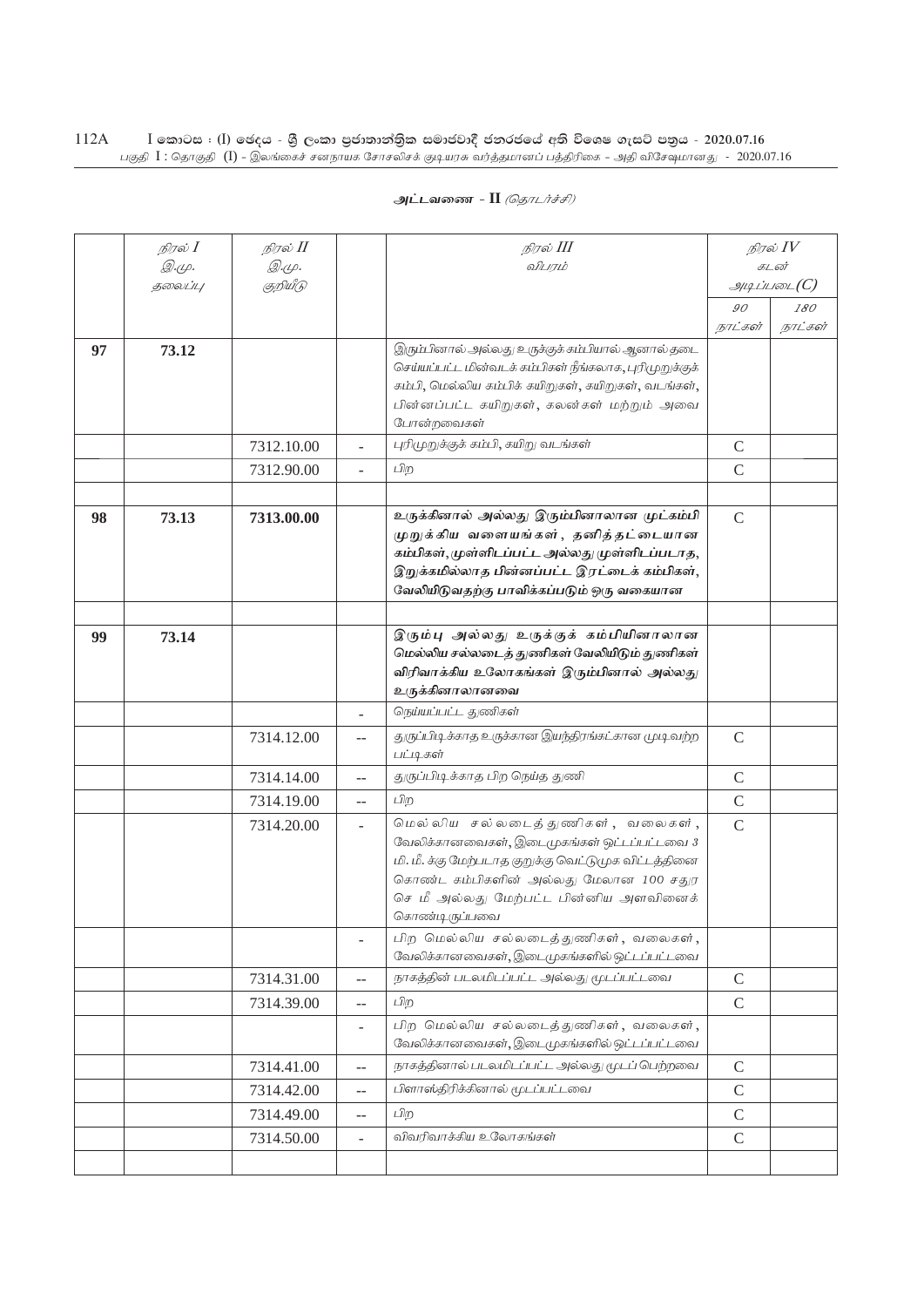|            | நிரல் I<br><i>@.cp.</i> | நிரல் II<br><i>@.cp.</i> |        | நிரல் III<br>விபரம்                                                                                                                                                                                                                                                      |               | நிரல் $IV$<br>கடன்             |
|------------|-------------------------|--------------------------|--------|--------------------------------------------------------------------------------------------------------------------------------------------------------------------------------------------------------------------------------------------------------------------------|---------------|--------------------------------|
|            | தலைப்பு                 | குறியீடு                 |        |                                                                                                                                                                                                                                                                          |               | $g_{\mu\mu\mu\nu\delta\nu}(C)$ |
|            |                         |                          |        |                                                                                                                                                                                                                                                                          | 90            | 180                            |
|            |                         |                          |        |                                                                                                                                                                                                                                                                          | நாட்கள்       | நாட்கள்                        |
| <b>100</b> | 73.15                   |                          |        | இரும்பினால் அல்லது உருக்கினாலான<br>சங்கிலிகளும் அவற்றின் பகுதிகளும்                                                                                                                                                                                                      |               |                                |
|            |                         |                          | ÷,     | மூட்டுக்களினால் இணைக்கப்பெற்ற தொடர்<br>சங்கிலிகளும் அவற்றின் பகுதிகளும்                                                                                                                                                                                                  |               |                                |
|            |                         | 7315.11.00               | $\sim$ | உருளைச் சங்கிலி                                                                                                                                                                                                                                                          | $\mathsf{C}$  |                                |
|            |                         | 7315.12.00               | $-$    | பிற சங்கிலி                                                                                                                                                                                                                                                              | $\mathsf{C}$  |                                |
|            |                         | 7315.19.00               | --     | பாகங்கள்                                                                                                                                                                                                                                                                 | $\mathsf{C}$  |                                |
|            |                         | 7315.20.00               |        | விசை தடுக்கும் சங்கிலி                                                                                                                                                                                                                                                   | $\mathsf{C}$  |                                |
|            |                         |                          |        | பிற சங்கிலி                                                                                                                                                                                                                                                              |               |                                |
|            |                         | 7315.81.00               | $-$    | தறிச் சங்கிலி                                                                                                                                                                                                                                                            | $\mathsf C$   |                                |
|            |                         | 7315.82.00               | $- -$  | பிற, ஒட்டிய மூட்டுக்கள்                                                                                                                                                                                                                                                  | $\mathcal{C}$ |                                |
|            |                         | 7315.89.00               | $- -$  | பிற                                                                                                                                                                                                                                                                      | $\mathcal{C}$ |                                |
|            |                         | 7315.90.00               | ÷.     | பிற பாகங்கள்                                                                                                                                                                                                                                                             | $\mathcal{C}$ |                                |
|            |                         |                          |        |                                                                                                                                                                                                                                                                          |               |                                |
| 101        | 73.16                   | 7316.00.00               |        | இரும்பிலான அல்லது உருக்கிலான நங்கூரங்களும்<br>வளைநகப் பிடி நங்கூரங்களும், அவற்றின்<br>பாகங்களும்                                                                                                                                                                         | $\mathcal{C}$ |                                |
|            |                         |                          |        |                                                                                                                                                                                                                                                                          |               |                                |
| 102        | 73.17                   | 7317.00.00               |        | ஆணிகள், தட்டைத்தலை ஆணிகள், படவரைவு<br>ஆணிகள், அலைகள் போலுள்ள ஆணிகள்,<br>வரைவூசிகள், (தலைப்பு 83.05 இன் கீழ் வருவன<br>தவிர்ந்த) ஒத்த பொருட்களும் இரும்பு அல்லது<br>உருக்கினாலானவை ஆக்கப் பெற்றவை அவ்விதம்<br>இல்லாதவை ஆனால் செம்புத் தலைகளைக்<br>கொண்ட பொருட்கள் நீங்கலாக | $\mathcal{C}$ |                                |
|            |                         |                          |        |                                                                                                                                                                                                                                                                          |               |                                |
| 103        | 73.18                   |                          |        | இரும்பு அல்லது உருக்கினாலான புரித்துண்டு<br>ஆணிகளும்கரைகளும்,நட்டுகளும்,புரி ஆணிகளும்<br>புரிக்கொழுக்கிகளும் தறை ஆணிகளும், ஆப்புகள்,<br>ஆப்பு ஊசிகள், பூண்டுகள், விற்கம்பி தகட்டுப்<br>பூண்கள் உட்பட ஒத்த பொருட்களும்                                                    |               |                                |
|            |                         |                          | ÷.     | புரிகளையுடைய பொருட்கள்                                                                                                                                                                                                                                                   |               |                                |
|            |                         | 7318.11.00               | $-$    | வண்டிப்புரி ஆணி                                                                                                                                                                                                                                                          | $\mathcal{C}$ |                                |
|            |                         | 7318.12.00               | $-$    | பிறமரப் புரி ஆணிகள்                                                                                                                                                                                                                                                      | $\mathcal{C}$ |                                |
|            |                         | 7318.13.00               | $-$    | புரிக் கொழுக்கிகளும் புரியளையங்களும்                                                                                                                                                                                                                                     | $\mathcal{C}$ |                                |
|            |                         | 7318.14.00               | $--$   | தன்னியக்க முறுக்குப் புரியாணிகள்                                                                                                                                                                                                                                         | $\mathsf{C}$  |                                |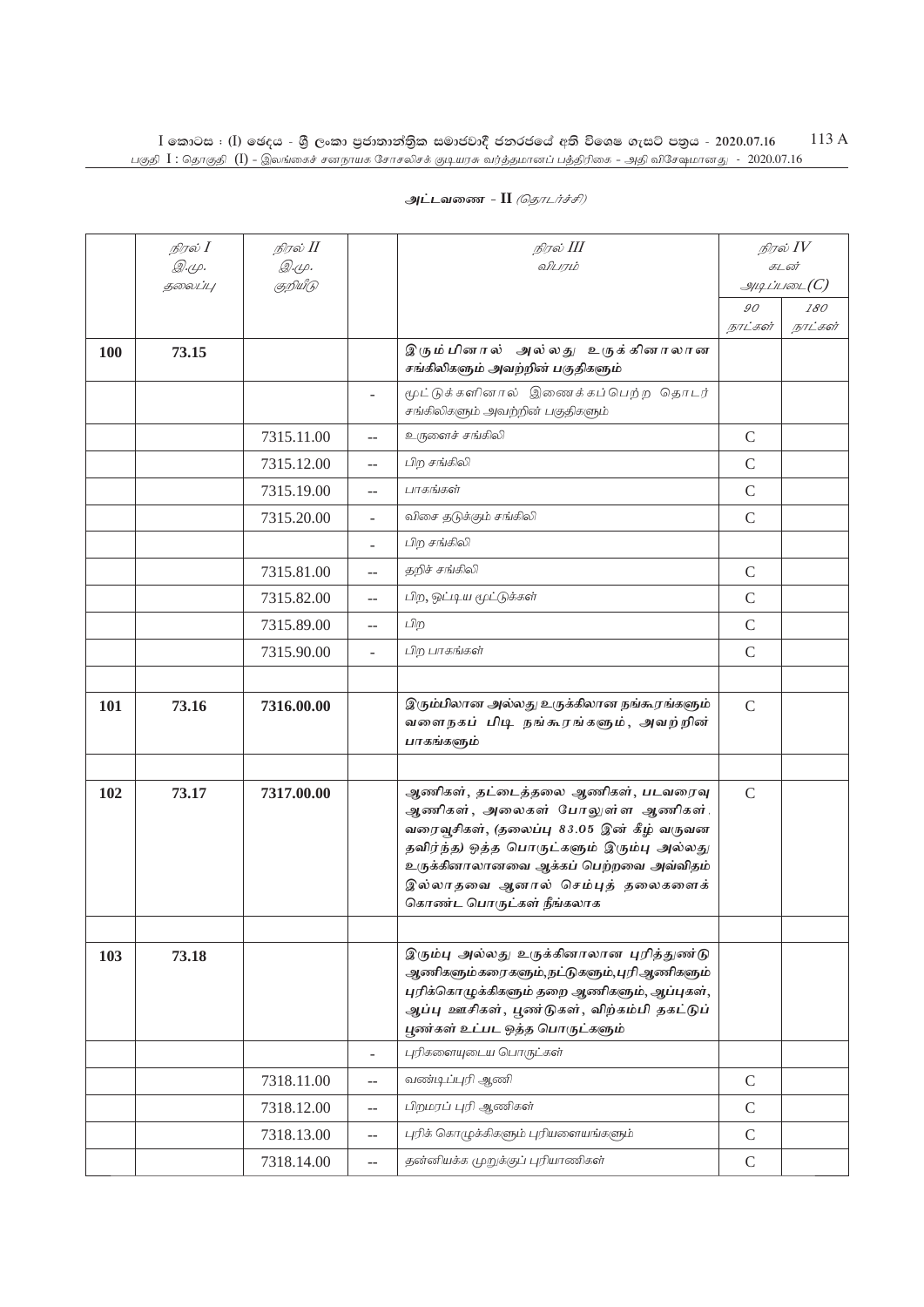| அட்டவணை - II <i>(தொடர்ச்சி)</i> |  |  |  |
|---------------------------------|--|--|--|
|---------------------------------|--|--|--|

|     | நிரல் $I$               | நிரல் II                 |                          | நிரல் III                                                                                                                                                                                                                                                                                                                |                | நிரல் $IV$                  |
|-----|-------------------------|--------------------------|--------------------------|--------------------------------------------------------------------------------------------------------------------------------------------------------------------------------------------------------------------------------------------------------------------------------------------------------------------------|----------------|-----------------------------|
|     | <i>@.cp.</i><br>தலைப்பு | <i>@.cp.</i><br>குறியீடு |                          | விபரம்                                                                                                                                                                                                                                                                                                                   |                | கடன்<br>$g$ uq Liuson $(C)$ |
|     |                         |                          |                          |                                                                                                                                                                                                                                                                                                                          | $\mathcal{G}O$ | 180                         |
|     |                         |                          |                          |                                                                                                                                                                                                                                                                                                                          | நாட்கள்        | நாட்கள்                     |
|     |                         | 7318.15.00               | $-$                      | பிற புரித்துண்டு ஆணிககும் கரைகளும் கரைகளுடன்<br>அல்லது பூண்களுடன் கூடிய அல்லது இல்லாதன                                                                                                                                                                                                                                   | $\mathsf{C}$   |                             |
|     |                         | 7318.16.00               | $-$                      | குரைகள                                                                                                                                                                                                                                                                                                                   | $\mathcal{C}$  |                             |
|     |                         | 7318.19.00               | $\overline{a}$           | பிற                                                                                                                                                                                                                                                                                                                      | $\mathsf{C}$   |                             |
|     |                         |                          |                          | புரிகள் இல்லாத பொருட்கள்                                                                                                                                                                                                                                                                                                 |                |                             |
|     |                         | 7318.21.00               | $-$                      | விற்கம்பி பூண்களும் பிற பூட்டுப் பூண்களும்                                                                                                                                                                                                                                                                               | $\mathsf{C}$   |                             |
|     |                         | 7318.22.00               | $-$                      | பிற பூண்கள்                                                                                                                                                                                                                                                                                                              | $\mathcal{C}$  |                             |
|     |                         | 7318.23.00               |                          | தறை ஆணிகள்                                                                                                                                                                                                                                                                                                               | $\mathsf{C}$   |                             |
|     |                         | 7318.24.00               | --                       | ஆப்புகளும் ஆப்பு ஊசிகளும்                                                                                                                                                                                                                                                                                                | $\mathcal{C}$  |                             |
|     |                         | 7318.29.00               | $-$                      | பிற                                                                                                                                                                                                                                                                                                                      | $\mathsf{C}$   |                             |
|     |                         |                          |                          |                                                                                                                                                                                                                                                                                                                          |                |                             |
| 104 | 73.19                   |                          |                          | தையல் ஊசிகள், பின்னல் ஊசிகள், தடிப்பு ஊசிகள்,<br>புவேலைச் சிறு ஊசிகள், பின்னல் கொழுக்கிகளும்<br>அவை ஒத்த பொருட்களும் கையினால்<br>உபயோகிக்கப்படுபவை இரும்பினால் அல்லது<br>உருக்கினாலானவை : சாதாரண ஊசிகளும் பிற<br>ஊசிகளும் இரும்பு அல்லது உருக்கினாலானவை:<br>வேறெங்கும் குறித்துரைக்கப்படாதவை அல்லது<br>உட்படுத்தப்படாதவை |                |                             |
|     |                         | 7319.40.00               | $-$                      | பாதுகாப்பான ஊசிகளும் ஏனைய ஊசிகளும்                                                                                                                                                                                                                                                                                       | $\mathcal{C}$  |                             |
|     |                         | 7319.90.00               | $\overline{a}$           | பிற:                                                                                                                                                                                                                                                                                                                     |                |                             |
|     |                         | 7319.90.10               | $---$                    | தையல், பொருத்துதல் மற்றும் வேலைப்பாடுகள்<br>செய்தல் போன்றவற்றுக்கான ஊசிகள்                                                                                                                                                                                                                                               | $\mathbf C$    |                             |
|     |                         | 7319.90.90               |                          | பிற                                                                                                                                                                                                                                                                                                                      | $\mathcal{C}$  |                             |
|     |                         |                          |                          |                                                                                                                                                                                                                                                                                                                          |                |                             |
| 105 | 73.20                   |                          |                          | இரும்பு அல்லது உருக்கினாலான வில்லுகளும்<br>வில்லுத் தகடுகளும்                                                                                                                                                                                                                                                            |                |                             |
|     |                         | 7320.10.00               | $\overline{a}$           | வில்லுத் தகடுகளும் அவற்றிற்கான தகடுகளும்                                                                                                                                                                                                                                                                                 | $\mathcal{C}$  |                             |
|     |                         | 7320.20.00               | $\overline{\phantom{0}}$ | திருகு கழலான வில்லுகள்                                                                                                                                                                                                                                                                                                   | $\mathcal{C}$  |                             |
|     |                         | 7320.90.00               | $\overline{a}$           | பிற                                                                                                                                                                                                                                                                                                                      | $\mathcal{C}$  |                             |
|     |                         |                          |                          |                                                                                                                                                                                                                                                                                                                          |                |                             |
| 106 | 73.21                   |                          |                          | சூட்டடுப்புகள், அடுப்பு சூளை, தீத்தாங்கி,<br>தீத்தட்டு (சூட்டினை நிலைப்படுத்த உதவும்<br>கொதிகலன்கள்) அடுப்புகள், பிறேசியர்கள்,<br>வாயுவளையங்கள், தகட்டு தீ நிறுத்திகளும்<br>அவையொத்த மின்சாரத்தினால் இயங்காத<br>உள்ளக உபகரணங்களும் அவற்றின் பாகங்களும்<br>இரும்பு அல்லது உருக்கினால் ஆனவை                                |                |                             |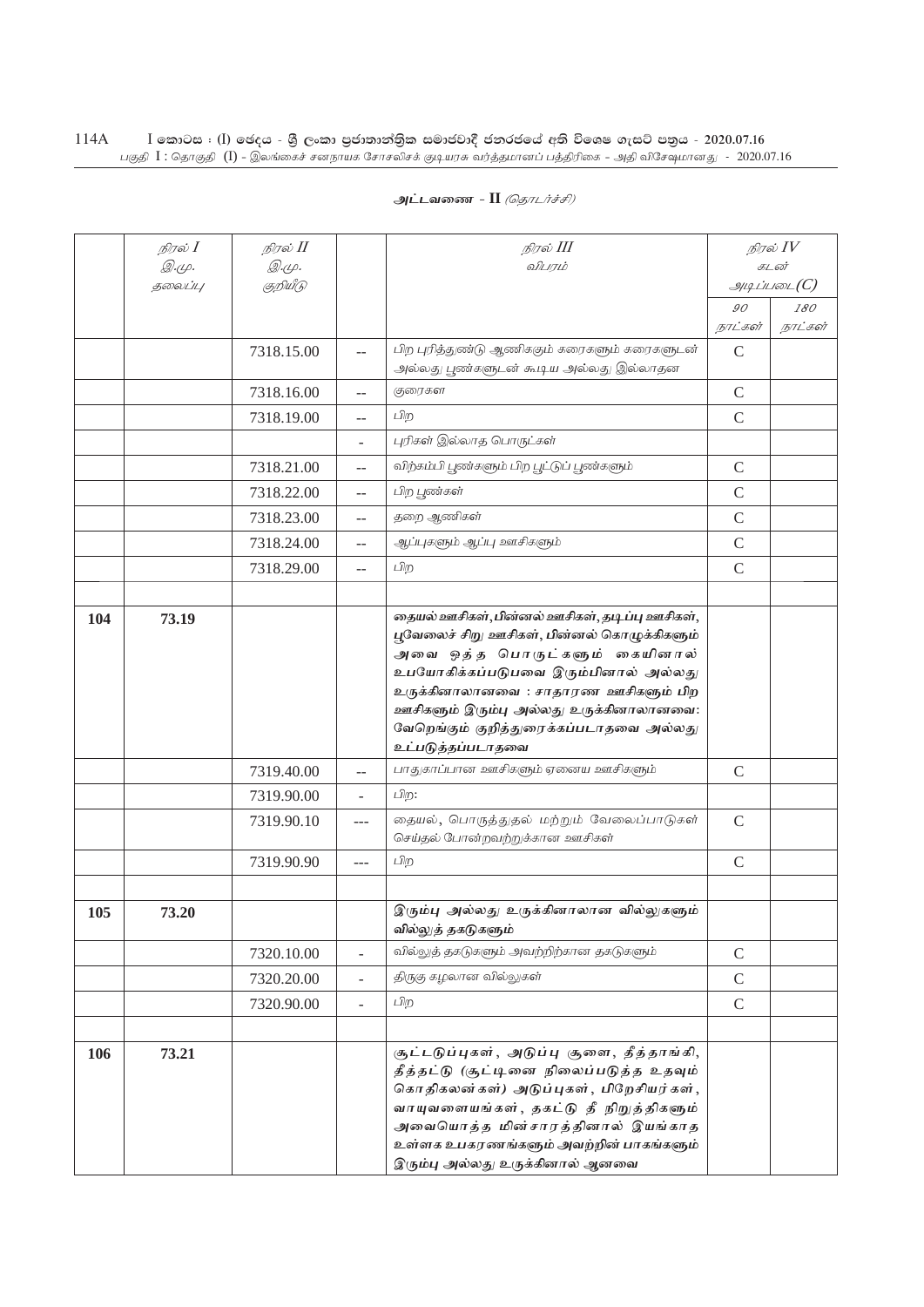## **அட்டவணை - II** *(தொடர்ச்சி)*

|     | நிரல் $I$        | நிரல் II                 |                | நிரல் III                                                                                                                                                                                                                                                                                                                                                                                                                                                       |               | நிரல் $IV$                       |
|-----|------------------|--------------------------|----------------|-----------------------------------------------------------------------------------------------------------------------------------------------------------------------------------------------------------------------------------------------------------------------------------------------------------------------------------------------------------------------------------------------------------------------------------------------------------------|---------------|----------------------------------|
|     | @.cp.<br>தலைப்பு | <i>@.cp.</i><br>குறியீடு |                | விபரம்                                                                                                                                                                                                                                                                                                                                                                                                                                                          |               | கடன்<br>$\mathcal{A}\mathcal{A}$ |
|     |                  |                          |                |                                                                                                                                                                                                                                                                                                                                                                                                                                                                 | 90            | 180                              |
|     |                  |                          |                |                                                                                                                                                                                                                                                                                                                                                                                                                                                                 | நாட்கள்       | நாட்கள்                          |
|     |                  |                          |                | சமையல் உபகரணங்களும் தட்டுகளைச் சூடாக்குவனவும்                                                                                                                                                                                                                                                                                                                                                                                                                   |               |                                  |
|     |                  | 7321.11.00               | $-$            | வாயு எரிபொருளுக்கான அல்லது வாயுவும் பிற<br>எரிதிரவங்களுக்குமான                                                                                                                                                                                                                                                                                                                                                                                                  | $\mathsf{C}$  |                                  |
|     |                  | 7321.12.00               | $-$            | திரவ எரிபொருளுக்கானவை                                                                                                                                                                                                                                                                                                                                                                                                                                           | $\mathsf C$   |                                  |
|     |                  | 7321.19.00               | $-$            | பிற திண்ம எரிபொருளுக்கான உபகரணங்கள்<br>அடங்கலாக                                                                                                                                                                                                                                                                                                                                                                                                                 | $\mathsf{C}$  |                                  |
|     |                  |                          | ÷.             | பிற உபகரணங்களுக்கான                                                                                                                                                                                                                                                                                                                                                                                                                                             |               |                                  |
|     |                  | 7321.81.00               | $-$            | வாயு எரிபொருளுக்கான அல்லது வாயுவும் பிற<br>எரிதிரவங்களுக்குமானவை                                                                                                                                                                                                                                                                                                                                                                                                | $\mathcal{C}$ |                                  |
|     |                  | 7321.82.00               | $-$            | திரவ எரிபொருளுக்கான                                                                                                                                                                                                                                                                                                                                                                                                                                             | $\mathsf{C}$  |                                  |
|     |                  | 7321.89.00               | --             | பிற, திண்ம எரிபொருளுக்கான உபகரணங்கள்<br>அடங்கலாக                                                                                                                                                                                                                                                                                                                                                                                                                | $\mathcal{C}$ |                                  |
|     |                  | 7321.90.00               | L.             | பாகங்கள்                                                                                                                                                                                                                                                                                                                                                                                                                                                        | $\mathsf{C}$  |                                  |
|     |                  |                          |                |                                                                                                                                                                                                                                                                                                                                                                                                                                                                 |               |                                  |
| 107 | 73.22            |                          |                | வெப்பக்கதிர் வெளிவருவனவும் மதிய சூடாக்கு<br>வதற்கு மின் சூடாக்கியில்லாமல் இரும்பினால்<br>அல்லது உருக்கினால் ஆன இவை சார்ந்த<br>பிற பாகங்கள் காற்று வெப்பமாக்கிகளும்<br>வெப்பக்காற்று விநியோக உபகரணங்களும் (குளிர்<br>காற்றுட்டும் சாதனங்களும் அல்லது காற்றுச்<br>சீராக்குவனயாவும் உட்பட) மின் சக்தியினால்<br>வெப்பமாக்கப்பட்டாலும் மோட்டரினால் இயங்கும்<br>விசிறி அல்லது ஊதுகருவியுடன் இணைக்கப்<br>பெற்றனவும் அவை போன்ற இரும்பினால்<br>அல்லது உருக்கினாலானவையும் |               |                                  |
|     |                  |                          |                | வெப்பக் கதிர் வெளிவீசுவனவும் இவை சார்ந்த பிற<br>பாகங்களும்                                                                                                                                                                                                                                                                                                                                                                                                      |               |                                  |
|     |                  | 7322.11.00               |                | வார்ப்பிரும்பின்                                                                                                                                                                                                                                                                                                                                                                                                                                                | $\mathsf{C}$  |                                  |
|     |                  | 7322.19.00               | --             | பிற                                                                                                                                                                                                                                                                                                                                                                                                                                                             | $\mathsf C$   |                                  |
|     |                  | 7322.90.00               | $\overline{a}$ | பிற                                                                                                                                                                                                                                                                                                                                                                                                                                                             | $\mathcal{C}$ |                                  |
|     |                  |                          |                |                                                                                                                                                                                                                                                                                                                                                                                                                                                                 |               |                                  |
| 108 | 73.24            |                          |                | குளியலறையில் பாவிக்கப்படும் சுகாதாரப் பொருட்களும்<br>அவற்றின் பாகங்களும் இரும்பின் அல்லது<br>உருக்கினாலானவை                                                                                                                                                                                                                                                                                                                                                     |               |                                  |
|     |                  | 7324.10.00               | ÷.             | கழுவு தொட்டிகளும் அடுக்களைத் தொட்டிகளும் (சிங்க்)<br>துருப்பிடிக்காத இரும்பினாலானவை                                                                                                                                                                                                                                                                                                                                                                             |               |                                  |
|     |                  | 7324.10.10               | ---            | அடுக்களைத் தொட்டிகள்                                                                                                                                                                                                                                                                                                                                                                                                                                            | $\mathcal{C}$ |                                  |
|     |                  | 7324.10.90               | ---            | பிற                                                                                                                                                                                                                                                                                                                                                                                                                                                             | $\mathcal{C}$ |                                  |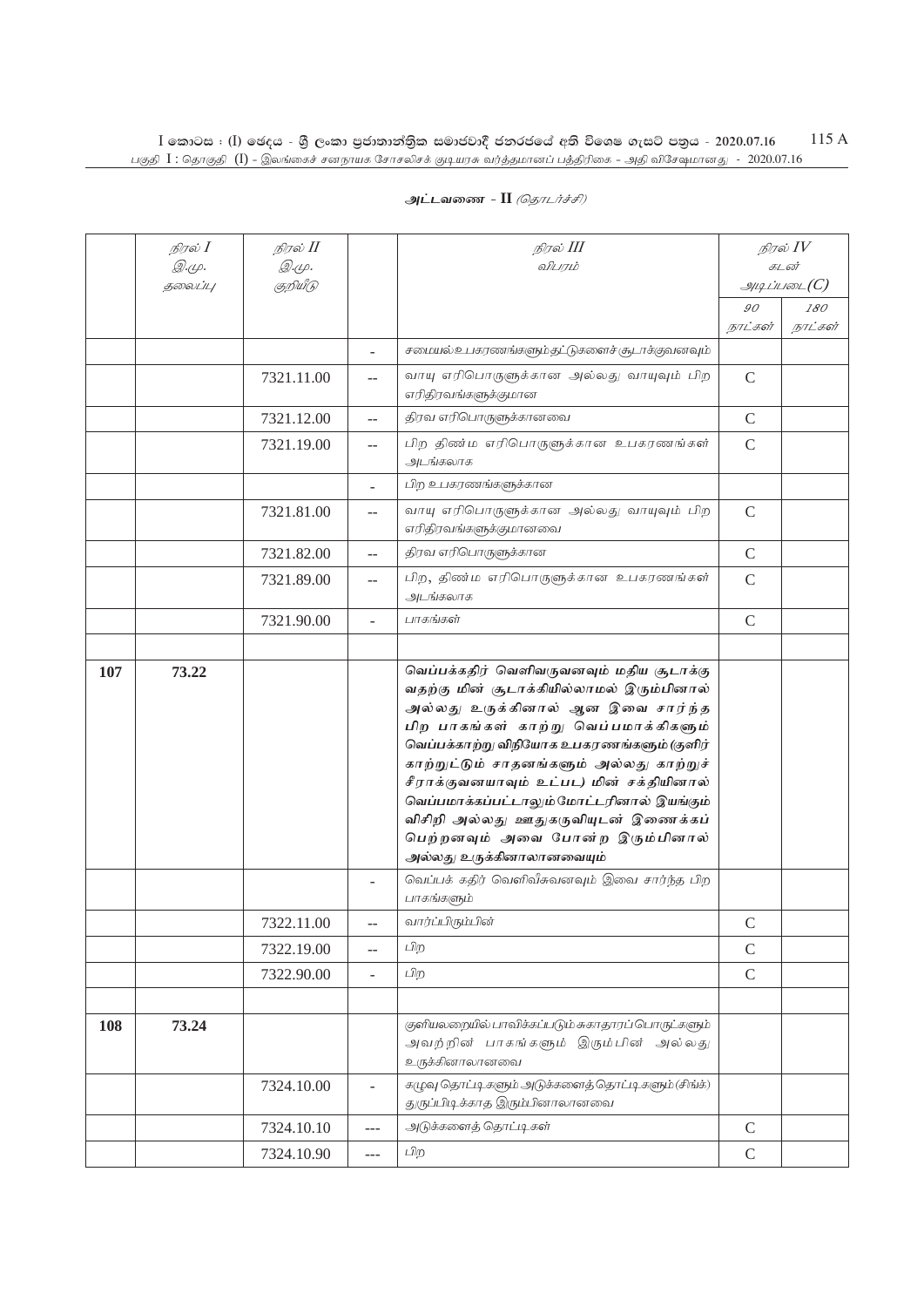|     | நிரல் $I$<br>$\mathcal{D}.\varphi.$ | நிரல் II<br><i>@.cp.</i> |                | நிரல் III<br>விபரம்                                                   |                | நிரல் $IV$<br>கடன் |
|-----|-------------------------------------|--------------------------|----------------|-----------------------------------------------------------------------|----------------|--------------------|
|     | தலைப்பு                             | குறியீடு                 |                |                                                                       |                | $\mathcal{I}$      |
|     |                                     |                          |                |                                                                       | $\mathcal{G}O$ | 180                |
|     |                                     |                          |                |                                                                       | நாட்கள்        | நாட்கள்            |
|     |                                     |                          | ÷.             | குளி தொட்டிகள்                                                        |                |                    |
|     |                                     | 7324.21.00               | --             | வார்ப்பிரும்பினாலானவை எனாமல் இடப்பட்டவை<br>அல்லது எனாமல் இடப்படாதவை   | $\mathsf{C}$   |                    |
|     |                                     | 7324.29.00               | --             | பிற                                                                   | $\mathcal{C}$  |                    |
|     |                                     | 7324.90.00               |                | பிற பாகங்கள் உட்பட                                                    | $\mathcal{C}$  |                    |
|     |                                     |                          |                |                                                                       |                |                    |
| 109 | 73.25                               |                          |                | இரும்பின் அல்லது உருக்கினாலான பிற காசுப்<br>பொருட்கள்                 |                |                    |
|     |                                     | 7325.10.00               | L.             | விளைக்கக்கூடிய பிற வார்ப்பு இரும்பின்                                 | $\mathsf{C}$   |                    |
|     |                                     |                          | L.             | பிற:                                                                  |                |                    |
|     |                                     | 7325.91.00               | --             | ஆலைகளுக்கான அரைக்கம் குண்டுகள் அவை போன்ற<br>பொருட்களும்               | $\mathcal{C}$  |                    |
|     |                                     | 7325.99.00               | $\overline{a}$ | பிற                                                                   | $\mathcal{C}$  |                    |
|     |                                     |                          |                |                                                                       |                |                    |
| 110 | 73.26                               |                          |                | இரும்பினால் அல்லது உருக்கினாலான பிற<br>பொருட்கள்                      |                |                    |
|     |                                     |                          | L,             | சூடாக்கி அடித்த அல்லது பதித்தவைகள் ஆனால்<br>மேலும் வேலை செய்யப்படாதவை |                |                    |
|     |                                     | 7326.11.00               | $-$            | ஆலைகளுக்கான அரைக்கம் குண்டுகள் அவை போன்ற<br>பொருட்களும்               | $\mathcal{C}$  |                    |
|     |                                     | 7326.19.00               | --             | பிற                                                                   | $\mathcal{C}$  |                    |
|     |                                     | 7326.20.00               | L.             | இரும்பு அல்லது உருக்கு கம்பியாலான பொருட்கள்                           |                |                    |
|     |                                     | 7326.20.10               | $---$          | ரயர்களுக்கான குமிழ் புடைப்புள்ள கம்பி வளையங்கள்                       | $\mathcal{C}$  |                    |
|     |                                     | 7326.20.90               | $---$          | பிற                                                                   | $\mathcal{C}$  |                    |
|     |                                     | 7326.90.00               | L.             | பிற:                                                                  |                |                    |
|     |                                     | 7326.90.10               | $---$          | இரும்பிலான பம்பிகள்                                                   | $\mathsf{C}$   |                    |
|     |                                     | 7326.90.20               | $---$          | சேய்யப்பட்ட தொகையான தொடர்புபடுத்திகளின்<br>தாங்கிகளும் இணைப்புகளும்   | $\mathsf{C}$   |                    |
|     |                                     | 7326.90.90               | $ -$           | பிற                                                                   | $\mathsf{C}$   |                    |
|     |                                     |                          |                |                                                                       |                |                    |
| 111 | 74.03                               |                          |                | தூய்தாக்கிய செம்பும் செம்புக் கலப்புகளும்<br>வேலைப்பாடு செய்யப்படாதவை |                |                    |
|     |                                     |                          | $\overline{a}$ | தூய்தாக்கிய செம்பு                                                    |                |                    |
|     |                                     | 7403.11.00               | $-$            | கதோட்டுகளும் அதன் பகுதிகளும்                                          | $\mathsf{C}$   |                    |
|     |                                     |                          |                |                                                                       |                |                    |
|     |                                     |                          |                |                                                                       |                |                    |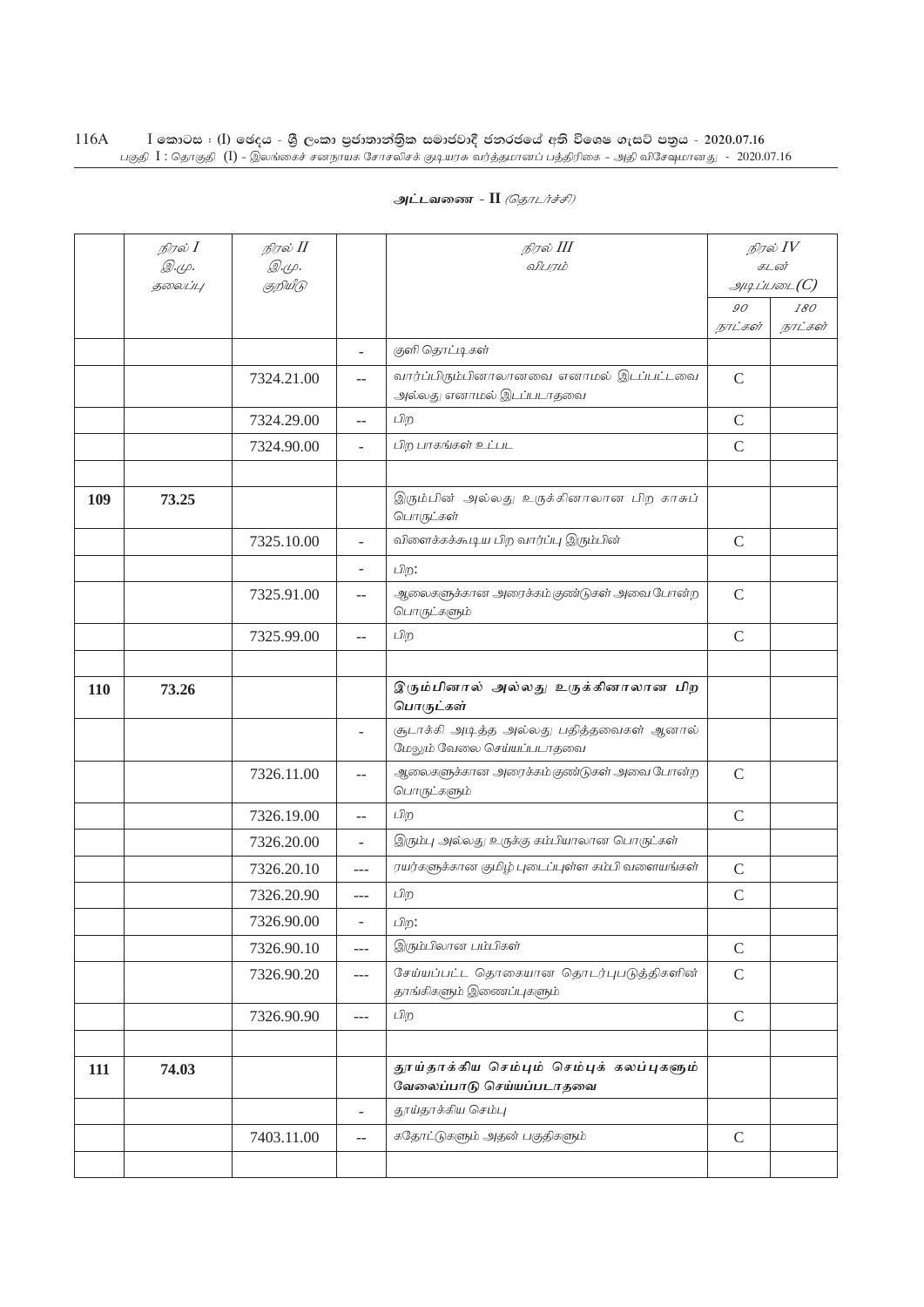|     | நிரல் <b>I</b><br><i>@.cp.</i> | நிரல் II<br><i>@.cp.</i> |                          | நிரல் III<br>விபரம்                                                                                                                                                                                                                                                                                                                                  |               | நிரல் $IV$<br>கடன் |
|-----|--------------------------------|--------------------------|--------------------------|------------------------------------------------------------------------------------------------------------------------------------------------------------------------------------------------------------------------------------------------------------------------------------------------------------------------------------------------------|---------------|--------------------|
|     | தலைப்பு                        | குறியீடு                 |                          |                                                                                                                                                                                                                                                                                                                                                      |               | $\mathcal{A}$      |
|     |                                |                          |                          |                                                                                                                                                                                                                                                                                                                                                      | 90            | 180                |
|     |                                |                          |                          |                                                                                                                                                                                                                                                                                                                                                      | நாட்கள்       | நாட்கள்            |
| 112 | 74.08                          |                          |                          | செம்புக் கம்பி                                                                                                                                                                                                                                                                                                                                       |               |                    |
|     |                                |                          |                          | தூய செம்பினாலானவற்றன்                                                                                                                                                                                                                                                                                                                                |               |                    |
|     |                                | 7408.11.00               | $-$                      | ஆகக் கூடிய குறுக்கு வெட்டு முகம் 6 மி. மீ. க்கு<br>மேற்பட்டதான அளவினைக் கொண்டவற்றின்                                                                                                                                                                                                                                                                 | $\mathcal{C}$ |                    |
|     |                                |                          |                          |                                                                                                                                                                                                                                                                                                                                                      |               |                    |
| 113 | 76.01                          |                          |                          | செய்யப்படாத அலுமினியம்                                                                                                                                                                                                                                                                                                                               |               |                    |
|     |                                | 7601.20.00               | $\overline{\phantom{a}}$ | அலுமினியம் கலப்பு உலோகம்                                                                                                                                                                                                                                                                                                                             | $\mathcal{C}$ |                    |
|     |                                |                          |                          |                                                                                                                                                                                                                                                                                                                                                      |               |                    |
| 114 | 76.15                          |                          |                          | அலுமினியத்தினால் தயாரிக்கப்பட்ட மேசைகள்,<br>சமையலறைப் பொருட்கள் மற்றும் ஏனைய<br>வீட்டு உபயோகப் பொருட்கள் மற்றும் அவற்றின்<br>பாகங்கள், அலுமினியத்தினால் தயாரிக்கப்பட்ட<br>பாத்திரம் தேய்க்கும் தும்புகள், மெருகூட்டும்<br>துணர்டங்கள், கையுறைகள் மற்றும் அவை<br>போன்றவை: அலுமினியத்தினால் தயாரிக்கப்ட்ட<br>சுகாதாரப் பொருட்களும் அவற்றின் பாகங்களும் |               |                    |
|     |                                | 7615.10.00               |                          | மேசைகள், சமையலறைப் பொருட்கள் மற்றும் ஏனைய<br>வீட்டு உபயோகப் பொருட்கள் மற்றும் அவற்றின்<br>பாகங்கள், அலுமினியத்தினால் தயாரிக்கப்பட்ட<br>பாத்திரம் தேய்க்கும் தும்புகள்,மெருகூட்டும்<br>துண்டங்கள்,கையுறைகள் மற்றும் அவை போன்றவை                                                                                                                       |               |                    |
|     |                                | 7615.10.20               | $---$                    | அமுக்க அடுப்பு மற்றும் அவற்றின் பாகங்கள்                                                                                                                                                                                                                                                                                                             | $\mathsf{C}$  |                    |
|     |                                | 7615.10.90               | ---                      | பிற                                                                                                                                                                                                                                                                                                                                                  | $\mathcal{C}$ |                    |
| 115 | 84.15                          |                          |                          | ஈரப்பதத்தை தனியாக கட்டுப்படுத்த முடியாத<br>இயந்திரங்கள் உள்ளிட்ட, மோட்டாரினால்<br>இயக்கப்படும் விசிரியின் மற்றும் வாயுவெப்பம்<br>மற்றும் ஈரப்பதனை மாற்றுவதற்கான<br>பாகங்களையுடைய வாயுச்சீராக்கிகள்                                                                                                                                                   |               |                    |
|     |                                | 8415.10.00               |                          | தானியங்கி அல்லது 'பிளவு அமைப்பு', யன்னல்,<br>சுவர், சீலிங் அல்லது நிலத்தில் பொருத்துவதற்கான<br>முறையில் தயாரிக்கப்பட்டவை                                                                                                                                                                                                                             |               |                    |
|     |                                |                          | ---                      | 'பிளவு அமைப்பு'                                                                                                                                                                                                                                                                                                                                      |               |                    |
|     |                                | 8415.10.21               | ----                     | 9000 BTU கொள்ளளவைத் தாண்டாதவை                                                                                                                                                                                                                                                                                                                        |               | $\mathcal{C}$      |
|     |                                | 8415.10.22               | ----                     | 9000 BTU முதல் 12000 BTU வரையான<br>கொள்ளளவைக் கொண்டவை                                                                                                                                                                                                                                                                                                |               | $\mathcal{C}$      |
|     |                                | 8415.10.23               | ----                     | 12000 BTU முதல் 18000 BTU வரையான<br>கொள்ளளவைக் கொண்டவை                                                                                                                                                                                                                                                                                               |               | $\mathcal{C}$      |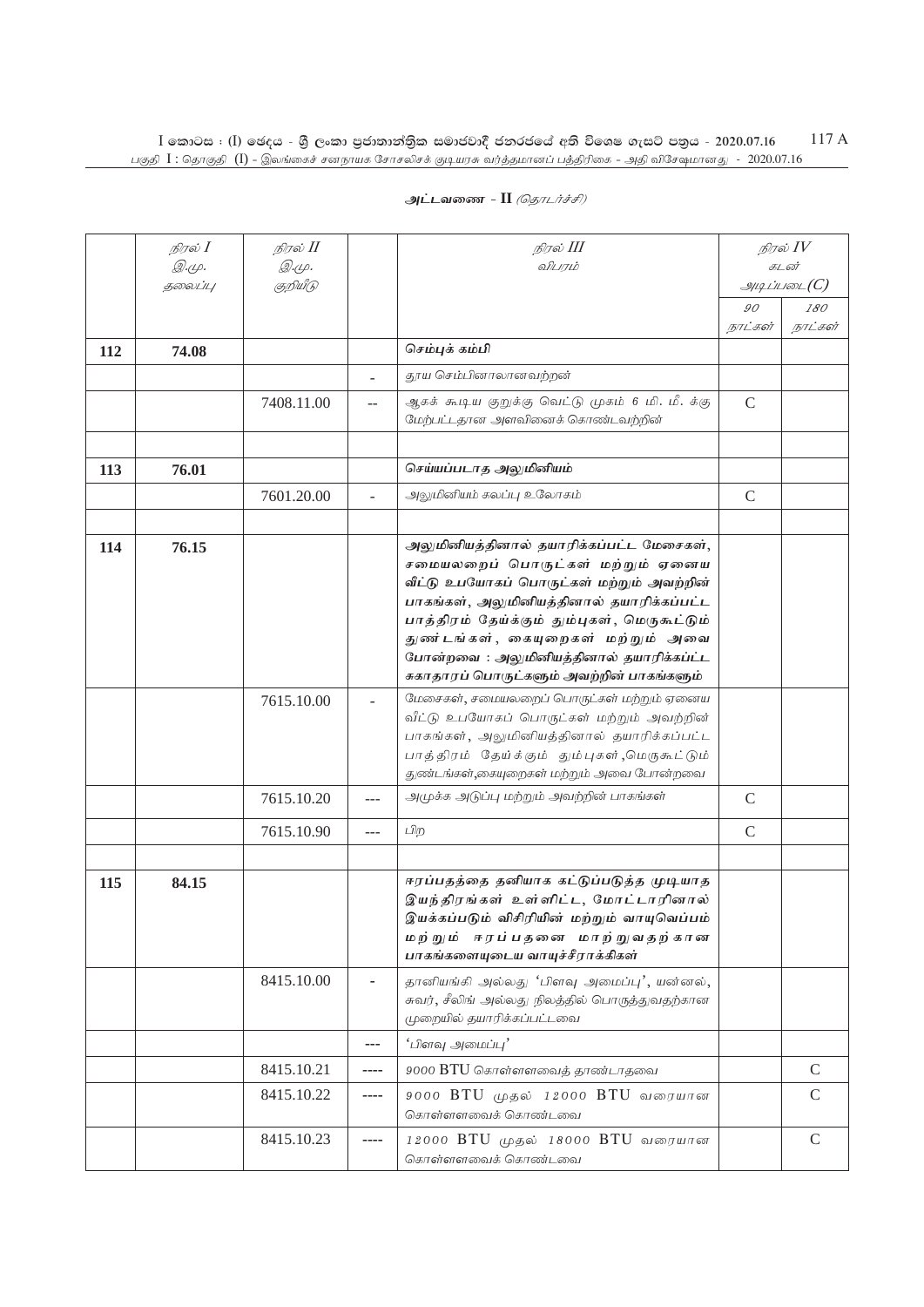## **அட்டவணை - II** *(தொடர்ச்சி)*

|     | நிரல் $I$        | நிரல் II                |      | நிரல் III                                                                                                                                                                                                |         | நிரல் $IV$            |
|-----|------------------|-------------------------|------|----------------------------------------------------------------------------------------------------------------------------------------------------------------------------------------------------------|---------|-----------------------|
|     | இ.மு.<br>தலைப்பு | <i>©.Ψ.</i><br>குறியீடு |      | விபாம்                                                                                                                                                                                                   |         | கடன்<br>$\mathcal{A}$ |
|     |                  |                         |      |                                                                                                                                                                                                          | 90      | 180                   |
|     |                  |                         |      |                                                                                                                                                                                                          | நாட்கள் | நாட்கள்               |
|     |                  | 8415.10.24              | ---- | 18000 BTU முதல் 24000 BTU வரையான<br>கொள்ளளவைக் கொண்டவை                                                                                                                                                   |         | $\mathcal{C}$         |
|     |                  | 8415.10.25              | ---- | 18000 BTU முதல் 24000 BTU வரையான<br>கொள்ளளவைக் கொண்டவை                                                                                                                                                   |         | $\mathsf{C}$          |
|     |                  | 8415.10.29              | ---- | பிற                                                                                                                                                                                                      |         | $\mathsf{C}$          |
|     |                  |                         | ---  | தானியங்கி                                                                                                                                                                                                |         |                       |
|     |                  | 8415.10.31              | ---- | 9000 BTU கொள்ளளவைத் தாண்டாதவை                                                                                                                                                                            |         | $\mathsf{C}$          |
|     |                  | 8415.10.32              | ---- | 9000 BTU முதல் 12000 BTU வரையான<br>கொள்ளளவைக் கொண்டவை                                                                                                                                                    |         | $\mathcal{C}$         |
|     |                  | 8415.10.33              | ---- | 12000 BTU முதல் 18000 BTU வரையான<br>கொள்ளளவைக் கொண்டவை                                                                                                                                                   |         | $\mathcal{C}$         |
|     |                  | 8415.10.34              | ---- | 18000 BTU முதல் 24000 BTU வரையான<br>கொள்ளளவைக் கொண்டவை                                                                                                                                                   |         | $\mathcal{C}$         |
|     |                  | 8415.10.35              | ---- | 18000 BTU முதல் 24000 BTU வரையான<br>கொள்ளளவைக் கொண்டவை                                                                                                                                                   |         | $\mathsf{C}$          |
|     |                  | 8415.10.39              | ---- | பிற                                                                                                                                                                                                      |         | $\mathcal{C}$         |
|     |                  | 8415.20.00              |      | மோட்டார் வாகனங்களில் பயணிப்பவர்கள் பாவிக்கக்<br>கூடிய வகை                                                                                                                                                |         |                       |
|     |                  | 8415.20.90              | ---  | பிற                                                                                                                                                                                                      |         | $\mathcal{C}$         |
|     |                  |                         |      | பிற                                                                                                                                                                                                      |         |                       |
|     |                  | 8415.81.00              | ۰.   | குளிரூட்டும்/வெப்ப சுழற்ச்சியை மாற்றியமைப்ப<br>தற்கான வால்வொன்றினையும் மற்றும் வாயு சீராக்கி<br>யினையுமுடைய (மீளக் கூடிய வெப்ப விசையியக்க<br>குழாய்கள்)                                                  |         |                       |
|     |                  | 8415.81.90              | ---  | பிற                                                                                                                                                                                                      |         | $\mathcal{C}$         |
|     |                  | 8415.82.00              | ۵.   | பிற,வாயு சீராக்கி அலகினையுடைய                                                                                                                                                                            |         |                       |
|     |                  | 8415.82.90              | ---  | பிற                                                                                                                                                                                                      |         | $\mathsf{C}$          |
|     |                  | 8415.83.00              | --   | பிற,வாயு சீராக்கி அலகில்லாத                                                                                                                                                                              |         |                       |
|     |                  | 8415.83.90              | ---  | பிற                                                                                                                                                                                                      |         | $\mathcal{C}$         |
|     |                  | 8415.90.00              | ۰    | பாகங்கள்:                                                                                                                                                                                                |         |                       |
|     |                  | 8415.90.90              | ---  | பிற                                                                                                                                                                                                      |         | $\mathsf{C}$          |
|     |                  |                         |      |                                                                                                                                                                                                          |         |                       |
| 116 | 84.18            |                         |      | மின்சாரம் அல்லது மின்சாரமற்ற குளிரூட்டிகள்,<br>அதி குளிரூட்டிகள் மற்றும் பிற குளிரூட்டிகள்<br>அல்லது அதிகுளிரூட்டி உபகரணங்கள் : தலைப்பு<br>84.15 இன் கீழ் வரும் குளிரூட்டிகள் தவிர்ந்த<br>வெப்ப பம்பிகள் |         |                       |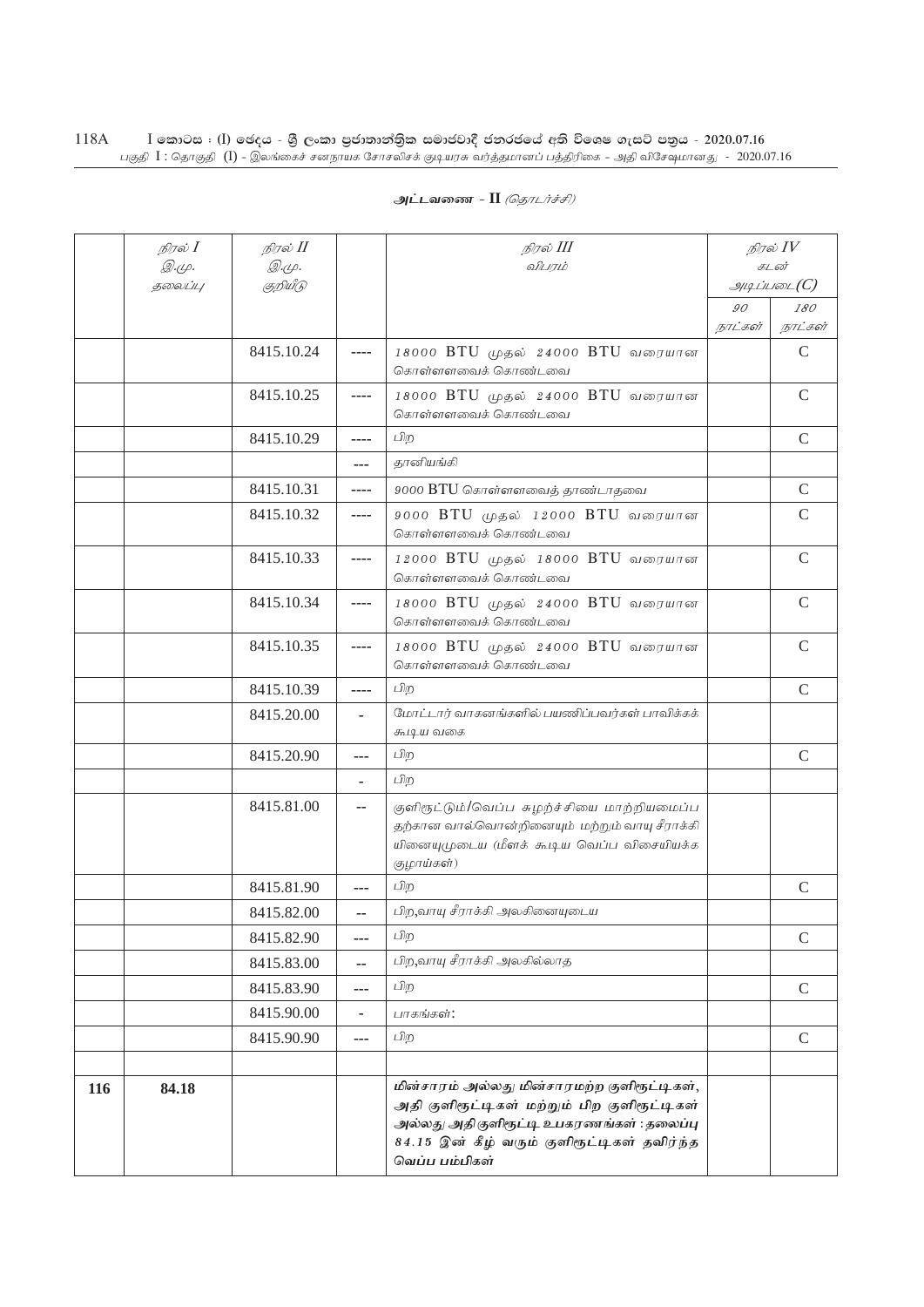|     | நிரல் $I$               | நிரல் II                 |                          | நிரல் III                                                                                                                    | நிரல் $IV$<br>கடன் |               |
|-----|-------------------------|--------------------------|--------------------------|------------------------------------------------------------------------------------------------------------------------------|--------------------|---------------|
|     | <i>@.cp.</i><br>தலைப்பு | <i>@.cp.</i><br>குறியீடு |                          | விபரம்                                                                                                                       |                    | $\mathcal{I}$ |
|     |                         |                          |                          |                                                                                                                              | 90                 | 180           |
|     |                         |                          |                          |                                                                                                                              | நாட்கள்            | நாட்கள்       |
|     |                         | 8418.10.00               |                          | வேறாக்கப்பட்ட வெளியில் கதவுகளைக் கொண்ட<br>இணைந்த குளிரூட்டிகள் - அதி குளிரூட்டிகள்                                           |                    |               |
|     |                         | 8418.10.90               | L.                       | பிற                                                                                                                          |                    | $\mathcal{C}$ |
|     |                         |                          | $---$                    | வீட்டு பாவனைக்குரிய குளிரூட்டிகள்                                                                                            |                    |               |
|     |                         | 8418.21.00               |                          | சுருக்க வகைகள்                                                                                                               |                    |               |
|     |                         | 8418.21.90               | $-$                      | பிற                                                                                                                          |                    | $\mathcal{C}$ |
|     |                         | 8418.29.00               | ---                      | பிற                                                                                                                          |                    |               |
|     |                         | 8418.29.20               | $\sim$                   | பிற மின்சார, உரிஞ்சுதல் வகை                                                                                                  |                    | $\mathcal{C}$ |
|     |                         | 8418.29.90               | $---$                    | பிற                                                                                                                          |                    | $\mathsf{C}$  |
|     |                         | 8418.30.00               | ---                      | 800 லீ க்கு குறைவான கொள்ளளவுடைய பெட்டி<br>வகைகயிலான அதி குளிரூட்டி                                                           |                    |               |
|     |                         | 8418.30.20               | L.                       | பிற, 566 லீ க்கு குறைவானவை                                                                                                   |                    | $\mathsf{C}$  |
|     |                         | 8418.30.90               | ---                      | பிற                                                                                                                          |                    | $\mathsf{C}$  |
|     |                         | 8418.40.00               | ---                      | 900 லீ க்கு குறைவான கொள்ளளவுடைய நிமிர்ந்த<br>வகையிலான அதி குளிரூட்டி                                                         |                    |               |
|     |                         | 8418.40.20               | ÷,                       | பிற, 566 லீ க்கு குறைவானவை                                                                                                   |                    | $\mathcal{C}$ |
|     |                         | 8418.40.90               | $---$                    | பிற                                                                                                                          |                    | $\mathcal{C}$ |
|     |                         |                          |                          |                                                                                                                              |                    |               |
| 117 | 84.50                   |                          |                          | துவைத்தல் மற்றும் உலர்த்துதல் இரண்டையும்<br>செய்யும் இயந்திரம் உட்பட வீட்டுப்பாவனைக்கான<br>அல்லது லொன்டறி வகை சலவை இயந்திரம் |                    |               |
|     |                         |                          | $\overline{\phantom{0}}$ | 10 கி.கி ஐ தாண்டாத உலர்ந்த லினன் கொள்ளளவுடைய<br>இயந்திரம்                                                                    |                    |               |
|     |                         | 8450.11.00               | $-$                      | பூரணமான தானியங்கி இயந்திரம்                                                                                                  |                    |               |
|     |                         | 8450.11.10               | ---                      | ஒன்றிணைக்கப்படாத பூரணமாக<br>பாகங்களைக்<br>கொண்ட                                                                              | $\mathcal{C}$      |               |
|     |                         |                          | ---                      | பிற மேல் பாகம் நிரப்பப்படுகின்ற                                                                                              |                    |               |
|     |                         | 8450.11.31               | ----                     | 4 கி.கி ற்கு குறைந்த உலர்ந்த லினன் கொள்ளளவுடைய                                                                               | $\mathsf{C}$       |               |
|     |                         | 8450.11.32               | ----                     | 4 கி.கி ற்கு குறைந்த 5.5 கி.கி ஐ தாண்டாத உலர்ந்த<br>லினன் கொள்ளளவுடைய                                                        | $\mathcal{C}$      |               |
|     |                         | 8450.11.33               | $---$                    | 5.5 கி.கிற்கு குறைந்த 7.5 கி.கி ஐ தாண்டாத உலர்ந்த<br>லினன் கொள்ளளவுடைய                                                       | $\mathcal{C}$      |               |
|     |                         | 8450.11.34               | $---$                    | 7.5 கி.கி ற்கு குறைந்த 9.5 கி.கி ஐ தாண்டாத உலர்ந்த<br>லினன் கொள்ளளவுடைய                                                      | $\mathcal{C}$      |               |
|     |                         | 8450.11.39               | $- - - -$                | பிற                                                                                                                          | $\mathsf C$        |               |
|     |                         |                          | $---$                    | பிற முன் பக்கம் நிரப்பப்படுகின்ற                                                                                             |                    |               |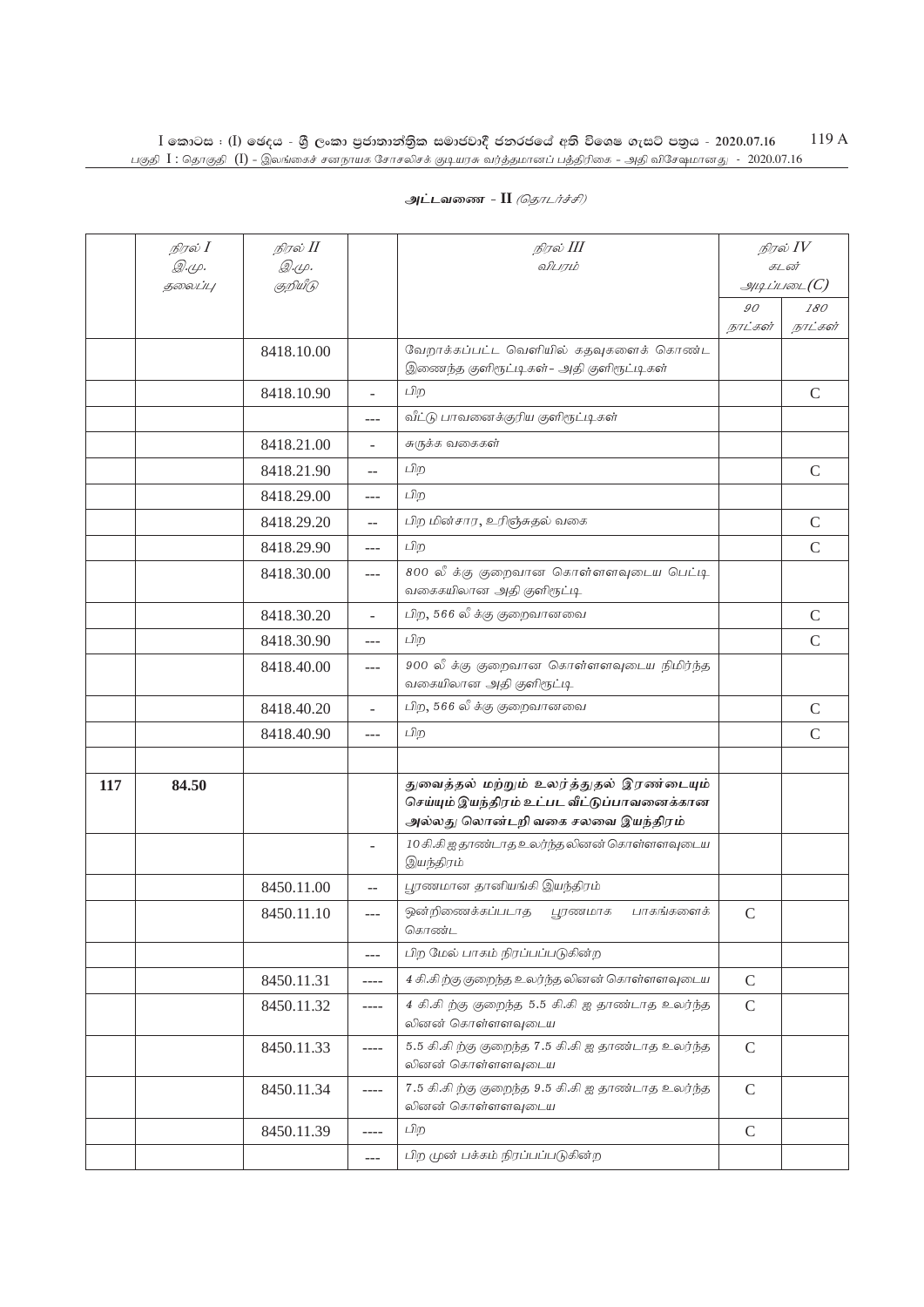| அட்டவணை - II <i>(தொடர்ச்சி)</i> |  |  |
|---------------------------------|--|--|
|---------------------------------|--|--|

| நிரல் $I$<br>$\mathcal{D}.\varphi.$ | நிரல் II<br><i>©.Ψ.</i> |                          | நிரல் III<br>விபரம்                                                     |                | நிரல் $\mathit{IV}$<br>கடன்          |
|-------------------------------------|-------------------------|--------------------------|-------------------------------------------------------------------------|----------------|--------------------------------------|
| 5000U1L                             | குறியீடு                |                          |                                                                         |                | $\mathcal{A}\mathcal{A}$ ப்படை $(C)$ |
|                                     |                         |                          |                                                                         | $\mathcal{G}O$ | 180                                  |
|                                     |                         |                          |                                                                         | நாட்கள்        | நாட்கள்                              |
|                                     | 8450.11.41              | $---$                    | 4 கி.கிற்கு குறைந்த உலர்ந்த லினன் கொள்ளளவுடைய                           | $\mathcal{C}$  |                                      |
|                                     | 8450.11.42              | ----                     | 4 கி.கி ற்கு குறைந்த 5.5 கி.கி ஐ தாண்டாத உலர்ந்த<br>லினன் கொள்ளளவுடைய   | $\mathcal{C}$  |                                      |
|                                     | 8450.11.43              | ----                     | 5.5 கி.கி ற்கு குறைந்த 7.5 கி.கி ஐ தாண்டாத உலர்ந்த<br>லினன் கொள்ளளவுடைய | $\mathsf{C}$   |                                      |
|                                     | 8450.11.44              | $- - - -$                | 7.5 கி.கி ற்கு குறைந்த 9.5 கி.கி ஐ தாண்டாத உலர்ந்த<br>லினன் கொள்ளளவுடைய | $\mathcal{C}$  |                                      |
|                                     | 8450.11.49              | ----                     | பிற                                                                     | $\mathcal{C}$  |                                      |
|                                     | 8450.12.00              | $\overline{a}$           | உள் பக்கம் இணைக்கப்பட்ட மத்திய உலர்த்தியைக்<br>கொண்ட பிற இயந்திரங்கள்   |                |                                      |
|                                     | 8450.12.10              | $---$                    | ஒன்றிணைக்கப்படாத பூரணமாக பாகங்களாக<br>பிரிக்கப்பட்ட                     | $\mathcal{C}$  |                                      |
|                                     |                         | $---$                    | பிற                                                                     |                |                                      |
|                                     | 8450.12.31              | ----                     | 4 கி.கிற்கு குறைந்த உலர்ந்த லினன் கொள்ளளவுடைய                           | $\mathcal{C}$  |                                      |
|                                     | 8450.12.32              | ----                     | 4 கி.கிற்கு குறைந்த 5.5 கி.கி ஐ தாண்டாத உலர்ந்த<br>லினன் கொள்ளளவுடைய    | $\mathcal{C}$  |                                      |
|                                     | 8450.12.33              | ----                     | 5.5 கி.கிற்கு குறைந்த 7.5 கி.கி ஐ தாண்டாத உலர்ந்த<br>லினன் கொள்ளளவுடைய  | $\mathsf{C}$   |                                      |
|                                     | 8450.12.34              | ----                     | 7.5 கி.கிற்கு குறைந்த 9.5 கி.கி ஐ தாண்டாத உலர்ந்த<br>லினன் கொள்ளளவுடைய  | $\mathcal{C}$  |                                      |
|                                     | 8450.12.39              | ----                     | பிற                                                                     | $\mathcal{C}$  |                                      |
|                                     | 8450.19.00              | $\sim$                   | பிற                                                                     |                |                                      |
|                                     | 8450.19.10              | $---$                    | ஒன்றிணைக்கப்படாத பூரணமாக பாகங்களாக<br>பிரிக்கப்பட்ட                     | $\mathsf{C}$   |                                      |
|                                     |                         | $-$ --                   | பிற                                                                     |                |                                      |
|                                     | 8450.19.31              | ----                     | 4 கி.கி ற்கு குறைந்த உலர்ந்த லினன் கொள்ளளவுடைய                          | $\mathcal{C}$  |                                      |
|                                     | 8450.19.32              | ----                     | 4 கி.கி ற்கு குறைந்த 5.5 கி.கி ஐ தாண்டாத உலர்ந்த<br>லினன் கொள்ளளவுடைய   | $\mathsf{C}$   |                                      |
|                                     | 8450.19.33              | ----                     | 5.5 கி.கி ற்கு குறைந்த 7.5 கி.கி ஐ தாண்டாத உலர்ந்த<br>லினன் கொள்ளளவுடைய | $\mathsf{C}$   |                                      |
|                                     | 8450.19.34              | ----                     | 7.5 கி.கி ற்கு குறைந்த 9.5 கி.கி ஐ தாண்டாத உலர்ந்த<br>லினன் கொள்ளளவுடைய | $\mathcal{C}$  |                                      |
|                                     | 8450.19.39              | $---$                    | பிற                                                                     | $\mathbf C$    |                                      |
|                                     |                         | $---$                    | பிற                                                                     |                |                                      |
|                                     | 8450.90.00              | $\overline{\phantom{0}}$ | பகுதிகள்                                                                |                |                                      |
|                                     | 8450.90.10              | ---                      | கூறுகளையுடைய அல்லது கூறுகளற்ற கபினட்டுகள்                               | $\mathsf{C}$   |                                      |
|                                     | 8450.90.90              | ---                      | பிற                                                                     | $\mathsf{C}$   |                                      |
|                                     |                         |                          |                                                                         |                |                                      |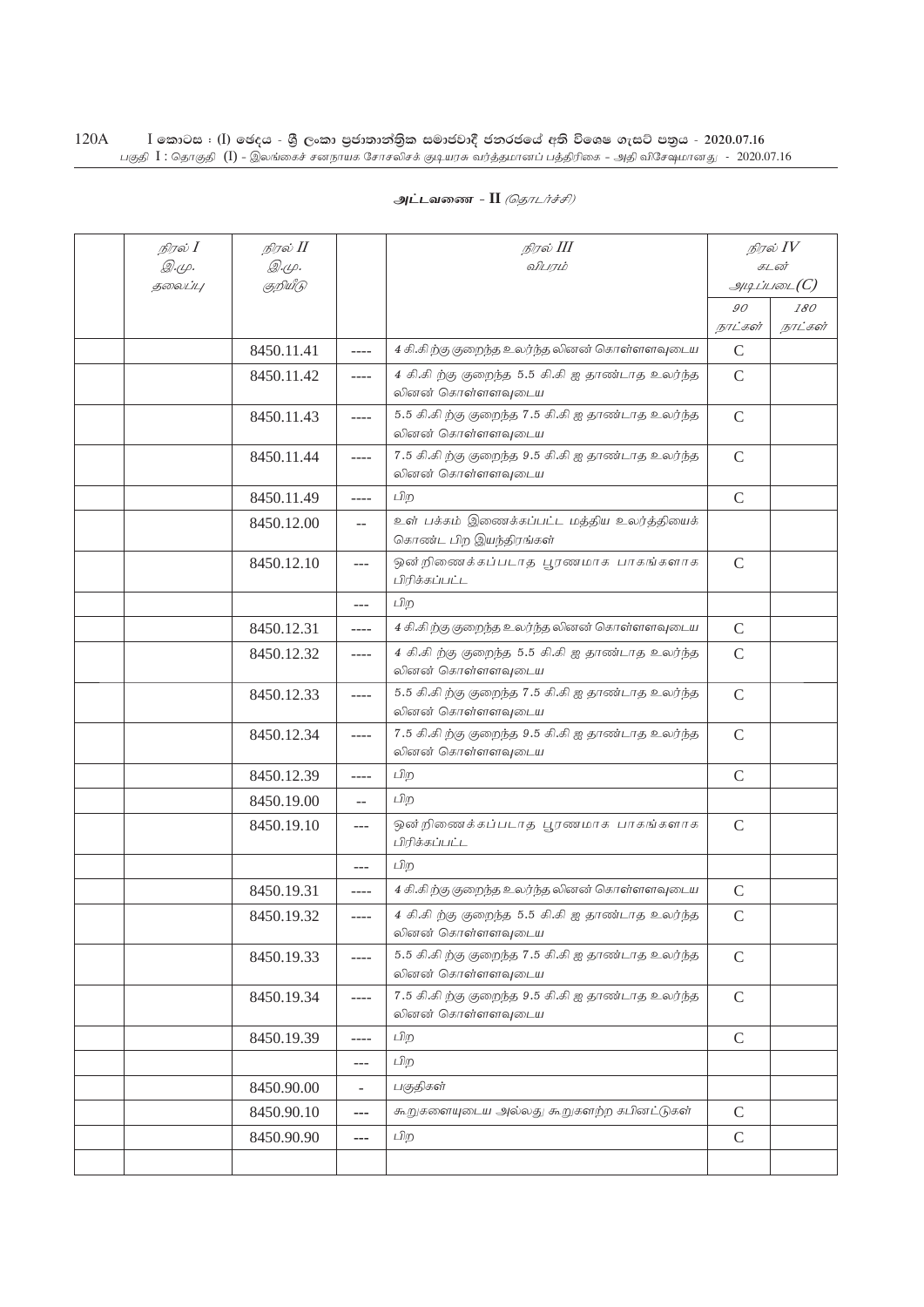|     | நிரல் <b>I</b> | நிரல் II     |                   | நிரல் III                                                                                                                                                                             |               | நிரல் $IV$                      |  |
|-----|----------------|--------------|-------------------|---------------------------------------------------------------------------------------------------------------------------------------------------------------------------------------|---------------|---------------------------------|--|
|     | <i>@.cp.</i>   | <i>@.cp.</i> |                   | விபரம்                                                                                                                                                                                |               | கடன்                            |  |
|     | தலைப்பு        | குறியீடு     |                   |                                                                                                                                                                                       | 90            | $\mathcal{A}\mathcal{A}$<br>180 |  |
|     |                |              |                   |                                                                                                                                                                                       | நாட்கள்       | நாட்கள்                         |  |
| 118 | 85.01          |              |                   | மின் மோட்டார்கள் மற்றும் பிறப்பாக்கிகள்<br>(பிறப்பாக்கி கூட்டுகள் நீங்கலாக)                                                                                                           |               |                                 |  |
|     |                |              | ٠                 | பிற நேரோட்ட மோட்டார்களும் நேரோட்ட<br>பிறப்பாக்கிகளும்                                                                                                                                 |               |                                 |  |
|     |                | 8501.31.00   | $-$               | 750 W மேற்படாத வெளியேற்றச் சக்தியைக் கொண்டவை                                                                                                                                          |               |                                 |  |
|     |                | 8501.31.10   | $\frac{1}{2}$     | ஏற்றவாறு அமைக்கும் வகையிலான<br>அல்லகு<br>வெளியாக்கல் வசதிக்காக பொருத்தப்பட்ட<br>மூலகங்களுடனான ஆயத்தப்படுத்தப்பட்ட<br>பெனல்களுக்குள் வைத்து தயாரிக்கப்பட்ட சூரிய சக்தி<br>மின் கலன்கள் | $\mathsf{C}$  |                                 |  |
|     |                | 8501.31.90   | ---               | பிற                                                                                                                                                                                   | $\mathsf{C}$  |                                 |  |
|     |                | 8501.32.00   | $- -$             | 750 W வெளியேற்றும் சக்திக்கு மேற்பட்ட ஆனால் 75<br>KW மேற்படாதவை                                                                                                                       | $\mathsf{C}$  |                                 |  |
|     |                | 8501.33.00   | $-$               | 750 KW மேற்பட்ட வெளியேற்றும் சக்தியைக்<br>கொண்டவை ஆனால் 375 KW மேற்படாதவை                                                                                                             | $\mathcal{C}$ |                                 |  |
|     |                | 8501.34.00   | --                | 375 KW மேற்பட்ட வெளியேற்றும் சக்தியைக்<br>கொண்டவை                                                                                                                                     | $\mathsf{C}$  |                                 |  |
|     |                | 8501.40.00   | ÷,                | ஒற்றை மின்னோட்ட பிற ஆடலோட்ட மோட்டார்கள்                                                                                                                                               |               |                                 |  |
|     |                | 8501.40.20   | $---$             | தலைப்பு 8414.51 க்குள் அமையும் காற்றாடி களுக்கான<br>மோட்டார்கள்                                                                                                                       | $\mathsf{C}$  |                                 |  |
|     |                |              | ÷,                | காற்றுச்சீராக்கி பிறப்பாக்கிகள் (மாற்றீடுகள்)                                                                                                                                         |               |                                 |  |
|     |                | 8501.61.00   | $-$               | 75KVA சக்திக்கு மேற்படாத வெளியேற்றல்களின்                                                                                                                                             |               |                                 |  |
|     |                | 8501.61.10   | $---$             | பகுதியொன்றுக்கு பொருத்தப்படும் அல்லது<br>பெனல்களுக்கேற்றவாறு செய்யப்பட்ட சூரிய ஒளி<br>மின் கலம்கள் மற்றும் வெளியாக்கல் வசதி தொடர்பில்<br>மேலேற்றி வைக்கும் ஆதார பொருட்கள்             | $\mathsf{C}$  |                                 |  |
|     |                | 8501.61.90   | $---$             | பிற                                                                                                                                                                                   | $\mathsf{C}$  |                                 |  |
|     |                | 8501.62.00   | $\qquad \qquad -$ | 75 KVA க்கு மேற்பட்டு ஆனால் 375 KVA க்கு<br>மேற்படாத வெயியேற்றச் சக்தியைக் கொண்டவை                                                                                                    | $\mathcal{C}$ |                                 |  |
|     |                | 8501.63.00   | $-$               | 375 KVA க்கு மேற்பட்டு ஆனால் 750KVA க்கு<br>மேற்படாத வெயியேற்றச் சக்தியைக் கொண்டவை                                                                                                    | $\mathsf C$   |                                 |  |
|     |                | 8501.64.00   | $- -$             | 750 KVA க்கு மேற்பட்ட வெயியேற்றச் சக்தியைக்<br>கொண்டவை                                                                                                                                | $\mathcal{C}$ |                                 |  |
|     |                |              |                   |                                                                                                                                                                                       |               |                                 |  |
| 119 | 85.02          |              |                   | மின் பிறப்பாக்கிக் கூட்டுகளும் சுழல் மாற்றிகளும்                                                                                                                                      |               |                                 |  |
|     |                |              |                   | பம்பிகளால் இயக்கும் உட்தகன ஆடுதண டு<br>இயந்திரங்களினாலான பிறப்பாக்கிக் கூட்டுக்கள்<br>(ஓரளவு அல்லது முற்றிலும் டீசலில் இயங்கும்<br>இயந்திரங்கள்)                                      |               |                                 |  |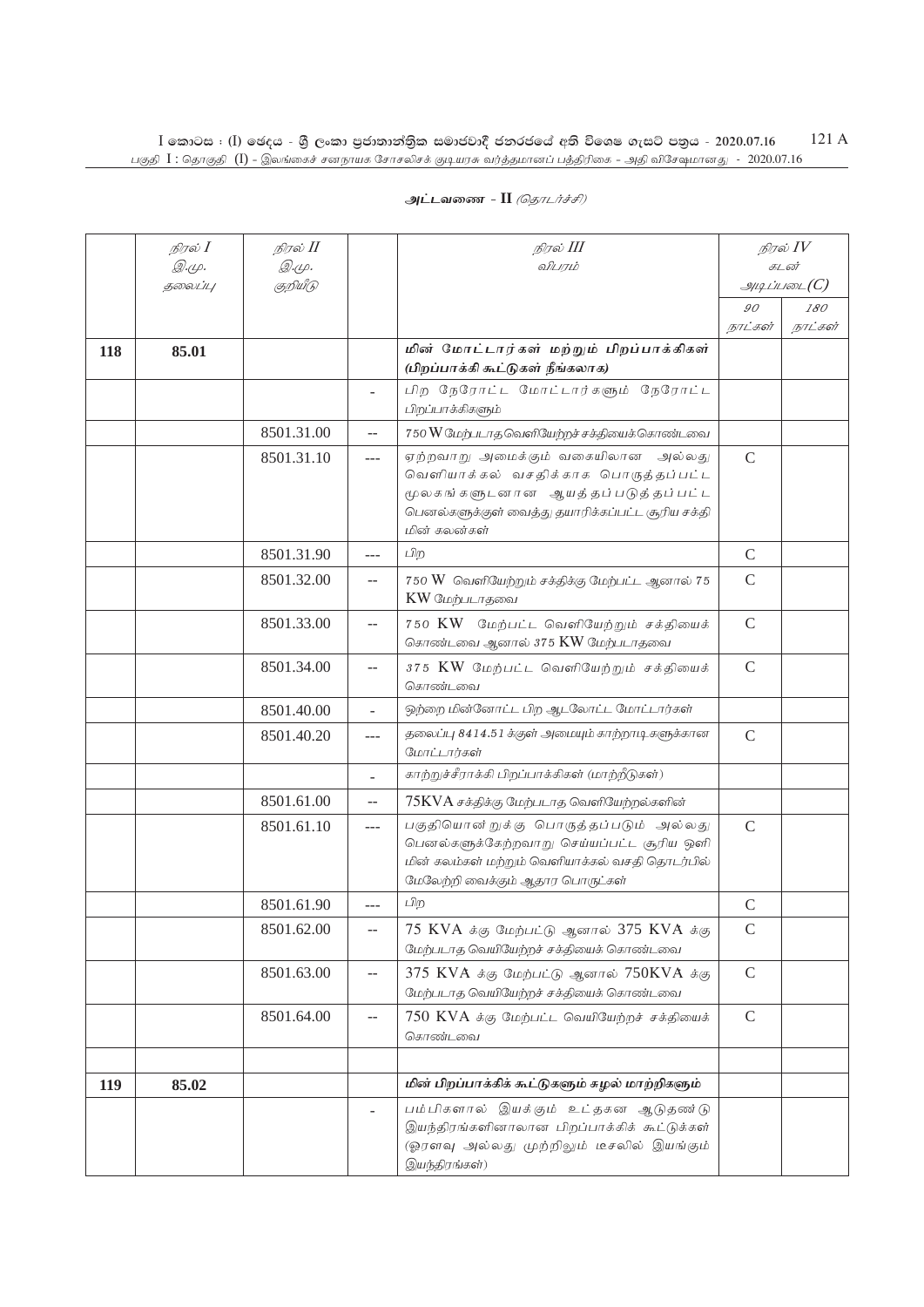| அட்டவணை - II <i>(தொடர்ச்சி)</i> |  |  |  |
|---------------------------------|--|--|--|
|---------------------------------|--|--|--|

|     | நிரல் $I$<br><i>@.cp.</i> | நிரல் II<br><i>@.cp.</i> |                | நிரல் III<br>விபரம்                                                                                          |               | நிரல் IV<br>கடன் |
|-----|---------------------------|--------------------------|----------------|--------------------------------------------------------------------------------------------------------------|---------------|------------------|
|     | தலைப்பு                   | குறியீடு                 |                |                                                                                                              |               | $\mathcal{A}$    |
|     |                           |                          |                |                                                                                                              | 90            | 180              |
|     |                           |                          |                |                                                                                                              | நாட்கள்       | நாட்கள்          |
|     |                           | 8502.11.00               | $-$            | 75 KVA க்கு மேற்படாத வெளியேற்றச் சக்தியைக்<br>கொண்டவை                                                        | $\mathcal{C}$ |                  |
|     |                           | 8502.12.00               | --             | $75$ KVA $\dot{\sigma}$ கு மேற்பட்ட ஆனால் 375KVA $\dot{\sigma}$ கு<br>மேற்படாத வெளியேற்றச் சக்தியைக் கொண்டவை | $\mathcal{C}$ |                  |
|     |                           | 8502.13.00               | $\overline{a}$ | 375 KVA க்கு மேற்பட்ட வெயியேற்றச் சக்தியைக்<br>கொண்டவை                                                       | $\mathsf C$   |                  |
|     |                           | 8502.20.00               |                | போறிச் செறுக்குப்பற்றல் உள்ளக தகன ஆடுதண்டு<br>இயந்திரங்களினாலான பிறப்பாக்கிக் கூட்டுகள்                      | $\mathcal{C}$ |                  |
|     |                           |                          | L.             | பிற பிறப்பாக்கிக் கூட்டுகள்                                                                                  |               |                  |
|     |                           | 8502.31.00               | --             | காற்றால் இயங்குபவை                                                                                           | $\mathcal{C}$ |                  |
|     |                           | 8502.39.00               | $-$            | பிற                                                                                                          | $\mathcal{C}$ |                  |
|     |                           | 8502.40.00               | $\overline{a}$ | மின் சுழல் மாற்றிகள்                                                                                         | $\mathsf{C}$  |                  |
|     |                           |                          |                |                                                                                                              |               |                  |
| 120 | 85.04                     |                          |                | மின்மாற்றிகள், நிலையான மாற்றிகள் (உதாரணம்<br>சீராக்கிகள்) துண்டிகள்                                          |               |                  |
|     |                           | 8504.10.00               |                | மின் போக்கு விளக்குகளுக்கும் குழல்களுக்குமான<br>துண்டிகள்                                                    |               |                  |
|     |                           | 8504.10.10               | $---$          | ஏளனமான அதனோடு ஒன்றுபடுத்தப்பட்ட அல்லது<br>பிசிபிக்கள் உள்ளடங்கியவை                                           | $\mathsf{C}$  |                  |
|     |                           | 8504.10.90               | ---            | பிற                                                                                                          | $\mathcal{C}$ |                  |
|     |                           |                          |                | புதார்த்த இரு மின் முனையழுத்த மாற்றிகள்                                                                      |               |                  |
|     |                           | 8504.21.00               | $-$            | 650 KVA க்கு மேற்படாத அளவை இயக்கக் கொள்ளளவு<br>சக்கியைக் கொண்டவை                                             |               |                  |
|     |                           | 8504.21.90               | $---$          | பிற                                                                                                          | $\mathcal{C}$ |                  |
|     |                           | 8504.22.00               | $-$            | 650 KVA க்கு மேற்பட்ட ஆனால் 10,000 KVA க்கு<br>மேற்படாத இயக்க சக்தியைக் கொண்டவை                              |               |                  |
|     |                           | 8504.22.10               | $---$          | ஏராளமான அதனோடு ஒன்றுபடுத்தப்பட்ட அல்லது<br>பிசிபிக்கள் உள்ளடங்கியவை. 5000 KVA க்கு<br>மேற்படாதவை             | $\mathcal{C}$ |                  |
|     |                           | 8504.22.20               | ---            | பிற, 5000 KVA க்கு மேற்படாதவை                                                                                | $\mathcal{C}$ |                  |
|     |                           | 8504.22.90               | $---$          | பிற                                                                                                          | $\mathcal{C}$ |                  |
|     |                           | 8504.23.00               | --             | 10,000 KVA க்கு மேற்பட்ட இயக்கக் கொள்ளளவு<br>சக்தியைக் கொண்டவை                                               |               |                  |
|     |                           | 8504.23.10               | ---            | ஏராளமான அதனோடு ஒன்றுபடுத்தப்பட்ட அல்லது<br>பொலிகுளோரேட் பைபீனைல்ஸ் (பிசிபி)கள்<br>உள்ளடங்கியவை               | $\mathcal{C}$ |                  |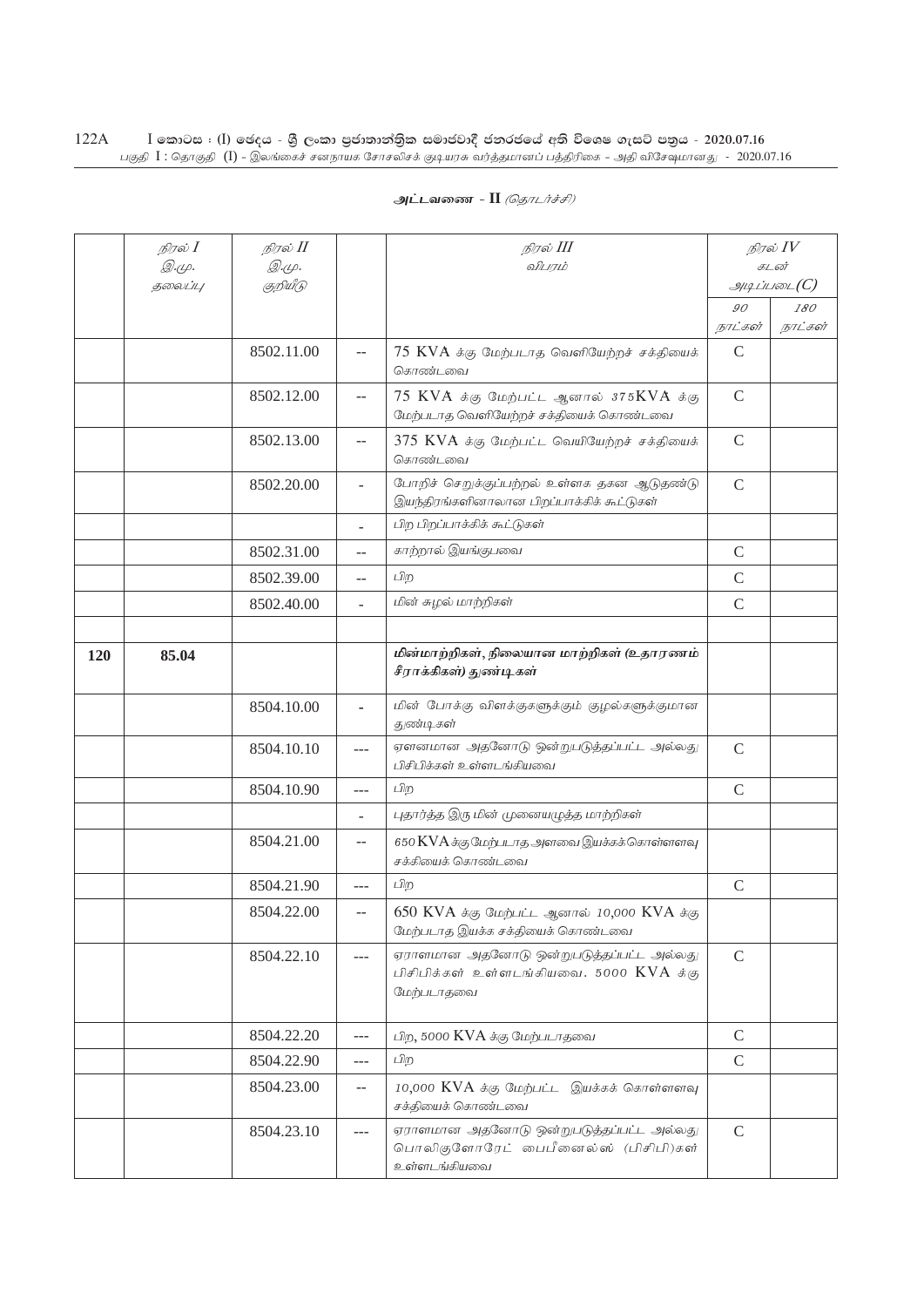| நிரல் $I$               | நிரல் II         |                                               | நிரல் III                                                                                              |               | நிரல் $IV$                       |
|-------------------------|------------------|-----------------------------------------------|--------------------------------------------------------------------------------------------------------|---------------|----------------------------------|
| <i>@.cp.</i><br>தலைப்பு | Q.Ψ.<br>குறியீடு |                                               | விபரம்                                                                                                 |               | கடன்<br>$\mathcal{A}\mathcal{A}$ |
|                         |                  |                                               |                                                                                                        | 90            | 180                              |
|                         |                  |                                               |                                                                                                        | நாட்கள்       | நாட்கள்                          |
|                         | 8504.23.90       | $\overline{a}$                                | பிற                                                                                                    | $\mathcal{C}$ |                                  |
|                         |                  | ÷.                                            | ஏனைய மின்மாற்றிகள்                                                                                     |               |                                  |
|                         | 8504.31.00       | $-$                                           | $1\text{KVA}$ க்கு மேற்படாத அளவு இயக்க கொள்ளளவு<br>சக்தியைக் கொண்டவை                                   |               |                                  |
|                         | 8504.31.10       | ---                                           | ஏராளமான அதனோடு ஒன்றுபடுத்தப்பட்ட அல்லது<br>பொலிகுளோரேட் பைபீனைல்ஸ் (பிசிபி)கள்<br>உள்ளடங்கியவை         | $\mathsf{C}$  |                                  |
|                         | 8504.31.90       | ---                                           | பிற                                                                                                    | $\mathsf{C}$  |                                  |
|                         | 8504.32.00       | --                                            | $1$ KVA க்கு மேற்பட்ட ஆனால் 16KVA க்கு மேற்படாத<br>அளவு இயக்கக் கொள்ளளவு சக்தியைக் கொண்டவை             |               |                                  |
|                         | 8504.32.10       | ---                                           | ஏராளமான அதனோடு ஒன்றுபடுத்தப்பட்ட அல்லது<br>பொலிகுளோரேட் பைபீனைல்ஸ் (பிசிபி)கள்<br>உள்ளடங்கியவை         | $\mathsf{C}$  |                                  |
|                         | 8504.32.90       | $\overline{a}$                                | பிற                                                                                                    | $\mathcal{C}$ |                                  |
|                         | 8504.33.00       | $\mathord{\hspace{1pt}\text{--}\hspace{1pt}}$ | 16KVA க்கு மேற்பட்ட ஆனால் 500KVA க்கு மேற்படாத<br>அளவு இயக்கக் கொள்ளளவு சக்தியைக் கொண்டவை              |               |                                  |
|                         | 8504.33.90       | ---                                           | பிற                                                                                                    | $\mathcal{C}$ |                                  |
|                         | 8504.34.00       | $-$                                           | 500KVA க்கு மேற்பட்ட அளவு இயக்க கொள்ளளவு<br>சக்தியைக் கொண்டவை                                          |               |                                  |
|                         | 8504.34.10       | $ -$                                          | ஏராளமான அதனோடு ஒன்றுபடுத்தப்பட்ட அல்லது<br>பொலிகுளோரேட் பைபீனைல்ஸ் (பிசிபி)கள்<br>உள்ளடங்கியவை         | $\mathsf{C}$  |                                  |
|                         | 8504.34.90       | ---                                           | பிற                                                                                                    | $\mathcal{C}$ |                                  |
|                         | 8504.40.00       | ÷.                                            | நிலையான மாற்றிகள்                                                                                      |               |                                  |
|                         | 8504.40.10       | $-$                                           | ஏராளமான அதனோடு ஒன்றுபடுத்தப்பட்ட அல்லது<br>பொலிகுளோரோனேரட் பைபீனைல்ஸ் (பிசிபி)கள்<br>உள்ளடங்கியவை      | $\mathsf{C}$  |                                  |
|                         | 8504.40.20       | $---$                                         | திடீரென தொடர்பினை தடைசெய்யாது தடுக்கும்<br>மின்சார வழங்கிகள்                                           | $\mathsf C$   |                                  |
|                         | 8504.40.30       | $\overline{a}$                                | பிற ஏராளமான அதனோடு ஒன்றுபடுத்தப்பட்ட<br>அல்லது பொலிகுளோரோனேரட் பைபீனைல்ஸ் (பிசிபி)<br>கள் உள்ளடங்கியவை | $\mathsf{C}$  |                                  |
|                         | 8504.40.90       | ---                                           | பிற                                                                                                    | $\mathcal{C}$ |                                  |
|                         | 8504.50.00       | $\overline{\phantom{0}}$                      | ஏனைய தூண்டிகள்                                                                                         |               |                                  |
|                         | 8504.50.10       | ---                                           | ஏராளமான அதனோடு ஒன்றுபடுத்தப்பட்ட அல்லது<br>பிசிபிக்கள் உள்ளடங்கியவை                                    | $\mathsf C$   |                                  |
|                         | 8504.50.90       | $\sim$ $\sim$ $\sim$                          | பிற                                                                                                    | $\mathcal{C}$ |                                  |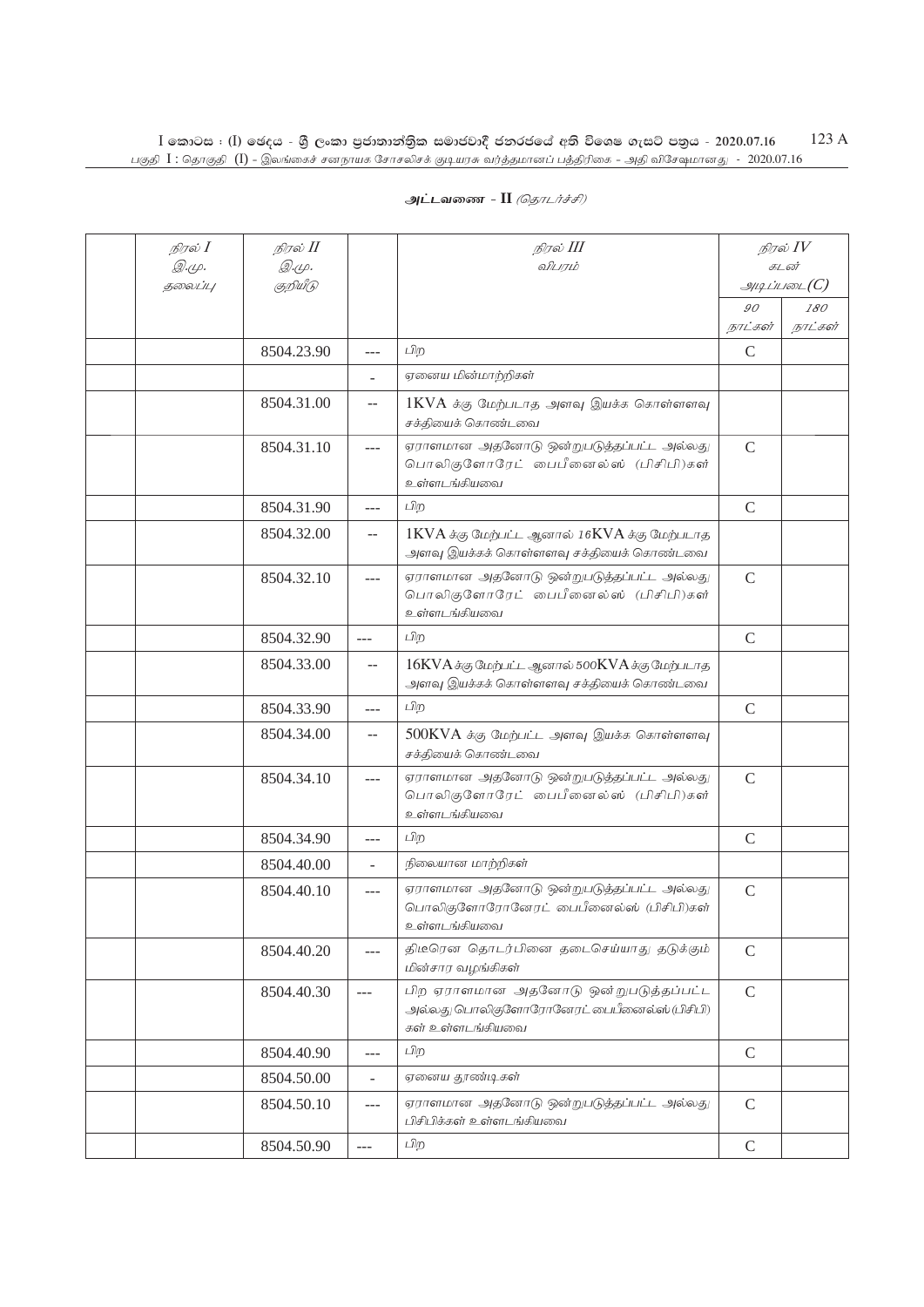| அட்டவணை - II <i>(தொடர்ச்சி)</i> |  |  |  |
|---------------------------------|--|--|--|
|---------------------------------|--|--|--|

|     | நிரல் $I$    | நிரல் II     |                          | நிரல் III                                                                                                                                                                                                                                                                                  |                           | நிரல் $IV$     |
|-----|--------------|--------------|--------------------------|--------------------------------------------------------------------------------------------------------------------------------------------------------------------------------------------------------------------------------------------------------------------------------------------|---------------------------|----------------|
|     | <i>@.cp.</i> | <i>@.cp.</i> |                          | விபரம்                                                                                                                                                                                                                                                                                     |                           | கடன்           |
|     | தலைப்பு      | குறியீடு     |                          |                                                                                                                                                                                                                                                                                            |                           | g              |
|     |              |              |                          |                                                                                                                                                                                                                                                                                            | $\mathcal{G}O$<br>நாட்கள் | 180<br>நாட்கள் |
|     |              | 8504.90.00   | ÷.                       | பகுதிகள்                                                                                                                                                                                                                                                                                   |                           |                |
|     |              | 8504.90.10   | ---                      | ஏராளமான அதனோடு ஒன்றுபடுத்தப்பட்ட அல்லது                                                                                                                                                                                                                                                    | $\mathcal{C}$             |                |
|     |              |              |                          | பொலிகுளோரோனேரட் பைபீனைல்ஸ் (பிசிபி)கள்<br>உள்ளடங்கியவை                                                                                                                                                                                                                                     |                           |                |
|     |              | 8504.90.90   | $---$                    | பிற                                                                                                                                                                                                                                                                                        | $\mathcal{C}$             |                |
|     |              |              |                          |                                                                                                                                                                                                                                                                                            |                           |                |
| 121 | 85.05        |              |                          | மின்காந்த திண்மங்கள், நிலையான காந்தத்<br>திண்மங்களும், நிலையான காந்தத் திண்மங்களான<br>வர அமையும் பொருட்களும் மின் காந்த திண்ம<br>அல்லது நிலையான திண்ம ஏந்திகள் இடுக்கிகளும்<br>அப்படியான பிற பிடி கருவிகள் மின் காந்த<br>இணைப்புகள் அழுக்கி தடுப்புகள், மின் காந்த<br>திண்ம தூக்கத் தலைகள் |                           |                |
|     |              |              |                          | நிலையான காந்தமும் அவற்றை உருவாக்க<br>காந்தப்படுத்தப்பட்ட பயன்படும் பொருட்கள்                                                                                                                                                                                                               |                           |                |
|     |              | 8505.11.00   | $-$                      | உலோகப் பொருட்களினால் ஆனவை.                                                                                                                                                                                                                                                                 | $\mathcal{C}$             |                |
|     |              | 8505.19.00   | $-$                      | பிற                                                                                                                                                                                                                                                                                        | $\mathsf{C}$              |                |
|     |              | 8505.20.00   | $\overline{a}$           | மின் காந்த இணைப்புகள், அமுக்கிகளும் தடைகளும்                                                                                                                                                                                                                                               | $\mathbf C$               |                |
|     |              | 8505.90.00   | $\overline{a}$           | உதிர்ப் பாகங்கள் உட்பட மற்றயவை                                                                                                                                                                                                                                                             | $\mathsf{C}$              |                |
|     |              |              |                          |                                                                                                                                                                                                                                                                                            |                           |                |
| 122 | 85.06        |              |                          | முதற்கலங்களும் முதல் மின்கலவடுக்குகளும்                                                                                                                                                                                                                                                    |                           |                |
|     |              | 8506.10.00   | $\overline{a}$           | முங்கனீஸ் இருவொட்சைட்டு                                                                                                                                                                                                                                                                    |                           |                |
|     |              | 8506.10.10   | $---$                    | $\cdot$ D' அளவு                                                                                                                                                                                                                                                                            | $\mathcal{C}$             |                |
|     |              | 8506.10.90   | $---$                    | பிற                                                                                                                                                                                                                                                                                        | $\mathcal{C}$             |                |
|     |              | 8506.30.00   |                          | இரச ஒட்சைட்டு                                                                                                                                                                                                                                                                              | $\mathsf{C}$              |                |
|     |              | 8506.40.00   |                          | வெள்ளி ஒட்சைட்டு                                                                                                                                                                                                                                                                           | $\mathcal{C}$             |                |
|     |              | 8506.50.00   | ä,                       | இலத்தியம்                                                                                                                                                                                                                                                                                  | $\mathcal{C}$             |                |
|     |              | 8506.60.00   | $\overline{\phantom{0}}$ | வளி – நாகம்                                                                                                                                                                                                                                                                                | $\mathcal{C}$             |                |
|     |              | 8506.80.00   | $\overline{\phantom{0}}$ | பிற முதற்கலங்களும் முதல் மின்கலவடுக்குகளும்                                                                                                                                                                                                                                                | $\mathcal{C}$             |                |
|     |              | 8506.90.00   | $\frac{1}{2}$            | பாகங்கள்                                                                                                                                                                                                                                                                                   | $\mathsf C$               |                |
|     |              |              |                          |                                                                                                                                                                                                                                                                                            |                           |                |
| 123 | 85.07        |              |                          | மின் சேமிப்புக் கலன்கள், நீள் சதுர (சதுரம் உட்பட)<br>அளவில் இருந்தாலும் இல்லாவிட்டாலும் அமைந்த<br>வேறாக்கிகளும் உட்பட                                                                                                                                                                      |                           |                |
|     |              | 8507.10.00   |                          | பிஸ்டன் இயந்திரங்களை ஆரம்பிப்பதற்காக<br>பயன்படுத்தப்படும் ஒரு வகை லீட் அமிலம்:                                                                                                                                                                                                             |                           |                |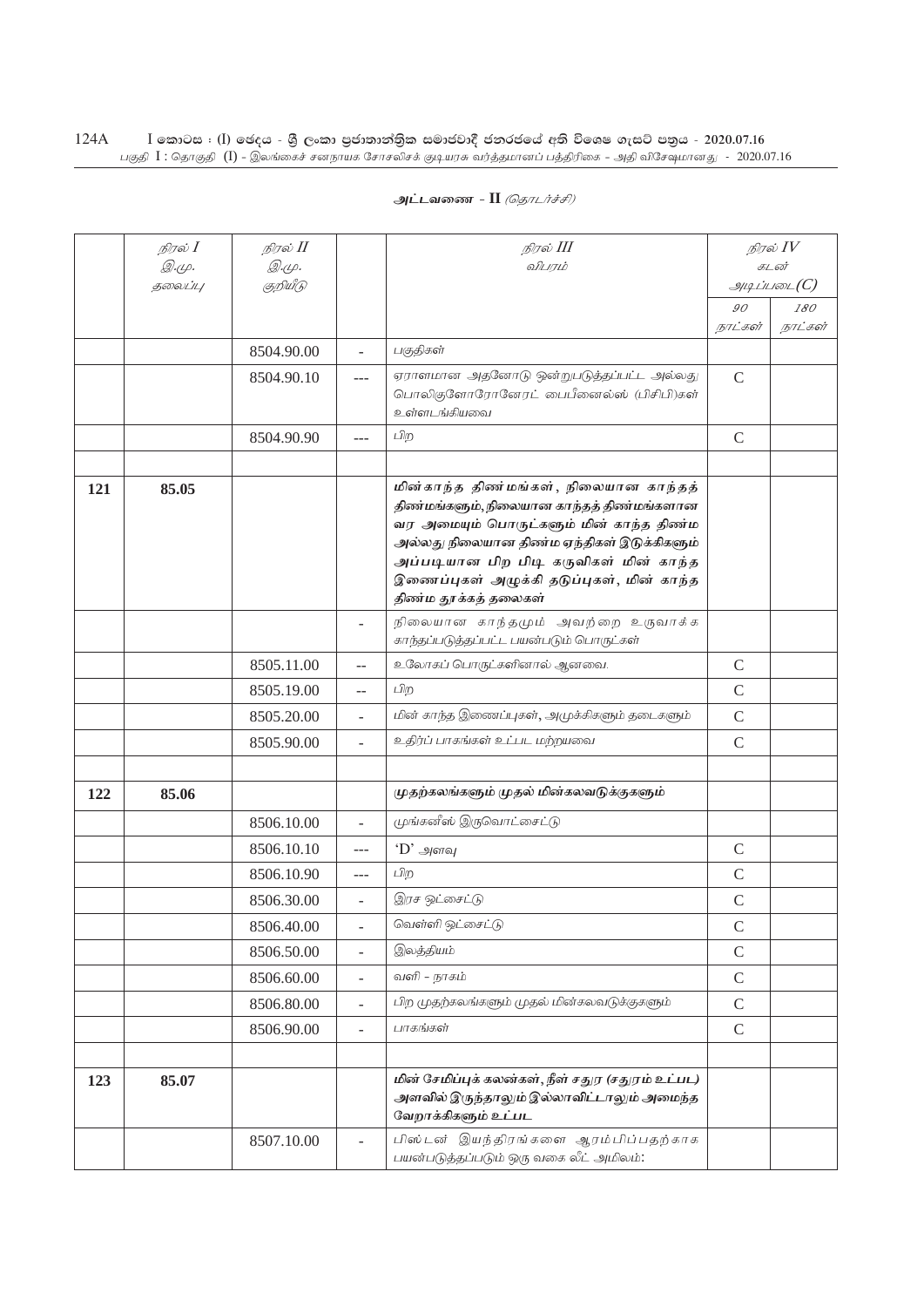## **அட்டவணை - II** *(தொடர்ச்சி)*

|     | நிரல் $I$<br><i>@.cp.</i> | நிரல் II<br>$\mathcal{D}.\varphi.$ |                          | நிரல் III<br>விபரம்                                                                                                          |                | நிரல் $IV$<br>கடன் |
|-----|---------------------------|------------------------------------|--------------------------|------------------------------------------------------------------------------------------------------------------------------|----------------|--------------------|
|     | தலைப்பு                   | குறியீடு                           |                          |                                                                                                                              |                | $\mathcal{I}$      |
|     |                           |                                    |                          |                                                                                                                              | $\mathcal{GO}$ | 180                |
|     |                           |                                    |                          |                                                                                                                              | நாட்கள்        | நாட்கள்            |
|     |                           | 8507.10.10                         | $\frac{1}{2}$            | அமிலத் திரவத்தினால் நிரப்பப்பட்ட பொதியிட்ட<br>வகை மற்றும் பயன்படுத்த தயார் நிலையிலுள்ள<br>எக்குயுமிவ்லேடர்ஸ்                 | $\mathcal{C}$  |                    |
|     |                           | 8507.10.90                         | $---$                    | பிற                                                                                                                          | $\mathcal{C}$  |                    |
|     |                           | 8507.20.00                         | ÷,                       | ஏனைய ஒன்று சேர்ந்த ஈய அசிட்                                                                                                  |                |                    |
|     |                           | 8507.20.10                         | $\overline{a}$           | மின்சார வாகனத்திற்கு                                                                                                         | $\mathsf{C}$   |                    |
|     |                           | 8507.20.90                         | ---                      | பிற                                                                                                                          | $\mathsf{C}$   |                    |
|     |                           | 8507.30.00                         | ÷.                       | நிக்கல் - கட்மியம்                                                                                                           |                |                    |
|     |                           | 8507.30.10                         | $\overline{a}$           | மின்சார வாகனத்திற்கு                                                                                                         | $\mathsf{C}$   |                    |
|     |                           | 8507.30.90                         | $---$                    | பிற                                                                                                                          | $\mathsf{C}$   |                    |
|     |                           | 8507.40.00                         | ÷,                       | நிக்கல் – இரும்பு                                                                                                            |                |                    |
|     |                           | 8507.40.10                         | ---                      | மின்சார வாகனத்திற்கு                                                                                                         | $\mathcal{C}$  |                    |
|     |                           | 8507.40.90                         | $---$                    | பிற                                                                                                                          | $\mathcal{C}$  |                    |
|     |                           | 8507.50.00                         | ÷,                       | நிக்கல்-உலோக ஹைட்றைட்                                                                                                        |                |                    |
|     |                           | 8507.50.10                         | $---$                    | மின்சார வாகனத்திற்கு                                                                                                         | $\mathsf C$    |                    |
|     |                           | 8507.50.90                         | $---$                    | பிற                                                                                                                          | $\mathsf{C}$   |                    |
|     |                           | 8507.60.00                         | L.                       | லிதியம்-இரும்பு                                                                                                              |                |                    |
|     |                           | 8507.60.10                         | $---$                    | மின்சார வாகனத்திற்கு                                                                                                         | $\mathcal{C}$  |                    |
|     |                           | 8507.60.90                         | ---                      | பிற                                                                                                                          | $\mathsf{C}$   |                    |
|     |                           | 8507.80.00                         | L.                       | ஒருங்கிணைக்கப்பட்ட ஏனையவை                                                                                                    |                |                    |
|     |                           | 8507.80.10                         | $\frac{1}{2}$            | மின்சார வாகனத்திற்கு                                                                                                         | $\mathcal{C}$  |                    |
|     |                           | 8507.80.90                         | ---                      | பிற                                                                                                                          | $\mathcal{C}$  |                    |
|     |                           | 8507.90.00                         | $\overline{\phantom{0}}$ | பாகங்கள்                                                                                                                     | $\mathsf{C}$   |                    |
|     |                           |                                    |                          |                                                                                                                              |                |                    |
| 124 | 85.08                     |                                    |                          | தூசுறுஞ்சி துப்பரவாக்கிகள்                                                                                                   |                |                    |
|     |                           |                                    | ÷,                       | தன்னியக்கத்துடனான மின்சார மோட்டார் இயந்திரம்                                                                                 |                |                    |
|     |                           | 8508.11.00                         | $-$                      | 1,500 வோல்டுக்கு மேற்படாத சக்தியையும், பொதிகள்<br>அல்லது பொருட்களை வைக்கும் தொட்டிகளது<br>கொள்ளளவானது 20 லீ. க்கு மேற்படாதவை | $\mathsf{C}$   |                    |
|     |                           | 8508.19.00                         | $\overline{a}$           | பிற                                                                                                                          | $\mathsf C$    |                    |
|     |                           | 8508.60.00                         | ÷.                       | பிற, தூசுறுஞ்சி துப்பரவாக்கிகள்                                                                                              | $\mathcal{C}$  |                    |
|     |                           | 8508.70.00                         | ÷.                       | பாகங்கள்                                                                                                                     | $\mathcal{C}$  |                    |
|     |                           |                                    |                          |                                                                                                                              |                |                    |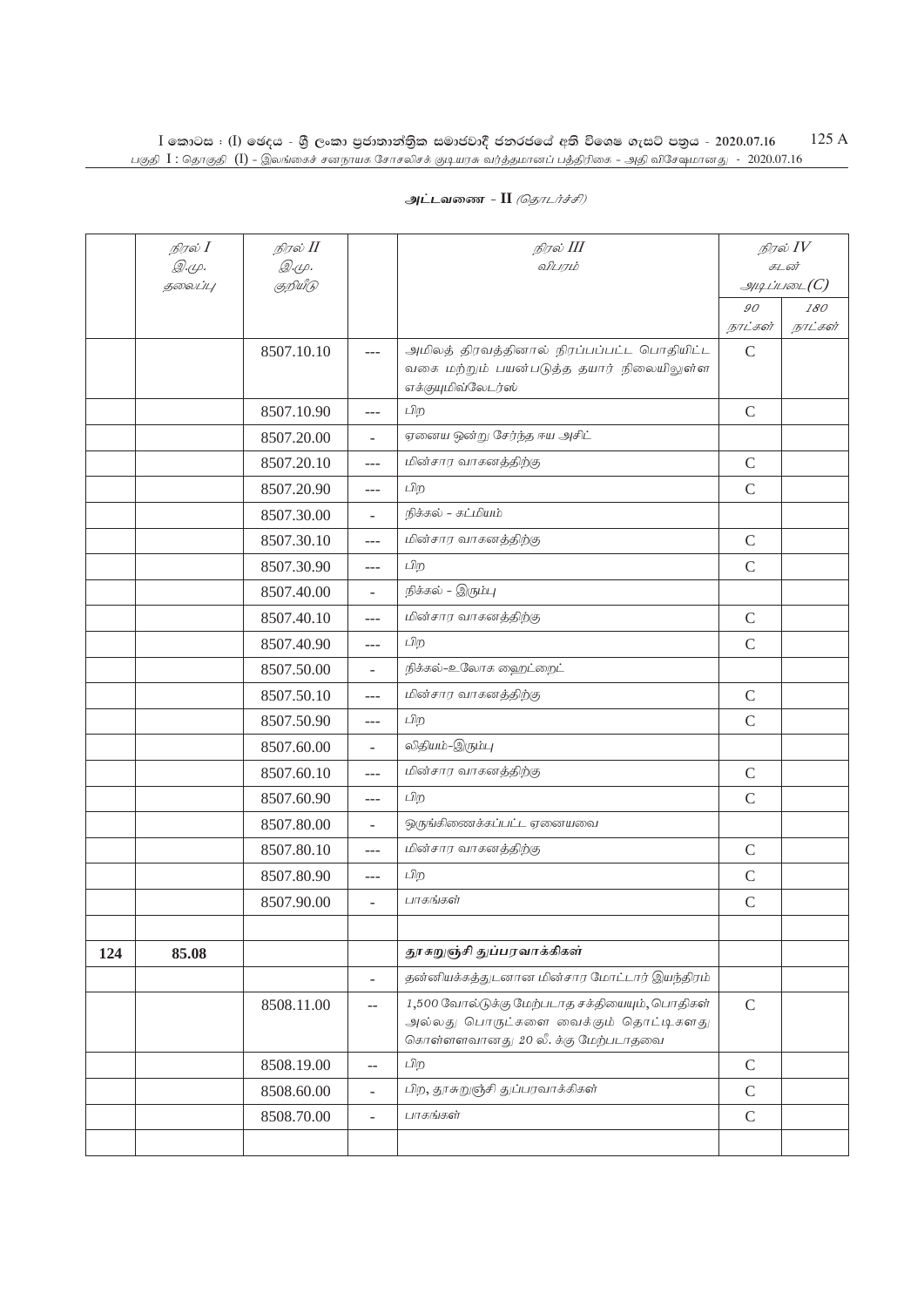| அட்டவணை - II <i>(தொடர்ச்சி)</i> |  |  |  |
|---------------------------------|--|--|--|
|---------------------------------|--|--|--|

|     | நிரல் $I$<br><i>©.</i> Ψ. | நிரல் <b>II</b><br>@.மு. |                | நிரல் III<br>விபரம்                                                                                                                                                                                                                                                                                                                                                                                         |                           | நிரல் $IV$<br>கடன் |
|-----|---------------------------|--------------------------|----------------|-------------------------------------------------------------------------------------------------------------------------------------------------------------------------------------------------------------------------------------------------------------------------------------------------------------------------------------------------------------------------------------------------------------|---------------------------|--------------------|
|     | 5000U1L                   | குறியீடு                 |                |                                                                                                                                                                                                                                                                                                                                                                                                             |                           | $\mathcal{I}$      |
|     |                           |                          |                |                                                                                                                                                                                                                                                                                                                                                                                                             | $\mathcal{GO}$<br>நாட்கள் | 180<br>நாட்கள்     |
| 125 | 85.09                     |                          |                | தன்னியக்கத்துடனான மின்சார மோட்டாருடனான<br>மின் இயந்திர உள்ளக சாதனங்கள், தலைப்பு 85.08<br>களது தூசுறுஞ்சி துப்பரவாக்கிகள் நீங்கலாக                                                                                                                                                                                                                                                                           |                           |                    |
|     |                           | 8509.40.00               |                | உணவு அரைக்கும், கலக்கும், பொரிக்கும், மரக்கறி,<br>பழச்சாறு வடிவாற்றுக் கருவிகள்                                                                                                                                                                                                                                                                                                                             | $\mathcal{C}$             |                    |
|     |                           | 8509.80.00               | L.             | பிறகருவிகள்                                                                                                                                                                                                                                                                                                                                                                                                 | $\mathsf C$               |                    |
|     |                           | 8509.90.00               | L.             | பாகங்கள்                                                                                                                                                                                                                                                                                                                                                                                                    | $\mathsf{C}$              |                    |
|     |                           |                          |                |                                                                                                                                                                                                                                                                                                                                                                                                             |                           |                    |
| 126 | 85.10                     |                          |                | சுயமின் மோட்டாருடைய சவர அலகுகளும் மயிர்கத்தரிக்<br>கருவிகளும், மயிர் வெட்டும் மற்றும் மயிர் அகற்றும்<br>கருவிகளும்                                                                                                                                                                                                                                                                                          |                           |                    |
|     |                           | 8510.10.00               | $\overline{a}$ | சவர அலகுகள்                                                                                                                                                                                                                                                                                                                                                                                                 | $\mathbf C$               |                    |
|     |                           | 8510.20.00               |                | மயிர் கத்தரிக்கும் கருவிகள்                                                                                                                                                                                                                                                                                                                                                                                 | $\mathsf{C}$              |                    |
|     |                           | 8510.30.00               | L.             | மயிர் அகற்றும் கருவிகள்                                                                                                                                                                                                                                                                                                                                                                                     | $\mathsf C$               |                    |
|     |                           | 8510.90.00               |                | பாகங்கள்                                                                                                                                                                                                                                                                                                                                                                                                    | $\mathsf{C}$              |                    |
|     |                           |                          |                |                                                                                                                                                                                                                                                                                                                                                                                                             |                           |                    |
| 127 | 85.11                     |                          |                | மின் அழற் பொறிகள் அல்லது தொடக்கப்படும்<br>கருவிகள் அவை எரிபற்றல் அழல் பொறிகளுக்கான<br>பாவிக்கப்படுபவையாகும். ஊதாரணம்: அழற்<br>பொறிக்காந்தம், காந்த டைனமோ, எரிபற்றல் சுருட்கள்<br>பொறிச் செருக்கிகள், ஒளிர்வுச் செருக்கிகள், தொடக்கம்<br>மோட்டார்கள், பிறப்பாக்கிகள் (உதாரணம்: டைனமோ,<br>மாற்றுக் கருவிகள்) அப்படியான இயந்திரங்களின் பால்<br>பயன்படுத்தப்படும் வகையைச் சேர்ந்த வெட்டுமின்<br>பொறி உபகரணங்கள் |                           |                    |
|     |                           | 8511.10.00               |                | பொறிச் செருக்கிகள்                                                                                                                                                                                                                                                                                                                                                                                          | $\mathcal{C}$             |                    |
|     |                           | 8511.20.00               | $\overline{a}$ | அழற் பொறிக் காந்தங்கள், காந்த டைனமோக்கள்,<br>காந்தபிணைச் சில்லுகள்                                                                                                                                                                                                                                                                                                                                          | $\mathsf C$               |                    |
|     |                           | 8511.30.00               | $\overline{a}$ | பிரிக்கும் கருவிகள் : எரிபற்றல் சுருட்கள்                                                                                                                                                                                                                                                                                                                                                                   | $\mathsf C$               |                    |
|     |                           | 8511.40.00               | $\blacksquare$ | தொடக்கும் மோட்டார்களும் இரு நோக்க தொடக்கும்<br>பிறப்பாக்கிகளும்                                                                                                                                                                                                                                                                                                                                             | $\mathsf C$               |                    |
|     |                           | 8511.50.00               | $\overline{a}$ | பிறபிறப்பாக்கிகள்                                                                                                                                                                                                                                                                                                                                                                                           | $\mathsf C$               |                    |
|     |                           | 8511.80.00               | ÷,             | பிறகருவிகள்                                                                                                                                                                                                                                                                                                                                                                                                 | $\mathsf C$               |                    |
|     |                           | 8511.90.00               | $\overline{a}$ | பாகங்கள்                                                                                                                                                                                                                                                                                                                                                                                                    | $\mathcal{C}$             |                    |
|     |                           |                          |                |                                                                                                                                                                                                                                                                                                                                                                                                             |                           |                    |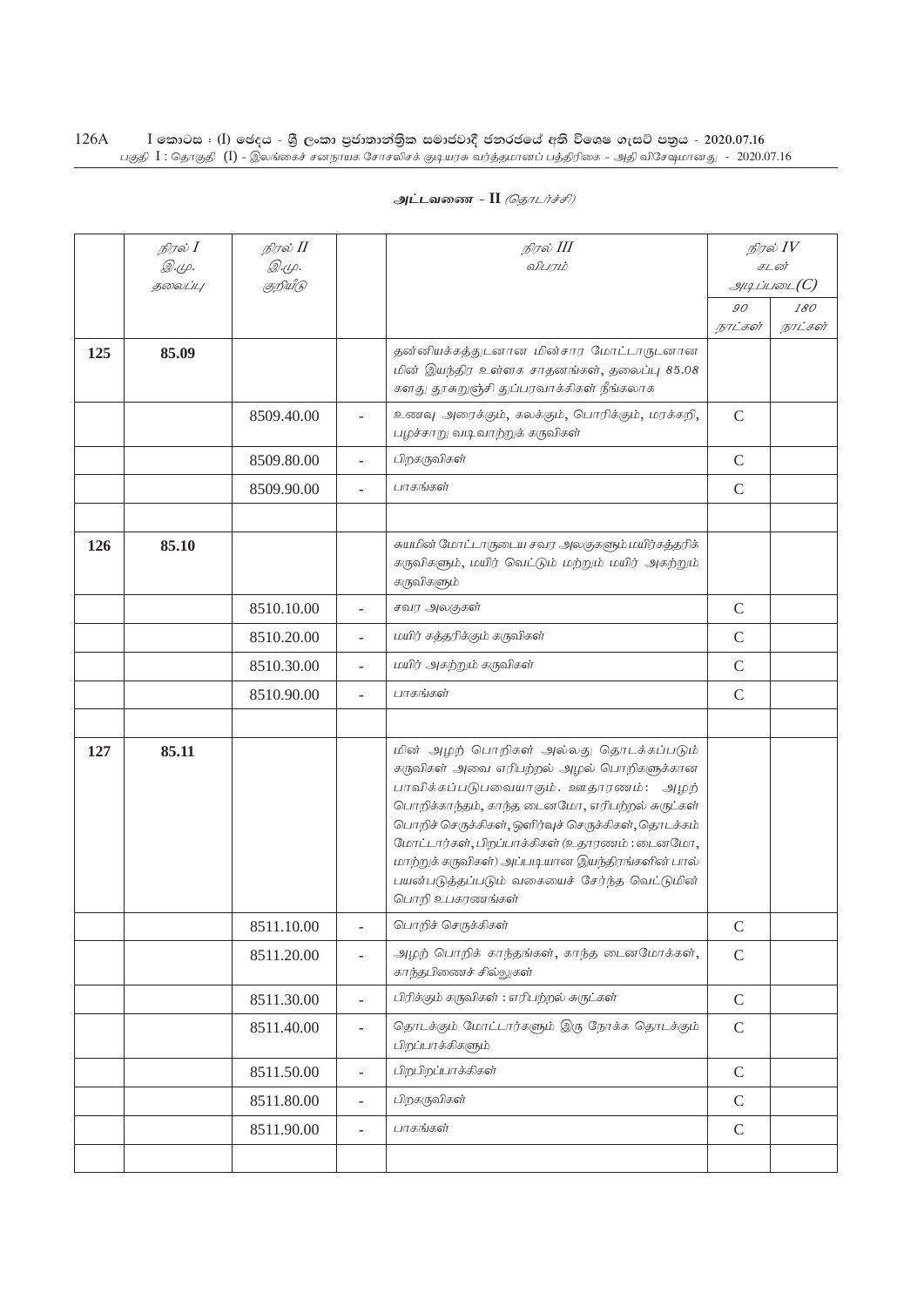|     | நிரல் <b>I</b><br><i>@.cp.</i> | நிரல் II<br>@.cp. |       | நிரல் III<br>விபாம்                                                                                                                                                                                                                                                                                                                                                  |               | நிரல் IV<br>கடன்            |
|-----|--------------------------------|-------------------|-------|----------------------------------------------------------------------------------------------------------------------------------------------------------------------------------------------------------------------------------------------------------------------------------------------------------------------------------------------------------------------|---------------|-----------------------------|
|     | தலைப்பு                        | குறியீடு          |       |                                                                                                                                                                                                                                                                                                                                                                      |               | $g$ uq Liu vad $\angle$ (C) |
|     |                                |                   |       |                                                                                                                                                                                                                                                                                                                                                                      | 90<br>நாட்கள் | 180<br>நாட்கள்              |
| 128 | 85.12                          |                   |       | மோட்டார் சக்கர வண்டிகளுக்கும், மோட்டார்<br>வாகனங்களுக்கு காற்றுத் தடுப்பு நிரைகளின்<br>பின் துடைப்பான் உறைபனி அகற்றிகள்,<br>பனிப்புகை அகற்றிகளுமான மின் வெளிச்சமிடும்<br>துணைக்கருவிகளும் சமிக்கைச்சாதனங்களும் (தலைப்பு<br>85.39 இன் பொருட்கள் தவிர்ந்தவை) வாகனங்களின்<br>காற்றுத்தடுப்பு நிலைகளின் மின் துடைப்பான்களும்<br>உறைபனி அகற்றிகளும் கனிப்புகை அகற்றிகளும் |               |                             |
|     |                                | 8512.10.00        |       | துவிச்சக்கர வண்டிகளுக்குப் பாவிக்கும் வெளிச்ச<br>சமிக்கைக்கருவிகள்                                                                                                                                                                                                                                                                                                   | $\mathcal{C}$ |                             |
|     |                                | 8512.20.00        |       | பிற வெளிச்ச அல்லது சமிக்கைக் கருவி                                                                                                                                                                                                                                                                                                                                   | $\mathcal{C}$ |                             |
|     |                                | 8512.30.00        |       | ஓலி சமிக்கைக் கருவிகள்                                                                                                                                                                                                                                                                                                                                               | $\mathcal{C}$ |                             |
|     |                                | 8512.40.00        |       | காற்றுத் தடுப்பு நிரைகளின் பின் துடைப்பான் உறைபனி<br>அகற்றிகள், பனிப்புகை அகற்றிகள்                                                                                                                                                                                                                                                                                  | $\mathsf{C}$  |                             |
|     |                                | 8512.90.00        | ÷.    | பாகங்கள்                                                                                                                                                                                                                                                                                                                                                             | $\mathcal{C}$ |                             |
|     |                                |                   |       |                                                                                                                                                                                                                                                                                                                                                                      |               |                             |
| 129 | 85.13                          |                   |       | தலைப்பு 85.12 குறிப்பிட்ட வெளிச்சக்கருவிகள் தவிர்ந்த<br>சக்தி மூலம் இயங்கச் செய்யத்தக்கதாக உண்டாக்கப்பட்ட<br>வெளிச்சக்கருவிகள் (உதாரணம்: சேமிக் கலன்கள்,<br>(முதற் கலங்கள், மக்னரோஸ் மூலம் இயங்குபவை)                                                                                                                                                                |               |                             |
|     |                                | 8513.10.00        |       | விளக்குகள்                                                                                                                                                                                                                                                                                                                                                           |               |                             |
|     |                                | 8513.10.10        |       | 12 வோல்டேஜ், நகர்தத்தகு சூரிய ஒளி சேமிப்பு<br>விளக்குகள்                                                                                                                                                                                                                                                                                                             | $\mathcal{C}$ |                             |
|     |                                | 8513.10.90        | $---$ | பிற                                                                                                                                                                                                                                                                                                                                                                  | $\mathcal{C}$ |                             |
|     |                                | 8513.90.00        | ÷.    | பாகங்கள்                                                                                                                                                                                                                                                                                                                                                             | $\mathcal{C}$ |                             |
|     |                                |                   |       |                                                                                                                                                                                                                                                                                                                                                                      |               |                             |
| 130 | 85.14                          |                   |       | கைத்தொழில் அல்லது பரிசோதனைச்சாலை<br>மின்கனலப்புகளும் (தூண்டல் வெப்பமாற்றி இருளாமின்<br>முனைகளால் இயங்குபவைகள் உட்பட) ஏனைய<br>கைத்தொழிலில் அல்லது பரிசோதனைச் சாலை<br>உபகரணங்களுக்கான தூண்டல் வெப்பமாற்றி<br>அல்லது இருளாமின் முனைகளால் வெப்பத்தைச்<br>செலுத்துவதற்கான உபகரணங்கள்                                                                                      |               |                             |
|     |                                | 8514.10.00        |       | வெப்பம் தாங்கக் கூடிய மின் உலைகளும் கனல்<br>அடுப்புகளும்                                                                                                                                                                                                                                                                                                             | $\mathcal{C}$ |                             |
|     |                                | 8514.20.00        |       | தூண்டல் அல்லது இருளாமின் முனைகளில் இயங்கும்<br>மின் உலைகளும் கனல் அடுப்புகளும்                                                                                                                                                                                                                                                                                       | $\mathcal{C}$ |                             |
|     |                                | 8514.30.00        |       | பிற மின் உலைகளும் கனல் அடுப்புகளும்                                                                                                                                                                                                                                                                                                                                  | $\mathcal{C}$ |                             |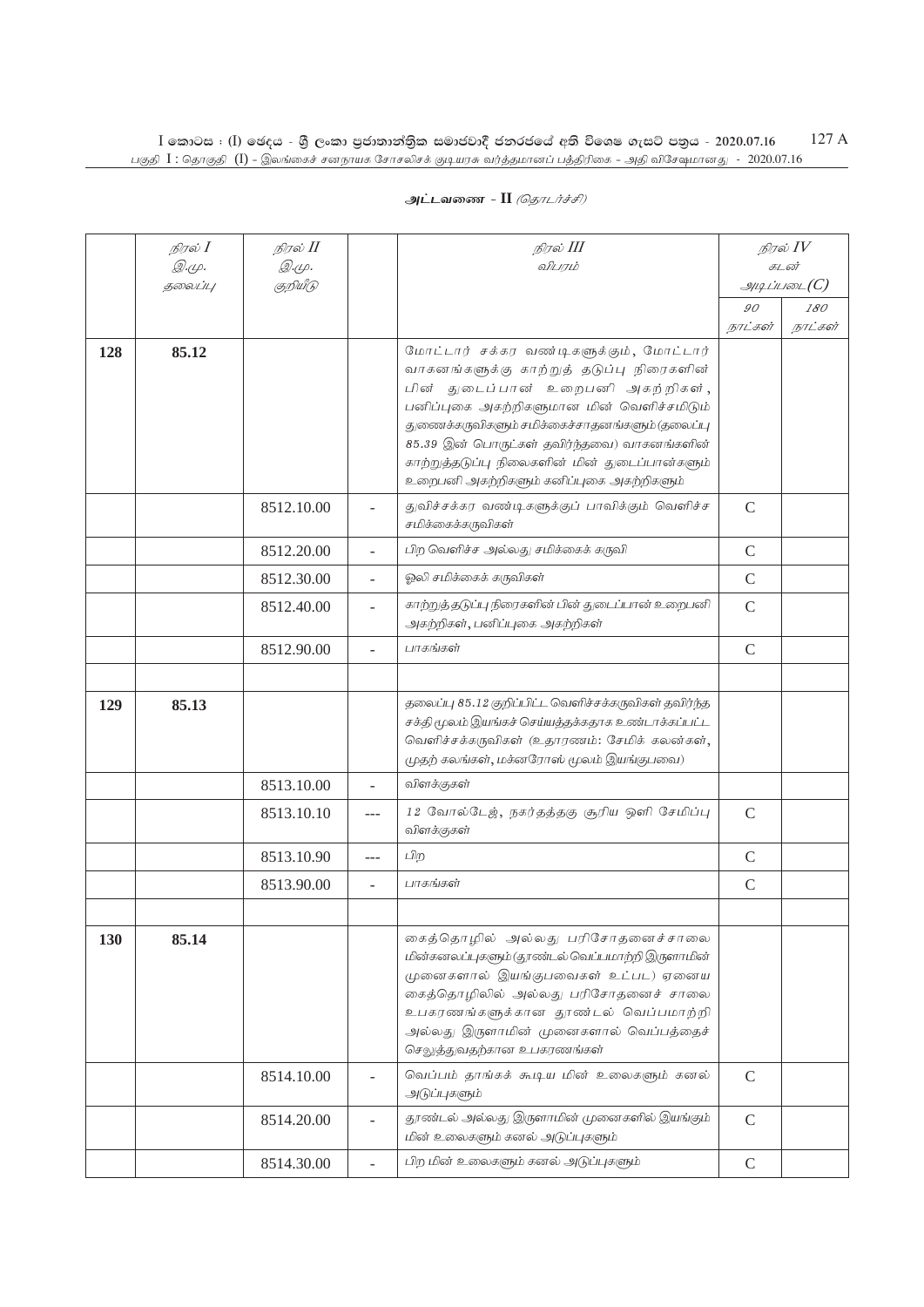|     | நிரல் $I$<br><i>©.Ψ.</i> | நிரல் II<br>இ.மு. |                | நிரல் III<br>விபரம்                                                                                                                                                                                                                                                                                                                                                                                                                                                                |               | நிரல் $IV$<br>கடன் |
|-----|--------------------------|-------------------|----------------|------------------------------------------------------------------------------------------------------------------------------------------------------------------------------------------------------------------------------------------------------------------------------------------------------------------------------------------------------------------------------------------------------------------------------------------------------------------------------------|---------------|--------------------|
|     | தலைப்பு                  | குறியீடு          |                |                                                                                                                                                                                                                                                                                                                                                                                                                                                                                    |               | $\mathcal{I}$      |
|     |                          |                   |                |                                                                                                                                                                                                                                                                                                                                                                                                                                                                                    | 90            | 180                |
|     |                          |                   |                |                                                                                                                                                                                                                                                                                                                                                                                                                                                                                    | நாட்கள்       | நாட்கள்            |
|     |                          | 8514.40.00        |                | தூண்டல் அல்லது இருளாமின் முனைகளில்                                                                                                                                                                                                                                                                                                                                                                                                                                                 | $\mathcal{C}$ |                    |
|     |                          |                   |                | வெப்பத்தைச் செலுத்துவதற்கான ஏனைய<br>உபகரணங்க <b>ள்</b>                                                                                                                                                                                                                                                                                                                                                                                                                             |               |                    |
|     |                          | 8514.90.00        |                | பாகங்கள்                                                                                                                                                                                                                                                                                                                                                                                                                                                                           | $\mathbf C$   |                    |
|     |                          |                   |                |                                                                                                                                                                                                                                                                                                                                                                                                                                                                                    |               |                    |
| 131 | 85.15                    |                   |                | மின் (மின்னினால்வெப்பமாக்கப்பட்ட வாயு உட்பட)லேசர்<br>அல்லது மற்றைய வெளிச்ச அல்லது படக்கிரணக்கற்றை<br>சாந்தத்துடிப்பு அல்லது திரல் ஆர்க் இணைப்பு ஒட்டு<br>அல்லது மின் காய்ச்சி இணைப்பு கருவிகள் (இவை<br>வெட்டக் கூடிய அல்லது வெட்ட முடியாதவையாகவும்<br>இருக்கலாம்) உலோகத்தைச் சூடாக்கத் தெளிக்க<br>பாவிக்கும் மின் பொறி உபகரணங்கள்                                                                                                                                                  |               |                    |
|     |                          |                   |                | வன்பற்று அல்லது வைத்திணைக்கும் பொறிகளும்<br>உபகரணங்களும்                                                                                                                                                                                                                                                                                                                                                                                                                           |               |                    |
|     |                          | 8515.11.00        |                | வைத்திணைக்கும் இரும்பும் துவக்கும்                                                                                                                                                                                                                                                                                                                                                                                                                                                 | $\mathsf C$   |                    |
|     |                          | 8515.19.00        | $-$            | பிற                                                                                                                                                                                                                                                                                                                                                                                                                                                                                | $\mathsf{C}$  |                    |
|     |                          |                   |                | உலோக மின் காய்ச்சி இணைப்புத் தாங்கும் பொறிகளும்<br>உபகரணங்களும்                                                                                                                                                                                                                                                                                                                                                                                                                    |               |                    |
|     |                          | 8515.21.00        |                | முற்றும் அல்லது ஓரளவுக்கு தன்னியக்கத்திலமைந்தவை                                                                                                                                                                                                                                                                                                                                                                                                                                    | $\mathsf C$   |                    |
|     |                          | 8515.29.00        | $-$            | பிற                                                                                                                                                                                                                                                                                                                                                                                                                                                                                | $\mathcal{C}$ |                    |
|     |                          |                   | $\overline{a}$ | உலோகங்களுக்கான ஆர்க் மின் காய்ச்சி இணைப்பு<br>(பிலாஸ்மா ஆர்க் உட்பட) க்குப் பாவிக்கப்படும்<br>பொறிகளும் உபகரணங்களும்                                                                                                                                                                                                                                                                                                                                                               |               |                    |
|     |                          | 8515.31.00        | --             | முற்றும் அல்லது ஓரளவுக்குத் தன்னியக்கத் தன்மை<br>கொண்ட                                                                                                                                                                                                                                                                                                                                                                                                                             | $\mathbf C$   |                    |
|     |                          | 8515.39.00        | $-$            | பிற                                                                                                                                                                                                                                                                                                                                                                                                                                                                                | $\mathsf C$   |                    |
|     |                          | 8515.80.00        | ÷.             | பிற பொறிகளும் உபகரணங்களும்                                                                                                                                                                                                                                                                                                                                                                                                                                                         | $\mathcal{C}$ |                    |
|     |                          | 8515.90.00        |                | பாகங்கள்                                                                                                                                                                                                                                                                                                                                                                                                                                                                           | $\mathcal{C}$ |                    |
|     |                          |                   |                |                                                                                                                                                                                                                                                                                                                                                                                                                                                                                    |               |                    |
| 132 | 85.16                    |                   |                | மின்னினால் உடனடியாக நீரைச் சூடாக்கும் அல்லது<br>சேமிப்பு நீர் வெப்பமாக்கிகள், நீர் மத்தி உள் தோய்ந்து<br>நின்று வெப்ப மூட்டும் மின் கருவிகள் திண்மத்தையும்<br>இட மையத்தையும் சூடாக்கும் கருவிகள் மின் வெப்ப<br>தலை அலங்கார உபகரணங்கள் (உதாரணம் :<br>மயிர் ஈரம் உலர்த்தும் கருவி சுறுட்டுப் பற்று,'குறடு'<br>வெப்பமாக்கிகள்) மின் தோய்வுப் பெட்டிகள், மற்றைய<br>மின் வெப்ப உபகரணங்கள் வீட்டுப் பாவனைக்குரியவை.<br>தலைப்பு 85.45 இல் குறிப்பிடப்படாத மின் வெப்ப<br>தாங்கும் கருவிகள் |               |                    |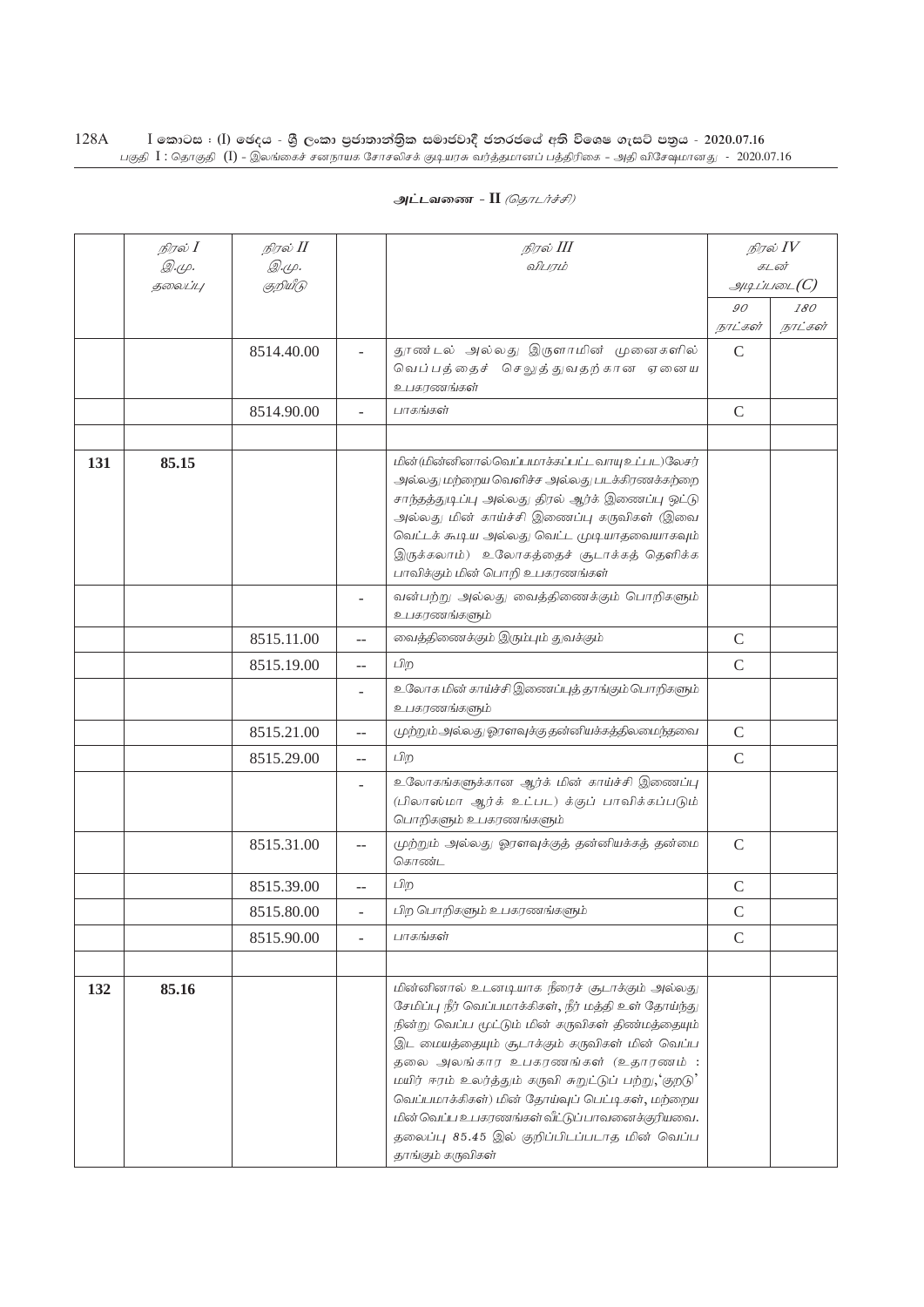| நிரல் I<br><i>@.cp.</i> | நிரல் II<br><i>@.</i> மு. |                | நிரல் III<br>விபரம்                                                                                                                                            |               | நிரல் $IV$<br>கடன் |
|-------------------------|---------------------------|----------------|----------------------------------------------------------------------------------------------------------------------------------------------------------------|---------------|--------------------|
| தலைப்பு                 | குறியீடு                  |                |                                                                                                                                                                |               | $\mathcal{I}$      |
|                         |                           |                |                                                                                                                                                                | 90            | 180                |
|                         |                           |                |                                                                                                                                                                | நாட்கள்       | நாட்கள்            |
|                         | 8516.10.00                |                | மின்னினால் உடனடியாக நீரைச் சூடாக்கும்<br>வெப்பமாக்கிகள் அல்லது சேமிப்பு நீர் வெப்பமாக்கிகள்,<br>நீர் மத்தி உள் தோய்ந்து நின்று வெப்ப மூட்டும் மின்<br>கருவிகள் | $\mathsf{C}$  |                    |
|                         |                           |                | மண்ணைச் சூடாக்கும் மின் உபகரணங்களும் அகவுள்<br>சூடாக்கும் மின் உபகரணங்களும்                                                                                    |               |                    |
|                         | 8516.21.00                | $-$            | சேமிப்பு நீர் வெப்பமாக்கிகள்                                                                                                                                   | $\mathcal{C}$ |                    |
|                         | 8516.29.00                | $\overline{a}$ | பிற                                                                                                                                                            | $\mathcal{C}$ |                    |
|                         |                           | ÷              | மின் வெப்ப தலைமயிர் அலங்கரிக்கும் அல்லது கை<br>உலரவைக்கும் கருவிகள்                                                                                            |               |                    |
|                         | 8516.31.00                | $-$            | மயிர் ஈரம் உலர்த்தும் கருவிகள்                                                                                                                                 | $\mathcal{C}$ |                    |
|                         | 8516.32.00                | $-$            | பிற மயிர் அலங்கரிக்கும் கருவிகள்                                                                                                                               | $\mathcal{C}$ |                    |
|                         | 8516.33.00                | $-$            | கை உலர வைக்கும் கருவிகள்                                                                                                                                       | $\mathcal{C}$ |                    |
|                         | 8516.40.00                | ٠              | மின் தோய்வுப் பெட்டிகள்                                                                                                                                        | $\mathcal{C}$ |                    |
|                         | 8516.50.00                |                | மைக்ரோ வேவ் உலைகள்                                                                                                                                             | $\mathcal{C}$ |                    |
|                         | 8516.60.00                |                | பிற போறணைகள்: அடுப்புகள், சமைக்கும் தட்டுகள்,<br>கொதிக்க வைக்கும் வளையங்கள், கிறில்லர்களும்<br>றோஸ்டர்களும்                                                    |               |                    |
|                         | 8516.60.10                | $---$          | சோறு சமைக்கும் அடுப்புகள் (றைஸ் குக்கர்)                                                                                                                       | $\mathsf{C}$  |                    |
|                         | 8516.60.90                | $---$          | பிற                                                                                                                                                            | $\mathsf{C}$  |                    |
|                         |                           | ÷              | பிற மின் வெப்ப உபகரணங்கள்                                                                                                                                      |               |                    |
|                         | 8516.71.00                | $-$            | கோப்பி அல்லது தேநீர் தயாரிக்கும் கருவிகள்                                                                                                                      | $\mathcal{C}$ |                    |
|                         | 8516.72.00                | $-$            | (சூடாக்கிகள் (ரோஸ்டர்கள்)                                                                                                                                      | $\mathcal{C}$ |                    |
|                         | 8516.79.00                | $-$            | பிற                                                                                                                                                            |               |                    |
|                         | 8516.79.10                | ---            | பூச்சி கொல்லிகள்,பரவக் கூடிய ஹீட்டர்கள் மற்றும்<br>கிருமிநாசினி தெளிக்கும் உபகரணம்                                                                             | $\mathsf C$   |                    |
|                         | 8516.79.20                | $ -$           | மின் கேத்தல்கள்                                                                                                                                                | $\mathsf C$   |                    |
|                         | 8516.79.90                | ---            | பிற                                                                                                                                                            | $\mathsf C$   |                    |
|                         | 8516.80.00                | $\frac{1}{2}$  | மின் சூடாக்கி ரெஸிடர்கள்                                                                                                                                       | $\mathsf C$   |                    |
|                         | 8516.90.00                | ÷,             | பாகங்கள்                                                                                                                                                       |               |                    |
|                         | 8516.90.10                | ---            | சோறு சமைக்கும் அடுப்புகள் (றைஸ் குக்கர்)                                                                                                                       | $\mathsf C$   |                    |
|                         | 8516.90.90                | ---            | பிற                                                                                                                                                            | $\mathsf C$   |                    |
|                         |                           |                |                                                                                                                                                                |               |                    |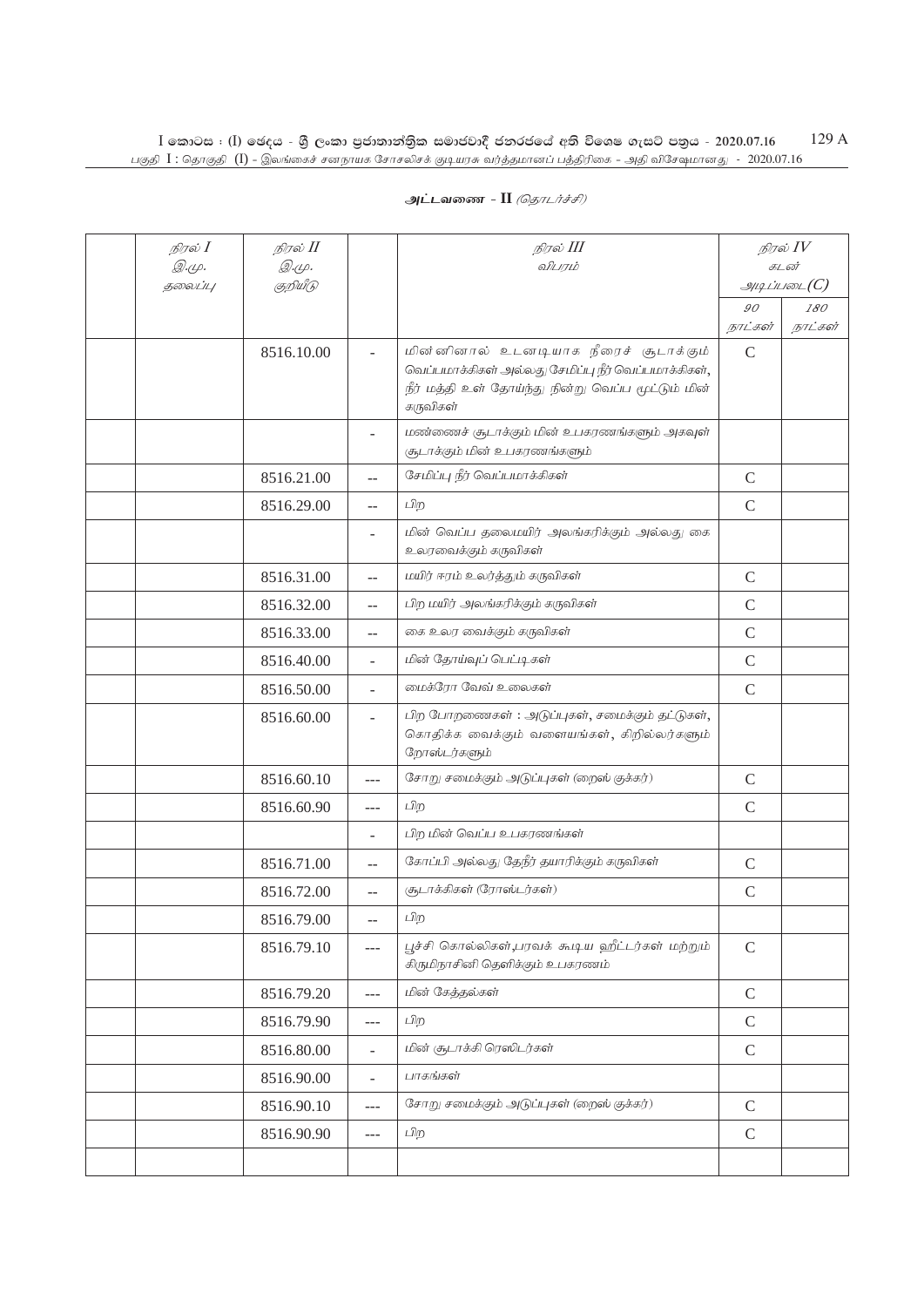|     | நிரல் $I$    | நிரல் II     |        | நிரல் III                                                                                                                                                                                                                                                                                                                                                                                                                                                                     |         | நிரல் $IV$     |
|-----|--------------|--------------|--------|-------------------------------------------------------------------------------------------------------------------------------------------------------------------------------------------------------------------------------------------------------------------------------------------------------------------------------------------------------------------------------------------------------------------------------------------------------------------------------|---------|----------------|
|     | <i>@.cp.</i> | <i>@.மு.</i> |        | விபாம்                                                                                                                                                                                                                                                                                                                                                                                                                                                                        |         | கடன்           |
|     | 5000U1L      | குறியீடு     |        |                                                                                                                                                                                                                                                                                                                                                                                                                                                                               | 90      | $\mathcal G$   |
|     |              |              |        |                                                                                                                                                                                                                                                                                                                                                                                                                                                                               | நாட்கள் | 180<br>நாட்கள் |
| 133 | 85.17        |              |        | தொலைபேசிக் கருவிகள், பிற கம்பியில்லா<br>வலைப்பின்னல்களுக்கான அல்லது கையடக்க<br>வளைப்பின்னல்களுக்கான தொலைபேசிகள்<br>அடங்கலாக கம்பியிடப்பட்ட அல்லது கம்பியில்லாத<br>வலைப்பின்னலிலான தொடர்பாடலுக்கான<br>கருவிகள் (உள்ளக அல்லது பரந்த பிரதேச<br>வலைப்பின்னல் போன்ற) அடங்கலாக, கடத்தல்<br>அல்லது சத்தத்திலான பெறுதல் பிரதி பிம்பங்கள்<br>அல்லது ஏனைய தரவுக்கான பிற கருவிகள்,<br>தலைப்பிலக்கம் 84.43, 85.25,85.27 அல்லது<br>85.28 களது கடத்தல் அல்லது பெறுகைக் கருவிகள்<br>நீங்கலாக |         |                |
|     |              |              |        | தொலைபேசி கருவிகள், கையடக்க வலைப்பின்னல்<br>களுக்கான தொலைபேசிகள் அல்லது பிற கம்பியில்லா<br>வளைப்பின்னல் தொலைபேசிகள் அடங்கலாக                                                                                                                                                                                                                                                                                                                                                   |         |                |
|     |              | 8517.11.00   | $\sim$ | எடுத்துச் செல்லக் கூடிய கையடக்க கருவிகளுடனான<br>தொடரிணைப்பு தொலைபேசிக் கருவிகள்                                                                                                                                                                                                                                                                                                                                                                                               |         | $\mathsf{C}$   |
|     |              | 8517.18.00   | $-$    | பிற                                                                                                                                                                                                                                                                                                                                                                                                                                                                           |         | $\mathcal{C}$  |
|     |              |              |        | கம்பியிடப்பட்ட அல்லது கம்பியில்லாத வலைப்<br>பின்னலிலான தொடர்பாடலுக்கான கருவிகள் (உள்ளக<br>அல்லது பரந்த பிரதேச வளைப்பின்னல் போன்ற)<br>அடங்கலாக                                                                                                                                                                                                                                                                                                                                 |         |                |
|     |              | 8517.62.00   |        | சத்தம், பிரதி பிம்பங்கள் அல்லது பிற தரவுகளை<br>வரவளைக்க, மாற்ற மற்றும் கடத்த அல்லது<br>சீர்படுத்துவதற்கான இயந்திரங்கள்                                                                                                                                                                                                                                                                                                                                                        |         |                |
|     |              | 8517.62.90   | ---    | பிற                                                                                                                                                                                                                                                                                                                                                                                                                                                                           |         | $\mathcal{C}$  |
|     |              | 8517.69.00   | --     | பிற                                                                                                                                                                                                                                                                                                                                                                                                                                                                           |         | $\mathcal{C}$  |
|     |              | 8517.70.00   |        | பாகங்கள்                                                                                                                                                                                                                                                                                                                                                                                                                                                                      |         | $\mathcal{C}$  |
|     |              |              |        |                                                                                                                                                                                                                                                                                                                                                                                                                                                                               |         |                |
| 134 | 85.18        |              |        | துணுக்குப்பன்னிகளும் அவற்றிற்கான நிலை<br>கொழுவிகளும் மூடப்பட்ட அல்லது மூடப்படாத<br>ஒலிபெருக்கிகள், ஒரு துணுக்குப்பன்னியுடன்<br>இணைந்த அல்லது இணையாத காது ஒலிபெருக்கியும்,<br>ஒன்று அல்லது மேற்பட்ட ஒலிபெருக்கிகளும்<br>ஒரு துணுக்குப்பன்னியுடைய ஆக்கப்பட்டிருக்கும்<br>கோவைகளும்                                                                                                                                                                                              |         |                |
|     |              | 8518.10.00   |        | துணுக்குப்பன்னிகளும் அவற்றிற்கான நிலை<br>கொழுவிகளும்                                                                                                                                                                                                                                                                                                                                                                                                                          |         | C              |
|     |              |              |        | மூடப்பட்ட அல்லது மூடப்படாத ஒலிபெருக்கிகள்                                                                                                                                                                                                                                                                                                                                                                                                                                     |         |                |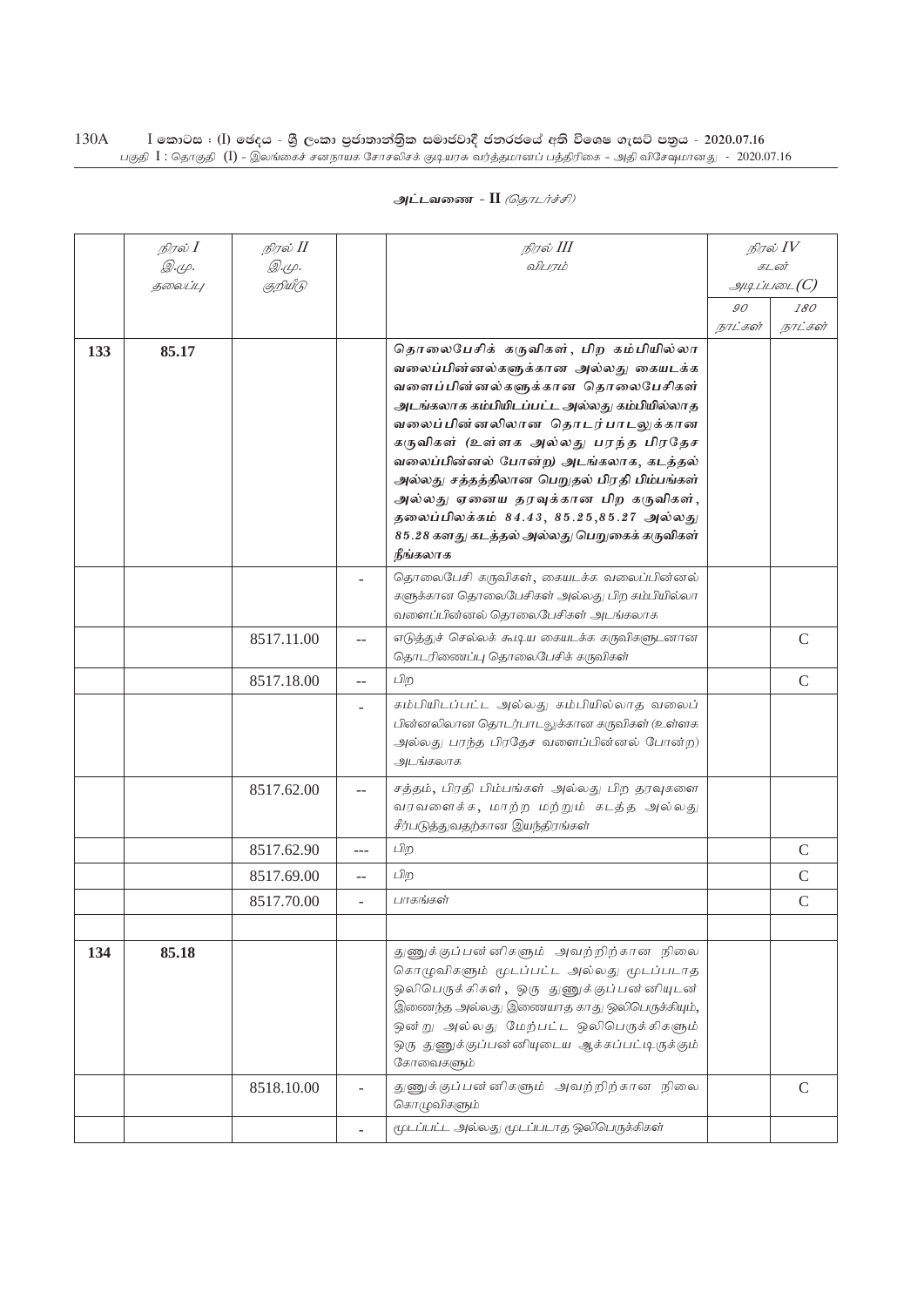|     | நிரல் I                  | நிரல் II                 |                          | நிரல் III                                                                                                                                                                                                                      |         | நிரல் $IV$            |
|-----|--------------------------|--------------------------|--------------------------|--------------------------------------------------------------------------------------------------------------------------------------------------------------------------------------------------------------------------------|---------|-----------------------|
|     | <i>@.</i> மு.<br>தலைப்பு | <i>@.cp.</i><br>குறியீடு |                          | விபரம்                                                                                                                                                                                                                         |         | கடன்<br>$\mathcal{I}$ |
|     |                          |                          |                          |                                                                                                                                                                                                                                | 90      | 180                   |
|     |                          |                          |                          |                                                                                                                                                                                                                                | நாட்கள் | நாட்கள்               |
|     |                          | 8518.21.00               | $-$                      | மூடப்பட்ட ஒற்றை ஒலி பெருக்கிகள்                                                                                                                                                                                                |         | $\mathcal{C}$         |
|     |                          | 8518.22.00               | $-$                      | ஒரே அமைப்பில் மூடப்பட்ட பலவற்றைக் கொண்ட ஒலி<br>பெருக்கிகள்                                                                                                                                                                     |         | $\mathcal{C}$         |
|     |                          | 8518.29.00               | $-$                      | பிற                                                                                                                                                                                                                            |         | $\mathsf{C}$          |
|     |                          | 8518.30.00               | $\overline{\phantom{a}}$ | தலை ஒலி பெருக்கி, காது ஒலி பெருக்கி,<br>ஒரு துணுக்குப்பன்னியுடன் இணைந்த அல்லது<br>இணையாத தலை ஒலி பெருக்கியும் ஒலி பெருக்கி, ஒரு<br>துணுக்குப்பன்னி மற்றும் ஒன்று அல்லது மேற்பட்ட<br>ஒலிபெருக்கிகளுடன் ஆக்கப்பட்டிருக்கும் கோவை |         | $\mathcal{C}$         |
|     |                          | 8518.40.00               | $\overline{\phantom{0}}$ | செவிப்புல எதிர் வெண் மின் பெருக்கிகள்                                                                                                                                                                                          |         | $\mathcal{C}$         |
|     |                          | 8518.50.00               | L.                       | மின் ஒலி பெருக்கிக் கருவிகள்                                                                                                                                                                                                   |         | $\mathsf{C}$          |
|     |                          | 8518.90.00               | $\overline{\phantom{a}}$ | பாகங்கள்                                                                                                                                                                                                                       |         | $\mathbf C$           |
|     |                          |                          |                          |                                                                                                                                                                                                                                |         |                       |
| 135 | 85.19                    |                          |                          | ஒலி பதிவு பண்ண அல்லது பிரதி பண்ணும்<br>கருவிகள்                                                                                                                                                                                |         |                       |
|     |                          | 8519.30.00               | $\overline{a}$           | இசைத்தட்டுக் கருவிகள் (இசைத்தட்டுக் டெக்குகள்)                                                                                                                                                                                 |         | $\mathcal{C}$         |
|     |                          |                          |                          | பிற கருவிகள்                                                                                                                                                                                                                   |         |                       |
|     |                          | 8519.81.00               | $-$                      | காந்த ஒளியியல் அல்லது கடத்தும் (செமிகென்டக்டர்)<br>ஊடக பாவனை                                                                                                                                                                   |         |                       |
|     |                          | 8519.81.10               | $- - -$                  | 35 மி. மீ. சங்கிலிச் சக்கர படச் சுருளுக்கான காந்த<br>ஒலிப்பதிவுக் கருவிகள்                                                                                                                                                     |         | $\mathcal{C}$         |
|     |                          | 8519.81.90               | ---                      | பிற                                                                                                                                                                                                                            |         | $\mathcal{C}$         |
|     |                          | 8519.89.00               | $-$                      | பிற :                                                                                                                                                                                                                          |         |                       |
|     |                          | 8519.89.10               | ---                      | ஒலிப்பதிவு பண்ணும் கருவி                                                                                                                                                                                                       |         | $\mathcal{C}$         |
|     |                          | 8519.89.90               | $\overline{a}$           | பிற                                                                                                                                                                                                                            |         | $\mathbf C$           |
|     |                          |                          |                          |                                                                                                                                                                                                                                |         |                       |
| 136 | 85.21                    |                          |                          | வீடியோ பதிவு செய்யும் அல்லது திருப்பிக் காட்டும்<br>கருவிகள்                                                                                                                                                                   |         |                       |
|     |                          | 8521.10.00               | $\equiv$                 | காந்த நாடா வகையிலானவை                                                                                                                                                                                                          |         | $\mathcal{C}$         |
|     |                          | 8521.90.00               | $\overline{a}$           | பிற                                                                                                                                                                                                                            |         | $\mathsf{C}$          |
|     |                          |                          |                          |                                                                                                                                                                                                                                |         |                       |
| 137 | 85.22                    |                          |                          | தலைப்பு 85.19 முதல் 85.21 வரையிலானவற்றில்<br>உள்ள கருவிகளின் மாத்திரம் பிரத்தியேகமாக<br>அல்லது பிரதானமாகப் பாவிக்கப்படக் கூடிய<br>பாகங்களும் உறுப்புகளும்                                                                      |         |                       |
|     |                          | 8522.10.00               | $\overline{\phantom{a}}$ | 'பிக்அப்' காட்றித்                                                                                                                                                                                                             |         | $\mathcal{C}$         |
|     |                          | 8522.90.00               | $\overline{\phantom{a}}$ | பிற:                                                                                                                                                                                                                           |         | $\mathcal{C}$         |
|     |                          |                          |                          |                                                                                                                                                                                                                                |         |                       |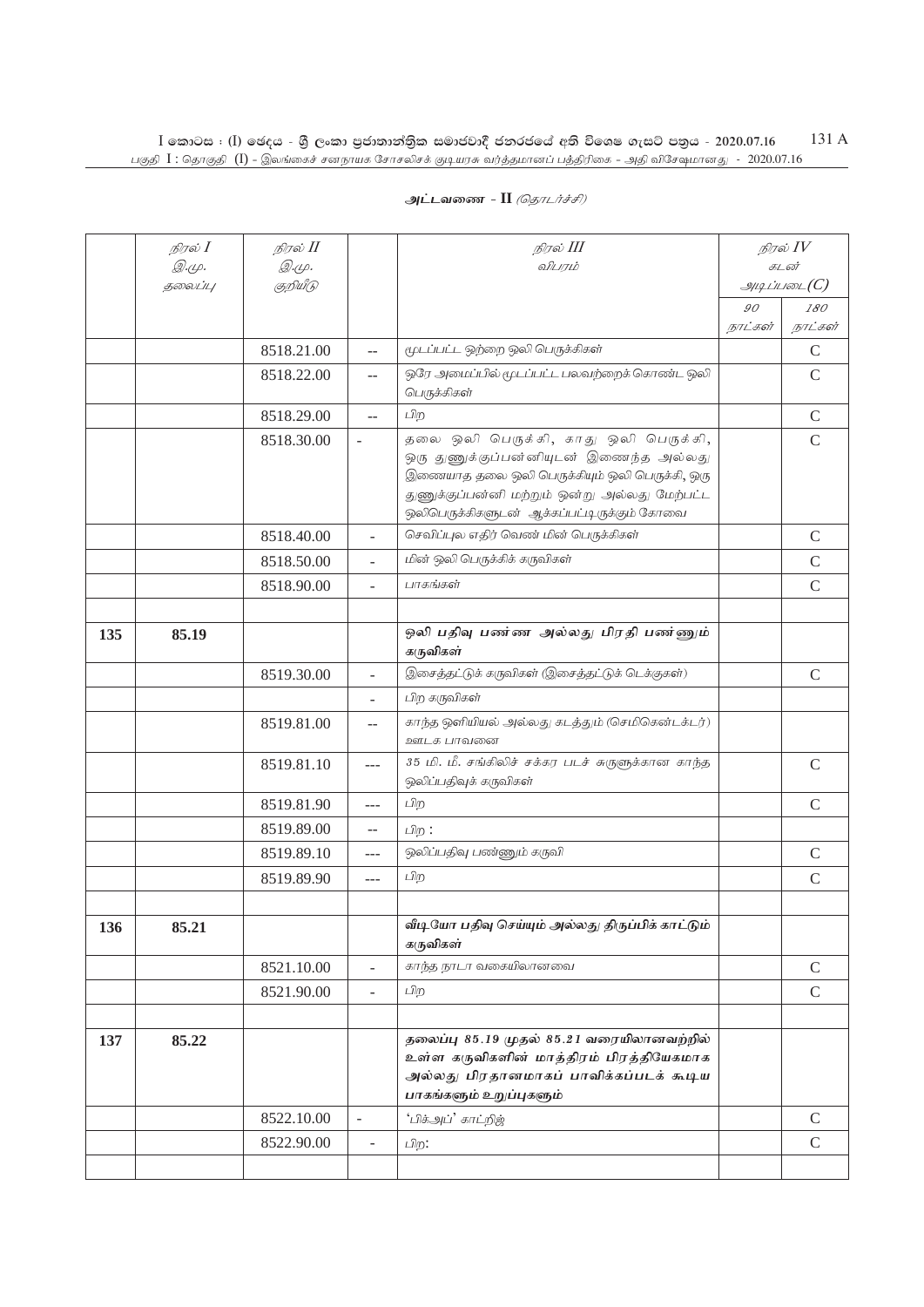| அட்டவணை - II <i>(தொடர்ச்சி)</i> |  |  |  |
|---------------------------------|--|--|--|
|---------------------------------|--|--|--|

|     | நிரல் $I$<br><i>©.</i> Ψ. | நிரல் II<br><i>@.cp.</i> |                          | நிரல் III<br>விபரம்                                                                                                                                                                                                                                                                                                                                          |         | நிரல் $IV$<br>கடன் |
|-----|---------------------------|--------------------------|--------------------------|--------------------------------------------------------------------------------------------------------------------------------------------------------------------------------------------------------------------------------------------------------------------------------------------------------------------------------------------------------------|---------|--------------------|
|     | தலைப்பு                   | குறியீடு                 |                          |                                                                                                                                                                                                                                                                                                                                                              |         | $\mathcal{A}$      |
|     |                           |                          |                          |                                                                                                                                                                                                                                                                                                                                                              | 90      | 180                |
| 138 | 85.23                     |                          |                          | தட்டுகள் 0 (டிஸ்குகள்), நாடாக்கள் (ரேப்கள்),<br>திடமான-குறித்த நிலையான சேமிப்பக கருவிகள்,<br>ஸ்மாட் அட்டைகள் மற்றும் சத்தத்தினை<br>அல்லது பிற காட்சிகளை பதிவு செய்வதற்கான<br>பிற ஊடகங்கள், பதிவு செய்யப்பட்டவை<br>அல்லது பதிவுசெய்யப்படாதவை, தட்டுகளது<br>தயாரிப்புக்கான மாஸ்டர்களும் மெட்றிக்ஸ்களும்,<br>ஆனால் அத்தியாயம் 37 இலான தயாரிப்புகள்<br>நீங்கலாக. | நாட்கள் | நாட்கள்            |
|     |                           |                          | ۰                        | காந்த ஊடகம்                                                                                                                                                                                                                                                                                                                                                  |         |                    |
|     |                           | 8523.21.00               | $-$                      | காந்தக் கோடு இணைக்கப்பட்ட அட்டைகள்                                                                                                                                                                                                                                                                                                                           |         | $\mathcal{C}$      |
|     |                           | 8523.29.00               | $\overline{a}$           | பிற:                                                                                                                                                                                                                                                                                                                                                         |         |                    |
|     |                           | 8523.29.10               | $---$                    | தலைப்பு 84.71 தலைப்பிலக்க இயந்திரங்களுக்கான<br>அகலமானது 4 மி. மீ. க்கு மேற்படாத பதிவு செய்யப்படாத<br>காந்த நாடாக்கள்                                                                                                                                                                                                                                         |         | $\mathcal{C}$      |
|     |                           | 8523.29.30               | ---                      | 84.71 தலைப்பிலக்க இயந்திரங்களுக்கான பிற பதிவு<br>செய்யப்படாத காந்த நாடாக்கள், சக்தி வடிவங்களை<br>மீள உருவாக்க உதவும் பிற பதிவு செய்யப்பட்ட காந்த<br>நாடாக்கள், ஒலி அல்லது பிரதிபிம்பங்கள், காந்த<br>டிஸ்குகள் தவிர                                                                                                                                           |         | $\mathsf{C}$       |
|     |                           | 8523.29.90               | ---                      | பிற                                                                                                                                                                                                                                                                                                                                                          |         | $\mathcal{C}$      |
|     |                           |                          | L.                       | ஓளியியல் தொடர்பு சாதனம்                                                                                                                                                                                                                                                                                                                                      |         |                    |
|     |                           | 8523.41.00               | $\overline{a}$           | பதிவு செய்யப்படாதவை                                                                                                                                                                                                                                                                                                                                          |         | $\mathcal{C}$      |
|     |                           | 8523.49.00               | $\overline{a}$           | பிற                                                                                                                                                                                                                                                                                                                                                          |         | $\mathcal{C}$      |
|     |                           |                          | -                        | கடத்தும் (செமிகென்டக்டர்) ஊடகம்                                                                                                                                                                                                                                                                                                                              |         |                    |
|     |                           | 8523.51.00               | $-$                      | வெகு சீக்கிரம் ஆவியாக்க முடியாத சேமித்து வைக்கும்<br>பாகம்                                                                                                                                                                                                                                                                                                   |         | $\mathcal{C}$      |
|     |                           | 8523.52.00               | $\overline{a}$           | ஸ்மாட் அட்டைகள்                                                                                                                                                                                                                                                                                                                                              |         | $\mathsf{C}$       |
|     |                           | 8523.59.00               | $\overline{a}$           | பிற                                                                                                                                                                                                                                                                                                                                                          |         |                    |
|     |                           | 8523.59.10               | $---$                    | புறொக்சிமிடி அட்டைகள் மற்றும் நாடாக்கள்                                                                                                                                                                                                                                                                                                                      |         | $\mathcal{C}$      |
|     |                           | 8523.59.90               | $\sim$ $\sim$ $\sim$     | பிற                                                                                                                                                                                                                                                                                                                                                          |         | $\mathcal{C}$      |
|     |                           | 8523.80.00               | $\overline{\phantom{a}}$ | பிற                                                                                                                                                                                                                                                                                                                                                          |         | $\mathcal{C}$      |
|     |                           |                          |                          |                                                                                                                                                                                                                                                                                                                                                              |         |                    |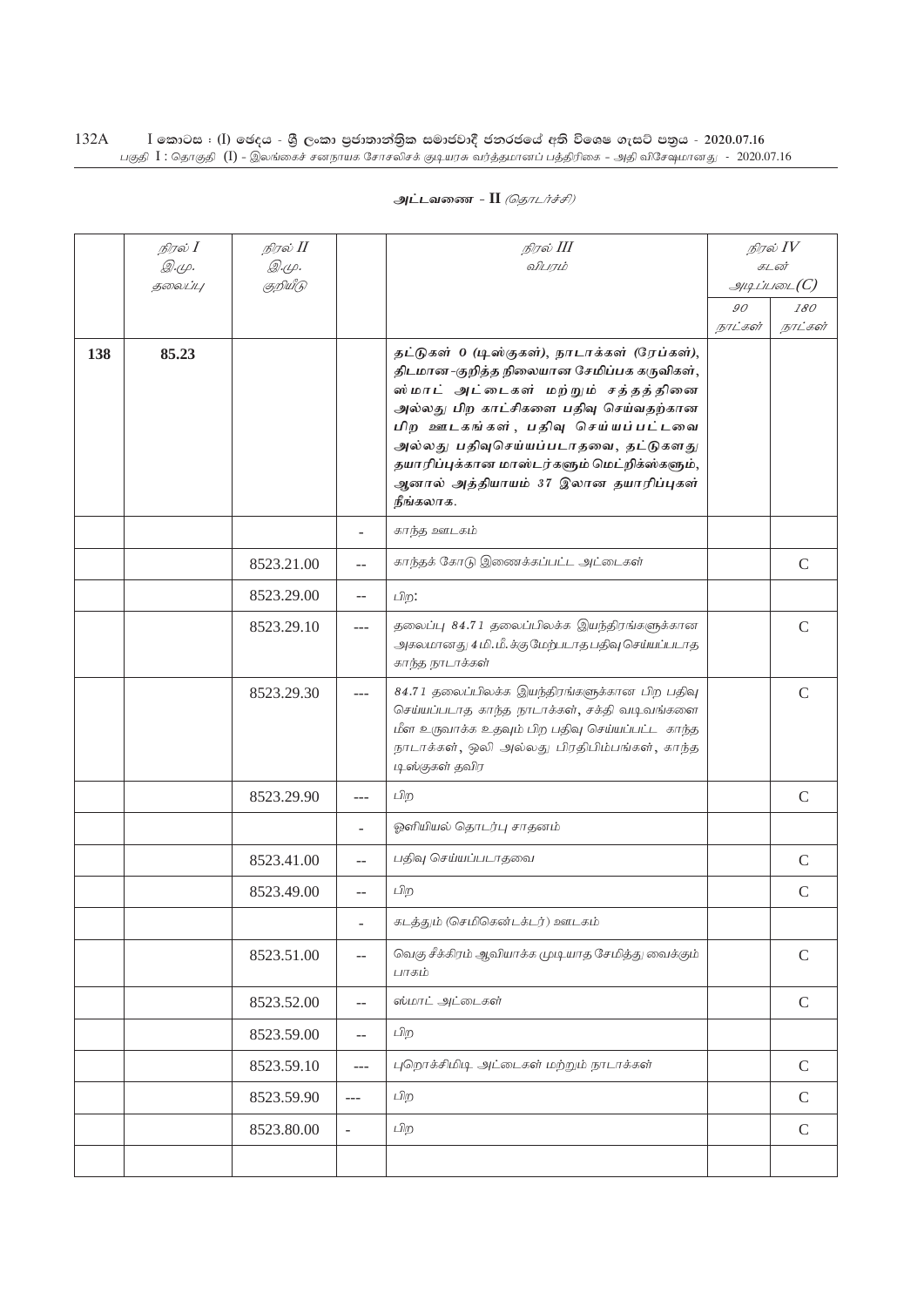|            | நிரல் I | நிரல் II     |                          | நிரல் III                                                                        |                | நிரல் IV            |
|------------|---------|--------------|--------------------------|----------------------------------------------------------------------------------|----------------|---------------------|
|            | Q.Ψ.    | <i>@.cp.</i> |                          | விபரம்                                                                           |                | கடன்                |
|            | தலைப்பு | குறியீடு     |                          |                                                                                  |                | $g$ uq Liuson $(C)$ |
|            |         |              |                          |                                                                                  | $\mathcal{O}O$ | 180                 |
|            |         |              |                          |                                                                                  | நாட்கள்        | நாட்கள்             |
| 139        | 85.25   |              |                          | வானொலி, தொலைபேசிகளுக்கான பரப்பும்                                                |                |                     |
|            |         |              |                          | கருவிகளும், வானொலி தந்திச் சேவை, வானொலி                                          |                |                     |
|            |         |              |                          | ஒலிபரப்புதல், தொலைக்காட்சி அல்லது                                                |                |                     |
|            |         |              |                          | ஒலிபரப்பு ஏற்கும் கருவிகள் ஒலிப்பதிவு திருப்பி                                   |                |                     |
|            |         |              |                          | ஒலித்தல் கருவிகள் இணைக்கப்பட்ட அல்லது                                            |                |                     |
|            |         |              |                          | இணைக்கப்படாத தொலைக்காட்சிக் கமராக்கள்,<br>நிலையியல் விம்ப வீடியோ கமராக்களும் பிற |                |                     |
|            |         |              |                          | வீடியோ கமரா பதிவுக் கருவிகளும், டிஜிரல்                                          |                |                     |
|            |         |              |                          | புகைப்படம் பிடிக்கும் கருவிகள்                                                   |                |                     |
|            |         | 8525.80.00   | $\overline{\phantom{0}}$ | தொலைபேசி கமராக்கள், டிஜிரல் கமராக்கள் மற்றும்                                    |                |                     |
|            |         |              |                          | வீடியோ கமரா பதிவு செய்பவைகள்                                                     |                |                     |
|            |         | 8525.80.10   | $\overline{a}$           | தெலைக்காட்சிக் கமராக்கள்                                                         |                | $\mathcal{C}$       |
|            |         | 8525.80.90   | $---$                    | டி ஜிரல் கமராக்கள் மற்றும் வீடியோ கமராக்கள்                                      |                | $\mathsf{C}$        |
|            |         |              |                          |                                                                                  |                |                     |
| <b>140</b> | 85.26   |              |                          | றேடர் கருவிகள், வானொலி வழிகாட்டி உதவி                                            |                |                     |
|            |         |              |                          | உபகரணங்களும் வானொலி இயக்கக் கட்டுப்பாட்டுக்                                      |                |                     |
|            |         |              |                          | கருவிகள்                                                                         |                |                     |
|            |         | 8526.10.00   | $\overline{\phantom{a}}$ | றேடர் உபகரணங்கள்                                                                 |                | $\mathsf{C}$        |
|            |         |              | $\overline{\phantom{a}}$ | பிற:                                                                             |                |                     |
|            |         | 8526.91.00   | $-$                      | வானொலி வழிகாட்டி உதவி உபகரணங்கள்                                                 |                | C                   |
|            |         | 8526.92.00   | --                       | வானொலி இயக்கக் கட்டுப்பாட்டுக் கருவிகள்:                                         |                | $\mathsf{C}$        |
|            |         |              |                          |                                                                                  |                |                     |
| 141        | 85.27   |              |                          | வானொலி தொலைபேசிகளுக்கான வானொலி                                                   |                |                     |
|            |         |              |                          | தந்திகளுக்கான அல்லது வானொலி பரப்பிகளுக்கான                                       |                |                     |
|            |         |              |                          | ஏற்பு உபகரணங்கள் இவைகளின் ஒலிப்பதிவுக்                                           |                |                     |
|            |         |              |                          | கருவிகள் வெளியிடும் கருவிகள் மணிக்கூடு என்பன                                     |                |                     |
|            |         |              |                          | இணைந்திருந்தாலும் இல்லாவிட்டாலும்                                                |                |                     |
|            |         |              |                          | வானொலி தொலைபேசி அல்லது வானொலி                                                    |                |                     |
|            |         |              |                          | தந்திகளை ஏற்கும் உபகரணங்கள் உட்பட வெளி                                           |                |                     |
|            |         |              |                          | மூலச்சக்தியின்றி இயங்கக் கூடிய வானொலி பரப்பி                                     |                |                     |
|            |         |              |                          | ஏற்கும் கருவிகள்                                                                 |                |                     |
|            |         | 8527.12.00   | $- -$                    | சட்டைப் பையளவான வானொலி 'கசட்' இயக்கிக்<br>கருவிகள்                               |                | $\mathcal{C}$       |
|            |         | 8527.13.00   | $-$                      | ஒலிப்பதிவு அல்லது மீள உருவாக்க உபகரணங்களுடன்                                     |                | $\mathcal{C}$       |
|            |         |              |                          | சேர்ந்த பிற உபகரணங்கள்                                                           |                |                     |
|            |         | 8527.19.00   | $-$                      | பிற:                                                                             |                | $\mathcal{C}$       |
|            |         |              | ÷                        | வெளிமூலச் சக்தியின் இயக்க முடியாத வானொலி                                         |                |                     |
|            |         |              |                          | பரப்பும் ஏற்கும் கருவிகள், மோட்டார் வாகனங்களின்                                  |                |                     |
|            |         |              |                          | பாவிக்கும் வகையிலானவை வானொலி, தொலைபேசி                                           |                |                     |
|            |         |              |                          | அல்லது வானொலித்தந்தி ஆகியவற்றையும் ஏற்கும்<br><i>ன்</i> பையடைய உபாரணங்ாள் உட்பட  |                |                     |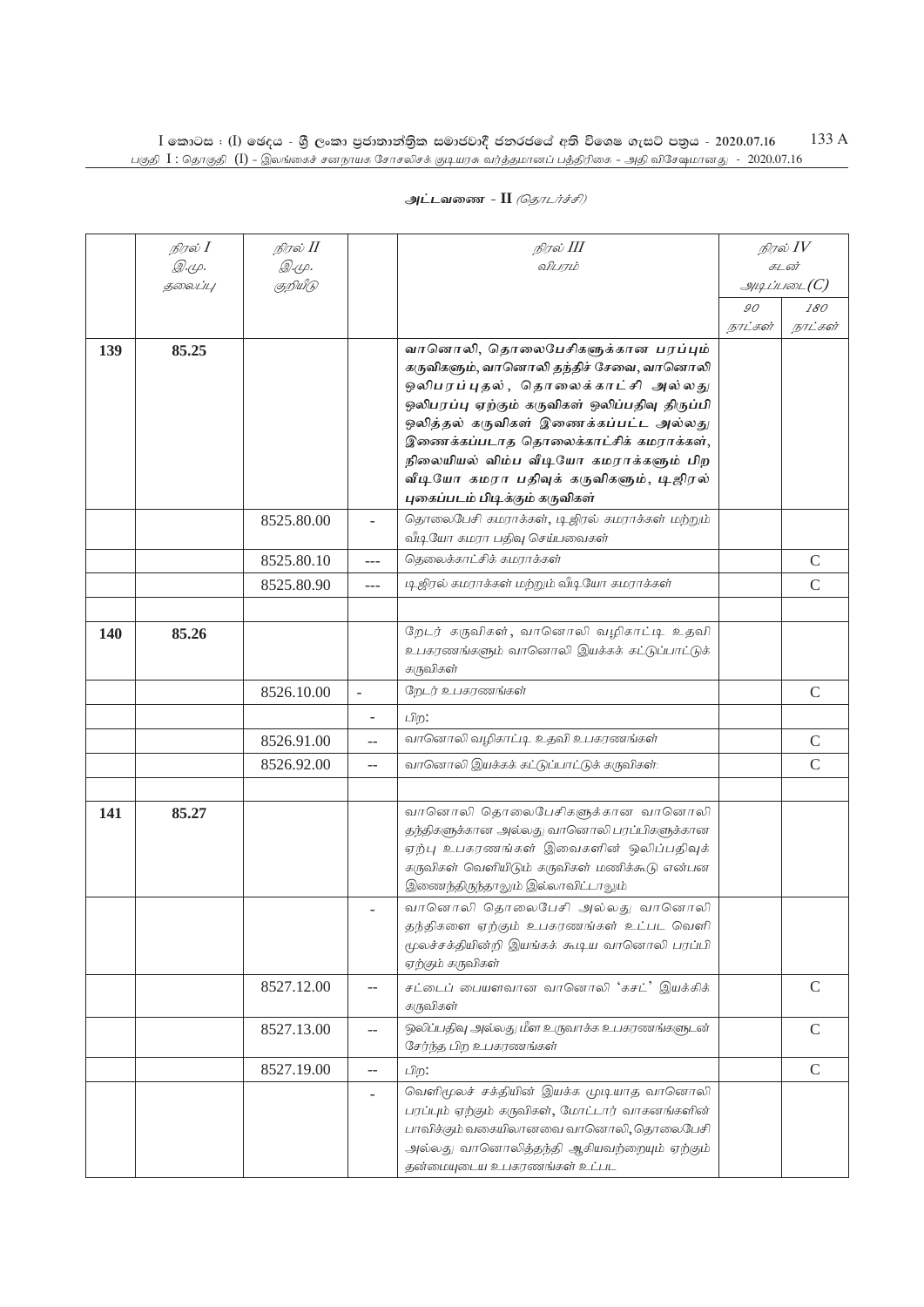|     | நிரல் <b>I</b><br>$\mathcal{D}.\varphi.$ | நிரல் II<br><i>©.Ψ.</i> |                          | நிரல் III<br>விபரம்                                                                                                                                                                                                                         |               | நிரல் $\mathit{IV}$<br>கடன் |
|-----|------------------------------------------|-------------------------|--------------------------|---------------------------------------------------------------------------------------------------------------------------------------------------------------------------------------------------------------------------------------------|---------------|-----------------------------|
|     | தலைப்பு                                  | குறியீடு                |                          |                                                                                                                                                                                                                                             |               | g                           |
|     |                                          |                         |                          |                                                                                                                                                                                                                                             | 90<br>நாட்கள் | 180<br>நாட்கள்              |
|     |                                          | 8527.21.00              | $-$                      | ஒலிப்பதிவு அல்லது திருப்பி அளித்தல் கருவிகளுடன்<br>சேர்ந்த உபகரணங்கள்                                                                                                                                                                       |               | $\mathcal{C}$               |
|     |                                          | 8527.29.00              | $-$                      | பிற                                                                                                                                                                                                                                         |               | $\mathsf{C}$                |
|     |                                          |                         | ÷.                       | பிற:                                                                                                                                                                                                                                        |               |                             |
|     |                                          | 8527.91.00              | $-$                      | ஒலிப்பதிவு அல்லது திருப்பி அளித்தல் கருவிகளுடன்<br>சேர்ந்த உபகரணங்கள்                                                                                                                                                                       |               | $\mathsf{C}$                |
|     |                                          | 8527.92.00              | $-$                      | ஒலிப்பதிவு அல்லது திருப்பி அளித்தல் கருவிகளுடன்<br>சேர்ந்த உபகரணங்கள் ஆனால் கடிகாரத்துடன்<br>சேர்ந்துள்ளவை                                                                                                                                  |               | $\mathsf{C}$                |
|     |                                          | 8527.99.00              | $-$                      | பிற                                                                                                                                                                                                                                         |               | $\mathcal{C}$               |
|     |                                          |                         |                          |                                                                                                                                                                                                                                             |               |                             |
| 142 | 85.28                                    |                         |                          | தொலைக்காட்சி ஒளிபரப்பு உபகரணங்கள்<br>இணைக்கப்படாத அவதானிப்புகள் மற்றும்<br>புரஜக்டர்கள் வானொலி ஒளிபரப்பு அல்லது<br>ஒலி அல்லது வீடியோ ஒளிப்பதிவு செய்வதற்கான<br>உபகரணங்கள் ஒன்றினைக்கப்பட்ட அல்லது<br>படாத தொலைக்காட்சி ஒளிபரப்பு உபகரணங்கள் |               |                             |
|     |                                          |                         | ÷.                       | கத்தோட் கதிர் குழாய் மொனீடர்கள்                                                                                                                                                                                                             |               |                             |
|     |                                          | 8528.42.00              | $-$                      | தலைப்பு 84.71 இல் தானியங்கி தரவு தயாரிக்கும்<br>இயந்திரத்துடன் கூடிய நேரடியாக தொடர்பு கொள்ளக்<br>கூடிய வசதியைக் கொண்ட மற்றும் பாவிப்பதற்காக<br>திட்டமிடப்பட்ட                                                                               | $\mathcal{C}$ |                             |
|     |                                          | 8528.49.00              | $-$                      | பிற                                                                                                                                                                                                                                         |               |                             |
|     |                                          | 8528.49.90              | ---                      | பிற                                                                                                                                                                                                                                         | $\mathcal{C}$ |                             |
|     |                                          |                         |                          | பிறமொனீடர்கள்                                                                                                                                                                                                                               |               |                             |
|     |                                          | 8528.52.00              | $-$                      | தலைப்பு 84.71 இல் தானியங்கி தரவு தயாரிக்கும்<br>இயந்திரத்துடன் கூடிய நேரடியாக தொடர்பு கொள்ளக்<br>கூடிய வசதியைக் கொண்ட மற்றும் பாவிப்பதற்காக<br>திட்டமிடப்பட்ட                                                                               | $\mathsf C$   |                             |
|     |                                          | 8528.59.00              | $-$                      | பிற                                                                                                                                                                                                                                         |               |                             |
|     |                                          | 8528.59.90              | ---                      | பிற                                                                                                                                                                                                                                         | $\mathcal{C}$ |                             |
|     |                                          |                         | $\overline{\phantom{0}}$ | புரஜக்டர்கள்                                                                                                                                                                                                                                |               |                             |
|     |                                          | 8528.62.00              | $-$                      | தலைப்பு 84.71 இல் தானியங்கி தரவு தயாரிக்கும்<br>இயந்திரத்துடன் கூடிய நேரடியாக தொடர்பு கொள்ளக்<br>கூடிய வசதியைக் கொண்ட மற்றும் பாவிப்பதற்காக<br>திட்டமிடப்பட்ட                                                                               | $\mathcal{C}$ |                             |
|     |                                          | 8528.69.00              | $-$                      | பிற                                                                                                                                                                                                                                         | $\mathsf C$   |                             |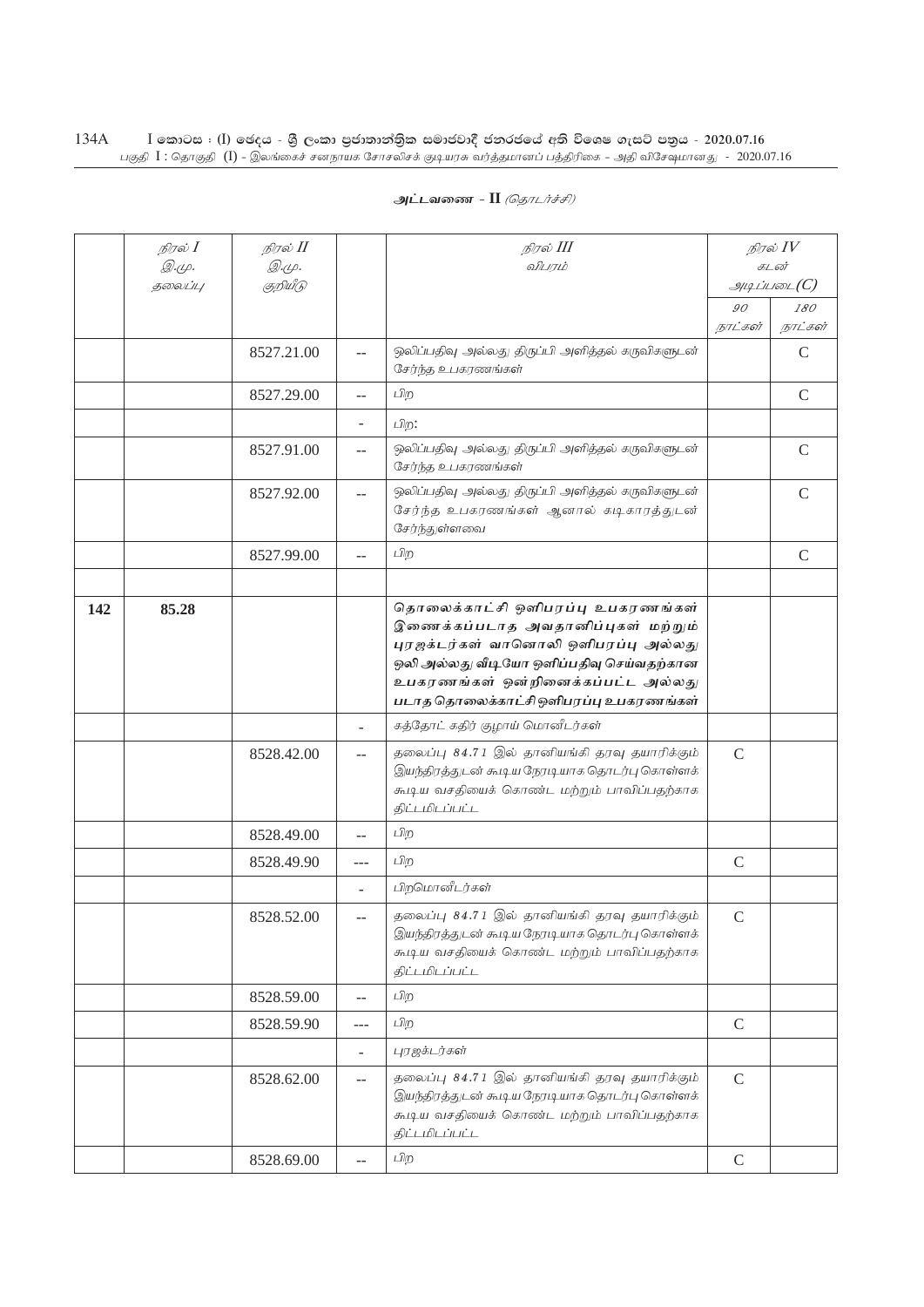|     | நிரல் $I$    | நிரல் II     |                | நிரல் III                                                                                                                                                      |                         | நிரல் $\mathit{IV}$      |
|-----|--------------|--------------|----------------|----------------------------------------------------------------------------------------------------------------------------------------------------------------|-------------------------|--------------------------|
|     | <i>@.cp.</i> | <i>@.cp.</i> |                | விபரம்                                                                                                                                                         |                         | கடன்                     |
|     | தலைப்பு      | குறியீடு     |                |                                                                                                                                                                |                         | $\mathcal{A}\mathcal{A}$ |
|     |              |              |                |                                                                                                                                                                | $90^{\circ}$<br>நாட்கள் | 180<br>நாட்கள்           |
|     |              |              |                | வானொலி ஒளிபரப்பு அல்லது ஒலி அல்லது<br>வீடியோ ஒளிப்பதிவு அல்லது மீள் தயாரிப்பு<br>செய்வதற்கான உபகரணங்கள் ஒன்றினைக்கப்பட்ட<br>அல்லது படாத தொலைக்காட்சி ஒளிபரப்பு |                         |                          |
|     |              | 8528.72.00   |                | உபகரணங்கள்<br>பிற வர்ணங்கள்                                                                                                                                    |                         |                          |
|     |              |              | $-$            |                                                                                                                                                                |                         |                          |
|     |              | 8528.72.10   | ---            | ஒன்றினைக்கப்படாத பூரணமாக பாகங்களாக<br>பிரிக்கப்ட்ட                                                                                                             | $\mathsf{C}$            |                          |
|     |              |              | $---$          | பிற கத்தோட் கதிர் குழாயுடன் கூடிய                                                                                                                              |                         |                          |
|     |              | 8528.72.31   | $--- -$        | 14 அங்குலத்திற்கு குறைவான திரையையுடைய                                                                                                                          | $\mathcal{C}$           |                          |
|     |              | 8528.72.32   | $--- -$        | 14 அங்குலத்திற்கும் 15 அங்குலத்திற்கும் இடைப்பட்ட<br>திரையையுடைய                                                                                               | $\mathcal{C}$           |                          |
|     |              | 8528.72.33   | $--- -$        | 15 அங்குலத்திற்கும் 21 அங்குலத்திற்கும் இடைப்பட்ட<br>திரையையுடைய                                                                                               | $\mathcal{C}$           |                          |
|     |              | 8528.72.34   | ----           | 21 அங்குலத்திற்கும் 25 அங்குலத்திற்கும் இடைப்பட்ட<br>திரையையுடைய                                                                                               | $\mathsf{C}$            |                          |
|     |              | 8528.72.35   | ----           | 25 அங்குலத்திற்கும் 29 அங்குலத்திற்கும் இடைப்பட்ட<br>திரையையுடைய                                                                                               | $\mathsf{C}$            |                          |
|     |              | 8528.72.36   | ----           | 29 அங்குலத்திற்கும் 34 அங்குலத்திற்கும் இடைப்பட்ட<br>திரையையுடைய                                                                                               | $\mathsf{C}$            |                          |
|     |              | 8528.72.39   | ----           | பிற                                                                                                                                                            | $\mathsf{C}$            |                          |
|     |              |              | $- - -$        | பிற எல்.சீ.டி யுடன் கூடிய                                                                                                                                      |                         |                          |
|     |              | 8528.72.41   | ----           | 32 அங்குலத்திற்கு குறைவான திரையையுடைய                                                                                                                          | $\mathsf C$             |                          |
|     |              | 8528.72.49   | ----           | பிற                                                                                                                                                            | $\mathcal{C}$           |                          |
|     |              |              | ----           | பிற                                                                                                                                                            | $\mathcal{C}$           |                          |
|     |              | 8528.72.91   | ----           | 32 அங்குலத்திற்கு குறைவான திரையையுடைய                                                                                                                          | $\mathcal{C}$           |                          |
|     |              | 8528.72.99   |                | பிற                                                                                                                                                            | $\mathcal{C}$           |                          |
|     |              | 8528.73.00   | $\overline{a}$ | பிற, மொனொக்குரோ                                                                                                                                                |                         |                          |
|     |              | 8528.73.20   | $---$          | பிற, கத்தோட் கதிர் குழாயுடைய அல்லது இல்லாத<br>பூரணமாக பாகங்களாக பிரிக்கப்பட்ட                                                                                  | $\mathsf{C}$            |                          |
|     |              | 8528.73.90   | ---            | பிற                                                                                                                                                            | $\mathcal{C}$           |                          |
|     |              |              |                |                                                                                                                                                                |                         |                          |
| 143 | 85.29        |              |                | தலைப்பு 85.25 இலிருந்து 85.28 வரை<br>உபகரணங்களோடு மாத்திரம் அல்லது<br>பிரதானமாக பாவிப்பதற்கு உகந்த பகுதிகள்                                                    |                         |                          |
|     |              | 8529.10.00   |                | மின் காந்த அலை வாங்கிக் கருவிகள், மின்காந்த அலை<br>பிரதிபலிக்கும் எல்லா வகையான உபகரணங்கள்<br>இவற்றுடன் பாவிக்கக் கூடிய பொருத்தமான பாகங்கள்                     |                         |                          |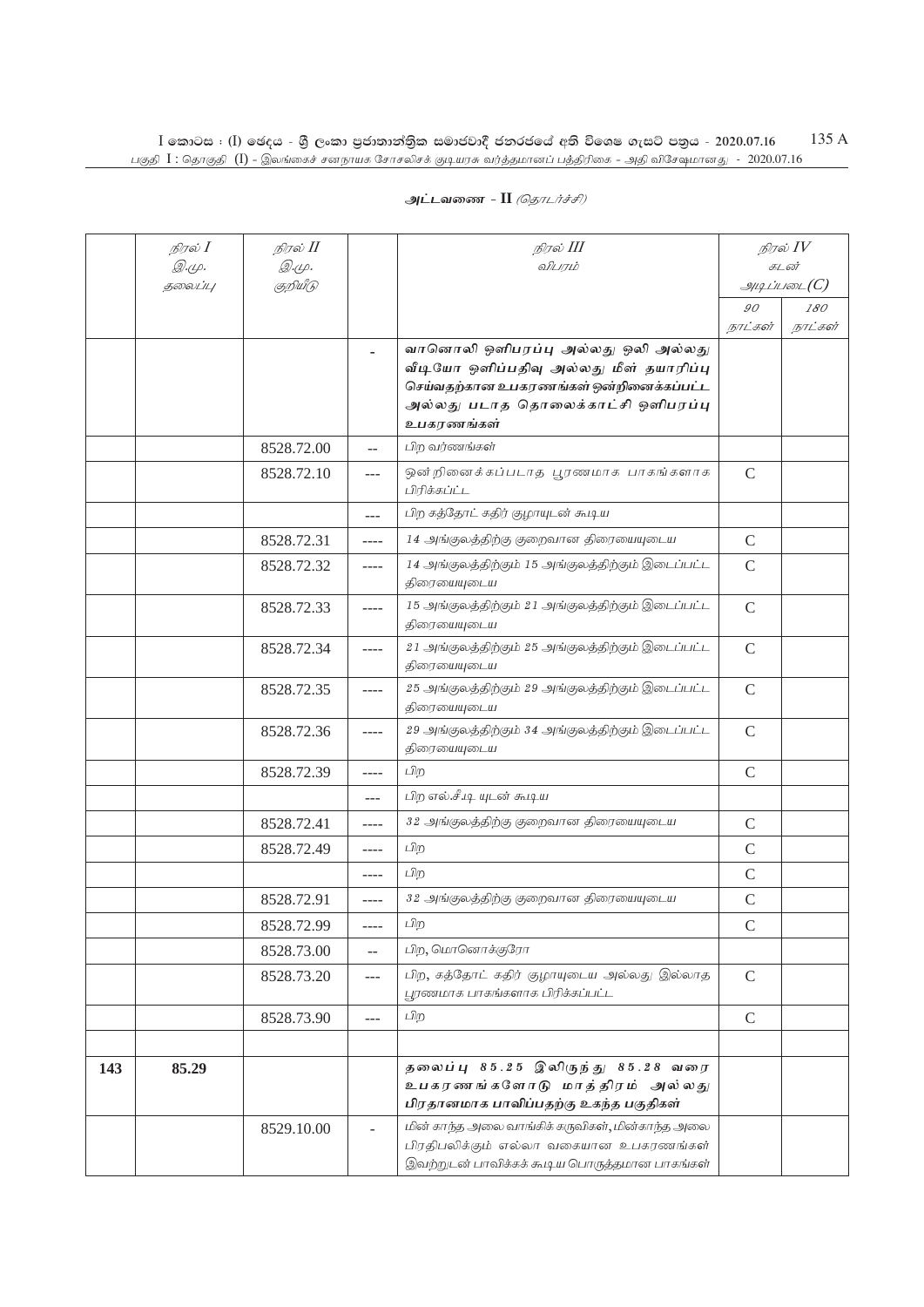|     | நிரல் $I$               | நிரல் II                |                | நிரல் III                                                                                                                                                                                                                                                                             |               | நிரல் $\mathit{IV}$                          |
|-----|-------------------------|-------------------------|----------------|---------------------------------------------------------------------------------------------------------------------------------------------------------------------------------------------------------------------------------------------------------------------------------------|---------------|----------------------------------------------|
|     | <i>©.</i> Ψ.<br>தலைப்பு | <i>©.Ψ.</i><br>குறியீடு |                | விபரம்                                                                                                                                                                                                                                                                                |               | கடன்<br>$\mathcal{A}\mathcal{A}$ ப்படை $(C)$ |
|     |                         |                         |                |                                                                                                                                                                                                                                                                                       | 90            | 180                                          |
|     |                         |                         |                |                                                                                                                                                                                                                                                                                       | நாட்கள்       | நாட்கள்                                      |
|     |                         | 8529.10.20              | $---$          | பிற வெளியால் வைத்து அலைகளை பரப்பவும்<br>கிரகிக்கவும் பயனாகும் தொலைக்காட்சி அன்ரனா/                                                                                                                                                                                                    |               | $\mathcal{C}$                                |
|     |                         |                         |                | ஏரியல்கள்                                                                                                                                                                                                                                                                             |               |                                              |
|     |                         | 8529.10.30              | $---$          | அலைகளை பரப்பவும் கிரகிக்கவும் பயனாகும் பிற<br>தொலைக்காட்சி அன்ரனா/ஏரியல்கள்                                                                                                                                                                                                           |               | $\mathsf{C}$                                 |
|     |                         | 8529.90.00              | $\overline{a}$ | பிற                                                                                                                                                                                                                                                                                   |               | $\mathsf C$                                  |
|     |                         |                         |                |                                                                                                                                                                                                                                                                                       |               |                                              |
| 144 | 85.30                   |                         |                | புகையிரத வீதி, ட்ராம் வழி, வீதிகள், உள் நாட்டு<br>நீர்ப்பாதை, வாகனங்கள் நிறுத்தும் இட வசதிகளுக்காக<br>துறைமுக அமைப்புகள் அல்லது விமானத்தளம்<br>ஆகியவற்றிற்கான (தலைப்பு இல 86.08 இல்<br>குறிப்பிட்டவற்றைத் தவிர்ந்தவை) மின் சமிக்கை<br>பாதுகாப்பு வழிகாட்டிக் கட்டுப்பாட்டுக் கருவிகள் |               |                                              |
|     |                         | 8530.10.00              |                | புகையிரத வீதி அல்லது ட்ராம் பாதைகளுக்கான<br>உபகரணங்கள்                                                                                                                                                                                                                                | $\mathcal{C}$ |                                              |
|     |                         | 8530.80.00              | $\overline{a}$ | பிற உபகரணங்கள்                                                                                                                                                                                                                                                                        | $\mathsf{C}$  |                                              |
|     |                         | 8530.90.00              | L.             | பாகங்கள்                                                                                                                                                                                                                                                                              | $\mathcal{C}$ |                                              |
|     |                         |                         |                |                                                                                                                                                                                                                                                                                       |               |                                              |
| 145 | 85.31                   |                         |                | தலைப்பு 85.12 அல்லது 85.30 இல் குறிப்பிடப்படாத<br>மின் ஒலி சைகைக் கருவிகள் (உதாரணம் மணிகள்,<br>எச்சரிப்புக் கருவிகள் அல்லது பார்வைச் சுட்டிக்காட்டும்<br>அடைசு பலகைகள், கன்னமிடல் அல்லது தீ ஒலி<br>அறிவிப்பு ஒலிகள் கருவிகள்)                                                         |               |                                              |
|     |                         | 8531.10.00              |                | கன்னமிடல் அல்லது தீ ஒல அபாய ஒலிக் கருவிகளும்<br>அவை போன்ற உபகரணங்களும்                                                                                                                                                                                                                | $\mathcal{C}$ |                                              |
|     |                         | 8531.20.00              |                | திரவப் படிக சாதனங்கள் அல்லது ஒளி-உமிழும்<br>இருமுனையம் என்பவற்றினை தன்னகத்தே கொண்ட<br>சுட்டிக்காட்டும் சட்டகம்                                                                                                                                                                        | $\mathsf C$   |                                              |
|     |                         | 8531.80.00              | $\overline{a}$ | பிற உபகரணங்கள்                                                                                                                                                                                                                                                                        |               |                                              |
|     |                         | 8531.80.10              | $---$          | ஆழைக்கும் மின் மணிகள்                                                                                                                                                                                                                                                                 | $\mathcal{C}$ |                                              |
|     |                         | 8531.80.90              | ---            | பிற                                                                                                                                                                                                                                                                                   | $\mathcal{C}$ |                                              |
|     |                         | 8531.90.00              | $\overline{a}$ | பாகங்கள்                                                                                                                                                                                                                                                                              | $\mathcal{C}$ |                                              |
|     |                         |                         |                |                                                                                                                                                                                                                                                                                       |               |                                              |
| 146 | 85.34                   | 8534.00.00              |                | அச்சிடப்பட்ட மின் சுற்றுக்ககள்                                                                                                                                                                                                                                                        | $\mathsf C$   |                                              |
|     |                         |                         |                |                                                                                                                                                                                                                                                                                       |               |                                              |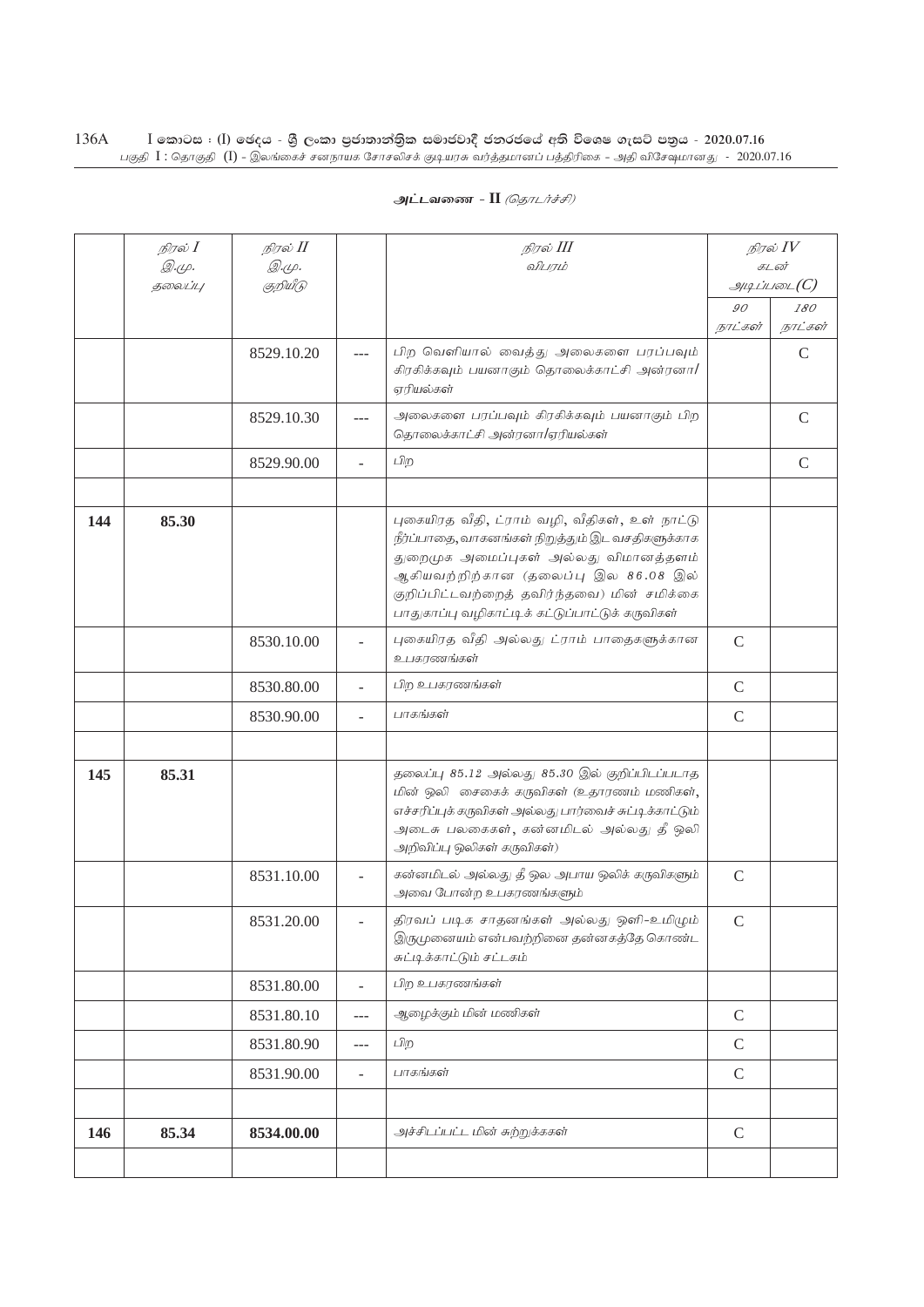|     | நிரல் I<br><i>@.cp.</i> | நிரல் II<br><i>@.cp.</i> |                          | நிரல் III<br>விபரம்                                                                                                                                                                                                                                                                                                                                                                                                                                      |                           | நிரல் IV<br>கடன்      |
|-----|-------------------------|--------------------------|--------------------------|----------------------------------------------------------------------------------------------------------------------------------------------------------------------------------------------------------------------------------------------------------------------------------------------------------------------------------------------------------------------------------------------------------------------------------------------------------|---------------------------|-----------------------|
|     | தலைப்பு                 | குறியீடு                 |                          |                                                                                                                                                                                                                                                                                                                                                                                                                                                          |                           | $\mathcal{A}$         |
|     |                         |                          |                          |                                                                                                                                                                                                                                                                                                                                                                                                                                                          | $\mathcal{O}O$<br>நாட்கள் | <i>180</i><br>நாட்கள் |
| 147 | 85.35                   |                          |                          | 1000 வோல்ற்களுக்கு மேற்பட்ட ஆளிகள் அல்லது<br>பாதுகாப்பு மின்சுற்றுக்கள் அல்லது தொடர்பு<br>கொள்ள (உதாரணம்: ஆளிகள், உருக்கிகள், மின்னல்<br>தடுப்புகள், வோல்ட் கட்டுப்படுத்திகள், சக்தி அடக்குகள்,<br>செருக்கிகள், இணைப்புப் பெட்டிகள், பாவிக்கப்படும்<br>மின் உபகரணங்கள்                                                                                                                                                                                   |                           |                       |
|     |                         | 8535.10.00               | $\overline{\phantom{a}}$ | உருக்கிகள்                                                                                                                                                                                                                                                                                                                                                                                                                                               | $\mathcal{C}$             |                       |
|     |                         |                          |                          | தன்னியக்க தொடர்பு நிறுத்திகள்                                                                                                                                                                                                                                                                                                                                                                                                                            |                           |                       |
|     |                         | 8535.21.00               | $-$                      | 72.5 KV வொல்டறுகளுக்கு உட்பட்டவை                                                                                                                                                                                                                                                                                                                                                                                                                         | $\mathcal{C}$             |                       |
|     |                         | 8535.29.00               | $-$                      | பிற                                                                                                                                                                                                                                                                                                                                                                                                                                                      | $\mathcal{C}$             |                       |
|     |                         | 8535.30.00               | $\overline{\phantom{a}}$ | தனிப்படுத்தும் ஆளிகளும், ஆக்கிமுறிக்கும், ஆளிகளும்                                                                                                                                                                                                                                                                                                                                                                                                       | $\mathsf{C}$              |                       |
|     |                         | 8535.40.00               | $\overline{a}$           | மின்னல் தடைகள், வோல்ற் கட்டுப்படுத்திகளும் சக்தித்<br>தடைகளும்                                                                                                                                                                                                                                                                                                                                                                                           | $\mathcal{C}$             |                       |
|     |                         | 8535.90.00               | ٠                        | பிற                                                                                                                                                                                                                                                                                                                                                                                                                                                      | $\mathsf C$               |                       |
|     |                         |                          |                          |                                                                                                                                                                                                                                                                                                                                                                                                                                                          |                           |                       |
| 148 | 85.36                   |                          |                          | 1000 வோல்ற்றுகளுக்கு மேற்படாத மின்சார சுற்றுக்களில்<br>அல்லது இணைப்புகளை ஏற்படுத்துபவைகளுக்கான<br>அல்லது மின்சார சுற்றுக்களை பாதுகாப்பவை அல்லது<br>சுவிச்சுகளுக்கான மின்சார கருவிகள் (உதாரணமாக:<br>சுவிச்சுகள், உருக்கிகள், மின்னல் தடுப்புகள், வோல்ட்<br>கட்டுப்படுத்திகள், சக்தி அடக்குகள், செருக்கிகள், மற்றும்<br>பிற இணைப்புகள், இணைப்புப் பெட்டிகள்) ஒளியியல்<br>நார் கண்ணாடிகள், ஒளியியல் நார் கண்ணாடி கட்டுகள்<br>அல்லது வடங்களுக்கான இணைப்புகள் |                           |                       |
|     |                         | 8536.10.00               | $\overline{a}$           | உருக்கிகள்                                                                                                                                                                                                                                                                                                                                                                                                                                               | $\mathsf{C}$              |                       |
|     |                         | 8536.20.00               | $\overline{\phantom{a}}$ | தன்னியக்க சுற்று முறிப்புகள்                                                                                                                                                                                                                                                                                                                                                                                                                             | $\mathcal{C}$             |                       |
|     |                         |                          |                          | அஞ்சல் கருவிகள்                                                                                                                                                                                                                                                                                                                                                                                                                                          |                           |                       |
|     |                         | 8536.41.00               | $-$                      | 60V க்கு மேற்படாத வோல்டேத் கொண்டவை                                                                                                                                                                                                                                                                                                                                                                                                                       | $\mathcal{C}$             |                       |
|     |                         | 8536.49.00               | $\overline{a}$           | பிற                                                                                                                                                                                                                                                                                                                                                                                                                                                      | $\mathsf C$               |                       |
|     |                         | 8536.50.00               | $\overline{\phantom{a}}$ | பிற ஆளிகள்                                                                                                                                                                                                                                                                                                                                                                                                                                               |                           |                       |
|     |                         | 8536.50.10               | $---$                    | ஓளிர்வு மின் விளக்குகளுக்கான தொடக்கிகள்                                                                                                                                                                                                                                                                                                                                                                                                                  | $\mathsf C$               |                       |
|     |                         | 8536.50.20               | $---$                    | வானொலிக் கருவிகள், மின் கருவிகள், மின் பொறிகள்,<br>மின் உபகரணங்கள் மற்றும் அவை போன்றவற்றிற்குப்<br>பயன்படுத்தப்படுபவை                                                                                                                                                                                                                                                                                                                                    | $\mathcal{C}$             |                       |
|     |                         | 8536.50.30               | ---                      | 24 அம்பியர் மற்றும் அதற்குக் கூடியதுமான பிரதான<br>ஆளிகள்                                                                                                                                                                                                                                                                                                                                                                                                 | $\mathsf{C}$              |                       |
|     |                         | 8536.50.90               |                          | பிற                                                                                                                                                                                                                                                                                                                                                                                                                                                      | $\Gamma$                  |                       |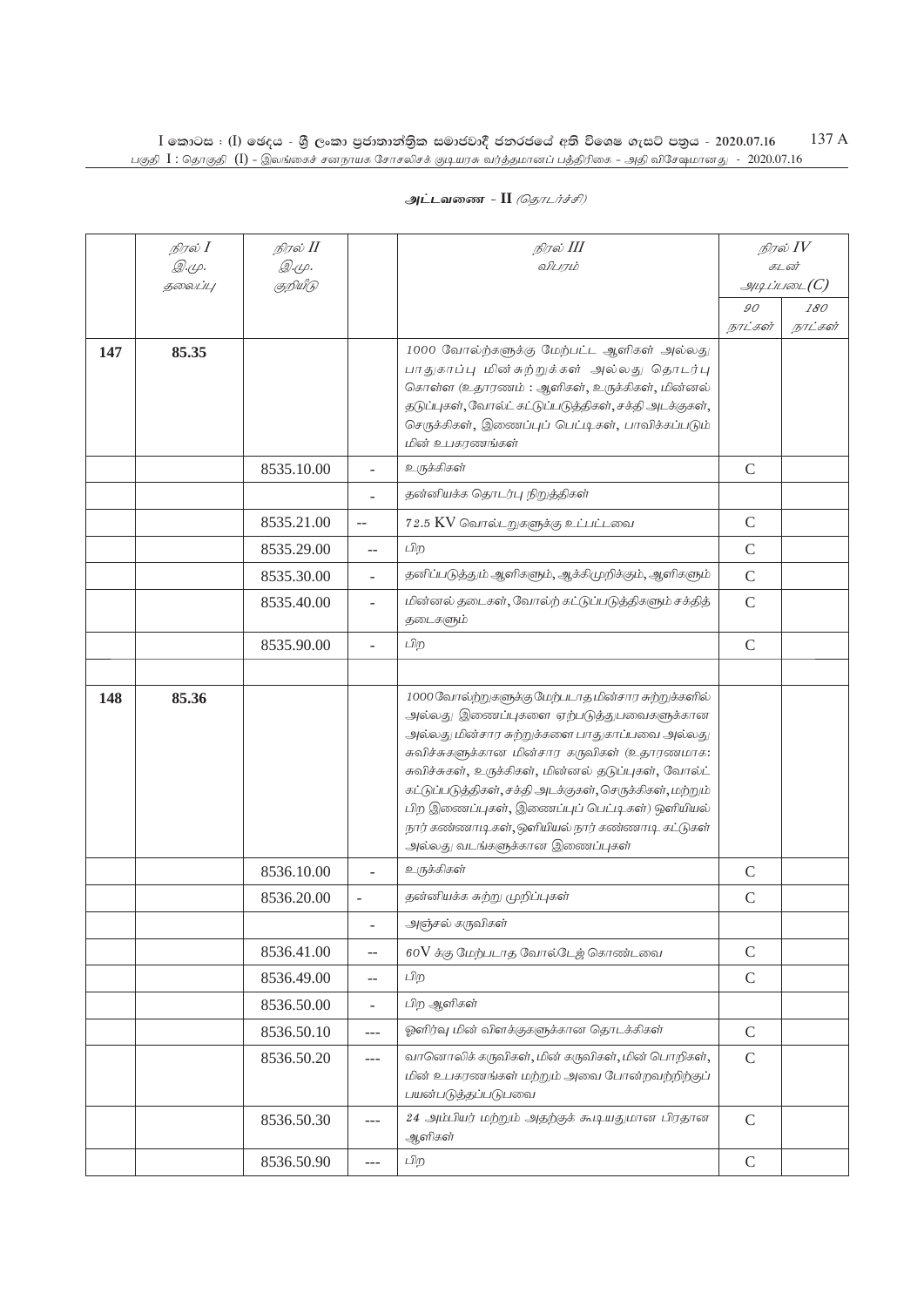| அட்டவணை - II <i>(தொடர்ச்சி)</i> |  |  |  |
|---------------------------------|--|--|--|
|---------------------------------|--|--|--|

|     | நிரல் $I$<br><i>©.</i> Ψ.<br>தலைப்பு | நிரல் II<br>Q.ψ.<br>குறியீடு |                          | நிரல் III<br>விபரம்                                                                                                                                                                                                                                                                                                                                                                                                                              | 90            | நிரல் IV<br>கடன்<br>$g$ uq Liuson $(C)$<br>180 |
|-----|--------------------------------------|------------------------------|--------------------------|--------------------------------------------------------------------------------------------------------------------------------------------------------------------------------------------------------------------------------------------------------------------------------------------------------------------------------------------------------------------------------------------------------------------------------------------------|---------------|------------------------------------------------|
|     |                                      |                              |                          |                                                                                                                                                                                                                                                                                                                                                                                                                                                  | நாட்கள்       | நாட்கள்                                        |
|     |                                      |                              | ÷.                       | விளக்கு பிடிகள், செருக்கிகளும் துளைகளும்                                                                                                                                                                                                                                                                                                                                                                                                         |               |                                                |
|     |                                      | 8536.61.00                   | $\overline{a}$           | விளக்கு பிடிகள்,                                                                                                                                                                                                                                                                                                                                                                                                                                 |               |                                                |
|     |                                      | 8536.61.10                   | ---                      | பீபுளோரசன் மின் விளக்குகளுக்கும் தொடக்கி<br>களுக்குமான பிடிகள்                                                                                                                                                                                                                                                                                                                                                                                   | $\mathsf C$   |                                                |
|     |                                      | 8536.61.90                   | $---$                    | பிற                                                                                                                                                                                                                                                                                                                                                                                                                                              | $\mathsf{C}$  |                                                |
|     |                                      | 8536.69.00                   | --                       | பிற:                                                                                                                                                                                                                                                                                                                                                                                                                                             |               |                                                |
|     |                                      | 8536.69.10                   | ---                      | 80 V இற்கு மேற்படாத வோல்ட்டேஜ் இற்காக                                                                                                                                                                                                                                                                                                                                                                                                            | $\mathcal{C}$ |                                                |
|     |                                      |                              | ---                      | 80 V க்கு மேற்பட்ட ஆனால் 250 V க்கு மேற்படாத<br>வோல்டேஜுகளுக்கானவை                                                                                                                                                                                                                                                                                                                                                                               |               |                                                |
|     |                                      | 8536.69.21                   | ----                     | சர்வதேச மின் தொழில்நுட்ப ஆணைக்குழுவினால்<br>வரையறுக்கப்பட்டவாறக ஜீ -வடிவிலான 13 அம்பியர்<br>பிளக்குகளும் பிடிப்பான்களும் (சொக்கட்டுகள்);<br>சர்வதேச மின் தொழில்நுட்பஆணைக்குழுவினால்<br>வரையறுக்கப்பட்டவாறாக ஜீ - வடிவிலான 13<br>அம்பியர் பிளக்குகள் மற்றும் பிடிப்பான்களுடன்<br>(சொக்கட்டுகள்) இணங்கத்தக்க இணைப்பான்கள்<br>(அடப்டர்கள்), இணைப்புக் கூறுகள் போன்றவை.                                                                              | $\mathsf{C}$  |                                                |
|     |                                      | 8536.69.90                   | $---$                    | பிற                                                                                                                                                                                                                                                                                                                                                                                                                                              | $\mathcal{C}$ |                                                |
|     |                                      | 8536.70.00                   |                          | ஓளியியல் நார்களுக்கான தொடர்புபடுத்துபவைகள்,<br>ஒளியியல் நார் கட்டுகள் அல்லது வடம்கள்                                                                                                                                                                                                                                                                                                                                                             | $\mathsf{C}$  |                                                |
|     |                                      | 8536.90.00                   | L.                       | பிற உபகரணங்கள்                                                                                                                                                                                                                                                                                                                                                                                                                                   |               |                                                |
|     |                                      | 8536.90.10                   | ---                      | 80 V இற்கு மேற்படாத வோல்ட்டேஜ் இற்காக                                                                                                                                                                                                                                                                                                                                                                                                            | $\mathcal{C}$ |                                                |
|     |                                      | 8536.90.90                   | ---                      | பிற                                                                                                                                                                                                                                                                                                                                                                                                                                              | $\mathcal{C}$ |                                                |
|     |                                      |                              |                          |                                                                                                                                                                                                                                                                                                                                                                                                                                                  |               |                                                |
| 149 | 85.37                                |                              |                          | தலைப்பு 85.17 இல் குறிப்பிட்டவற்றை விட அதிகாரம்<br>90 இல் குறிப்பிட்ட கருவிகள் மற்றும் இலக்கங்களால்<br>கட்டுப்படுத்தப்படும் கருவிகளைத் தன்னகத்தே<br>இணைத்துக் கொண்ட உபகரணங்கள் உட்பட மின்<br>கட்டுப்பாட்டுக்கும் மின் பகிட்டிக்குமாகப் பயன்படும்<br>85.35 அல்லது 85.36 இல் உள்ள உபகரணங்களில்<br>இரண்டோ அல்லது கூடுதலாகவோ கொண்ட<br>பலகைகள் அடைசுப்பலகைகள் (இலக்கக் கட்டுப்பாடுப்<br>பலகைகள் உட்பட) தட்டுகள், மேசைகள், கலின்ட்<br>போன்ற அமைப்புகள் |               |                                                |
|     |                                      | 8537.10.00                   |                          | 1000 V க்கு மேற்படாத வோல்ற்றுக்கு உரியவை                                                                                                                                                                                                                                                                                                                                                                                                         | $\mathsf C$   |                                                |
|     |                                      | 8537.20.00                   | $\overline{\phantom{0}}$ | 1000 V க்கு மேற்பட்ட வோல்ற்றை உடையவை                                                                                                                                                                                                                                                                                                                                                                                                             | $\mathcal{C}$ |                                                |
|     |                                      |                              |                          |                                                                                                                                                                                                                                                                                                                                                                                                                                                  |               |                                                |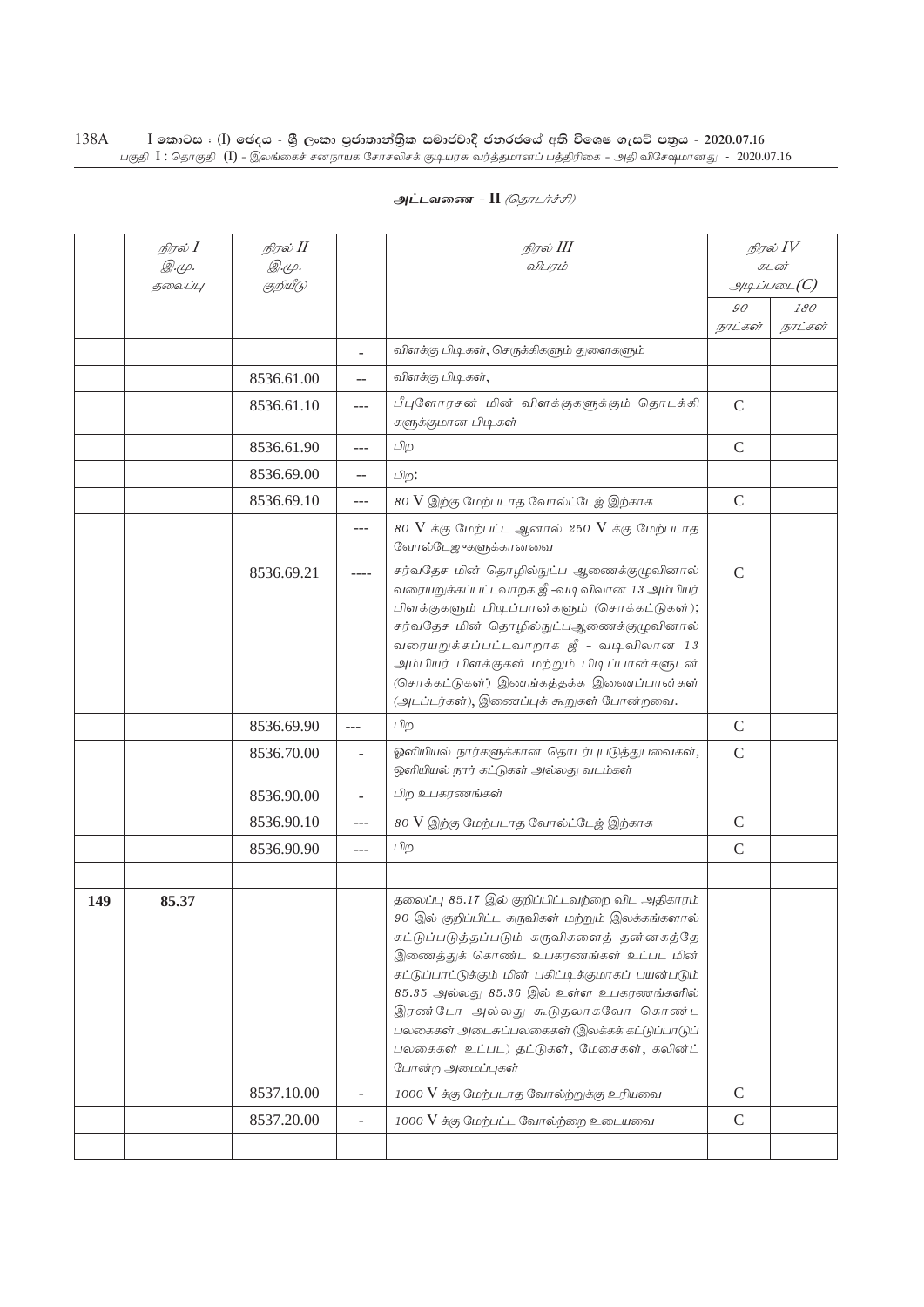| அட்டவணை - II <i>(தொடர்ச்சி)</i> |  |
|---------------------------------|--|
|---------------------------------|--|

|     | நிரல் $I$               | நிரல் II                 |                          | நிரல் III                                                                                                                                                                          |               | நிரல் $IV$                                   |
|-----|-------------------------|--------------------------|--------------------------|------------------------------------------------------------------------------------------------------------------------------------------------------------------------------------|---------------|----------------------------------------------|
|     | <i>@.cp.</i><br>தலைப்பு | <i>@.cp.</i><br>குறியீடு |                          | விபரம்                                                                                                                                                                             |               | கடன்<br>$\mathcal{A}\mathcal{A}$ ப்படை $(C)$ |
|     |                         |                          |                          |                                                                                                                                                                                    | 90            | 180                                          |
|     |                         |                          |                          |                                                                                                                                                                                    | நாட்கள்       | நாட்கள்                                      |
| 150 | 85.38                   |                          |                          | மின்சார கம்பியிழைய அல்லது வெளியேற்ற<br>விளக்கு, அடைக்கப்பட்ட கற்றை விளக்கின்<br>கூறுகள், புற ஊதா அல்லது செந்நிற விளக்குகள்<br>அடங்கலாக ; ஒளி-உமிழும் இருமுனையம் உடைய<br>விளக்குகள் |               |                                              |
|     |                         | 8538.10.00               |                          | அவற்றின் கருவிகளுடனில்லாத, தலைப்பிலக்க<br>85.37 இன் கீழ்வரும் ஆளிப்பலகை, ஆளித்தட்டுகள்,<br>மேசைகள், பெட்டிகள் மற்றும் பிற பொருட்களுக்கான<br>அடிப்படைகள்                            | $\mathsf{C}$  |                                              |
|     |                         | 8538.90.00               |                          | பிற:                                                                                                                                                                               | $\mathcal{C}$ |                                              |
| 151 | 85.39                   |                          |                          | மின்சார கம்பியிழைய அல்லது வெளியேற்ற<br>விளக்கு, அடைக்கப்பட்ட கற்றை விளக்கின்<br>கூறுகள், புற ஊதா அல்லது செந்நிற விளக்குகள்<br>அடங்கலாக ; ஒளி-உமிழும் இருமுனையம் உடைய<br>விளக்குகள் |               |                                              |
|     |                         | 8539.10.00               | ÷                        | அடைக்கப்பட்ட ஒளி விளக்குகள்                                                                                                                                                        | $\mathcal{C}$ |                                              |
|     |                         |                          | ٠                        | மின் இழை விளக்குகள் ஊதா அல்லது செந்நிறக் கீழ்<br>விளக்குகள் தவிர்ந்தவை                                                                                                             |               |                                              |
|     |                         | 8539.21.00               | $-$                      | தங்ஸஸ்ரன் அலசன்                                                                                                                                                                    | $\mathsf{C}$  |                                              |
|     |                         | 8539.22.00               | $-$                      | 200 வோற்று சக்திக்குக் கூடாத 100 வோல்ற்றுக்கு<br>மேற்பட்ட பிற விளக்குகள்                                                                                                           | $\mathsf{C}$  |                                              |
|     |                         | 8539.29.00               | --                       | பிற                                                                                                                                                                                | $\mathcal{C}$ |                                              |
|     |                         |                          | ٠                        | ஊதா விளக்குகளைத் தவிர்ந்த மின் போக்கு விளக்குகள்                                                                                                                                   |               |                                              |
|     |                         | 8539.31.00               | --                       | ஒளிர்விடும் விளக்குகள், சூடான கதோட் புளரசன்ட்                                                                                                                                      |               |                                              |
|     |                         | 8539.31.10               | ---                      | வலுவூட்டப்பட்ட கெம்பக்ற் ஒளிர்விடும் விளக்குகள்                                                                                                                                    | $\mathcal{C}$ |                                              |
|     |                         | 8539.31.20               | $---$                    | 12 வோலட் ஒளிர்விடும் விளக்குகள் (கொம்பக்ட்<br>வகைகளைப் போல ஸ்ட்றைட் ரியுப்கள்)                                                                                                     | $\mathcal{C}$ |                                              |
|     |                         | 8539.31.90               | $\overline{a}$           | பிற                                                                                                                                                                                | $\mathcal{C}$ |                                              |
|     |                         | 8539.32.00               | $- -$                    | இரச அல்லது சோடிய ஆவி விளக்குகள், உலோக,<br>ஹேலைட் விளக்குகள்                                                                                                                        | $\mathsf{C}$  |                                              |
|     |                         | 8539.39.00               | --                       | பிற                                                                                                                                                                                | $\mathbf C$   |                                              |
|     |                         |                          | $\overline{\phantom{0}}$ | ஊதா கலந்த அல்லது செந்நிறக் கீழ் விளக்குகள், ஆர்க்<br>விளக்குகள்                                                                                                                    |               |                                              |
|     |                         | 8539.41.00               | $-$                      | 'ஆர்க்' விளக்குகள்                                                                                                                                                                 | $\mathsf C$   |                                              |
|     |                         | 8539.49.00               | $- -$                    | பிற                                                                                                                                                                                | $\mathsf C$   |                                              |
|     |                         | 8539.50.00               | $\overline{\phantom{0}}$ | ஒளி-உமிழும் இருமுனையம் உடைய விளக்குகள்                                                                                                                                             | $\mathcal{C}$ |                                              |
|     |                         | 8539.90.00               | $\overline{\phantom{0}}$ | பாகங்கள்                                                                                                                                                                           | $\mathsf C$   |                                              |
|     |                         |                          |                          |                                                                                                                                                                                    |               |                                              |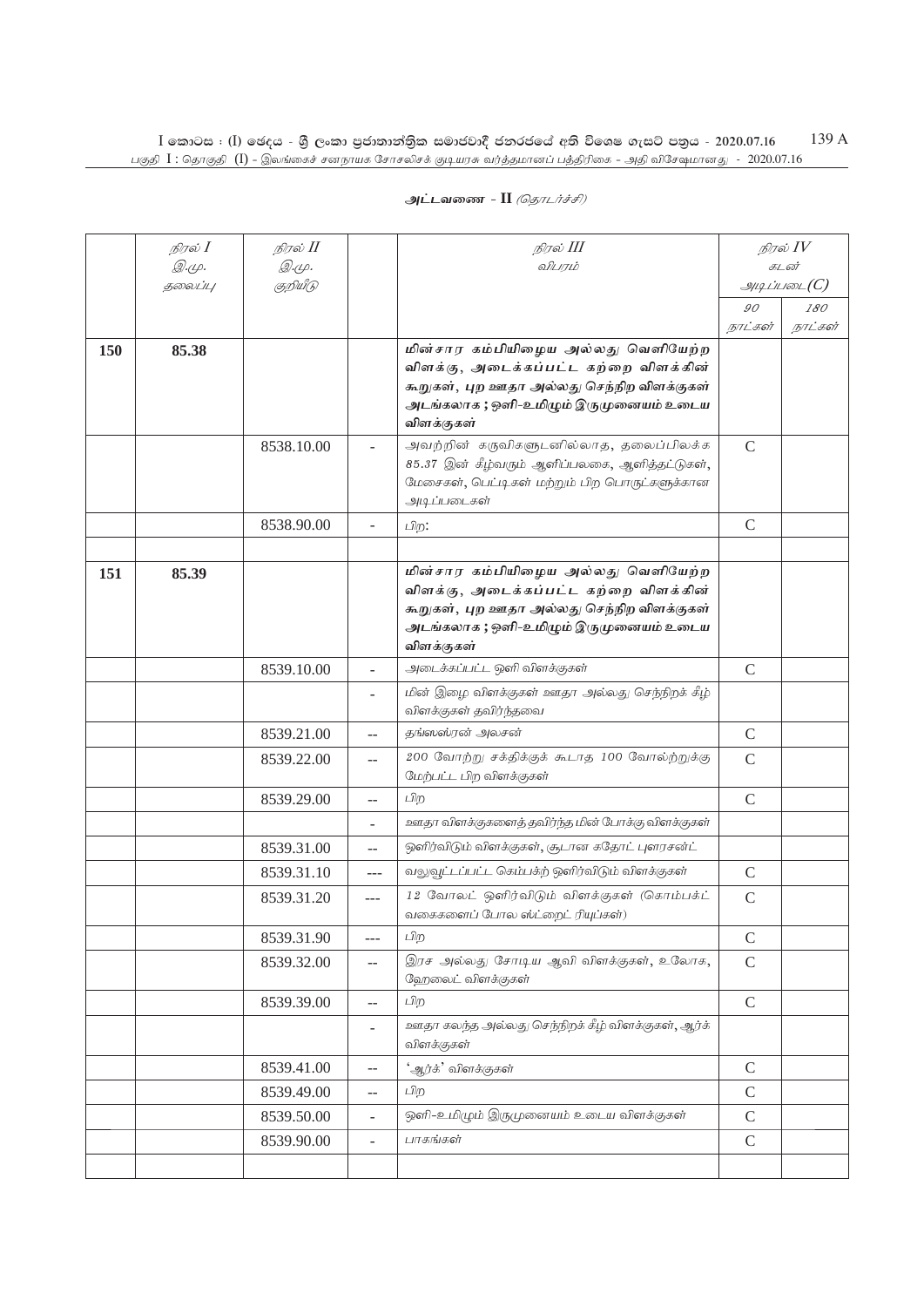|     | நிரல் <b>I</b>         | நிரல் II    |                           | நிரல் III                                                                                                                                                                                                                                                                                                                                                                                       |               | நிரல் $IV$                           |
|-----|------------------------|-------------|---------------------------|-------------------------------------------------------------------------------------------------------------------------------------------------------------------------------------------------------------------------------------------------------------------------------------------------------------------------------------------------------------------------------------------------|---------------|--------------------------------------|
|     | $\mathcal{D}.\varphi.$ | <i>©.Ψ.</i> |                           | விபரம்                                                                                                                                                                                                                                                                                                                                                                                          |               | கடன்                                 |
|     | <b>தலைப்பு</b>         | குறியீடு    |                           |                                                                                                                                                                                                                                                                                                                                                                                                 | 90            | $\mathcal{A}\mathcal{A}$ ப்படை $(C)$ |
|     |                        |             |                           |                                                                                                                                                                                                                                                                                                                                                                                                 | நாட்கள்       | 180<br>நாட்கள்                       |
| 152 | 85.40                  |             |                           | (தெர்மோனிக், குளிர் கத்தோட் அல்லது புகைப்பட<br>கத்தோட் வால்வுகள் மற்றும் குழாய்கள்) சுடரிடு<br>மின்துகமுடைய குளிர்ந்த எதிர் மின் வாய் வால்வுகளும்<br>குழல்களும் ஒளி எதிர் மின் வாய் வால்வுகளும்<br>குழாய்களும் (உ-ம்) வெற்றிட ஆவி அல்லது வாயு<br>நிரப்பிய வால்வுகளும் குழாய்களும், பாதரச ஆர்க்<br>திருத்த வால்வுகளும் குழாய்களும், கதோட்டுகள்,<br>குழாய்கள், தொலைக்காட்சி கமராக்களின் குழாய்கள் |               |                                      |
|     |                        |             |                           | கதோட்டுக் கதிர் தொலைக்காட்சி ப் படக் குழாய்கள்,<br>வீடியோ கண்காணிப்பு கதோட்டுக் கதிர்க் குழாய்<br>உட்பட                                                                                                                                                                                                                                                                                         |               |                                      |
|     |                        | 8540.11.00  | $-$                       | ஒரே நிறமுடையவை:                                                                                                                                                                                                                                                                                                                                                                                 |               |                                      |
|     |                        | 8540.11.90  | ---                       | பிற                                                                                                                                                                                                                                                                                                                                                                                             |               | $\mathcal{C}$                        |
|     |                        | 8540.12.00  | $\overline{a}$            | பாவித்த /மறுசீரமைப்பு செய்யப்பட்டவை                                                                                                                                                                                                                                                                                                                                                             |               |                                      |
|     |                        | 8540.12.90  | $---$                     | பிற                                                                                                                                                                                                                                                                                                                                                                                             |               | $\mathsf{C}$                         |
|     |                        | 8540.40.00  | ä,                        | தரவு வரைபு என்பவற்றினை காட்டும் குழாய்கள், ஒரே<br>நிறமுடையவை; தரவு வரைபு என்பவற்றினை காட்டும்<br>குழாய்கள், வர்ணநிறம், 0.4 மி.மீற்றருக்கு குறைந்த<br>பொஸ்பர் புள்ளி திரயுடையவை                                                                                                                                                                                                                  |               | $\mathcal{C}$                        |
|     |                        | 8540.71.00  | $\mathbb{L}^{\mathbb{L}}$ | 'மக்கனரென்' கள்                                                                                                                                                                                                                                                                                                                                                                                 |               | $\mathcal{C}$                        |
|     |                        | 8540.79.00  | $\sim$                    | பிற                                                                                                                                                                                                                                                                                                                                                                                             |               | $\mathsf{C}$                         |
|     |                        |             | ÷.                        | பிற கதோட்டுக் கதிர்க் குழாய்கள்                                                                                                                                                                                                                                                                                                                                                                 |               |                                      |
|     |                        | 8540.81.00  | --                        | ஓலி அலை வங்கிகள் அல்லது விரிவுபடுத்திகளின்<br>வால்வுகளும் குழல்களும்                                                                                                                                                                                                                                                                                                                            |               | $\mathsf{C}$                         |
|     |                        | 8540.89.00  | $-$                       | பிற                                                                                                                                                                                                                                                                                                                                                                                             |               | $\mathcal{C}$                        |
|     |                        |             | ÷.                        | பாகங்கள்                                                                                                                                                                                                                                                                                                                                                                                        |               |                                      |
|     |                        | 8540.99.00  | --                        | பிற                                                                                                                                                                                                                                                                                                                                                                                             |               | $\mathcal{C}$                        |
|     |                        |             |                           |                                                                                                                                                                                                                                                                                                                                                                                                 |               |                                      |
| 153 | 85.43                  |             |                           | இந்த அதிகாரத்தில் எங்கும் குறிப்பிடப்படாத,<br>காட்டப்படாத தனிப்பட்ட தொழிற்பாடுகளைக்<br>கொண்ட மின் பொறிகளும் உபகரணங்களும்                                                                                                                                                                                                                                                                        |               |                                      |
|     |                        | 8543.10.00  | L.                        | துணுக்கு ஆர்முடுக்கிகள்                                                                                                                                                                                                                                                                                                                                                                         | $\mathcal{C}$ |                                      |
|     |                        | 8543.20.00  | $\overline{a}$            | சமிக்கை பிறப்பாக்கிகள்                                                                                                                                                                                                                                                                                                                                                                          | $\mathsf{C}$  |                                      |
|     |                        | 8543.30.00  | $\overline{a}$            | மின்பூச்சு, மின்பகுப்பு, மின்பொரோசிஸ் ஆகிய<br>வற்றிற்கான பொறிகளும் உபகரணங்களும்                                                                                                                                                                                                                                                                                                                 | $\mathcal{C}$ |                                      |
|     |                        | 8543.70.00  | $\overline{a}$            | அண்மை அட்டைகளும் குறியீடுகளும்                                                                                                                                                                                                                                                                                                                                                                  |               |                                      |
|     |                        | 8543.70.10  | ---                       | தொலைக்காட்சி செறுவுறுத்தி (டெலிவிசன் பூஸ்டர்)                                                                                                                                                                                                                                                                                                                                                   | $\mathsf{C}$  |                                      |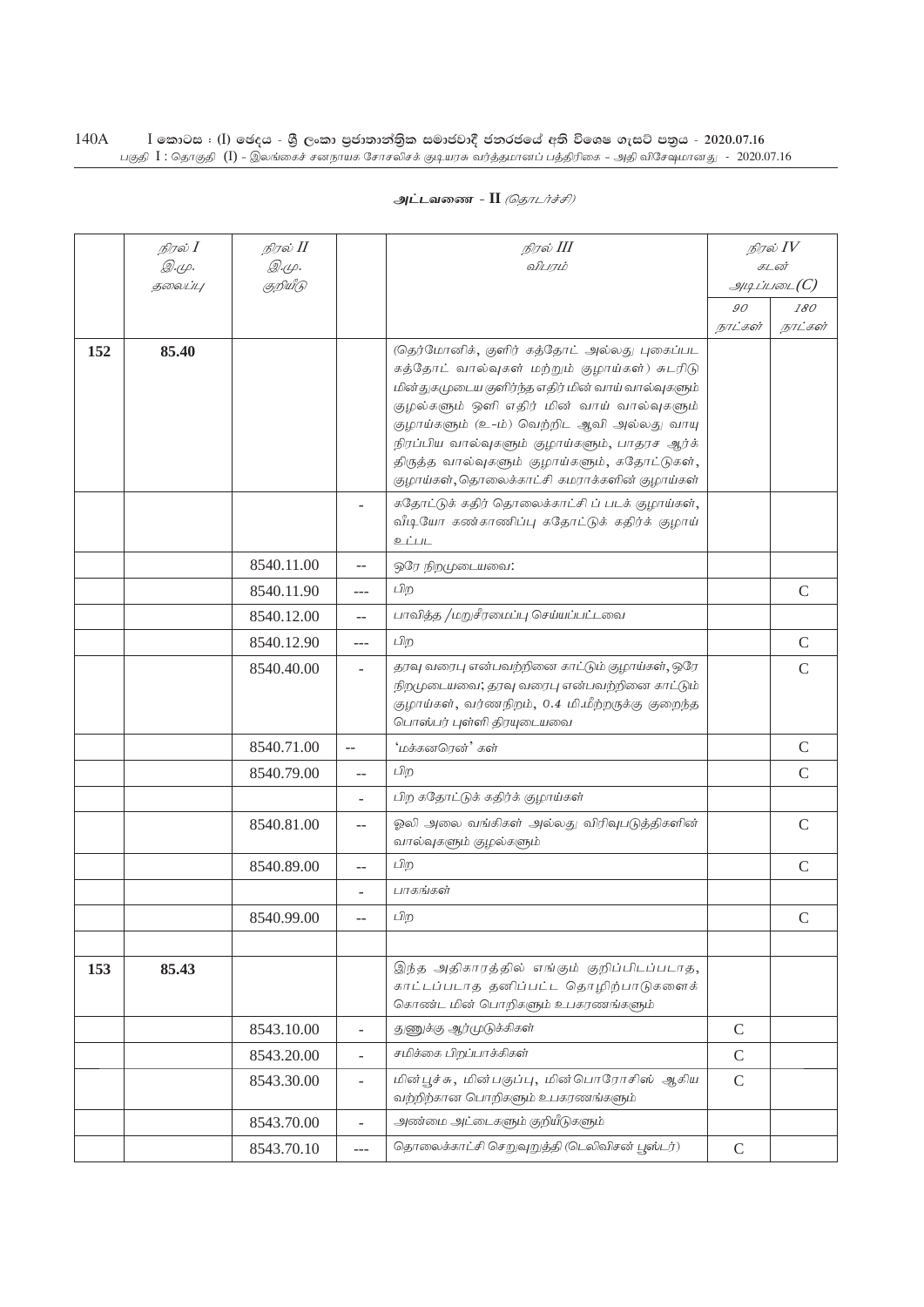| அட்டவணை - II <i>(தொடர்ச்சி)</i> |
|---------------------------------|
|                                 |

|     | நிரல் $I$<br><i>@.cp.</i><br>தலைப்பு | நிரல் II<br><i>@.cp.</i><br>குறியீடு |                | நிரல் III<br>விபரம்                                                                                                                                                                                                                                                                                                                                                                        |               | நிரல் $IV$<br>கடன்<br>$\mathcal{I}\!\!H$ <i><math>\mathcal{I}</math> in 16</i> 01 (C) |
|-----|--------------------------------------|--------------------------------------|----------------|--------------------------------------------------------------------------------------------------------------------------------------------------------------------------------------------------------------------------------------------------------------------------------------------------------------------------------------------------------------------------------------------|---------------|---------------------------------------------------------------------------------------|
|     |                                      |                                      |                |                                                                                                                                                                                                                                                                                                                                                                                            | $90^{\circ}$  | 180                                                                                   |
|     |                                      |                                      |                |                                                                                                                                                                                                                                                                                                                                                                                            | நாட்கள்       | நாட்கள்                                                                               |
|     |                                      | 8543.70.20                           | ---            | தொந்தரவு தருபவைகளை எதிர்க்கும் அல்லது<br>அழிப்பதற்கான உபகரணங்கள்                                                                                                                                                                                                                                                                                                                           | $\mathcal{C}$ |                                                                                       |
|     |                                      | 8543.90.00                           | $\overline{a}$ | பாகங்கள்                                                                                                                                                                                                                                                                                                                                                                                   | $\mathcal{C}$ |                                                                                       |
|     |                                      |                                      |                |                                                                                                                                                                                                                                                                                                                                                                                            |               |                                                                                       |
| 154 | 85.44                                |                                      |                | இணைக்கும் பொருட்களுடன் கொடுக்கப்பட்ட<br>அல்லது கொடுக்கப்படாததுமான காவலிட்ட<br>(எனாமல் இட்ட அல்லது பூச்சுக்காப்பிட்டவைகள்<br>அடங்கலாக) மின் கம்பிகள், வடங்கள், ஓர் அச்சு<br>வடங்களும் அடங்கலாக ஏனைய காவலிட்ட மின்<br>கடத்திகள் ஒப்பிடிக்கல் நார் வடங்கள் தனித்தனி<br>நார்களினால் அமைக்கப்பட்டுச் செய்யப்பட்டவை,<br>மின்செலுத்திகளுடன் அல்லது இணைப்புக்களுடன்<br>சேர்த்து இணை அமைக்கப்பட்டவை |               |                                                                                       |
|     |                                      |                                      | ÷              | சுற்றுவதற்காக கம்பிகள்                                                                                                                                                                                                                                                                                                                                                                     |               |                                                                                       |
|     |                                      | 8544.11.00                           | $-$            | செப்பினாலானவை                                                                                                                                                                                                                                                                                                                                                                              |               |                                                                                       |
|     |                                      | 8544.11.10                           | $\overline{a}$ | பூச்சு ஊட்டப்பட்ட எனாமல் பூசப்பட்ட மின் கம்பியின்<br>குறுக்களவு 0.120 மி. மீ. க்கு மேற்பட்டவையும்<br>(SWG15.05 அல்லது AWG14) 1.6 மி. மீ. க்கு<br>மேற்படாத குறுக்கு வெட்டு பரப்புடைய                                                                                                                                                                                                        | $\mathcal{C}$ |                                                                                       |
|     |                                      | 8544.11.90                           | ---            | பிற                                                                                                                                                                                                                                                                                                                                                                                        | $\mathcal{C}$ |                                                                                       |
|     |                                      | 8544.19.00                           | $-$            | பிற                                                                                                                                                                                                                                                                                                                                                                                        | $\mathcal{C}$ |                                                                                       |
|     |                                      | 8544.20.00                           | ÷              | ஓர் அச்சு வடங்கள் அச்சுடன் கூடிய மின் கடத்திகள்                                                                                                                                                                                                                                                                                                                                            |               |                                                                                       |
|     |                                      | 8544.20.10                           | ---            | ஓர் அச்சு வடங்கள்                                                                                                                                                                                                                                                                                                                                                                          | $\mathsf C$   |                                                                                       |
|     |                                      | 8544.20.90                           | ---            | பிற                                                                                                                                                                                                                                                                                                                                                                                        | $\mathsf{C}$  |                                                                                       |
|     |                                      | 8544.30.00                           | ÷.             | எரியூட்டும் கம்பி இணைகளும் ஏனைய கம்பி<br>இணைகளும் வாகனங்கள், வானூர்தி அல்லது<br>கப்பல்களுக்காக உபயோகப்படுத்தக் கூடிய ஒரு<br>வகையானவை                                                                                                                                                                                                                                                       | $\mathcal{C}$ |                                                                                       |
|     |                                      |                                      | ÷,             | $1000V$ க்கு மேற்படாத வோல்ட்களுக்கான பிற மின்<br>கடத்திகள்                                                                                                                                                                                                                                                                                                                                 |               |                                                                                       |
|     |                                      | 8544.42.00                           | $-$            | இணைப்புகளுடன் கூடியவை                                                                                                                                                                                                                                                                                                                                                                      |               |                                                                                       |
|     |                                      | 8544.42.10                           | $\overline{a}$ | 80V க்கு மேற்படாத வோல்ட் களுக்கானவை                                                                                                                                                                                                                                                                                                                                                        | $\mathsf C$   |                                                                                       |
|     |                                      |                                      | $\overline{a}$ | பிற:                                                                                                                                                                                                                                                                                                                                                                                       |               |                                                                                       |
|     |                                      | 8544.42.91                           | $---$          | சர்வதேச மின் தொழில்நுட்ப ஆணைக்குழுவினால்<br>வரையறுக்கப்பட்டவாறாக ஜீ - வடிவிலான 13<br>அம்பியர் பிளக்குகளும் பிடிப்பான் (சொக்கட்டுகள்)<br>களுடன் பொருத்தப்பட்டவை                                                                                                                                                                                                                             | $\mathcal{C}$ |                                                                                       |
|     |                                      | 8544.49.00                           | $-$            | பிற                                                                                                                                                                                                                                                                                                                                                                                        |               |                                                                                       |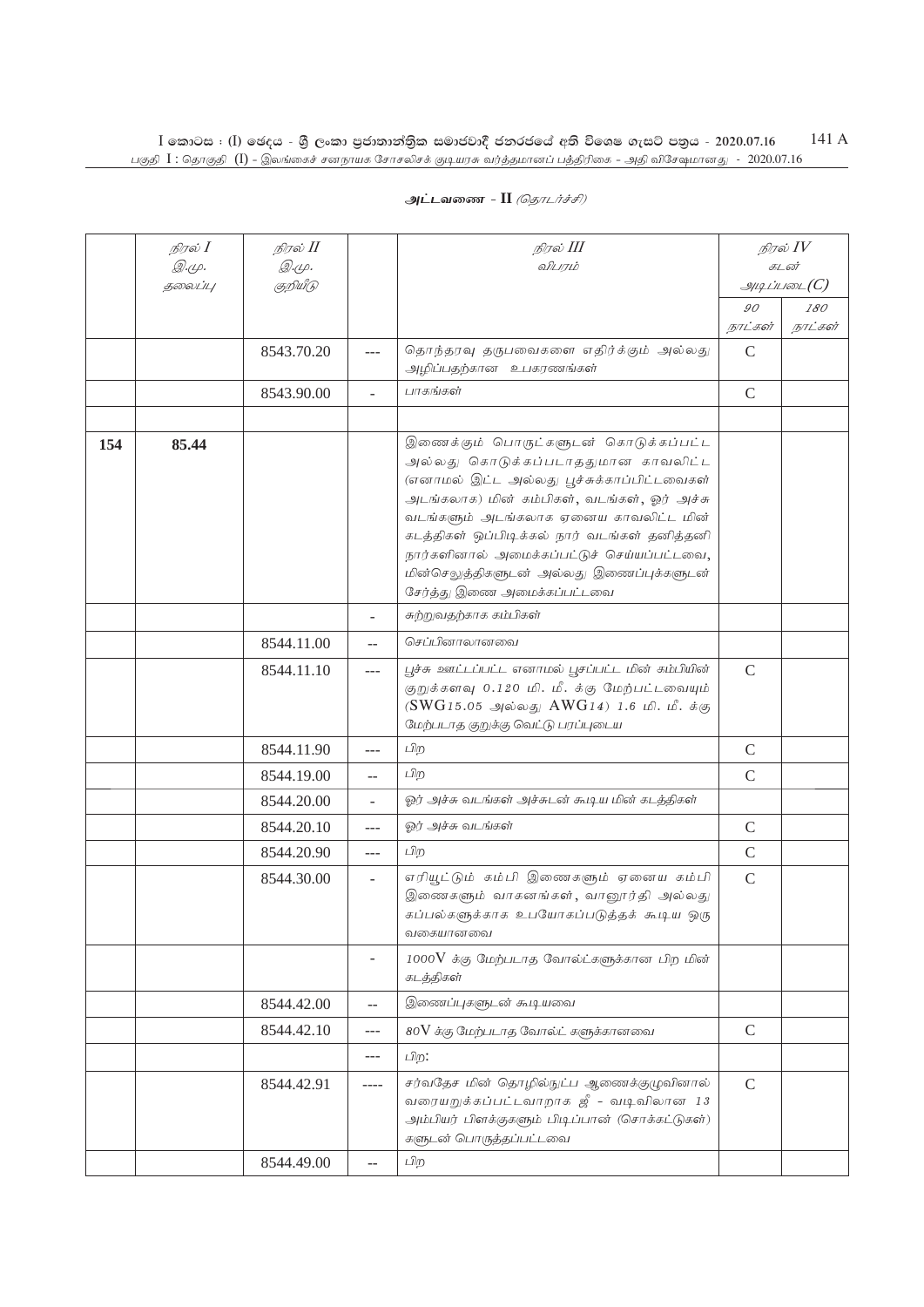| அட்டவணை - II <i>(தொடர்ச்சி)</i> |  |  |  |
|---------------------------------|--|--|--|
|---------------------------------|--|--|--|

|     | நிரல் $I$   | நிரல் II     |                | நிரல் III                                                                                                                                                                                                                                                                                                                                                                                               |               | நிரல் $\mathit{IV}$ |
|-----|-------------|--------------|----------------|---------------------------------------------------------------------------------------------------------------------------------------------------------------------------------------------------------------------------------------------------------------------------------------------------------------------------------------------------------------------------------------------------------|---------------|---------------------|
|     | <i>©.Ψ.</i> | <i>@.cp.</i> |                | விபரம்                                                                                                                                                                                                                                                                                                                                                                                                  |               | கடன்                |
|     | தலைப்பு     | குறியீடு     |                |                                                                                                                                                                                                                                                                                                                                                                                                         |               | $\mathcal G$        |
|     |             |              |                |                                                                                                                                                                                                                                                                                                                                                                                                         | 90<br>நாட்கள் | 180<br>நாட்கள்      |
|     |             |              |                |                                                                                                                                                                                                                                                                                                                                                                                                         | $\mathcal{C}$ |                     |
|     |             | 8544.49.10   | $---$          | 80V க்கு மேற்படாத வோல்ட்களுக்கானவை                                                                                                                                                                                                                                                                                                                                                                      |               |                     |
|     |             | 8544.49.20   | ---            | கடத்தியின் குறுக்கு வெட்டு முகமானது 16 சதுர மி. மீ.<br>க்கு மேற்படாதனவும் தனியான அலகு பல உள்ளகக்<br>கம்பிகளைக் கொண்ட வயர்களும் கேபில்களும்<br>(வடங்கள்)                                                                                                                                                                                                                                                 | $\mathcal{C}$ |                     |
|     |             | 8544.49.30   | ---            | தனியான மற்றும் பலவகை கவரிடப்பட்ட வயர்களும்<br>கேபிள்களும், 185 சதுர மீ. க்கு மேற்படாத குறுக்கு<br>வெட்டுடைய கடத்தியியைக் கொண்டவை                                                                                                                                                                                                                                                                        | $\mathcal{C}$ |                     |
|     |             | 8544.49.40   |                | கவசமிடப்பட்டதும் நிலத்தினுள் உபயோகிக்கும் வடங்கள்<br>150 சதுர மீற்றர் கூடாத குறுக்கு வெட்டுடைய கடத்தியைக்<br>கொண்டவை                                                                                                                                                                                                                                                                                    | $\mathcal{C}$ |                     |
|     |             | 8544.49.90   | $---$          | பிற                                                                                                                                                                                                                                                                                                                                                                                                     | $\mathcal{C}$ |                     |
|     |             | 8544.60.00   |                | $1000V$ க்கு மேற்பட்ட ஏனைய மின் கடத்திகள்                                                                                                                                                                                                                                                                                                                                                               | $\mathsf{C}$  |                     |
|     |             | 8544.70.00   | $\overline{a}$ | ஓளியியல் நார்வடங்கள்                                                                                                                                                                                                                                                                                                                                                                                    | $\mathcal{C}$ |                     |
|     |             |              |                |                                                                                                                                                                                                                                                                                                                                                                                                         |               |                     |
| 155 | 85.46       |              |                | எப்பொருளினாலுமான மின்சார காவலிகள்                                                                                                                                                                                                                                                                                                                                                                       |               |                     |
|     |             | 8546.10.00   | $\overline{a}$ | கண்ணாடியாலான                                                                                                                                                                                                                                                                                                                                                                                            | $\mathcal{C}$ |                     |
|     |             | 8546.20.00   | ÷.             | மட்பாண்டங்களினாலான                                                                                                                                                                                                                                                                                                                                                                                      | $\mathcal{C}$ |                     |
|     |             | 8546.90.00   | $\overline{a}$ | பிற                                                                                                                                                                                                                                                                                                                                                                                                     | $\mathcal{C}$ |                     |
|     |             |              |                |                                                                                                                                                                                                                                                                                                                                                                                                         |               |                     |
| 156 | 85.47       |              |                | ஓன்று சேர்த்தலுக்கான வார்ப்பின் போது இணைத்த<br>லுக்குரிய உலோகத்தால் ஆகிய சிறு கூறுகள்,<br>(உ-ம்: புரியிடப்பட்ட இணைப்புகள்) தவிர்ந்த<br>தலைப்பு 85.46 னுள் அடங்காத முழுவதும் காப்புப்<br>பொருளாலான இணைப்புக்களாயமையும் பின்<br>பொறிகளுக்கு வேண்டிய காவல் இணைப்புகள்,<br>கருவிகள், உபகரணங்கள், காவலிடும் பொருளினால்<br>சுற்றப்பட்ட மூல உலோகத்தினாலான மின் கம்பிகளின்<br>காப்புக் குழாய்களும் இணைப்புகளும் |               |                     |
|     |             | 8547.10.00   | $\overline{a}$ | மட்பாண்டங்களினாலான காவலி இணைப்புக்கள்                                                                                                                                                                                                                                                                                                                                                                   | $\mathsf{C}$  |                     |
|     |             | 8547.20.00   | $\overline{a}$ | பிளாஸ்திரிக்கினாலான காவலி இணைப்புக்கள்                                                                                                                                                                                                                                                                                                                                                                  | $\mathbf C$   |                     |
|     |             | 8547.90.00   | $\overline{a}$ | பிற                                                                                                                                                                                                                                                                                                                                                                                                     | $\mathcal{C}$ |                     |
|     |             |              |                |                                                                                                                                                                                                                                                                                                                                                                                                         |               |                     |
| 157 | 85.48       |              |                | சிறு கூறுகள், சிறு பட்டரிகள், இலத்திரனியல்<br>இயந்திரங்களின் அகற்றிய பாகங்கள் மற்றும்<br>கழிவுகள் : பாவிக்கப்பட்ட சிறு கூறுகள்,<br>பாவிக்கப்பட்ட சிறு பட்டரிகள், பாவிக்கப்பட்ட<br>இலத்திரனியல் கூறுகள் : இவ் அத்தியாயத்தின்<br>வேறொறு இடத்தில் குறிப்பிடப்படாத இயந்திர<br>உபகரணங்களின் இலத்திரனியல் பாகங்கள்                                                                                            |               |                     |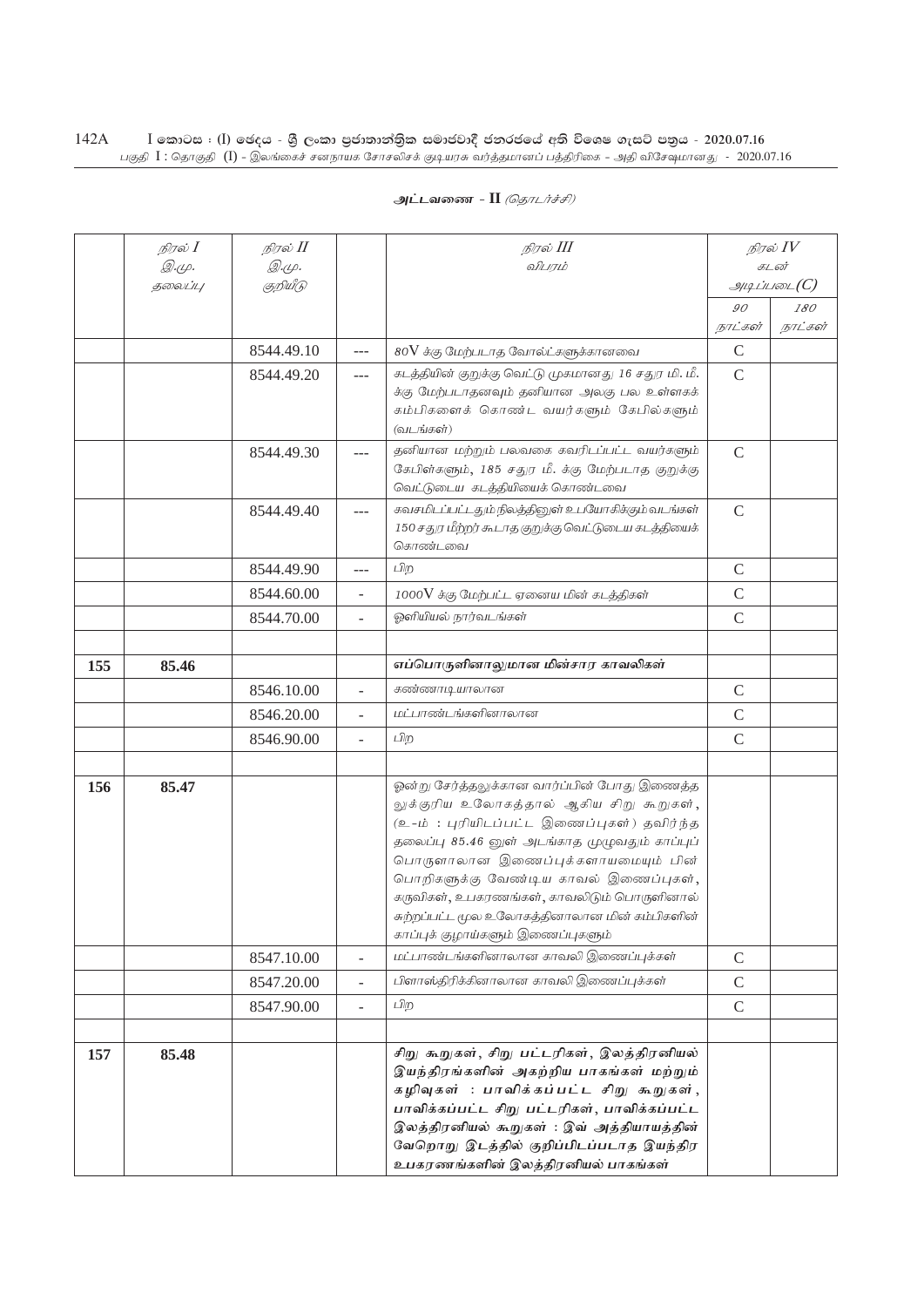|     | நிரல் <b>I</b><br>Q.Ψ.<br>தலைப்பு | நிரல் II<br><i>@.cp.</i><br>குறியீடு |                          | நிரல் III<br>விபரம்                                                                                                                                           |                           | நிரல் IV<br>கடன்<br>$g_{\mu\mu}$ ப்படை $(C)$ |
|-----|-----------------------------------|--------------------------------------|--------------------------|---------------------------------------------------------------------------------------------------------------------------------------------------------------|---------------------------|----------------------------------------------|
|     |                                   |                                      |                          |                                                                                                                                                               | $\mathcal{O}O$<br>நாட்கள் | 180<br>நாட்கள்                               |
|     |                                   | 8548.90.00                           |                          | பிற                                                                                                                                                           | $\mathsf{C}$              |                                              |
|     |                                   |                                      |                          |                                                                                                                                                               |                           |                                              |
| 158 | 86.03                             |                                      |                          | தலைப்பு 86.04 இன் கீழ் வகைப்படுத்தப்பட்டவை<br>தவிர்ந்த தன்னியக்கப் புகைவண்டிகள் அல்லது<br>வண்டிகள் வான்களும் டிரக்குகளும்                                     |                           |                                              |
|     |                                   | 8603.90.00                           |                          | பிற                                                                                                                                                           | $\mathcal{C}$             |                                              |
|     |                                   |                                      |                          |                                                                                                                                                               |                           |                                              |
| 159 | 87.08                             |                                      |                          | தலைப்பு 87.01 இலிருந்து 87.05 வரையான<br>மோட்டார் வாகனங்களின் உதிரிப் பாகங்களும்,<br>துணை உபகரணங்களும்                                                         |                           |                                              |
|     |                                   | 8708.10.00                           |                          | பம்பர்களும் அதன் பாகங்களும்                                                                                                                                   |                           | $\mathsf{C}$                                 |
|     |                                   |                                      |                          | பிற வாகன உடலின் உதிரிப் பாகங்களும், துணை<br>உபகரணங்களும் (கெப்கள் உட்பட)                                                                                      |                           |                                              |
|     |                                   | 8708.21.00                           | $-$                      | பாதுகாப்பு இருக்கை பட்டிகள்                                                                                                                                   |                           | $\mathsf{C}$                                 |
|     |                                   | 8708.29.00                           | $-$                      | பிற                                                                                                                                                           |                           |                                              |
|     |                                   | 8708.29.90                           | $---$                    | பிற                                                                                                                                                           |                           | $\mathcal{C}$                                |
|     |                                   | 8708.30.00                           | ÷                        | பிரேக்குகள் மற்றும் சேர்வோ பிரேக்குகள்: அதன்<br>பாகங்கள்                                                                                                      |                           | $\mathcal{C}$                                |
|     |                                   | 8708.40.00                           | ÷.                       | கியர் பெட்டிகள் மற்றும் அதன் பாகங்கள்                                                                                                                         |                           | $\mathcal{C}$                                |
|     |                                   | 8708.50.00                           | $\overline{\phantom{a}}$ | பிற டிரான்ஸ்மிஷன் கூறுகளுடன் வழங்கப்பட்டி<br>ருந்தாலும் இல்லாவிட்டாலும், வேறுபாடு கொண்ட<br>டிரைவ்-அச்சுகள் மற்றும் ஓட்டுநர் அல்லாத அச்சுகள்:<br>அதன் பாகங்கள் |                           | $\mathcal{C}$                                |
|     |                                   | 8708.70.00                           |                          | சுாலை சந்திப்புச் சக்கரங்கள் மற்றும் அவற்றின்<br>பாகங்கள் மற்றும் உதிரிப் பாகங்கள்                                                                            |                           |                                              |
|     |                                   | 8708.70.20                           | $---$                    | தேய்ந்து போன அடையாளங் காட்டுகின்ற ரயர்கள்<br>பொறுத்தப்பட்ட ஓரங்கள்                                                                                            |                           | $\mathsf{C}$                                 |
|     |                                   | 8708.70.90                           | ---                      | பிற                                                                                                                                                           |                           | $\mathcal{C}$                                |
|     |                                   | 8708.80.00                           | ÷,                       | இடைநீக்கி அமைப்புகள் மற்றும் அதன் பாகங்கள்<br>(அதிர்ச்சி-உறிஞ்சிகள் உட்பட)                                                                                    |                           | $\mathsf{C}$                                 |
|     |                                   |                                      | ÷.                       | பிற பாகங்கள் மற்றும் உதிர்ப்பாகங்கள்                                                                                                                          |                           |                                              |
|     |                                   | 8708.91.00                           | $\overline{a}$           | ரேடியேட்டர்களின் மற்றும் அதன் பாகங்கள்                                                                                                                        |                           |                                              |
|     |                                   | 8708.91.10                           | ---                      | ரேடியேட்டர்கள்                                                                                                                                                |                           | $\mathcal{C}$                                |
|     |                                   | 8708.91.20                           | $---$                    | ரேடியேற்றர் கோர்கள்                                                                                                                                           |                           | $\mathcal{C}$                                |
|     |                                   | 8708.91.90                           | $---$                    | பிற                                                                                                                                                           |                           | $\mathbf C$                                  |
|     |                                   | 8708.92.00                           | $\overline{\phantom{a}}$ | லைலன்சர் (மப்லஸ்) மற்றும் எக்சோஸ் குழாங்கள்<br>அதன் பாகங்கள்                                                                                                  |                           | $\mathsf C$                                  |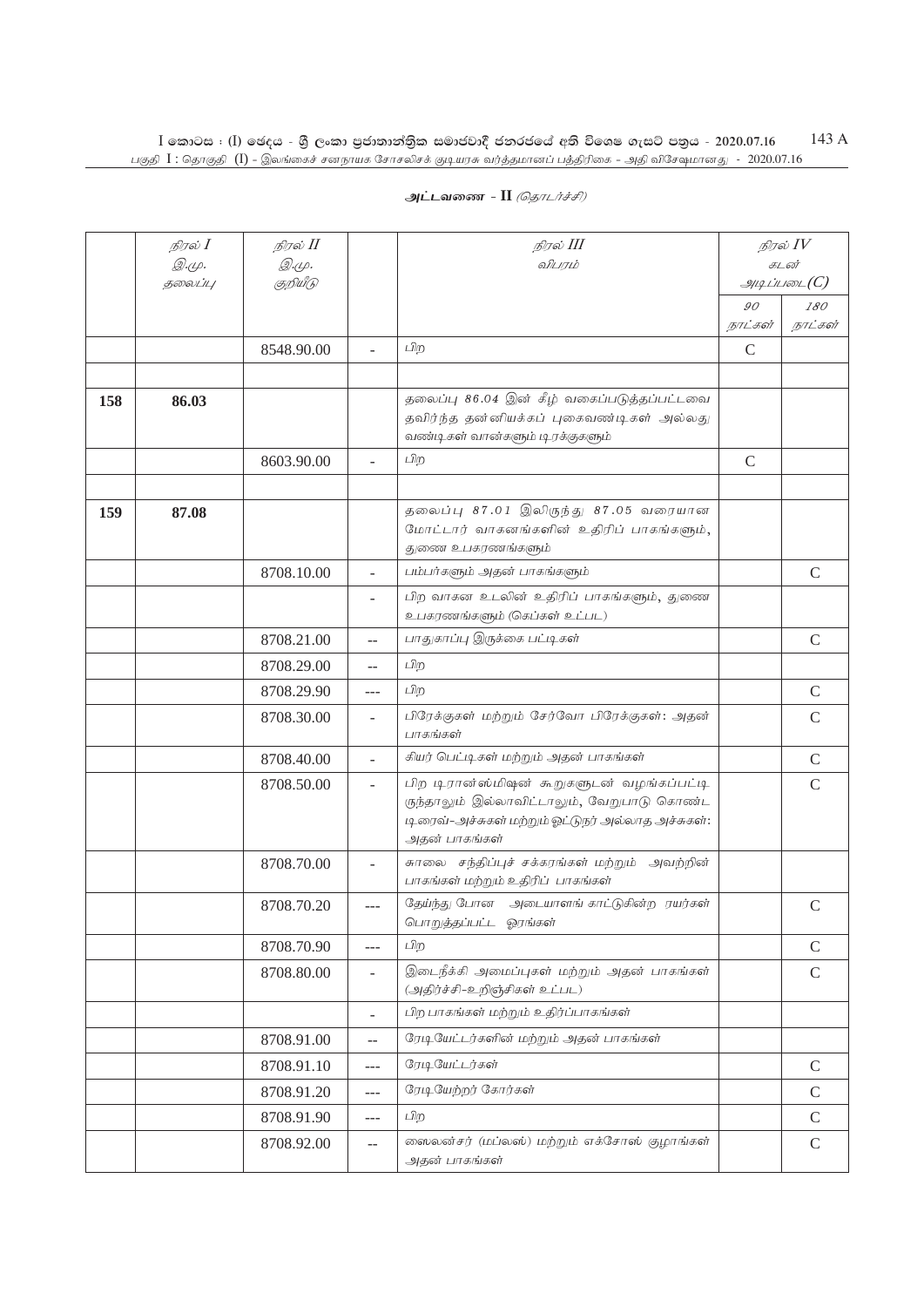|     | நிரல் <b>I</b> | நிரல் <b>II</b> |                | நிரல் III                                                                                                                                                                    | நிரல் $IV$           |                |
|-----|----------------|-----------------|----------------|------------------------------------------------------------------------------------------------------------------------------------------------------------------------------|----------------------|----------------|
|     | <i>©.</i> Ψ.   | <i>@.cp.</i>    |                | விபரம்                                                                                                                                                                       | கடன்<br>$\mathcal G$ |                |
|     | தலைப்பு        | குறியீடு        |                |                                                                                                                                                                              | 90                   |                |
|     |                |                 |                |                                                                                                                                                                              | நாட்கள்              | 180<br>நாட்கள் |
|     |                | 8708.93.00      | $-$            | கிலச் மற்றும் அதன் பாகங்கள்                                                                                                                                                  |                      | $\mathcal{C}$  |
|     |                | 8708.94.00      | $-$            | ஸ்டீயரிங் சில்லுகள், ஸ்டீயரிங் தூண்கள், ஸ்டீயரிங்<br>பெட்டிகள்: அதன் பாகங்கள்                                                                                                |                      | $\mathsf{C}$   |
|     |                | 8708.95.00      | $\overline{a}$ | காற்று நிரப்பக் கூடிய அமைப்பை உள்ளடக்கிய<br>பாதுகாப்பு காற்றுப் பைகள்:அதன் பாகங்கள்                                                                                          |                      | $\mathsf{C}$   |
|     |                | 8708.99.00      | --             | பிற                                                                                                                                                                          |                      |                |
|     |                | 8708.99.10      | $---$          | என் ஜின்கள் பொருத்தப்படாத புதிய செஸிகள்,<br>ஆனால் தலைப்பு 81.02 மற்றும் 87.04 பொருத்திகள்<br>அடங்கிய அல்லது அடங்காத 3000 கி.கி. அல்லது<br>அதற்கு மேற்பட்ட மோட்டார் வாகனங்கள் |                      | $\mathsf{C}$   |
|     |                | 8708.99.20      | $---$          | பிற என்ஜின்கள் பொருத்தப்படாத புதிய செஸிகள்<br>ஆனால் பொருத்திகள் அடங்கிய அல்லது அடங்காத                                                                                       |                      | $\mathsf{C}$   |
|     |                | 8708.99.90      | ---            | பிற                                                                                                                                                                          |                      | $\mathcal{C}$  |
|     |                |                 |                |                                                                                                                                                                              |                      |                |
| 160 | 87.14          |                 |                | தலைப்பிலக்கம் 87.11 தொடக்கம் 87.13 இன்<br>கீழ் வரும் வாகனங்களுக்கான பாகங்களும்<br>துணைக்கருவிகளும்                                                                           |                      |                |
|     |                | 8714.10.00      | ä,             | மோட்டார் சைக்கிள்கள் (மொபட் அடங்கலாக)                                                                                                                                        |                      |                |
|     |                | 8714.10.90      | --             | பிற                                                                                                                                                                          |                      | $\mathcal{C}$  |
|     |                | 8714.20.00      |                | ஊனமுற்றோர்களுக்கான வண்டிகளில்                                                                                                                                                |                      | $\mathsf{C}$   |
|     |                |                 |                | பிற:                                                                                                                                                                         |                      |                |
|     |                | 8714.91.00      | ۰.             | பிரேம்கள் மற்றும் போர்க்ஸ்: அதன் பாகங்கள்                                                                                                                                    |                      |                |
|     |                | 8714.91.10      | ---            | சைக்கிள் பிரேம்கள்                                                                                                                                                           |                      | $\mathsf{C}$   |
|     |                | 8714.91.20      | ---            | முன் போர்க்ஸ்                                                                                                                                                                |                      | $\mathcal{C}$  |
|     |                | 8714.91.90      | ---            | பிற                                                                                                                                                                          |                      | $\mathcal{C}$  |
|     |                | 8714.92.00      | ۰.             | சக்கர விளிம்புகள் மற்றும் ஸ்போக்ஸ்                                                                                                                                           |                      |                |
|     |                | 8714.92.10      | ---            | சக்கர விளிம்புகள                                                                                                                                                             |                      | $\mathsf{C}$   |
|     |                | 8714.92.90      | ---            | பிற                                                                                                                                                                          |                      | $\mathcal{C}$  |
|     |                | 8714.93.00      | ۰.             | ஹப்ஸ்,கோஸ்டர் பிரேக்கிங் ஹப்ஸ் மற்றும் ஹப்<br>பிரேக்குகள் மற்றும் பிரீ-வீல் ஸ்பொக்கட்-சக்கரங்கள்<br>தவிர                                                                     |                      | $\mathsf{C}$   |
|     |                | 8714.94.00      | ۰.             | பிரேக்ஸ், கோஸ்டர் பிரேக்கிங் ஹப்ஸ் மற்றும் ஹப்<br>பிரேக்குகள் அதன் பாகங்கள் அடங்களாக                                                                                         |                      | $\mathcal{C}$  |
|     |                | 8714.95.00      | --             | சட்ல்ஸ்                                                                                                                                                                      |                      | $\mathcal{C}$  |
|     |                | 8714.96.00      | ۰.             | பேடல்ஸ் மற்றும் கிரேங்-கியர் மற்றும் அதன் பாகங்கள்                                                                                                                           |                      | $\mathsf C$    |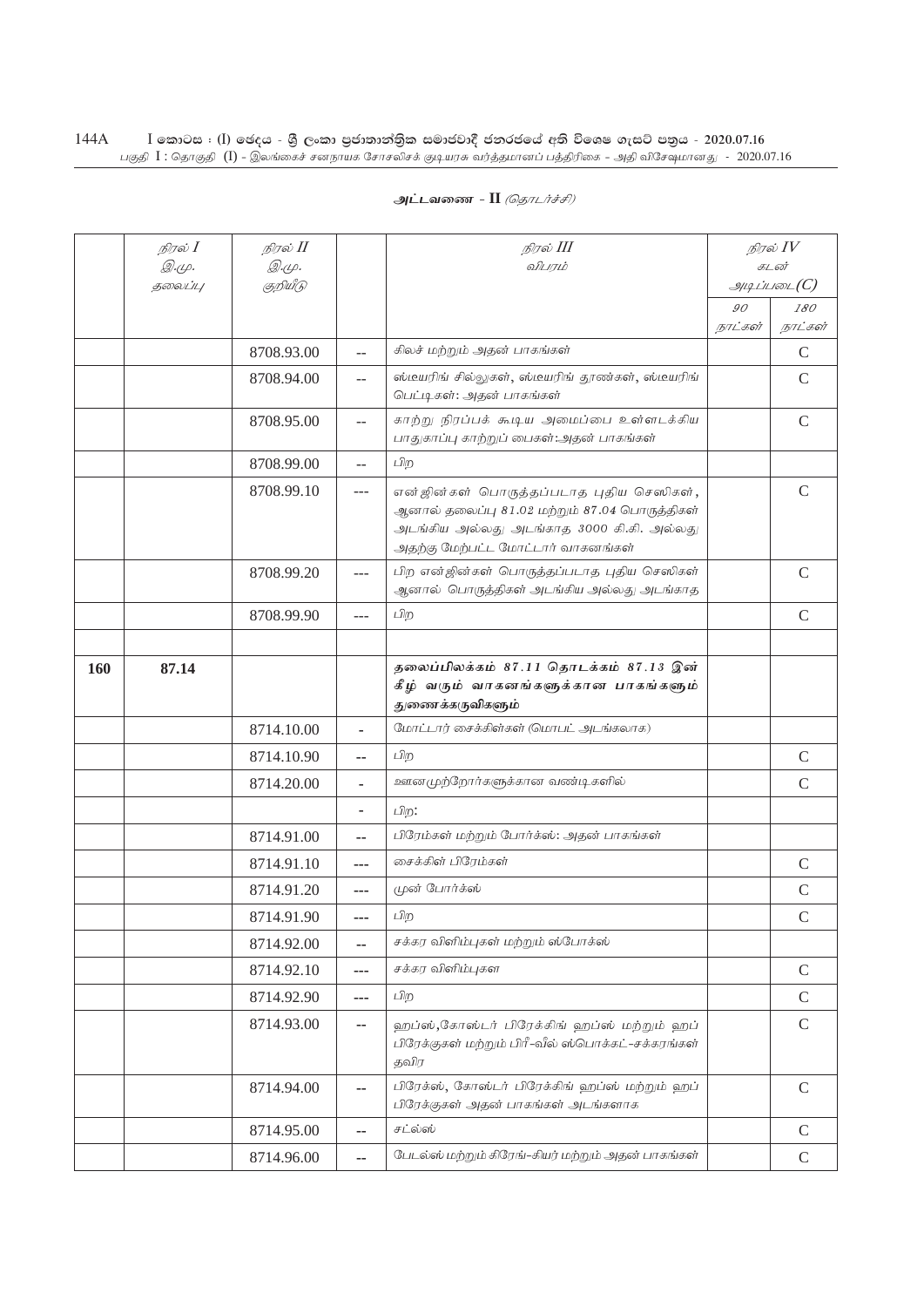| அட்டவணை - II <i>(தொடர்ச்சி)</i> |  |
|---------------------------------|--|
|---------------------------------|--|

|     | நிரல் I<br><i>@.cp.</i> | நிரல் II<br>Q. (L). |          | நிரல் III<br>விபரம்                                                                                                                                                                                                                                                                                                                       | நிரல் $IV$<br>கடன்      |                                                          |
|-----|-------------------------|---------------------|----------|-------------------------------------------------------------------------------------------------------------------------------------------------------------------------------------------------------------------------------------------------------------------------------------------------------------------------------------------|-------------------------|----------------------------------------------------------|
|     | தலைப்பு                 | குறியீடு            |          |                                                                                                                                                                                                                                                                                                                                           |                         | $\mathcal{A}$ uq Li $\iota$ roo $\iota_{\mathcal{L}}(C)$ |
|     |                         |                     |          |                                                                                                                                                                                                                                                                                                                                           | $90^{\circ}$<br>நாட்கள் | 180<br>நாட்கள்                                           |
|     |                         | 8714.99.00          | --       | பிற:                                                                                                                                                                                                                                                                                                                                      |                         |                                                          |
|     |                         | 8714.99.10          | ---      | மட்காட்கள்                                                                                                                                                                                                                                                                                                                                |                         | $\mathcal{C}$                                            |
|     |                         | 8714.99.20          | ---      | சங்கிலித் தாங்கிகள்                                                                                                                                                                                                                                                                                                                       |                         | $\mathcal{C}$                                            |
|     |                         | 8714.99.30          | ---      | இருக்கை தாங்கிகள்                                                                                                                                                                                                                                                                                                                         |                         | $\mathcal{C}$                                            |
|     |                         |                     | ---      | பிற:                                                                                                                                                                                                                                                                                                                                      |                         |                                                          |
|     |                         | 8714.99.91          | ----     | புதிய டயர்கள் பொருத்தப்பட்ட சைக்கிள் ரிம்கள்                                                                                                                                                                                                                                                                                              |                         | $\mathcal{C}$                                            |
|     |                         | 8714.99.92          | ----     | தேய்ந்த அடையாளம் காணப்படும் டயர்கள்<br>பொருத்தப்பட்ட சைக்கிள் ரிம்கள்                                                                                                                                                                                                                                                                     |                         | $\mathcal{C}$                                            |
|     |                         | 8714.99.99          | ----     | பிற                                                                                                                                                                                                                                                                                                                                       |                         | $\mathcal{C}$                                            |
|     |                         |                     |          |                                                                                                                                                                                                                                                                                                                                           |                         |                                                          |
| 161 | 94.01                   |                     |          | (தலைப்பு 94.02 தவிர) கட்டில்களாக மாற்றிப்<br>பயன்படுத்தக்கூடிய அல்லது முடியாத ஆசனங்கள்<br>மற்றும் அவற்றின பாகங்கள்                                                                                                                                                                                                                        |                         |                                                          |
|     |                         | 9401.10.00          |          | ஆகாயத்தில் பிரயாணிப்பதற்காக பயன்படுத்தப்படக்<br>கூடிய ஆசனங்கள்                                                                                                                                                                                                                                                                            |                         |                                                          |
|     |                         | 9401.10.90          | $\cdots$ | பிற                                                                                                                                                                                                                                                                                                                                       | $\mathcal{C}$           |                                                          |
|     |                         | 9401.20.00          | L.       | மோட்டார் வாகனங்களில் பிரயாணிப்பதற்காக<br>பயன்படுத்தப்படக்கூடிய ஆசனங்கள்                                                                                                                                                                                                                                                                   |                         |                                                          |
|     |                         | 9401.20.90          |          | பிற                                                                                                                                                                                                                                                                                                                                       | $\mathcal{C}$           |                                                          |
|     |                         |                     |          |                                                                                                                                                                                                                                                                                                                                           |                         |                                                          |
| 162 | 94.05                   |                     |          | வேறு இடத்தில் தெளிவாக குறிப்பிடப்படாத<br>அல்லது உட்படுத்தப்படாத தேடல் விளக்குகள்,<br>ஸ்பொட் விளக்குகள் உட்பட விளக்கு மற்றும் ஒளிக்<br>கீற்று பொருத்தல் மற்றும் அவற்றின் பாகங்கள்,<br>வேறு இடத்தில் தெளிவாக குறிப்பிடப்படாத<br>அல்லது உட்படுத்தப்படாத ஒளிரும் அறிகுறிகள்,<br>ஒளியேற்றப்பட்ட பெயர் தகடுகள் போன்றவை<br>மற்றும் அதன் பாகங்கள் |                         |                                                          |
|     |                         | 9405.10.00          |          | பொது இடங்களை அல்லது பிரதான பாதைகளை<br>ஒளியூட்டலுக்காக பாவிக்கப்படும் வகை தவிர்ந்த<br>சரவிளக்குகள் மற்றும் பிற சீலிங் அல்லது சுவர்<br>ஒளியுட்டலுக்கான பொருத்திகள்                                                                                                                                                                          |                         |                                                          |
|     |                         | 9405.10.10          | ---      | ஒளி உமிழும் டையோக்கள் (எல்.ஈ.டி.) ஏற்றப்பட்டவை                                                                                                                                                                                                                                                                                            | $\mathcal{C}$           |                                                          |
|     |                         | 9405.10.20          | ---      | $20\mathrm{V}$ க்கு கூடாத சாதாரண சூரிய ஒளி விளக்குகள்                                                                                                                                                                                                                                                                                     | $\mathcal{C}$           |                                                          |
|     |                         | 9405.10.90          | ---      | பிற                                                                                                                                                                                                                                                                                                                                       | $\mathcal{C}$           |                                                          |
|     |                         | 9405.20.00          | ÷.       | மேசை, டெஸ்க், கட்டில் பக்கம் அல்லது நிலத்தில்<br>நிறுத்தப்படும் மின்சார விளக்குகள்                                                                                                                                                                                                                                                        |                         |                                                          |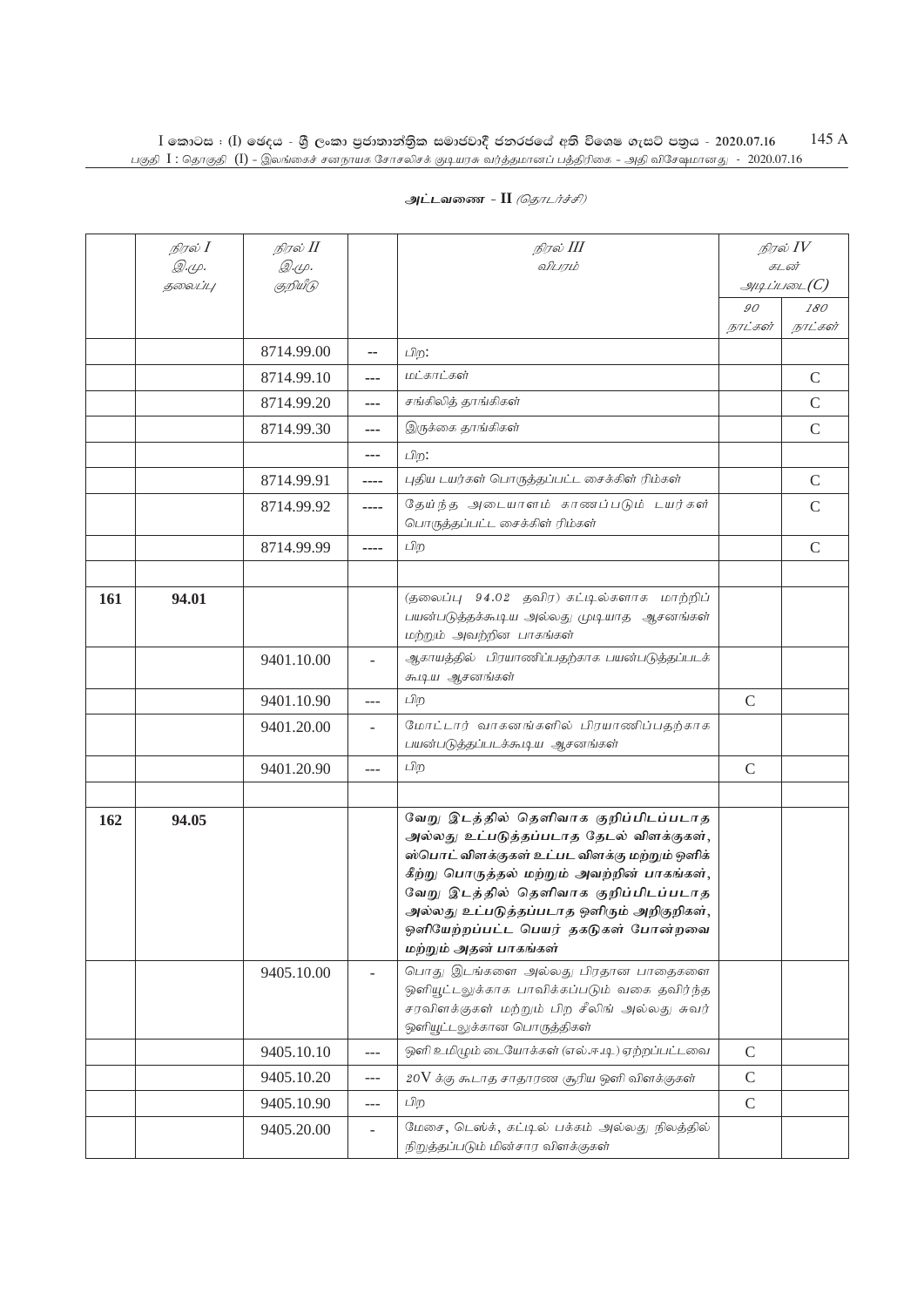| அட்டவணை - II <i>(தொடர்ச்சி)</i> |  |
|---------------------------------|--|
|---------------------------------|--|

|     | நிரல் $I$<br>Q. (L). | நிரல் II<br><i>@.cp.</i> |                          | நிரல் III<br>விபரம்                                                                                                                                                                                                                                                                                    | நிரல் $IV$<br>கடன்  |         |
|-----|----------------------|--------------------------|--------------------------|--------------------------------------------------------------------------------------------------------------------------------------------------------------------------------------------------------------------------------------------------------------------------------------------------------|---------------------|---------|
|     | தலைப்பு              | குறியீடு                 |                          |                                                                                                                                                                                                                                                                                                        | $g$ uq Liuson $(C)$ |         |
|     |                      |                          |                          |                                                                                                                                                                                                                                                                                                        | $\mathcal{G}O$      | 180     |
|     |                      |                          |                          |                                                                                                                                                                                                                                                                                                        | நாட்கள்             | நாட்கள் |
|     |                      | 9405.20.10               | $---$                    | ஒளி உமிழும் டையோக்கள் (எல்.ஈ.டி) ஏற்றப்பட்டவை                                                                                                                                                                                                                                                          | $\mathbf C$         |         |
|     |                      | 9405.20.20               | ---                      | $12V$ சாதாரணசூரிய ஒளி விளக்குகள்                                                                                                                                                                                                                                                                       | $\mathcal{C}$       |         |
|     |                      | 9405.20.90               | ---                      | பிற                                                                                                                                                                                                                                                                                                    | $\mathsf{C}$        |         |
|     |                      | 9405.30.00               |                          | கிறிஸ் மஸ் மரங்களை ஒளியூட்டுவதற்காக<br>பாவிக்கப்படும் வகை                                                                                                                                                                                                                                              | $\mathbf C$         |         |
|     |                      | 9405.40.00               |                          | பிற மின்சார விளக்குகள் மற்றும் ஒளியூட்டும்<br>பொருத்திகள்                                                                                                                                                                                                                                              |                     |         |
|     |                      | 9405.40.10               | ---                      | சினிமா/தொலைக்காட்சி கைத்தொழில்களுக்காக<br>பாவிக்கப்படும் ஸ்பொட் விளக்குகள் மற்றும் வெள்ள<br>விளக்குகள்                                                                                                                                                                                                 | $\mathcal{C}$       |         |
|     |                      | 9405.40.20               | ---                      | தேடல் விளக்குகள் ஸ்பொட் மற்றும் விளக்குகள்                                                                                                                                                                                                                                                             | $\mathsf{C}$        |         |
|     |                      | 9405.40.30               | $-$ - $-$                | ஒளி உமிழும் டையோக்கள் (எல்.ஈ.டி) ஏற்றப்பட்டவை                                                                                                                                                                                                                                                          | $\mathcal{C}$       |         |
|     |                      | 9405.40.40               | ---                      | $20\mathrm{V}$ இற்கு கூடிய சாதாரண சூரிய ஒளி விளக்குகள்                                                                                                                                                                                                                                                 | $\mathbf C$         |         |
|     |                      | 9405.40.90               | $---$                    | பிற                                                                                                                                                                                                                                                                                                    | $\mathcal{C}$       |         |
|     |                      | 9405.50.00               |                          | மின்சாரமல்லாத விளக்குகள் மற்றும் ஒளியூட்டும்<br>பொருத்திகள்                                                                                                                                                                                                                                            |                     |         |
|     |                      | 9405.50.10               | ---                      | ஒளிரும் மென்டல் வகை விளக்குகள்: ஹரிக்கேன்<br>விளக்குகள்                                                                                                                                                                                                                                                | $\mathsf{C}$        |         |
|     |                      | 9405.50.20               | $---$                    | சூரிய ஒளியை உள் வாங்கும், கட்டடங்களில் உள்<br>பகுதியை ஒளியூட்டும் பகல் விளக்குகள்                                                                                                                                                                                                                      | $\mathbf C$         |         |
|     |                      | 9405.50.90               | $---$                    | பிற                                                                                                                                                                                                                                                                                                    | $\mathsf{C}$        |         |
|     |                      | 9405.60.00               | $\overline{\phantom{a}}$ | ஒளிரும் அறிகுறிகள், ஒளியேற்றப்பட்ட பெயர் தகடுகள்<br>மற்றும் அது போன்றவை                                                                                                                                                                                                                                | $\mathsf{C}$        |         |
|     |                      |                          |                          | பகுதிகள்:                                                                                                                                                                                                                                                                                              |                     |         |
|     |                      | 9405.91.00               | --                       | கண்ணாடிகளினாலான                                                                                                                                                                                                                                                                                        | $\mathsf{C}$        |         |
|     |                      | 9405.92.00               | $-$                      | பிளாஸ்டிக்களினாலான                                                                                                                                                                                                                                                                                     | $\mathcal{C}$       |         |
|     |                      | 9405.99.00               |                          | பிற                                                                                                                                                                                                                                                                                                    |                     |         |
|     |                      | 9405.99.10               | ---                      | சுர விளக்குகள் அல்லது இலக்ட்ரோலயர்                                                                                                                                                                                                                                                                     | $\mathcal{C}$       |         |
|     |                      | 9405.99.90               | $---$                    | பிற                                                                                                                                                                                                                                                                                                    | $\mathcal{C}$       |         |
|     |                      |                          |                          |                                                                                                                                                                                                                                                                                                        |                     |         |
| 163 | 95.03                | 9503.00.00               |                          | முச்சக்கர வண்டிகள், ஸ்கூட்டர்கள், பெடல்<br>கார்கள் மற்றும் அது போன்று சக்கரங்கள்<br>பொருத்தக் கூடிய விளையாட்டுப் பொருட்கள்:<br>பொம்மைகள், ஏனைய விளையாட்டுப்<br>பொருட்கள் குறைக்கப்பட்ட அளவுடையவை<br>('அளவு') மாதிரிகள் மற்றும் அது போன்ற<br>பொழுதுபோக்கு மாதிரிகள் இயங்கக் கூடியவை<br>அல்லது இயங்காதவை |                     |         |